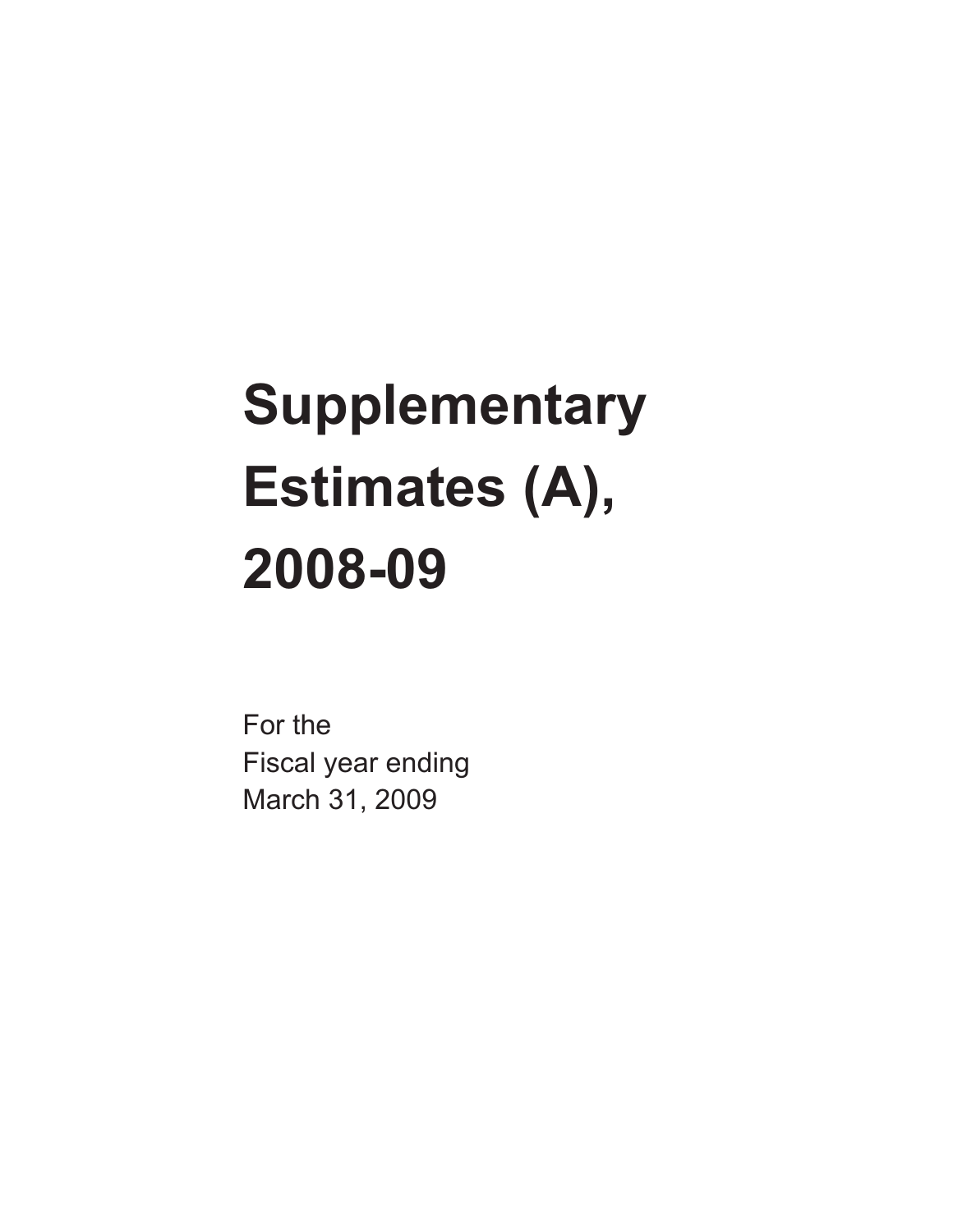### **Table of Contents**

|                                         | Page |
|-----------------------------------------|------|
|                                         |      |
| Summary Tables                          |      |
|                                         |      |
|                                         |      |
|                                         |      |
|                                         |      |
|                                         |      |
|                                         |      |
|                                         |      |
|                                         |      |
|                                         |      |
| Departments and Agencies                |      |
| AGRICULTURE AND AGRI-FOOD               |      |
|                                         |      |
|                                         |      |
|                                         |      |
| ATLANTIC CANADA OPPORTUNITIES AGENCY    |      |
|                                         |      |
|                                         |      |
| <b>CANADIAN HERITAGE</b>                |      |
|                                         |      |
|                                         |      |
|                                         |      |
|                                         |      |
|                                         |      |
|                                         |      |
|                                         |      |
| CITIZENSHIP AND IMMIGRATION             |      |
|                                         |      |
|                                         |      |
| <b>ENVIRONMENT</b>                      |      |
|                                         |      |
| <b>FINANCE</b>                          |      |
|                                         |      |
|                                         |      |
|                                         |      |
| FOREIGN AFFAIRS AND INTERNATIONAL TRADE |      |
|                                         |      |
|                                         |      |
| <b>HEALTH</b>                           |      |
|                                         |      |
|                                         |      |
|                                         |      |
|                                         |      |
| HUMAN RESOURCES AND SKILLS DEVELOPMENT  |      |
|                                         |      |
| INDIAN AFFAIRS AND NORTHERN DEVELOPMENT |      |
|                                         |      |
| <b>INDUSTRY</b>                         |      |
|                                         |      |
|                                         |      |
|                                         |      |
|                                         |      |
|                                         |      |
| <b>JUSTICE</b>                          |      |
|                                         |      |
|                                         |      |
|                                         |      |
|                                         |      |
|                                         |      |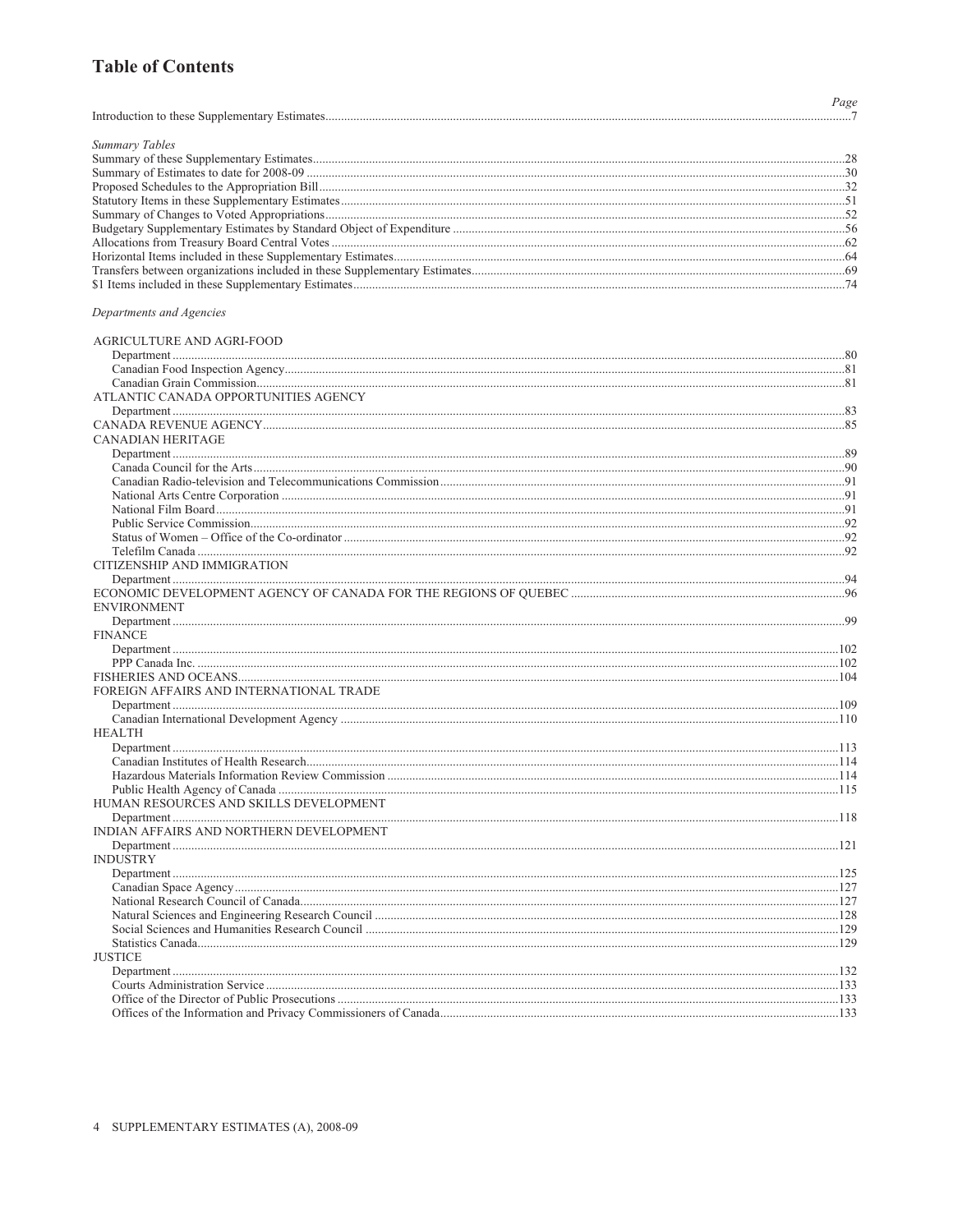## **Table of Contents**

#### Departments and Agencies

| <b>NATIONAL DEFENCE</b>                  |
|------------------------------------------|
|                                          |
|                                          |
| <b>NATURAL RESOURCES</b>                 |
|                                          |
|                                          |
|                                          |
| PRIVY COUNCIL                            |
|                                          |
|                                          |
| PUBLIC SAFETY AND EMERGENCY PREPAREDNESS |
|                                          |
|                                          |
|                                          |
|                                          |
|                                          |
| <b>TRANSPORT</b>                         |
|                                          |
|                                          |
|                                          |
| <b>TREASURY BOARD</b>                    |
|                                          |
|                                          |
|                                          |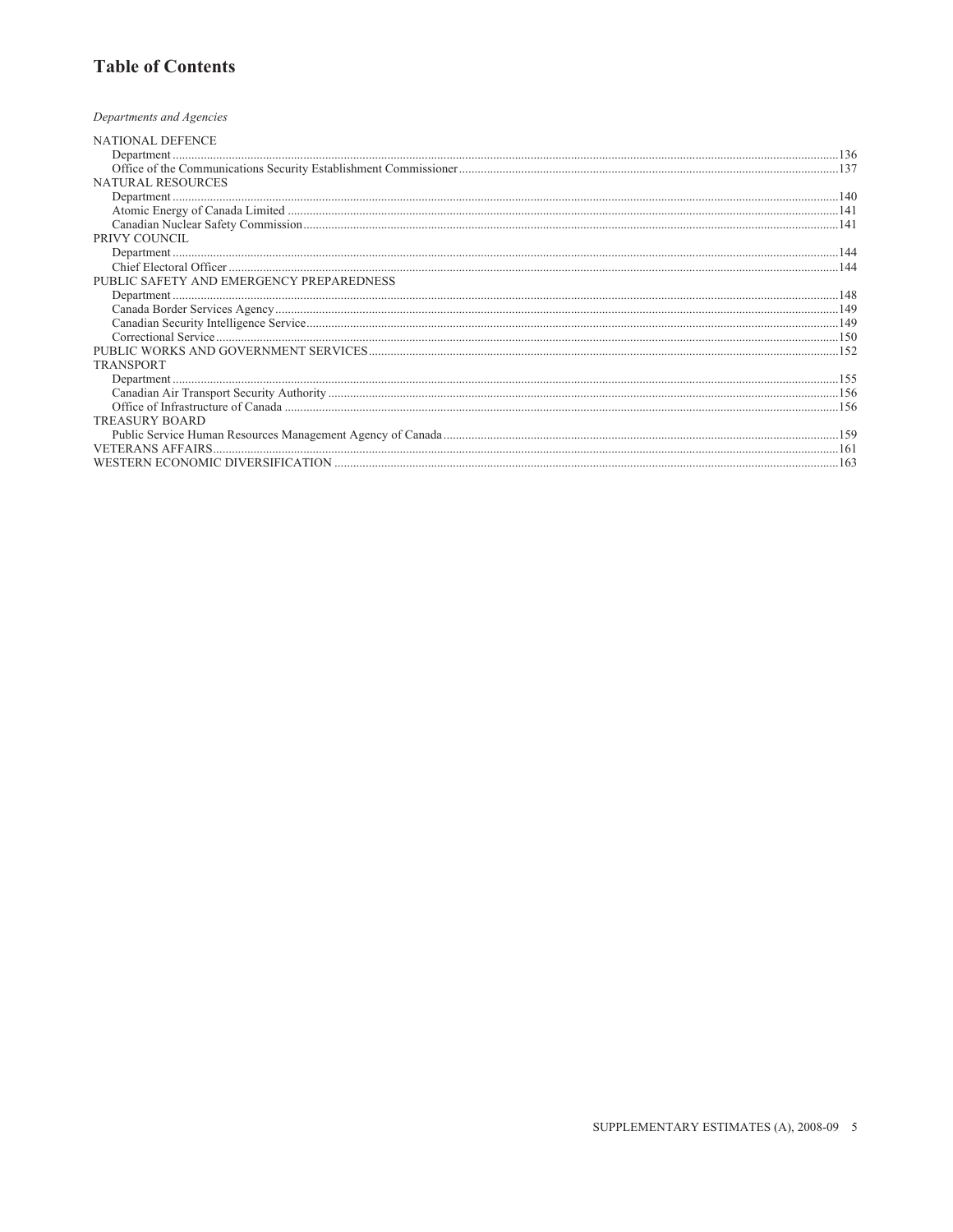## <span id="page-3-0"></span>**Structure of these Supplementary Estimates**

This Supplementary Estimates document is presented in three distinct sections:

- 1. *Introduction to Supplementary Estimates*;
- 2. *Summary Tables*; and,
- 3. *Detail by Department, Agency and Crown corporation.*

The substance of these Supplementary Estimates is provided in the summary tables and in the detail by department, agency and appropriation-dependent Crown corporations. This introduction provides the context for these Supplementary Estimates by presenting an overview of proposed spending as well as explanations of the various elements.

Over the past few years, a number of changes have been made to the format of the Supplementary Estimates to improve the transparency of the information being presented and to ensure consistency with other Estimates documents. The Treasury Board Secretariat has worked with departments and agencies to improve the quality of information presented for their individual requirements, resulting in better information describing the nature of transactions, including the offset of new spending requirements through the use of existing spending authorities.

## **Purpose and General Information**

 $\overline{a}$ 

Supplementary Estimates documents are tabled in Parliament approximately one month in advance of the related Appropriation Act<sup>1</sup>. This period is intended to provide the various Standing Committees of Parliament with sufficient time to review proposed spending before introduction of the Appropriation Act.

The purpose of Supplementary Estimates is to present to Parliament information on the Government of Canada's spending requirements which were either not sufficiently developed in time for inclusion in the Main Estimates, or have subsequently been refined to account for developments in particular programs and services. Supplementary Estimates also provide updated information on changes to expenditure forecasts of major statutory items as well as on such items as: transfers of money between Votes; debt deletion; loan guarantees; new or increased grants; and changes to Vote wording.

These Supplementary Estimates continue to reflect the government's commitment to renew the Expenditure Management System (EMS). Normally there are at least two Supplementary Estimates documents tabled each year. Each document is identified alphabetically (A, B, C, etc.). In recent years, the first regular Supplementary Estimates document has been tabled in late October and the final document in February.

However this year, in keeping with government commitments to renew the EMS, Supplementary Estimates (A), 2008-09 are being tabled in the spring in order to facilitate a closer alignment of the Estimates to the Budget. These spring Supplementary Estimates will also allow for Parliamentary review of departmental program requirements much earlier in the fiscal year, and in turn will allow departments to implement planned spending for approved programs in support of results for Canadians in a timely manner.

<sup>1.</sup> Parliament's approval of an Appropriation Act provides the necessary authority for the Government of Canada to spend monies from the Consolidated Revenue Fund to carry out its programs and services.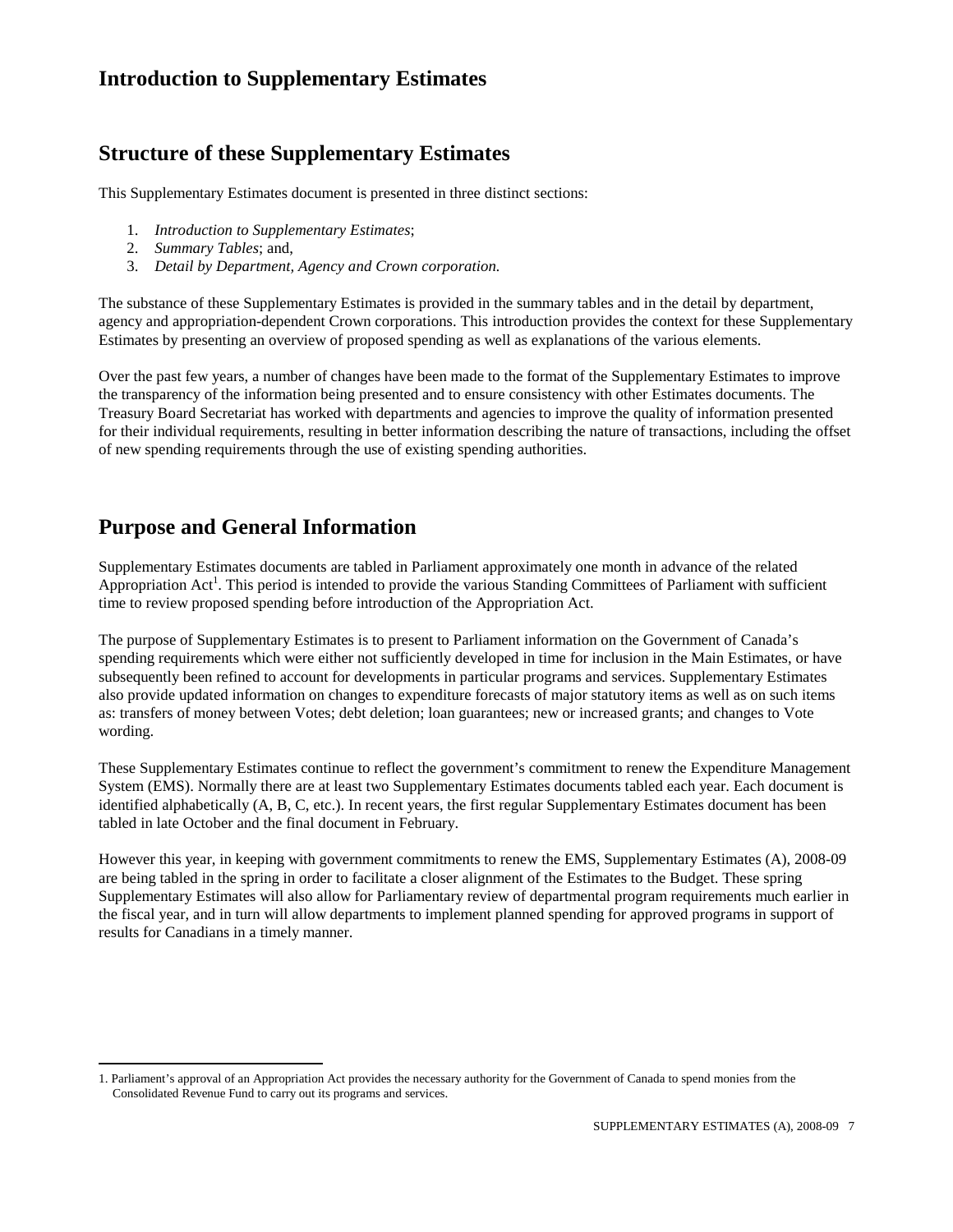#### **Spending Authority**

The Supplementary Estimates present information on budgetary and non-budgetary spending authorities that are displayed for both voted and statutory expenditures.

**Budgetary** expenditures include:

- Cost of servicing the public debt;
- Operating and capital expenditures;
- Transfer payments to other levels of government, organizations or individuals; and
- Payments to Crown corporations.

**Non-budgetary** expenditures (loans, investments and advances) are outlays that represent changes in the composition of the financial assets of the Government of Canada.

**Voted** expenditures are those for which parliamentary authority is sought through an annual Appropriation bill.

**Statutory** expenditures are those authorized by Parliament through enabling legislation.

## **Overview of these Supplementary Estimates**

Table 1 provides a financial overview of these Supplementary Estimates.

#### **Table 1 – Total Supplementary Estimates (\$ millions)**

|                              | <b>Budgetary</b> | Non-Budgetary | Total   |
|------------------------------|------------------|---------------|---------|
| <b>Voted Appropriations</b>  | 3,614.0          |               | 3.614.0 |
| <b>Statutory Authorities</b> | 443.5            |               | 443.5   |
| <b>Total</b>                 | 4.057.5          |               | 4,057.5 |

Spending in the Supplementary Estimates is consistent with the fiscal framework established in the February 2008 Budget.

Where differences exist between the to-date total budgetary Estimates and planned budgetary expenses for 2008-09, these differences are attributable largely to the following:

- − a net adjustment, to account for certain major components of budgetary expenses that are presented on a gross basis of expenditure in the Budget, but on a net basis in the Estimates (e.g., the Canada Child Tax Benefit, departmental revenues levied for specific services and revenues of consolidated Crown corporations);
- expenditures which, for Budget and accounting purposes, have been charged to prior years to coincide with the timing of when the obligations were incurred;
- accrual accounting adjustments, as well as the recognition of 2007-08 liabilities, for items that, while being recognized, do not require appropriations (i.e., cash) this year; and,
- − program expenses identified in a Budget or an Economic and Fiscal Update that have yet to be allocated to a department.

Table 2 provides a reconciliation of these differences.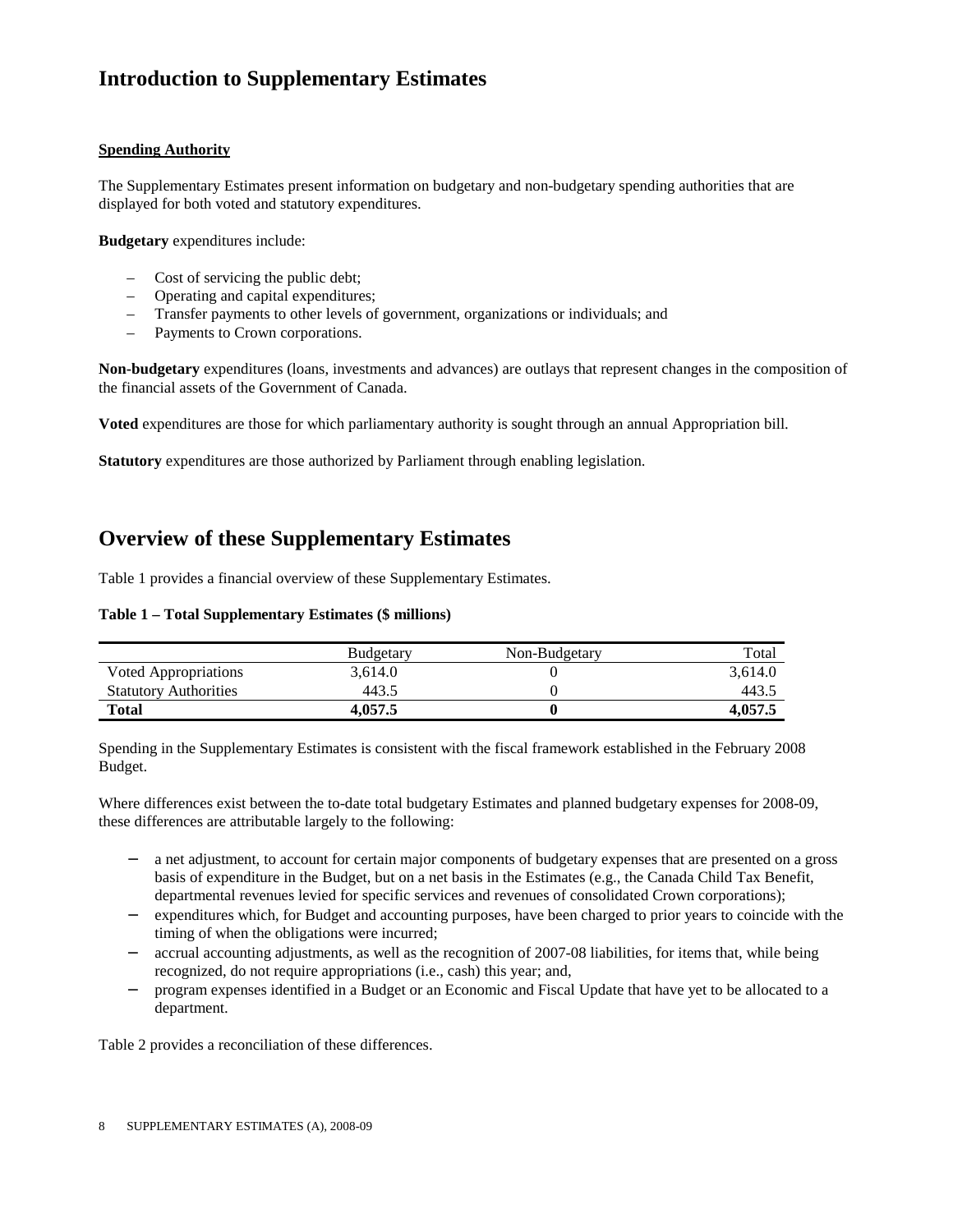**Table 2 – Budgetary Expenditures (\$ billions)** 

| <b>Budget (February 2008)</b>                     |       |       | 239.6    |
|---------------------------------------------------|-------|-------|----------|
| Estimates to-date:                                |       |       |          |
| 2008-09 Main Estimates*                           | 221.5 |       |          |
| Supplementary Estimates (A), 2008-09              | 4.1   | 225.6 |          |
| Adjustments:                                      |       |       |          |
| Net adjustment, from net to gross basis of Budget |       |       |          |
| Presentation                                      | 15.2  |       |          |
| Other adjustments**                               | (1.2) | 14.0  |          |
| <b>T</b> otal                                     |       |       | 239.6    |
| Variance                                          |       |       | $\Omega$ |

\* Budget presents expenses on a gross basis, whereas Main Estimates are presented on net basis. Certain revenues are netted against budgetary expenses.

\*\* Other adjustments, consisting of cash disbursements for capital acquisition, expenditures charged to prior years and program expenses not yet allocated.

#### **Overview of 2008-09 to-date (Supply issues)**

- The 2008-09 Main Estimates in the amount of \$220.6 billion, for which the budgetary spending component was \$79.0 billion, were tabled in the House of Commons on February 28, 2008. Interim Supply, in the amount of \$23.4 billion, received Royal Assent on March 29, 2008, while Full Supply for the remaining \$55.6 billion is scheduled to receive Royal Assent in June 2008.
- Budget 2008 was tabled on February 26, 2008. The tabling of the 2008 Budget immediately before the 2008-09 Main Estimates means that the government can only seek spending authority for many of the newly announced measures through Supplementary Estimates. Consequently, the value of these Supplementary Estimates is consistent with previous years where the Budget is tabled immediately before Main Estimates.

#### **Overview of Major changes to Budgetary Spending**

The following provides an overview of the major items (i.e. those greater than \$100 million) in **total budgetary spending** (Voted and Statutory) comprising the increase of \$4.1 billion presented in these Supplementary Estimates.

- **1.** *Voted budgetary spending is forecast to increase by \$3.614 billion and is largely attributable to the following key initiatives:* 
	- *a. Major initiatives affecting more than one organization (horizontal initiatives)*

#### *i) Funding to implement the First Nations Water and Wastewater Action Plan to support continued access to safe drinking water and wastewater services (\$162.9 million)*

Budget 2008, in support of strengthening partnerships with Aboriginal Canadians, provided \$330.6 million over two years to Indian Affairs and Northern Development and Health to improve access to safe drinking water and wastewater systems in First Nations communities. The objective of the action plan will be to support First Nations communities in maintaining their drinking water and wastewater services to a level comparable to those enjoyed by other Canadians.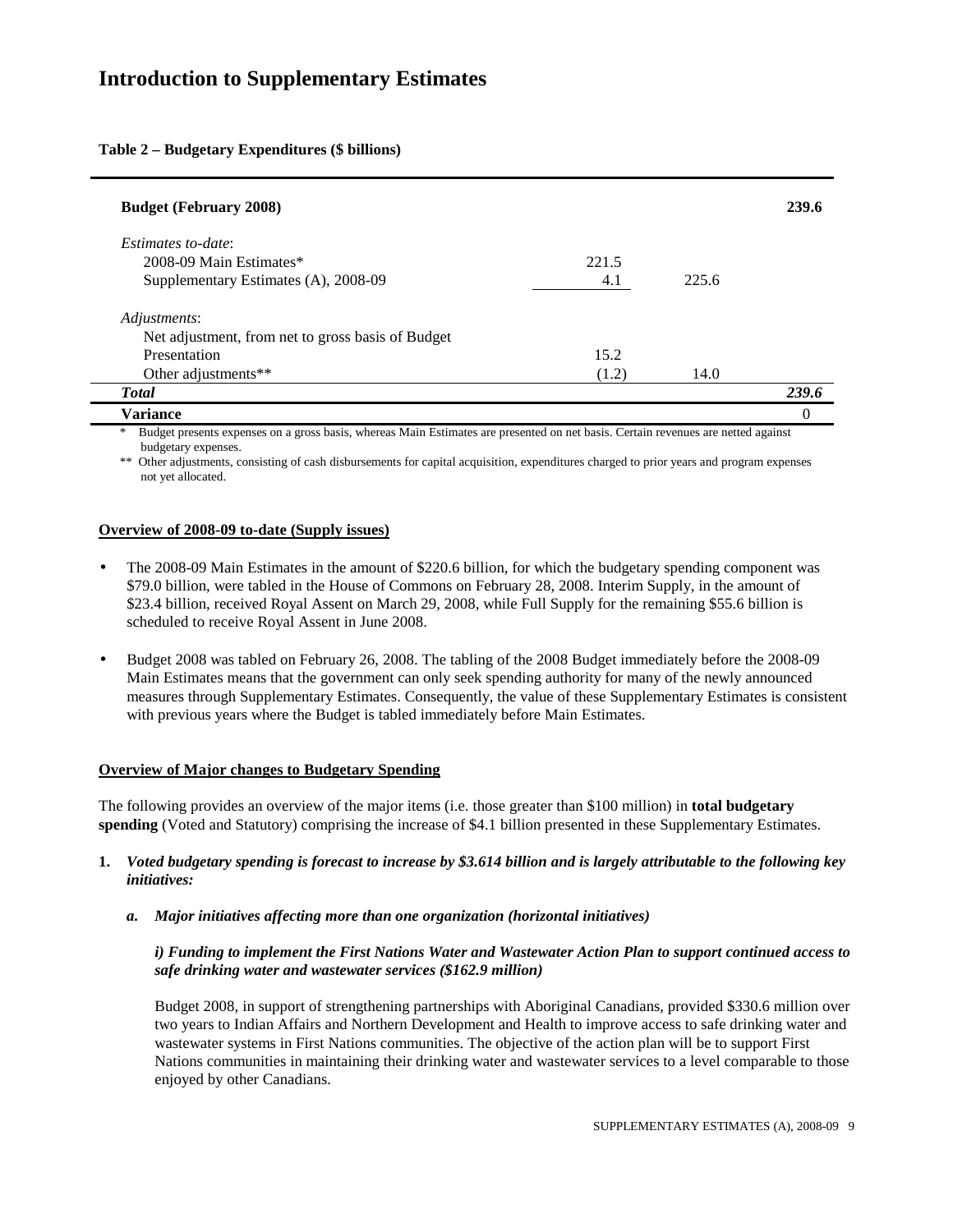#### *b. Major Specific Initiatives:*

#### *i) Funding to National Defence for the major capital equipment project to secure tactical airlift capability (\$557.3 million)*

This funding will be used to acquire a new aircraft fleet that will transport troops and equipment within a region and/or theatre of operation, replacing 13 older Hercules aircraft. These aircraft will be used for tactical airlift, tactical air-to-air refuelling, and search and rescue.

#### *ii) Funding to the Office of Infrastructure Canada for a new contribution program entitled Building Canada Fund as a component of the Building Canada Infrastructure Plan (\$390.7 million)*

Announced in Budget 2007 as part of the Building Canada Infrastructure Plan, the Building Canada Fund is designed to support a growing economy, a cleaner environment and stronger and safer communities by providing contributions to national, regional and local infrastructure priorities. Projects under the Building Canada Fund include the major infrastructure component, which supports projects that will have national or regional benefits for the economy, the environment or communities, or the communities component, which supports projects that address the needs of communities with populations of less than 100,000.

#### *iii) Funding to Agriculture and Agri-Food to assure program continuity in the implementation of the Growing Forward Policy Framework (\$285.2 million)*

This funding will be used to continue existing non-Business Risk Management (BRM) programming for oneyear while the new Growing Forward policy framework is finalized and implemented with partners and stakeholders. Non-BRM programs provide agricultural producers with the tools and services that are needed to achieve more diversification, value-added growth, the highest standards of environmental stewardship and to ensure food safety.

#### *iv) Funding to Transport for the implementation of the Gateways and Border Crossings Fund Contribution Program (\$223.1 million)*

This funding will be used for investments in strategic infrastructure at key international trade gateways and corridors to accommodate increases in trade traffic at key border crossings. The Fund will also provide infrastructure funding to partners through contributions for investment in federal assets essential to achieving the Fund's objectives and provide resources to ensure that gateway and trade corridor strategies are properly developed, funded and implemented.

#### *v) Funding to Indian Affairs and Northern Development for out-of-court settlements (\$163.5 million)*

These funds will be directed towards concluding and executing two settlement agreements with First Nations parties. Together, these settlements reflect Canada's ongoing commitment to resolving outstanding grievances with First Nations through negotiation, rather than litigation, where possible*.* 

#### *vi) Funding to Industry to support strategic investments in innovation under the Technology Partnerships Canada Program and the Strategic Aerospace and Defence Initiative (\$121.3 million)*

The Strategic Aerospace and Defence Initiative (SADI) was created to facilitate industrial research and development by the federal government in Canadian aerospace, defence, space and security, as well as to foster collaboration between research institutes, universities and colleges and the private sector. The SADI will replace the Technology Partnerships Canada Program (TPC). However, the TPC terms and conditions, extended in 2007, will continue to be used for managing contribution agreements.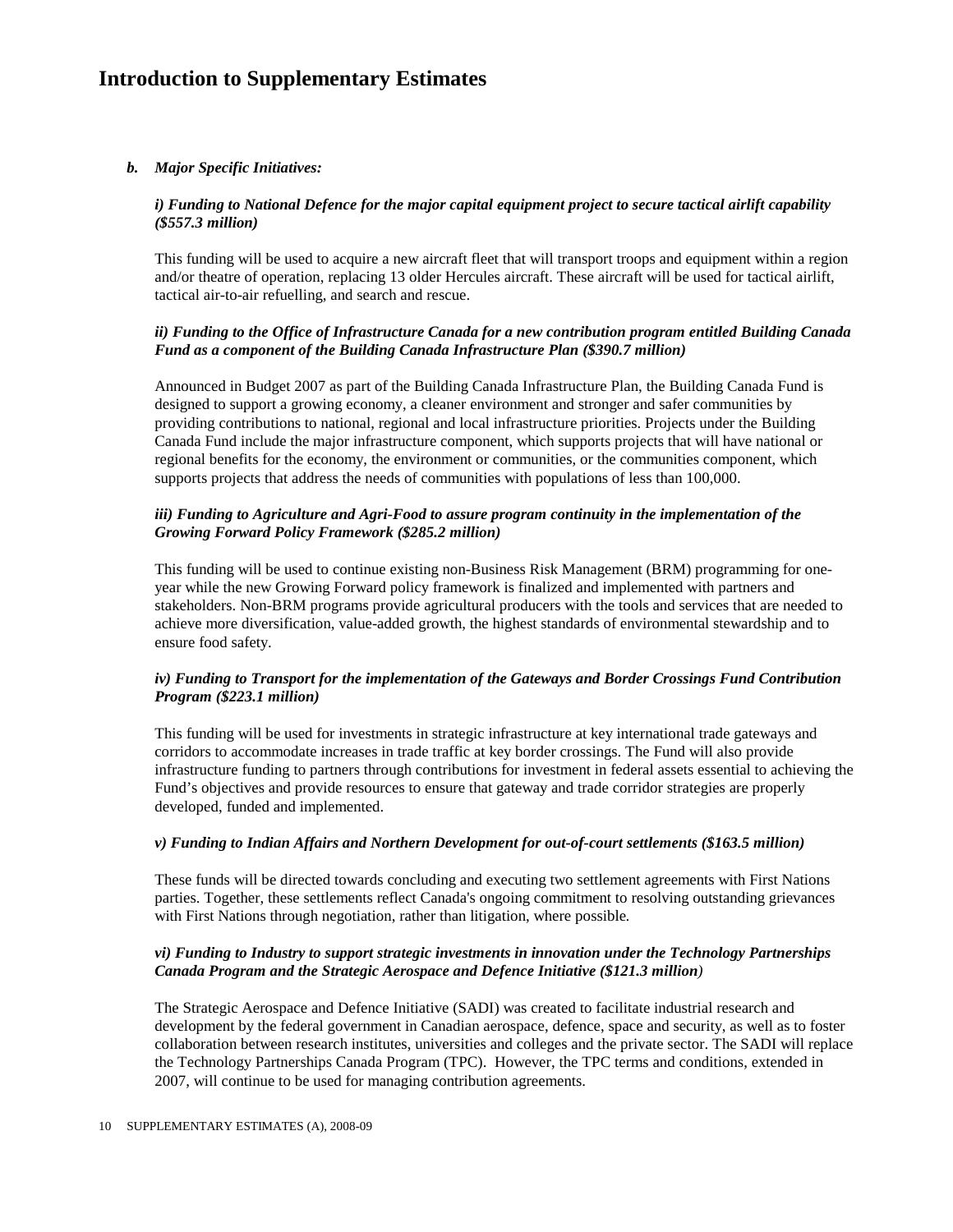#### *vii) Funding to National Defence for the land duty allowance (\$120.0 million)*

This funding will be used to cover the costs of the environmental allowance for Canadian Forces members serving in field units, similar to the monthly allowances provided to the Navy and Air Force. The 2007 Federal Budget allocated \$60 million annually for the introduction of an environmental allowance for Canadian Forces members serving in land based units as a replacement for the Field Operations Allowance. The amount included in these Supplementary Estimates is higher than the \$60 million announced in the Budget as National Defence is also being reimbursed for funding it provided from within existing reference levels in 2007-08 to implement this allowance on a timely basis. The minimum monthly rate of the allowance is \$285.

#### *viii) Funding to Atomic Energy of Canada Limited for operating and capital costs to address regulatory, health and safety, security and environmental requirements at the Chalk River Laboratories, Ontario (\$120.0 million)*

This funding will be used to cover costs associated with 15 capital projects and 30 operational initiatives with multiple elements in each. The funding sought will be used to supplement the basic Chalk River Laboratories site operation costs and to address additional health, safety, security and environmental requirements.

#### *ix) Funding to the Canadian International Development Agency to support the Global Fund to Fight Aids, Tuberculosis and Malaria (\$109.0 million)*

The Global Fund to Fight Aids, Tuberculosis and Malaria operates as an international mechanism to finance developing country-led plans to combat AIDS, tuberculosis and malaria. The Canadian International Development Agency support to the Global Fund is consistent with the Government's international assistance priorities and Canada's strategy to focus greater support on those multilateral mechanisms that are most effective.

#### *x) Funding to Indian Affairs and Northern Development for payments to the Quebec Cree to settle implementation issues respecting the James Bay and Northern Quebec Agreement and payments to Makivik Corporation in relation to the Chisasibi Inuit Housing Agreement (\$100.8 million)*

In June 2007, the Crown approved a \$1.4 billion settlement between the Government of Canada and the Cree to settle implementation issues respecting the 1975 James Bay and Northern Quebec Agreement. Additionally, funding will be paid to Makivik Corporation for the construction of housing for the Chisasibi Inuit. These funds will fulfill Canada's obligation under a ten-year housing agreement signed with Makivik Corporation in 1996.

#### **xi)** *Funding to Atomic Energy of Canada Limited for operating costs of the Advanced CANDU Reactor Development program (\$100.0 million)*

Funding of \$100 million will be used for development of the Advanced CANDU Reactor (ACR). Since 2002, Atomic Energy of Canada Ltd has been developing the next generation of CANDU Reactor – ACR. The ACR has the potential for sales in international nuclear energy markets that would augment the Atomic Energy of Canada's commercial business and is an element of the organization's mandate and corporate objectives. Currently, there are 240 full time employees working on the program.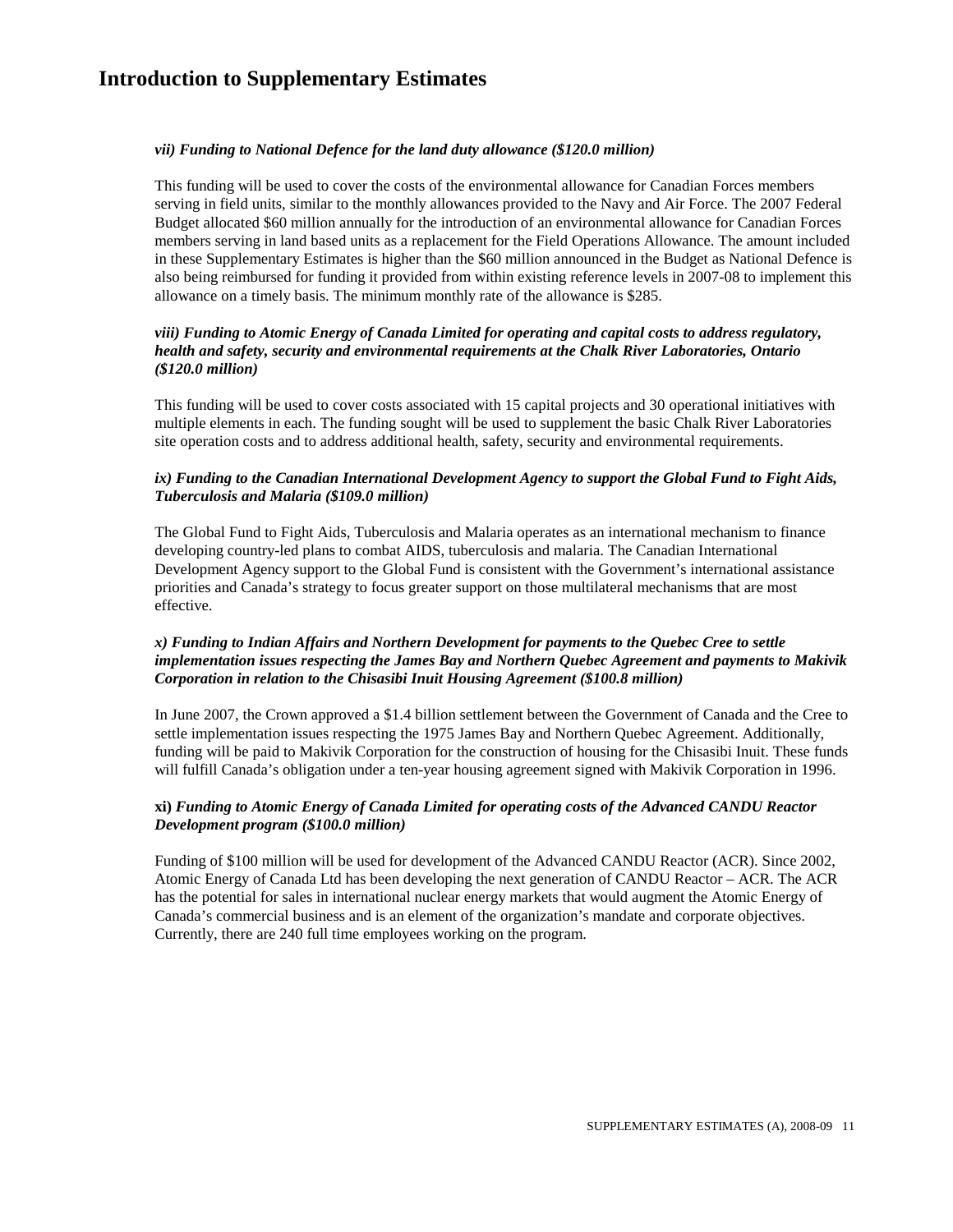**2.** *Statutory spending is expected to increase by \$443.5 million and is mainly attributable to the following forecast changes:* 

#### *i) Funding to Finance for revised forecast of transfer payments to provincial and territorial governments (\$254.4 million)*

Finance is forecasting a net increase of \$254.4 million in federal-provincial transfers for 2008-09. The transfer payments to provincial and territorial governments fall under different categories such as the Clean Air and Climate Change Trust Fund and Fiscal Equalization.

#### *ii ) Funding to Finance for a temporary financial incentive for provincial governments to eliminate their capital taxes (\$180.0 million)*

Budget 2007 provided a financial incentive for provincial governments to eliminate their capital taxes. The incentive will be paid out annually up to 2011. To be eligible for the federal payment, a province must eliminate its currently existing general capital tax or capital tax on financial institutions, or restructure a currently existing capital tax on financial institutions into a minimum tax on financial institutions.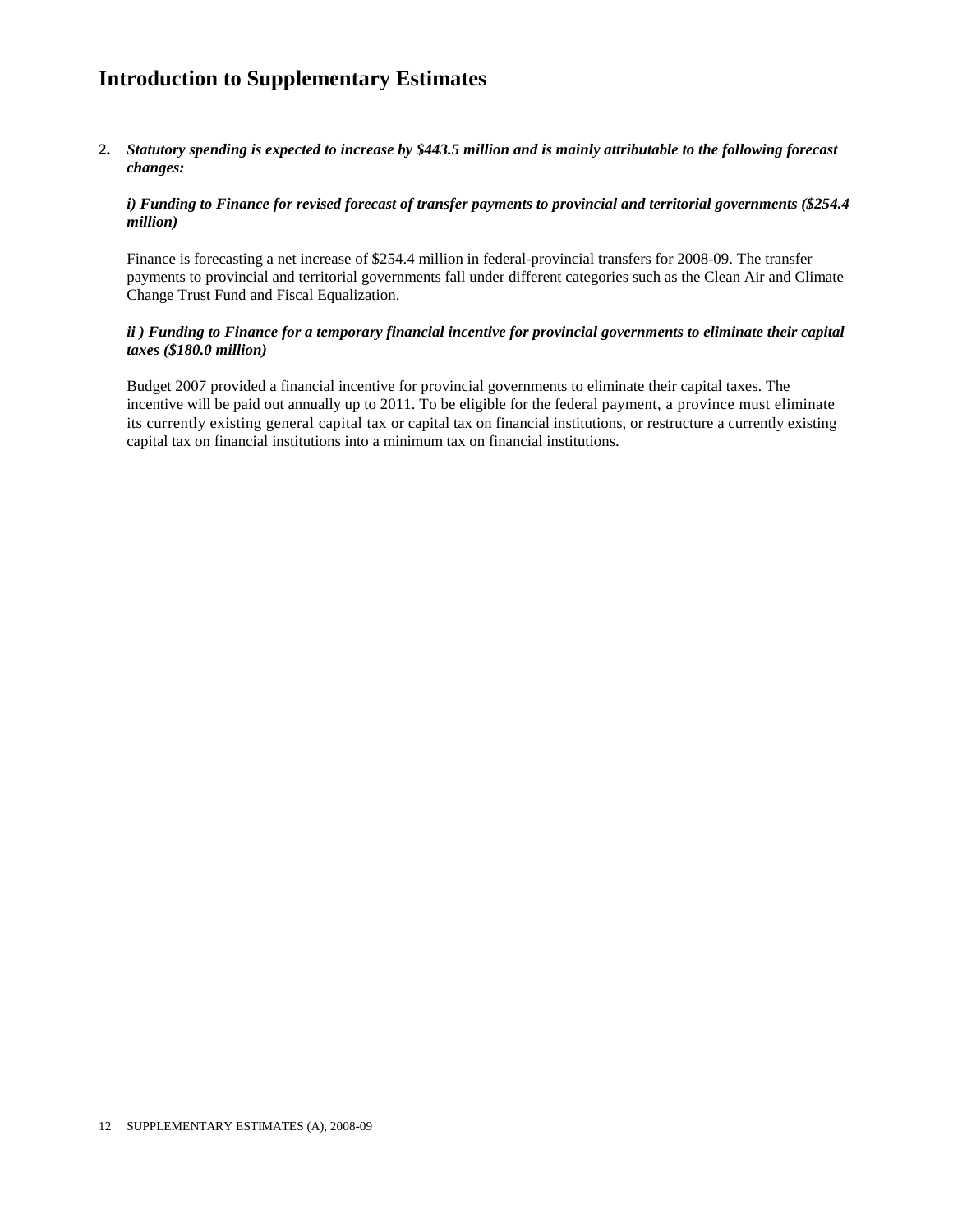## **Major Changes in these Supplementary Estimates**

The purpose of this section is to describe changes to government organization and structure and changes in authorities (Votes and Statutory items), since the tabling of the 2008-09 Main Estimates.

#### **Changes to Presentation:**

Given that only a portion of funding has been granted for this fiscal year through Interim Supply, the format of the Ministry Summaries has been altered to show "Previous Estimates" as the starting point for analysis rather than "Authorities to date". As a result, the "Previous Estimates" column now reflects the funding requested though the 2008-09 Main Estimates.

#### **Changes to Government Organization and Structure:**

Pursuant to the *Public Service Rearrangement and Transfer of Duties Act,* the Government announced a series of reorganizations to the structure of certain ministries. The reorganizations resulted in the following changes to these Supplementary Estimates:

- Order in Council P.C. 2007-1888 transferred from the Department of Indian Affairs and Northern Development to the Department of Industry the control and supervision of the Federal Project Coordination Secretariat, and the Pipeline Readiness Office of the Mackenzie Gas Project (effective December 6, 2007).
- Order in Council P.C. 2008-0243 authorized the Canada Development Investment Corporation to procure the incorporation of a wholly-owned subsidiary under the name PPP Canada Inc. (effective February 7, 2008).

Also, Order in Council P.C. 1996-1491 amended Schedule I.1 to the *Financial Administration Act* to add the Office of the Communications Security Establishment Commissioner to the list of Divisions or Branches of the Public Service of Canada and names the Minister of National Defence as the "appropriate Minister" (effective September 24, 1996).

#### **Changes to Votes and Statutory Items**

Changes to authorities implemented through these Supplementary Estimates include Votes and Statutory items that contain specific authorities that differ from those included in the 2008-09 Main Estimates, as well as new expenditure authorities appearing for the first time. Consistent with a 1981 House of Commons Speaker's ruling, the Government has made a commitment that the only legislation that will be enacted through the Estimates process, other than cases specifically authorized by Statute, will be amendments to previous Appropriation Acts.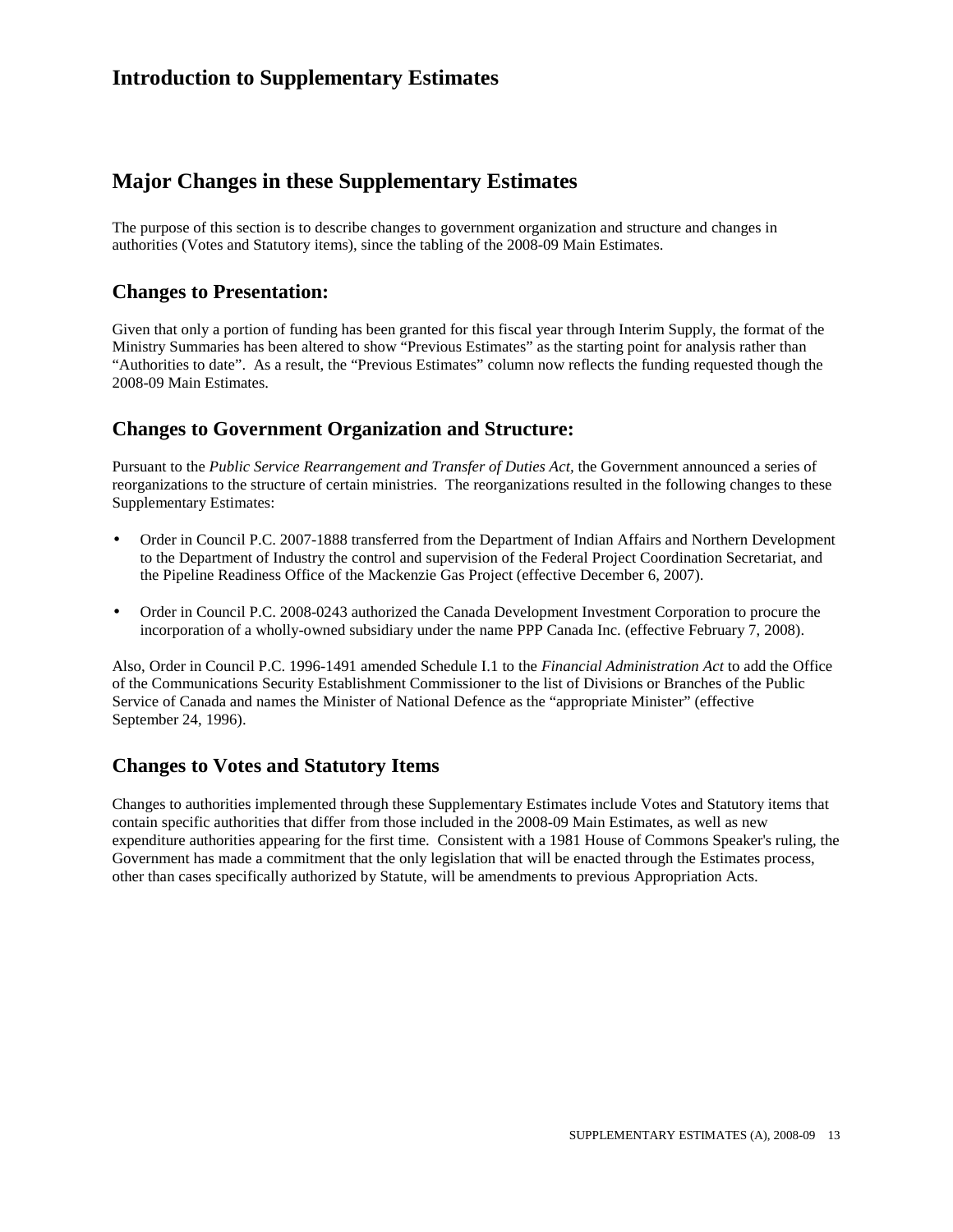#### *The following new Votes have been added since Main Estimates:*

#### Finance – Department

**Vote 7a** – For the purposes of subsection 193(4) of the *Budget Implementation Act, 2006*, the amount of the aggregate outstanding principal amount of all mortgages or hypothecs to which insurance policies that are subject to such agreements apply shall not at any time exceed is \$250,000,000,000

#### *The following Vote wording (underscored) has been amended since Main Estimates:*

#### Finance - Department

**Vote L10a** – In accordance with the *Bretton Woods and Related Agreements Act*, the issuance and payment of noninterest bearing, non-negotiable demand notes in an amount not to exceed \$384,280,000 to the International Development Association

#### Foreign Affaires and International Trade – Canadian International Development Agency

**Vote L30a** – The issuance and payment of non-interest bearing, non-negotiable demand notes in an amount not to exceed \$227,032,000 (\$215,032,000+ \$12,000,000) in accordance with the *International Development (Financial Institutions) Assistance Act*, for the purpose of contributions to the International Financial Institution Fund Accounts

#### Human Resources and Skills Development – Department

Vote 1a – Operating expenditures and

(a) authority to make recoverable expenditures on behalf of the Canada Pension Plan and the Employment Insurance Account;

(b) pursuant to paragraph 29.1(2)(*a*) of the *Financial Administration Act*, authority to spend revenues received in the fiscal year arising from the provision of Public Access Programs Sector services and services to assist provinces in the administration of provincial programs funded under Labour Market Development Agreements to offset related expenditures incurred in the fiscal year; and

(c) the payment to each member of the Queen's Privy Council for Canada who is a Minister without Portfolio or a Minister of State who does not preside over a Ministry of State of a salary not to exceed the salary paid to Ministers of State who preside over Ministries of State under the *Salaries Act*, as adjusted pursuant to the *Parliament of Canada Act* and pro rata for any period of less than a year

#### *The following new statutory items have been added since Main Estimates:*

#### Finance – Department

Incentives for Provinces to Eliminate Taxes on Capital (*Budget Implementation Act, 2007*)

Natural Resources – Canadian Nuclear Safety Commission

Expenditures pursuant to paragraph 29.1(1) of the *Financial Administration Act*

#### Privy Council – Department

Leader of the Government in the House of Commons and Minister for Democratic Reform – Salary and motor car allowance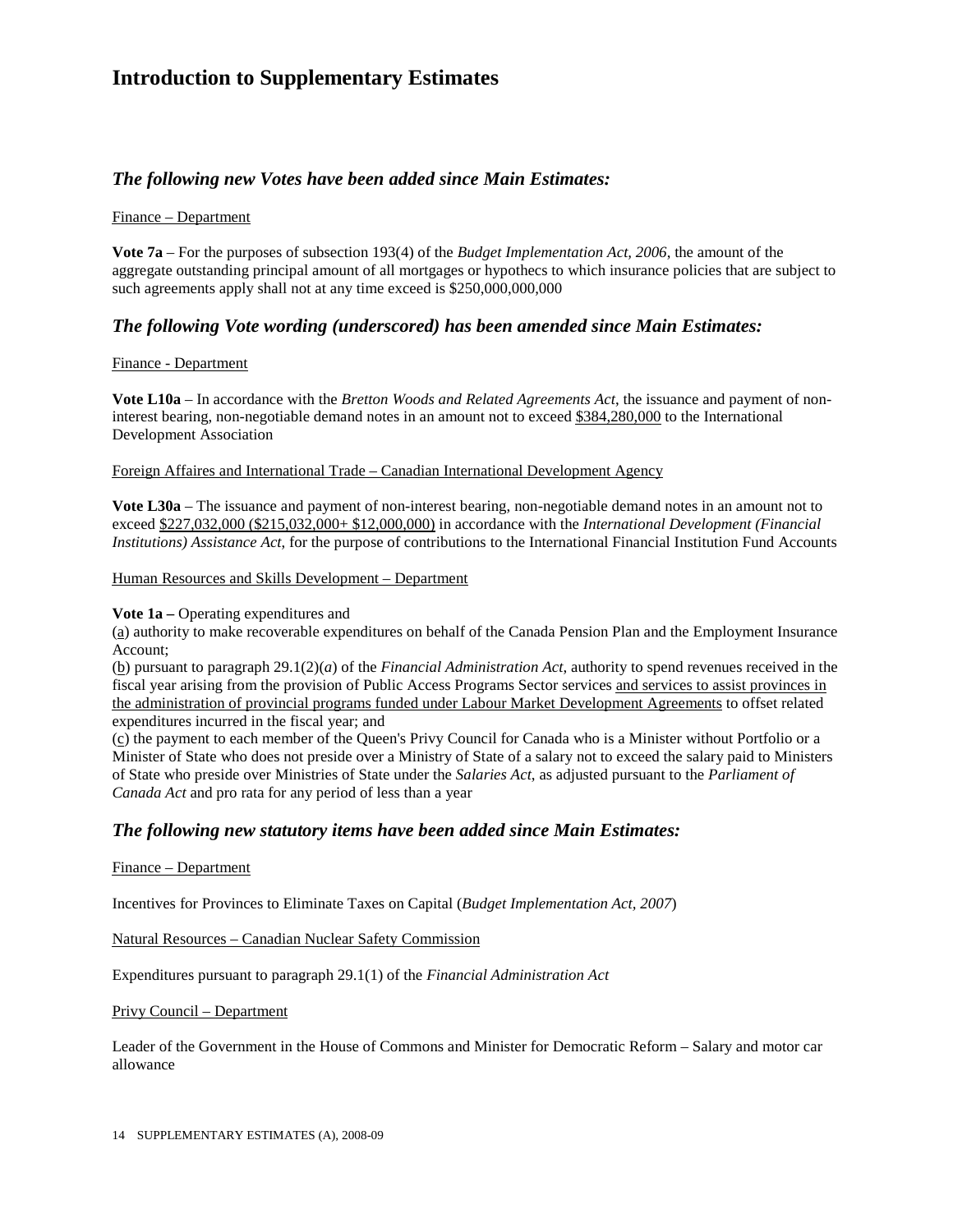## **Overview of Summary Tables**

This section provides an overview of the following summary tables provided in the Supplementary Estimates.

- 1. Summary of these Supplementary Estimates
- 2. Summary of Estimates to Date for 2008-09
- 3. Proposed Schedules to the Appropriation Bill
- 4. Statutory Items in these Supplementary Estimates
- 5. Summary of Changes to Voted Appropriations
- 6. Budgetary Supplementary Estimates by Standard Object of Expenditure
- 7. Allocations from Treasury Board Central Votes
- 8. Horizontal Items included in these Supplementary Estimates
- 9. Transfers between organizations included in these Supplementary Estimates
- 10. \$1 Items included in these Supplementary Estimates

#### **1. Summary of these Supplementary Estimates**

This table identifies Budgetary<sup>2</sup> and Non-Budgetary<sup>3</sup> Supplementary Estimates by department, agency and Crown corporation, and by type of parliamentary authority (annual Vote and Statutory requirements).

The first two columns entitled "Previous Estimates" represent the Estimates to date as presented in the Main Estimates.

The next six columns entitled "These Supplementary Estimates" are the current requirements as provided in Supplementary Estimates (A). These requirements are split into three categories: Transfers, To be Voted<sup>4</sup> and Statutory<sup>5</sup>.

The last two columns entitled "Total Estimates to Date" provides the reader with an update of total Budgetary and Non-Budgetary requirements for 2008-09.

#### **2. Summary of Estimates to Date for 2008-09**

This table displays Main Estimates and amounts being requested in these Supplementary Estimates (A) and contains a breakdown of funding by Budgetary and Non-Budgetary/Voted and Statutory requirements.

 $\overline{a}$ 2. Budgetary expenditures encompass the cost of servicing the public debt; operating and capital expenditures; transfer payments and subsidies to other levels of government, organizations and individuals; and payments to Crown corporations and separate legal entities.

<sup>3.</sup> Non-budgetary expenditures (loans, investments and advances) are outlays that represent changes in the composition of the financial assets of the Government of Canada.

<sup>4.</sup> Voted requirements are those for which the government must seek Parliamentary approval through an Appropriation Act. For additional information on votes and vote wording, see the Proposed Schedule to the Appropriation Bill.

<sup>5.</sup> Statutory authorities are those that Parliament has approved through other legislation that sets out both the purpose of the expenditures and the terms and conditions under which they may be made. Statutory spending is included in the Supplementary Estimates for information only.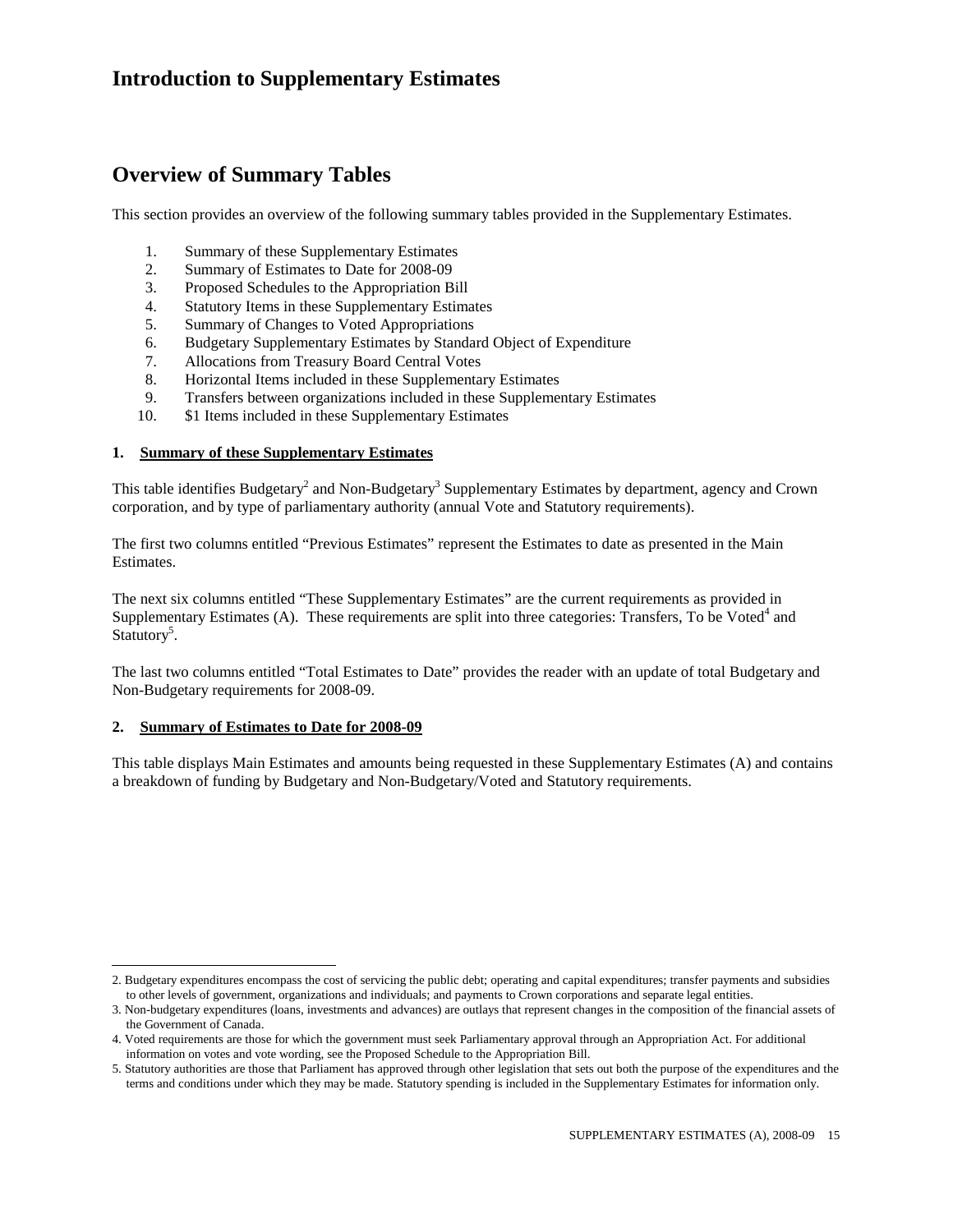#### **3. Proposed Schedules to the Appropriation Bill**

This table provides the reader with a preview of the Appropriation Bill. As noted previously, Supplementary Estimates directly support the Bill. This table provides a list of Vote numbers, Vote wording and the requested funds that will be proposed to Parliament for approval. There are two schedules to the Appropriation Bill in Supplementary Estimates: Schedule 1 identifies those items for the fiscal year ending March 31, 2009 whereas Schedule 2 identifies those items for the fiscal year ending March 31, 2010, specifically, multi-year appropriations for the Canada Revenue Agency and Canada Border Services Agency.

Only positive adjustments to departmental appropriations are included in the Proposed Schedules to the Appropriation Bill. Where an organization has a net zero or negative amount displayed in these Supplementary Estimates, no change to existing spending authority is requested of Parliament.

Once the Appropriation Bill is approved, the Vote wording becomes the governing conditions under which expenditures may be made. The following kinds of Votes can appear in Supplementary Estimates:

- a) *Program Expenditures Votes* This type of Vote is used when there is no requirement for either a separate "Capital Expenditures" Vote or "Grants and Contributions" Vote because neither equals or exceeds \$5 million. In this case, all program expenditures are charged to the one Vote.
- b) *Operating Expenditures Votes* This type of Vote is used when there is a requirement for either a "Capital Expenditures" Vote or a "Grants and Contributions" Vote or both; that is, when expenditures of either type equals or exceeds \$5 million. Where they do not, the appropriate expenditures are included in the "Program Expenditures" Vote.
- c) *Capital Expenditures Votes*  This type of Vote is used when the capital expenditures in a program equal or exceed \$5 million. Expenditure items in a capital Vote could include individual items expected to exceed \$10,000 for the acquisition of land, buildings and works (Standard Object 08), as well as the acquisition of machinery and equipment (Standard Object 09), or for purposes of constructing or creating assets, where a department expects to draw upon its own labour and materials, or employs consultants or other services or goods (Standard objects 01 to 09). Different threshold limits may be applied for different capital expenditure classes at the departmental level.
- d) *Grants and Contributions Votes* This type of Vote is used when the grants and contributions expenditures in a program equal or exceed \$5 million. It should be noted that the inclusion of a grant, contribution or other transfer payment item in Supplementary Estimates imposes no requirement to make a payment, nor does it give a prospective recipient any right to the funds. It should also be noted that in the Vote wording, the meaning of the word "contributions" is considered to include "other transfer payments" because of the similar characteristics of each.
- e) *Non-Budgetary Votes* This type of Vote, identified by the letter "L", provides authority for spending in the form of loans or advances to, and investments in, Crown corporations and loans or advances for specific purposes to other governments, international organizations or persons or corporations in the private sector.
- f) *Special Votes: Crown Corporation Deficits and Separate Legal Entities –* Where it is necessary to appropriate funds for a payment to a Crown corporation or for the expenditures of a legal entity that is part of a larger program, a separate Vote is established. A legal entity for these purposes is defined as a unit of government operating under an Act of Parliament and responsible directly to a Minister.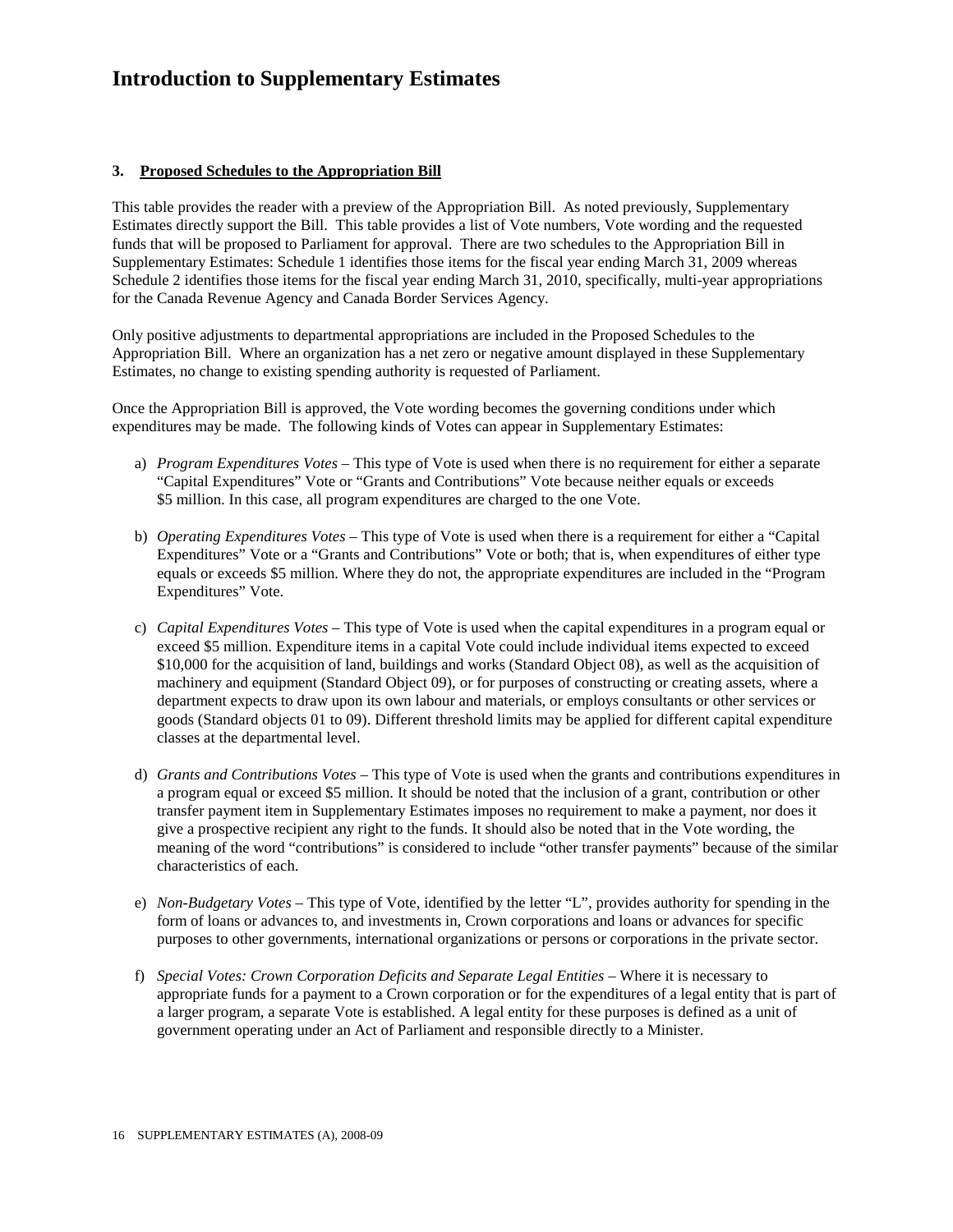- g) *Special Votes: Treasury Board Centrally Financed Votes* To support the Treasury Board in performing its statutory responsibilities for managing the government's financial, human and materiel resources, a number of special authorities are required and these are outlined below.
	- (i) Government Contingencies Vote This Vote serves to supplement other appropriations to provide the Government with sufficient flexibility to meet urgent or unforeseen expenditures where a valid cash requirement exists due to the timing of the payment or where specific authority is required to make the payment, such as for the payment of grants not listed in the Estimates. This authority to supplement other appropriations is provided until parliamentary approval can be obtained and as long as the expenditures are within the legal mandate of the organization.
	- (ii) Government-Wide Initiatives Vote This Vote supplements other appropriations in support of the implementation of strategic management initiatives in the Public Service of Canada.
	- (iii) Compensation Adjustments Vote This Vote supplements other appropriations to provide funding for the increased personnel costs of collective agreements between the Treasury Board and collective bargaining units representing public servants, as well as collective agreements signed by separate employers, including members of the Royal Canadian Mounted Police and the Canadian Forces, Governor in Council appointees and Crown corporations as defined in section 83 of the Financial Administration Act.
	- (iv) Public Service Insurance Vote This Vote provides for the payment of the employer's share of health, income maintenance and life insurance premiums; for payments to or in respect of provincial health insurance plans; provincial payroll taxes; pension, benefit and insurance plans for employees engaged locally outside Canada; and to return to certain employees their share of the unemployment insurance premium reduction.
	- (v) Operating Budget Carry Forward Vote This Vote supplements other appropriations for the operating budget carry forward from the previous fiscal year.
	- (vi) Paylist Requirements Vote This Vote supplements other appropriations for requirements related to parental and maternity allowances, entitlements on cessation of service or employment and adjustments made to terms and conditions of service or employment of the public service including members of the Royal Canadian Mounted Police and the Canadian Forces, where these have not been provided from Vote 15, Compensation Adjustments.

#### **4. Statutory Items in these Supplementary Estimates**

This table provides Parliament with an update on significant changes to expenditure forecasts of major statutory items. Statutory items are those that Parliament has approved through other legislation that sets out both the purpose of the expenditures and the terms and conditions under which they may be made. Statutory spending is displayed in the Supplementary Estimates for information only.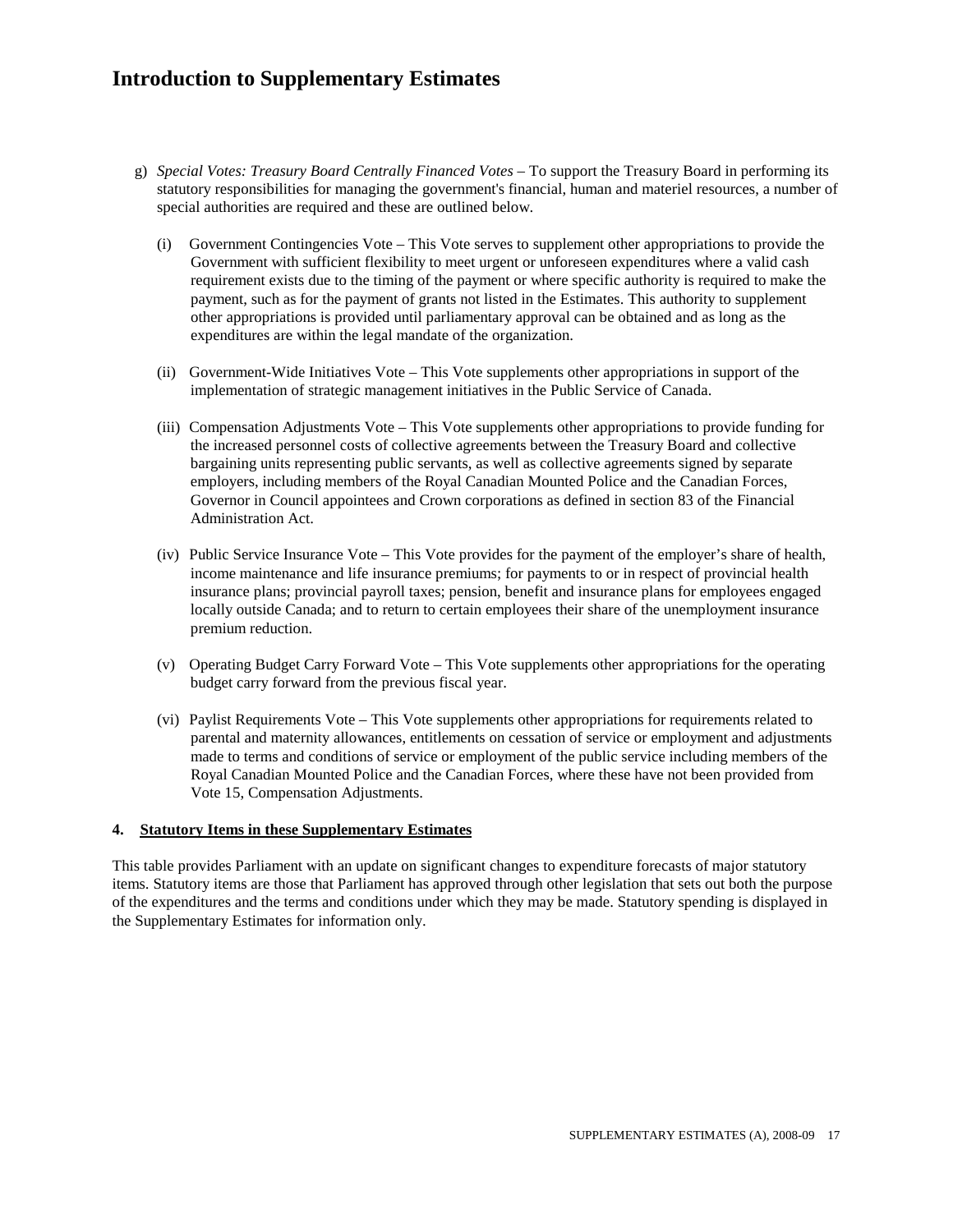#### **5. Summary of Changes to Voted Appropriations**

This table displays all Voted information displayed in these Supplementary Estimates in Ministry order.

The first column (Vote Number) indicates the Vote that is to be augmented through these Supplementary Estimates. The letter accompanying the Vote indicates which Supplementary Estimates was used to augment the Vote.

The second column (Gross Amount) displays the total amount of funding being sought in these Supplementary Estimates by the respective department.

The third columns (Less: Available Spending Authorities) represents unused spending authority being used by organizations to minimize the amount of additional spending authority being requested in these Supplementary Estimates. Additional information on these amounts is provided in the respective departmental detail sections.

The fourth column (Net Amount) displays the net amount of incremental funding being reflected in these Supplementary Estimates. However, it should be noted that the Proposed Schedules to the Appropriation Bill do not reflect funding for organizations where the net amount is zero or negative.

#### **6. Budgetary Supplementary Estimates by Standard Object of Expenditure**

To determine and report more accurately the impact of government expenditures on the rest of the economy, the net amount of government purchases by standard object must be determined. All departments, including those that use revolving funds, must charge their expenditures for purchases to standard object expense categories. Standard objects are the highest level of object classification used for parliamentary and executive purposes, and are reported in the Main and Supplementary Estimates and the Public Accounts. The standard objects of expenditure are as follows:

- 1. Personnel
- 2. Transportation and Communications
- 3. Information
- 4. Professional and Special Services
- 5. Rentals
- 6. Purchased Repair and Maintenance
- 7. Utilities, Materials and Supplies
- 8. Acquisition of Land, Buildings, and Works
- 9. Acquisition of Machinery and Equipment
- 10. Transfer Payments
- 11. Public Debt Charges
- 12. Other Subsidies and Payments

A brief explanation of each Standard Object is provided at the end of the introduction section.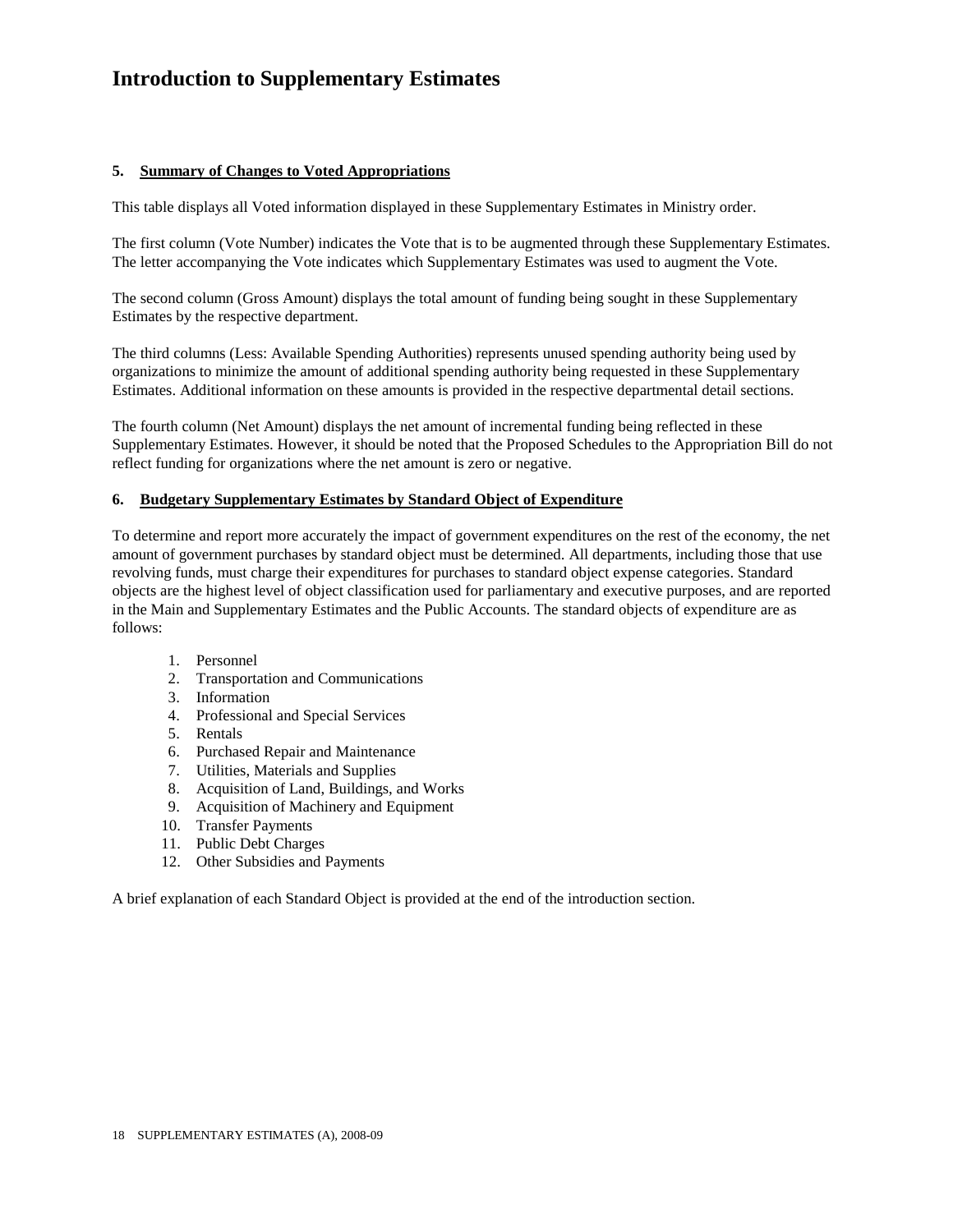#### **7. Allocations from Treasury Board Central Votes**

This summary table provides a comprehensive list of allocations from Treasury Board (TB) Central Votes for Government Contingencies, Government-wide Initiatives, Compensation Adjustments, Operating Budget Carry Forward and Paylist Requirements, where applicable.

*Government Contingencies* (TB Vote 5) –This summary table provides a comprehensive list of organizations that have received temporary Treasury Board Contingency Vote (TB Vote 5) funding. Temporary funding can be provided for urgent miscellaneous, minor and unforeseen expenditures, which were not provided for in the Main Estimates and which are required before the next Supplementary Estimates receive Royal Assent. Once Parliament approves the Appropriation Bill for Supplementary Estimates and the Governor General provides Royal Assent, the temporary funding is reimbursed to TB Vote 5.

The following criteria must be met in order for Treasury Board to approve access to TB Vote 5:

- All advances from the Government Contingencies Vote should be considered temporary advances to be covered by items included in subsequent Supplementary Estimates and reimbursed when the associated appropriation act is passed. Exceptions are made for requirements that arise after final Supplementary Estimates for the fiscal year where advances would not be reimbursable.
- An organization's existing appropriation must be insufficient to cover both existing requirements and the new initiative until the next Supply period. To that end, an organization must support any request with a valid cash flow analysis.
- A valid and compelling reason exists, particularly as it relates to the payment of grants, as to why the payment needs to be made before the next Supply period. If not, the payment should be deferred and access to TB Vote 5 denied.
- For grants, the Transfer Payment Policy must be consulted and followed to ensure that a valid, legally incorporated recipient exists and that the organization clearly demonstrates that it needs to make a payment before the next Supply period.

*Government-Wide Initiatives* (TB Vote 10) – This Vote supplements other appropriations in support of the implementation of strategic management initiatives within the public service of Canada. Departments and agencies are not required to reimburse funding allocated from Vote 10.

*Compensation Adjustments* (TB Vote 15) – This Vote supplements other appropriations that may need to be partially or fully augmented as a result of adjustments made to terms and conditions of service or employment of the federal public administration, including members of the Royal Canadian Mounted Police and the Canadian Forces, Governor in Council appointees and Crown corporations as defined in section 83 of the *Financial Administration Act*. Departments and agencies are not required to reimburse funding allocated from Vote 15.

*Operating Budget Carry Forward* (TB Vote 25) – This Vote supplements other appropriations by authorizing a carry forward of unused funds from the previous fiscal year up to a maximum of five per cent of departments' and agencies' Main Estimates operating budget as was established in the previous fiscal year. Departments and agencies are not required to reimburse funding allocated from Vote 25.

*Paylist Requirements* (TB Vote 30) – This Vote supplements other appropriations by providing the government with funding to meet legal requirements of the employer such as parental leave, maternity leave, entitlements upon cessation of service or employment and adjustments made to terms and conditions of service or employment in the public service. Departments and agencies may access this Vote throughout the fiscal year. Departments and agencies are not required to reimburse funding allocated from Vote 30.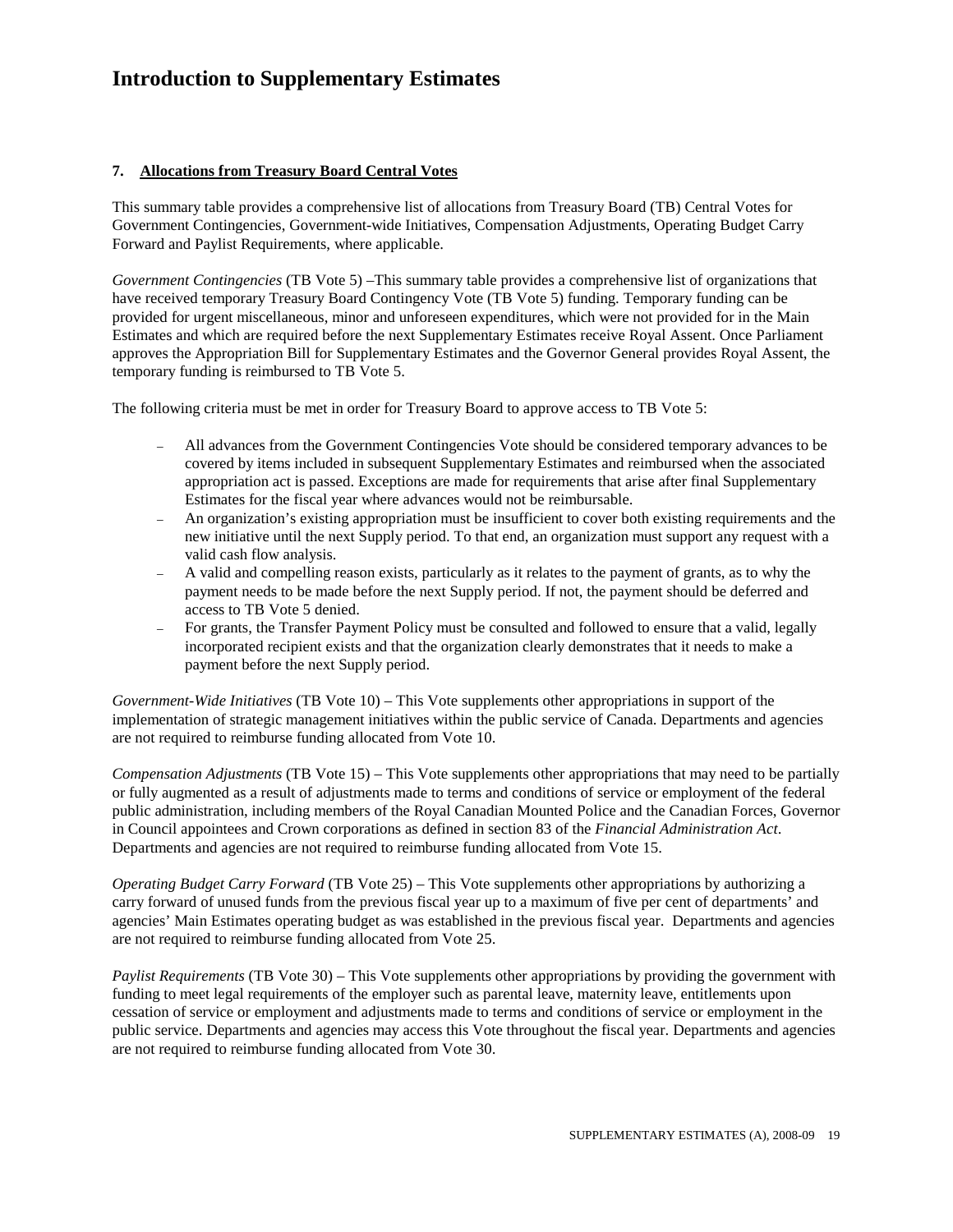#### **8. Horizontal Items included in these Supplementary Estimates**

A horizontal initiative is an initiative in which partners from two or more organizations have established a formal funding agreement (e.g. Memorandum to Cabinet, Treasury Board submission, federal-provincial agreement) to work toward the achievement of shared outcomes.

This table provides a summary of those items for which funding is sought in these Supplementary Estimates. While the list is not exhaustive, it does provide an overview of initiatives related to these Supplementary Estimates where two or more organizations are seeking incremental funding increases.

#### **9. Transfers between organizations included in these Supplementary Estimates**

Departments often request the authority to transfer monies between organizations for various purposes. This table provides a summary of these transactions.

#### **10. \$1 Items included in these Supplementary Estimates**

Supplementary Estimates often include "one dollar items", which seek an alteration in the existing allocation of funds or to existing Vote wording (as in the case of loan guarantees) as authorized in the Main Estimates. The purpose of a one dollar item is not to seek new or additional funds, but rather to re-allocate existing spending authorities between Votes and/or to provide appropriate authorities. Therefore, since no new funds are requested, the "one-dollar" amount is merely symbolic.

For example, one-dollar items may be used to:

- Transfer funds from one Vote to another:
- Write off debts;
- Adjust loan guarantees;
- Authorize grants; or
- Amend previous appropriation acts.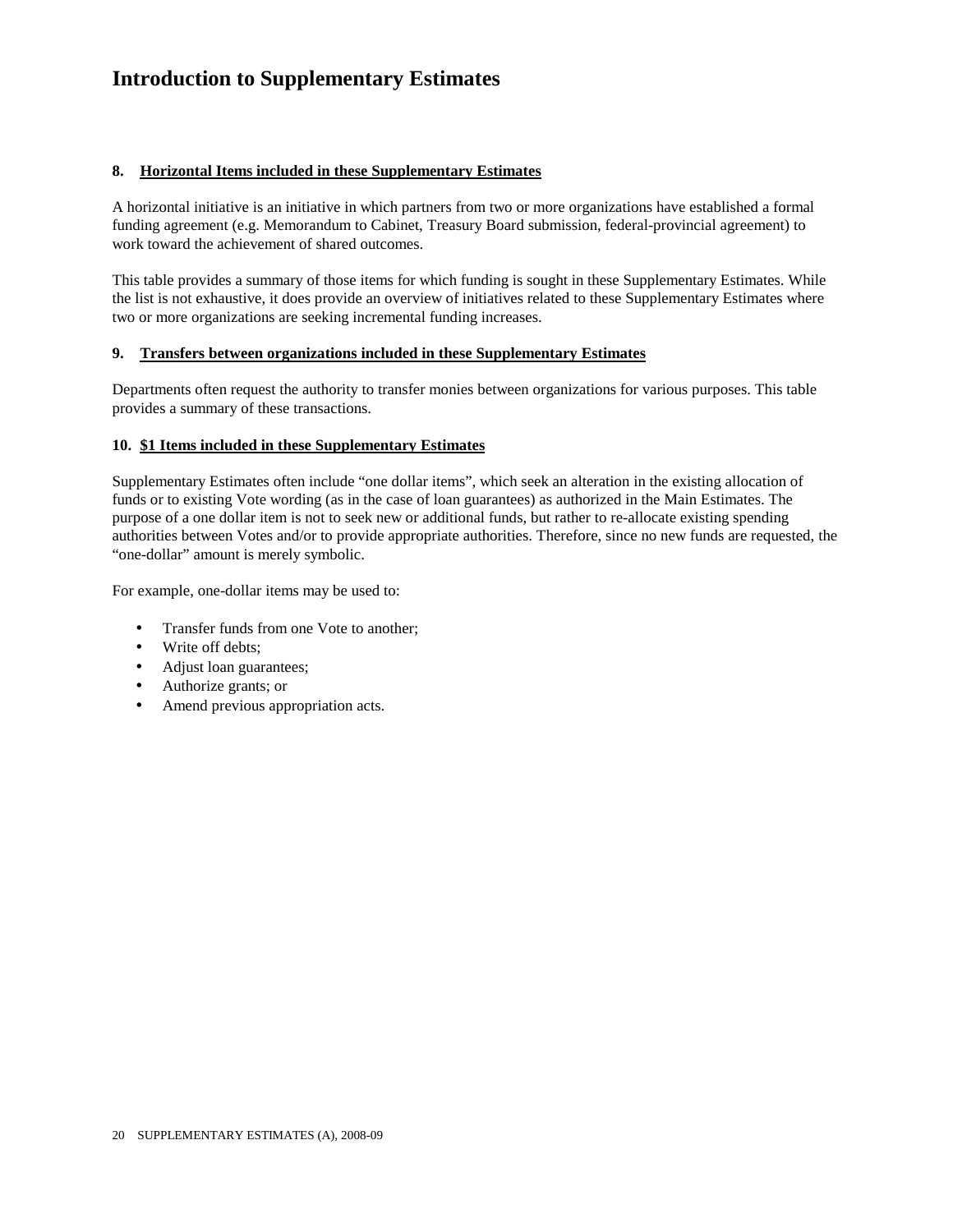## **Detail by Department, Agency and Crown Corporation**

Departments, agencies and Crown corporations for which a Minister is responsible, or reports to Parliament, are grouped together to provide a total ministry presentation.

Each organization is divided into four sections:

- 1. Ministry Summary;
- 2. Explanation of Requirements (Voted Appropriations, Funds Available, Transfers and Statutory Appropriations);
- 3. Explanation of Funds Available (if applicable); and
- 4. Transfer Payments (if applicable).

#### **1. Ministry Summary**

This table displays all Voted and Statutory information in Ministry order, including:

- Vote number and Vote wording;
- Previous Estimates Main Estimates plus any prior Supplementary Estimates funding;
- Transfers between Votes both within and between organizations;
- Adjustments to Appropriations (new funding requests); and
- Total Estimates to date.

Where the total program supplement results in a net zero or negative amount for an organization, this will not form part of the Appropriation Bill for these Supplementary Estimates. Net zero or negative amounts are displayed for information purposes. Previous Estimates do not take into account allocations from central Votes.

#### **2. Explanation of Requirements**

This section provides a description of the individual items or initiatives for which spending authority is being requested. Horizontal initiatives affecting more than one organization are flagged as (*horizontal item*) and will be displayed in the summary table "Horizontal Items included in these Supplementary Estimates" presented at the front end of these Supplementary Estimates.

This section also identifies all transfers between and within organizations, whether they relate to: a transfer of monies between organizations to accomplish a particular objective; the transfer of responsibility for the delivery of a program; realignments flowing from machinery changes announced by the government; or transfers within an organization to support program needs. Transfers do not have an impact on new appropriations being requested by organizations. Transfers will be displayed in the Ministry Summary separately from new appropriations and will also be displayed in the summary table dealing with transfers between organizations at the front end of these Supplementary Estimates.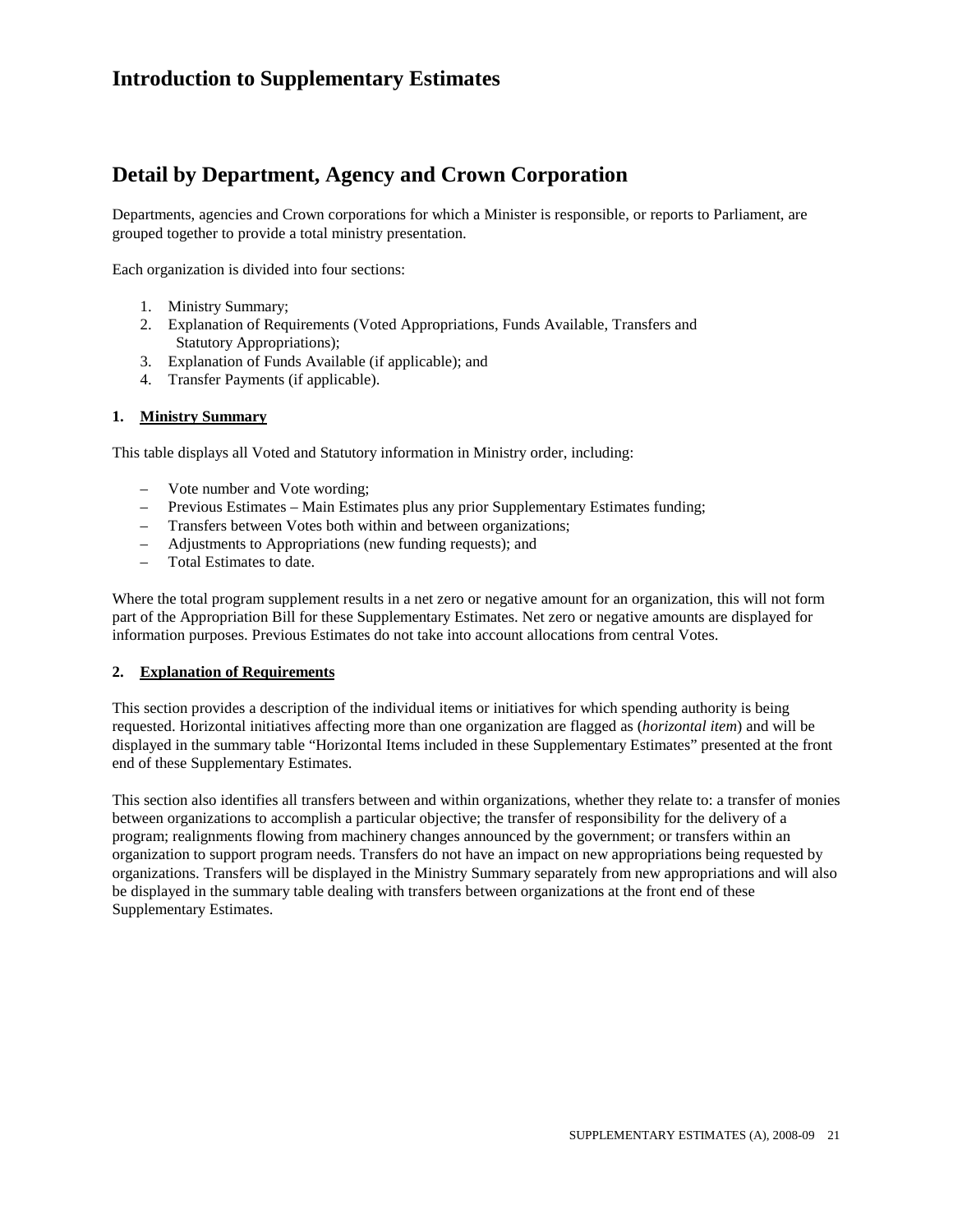#### **3. Explanation of Funds Available**

This section provides information about funds that are used to offset or reduce new spending requirements included in Supplementary Estimates. To minimize the amount of new appropriation authorities requested from Parliament, surplus spending authority available in one Vote can be redirected to another Vote to reduce the overall amount of supplementary spending authority required. As well, surplus spending authority available in a number of frozen allotments can be used with Treasury Board authority to reduce the amount of new appropriations required.

Some examples of surplus spending authority used for offsets include: funds transferred from one Vote to another Vote in the same organization; or funds moved from one fiscal year to another fiscal year in the same organization.

#### **4. Transfer Payments**

This table provides a listing of transfer payments.

A transfer payment is a grant, contribution or other payment made for the purpose of furthering an organization's objectives but for which no goods or services are received.

Grants, contributions and other transfer payments differ in several respects:

- i) Contributions are conditional payments and subject to audit whereas grants are neither;
- ii) Contributions require an arrangement between the recipient and the donor identifying the terms and conditions governing their payment while grants do not;
- iii) Other transfer payments are payments based on legislation or an arrangement which normally includes a formula or schedule of payments as one element used to determine the annual amount; and
- iv) Grants and their total values have a legislative character and specific descriptions that govern their use. Grants are also presented in departmental Estimates for information purposes.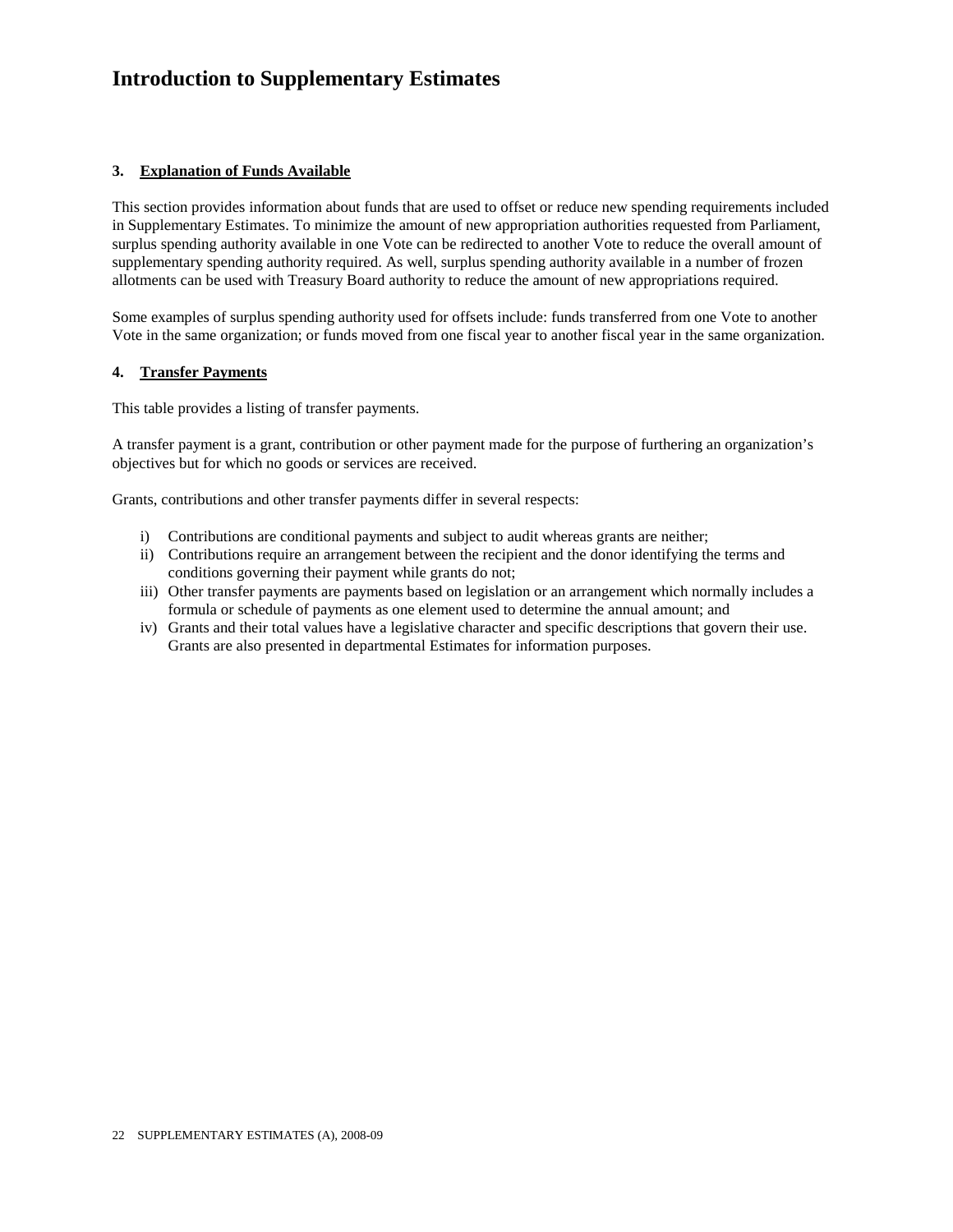## **Explanation of the Standard Object of Expenditures**

#### 1. *Personnel*

- Salaries and wages, overtime, severance pay, retroactive pay and other special pay of civilian continuing (full-time) or term (part-time, seasonal and casual) employees except those of agency and proprietary Crown corporations, as well as members of the military and the Royal Canadian Mounted Police.
- − Judges' salaries, those of the Governor General, the Lieutenant-Governors and the indemnities to Members of both Houses of Parliament, and all types of allowances paid to or in respect of continuing and term employees (such as living, terminable, foreign service, isolated post, board and subsistence allowances, shift differential allowances for assistants, and other such allowances).
- − Ministers' motor car allowances, and the expense allowances to Senators and Members of the House of Commons.
- The Government's contribution to various employee benefit plans (the Public Service Superannuation Account, the Supplementary Retirement Benefits Account, the Canada Pension Plan Account, the Quebec Pension Plan Account, the Public Service Death Benefit Account and the Employment Insurance Account).
- The Royal Canadian Mounted Police Superannuation Account, the Canadian Forces Superannuation Account and the Members of Parliament Retiring Allowances Account, and the Government's contribution to provincial and other medical and hospital insurance plans and supplementary personnel costs for various purposes.

#### 2. *Transportation and Communications*

- Traveling and transportation expenses of Government employees, members of the Canadian Forces and the Royal Canadian Mounted Police, removal expenses of those persons and their dependants, and living and other expenses of such persons on travel status, judges' traveling expenses, and traveling expenses and allowances payable to Senators and Members of the House of Commons.
- Transportation of persons by contract and chartered facilities or by other means (including traveling expenses of persons engaged in field survey work, inspections and investigations), and traveling and transportation of non-Government employees such as travel costs of veterans who are applicants for treatment or pensions.
- − Ordinary postage, airmail, registered mail, parcel post special delivery mail, post office box rentals, and any other postal charges.
- Expenditures relating to the transportation of goods other than initial delivery cost on a purchase (which is included in the Standard Object covering the cost of the purchase itself) including charges for courier services provided by outside carriers.
- − All costs of telecommunication services by telephone, telegram, cable, teletype, radio and wireless communication (tolls, rates, etc.) and other communication costs such as courier services provided by outside agencies and communication services performed under contract or agreement.

#### 3. *Information*

- − Advertising services acquired for publicity and general purposes from advertising agencies or directly for time on broadcast media or for space in print media or on outdoor posters or billboards. It includes advertising and creative work services such as graphic artwork.
- − Publishing services for commissioning, marketing, distribution and sales of publications sponsored by the department, and for the acquisition of related government publications. Also included are services for printing, duplicating, photocopying, text editing, design of graphics, art work, technical and advisory services such as computerized text processing and mass transmission of printed material. In addition, it includes exposition services such as exhibits and associated audio-visual services related to exhibitions and displays.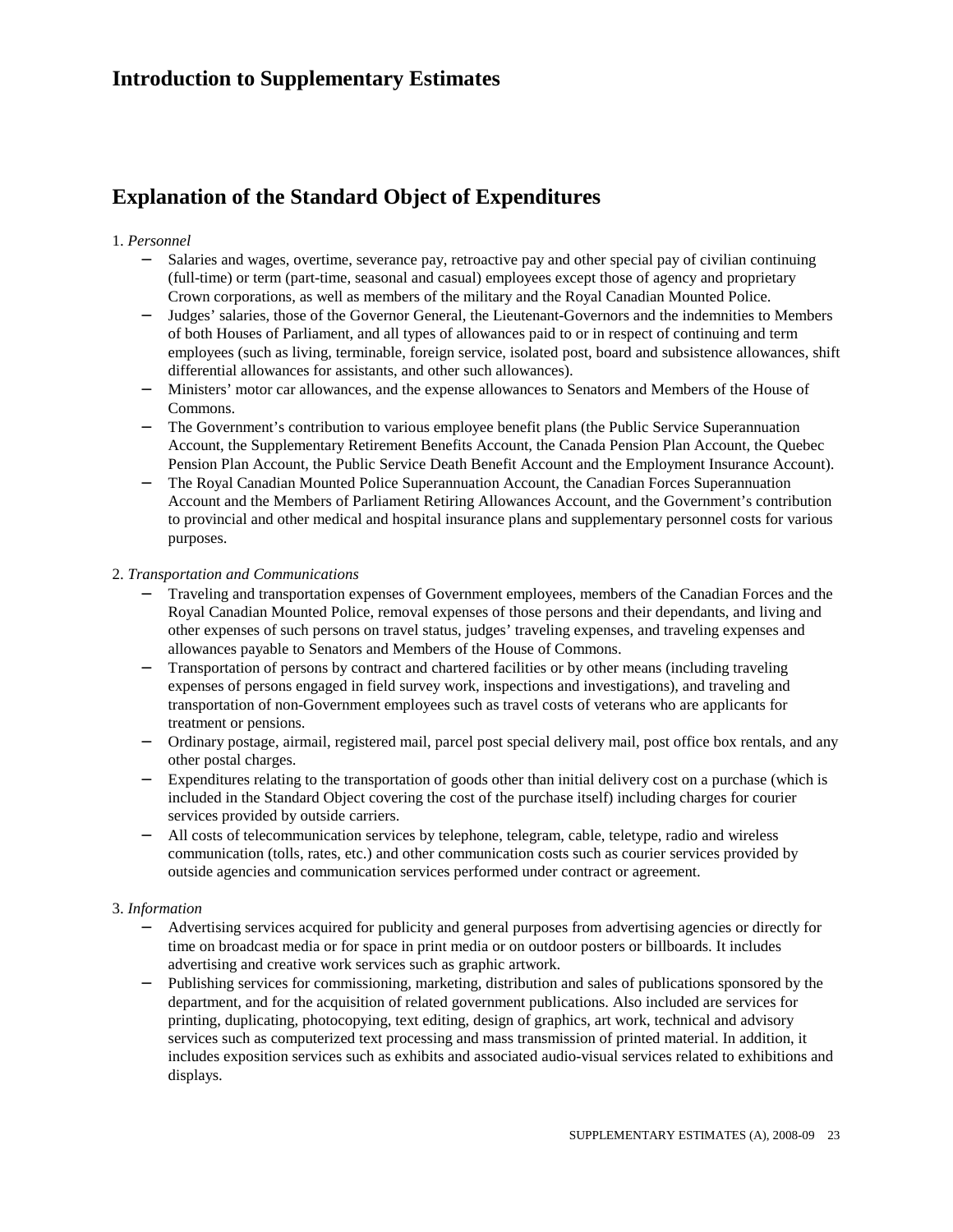Public relations and public affairs services for attitude and service assessment surveys, sales promotion, marketing, export marketing, public relations and publicity, opinion polls, and contracts to organize and operate focus groups and media monitoring services. It also includes services for speech writing, press releases, briefing, press conferences and special events.

#### 4. *Professional and Special Services*

- Provision for all professional services performed by individuals or organizations such as payments (in the nature of fees, commissions, etc.) for the services of accountants, lawyers, architects, engineers, scientific analysts, reporters, and translators; for teachers at various levels of educational institutions; for doctors, nurses and other medical personnel; for management, data processing and other research consultants; and for other outside technical, professional and other expert assistance.
- Payments for hospital treatment, care of veterans and welfare services, payments for the provision of informatics services, payment of tuition for Indians at non-federal schools, purchase of training services under the *Adult Occupational Training Act*, and payments made to the Canada School of Public Service for training.
- − Payments for Corps of Commissionaires services and for other operational and maintenance services performed under contract, such as armoured cars, laundry and dry cleaning, cleaning of buildings, temporary help, hospitality, storage and warehousing, and other business services, as well as payments made to the Department of Public Works and Government Services for contract administration.

#### 5. *Rentals*

- Rental of properties required for special purposes by the various departments and for the accommodation of government offices and services by the Department of Public Works and Government Services.
- − Hire and charter with or without crew of vessels, aircraft, motor vehicles and other equipment, and rental of telecommunication and office equipment including computers.

Storage and warehousing services is, however, in Standard Object 4 even though it involves the rental of space.

#### 6. *Purchased Repair and Maintenance*

- The repair and upkeep under contract of the durable physical assets provided for in Standard Object 8 for Acquisition of Land, Buildings, and Works and of equipment provided for in Standard Object 9 for Acquisition of Machinery and Equipment.
- − Payments to the Department of Public Works and Government Services for tenant services.
- − Materials, supplies and other charges for repairs undertaken by a department directly are coded to other objects, according to the nature of the purchase.

#### 7. *Utilities, Materials and Supplies*

- − The provision for all payments for services of a type normally provided by a municipality, or public utility service such as the supply of water, electricity, gas, etc., and includes water, light, power and gas services, and payment for such services whether obtained from the municipality or elsewhere.
- − The provision for materials and supplies required for normal operation and maintenance of government services such as:
	- o gasoline and oil purchased in bulk; fuel for ships, planes, transport and heating
	- o feed for livestock
	- o food and other supplies for ships and other establishments
	- o livestock purchased for ultimate consumption or resale
	- o seed for farming operations
	- o books and other publications purchased for outside distribution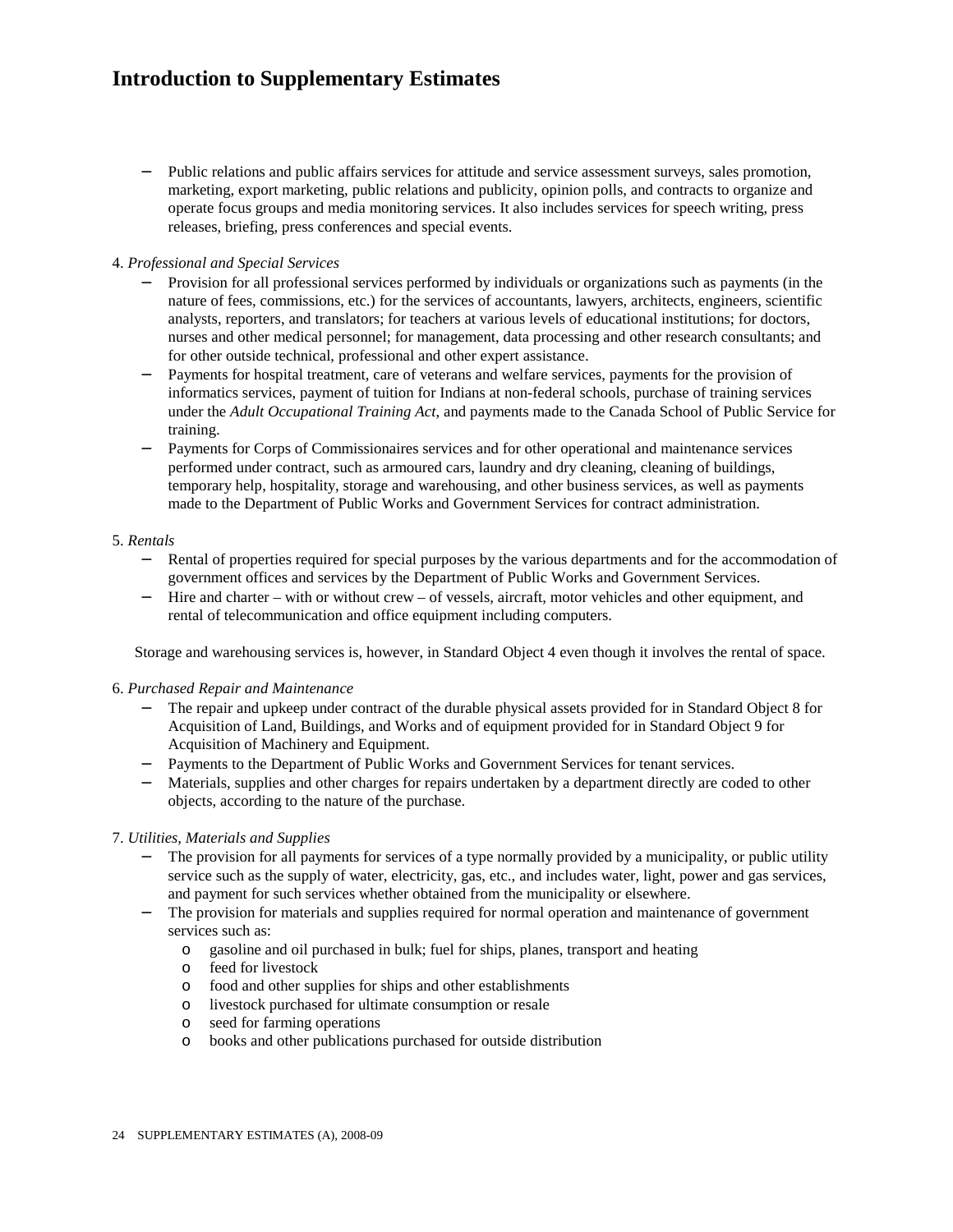- o uniforms and kits
- o photographs, maps and charts purchased for administrative and operational purposes
- o laboratory and scientific supplies, including samples for testing
- o drafting, blueprinting and artists' supplies; supplies for surveys and investigations
- o chemicals
- o hospital, surgical and medical supplies
- o works of art for exhibits, and historical material for galleries, museums and archives
- o char service supplies
- o coal and wood
- o electrical supplies
- o repair parts other than parts normally acquired with equipment at the time of purchase for aircraft, ships, road vehicles, and for communication and other equipment; and all other materials and supplies.

#### 8. *Acquisition of Land, Buildings, and Works*

- − All expenditures for the acquisition of buildings, roads, irrigation works, canals, airports, wharves, bridges and other such types of fixed assets.
- − Improvements involving additions or changes of a structural nature, and for installing fixed equipment which is essentially a part of the work or structure such as elevators, heating and ventilating equipment.
- − All reconstruction of such types of physical assets and such projects performed under contract or agreement.
- − The purchase of land.

Expenditures pursuant to contracts for new construction for casual employees hired or continuing employees assigned to work full or part-time on specified projects, travel, professional services, equipment rentals, equipment maintenance and of materials purchased directly for use on such projects are charged to the relevant standard objects (Standard Objects 1 to 9).

#### 9. *Acquisition of Machinery and Equipment*

- Expenditures for the acquisition of all machinery, equipment, office furniture and furnishings, electronic data processing and electronic or other office equipment.
- − Microfilming equipment and supplies, inter-office communication equipment, postal meter machines, machine records and all other office equipment.
- − Motor vehicles, aeroplanes, tractors, road equipment, telecommunications and related equipment, laboratory and other scientific equipment, vessels, icebreakers and other aids to navigation and all other types of light and heavy equipment; includes ammunition and various types of equipment for National Defence, such as ships, aircraft, mechanical equipment, fighting vehicles, weapons, engines and such spare parts and supplies as are normally acquired with that equipment at the time of purchase.

#### 10. *Transfer Payments*

- − Grants, contributions, subsidies and all other transfer payments made by Government.
- − Major social assistance payments made to persons such as Old Age Security benefits and related allowances, Veterans' pensions and allowances.
- − Subsidies and payments to the provinces and territories under the *Constitution Acts*, the *Federal-Provincial Fiscal Arrangements Act*, the Canada Health and Social Transfers and for official languages.
- − Payments to Indians and Inuit in support of self-government initiatives, health, educational, social and community development programming and in respect of native claims.
- Payments to the territorial governments pursuant to financing agreements entered into between the Minister of Finance and the respective territorial Minister of Finance.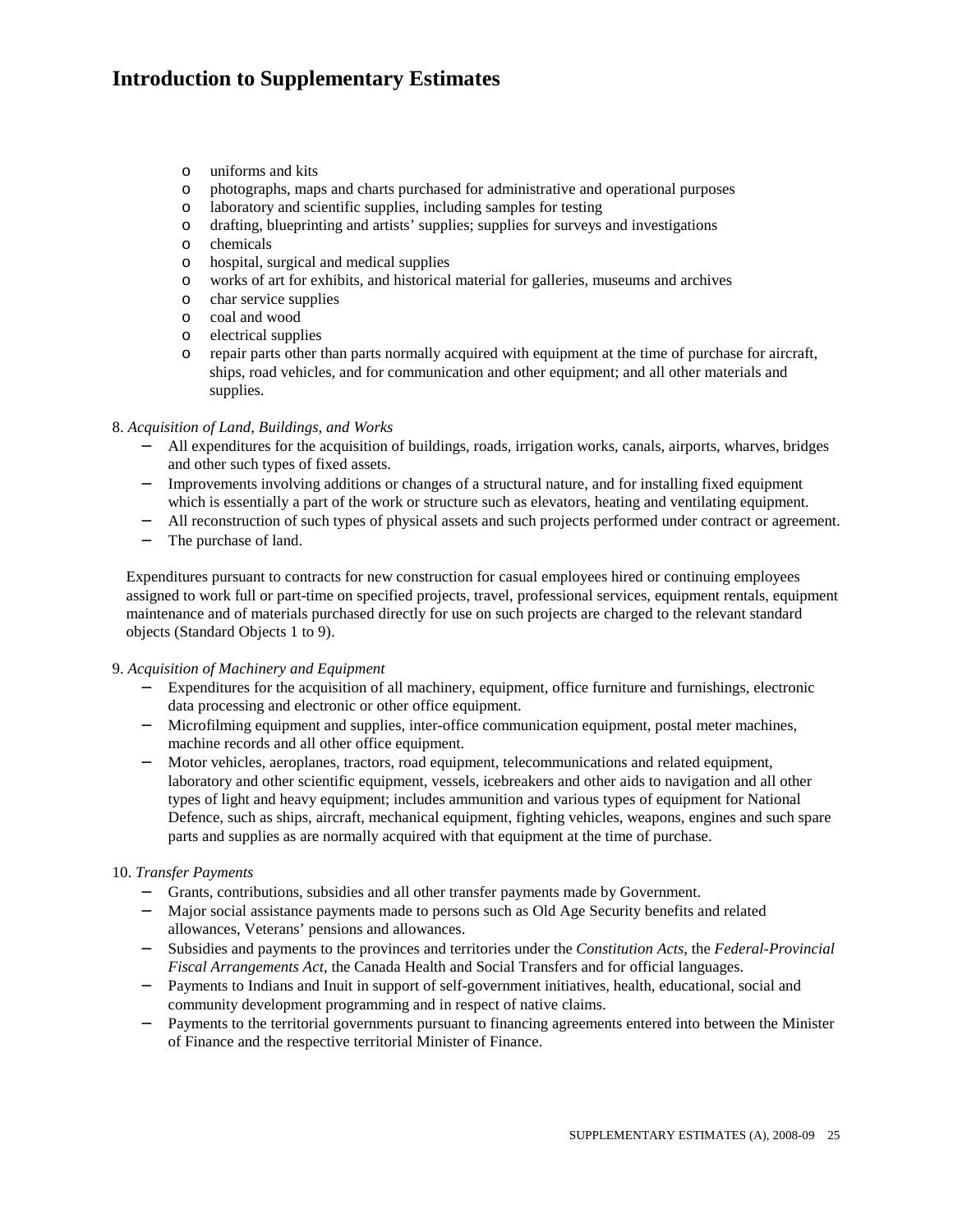- − Subsidies and capital assistance to industry; research grants and other assistance towards research carried on by nongovernmental organizations; scholarships.
- − Sustaining grants to national and international non-profit organizations.
- − Contributions to international organizations and assessments for membership in such organizations, such as the contribution to the International Food Aid Program and Canada's assessment for membership in the United Nations.

Most of the payments in this standard object category are identified in the Estimates as "Grants" or "Contributions". The former are not subject to audit and are therefore restricted by Parliament as to amount and recipient and often as to purpose through the approval of the Supply bill which specifies "grants listed in the Estimates"; the latter are conditional and subject to audit and are not so restricted. Grants and their total values have a legislative character and specific descriptions that govern their use. Grants are also presented in departmental Estimates by Program Activity for information purposes.

#### 11. *Public Debt Charges*

- − Interest on the unmatured debt of Canada (including Treasury Bills) and on other liabilities such as trust and other special funds.
- − The cost of issuing new loans, amortization of bond discount, premiums and commissions.
- − The cost of servicing and administering the Public Debt.

#### 12. *Other Subsidies and Payments*

- − Payments to Crown corporations that include those made to provide for operating deficits as well as other transfers paid to Crown corporations.
- − Payments to certain non-budgetary accounts (such as the government contributions to agricultural commodities stabilization accounts, as well as benefits under the *Veterans Land Act),* as well as the writeoffs of various types of losses, the annual adjustment of reserves for financial claims and some other miscellaneous items referred to as "Sundries".

Miscellaneous expenditures include licences, permits and payments for dockage, towage, wharfage and mooring privileges; bonding of government employees, loss of personal effects, and expenditures for small miscellaneous articles and services. Also included are many small items and services that do not lend themselves to identification under specific headings detailed in this summary.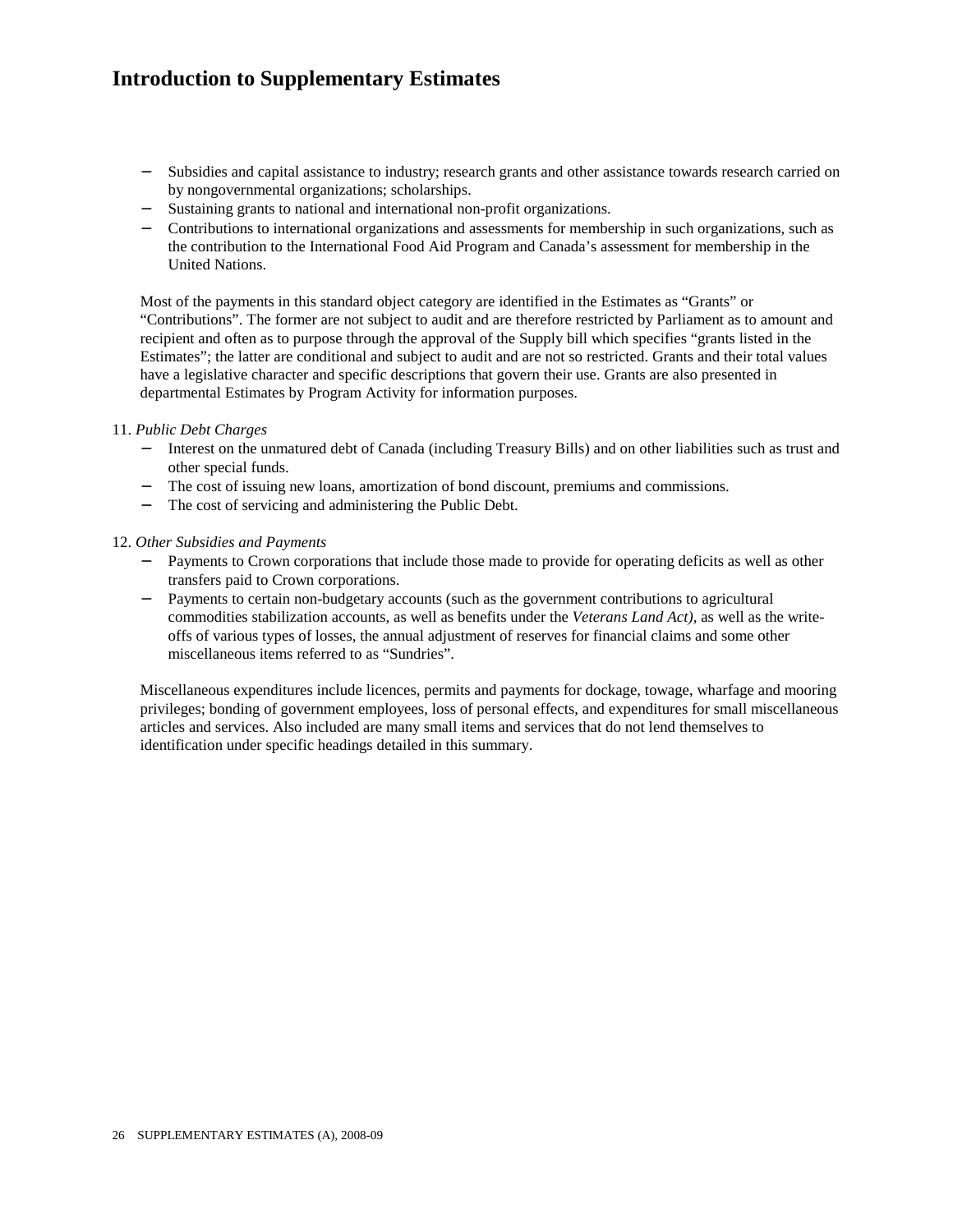#### **SUMMARY TABLES**

**Summary of these Supplementary Estimates Summary of Estimates to Date for 2008-09 Proposed Schedules to the Appropriation Bill Statutory Items in these Supplementary Estimates Summary of Changes to Voted Appropriations Budgetary Supplementary Estimates by Standard Object of Expenditure Allocations from Treasury Board Central Votes Horizontal Items included in these Supplementary Estimates Transfers between organizations included in these Supplementary Estimates \$1 Items included in these Supplementary Estimates**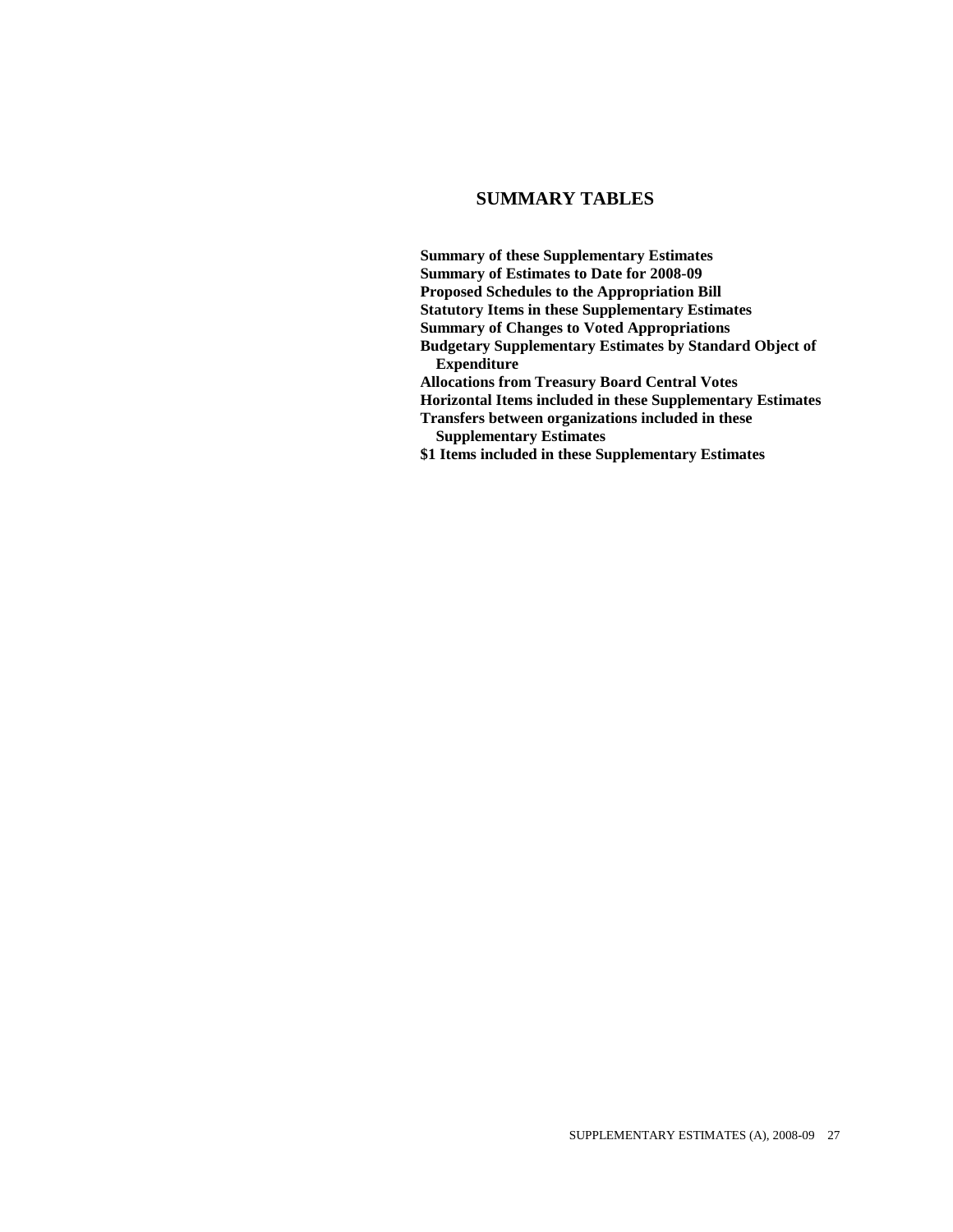# <span id="page-24-0"></span>**Summary of these Supplementary Estimates**

 $=$ 

| Department or Agency                    | Previous Estimates         |                                            |
|-----------------------------------------|----------------------------|--------------------------------------------|
|                                         | Budgetary                  | $Non-$<br>Budgetary                        |
| AGRICULTURE AND AGRI-FOOD               |                            |                                            |
|                                         | 2,569,577,656              | .                                          |
|                                         | 575,563,000                | .                                          |
|                                         | 5,213,000                  | .                                          |
| ATLANTIC CANADA OPPORTUNITIES AGENCY    |                            |                                            |
|                                         | 328,225,000                | .                                          |
| CANADIAN HERITAGE                       | 3,737,361,422              | .                                          |
|                                         | 1,391,299,022              | $\ldots$                                   |
|                                         | 180,526,000                | .                                          |
|                                         | 5,466,001                  | $\cdots$                                   |
|                                         | 49,553,000                 | .                                          |
|                                         | 65,042,000                 | .                                          |
|                                         | 96,628,000<br>24,761,000   | .                                          |
|                                         | 107,172,000                | .<br>.                                     |
| CITIZENSHIP AND IMMIGRATION             |                            |                                            |
|                                         | 1,319,502,421              | $\mathbf{1}$                               |
| <b>ENVIRONMENT</b>                      | 287,387,000                | $\mathbb{Z}^2$ . The set of $\mathbb{Z}^2$ |
| <b>FINANCE</b>                          | 957,526,422                | $\ldots \ldots$                            |
|                                         | 79,952,542,422             | 3,075,001                                  |
|                                         |                            | .                                          |
|                                         | 1,681,992,422              | $\mathbb{Z}^2$ . The set of $\mathbb{Z}^2$ |
| FOREIGN AFFAIRS AND INTERNATIONAL TRADE | 2,111,324,844              | 88,200,000                                 |
|                                         | 3,061,847,422              | 8,004,001                                  |
| <b>HEALTH</b>                           |                            |                                            |
|                                         | 3,190,735,422              | $\mathbb{R}^n$ . In the $\mathbb{R}^n$     |
|                                         | 928,569,000                | $\mathbb{Z}^2$ . The set of $\mathbb{Z}^2$ |
|                                         | 3,565,000                  | $\mathbb{Z}^2$ . The set of $\mathbb{Z}^2$ |
|                                         | 590,530,000                | $\ldots \ldots$                            |
| HUMAN RESOURCES AND SKILLS DEVELOPMENT  | 39,741,189,437             | 906,297,000                                |
| INDIAN AFFAIRS AND NORTHERN DEVELOPMENT |                            |                                            |
|                                         | 6,206,973,422              | 60,503,000                                 |
| <b>INDUSTRY</b>                         |                            |                                            |
|                                         | 972,542,422                | 800,000                                    |
|                                         | 368,217,000                | $\ldots$                                   |
|                                         | 698,278,000                | .                                          |
|                                         | 958,205,000                | .                                          |
|                                         | 645,687,000<br>462,742,000 | .<br>$\ldots$ .                            |
| <b>JUSTICE</b>                          |                            |                                            |
|                                         | 696,252,422                | .                                          |
|                                         | 57,839,000                 | .                                          |
|                                         | 138,697,000                | .                                          |
|                                         | 25,492,000                 | .                                          |
| NATIONAL DEFENCE                        |                            |                                            |
|                                         | 18,293,756,422             | .                                          |
| <b>NATURAL RESOURCES</b>                | $\ldots$                   | .                                          |
|                                         | 2,342,873,422              | .                                          |
|                                         | 152,273,000                | .                                          |
|                                         | 90,180,000                 | .                                          |
|                                         |                            |                                            |

 $\equiv$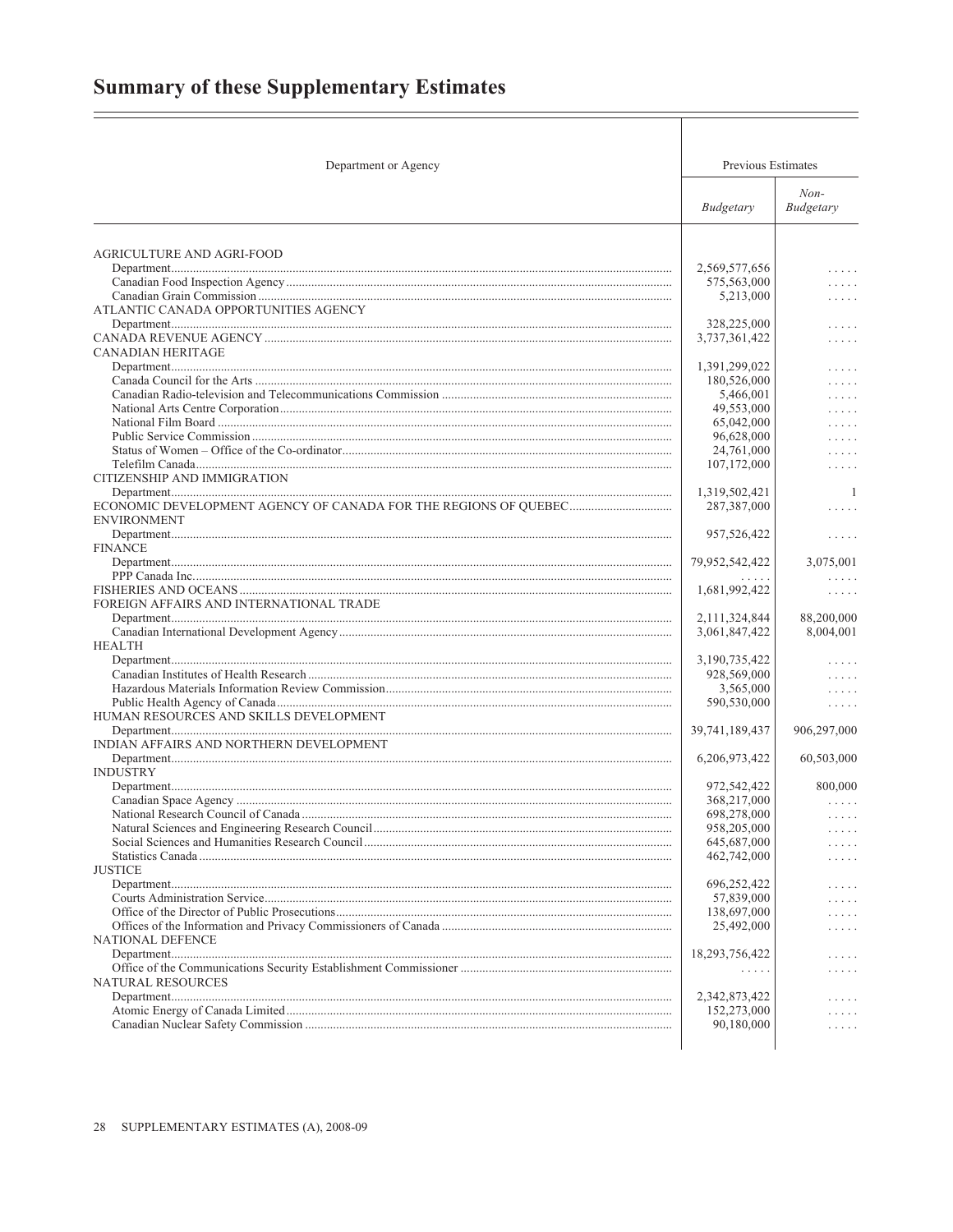|                                                                            | These Supplementary Estimates |                                |                                                        |                                        |                           | Total Estimates to Date      |                                                  |
|----------------------------------------------------------------------------|-------------------------------|--------------------------------|--------------------------------------------------------|----------------------------------------|---------------------------|------------------------------|--------------------------------------------------|
|                                                                            |                               | Budgetary                      | Non-Budgetary                                          |                                        |                           |                              |                                                  |
|                                                                            |                               |                                |                                                        |                                        |                           |                              | $Non-$                                           |
|                                                                            |                               |                                |                                                        |                                        | Total                     | Budgetary                    | Budgetary                                        |
| Transfer                                                                   | To be Voted                   | Statutory                      | To be Voted                                            | Statutory                              |                           |                              |                                                  |
| \$                                                                         | \$                            | $\mathbb{S}$                   | \$                                                     | \$                                     | \$                        | \$                           | \$                                               |
|                                                                            |                               |                                |                                                        |                                        |                           |                              |                                                  |
| (6,501,700)                                                                | 297,540,207                   | $\ldots$                       | $\dots$                                                | $\cdots$                               | 291,038,507               | 2,860,616,163                | .                                                |
| $\mathbb{Z}^2$ . In the $\mathbb{Z}^2$                                     | 43,014,117                    | .                              | $\ldots$                                               | $\ldots$                               | 43,014,117                | 618,577,117                  | $\sim$ $\sim$ $\sim$ $\sim$                      |
| $\alpha$ is a second                                                       | 26,500,000                    | .                              | $\alpha$ is a second                                   | .                                      | 26,500,000                | 31,713,000                   | .                                                |
| (750,000)                                                                  | 106,085                       | .                              | $\ldots$                                               | $\ldots$                               | (643, 915)                | 327,581,085                  | .                                                |
| 22,021,032                                                                 | 97,980,681                    | .                              | .                                                      | .                                      | 120,001,713               | 3,857,363,135                | .                                                |
|                                                                            |                               |                                |                                                        |                                        |                           |                              |                                                  |
| (1,754,301)                                                                | 24,304,774                    | .                              | $\ldots$                                               | $\ldots$                               | 22,550,473                | 1,413,849,495                | .                                                |
| 1,550,000                                                                  |                               |                                | $\dots$                                                | .                                      | 1,550,001                 | 182,076,001                  | $\ldots$ .                                       |
| $\ldots$                                                                   | 9,136,927                     | $\ldots$                       | $\ldots$                                               | $\ldots$                               | 9,136,927                 | 14,602,928                   | .                                                |
| 192,640<br>320,000                                                         | 1                             | .                              | $\ldots$                                               | .                                      | 192,641                   | 49,745,641                   | .                                                |
|                                                                            | 972,145                       | $\ldots$                       | $\ldots$                                               | $\ldots$                               | 320,001<br>972,145        | 65,362,001<br>97,600,145     | .                                                |
| $\mathbb{Z}^2$ . $\mathbb{Z}^2$ , $\mathbb{Z}^2$<br>$\alpha$ is a second . | 6,756,395                     | .                              | $\ldots$<br>$\mathbb{Z}^2$ . The set of $\mathbb{Z}^2$ | .                                      | 6,756,395                 | 31,517,395                   | .<br>.                                           |
| 550,000                                                                    | 1                             | .<br>.                         | $\ldots$                                               | $\ldots$<br>.                          | 550,001                   | 107,722,001                  | .                                                |
|                                                                            |                               |                                |                                                        |                                        |                           |                              |                                                  |
| 2,174,075                                                                  | 19,020,955                    | .                              | $\ldots$                                               | .                                      | 21,195,030                | 1,340,697,451                | -1                                               |
| $\ldots$                                                                   | 380,565                       | .                              | $\ldots$                                               | .                                      | 380,565                   | 287, 767, 565                | .                                                |
|                                                                            |                               |                                |                                                        |                                        |                           |                              |                                                  |
| 686,761                                                                    | 73,944,715                    | $\ldots$                       | $\ldots$                                               | $\ldots$                               | 74,631,476                | 1,032,157,898                | .                                                |
|                                                                            | 6,608,200                     | 434,466,000                    | 1                                                      |                                        | 441,074,201               | 80,393,616,622               | 3,075,002                                        |
| $\ldots$                                                                   | 95,500,000                    | 5,000,000                      | .                                                      | $\ldots$<br>$\ldots$                   | 100,500,000               | 100,500,000                  | .                                                |
| .<br>34,990                                                                | 9,307,287                     | $\alpha$ , $\alpha$ , $\alpha$ | $\ldots$                                               | $\ldots$                               | 9,342,277                 | 1,691,334,699                | $\mathbf{r}$ is a set of                         |
|                                                                            |                               |                                |                                                        |                                        |                           |                              |                                                  |
| 15,281,865                                                                 | 15,799,940                    | $\ldots$                       | $\ldots$                                               | $\ldots$                               | 31,081,805                | 2,142,406,649                | 88,200,000                                       |
| (5,937,000)                                                                | 215,400,000                   | .                              | 1                                                      | $\ldots$                               | 209,463,001               | 3,271,310,422                | 8,004,002                                        |
|                                                                            |                               |                                |                                                        |                                        |                           |                              |                                                  |
| 1,756,857                                                                  | 55,315,211                    | .                              | $\dots$                                                | .                                      | 57,072,068                | 3,247,807,490                | .                                                |
| 425,000                                                                    | 2                             |                                | $\ldots$                                               | .                                      | 425,002                   | 928,994,002                  |                                                  |
| 1,447,951<br>608,860                                                       | 7,970,962                     | .                              | $\ldots$                                               | .                                      | 1,447,952<br>8,579,822    | 5,012,952<br>599,109,822     | .                                                |
|                                                                            |                               | .                              | $\ldots$                                               | $\cdots$                               |                           |                              | .                                                |
| $\ldots$                                                                   | 76,007,246                    | .                              | $\cdots$                                               | .                                      | 76,007,246                | 39,817,196,683               | 906,297,000                                      |
|                                                                            |                               |                                |                                                        |                                        |                           |                              |                                                  |
| (1,018,796)                                                                | 484,055,717                   | $\ldots$                       | $\cdots$                                               | $\ldots$                               | 483,036,921               | 6,690,010,343                | 60,503,000                                       |
| 1,601,000                                                                  | 171,230,848                   | (9,000,000)                    | $\ldots$                                               | .                                      | 163,831,848               | 1,136,374,270                | 800,000                                          |
| (25,000)                                                                   | 300,000                       | .                              | $\alpha$ is a second .                                 | $\ldots$                               | 275,000                   | 368,492,000                  | .                                                |
| $\mathbb{Z}^2$ . $\mathbb{Z}^2$ , $\mathbb{Z}^2$                           | 2,065,000                     | $\cdots$                       | $\ldots$                                               | $\cdots$                               | 2,065,000                 | 700,343,000                  | $\mathbb{Z}^2$ . $\mathbb{Z}^2$ , $\mathbb{Z}^2$ |
| (358,000)                                                                  | 6,685,750                     | $\ldots$                       | $\mathbb{Z}^n$ . $\mathbb{Z}^n$ , $\mathbb{Z}^n$ ,     | $\mathbb{R}^n$ . In the $\mathbb{R}^n$ | 6,327,750                 | 964,532,750                  | .                                                |
| (102, 579)                                                                 | 2                             | .                              | $\ldots$                                               | .                                      | (102, 577)                | 645,584,423                  | $\ldots$                                         |
| .                                                                          | 5,140,352                     | .                              | $\ldots$                                               | $\cdots$                               | 5,140,352                 | 467,882,352                  | .                                                |
| (5,100,000)                                                                | 9,070,575                     |                                |                                                        |                                        | 3,970,575                 | 700,222,997                  |                                                  |
| .                                                                          | 3,048,575                     | .                              | $\mathbb{Z}^n$ . $\mathbb{Z}^n$ , $\mathbb{Z}^n$ ,     | .<br>.                                 | 3,048,575                 | 60,887,575                   | .                                                |
| 5,100,000                                                                  | 12,400,000                    | $\cdots$<br>.                  | $\dots$<br>$\ldots$                                    | .                                      | 17,500,000                | 156,197,000                  | .<br>.                                           |
| $\ldots$                                                                   | 1,792,971                     | .                              | $\ldots$                                               | $\cdots$                               | 1,792,971                 | 27,284,971                   | .                                                |
|                                                                            |                               |                                |                                                        |                                        |                           |                              |                                                  |
| (3,139,061)                                                                | 544,490,871                   | .                              | $\ldots$                                               | $\cdots$                               | 541,351,810               | 18,835,108,232               | .                                                |
| 1,364,519                                                                  | 1                             |                                | $\cdots$                                               | .                                      | 1,364,520                 | 1,364,520                    | .                                                |
|                                                                            |                               |                                |                                                        |                                        |                           |                              |                                                  |
| .                                                                          | 17,362,139<br>300,000,000     | $\cdots\cdots$                 | $\mathbb{Z}^n$ . $\mathbb{Z}^n$ , $\mathbb{Z}^n$ ,     | $\cdots$                               | 17,362,139<br>300,000,000 | 2,360,235,561<br>452,273,000 | .                                                |
| .                                                                          |                               | $\ldots$<br>12,956,000         | $\ldots$                                               | $\ldots$ .                             | 12,956,000                | 103,136,000                  | .                                                |
| .                                                                          | $\ldots$ .                    |                                | $\ldots$                                               | $\ldots$                               |                           |                              | $\epsilon$ is a set                              |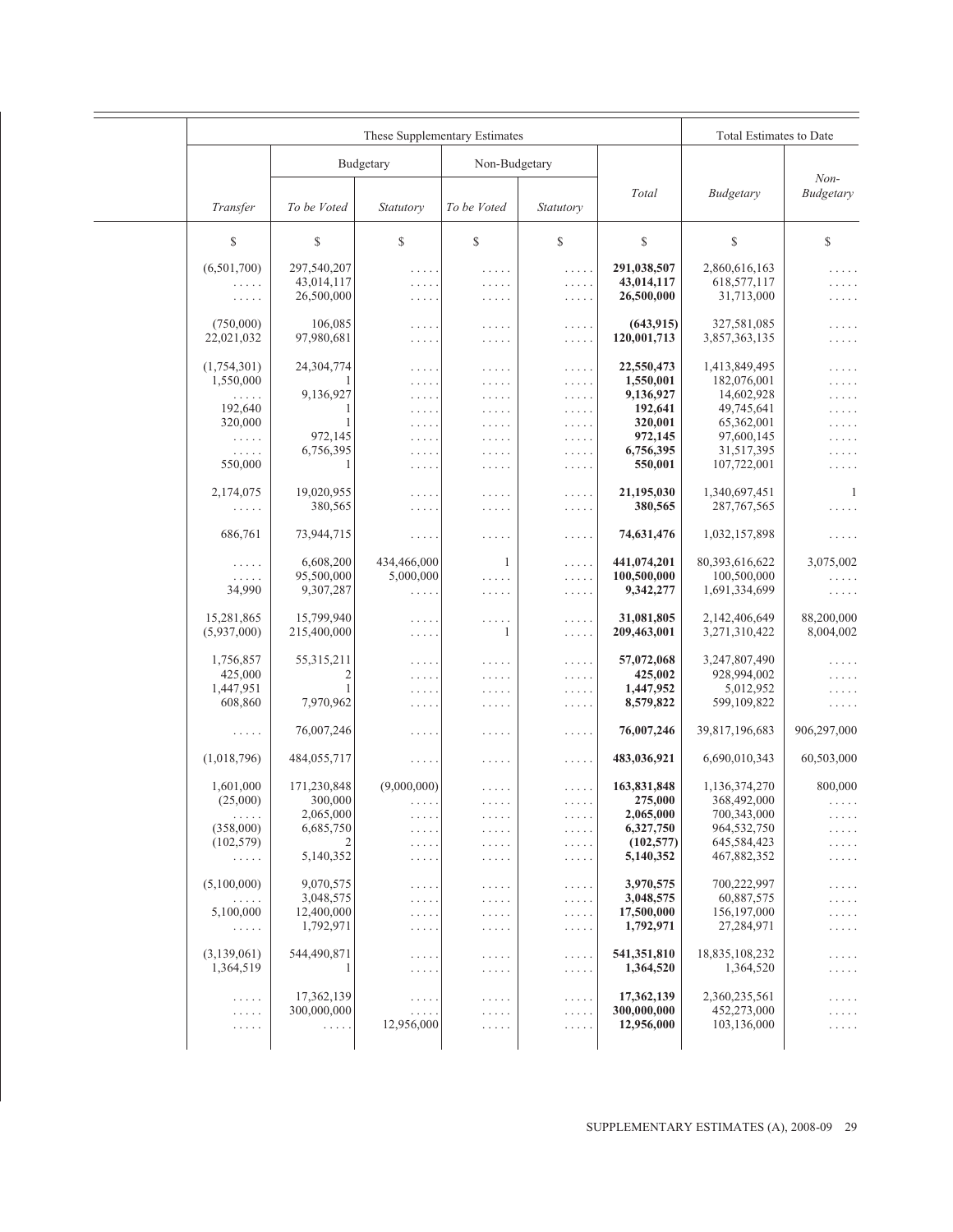## <span id="page-26-0"></span>**Summary of these Supplementary Estimates**

| Department or Agency                                                                                                                                                                                                                                                                                                                                                                                                                                                                                                                                                                                           | Previous Estimates |                     |
|----------------------------------------------------------------------------------------------------------------------------------------------------------------------------------------------------------------------------------------------------------------------------------------------------------------------------------------------------------------------------------------------------------------------------------------------------------------------------------------------------------------------------------------------------------------------------------------------------------------|--------------------|---------------------|
|                                                                                                                                                                                                                                                                                                                                                                                                                                                                                                                                                                                                                | Budgetary          | $Non-$<br>Budgetary |
| PRIVY COUNCIL                                                                                                                                                                                                                                                                                                                                                                                                                                                                                                                                                                                                  | 123,226,266        |                     |
| PUBLIC SAFETY AND EMERGENCY PREPAREDNESS                                                                                                                                                                                                                                                                                                                                                                                                                                                                                                                                                                       | 110,500,500        |                     |
|                                                                                                                                                                                                                                                                                                                                                                                                                                                                                                                                                                                                                | 414,982,566        |                     |
|                                                                                                                                                                                                                                                                                                                                                                                                                                                                                                                                                                                                                | 1,495,142,000      |                     |
|                                                                                                                                                                                                                                                                                                                                                                                                                                                                                                                                                                                                                | 449,724,000        | .                   |
|                                                                                                                                                                                                                                                                                                                                                                                                                                                                                                                                                                                                                | 2,174,195,000      | .                   |
|                                                                                                                                                                                                                                                                                                                                                                                                                                                                                                                                                                                                                | 2.343.060.422      | .                   |
| <b>TRANSPORT</b>                                                                                                                                                                                                                                                                                                                                                                                                                                                                                                                                                                                               |                    |                     |
| $\label{eq:1} \textbf{Department} \textbf{Department} \textbf{Output} \textbf{Output} \textbf{Output} \textbf{Output} \textbf{Output} \textbf{Output} \textbf{Output} \textbf{Output} \textbf{Output} \textbf{Output} \textbf{Output} \textbf{Output} \textbf{Output} \textbf{Output} \textbf{Output} \textbf{Output} \textbf{Output} \textbf{Output} \textbf{Output} \textbf{Output} \textbf{Output} \textbf{Output} \textbf{Output} \textbf{Output} \textbf{Output} \textbf{Output} \textbf{Output} \textbf{Output} \textbf{Output} \textbf{Output} \textbf{Output} \textbf{Output} \textbf{Output} \textbf$ | 1,032,334,422      | .                   |
|                                                                                                                                                                                                                                                                                                                                                                                                                                                                                                                                                                                                                | 277,754,000        | .                   |
|                                                                                                                                                                                                                                                                                                                                                                                                                                                                                                                                                                                                                | 2,455,537,000      |                     |
| <b>TREASURY BOARD</b>                                                                                                                                                                                                                                                                                                                                                                                                                                                                                                                                                                                          |                    |                     |
|                                                                                                                                                                                                                                                                                                                                                                                                                                                                                                                                                                                                                | 72,934,000         |                     |
|                                                                                                                                                                                                                                                                                                                                                                                                                                                                                                                                                                                                                | 3,397,676,422      | .                   |
|                                                                                                                                                                                                                                                                                                                                                                                                                                                                                                                                                                                                                | 269,346,000        | .                   |
|                                                                                                                                                                                                                                                                                                                                                                                                                                                                                                                                                                                                                | 14,682,542,559     | (210, 200, 000)     |
|                                                                                                                                                                                                                                                                                                                                                                                                                                                                                                                                                                                                                | 16,238,575,000     | .                   |
|                                                                                                                                                                                                                                                                                                                                                                                                                                                                                                                                                                                                                | 220,610,637,180    | 856,679,003         |

## **Summary of Estimates to Date for 2008-09**

Previous Estimates: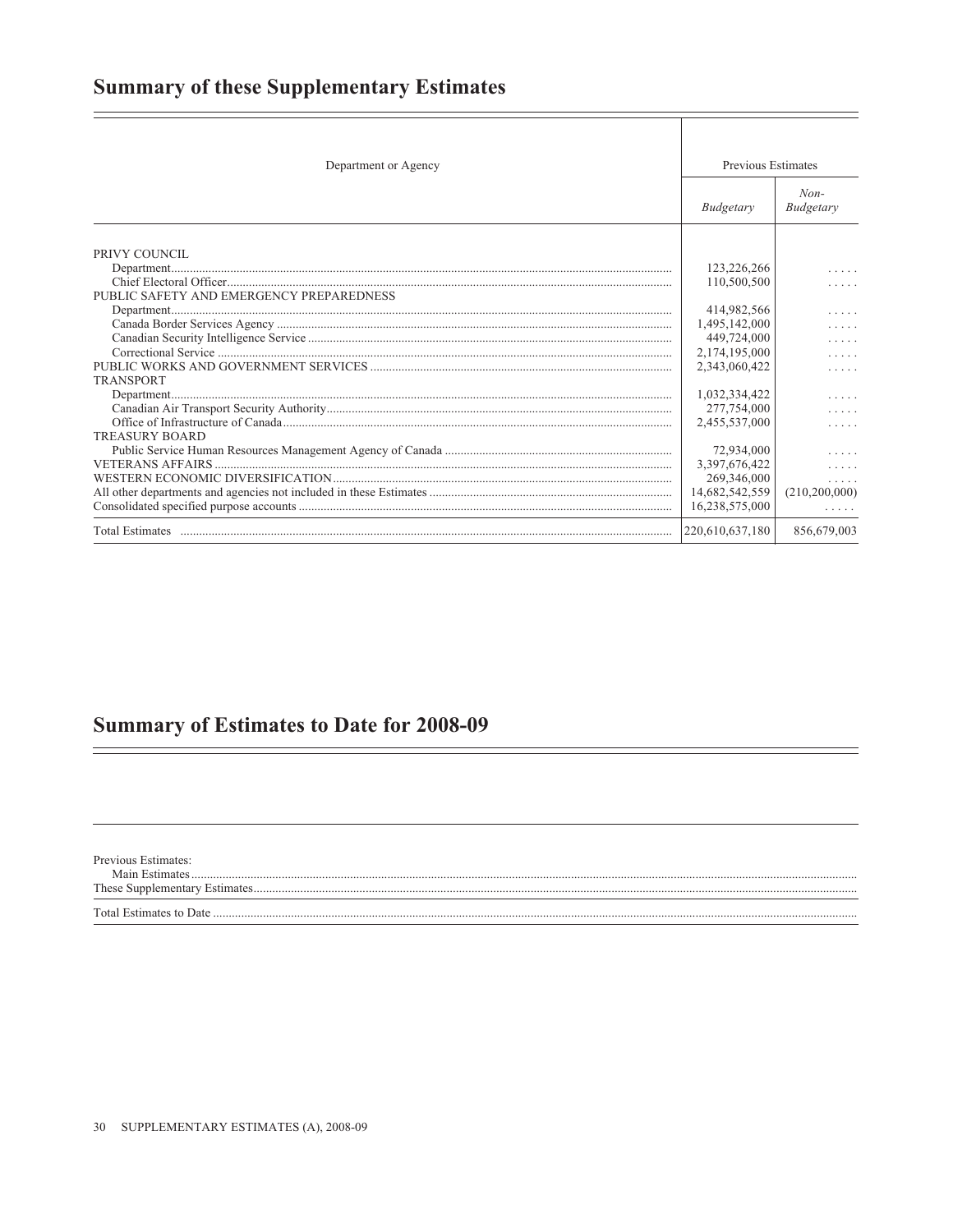|                                               | These Supplementary Estimates           |                       |                       |                       |                                                  |                                                                                | <b>Total Estimates to Date</b>                                         |  |
|-----------------------------------------------|-----------------------------------------|-----------------------|-----------------------|-----------------------|--------------------------------------------------|--------------------------------------------------------------------------------|------------------------------------------------------------------------|--|
|                                               |                                         | Budgetary             | Non-Budgetary         |                       |                                                  |                                                                                |                                                                        |  |
| Transfer                                      | To be Voted                             | Statutory             | To be Voted           | Statutory             | Total                                            | Budgetary                                                                      | $Non-$<br>Budgetary                                                    |  |
| S                                             | \$                                      | \$                    | \$                    | \$                    | S                                                | \$                                                                             | \$                                                                     |  |
| .<br>.                                        | 1,594,000<br>1,508,641                  | 76,422<br>.           | .<br>.                | .<br>.                | 1,670,422<br>1,508,641                           | 124,896,688<br>112,009,141                                                     | .<br>$\mathbb{Z}^2$ . $\mathbb{Z}^2$ , $\mathbb{Z}^2$ , $\mathbb{Z}^2$ |  |
| 275,000<br>(3,061,000)<br>(2,700,000)         | 5,187,846<br>11,906,513<br>3,532,960    | .<br>.<br>.           | .<br>.<br>.           | .<br>.<br>.           | 5,462,846<br>8,845,513<br>832,960                | 420, 445, 412<br>1,503,987,513<br>450,556,960                                  | .<br>.<br>.                                                            |  |
| (24,300,729)                                  | 7,685,000<br>142,846,523                | .<br>.                | .<br>.                | .<br>.                | 7,685,000<br>118,545,794                         | 2,181,880,000<br>2,461,606,216                                                 | $\alpha$ is a set of<br>$\cdots$                                       |  |
| .<br>.<br>.                                   | 316,978,654<br>2,200,000<br>449,632,903 | .<br>.<br>.           | .<br>.<br>.           | .<br>.<br>.           | 316,978,654<br>2,200,000<br>449,632,903          | 1,349,313,076<br>279,954,000<br>2,905,169,903                                  | .<br>.<br>$\cdots$                                                     |  |
| 482,616<br>(100,000)<br>(1,025,000)<br>.<br>. | 2,454,488<br>29,300,001<br>.<br>.<br>.  | .<br>.<br>.<br>.<br>. | .<br>.<br>.<br>.<br>. | .<br>.<br>.<br>.<br>. | 2,937,104<br>29,200,001<br>(1,025,000)<br>.<br>. | 75,871,104<br>3,426,876,423<br>268,321,000<br>14,682,542,559<br>16,238,575,000 | .<br>.<br>.<br>(210, 200, 000)<br>$\cdots$                             |  |
| .                                             | 3,614,036,749                           | 443,498,422           | 2                     | $\cdots$              | 4,057,535,173                                    | 224,668,172,351                                                                | 856,679,005                                                            |  |

\* A negative amount is for information only and will not be included in the proposed schedules to the appropriation bill.

|                | Budgetary       |                 |             | Total       |             |                 |
|----------------|-----------------|-----------------|-------------|-------------|-------------|-----------------|
| To be Voted    | Statutory       | Total           | To be Voted | Statutory   | Total       |                 |
|                |                 | \$              | \$          | J.          | J.          |                 |
|                |                 |                 |             |             |             |                 |
|                |                 |                 |             |             |             |                 |
| 79,015,224,174 | 141,595,413,006 | 220,610,637,180 | 61,303,002  | 795,376,001 | 856,679,003 | 221,467,316,183 |
| 3,614,036,749  | 443,498,422     | 4,057,535,171   |             | .           |             | 4,057,535,173   |
| 82,629,260,923 | 142,038,911,428 | 224,668,172,351 | 61,303,004  | 795,376,001 | 856,679,005 | 225,524,851,356 |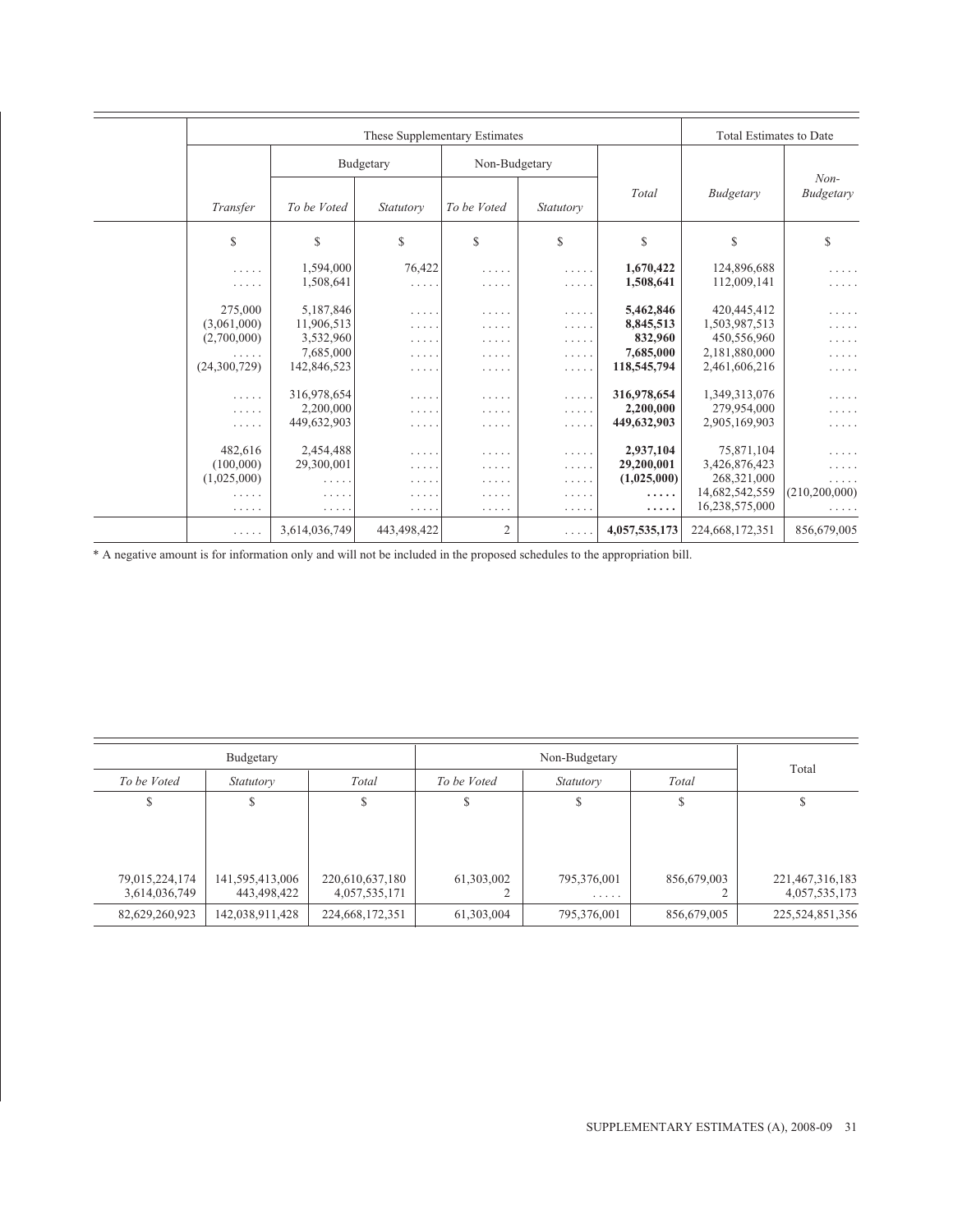<span id="page-28-0"></span>

| Vote<br>No.     | Service                                                                                                                                                                                                                                                                                                                                                                                                                                                                                                                                                                                                                                                                                                                                                                                                                                                                                                                                                                                                                                                                                                                 | Amount $(\$)$                           | Total $(\$)$ |
|-----------------|-------------------------------------------------------------------------------------------------------------------------------------------------------------------------------------------------------------------------------------------------------------------------------------------------------------------------------------------------------------------------------------------------------------------------------------------------------------------------------------------------------------------------------------------------------------------------------------------------------------------------------------------------------------------------------------------------------------------------------------------------------------------------------------------------------------------------------------------------------------------------------------------------------------------------------------------------------------------------------------------------------------------------------------------------------------------------------------------------------------------------|-----------------------------------------|--------------|
|                 | AGRICULTURE AND AGRI-FOOD                                                                                                                                                                                                                                                                                                                                                                                                                                                                                                                                                                                                                                                                                                                                                                                                                                                                                                                                                                                                                                                                                               |                                         |              |
|                 | <b>DEPARTMENT</b>                                                                                                                                                                                                                                                                                                                                                                                                                                                                                                                                                                                                                                                                                                                                                                                                                                                                                                                                                                                                                                                                                                       |                                         |              |
| 1a<br>5a<br>10a | Agriculture and<br>Agri-Food – Operating expenditures and, pursuant to<br>paragraph $29.1(2)(a)$ of the <i>Financial Administration Act</i> , authority to expend<br>revenues received from, and to offset expenditures incurred in the fiscal year for,<br>collaborative research agreements and research services, the grazing and<br>breeding activities of the Community Pastures Program and the administration of<br>the AgriStability program; and the payment to each member of the Queen's Privy<br>Council for Canada who is a Minister without Portfolio or a Minister of State who<br>does not preside over a Ministry of State of a salary not to exceed the salary paid<br>to Ministers of State who preside over Ministries of State under the Salaries Act,<br>as adjusted pursuant to the <i>Parliament of Canada Act</i> and pro rata for any period<br>of less than a year - To authorize the transfer of $$275,000$ from Western<br>Economic Diversification Vote 1, Appropriation Act No. 1, 2008-2009 for the<br>Agriculture and Agri-Food – The grants listed in the Estimates and contributions | 139, 183, 207<br>860,000<br>157,497,000 | 297,540,207  |
|                 | CANADIAN FOOD INSPECTION AGENCY                                                                                                                                                                                                                                                                                                                                                                                                                                                                                                                                                                                                                                                                                                                                                                                                                                                                                                                                                                                                                                                                                         |                                         |              |
| 30a<br>35a      | Canadian Food Inspection Agency – Operating expenditures and contributions                                                                                                                                                                                                                                                                                                                                                                                                                                                                                                                                                                                                                                                                                                                                                                                                                                                                                                                                                                                                                                              | 37,458,117<br>5,556,000                 |              |
|                 |                                                                                                                                                                                                                                                                                                                                                                                                                                                                                                                                                                                                                                                                                                                                                                                                                                                                                                                                                                                                                                                                                                                         |                                         | 43,014,117   |
|                 | CANADIAN GRAIN COMMISSION                                                                                                                                                                                                                                                                                                                                                                                                                                                                                                                                                                                                                                                                                                                                                                                                                                                                                                                                                                                                                                                                                               |                                         |              |
| 40a             |                                                                                                                                                                                                                                                                                                                                                                                                                                                                                                                                                                                                                                                                                                                                                                                                                                                                                                                                                                                                                                                                                                                         |                                         | 26,500,000   |
|                 | ATLANTIC CANADA OPPORTUNITIES AGENCY                                                                                                                                                                                                                                                                                                                                                                                                                                                                                                                                                                                                                                                                                                                                                                                                                                                                                                                                                                                                                                                                                    |                                         |              |
|                 | <b>DEPARTMENT</b>                                                                                                                                                                                                                                                                                                                                                                                                                                                                                                                                                                                                                                                                                                                                                                                                                                                                                                                                                                                                                                                                                                       |                                         |              |
| 1a              | Atlantic Canada Opportunities Agency – Operating expenditures and the payment to<br>each member of the Queen's Privy Council for Canada who is a Minister without<br>Portfolio or a Minister of State who does not preside over a Ministry of State of a<br>salary not to exceed the salary paid to Ministers of State who preside over<br>Ministries of State under the Salaries Act, as adjusted pursuant to the Parliament                                                                                                                                                                                                                                                                                                                                                                                                                                                                                                                                                                                                                                                                                           |                                         | 106,085      |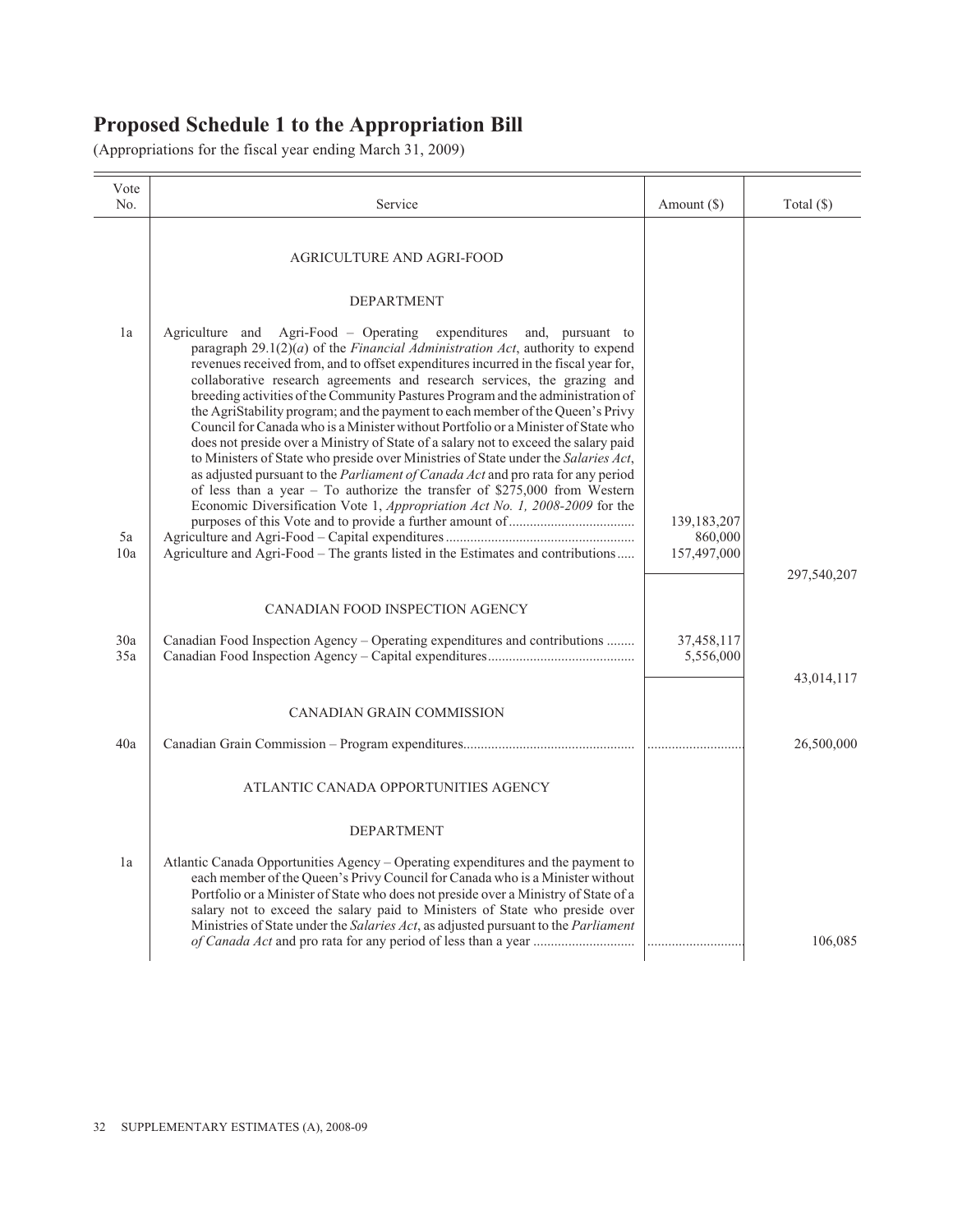| Vote<br>No. | Service                                                                                                                                                                                                                                                                                                                                                                                                                                                                                                                                                                                                                                                                                                                                                                                                                                                   | Amount $(\$)$ | Total $(\$)$ |
|-------------|-----------------------------------------------------------------------------------------------------------------------------------------------------------------------------------------------------------------------------------------------------------------------------------------------------------------------------------------------------------------------------------------------------------------------------------------------------------------------------------------------------------------------------------------------------------------------------------------------------------------------------------------------------------------------------------------------------------------------------------------------------------------------------------------------------------------------------------------------------------|---------------|--------------|
|             | <b>CANADIAN HERITAGE</b>                                                                                                                                                                                                                                                                                                                                                                                                                                                                                                                                                                                                                                                                                                                                                                                                                                  |               |              |
|             | DEPARTMENT                                                                                                                                                                                                                                                                                                                                                                                                                                                                                                                                                                                                                                                                                                                                                                                                                                                |               |              |
| 1a          | Canadian Heritage – Operating expenditures and, pursuant to paragraph $29.1(2)(a)$ of<br>the Financial Administration Act, authority to expend revenues received during<br>the fiscal year by the Canadian Conservation Institute, the Canadian Heritage<br>Information Network, the Exhibition Transportation Service and the Canadian<br>Audio-visual Certification Office, and the payment to each member of the<br>Queen's Privy Council for Canada who is a Minister without Portfolio or a<br>Minister of State who does not preside over a Ministry of State of a salary not to<br>exceed the salary paid to Ministers of State who preside over Ministries of State<br>under the Salaries Act, as adjusted pursuant to the Parliament of Canada Act and<br>pro rata for any period of less than a year - To authorize the transfer of \$2,529,697 |               |              |
| 5a          | from Public Works and Government Services Vote 1, Appropriation Act No. 1,<br>2008-2009 for the purposes of this Vote and to provide a further amount of<br>Canadian Heritage - The grants listed in the Estimates and contributions - To                                                                                                                                                                                                                                                                                                                                                                                                                                                                                                                                                                                                                 | 3,322,774     |              |
|             | authorize the transfer of \$5,000,000 from Canadian Heritage Vote 1,<br>Appropriation Act No. 1, 2008-2009 for the purposes of this Vote and to provide a                                                                                                                                                                                                                                                                                                                                                                                                                                                                                                                                                                                                                                                                                                 | 20,982,000    | 24,304,774   |
|             | CANADA COUNCIL FOR THE ARTS                                                                                                                                                                                                                                                                                                                                                                                                                                                                                                                                                                                                                                                                                                                                                                                                                               |               |              |
| 10a         | Payments to the Canada Council for the Arts under section 18 of the Canada Council<br>for the Arts Act, to be used for the furtherance of the objects set out in section 8 of<br>that Act - To authorize the transfer of \$250,000 from Canadian Heritage Vote 1,<br>and \$1,300,000 from Canadian Heritage Vote 5, Appropriation Act No. 1,                                                                                                                                                                                                                                                                                                                                                                                                                                                                                                              |               | 1            |
|             | CANADIAN RADIO-TELEVISION<br>AND TELECOMMUNICATIONS COMMISSION                                                                                                                                                                                                                                                                                                                                                                                                                                                                                                                                                                                                                                                                                                                                                                                            |               |              |
| 40a         | Canadian Radio-television and Telecommunications Commission – Program<br>expenditures and, pursuant to paragraph $29.1(2)(a)$ of the Financial<br>Administration Act, authority to expend revenues received during the fiscal year<br>pursuant to the Telecommunications Fee Regulations, 1995, Broadcasting<br>Licence Fee Regulations, 1997, and other activities related to the conduct of its                                                                                                                                                                                                                                                                                                                                                                                                                                                         |               | 9,136,927    |
|             | NATIONAL ARTS CENTRE CORPORATION                                                                                                                                                                                                                                                                                                                                                                                                                                                                                                                                                                                                                                                                                                                                                                                                                          |               |              |
| 50a         | Payments to the National Arts Centre Corporation - To authorize the transfer of<br>\$192,640 from Canadian Heritage Vote 5, Appropriation Act No. 1, 2008-2009                                                                                                                                                                                                                                                                                                                                                                                                                                                                                                                                                                                                                                                                                            |               | 1            |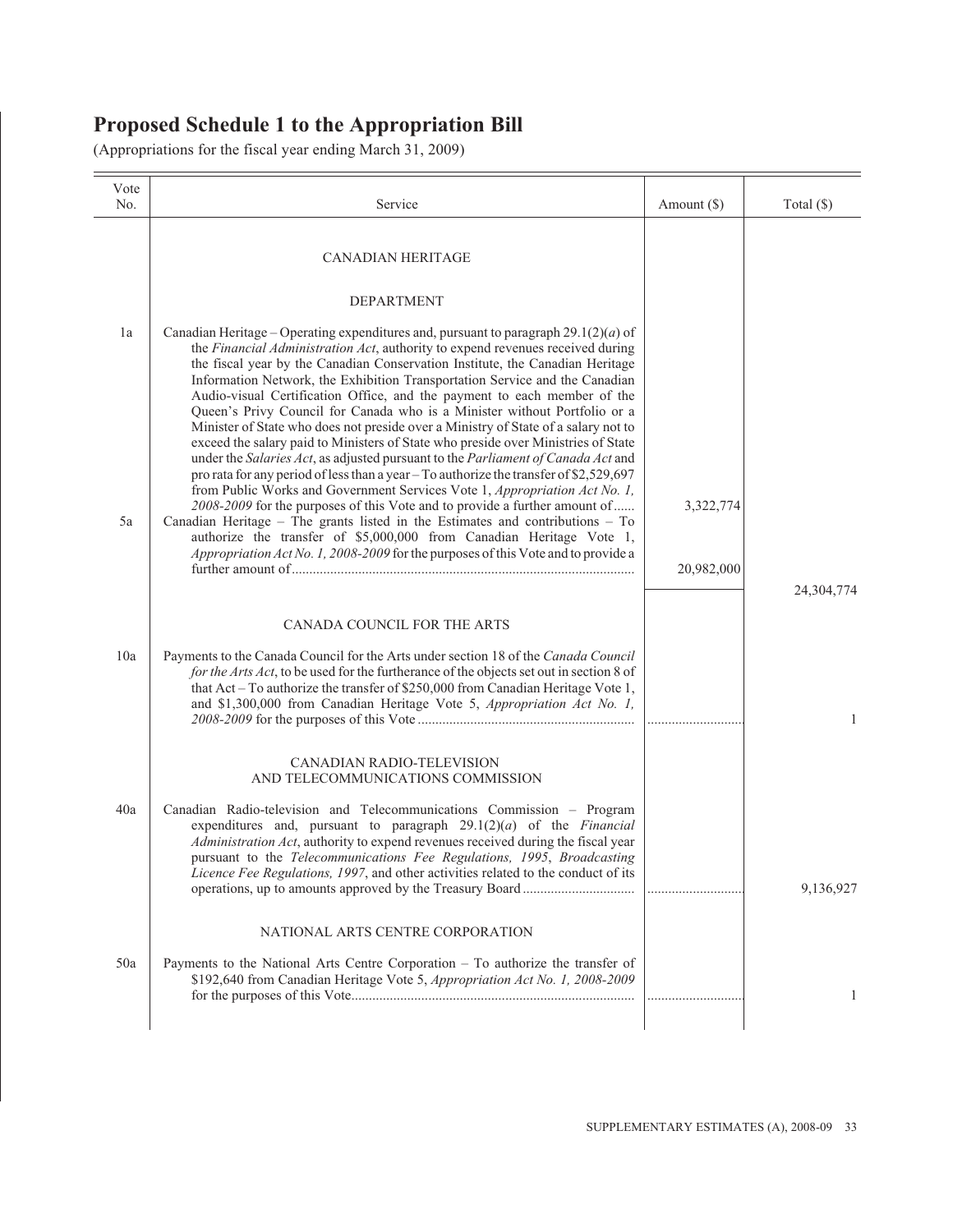| Vote<br>No.  | Service                                                                                                                                                                                                                                                                                                                                                                                                                                                                                                                                                                                                                                                                         | Amount $(\$)$          | Total $(\$)$ |
|--------------|---------------------------------------------------------------------------------------------------------------------------------------------------------------------------------------------------------------------------------------------------------------------------------------------------------------------------------------------------------------------------------------------------------------------------------------------------------------------------------------------------------------------------------------------------------------------------------------------------------------------------------------------------------------------------------|------------------------|--------------|
|              | CANADIAN HERITAGE - Concluded                                                                                                                                                                                                                                                                                                                                                                                                                                                                                                                                                                                                                                                   |                        |              |
|              | NATIONAL FILM BOARD                                                                                                                                                                                                                                                                                                                                                                                                                                                                                                                                                                                                                                                             |                        |              |
| 60a          | National Film Board – Program expenditures, the grants listed in the Estimates and<br>contributions - To authorize the transfer of \$320,000 from Canadian Heritage<br>Vote 5, <i>Appropriation Act No. 1, 2008-2009</i> for the purposes of this Vote                                                                                                                                                                                                                                                                                                                                                                                                                          |                        | 1            |
|              | PUBLIC SERVICE COMMISSION                                                                                                                                                                                                                                                                                                                                                                                                                                                                                                                                                                                                                                                       |                        |              |
| 80a          | Public Service Commission – Program expenditures and, pursuant to<br>paragraph $29.1(2)(a)$ of the <i>Financial Administration Act</i> , authority to expend<br>revenues received in a fiscal year to offset expenditures incurred in that fiscal<br>year arising from the provision of assessment and counselling services and                                                                                                                                                                                                                                                                                                                                                 |                        | 972,145      |
|              | STATUS OF WOMEN - OFFICE OF THE CO-ORDINATOR                                                                                                                                                                                                                                                                                                                                                                                                                                                                                                                                                                                                                                    |                        |              |
| 100a<br>105a | Status of Women - Office of the Co-ordinator - The grants listed in the Estimates and                                                                                                                                                                                                                                                                                                                                                                                                                                                                                                                                                                                           | 1,056,395<br>5,700,000 |              |
|              | <b>TELEFILM CANADA</b>                                                                                                                                                                                                                                                                                                                                                                                                                                                                                                                                                                                                                                                          |                        | 6,756,395    |
| 110a         | Payments to Telefilm Canada to be used for the purposes set out in the Telefilm<br><i>Canada Act</i> – To authorize the transfer of \$550,000 from Canadian Heritage<br>Vote 5, Appropriation Act No. 1, 2008-2009 for the purposes of this Vote                                                                                                                                                                                                                                                                                                                                                                                                                                |                        | $\mathbf{1}$ |
|              | CITIZENSHIP AND IMMIGRATION                                                                                                                                                                                                                                                                                                                                                                                                                                                                                                                                                                                                                                                     |                        |              |
|              | <b>DEPARTMENT</b>                                                                                                                                                                                                                                                                                                                                                                                                                                                                                                                                                                                                                                                               |                        |              |
| 1a           | Citizenship and Immigration – Operating expenditures and the payment to each<br>member of the Queen's Privy Council for Canada who is a Minister without<br>Portfolio or a Minister of State who does not preside over a Ministry of State of a<br>salary not to exceed the salary paid to Ministers of State who preside over<br>Ministries of State under the Salaries Act, as adjusted pursuant to the Parliament<br>of Canada Act and pro rata for any period of less than a year $-$ To authorize the<br>transfer of \$2,334,075 from Foreign Affairs and International Trade Vote 1,<br>Appropriation Act No. 1, 2008-2009 for the purposes of this Vote and to provide a |                        | 19,020,955   |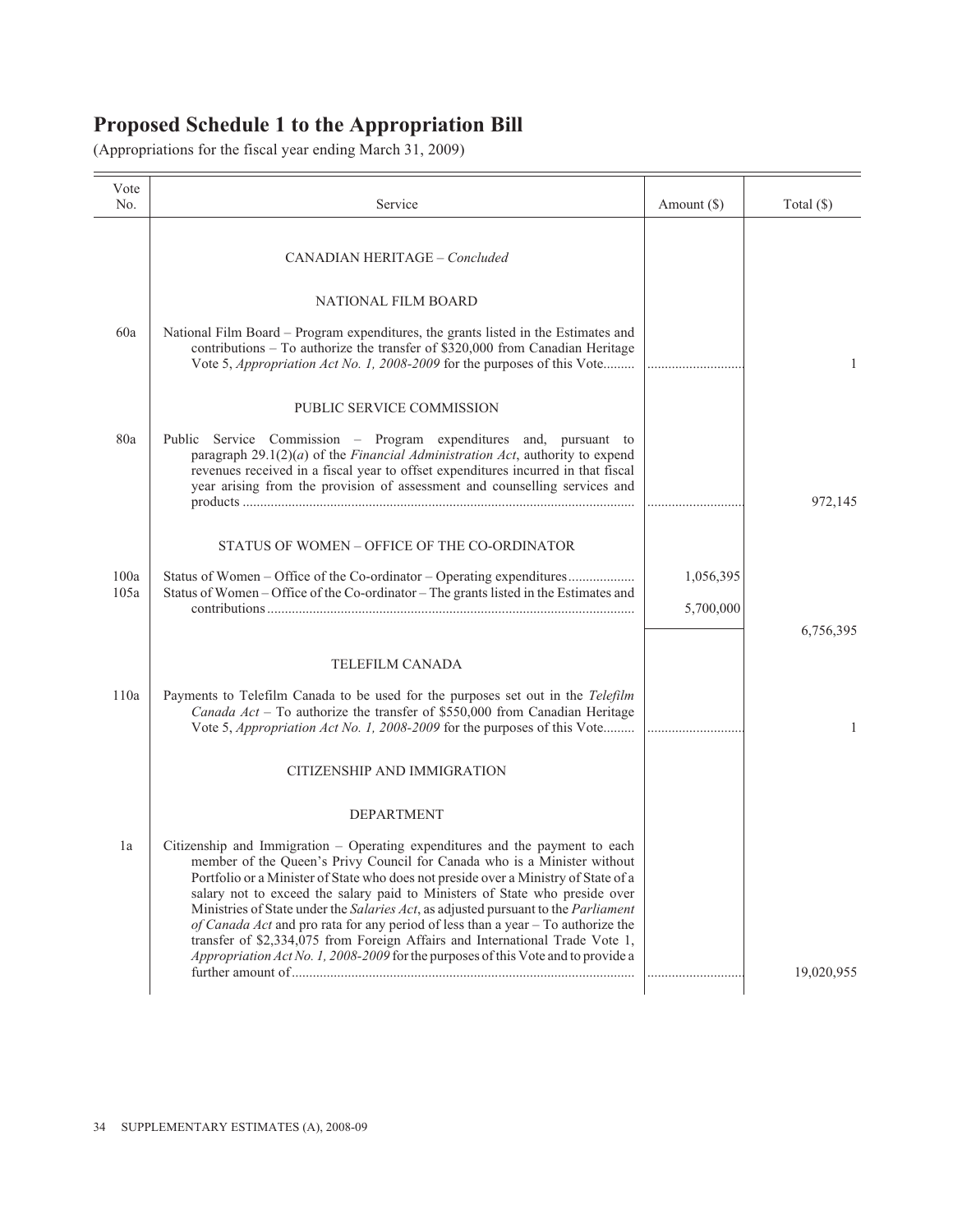| Vote<br>No. | Service                                                                                                                                                                                                                                                                                                                                                                                                                                                                                                                                                                                                                                                                                                                                                                                                                                                                                                                                                                                                                                                                                                                                                                                                                                                                                                                                                                                                                                                                                                                                                                                                                                                                                                                                                                                                                                                                           | Amount (\$)       | Total $(\$)$ |
|-------------|-----------------------------------------------------------------------------------------------------------------------------------------------------------------------------------------------------------------------------------------------------------------------------------------------------------------------------------------------------------------------------------------------------------------------------------------------------------------------------------------------------------------------------------------------------------------------------------------------------------------------------------------------------------------------------------------------------------------------------------------------------------------------------------------------------------------------------------------------------------------------------------------------------------------------------------------------------------------------------------------------------------------------------------------------------------------------------------------------------------------------------------------------------------------------------------------------------------------------------------------------------------------------------------------------------------------------------------------------------------------------------------------------------------------------------------------------------------------------------------------------------------------------------------------------------------------------------------------------------------------------------------------------------------------------------------------------------------------------------------------------------------------------------------------------------------------------------------------------------------------------------------|-------------------|--------------|
| 1a<br>5a    | ECONOMIC DEVELOPMENT AGENCY OF CANADA<br>FOR THE REGIONS OF QUEBEC<br>Economic Development Agency of Canada for the Regions of Quebec – Operating<br>expenditures and the payment to each member of the Queen's Privy Council for<br>Canada who is a Minister without Portfolio or a Minister of State who does not<br>preside over a Ministry of State of a salary not to exceed the salary paid to<br>Ministers of State who preside over Ministries of State under the <i>Salaries Act</i> , as<br>adjusted pursuant to the <i>Parliament of Canada Act</i> and pro rata for any period of<br>Economic Development Agency of Canada for the Regions of Quebec - The grants                                                                                                                                                                                                                                                                                                                                                                                                                                                                                                                                                                                                                                                                                                                                                                                                                                                                                                                                                                                                                                                                                                                                                                                                     | 80,565<br>300,000 | 380,565      |
|             | <b>ENVIRONMENT</b><br><b>DEPARTMENT</b>                                                                                                                                                                                                                                                                                                                                                                                                                                                                                                                                                                                                                                                                                                                                                                                                                                                                                                                                                                                                                                                                                                                                                                                                                                                                                                                                                                                                                                                                                                                                                                                                                                                                                                                                                                                                                                           |                   |              |
| 1a          | Environment – Operating expenditures, and<br>(a) recoverable expenditures incurred in respect of the Prairie Provinces Water<br>Board, the Qu'Appelle Basin Study Board and the St. John River Basin Study<br>Board:<br>(b) authority for the Minister of the Environment to engage such consultants as<br>may be required by the Boards identified in paragraph $(a)$ , at such remuneration<br>as those Boards may determine;<br>(c) recoverable expenditures incurred in respect of Regional Water Resources<br>Planning Investigations and Water Resources Inventories;<br>$(d)$ authority to make recoverable advances not exceeding the aggregate of the<br>amount of the shares of the Provinces of Manitoba and Ontario of the cost of<br>regulating the levels of Lake of the Woods and Lac Seul;<br>(e) authority to make recoverable advances not exceeding the aggregate of the<br>amount of the shares of provincial and outside agencies of the cost of hydrometric<br>surveys:<br>(f) pursuant to paragraph $29.1(2)(a)$ of the Financial Administration Act,<br>authority to expend in the current fiscal year revenues received during the fiscal<br>year arising from the operations of the department funded from this Vote; and<br>(g) the payment to each member of the Queen's Privy Council for Canada who is<br>a Minister without Portfolio or a Minister of State who does not preside over a<br>Ministry of State of a salary not to exceed the salary paid to Ministers of State who<br>preside over Ministries of State under the <i>Salaries Act</i> , as adjusted pursuant to the<br><i>Parliament of Canada Act</i> and pro rata for any period of less than a year – To<br>authorize the transfer of \$506,761 from National Defence Vote 5, <i>Appropriation</i><br>Act No. 1, 2008-2009 for the purposes of this Vote and to provide a further | 38,514,598        |              |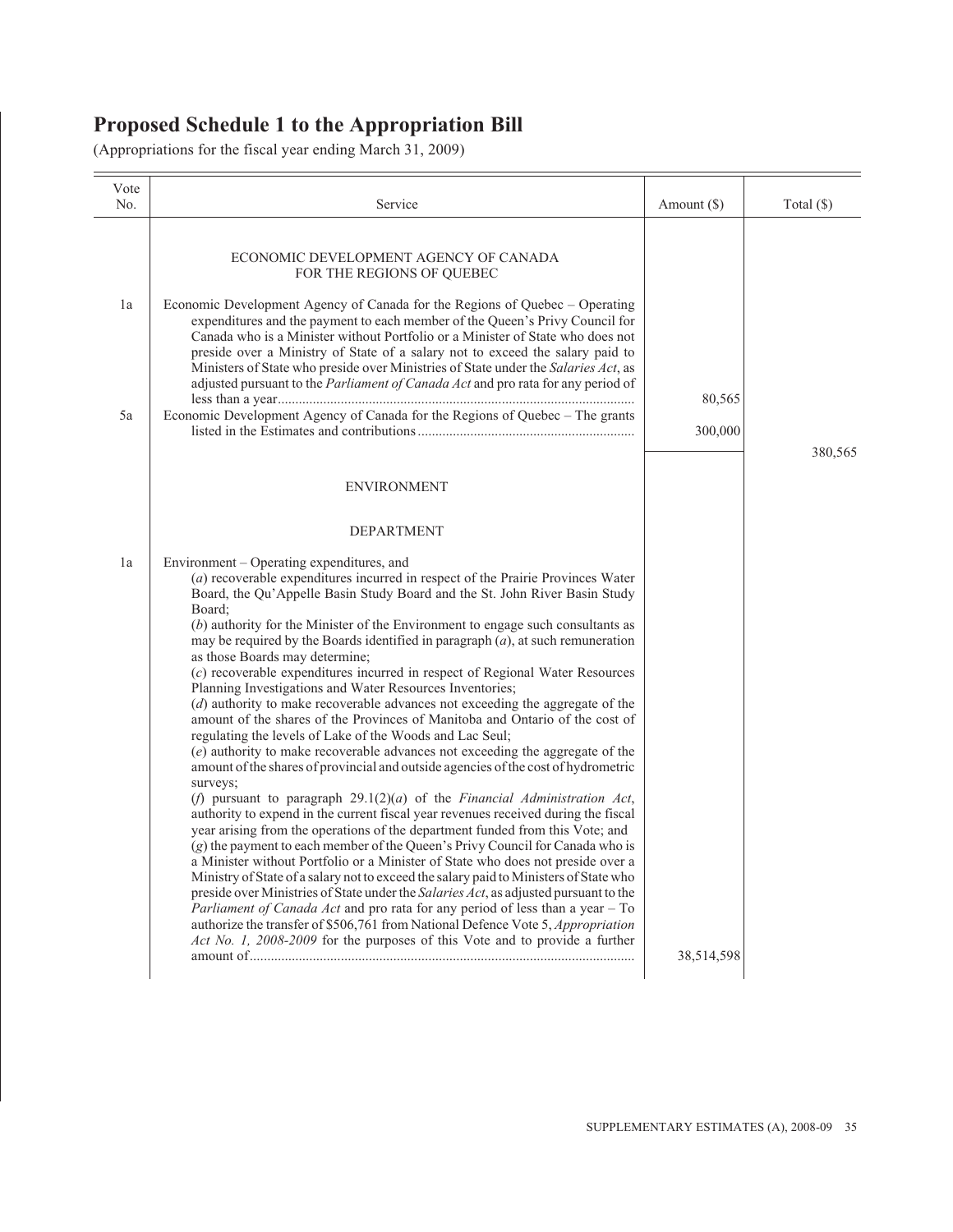| Vote<br>No. | Service                                                                                                                                                                                                                                                                                                                                                                                                                                                                                                                          | Amount $(\$)$           | Total $(\$)$ |
|-------------|----------------------------------------------------------------------------------------------------------------------------------------------------------------------------------------------------------------------------------------------------------------------------------------------------------------------------------------------------------------------------------------------------------------------------------------------------------------------------------------------------------------------------------|-------------------------|--------------|
|             | ENVIRONMENT - Concluded                                                                                                                                                                                                                                                                                                                                                                                                                                                                                                          |                         |              |
|             | DEPARTMENT - Concluded                                                                                                                                                                                                                                                                                                                                                                                                                                                                                                           |                         |              |
| 5a          | Environment – Capital expenditures and authority to make payments to provinces or<br>municipalities as contributions towards construction done by those bodies and<br>authority to make recoverable advances not exceeding the amount of the shares of<br>provincial and outside agencies of the cost of joint projects including<br>expenditures on other than federal property $-$ To authorize the transfer of<br>\$180,000 from National Defence Vote 5, Appropriation Act No. 1, 2008-2009 for                              | 2,585,000               |              |
| 10a         | Environment – The grants listed in the Estimates and contributions, contributions to<br>developing countries in accordance with the Multilateral Fund of the Montreal<br>Protocol taking the form of cash payments or the provision of goods, equipment                                                                                                                                                                                                                                                                          |                         |              |
|             |                                                                                                                                                                                                                                                                                                                                                                                                                                                                                                                                  | 32,845,117              | 73,944,715   |
|             | <b>FINANCE</b>                                                                                                                                                                                                                                                                                                                                                                                                                                                                                                                   |                         |              |
|             | <b>DEPARTMENT</b>                                                                                                                                                                                                                                                                                                                                                                                                                                                                                                                |                         |              |
| 1a          | Finance – Operating expenditures and the payment to each member of the Queen's<br>Privy Council for Canada who is a Minister without Portfolio or a Minister of<br>State who does not preside over a Ministry of State of a salary not to exceed the<br>salary paid to Ministers of State who preside over Ministries of State under the<br><i>Salaries Act</i> , as adjusted pursuant to the <i>Parliament of Canada Act</i> and pro rata<br>for any period of less than a year and authority to expend revenue received during | 6,608,199               |              |
| 7a          | For the purposes of subsection 193(4) of the Budget Implementation Act, 2006, the<br>amount of the aggregate outstanding principal amount of all mortgages or<br>hypothecs to which insurance policies that are subject to such agreements apply                                                                                                                                                                                                                                                                                 | 1                       |              |
| L10a        | In accordance with the Bretton Woods and Related Agreements Act, the issuance and<br>payment of non-interest bearing, non-negotiable demand notes in an amount not<br>to exceed \$384,280,000 to the International Development Association                                                                                                                                                                                                                                                                                       | $\mathbf{1}$            | 6,608,201    |
|             | PPP CANADA INC.                                                                                                                                                                                                                                                                                                                                                                                                                                                                                                                  |                         |              |
| 32a<br>33a  |                                                                                                                                                                                                                                                                                                                                                                                                                                                                                                                                  | 2,900,000<br>92,600,000 |              |
|             |                                                                                                                                                                                                                                                                                                                                                                                                                                                                                                                                  |                         | 95,500,000   |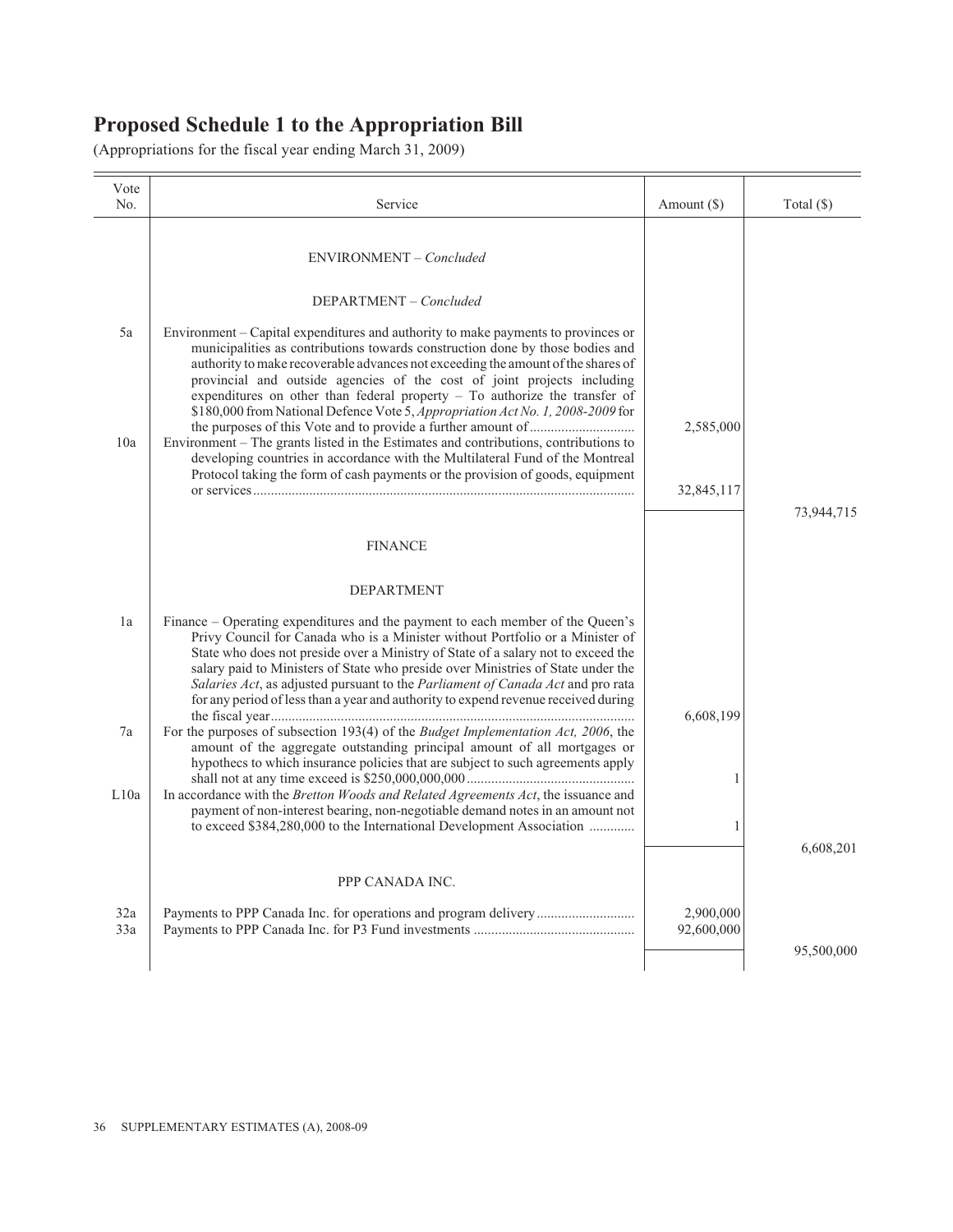| Vote<br>No. | Service                                                                                                                                                                                                                                                                                                                                                                                                                                                                                                                                                                                                                                                                                                                                                                                                                   | Amount (\$) | Total $(\$)$ |
|-------------|---------------------------------------------------------------------------------------------------------------------------------------------------------------------------------------------------------------------------------------------------------------------------------------------------------------------------------------------------------------------------------------------------------------------------------------------------------------------------------------------------------------------------------------------------------------------------------------------------------------------------------------------------------------------------------------------------------------------------------------------------------------------------------------------------------------------------|-------------|--------------|
| 1a          | <b>FISHERIES AND OCEANS</b><br>Fisheries and Oceans – Operating expenditures, and<br>(a) Canada's share of expenses of the International Fisheries Commissions,<br>authority to provide free accommodation for the International Fisheries<br>Commissions and authority to make recoverable advances in the amounts of the<br>shares of the International Fisheries Commissions of joint cost projects;<br>$(b)$ authority to make recoverable advances for transportation, stevedoring and<br>other shipping services performed on behalf of individuals, outside agencies and<br>other governments in the course of, or arising out of, the exercise of jurisdiction in                                                                                                                                                 |             |              |
|             | navigation, including aids to navigation and shipping;<br>$(c)$ authority to expend revenue received during the fiscal year in the course of, or<br>arising from, the activities of the Canadian Coast Guard; and<br>$(d)$ the payment to each member of the Queen's Privy Council for Canada who is<br>a Minister without Portfolio or a Minister of State who does not preside over a<br>Ministry of State of a salary not to exceed the salary paid to Ministers of State who<br>preside over Ministries of State under the Salaries Act, as adjusted pursuant to the<br>Parliament of Canada Act and pro rata for any period of less than a year - To<br>authorize the transfer of \$156,947 from National Defence Vote 1, and \$22, 500<br>from Canadian Heritage Vote 5, Appropriation Act No. 1, 2008-2009 for the | 5,995,286   |              |
| 5a          | Fisheries and Oceans - Capital expenditures and authority to make payments to<br>provinces, municipalities and local or private authorities as contributions towards<br>construction done by those bodies and authority for the purchase and disposal of                                                                                                                                                                                                                                                                                                                                                                                                                                                                                                                                                                  |             |              |
| 10a         | Fisheries and Oceans $-$ The grants listed in the Estimates and contributions $-$ To<br>authorize the transfer of \$3,945,000 from Fisheries and Oceans Vote 1,                                                                                                                                                                                                                                                                                                                                                                                                                                                                                                                                                                                                                                                           | 3,312,000   | 9,307,287    |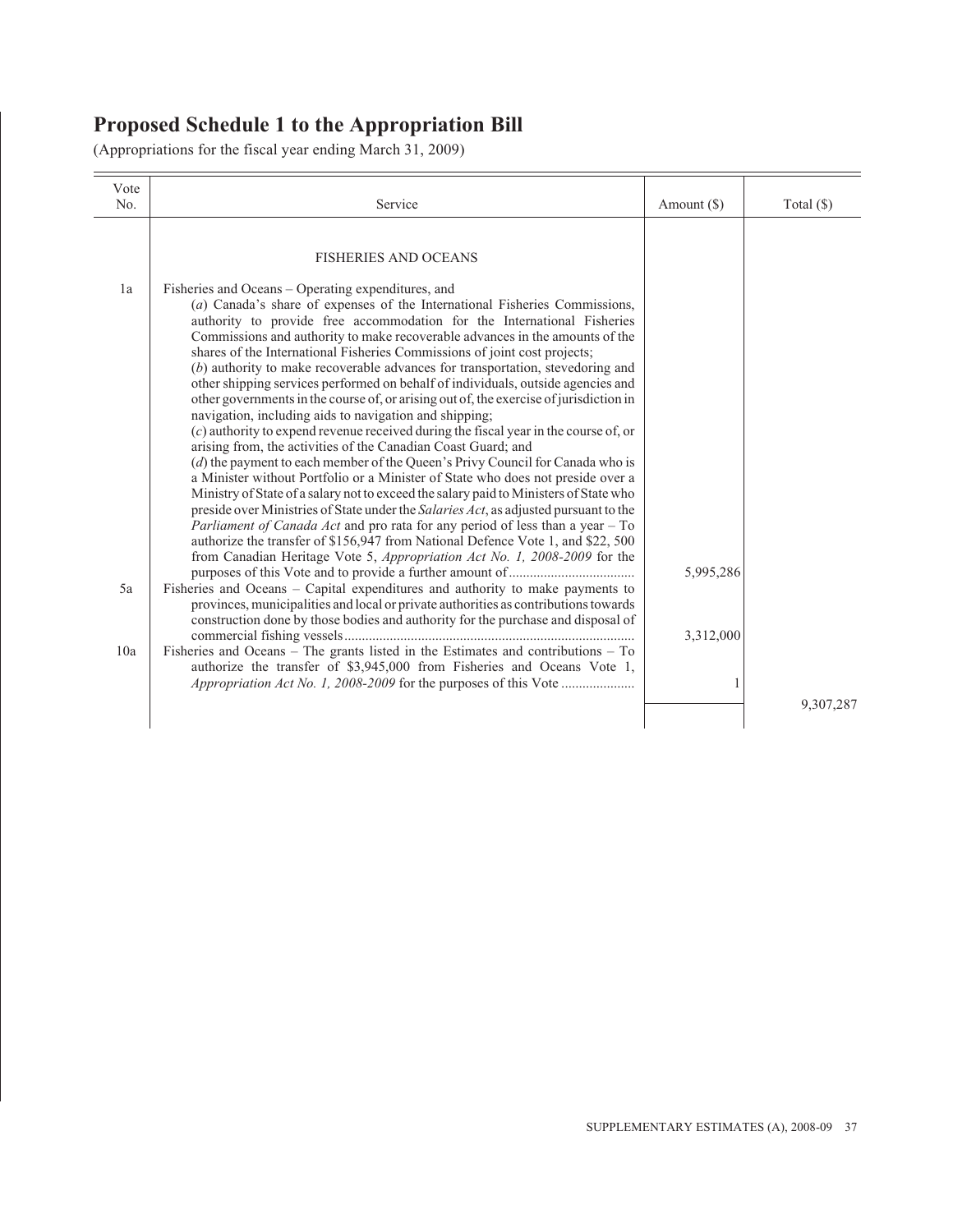| Vote<br>No. | Service                                                                                                                                                                                                                                                                                                                                                                                                                                                                                                                                                                                                                                                                                                                                                                                                                                                                                                                                                                                                                                                                                                                                                                                                                                                                                                                                                                                                                                                                                                                                                                                                                                                                                                                                                                                                                                                                                                                                                                                                                                                                                                                                                                                                                                                                                                                                                                                                                                                                                                                                                                                                                                                                                                                                                                                                                                                                                                                                                                 | Amount $(\$)$ | Total $(\$)$ |
|-------------|-------------------------------------------------------------------------------------------------------------------------------------------------------------------------------------------------------------------------------------------------------------------------------------------------------------------------------------------------------------------------------------------------------------------------------------------------------------------------------------------------------------------------------------------------------------------------------------------------------------------------------------------------------------------------------------------------------------------------------------------------------------------------------------------------------------------------------------------------------------------------------------------------------------------------------------------------------------------------------------------------------------------------------------------------------------------------------------------------------------------------------------------------------------------------------------------------------------------------------------------------------------------------------------------------------------------------------------------------------------------------------------------------------------------------------------------------------------------------------------------------------------------------------------------------------------------------------------------------------------------------------------------------------------------------------------------------------------------------------------------------------------------------------------------------------------------------------------------------------------------------------------------------------------------------------------------------------------------------------------------------------------------------------------------------------------------------------------------------------------------------------------------------------------------------------------------------------------------------------------------------------------------------------------------------------------------------------------------------------------------------------------------------------------------------------------------------------------------------------------------------------------------------------------------------------------------------------------------------------------------------------------------------------------------------------------------------------------------------------------------------------------------------------------------------------------------------------------------------------------------------------------------------------------------------------------------------------------------------|---------------|--------------|
|             | FOREIGN AFFAIRS AND INTERNATIONAL TRADE                                                                                                                                                                                                                                                                                                                                                                                                                                                                                                                                                                                                                                                                                                                                                                                                                                                                                                                                                                                                                                                                                                                                                                                                                                                                                                                                                                                                                                                                                                                                                                                                                                                                                                                                                                                                                                                                                                                                                                                                                                                                                                                                                                                                                                                                                                                                                                                                                                                                                                                                                                                                                                                                                                                                                                                                                                                                                                                                 |               |              |
|             | <b>DEPARTMENT</b>                                                                                                                                                                                                                                                                                                                                                                                                                                                                                                                                                                                                                                                                                                                                                                                                                                                                                                                                                                                                                                                                                                                                                                                                                                                                                                                                                                                                                                                                                                                                                                                                                                                                                                                                                                                                                                                                                                                                                                                                                                                                                                                                                                                                                                                                                                                                                                                                                                                                                                                                                                                                                                                                                                                                                                                                                                                                                                                                                       |               |              |
| 1a          | Foreign Affairs and International Trade – Operating expenditures, including the<br>payment of remuneration and other expenditures subject to the approval of the<br>Governor in Council in connection with the assignment by the Canadian<br>Government of Canadians to the staffs of international organizations and<br>authority to make recoverable advances in amounts not exceeding the amounts of<br>the shares of such organizations of such expenses; authority for the appointment<br>and fixing of salaries by the Governor in Council of High Commissioners,<br>Ambassadors, Ministers Plenipotentiary, Consuls, Representatives on<br>International Commissions, the staff of such officials and other persons to<br>represent Canada in another country; expenditures in respect of the provision of<br>office accommodation for the International Civil Aviation Organization;<br>recoverable expenditures for assistance to and repatriation of distressed<br>Canadian citizens and persons of Canadian domicile abroad, including their<br>dependants; cultural relations and academic exchange programs with other<br>countries; and, pursuant to paragraph $29.1(2)(a)$ of the <i>Financial Administration</i><br>Act, authority to expend revenues received in a fiscal year from, and to offset<br>related expenditures incurred in the fiscal year arising from the provision of<br>services related to: training services provided by the Canadian Foreign Service<br>Institute; trade fairs, missions and other international business development<br>services; investment development services; international telecommunication<br>services; departmental publications; other services provided abroad to other<br>government departments, agencies, Crown corporations and other non-federal<br>organizations; specialized consular services; and international youth<br>employment exchange programs and the payment to each member of the Queen's<br>Privy Council for Canada who is a Minister without Portfolio or a Minister of<br>State who does not preside over a Ministry of State of a salary not to exceed the<br>salary paid to Ministers of State who preside over Ministries of State under the<br>Salaries Act, as adjusted pursuant to the Parliament of Canada Act and pro rata<br>for any period of less than a year – To authorize the transfer of \$1,000,000 from<br>Foreign Affairs and International Trade Vote 10, \$4,749,600 from Foreign<br>Affairs and International Trade Vote 25, \$2,935,800 from Agriculture and<br>Agri-Food Vote 1, \$2,435,000 from Public Safety and Emergency Preparedness<br>Vote 20, \$2,400,700 from Public Safety and Emergency Preparedness Vote 10,<br>\$750,000 from Western Economic Diversification Vote 5, \$750,000 from<br>Atlantic Canada Opportunities Agency Vote 5, \$617,100 from Canadian<br>Heritage Vote 1, \$407,540 from Health Vote 40, and \$80,000 from Veterans |               |              |
|             | Affairs Vote 1, <i>Appropriation Act No. 1, 2008-2009</i> for the purposes of this Vote                                                                                                                                                                                                                                                                                                                                                                                                                                                                                                                                                                                                                                                                                                                                                                                                                                                                                                                                                                                                                                                                                                                                                                                                                                                                                                                                                                                                                                                                                                                                                                                                                                                                                                                                                                                                                                                                                                                                                                                                                                                                                                                                                                                                                                                                                                                                                                                                                                                                                                                                                                                                                                                                                                                                                                                                                                                                                 | 7,392,940     |              |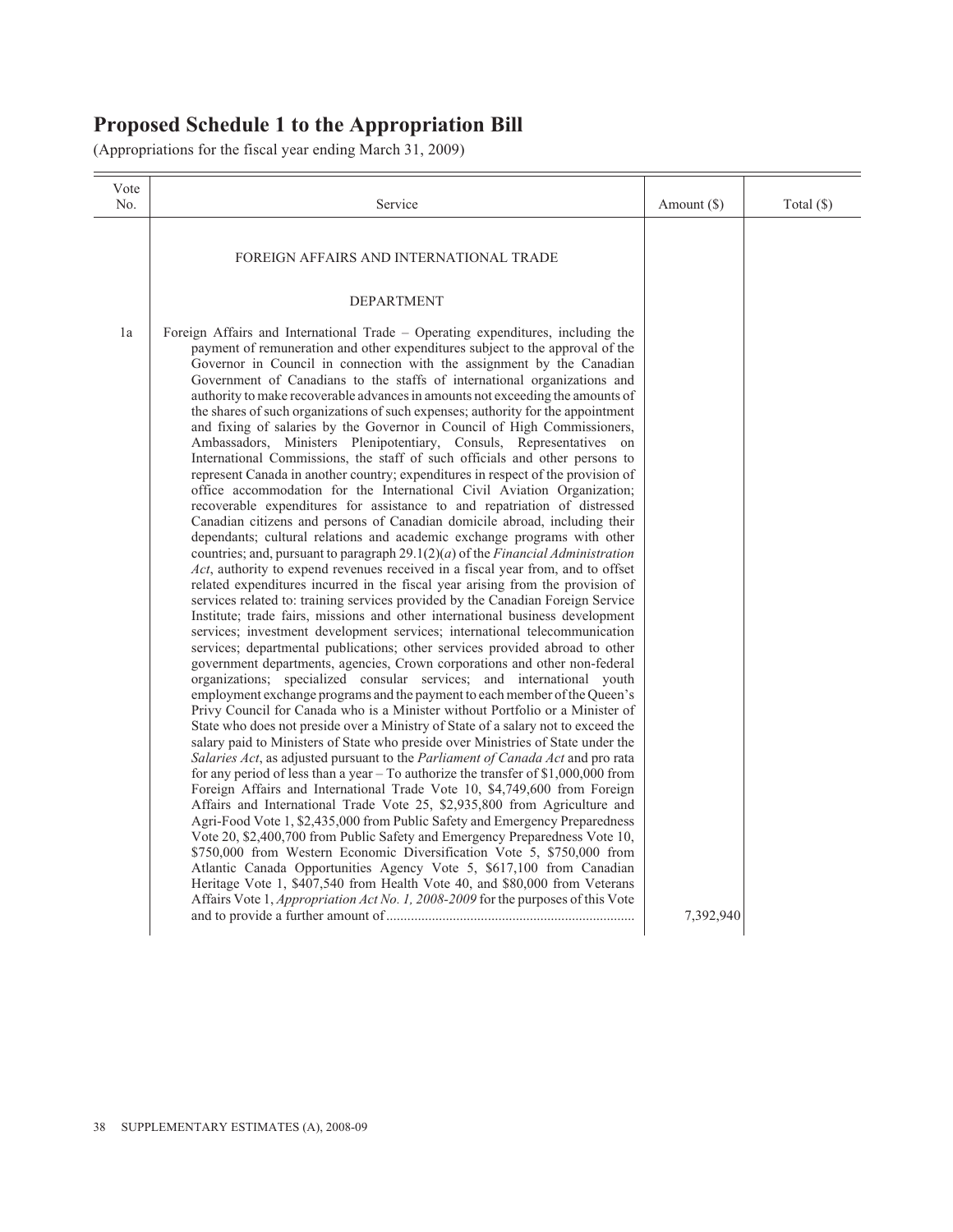| Vote<br>No.              | Service                                                                                                                                                                                                                                                                                                                                                                                                                                                                                                                                                                                                                                                                                                                                                                                                                                                                                                                                                                                                                                                                                                                                                                                                                                                                                                                                                                                                                                                                                                                                                                                                                                                                               | Amount (\$) | Total $(\$)$ |
|--------------------------|---------------------------------------------------------------------------------------------------------------------------------------------------------------------------------------------------------------------------------------------------------------------------------------------------------------------------------------------------------------------------------------------------------------------------------------------------------------------------------------------------------------------------------------------------------------------------------------------------------------------------------------------------------------------------------------------------------------------------------------------------------------------------------------------------------------------------------------------------------------------------------------------------------------------------------------------------------------------------------------------------------------------------------------------------------------------------------------------------------------------------------------------------------------------------------------------------------------------------------------------------------------------------------------------------------------------------------------------------------------------------------------------------------------------------------------------------------------------------------------------------------------------------------------------------------------------------------------------------------------------------------------------------------------------------------------|-------------|--------------|
|                          | FOREIGN AFFAIRS AND INTERNATIONAL TRADE - Concluded<br>DEPARTMENT - Concluded                                                                                                                                                                                                                                                                                                                                                                                                                                                                                                                                                                                                                                                                                                                                                                                                                                                                                                                                                                                                                                                                                                                                                                                                                                                                                                                                                                                                                                                                                                                                                                                                         |             |              |
| 5a                       | Foreign Affairs and International Trade – Capital expenditures – To authorize the<br>transfer of \$1,187,400 from Foreign Affairs and International Trade Vote 25,<br>\$660,300 from Public Safety and Emergency Preparedness Vote 10, \$265,000<br>from Public Safety and Emergency Preparedness Vote 20, \$223,600 from Health<br>Vote 40, \$68,000 from Canadian Heritage Vote 1, \$65,900 from Agriculture and<br>Agri-Food Vote 1, and \$20,000 from Veterans Affairs Vote 1, Appropriation Act<br><i>No. 1, 2008-2009</i> for the purposes of this Vote and to provide a further amount of.                                                                                                                                                                                                                                                                                                                                                                                                                                                                                                                                                                                                                                                                                                                                                                                                                                                                                                                                                                                                                                                                                     | 7,700,000   |              |
| 10a                      | Foreign Affairs and International Trade - The grants listed in the Estimates,<br>contributions, which may include: with respect to Canada's Global Partnership<br>Program (under the G8 Global Partnership), cash payments or the provision of<br>goods, equipment and services for the purpose of assistance to countries of the<br>former Soviet Union; with respect to Canada's Counter-Terrorism Capacity<br>Building Program, cash payments or the provision of goods, services, equipment<br>and technology for the purpose of counter-terrorism assistance to states and<br>government entities; and, with respect to the Global Peace and Security Program,<br>Human Security Program, and Global Peace Operations Program, cash payments<br>or the provision of goods, services, equipment and technology for the purpose of<br>global peace and security assistance; as well as the authority to make<br>commitments for the current fiscal year not exceeding \$30,000,000, in respect of<br>contributions to persons, groups of persons, councils and associations to promote<br>the development of Canadian export sales; and, the authority to pay assessments<br>in the amounts and in the currencies in which they are levied as well the authority<br>to pay other amounts specified in the currencies of the countries indicated,<br>notwithstanding that the total of such payments may exceed the equivalent in<br>Canadian dollars, estimated as of October $2007 - To$ authorize the transfer of<br>\$500,000 from Foreign Affairs and International Trade Vote 1, Appropriation<br>Act No. 1, 2008-2009 for the purposes of this Vote and to provide a further | 707,000     | 15,799,940   |
|                          | CANADIAN INTERNATIONAL DEVELOPMENT AGENCY                                                                                                                                                                                                                                                                                                                                                                                                                                                                                                                                                                                                                                                                                                                                                                                                                                                                                                                                                                                                                                                                                                                                                                                                                                                                                                                                                                                                                                                                                                                                                                                                                                             |             |              |
| 25a<br>L <sub>30</sub> a | Canadian International Development Agency – The grants listed in the Estimates,<br>contributions and payments to international financial institutions in accordance<br>with the International Development (Financial Institutions) Assistance Act, for<br>international development assistance, international humanitarian assistance and<br>other specified purposes, in the form of cash payments or the provision of goods,<br>The issuance and payment of non-interest bearing, non-negotiable demand notes in an<br>amount not to exceed \$227,032,000 (\$215,032,000 + \$12,000,000) in<br>accordance with the International Development (Financial Institutions)                                                                                                                                                                                                                                                                                                                                                                                                                                                                                                                                                                                                                                                                                                                                                                                                                                                                                                                                                                                                               | 215,400,000 |              |
|                          | Assistance Act, for the purpose of contributions to the International Financial                                                                                                                                                                                                                                                                                                                                                                                                                                                                                                                                                                                                                                                                                                                                                                                                                                                                                                                                                                                                                                                                                                                                                                                                                                                                                                                                                                                                                                                                                                                                                                                                       | 1           | 215,400,001  |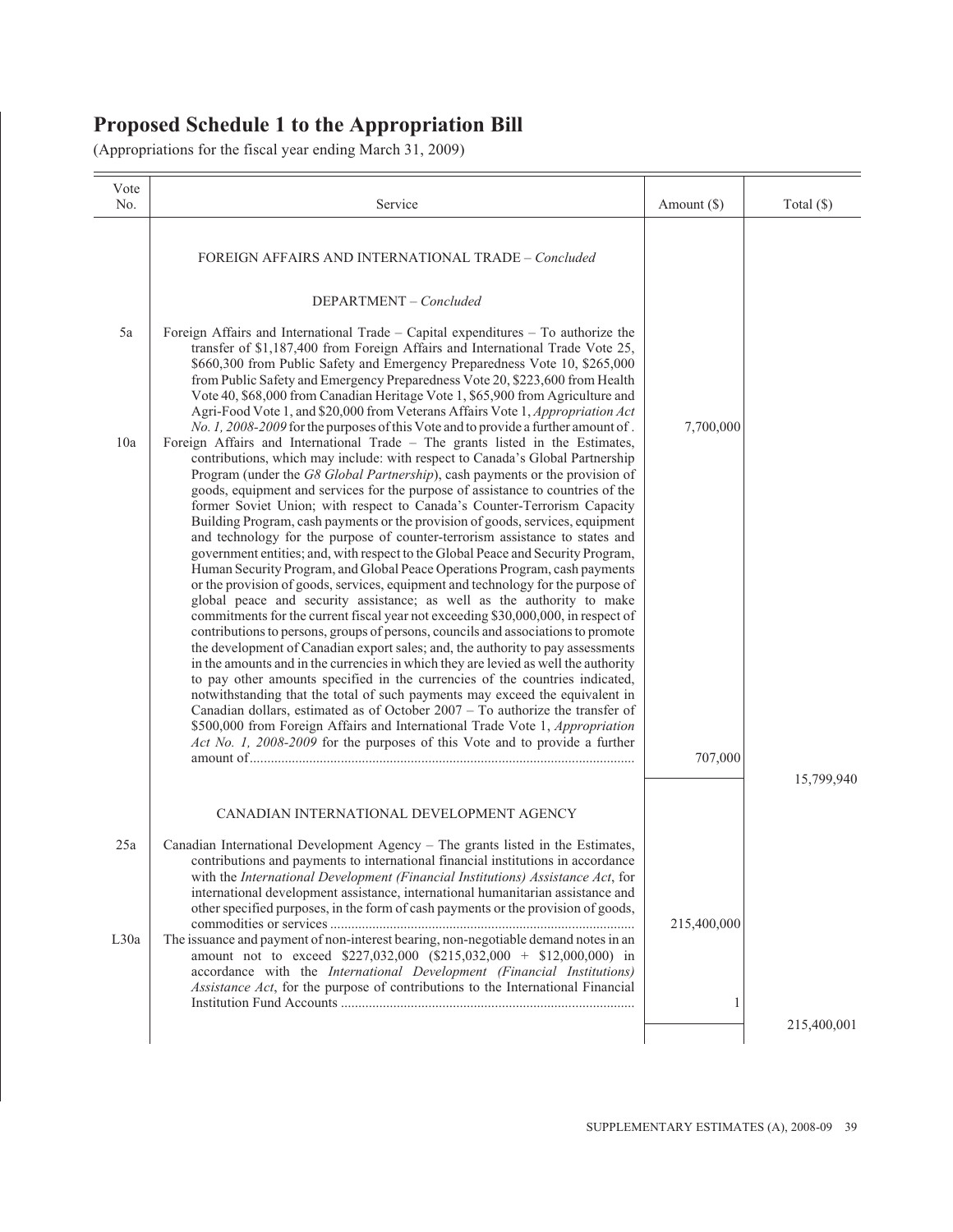| Vote<br>Service<br>No.                                                                                                                                                                                                                                                                                                                                                                                                                                                                                                                                                                                                                                                                                                                                                                   | Amount $(\$)$ | Total $(\$)$ |
|------------------------------------------------------------------------------------------------------------------------------------------------------------------------------------------------------------------------------------------------------------------------------------------------------------------------------------------------------------------------------------------------------------------------------------------------------------------------------------------------------------------------------------------------------------------------------------------------------------------------------------------------------------------------------------------------------------------------------------------------------------------------------------------|---------------|--------------|
| <b>HEALTH</b>                                                                                                                                                                                                                                                                                                                                                                                                                                                                                                                                                                                                                                                                                                                                                                            |               |              |
| <b>DEPARTMENT</b>                                                                                                                                                                                                                                                                                                                                                                                                                                                                                                                                                                                                                                                                                                                                                                        |               |              |
| 1a<br>Health – Operating expenditures and, pursuant to paragraph $29.1(2)(a)$ of the<br>Financial Administration Act, authority to spend revenues to offset expenditures<br>incurred in the fiscal year arising from the provision of services or the sale of<br>products related to health protection, regulatory activities and medical services<br>and the payment to each member of the Queen's Privy Council for Canada who is<br>a Minister without Portfolio or a Minister of State who does not preside over a<br>Ministry of State of a salary not to exceed the salary paid to Ministers of State who<br>preside over Ministries of State under the Salaries Act, as adjusted pursuant to the<br>Parliament of Canada Act and pro rata for any period of less than a year - To |               |              |
| authorize the transfer of \$96,033 from Health Vote 10, and \$3,500,000 from<br>Agriculture and Agri-Food Vote 1, Appropriation Act No. 1, 2008-2009 for the                                                                                                                                                                                                                                                                                                                                                                                                                                                                                                                                                                                                                             | 45,220,211    |              |
| 5a<br>Health $-$ The grants listed in the Estimates and contributions $-$ To authorize the<br>10a                                                                                                                                                                                                                                                                                                                                                                                                                                                                                                                                                                                                                                                                                        | 2,000,000     |              |
| transfer of \$14,000,000 from Health Vote 1, Appropriation Act No. 1, 2008-2009                                                                                                                                                                                                                                                                                                                                                                                                                                                                                                                                                                                                                                                                                                          | 8,095,000     |              |
| CANADIAN INSTITUTES OF HEALTH RESEARCH                                                                                                                                                                                                                                                                                                                                                                                                                                                                                                                                                                                                                                                                                                                                                   |               | 55, 315, 211 |
|                                                                                                                                                                                                                                                                                                                                                                                                                                                                                                                                                                                                                                                                                                                                                                                          |               |              |
| 20a<br>Canadian Institutes of Health Research – Operating expenditures – To authorize the<br>transfer of \$50,000 from Health Vote 40, Appropriation Act No. 1, 2008-2009 for                                                                                                                                                                                                                                                                                                                                                                                                                                                                                                                                                                                                            | 1             |              |
| Canadian Institutes of Health Research - The grants listed in the Estimates - To<br>25a<br>authorize the transfer of \$375,000 from Health Vote 40, Appropriation Act No. 1,                                                                                                                                                                                                                                                                                                                                                                                                                                                                                                                                                                                                             | 1             |              |
|                                                                                                                                                                                                                                                                                                                                                                                                                                                                                                                                                                                                                                                                                                                                                                                          |               | 2            |
| HAZARDOUS MATERIALS INFORMATION REVIEW COMMISSION                                                                                                                                                                                                                                                                                                                                                                                                                                                                                                                                                                                                                                                                                                                                        |               |              |
| Hazardous Materials Information Review Commission - Program expenditures - To<br>30a<br>authorize the transfer of \$1,447,951 from Health Vote 1, Appropriation Act                                                                                                                                                                                                                                                                                                                                                                                                                                                                                                                                                                                                                      |               | 1            |
| PUBLIC HEALTH AGENCY OF CANADA                                                                                                                                                                                                                                                                                                                                                                                                                                                                                                                                                                                                                                                                                                                                                           |               |              |
| 40a<br>Public Health Agency of Canada - Operating expenditures and, pursuant to<br>paragraph $29.1(2)(a)$ of the <i>Financial Administration Act</i> , authority to spend<br>revenues to offset expenditures incurred in the fiscal year arising from the sale of<br>products - To authorize the transfer of \$1,665,000 from National Defence Vote 5,<br>Appropriation Act No. 1, 2008-2009 for the purposes of this Vote and to provide a                                                                                                                                                                                                                                                                                                                                              | 4,050,962     |              |
| Public Health Agency of Canada - The grants listed in the Estimates and contributions.<br>45a                                                                                                                                                                                                                                                                                                                                                                                                                                                                                                                                                                                                                                                                                            | 3,920,000     | 7,970,962    |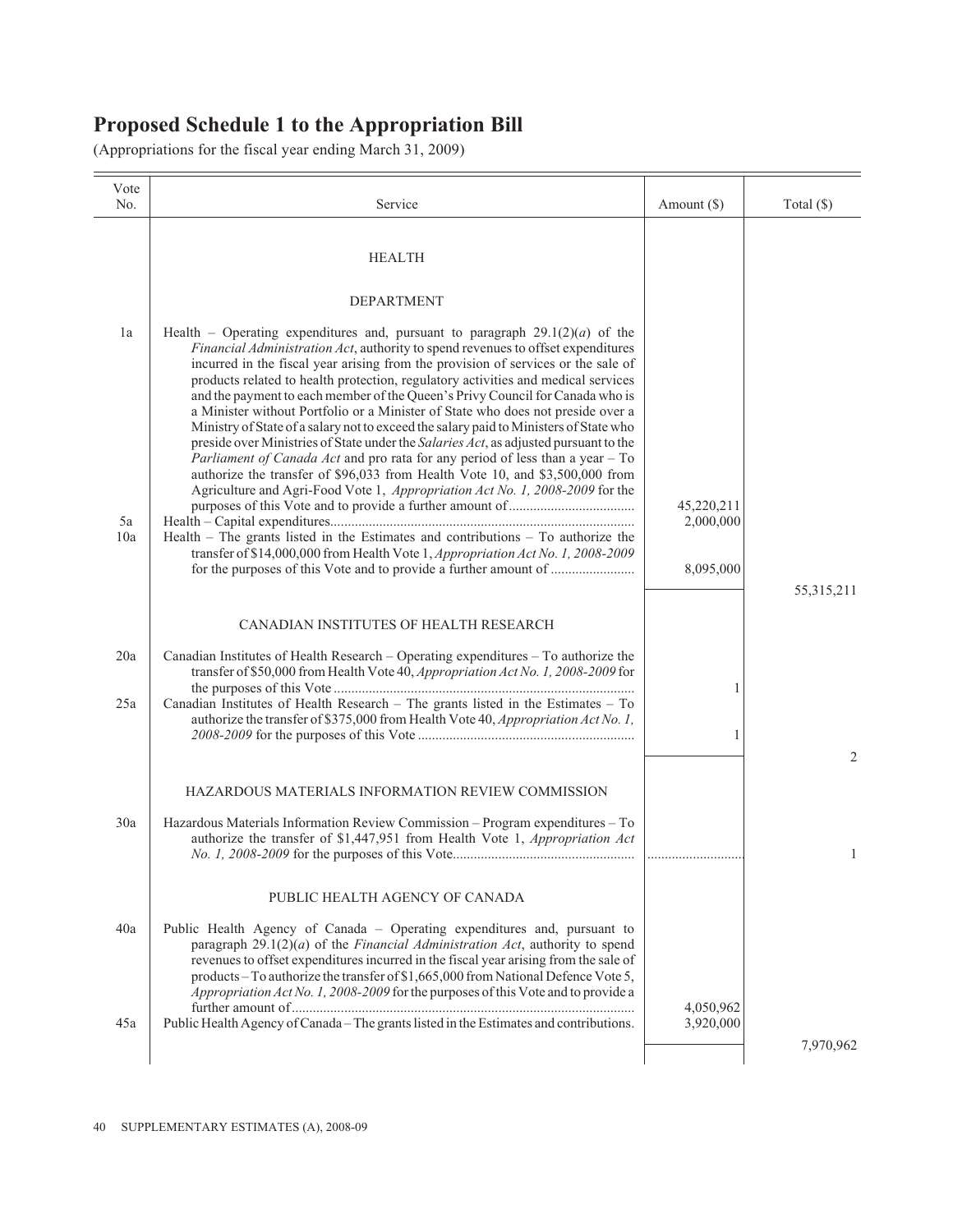| Vote<br>No. | Service                                                                                                                                                                                                                                                                                                                                                                                                                                                                                                                                                                                                                                                                                                                                                                                                                                                                                                                                                                                                                                                                                                                                          | Amount $(\$)$ | Total $(\$)$ |
|-------------|--------------------------------------------------------------------------------------------------------------------------------------------------------------------------------------------------------------------------------------------------------------------------------------------------------------------------------------------------------------------------------------------------------------------------------------------------------------------------------------------------------------------------------------------------------------------------------------------------------------------------------------------------------------------------------------------------------------------------------------------------------------------------------------------------------------------------------------------------------------------------------------------------------------------------------------------------------------------------------------------------------------------------------------------------------------------------------------------------------------------------------------------------|---------------|--------------|
|             | HUMAN RESOURCES AND SKILLS DEVELOPMENT                                                                                                                                                                                                                                                                                                                                                                                                                                                                                                                                                                                                                                                                                                                                                                                                                                                                                                                                                                                                                                                                                                           |               |              |
|             | <b>DEPARTMENT</b>                                                                                                                                                                                                                                                                                                                                                                                                                                                                                                                                                                                                                                                                                                                                                                                                                                                                                                                                                                                                                                                                                                                                |               |              |
| 1a          | Human Resources and Skills Development – Operating expenditures and<br>(a) authority to make recoverable expenditures on behalf of the Canada Pension<br>Plan and the Employment Insurance Account;<br>(b) pursuant to paragraph $29.1(2)(a)$ of the Financial Administration Act,<br>authority to spend revenues received in the fiscal year arising from the provision<br>of Public Access Programs Sector services and services to assist provinces in the<br>administration of provincial programs funded under Labour Market<br>Development Agreements to offset related expenditures incurred in the fiscal<br>year; and<br>(c) the payment to each member of the Queen's Privy Council for Canada who is a<br>Minister without Portfolio or a Minister of State who does not preside over a<br>Ministry of State of a salary not to exceed the salary paid to Ministers of State who                                                                                                                                                                                                                                                      |               |              |
|             | preside over Ministries of State under the Salaries Act, as adjusted pursuant to the                                                                                                                                                                                                                                                                                                                                                                                                                                                                                                                                                                                                                                                                                                                                                                                                                                                                                                                                                                                                                                                             |               |              |
| 5a          | Parliament of Canada Act and pro rata for any period of less than a year<br>Human Resources and Skills Development – The grants listed in the Estimates and                                                                                                                                                                                                                                                                                                                                                                                                                                                                                                                                                                                                                                                                                                                                                                                                                                                                                                                                                                                      | 14, 157, 246  |              |
|             |                                                                                                                                                                                                                                                                                                                                                                                                                                                                                                                                                                                                                                                                                                                                                                                                                                                                                                                                                                                                                                                                                                                                                  | 61,850,000    | 76,007,246   |
|             | INDIAN AFFAIRS AND NORTHERN DEVELOPMENT                                                                                                                                                                                                                                                                                                                                                                                                                                                                                                                                                                                                                                                                                                                                                                                                                                                                                                                                                                                                                                                                                                          |               |              |
|             | <b>DEPARTMENT</b>                                                                                                                                                                                                                                                                                                                                                                                                                                                                                                                                                                                                                                                                                                                                                                                                                                                                                                                                                                                                                                                                                                                                |               |              |
| 1a          | Indian Affairs and Northern Development – Operating expenditures, and<br>(a) expenditures on works, buildings and equipment; and expenditures and<br>recoverable expenditures in respect of services provided and work performed on<br>other than federal property;<br>$(b)$ authority to provide, in respect of Indian and Inuit economic development<br>activities, for the capacity development for Indian and Inuit and the furnishing of<br>materials and equipment;<br>$(c)$ authority to sell electric power to private consumers in remote locations when<br>alternative local sources of supply are not available, in accordance with terms and<br>conditions approved by the Governor in Council; and<br>(d) the payment to each member of the Queen's Privy Council for Canada who is<br>a Minister without Portfolio or a Minister of State who does not preside over a<br>Ministry of State of a salary not to exceed the salary paid to Ministers of State who<br>preside over Ministries of State under the Salaries Act, as adjusted pursuant to the<br>Parliament of Canada Act and pro rata for any period of less than a year | 181,432,715   |              |
| 10a         | Indian Affairs and Northern Development - The grants listed in the Estimates and<br>contributions - To authorize the transfer of \$295,192 from Health Vote 10,<br>\$137,700 from National Defence Vote 1, \$124,312 from Canadian Heritage<br>Vote 5, and \$25,000 from Industry Vote 25, Appropriation Act No. 1, 2008-2009                                                                                                                                                                                                                                                                                                                                                                                                                                                                                                                                                                                                                                                                                                                                                                                                                    |               |              |
|             |                                                                                                                                                                                                                                                                                                                                                                                                                                                                                                                                                                                                                                                                                                                                                                                                                                                                                                                                                                                                                                                                                                                                                  | 302,623,000   |              |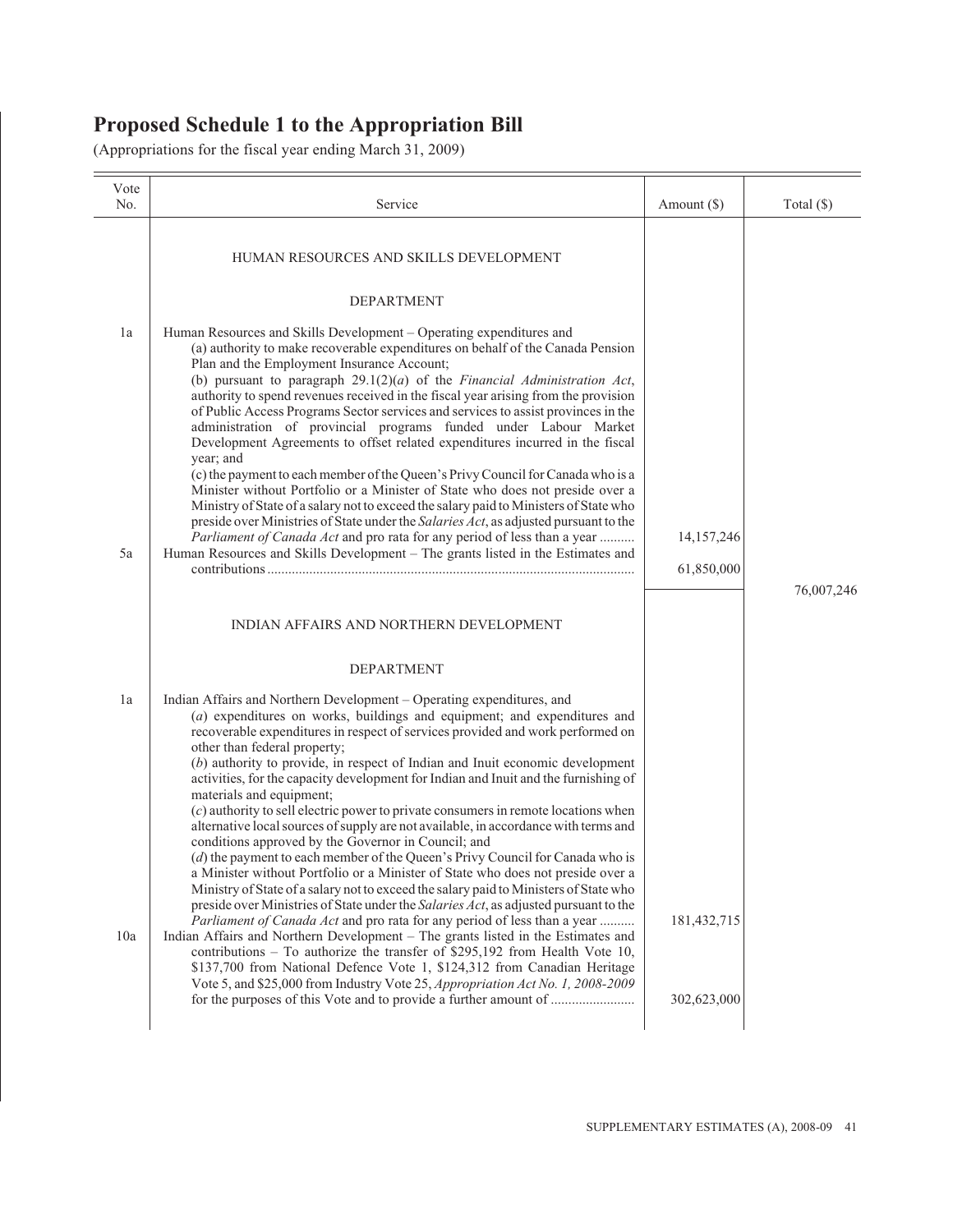| Vote<br>No. | Service                                                                                                                                                                                                                                                                                                                                                                                                                                                                                                                                                                                                                                                                                                                                                                                                                                                                                                                                                                                                | Amount $(\$)$          | Total (\$)  |
|-------------|--------------------------------------------------------------------------------------------------------------------------------------------------------------------------------------------------------------------------------------------------------------------------------------------------------------------------------------------------------------------------------------------------------------------------------------------------------------------------------------------------------------------------------------------------------------------------------------------------------------------------------------------------------------------------------------------------------------------------------------------------------------------------------------------------------------------------------------------------------------------------------------------------------------------------------------------------------------------------------------------------------|------------------------|-------------|
|             | <b>INDIAN AFFAIRS AND NORTHERN DEVELOPMENT – Concluded</b>                                                                                                                                                                                                                                                                                                                                                                                                                                                                                                                                                                                                                                                                                                                                                                                                                                                                                                                                             |                        |             |
|             | DEPARTMENT – Concluded                                                                                                                                                                                                                                                                                                                                                                                                                                                                                                                                                                                                                                                                                                                                                                                                                                                                                                                                                                                 |                        |             |
| 20a         | Office of the Federal Interlocutor for Métis and non-Status Indians – Operating<br>expenditures - To authorize the transfer of \$3,000,000 from Indian Affairs and<br>Northern Development Vote 1, Appropriation Act No. 1, 2008-2009 for the                                                                                                                                                                                                                                                                                                                                                                                                                                                                                                                                                                                                                                                                                                                                                          | 1                      |             |
| 25a         | Office of the Federal Interlocutor for Métis and non-Status Indians – Contributions –<br>To authorize the transfer of \$2,000,000 from Indian Affairs and Northern<br>Development Vote 1, <i>Appropriation Act No. 1, 2008-2009</i> for the purposes of                                                                                                                                                                                                                                                                                                                                                                                                                                                                                                                                                                                                                                                                                                                                                | 1                      |             |
|             |                                                                                                                                                                                                                                                                                                                                                                                                                                                                                                                                                                                                                                                                                                                                                                                                                                                                                                                                                                                                        |                        | 484,055,717 |
|             | <b>INDUSTRY</b>                                                                                                                                                                                                                                                                                                                                                                                                                                                                                                                                                                                                                                                                                                                                                                                                                                                                                                                                                                                        |                        |             |
|             | <b>DEPARTMENT</b>                                                                                                                                                                                                                                                                                                                                                                                                                                                                                                                                                                                                                                                                                                                                                                                                                                                                                                                                                                                      |                        |             |
| 1a          | Industry – Operating expenditures, and authority to expend revenue received during<br>the fiscal year related to Communications Research, Bankruptcy and<br>Corporations and from services and regulatory processes, specifically<br>pre-merger notification filings, advance ruling certificates, advisory opinions<br>and photocopies, provided under the Competition Act and the payment to each<br>member of the Queen's Privy Council for Canada who is a Minister without<br>Portfolio or a Minister of State who does not preside over a Ministry of State of a<br>salary not to exceed the salary paid to Ministers of State who preside over<br>Ministries of State under the Salaries Act, as adjusted pursuant to the Parliament<br>of Canada Act and pro rata for any period of less than a year $-$ To authorize the<br>transfer of \$1,601,000 from Indian Affairs and Northern Development Vote 1,<br>Appropriation Act No. 1, 2008-2009 for the purposes of this Vote and to provide a |                        |             |
| 5a          | Industry – Capital expenditures – To authorize the transfer of $$3,325,176$ from<br>Industry Vote 1, Appropriation Act No. 1, 2008-2009 for the purposes of this                                                                                                                                                                                                                                                                                                                                                                                                                                                                                                                                                                                                                                                                                                                                                                                                                                       | 33, 319, 386           |             |
| 10a         |                                                                                                                                                                                                                                                                                                                                                                                                                                                                                                                                                                                                                                                                                                                                                                                                                                                                                                                                                                                                        | 449,050<br>137,462,412 |             |
|             |                                                                                                                                                                                                                                                                                                                                                                                                                                                                                                                                                                                                                                                                                                                                                                                                                                                                                                                                                                                                        |                        | 171,230,848 |
|             | CANADIAN SPACE AGENCY                                                                                                                                                                                                                                                                                                                                                                                                                                                                                                                                                                                                                                                                                                                                                                                                                                                                                                                                                                                  |                        |             |
| 30a         |                                                                                                                                                                                                                                                                                                                                                                                                                                                                                                                                                                                                                                                                                                                                                                                                                                                                                                                                                                                                        |                        | 300,000     |
|             | NATIONAL RESEARCH COUNCIL OF CANADA                                                                                                                                                                                                                                                                                                                                                                                                                                                                                                                                                                                                                                                                                                                                                                                                                                                                                                                                                                    |                        |             |
| 60a         |                                                                                                                                                                                                                                                                                                                                                                                                                                                                                                                                                                                                                                                                                                                                                                                                                                                                                                                                                                                                        |                        | 2,065,000   |
|             |                                                                                                                                                                                                                                                                                                                                                                                                                                                                                                                                                                                                                                                                                                                                                                                                                                                                                                                                                                                                        |                        |             |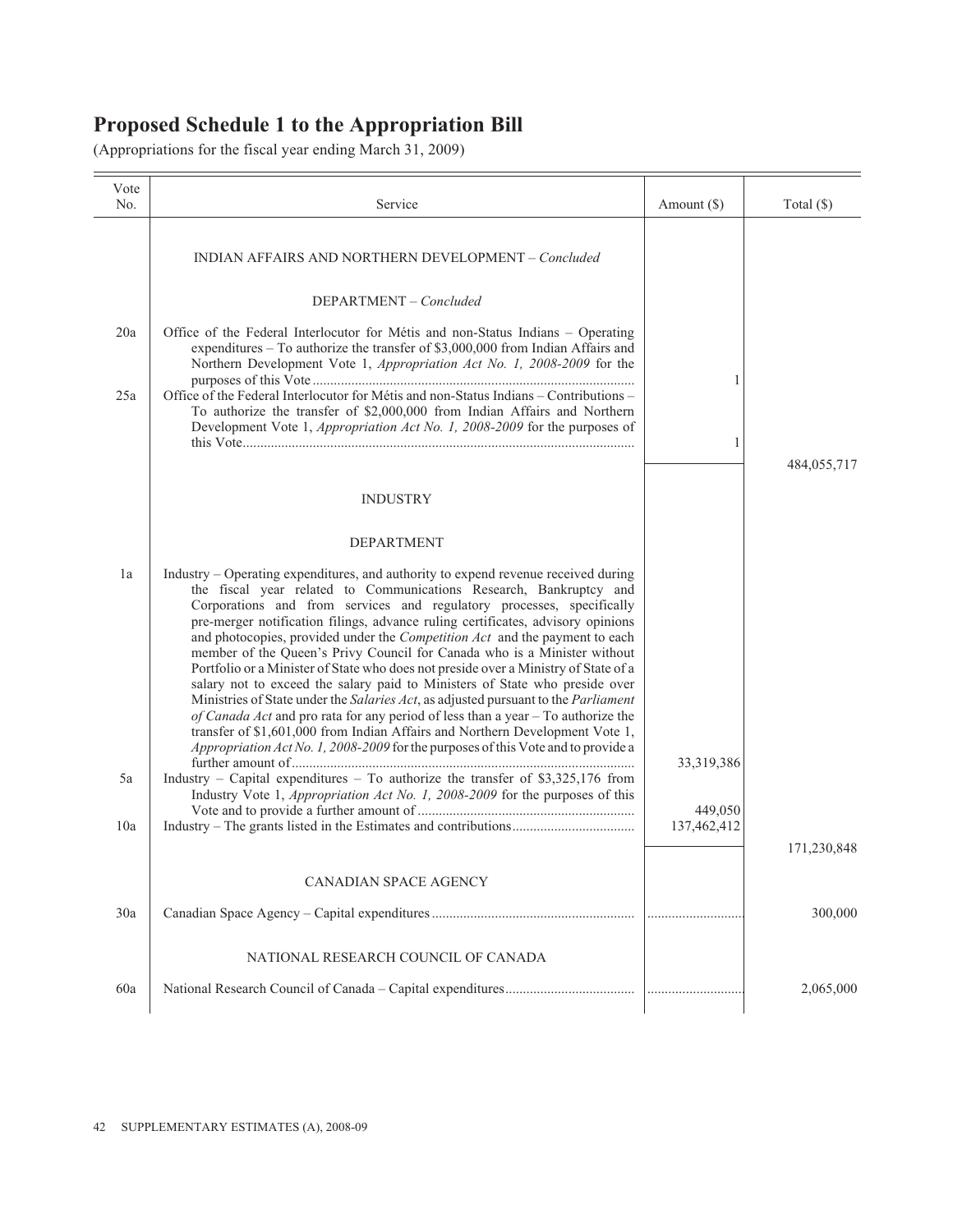| Vote<br>No. | Service                                                                                                                                                                                                                                                                                                                                                                                                                                                                                                                                                                                                                                                                                                                                                                                                                                                                                                                              | Amount (\$)          | Total $(\$)$ |
|-------------|--------------------------------------------------------------------------------------------------------------------------------------------------------------------------------------------------------------------------------------------------------------------------------------------------------------------------------------------------------------------------------------------------------------------------------------------------------------------------------------------------------------------------------------------------------------------------------------------------------------------------------------------------------------------------------------------------------------------------------------------------------------------------------------------------------------------------------------------------------------------------------------------------------------------------------------|----------------------|--------------|
|             | $INDUSTRY - Concluded$                                                                                                                                                                                                                                                                                                                                                                                                                                                                                                                                                                                                                                                                                                                                                                                                                                                                                                               |                      |              |
|             | NATURAL SCIENCES AND ENGINEERING RESEARCH COUNCIL                                                                                                                                                                                                                                                                                                                                                                                                                                                                                                                                                                                                                                                                                                                                                                                                                                                                                    |                      |              |
| 70a<br>75a  | Natural Sciences and Engineering Research Council - Operating expenditures<br>Natural Sciences and Engineering Research Council - The grants listed in the                                                                                                                                                                                                                                                                                                                                                                                                                                                                                                                                                                                                                                                                                                                                                                           | 375,000<br>6,310,750 |              |
|             | SOCIAL SCIENCES AND HUMANITIES RESEARCH COUNCIL                                                                                                                                                                                                                                                                                                                                                                                                                                                                                                                                                                                                                                                                                                                                                                                                                                                                                      |                      | 6,685,750    |
| 80a         | Social Sciences and Humanities Research Council – Operating expenditures – To<br>authorize the transfer of \$10,000 from Canadian Heritage Vote 1, Appropriation                                                                                                                                                                                                                                                                                                                                                                                                                                                                                                                                                                                                                                                                                                                                                                     | 1                    |              |
| 85a         | Social Sciences and Humanities Research Council - The grants listed in the Estimates<br>- To authorize the transfer of \$579,446 from Canadian Heritage Vote 5, and<br>\$160,000 from Citizenship and Immigration Vote 1, Appropriation Act No. 1,                                                                                                                                                                                                                                                                                                                                                                                                                                                                                                                                                                                                                                                                                   | 1                    |              |
|             | STATISTICS CANADA                                                                                                                                                                                                                                                                                                                                                                                                                                                                                                                                                                                                                                                                                                                                                                                                                                                                                                                    |                      | 2            |
| 95a         | Statistics Canada - Program expenditures, contributions and authority to expend                                                                                                                                                                                                                                                                                                                                                                                                                                                                                                                                                                                                                                                                                                                                                                                                                                                      |                      | 5,140,352    |
|             | <b>JUSTICE</b>                                                                                                                                                                                                                                                                                                                                                                                                                                                                                                                                                                                                                                                                                                                                                                                                                                                                                                                       |                      |              |
|             | <b>DEPARTMENT</b>                                                                                                                                                                                                                                                                                                                                                                                                                                                                                                                                                                                                                                                                                                                                                                                                                                                                                                                    |                      |              |
| 1a          | Justice – Operating expenditures, and, pursuant to paragraph $29.1(2)(a)$ of the<br>Financial Administration Act, authority to expend revenues received in a fiscal<br>year, and to offset expenditures incurred in the fiscal year, arising from the<br>provision of mandatory legal services to Government departments and agencies<br>and optional services to Crown corporations, non-federal organizations and<br>international organizations provided they are consistent with the Department's<br>mandate and the payment to each member of the Queen's Privy Council for<br>Canada who is a Minister without Portfolio or a Minister of State who does not<br>preside over a Ministry of State of a salary not to exceed the salary paid to<br>Ministers of State who preside over Ministries of State under the Salaries Act, as<br>adjusted pursuant to the <i>Parliament of Canada Act</i> and pro rata for any period of |                      |              |
| 5a          | Justice $-$ The grants listed in the Estimates and contributions $-$ To authorize the                                                                                                                                                                                                                                                                                                                                                                                                                                                                                                                                                                                                                                                                                                                                                                                                                                                | 4,477,791            |              |
|             | transfer of \$75,000 from Justice Vote 1, Appropriation Act No. 1, 2008-2009 for                                                                                                                                                                                                                                                                                                                                                                                                                                                                                                                                                                                                                                                                                                                                                                                                                                                     | 4,592,784            |              |
|             |                                                                                                                                                                                                                                                                                                                                                                                                                                                                                                                                                                                                                                                                                                                                                                                                                                                                                                                                      |                      | 9,070,575    |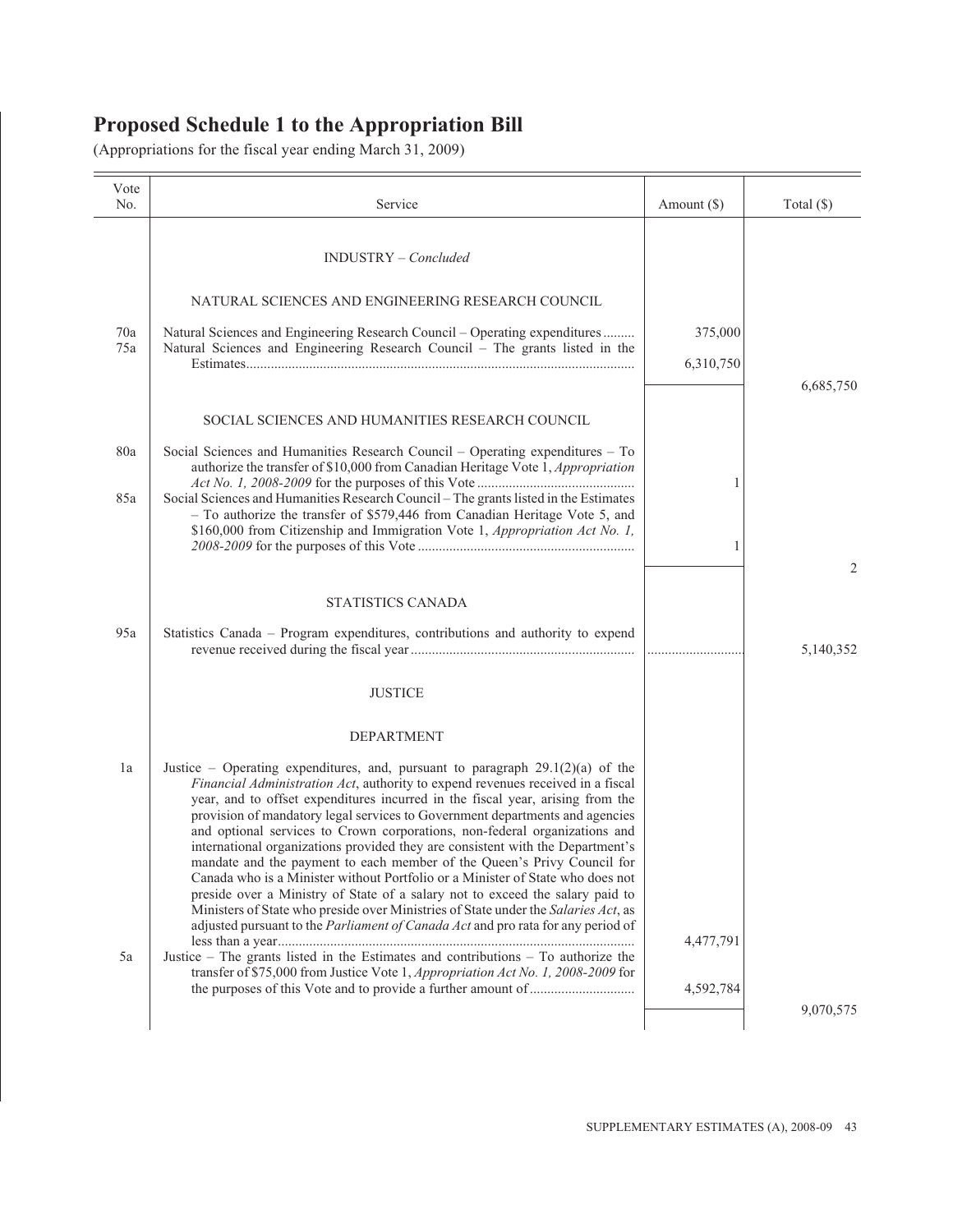| Vote<br>No. | Service                                                                                                                                                                                                                                                                                                                                                                                                                                                                                                                                                                                                                                                                                                                                                                     | Amount $(\$)$ | Total $(\$)$ |
|-------------|-----------------------------------------------------------------------------------------------------------------------------------------------------------------------------------------------------------------------------------------------------------------------------------------------------------------------------------------------------------------------------------------------------------------------------------------------------------------------------------------------------------------------------------------------------------------------------------------------------------------------------------------------------------------------------------------------------------------------------------------------------------------------------|---------------|--------------|
|             | JUSTICE – Concluded                                                                                                                                                                                                                                                                                                                                                                                                                                                                                                                                                                                                                                                                                                                                                         |               |              |
|             | <b>COURTS ADMINISTRATION SERVICE</b>                                                                                                                                                                                                                                                                                                                                                                                                                                                                                                                                                                                                                                                                                                                                        |               |              |
| 30a         |                                                                                                                                                                                                                                                                                                                                                                                                                                                                                                                                                                                                                                                                                                                                                                             |               | 3,048,575    |
|             | OFFICE OF THE DIRECTOR OF PUBLIC PROSECUTIONS                                                                                                                                                                                                                                                                                                                                                                                                                                                                                                                                                                                                                                                                                                                               |               |              |
| 35a         | Office of the Director of Public Prosecutions – Program expenditures, and, pursuant to<br>paragraph $29.1(2)(a)$ of the <i>Financial Administration Act</i> , authority to expend<br>revenues received in a fiscal year, and to offset expenditures incurred in the fiscal<br>year, arising from the provision of prosecution and prosecution-related services<br>to Government departments and agencies and optional services to Crown<br>corporations, non-federal organizations and international organizations provided<br>they are consistent with the Office of the Director of Public Prosecution's<br>mandate - To authorize the transfer of $$5,100,000$ from Justice Vote 1,<br>Appropriation Act No. 1, 2008-2009 for the purposes of this Vote and to provide a |               | 12,400,000   |
|             | OFFICES OF THE INFORMATION AND<br>PRIVACY COMMISSIONERS OF CANADA                                                                                                                                                                                                                                                                                                                                                                                                                                                                                                                                                                                                                                                                                                           |               |              |
| 40a         | Offices of the Information and Privacy Commissioners of Canada – Office of the                                                                                                                                                                                                                                                                                                                                                                                                                                                                                                                                                                                                                                                                                              |               | 1,792,971    |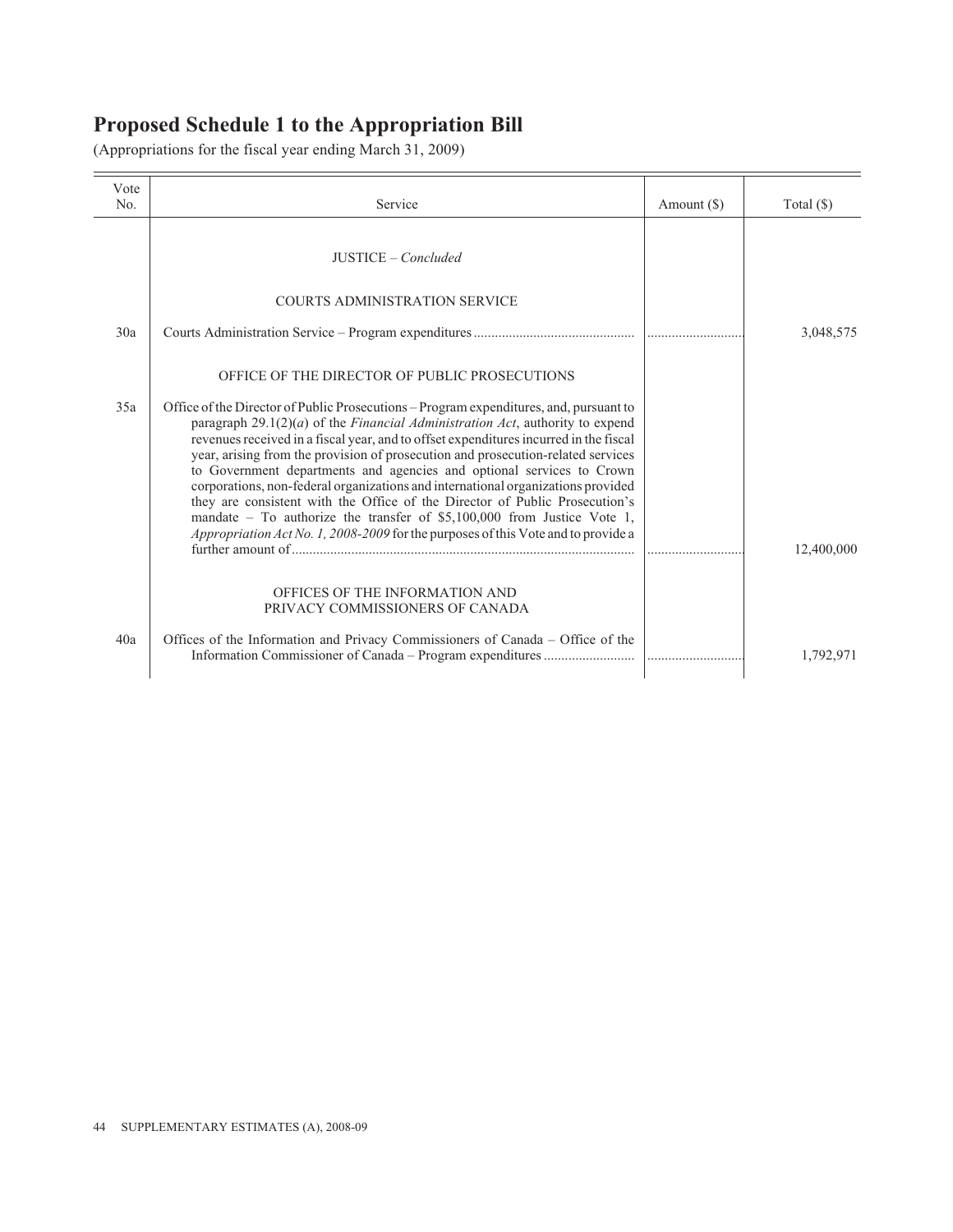| Vote<br>No. | Service                                                                                                                                                                                                                                                                                                                                                                                                                                                                                                                                                                                                                                                                                                                                                                                                                                                                                                                                                                                                                                                                                                                                                                                                                                                                                                                                                                                                                                                                                                                                                                                                               | Amount (\$)                | Total (\$)  |
|-------------|-----------------------------------------------------------------------------------------------------------------------------------------------------------------------------------------------------------------------------------------------------------------------------------------------------------------------------------------------------------------------------------------------------------------------------------------------------------------------------------------------------------------------------------------------------------------------------------------------------------------------------------------------------------------------------------------------------------------------------------------------------------------------------------------------------------------------------------------------------------------------------------------------------------------------------------------------------------------------------------------------------------------------------------------------------------------------------------------------------------------------------------------------------------------------------------------------------------------------------------------------------------------------------------------------------------------------------------------------------------------------------------------------------------------------------------------------------------------------------------------------------------------------------------------------------------------------------------------------------------------------|----------------------------|-------------|
|             | <b>NATIONAL DEFENCE</b>                                                                                                                                                                                                                                                                                                                                                                                                                                                                                                                                                                                                                                                                                                                                                                                                                                                                                                                                                                                                                                                                                                                                                                                                                                                                                                                                                                                                                                                                                                                                                                                               |                            |             |
|             | <b>DEPARTMENT</b>                                                                                                                                                                                                                                                                                                                                                                                                                                                                                                                                                                                                                                                                                                                                                                                                                                                                                                                                                                                                                                                                                                                                                                                                                                                                                                                                                                                                                                                                                                                                                                                                     |                            |             |
| 1a<br>5a    | National Defence - Operating expenditures and authority for total commitments,<br>subject to allotment by the Treasury Board, of \$28,688,336,560 for the purposes<br>of Votes 1, 5 and 10 of the Department regardless of the year in which the<br>payment of those commitments comes due (of which it is estimated that<br>\$11,218,030,000 will come due for payment in future years), authority to make<br>payments from any of those Votes to provinces or municipalities as contributions<br>toward construction done by those bodies, authority, subject to the direction of<br>the Treasury Board, to make recoverable expenditures or advances from any of<br>those Votes in respect of materials supplied to or services performed on behalf of<br>individuals, corporations, outside agencies, other government departments and<br>agencies and other governments and authority to expend revenue, as authorized<br>by the Treasury Board, received during the fiscal year for the purposes of any of<br>those Votes and the payment to each member of the Queen's Privy Council for<br>Canada who is a Minister without Portfolio or a Minister of State who does not<br>preside over a Ministry of State of a salary not to exceed the salary paid to<br>Ministers of State who preside over Ministries of State under the Salaries Act, as<br>adjusted pursuant to the Parliament of Canada Act and pro rata for any period of<br>less than a year $-$ To authorize the transfer of \$852,025 from Industry Vote 85,<br>and \$358,000 from Industry Vote 75, Appropriation Act No. 1, 2008-2009 for the | 125,453,786<br>419,037,085 |             |
|             |                                                                                                                                                                                                                                                                                                                                                                                                                                                                                                                                                                                                                                                                                                                                                                                                                                                                                                                                                                                                                                                                                                                                                                                                                                                                                                                                                                                                                                                                                                                                                                                                                       |                            | 544,490,871 |
|             | OFFICE OF THE COMMUNICATIONS<br>SECURITY ESTABLISHMENT COMMISSIONER                                                                                                                                                                                                                                                                                                                                                                                                                                                                                                                                                                                                                                                                                                                                                                                                                                                                                                                                                                                                                                                                                                                                                                                                                                                                                                                                                                                                                                                                                                                                                   |                            |             |
| 23a         | Office of the Communications Security Establishment Commissioner – Program<br>expenditure $-$ To authorize the transfer of \$1,364,519 from National Defence<br>Vote 1, Appropriation Act No. 1, 2008-2009 for the purposes of this Vote                                                                                                                                                                                                                                                                                                                                                                                                                                                                                                                                                                                                                                                                                                                                                                                                                                                                                                                                                                                                                                                                                                                                                                                                                                                                                                                                                                              |                            | 1           |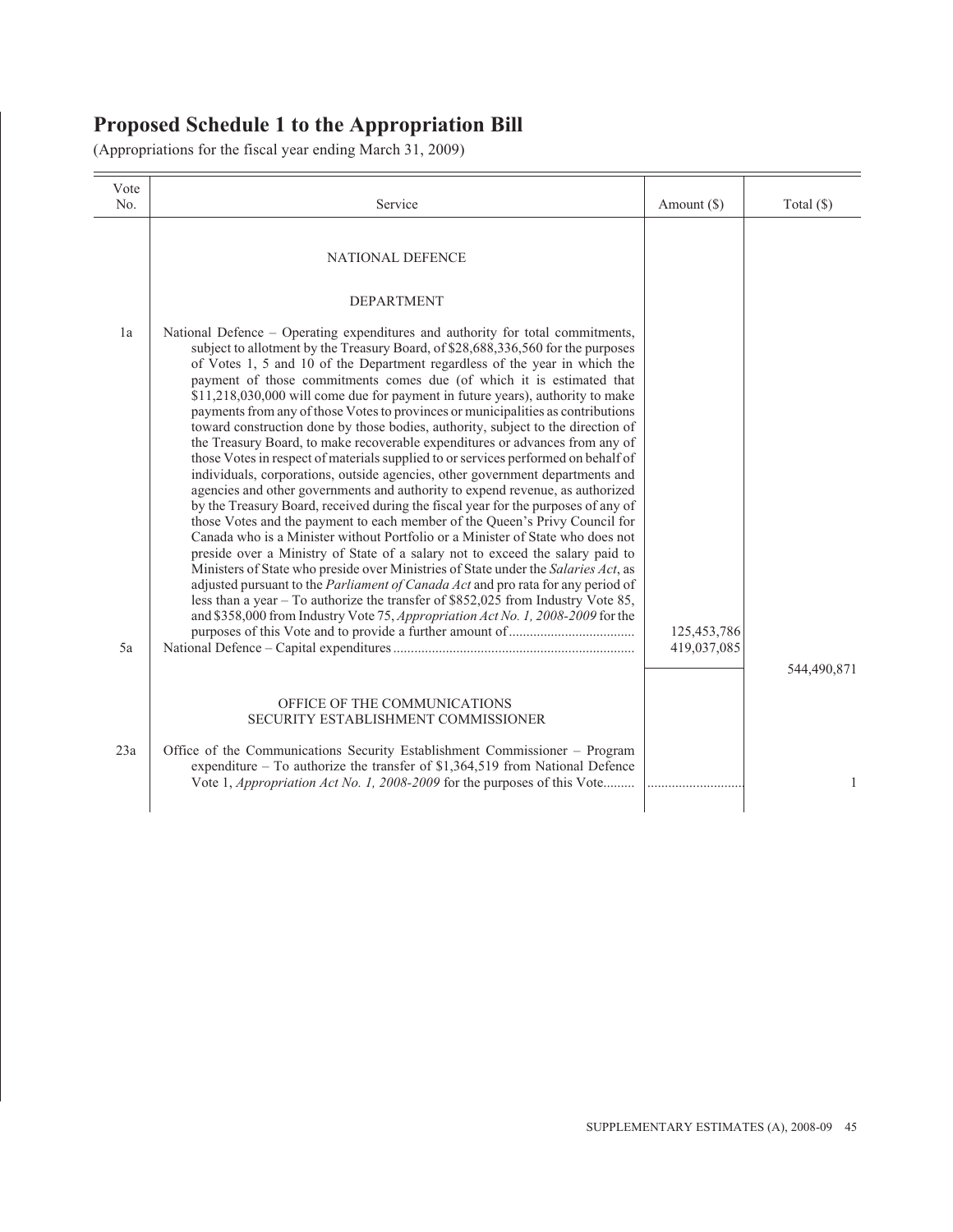| Vote<br>No. | Service                                                                                                                                                                                                                                                                                                                                                                                                                                                                                                                                                                                                                                                                                                                                                                                          | Amount (\$) | Total $(\$)$ |
|-------------|--------------------------------------------------------------------------------------------------------------------------------------------------------------------------------------------------------------------------------------------------------------------------------------------------------------------------------------------------------------------------------------------------------------------------------------------------------------------------------------------------------------------------------------------------------------------------------------------------------------------------------------------------------------------------------------------------------------------------------------------------------------------------------------------------|-------------|--------------|
|             | NATURAL RESOURCES                                                                                                                                                                                                                                                                                                                                                                                                                                                                                                                                                                                                                                                                                                                                                                                |             |              |
|             | <b>DEPARTMENT</b>                                                                                                                                                                                                                                                                                                                                                                                                                                                                                                                                                                                                                                                                                                                                                                                |             |              |
| 1a          | Natural Resources – Operating expenditures and, pursuant to paragraph $29.1(2)(a)$ of<br>the Financial Administration Act, authority to expend revenues received during<br>the fiscal year from the sale of forestry and information products, and fees for<br>research, consultation, testing, analysis, and administration services as part of the<br>departmental operations and the payment to each member of the Queen's Privy<br>Council for Canada who is a Minister without Portfolio or a Minister of State who<br>does not preside over a Ministry of State of a salary not to exceed the salary paid<br>to Ministers of State who preside over Ministries of State under the Salaries Act,<br>as adjusted pursuant to the <i>Parliament of Canada Act</i> and pro rata for any period | 8,762,139   |              |
| 5a          |                                                                                                                                                                                                                                                                                                                                                                                                                                                                                                                                                                                                                                                                                                                                                                                                  | 8,600,000   | 17,362,139   |
|             | ATOMIC ENERGY OF CANADA LIMITED                                                                                                                                                                                                                                                                                                                                                                                                                                                                                                                                                                                                                                                                                                                                                                  |             |              |
| 10a         | Payments to Atomic Energy of Canada Limited for operating and capital expenditures.                                                                                                                                                                                                                                                                                                                                                                                                                                                                                                                                                                                                                                                                                                              |             | 300,000,000  |
|             | PRIVY COUNCIL                                                                                                                                                                                                                                                                                                                                                                                                                                                                                                                                                                                                                                                                                                                                                                                    |             |              |
|             | <b>DEPARTMENT</b>                                                                                                                                                                                                                                                                                                                                                                                                                                                                                                                                                                                                                                                                                                                                                                                |             |              |
| 1a          | Privy Council - Program expenditures, including operating expenditures of<br>Commissions of Inquiry not otherwise provided for and the operation of the<br>Prime Minister's residence; and the payment to each member of the Queen's<br>Privy Council for Canada who is a Minister without Portfolio or a Minister of<br>State who does not preside over a Ministry of State of a salary not to exceed the<br>salary paid to Ministers of State who preside over Ministries of State under the<br>Salaries Act, as adjusted pursuant to the Parliament of Canada Act and pro rata                                                                                                                                                                                                                |             | 1,594,000    |
|             | <b>CHIEF ELECTORAL OFFICER</b>                                                                                                                                                                                                                                                                                                                                                                                                                                                                                                                                                                                                                                                                                                                                                                   |             |              |
| 15a         |                                                                                                                                                                                                                                                                                                                                                                                                                                                                                                                                                                                                                                                                                                                                                                                                  |             | 1,508,641    |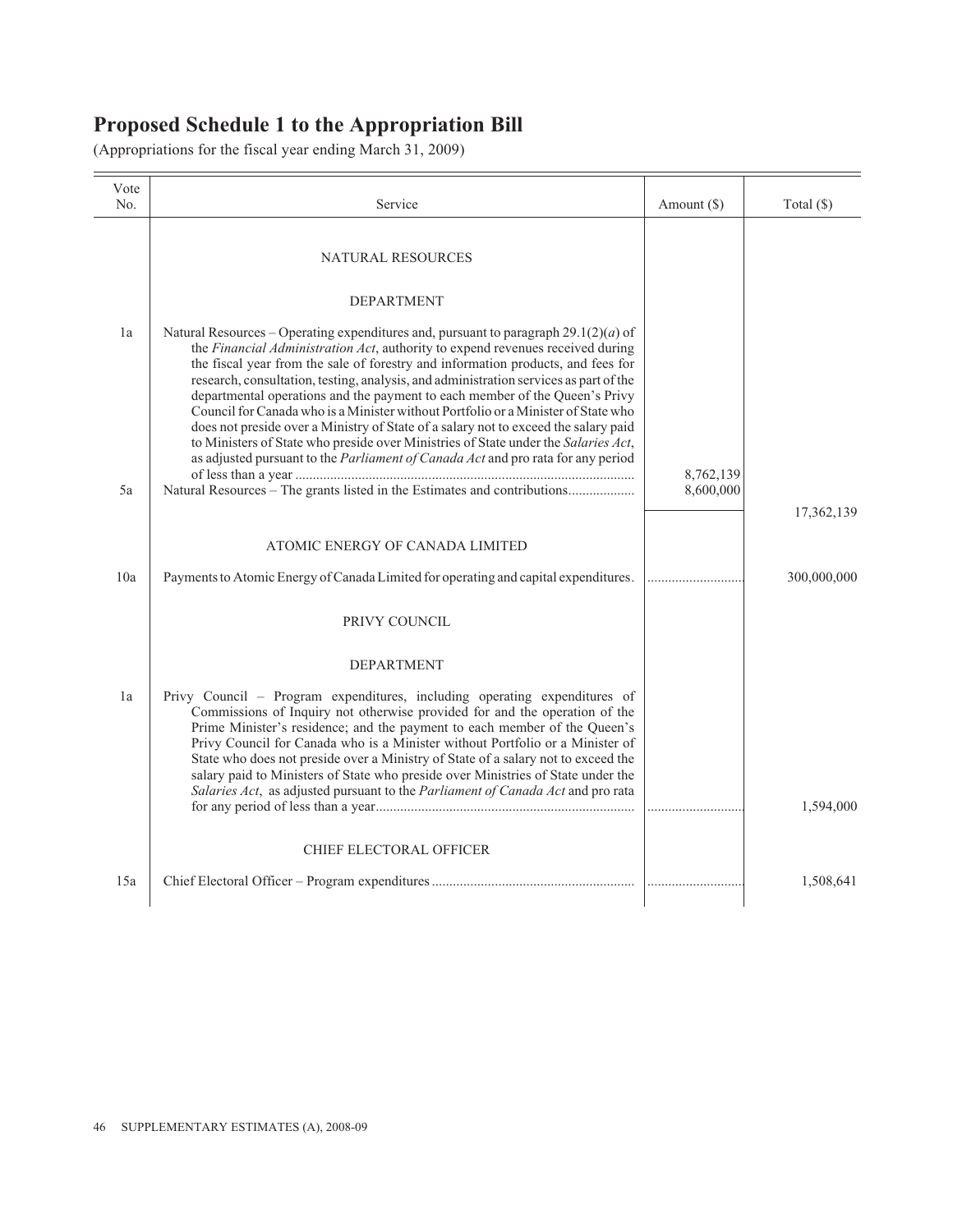| PUBLIC SAFETY AND EMERGENCY PREPAREDNESS<br><b>DEPARTMENT</b><br>Public Safety and Emergency Preparedness – Operating expenditures and the payment<br>to each member of the Queen's Privy Council for Canada who is a Minister<br>without Portfolio or a Minister of State who does not preside over a Ministry of<br>State of a salary not to exceed the salary paid to Ministers of State who preside<br>over Ministries of State under the Salaries Act, as adjusted pursuant to the<br>Parliament of Canada Act and pro rata for any period of less than a year - To<br>authorize the transfer of \$500,000 from Public Safety and Emergency<br>Preparedness Vote 5, and \$275,000 from Agriculture and Agri-Food Vote 1,<br>Appropriation Act No. 1, 2008-2009 for the purposes of this Vote and to provide a<br>Public Safety and Emergency Preparedness - The grants listed in the Estimates and                                                                                                   | 4,056,246                              |            |
|-----------------------------------------------------------------------------------------------------------------------------------------------------------------------------------------------------------------------------------------------------------------------------------------------------------------------------------------------------------------------------------------------------------------------------------------------------------------------------------------------------------------------------------------------------------------------------------------------------------------------------------------------------------------------------------------------------------------------------------------------------------------------------------------------------------------------------------------------------------------------------------------------------------------------------------------------------------------------------------------------------------|----------------------------------------|------------|
|                                                                                                                                                                                                                                                                                                                                                                                                                                                                                                                                                                                                                                                                                                                                                                                                                                                                                                                                                                                                           |                                        |            |
|                                                                                                                                                                                                                                                                                                                                                                                                                                                                                                                                                                                                                                                                                                                                                                                                                                                                                                                                                                                                           |                                        |            |
|                                                                                                                                                                                                                                                                                                                                                                                                                                                                                                                                                                                                                                                                                                                                                                                                                                                                                                                                                                                                           |                                        |            |
|                                                                                                                                                                                                                                                                                                                                                                                                                                                                                                                                                                                                                                                                                                                                                                                                                                                                                                                                                                                                           |                                        |            |
|                                                                                                                                                                                                                                                                                                                                                                                                                                                                                                                                                                                                                                                                                                                                                                                                                                                                                                                                                                                                           | 1,131,600                              | 5,187,846  |
|                                                                                                                                                                                                                                                                                                                                                                                                                                                                                                                                                                                                                                                                                                                                                                                                                                                                                                                                                                                                           |                                        |            |
|                                                                                                                                                                                                                                                                                                                                                                                                                                                                                                                                                                                                                                                                                                                                                                                                                                                                                                                                                                                                           |                                        |            |
|                                                                                                                                                                                                                                                                                                                                                                                                                                                                                                                                                                                                                                                                                                                                                                                                                                                                                                                                                                                                           |                                        | 3,532,960  |
| CORRECTIONAL SERVICE                                                                                                                                                                                                                                                                                                                                                                                                                                                                                                                                                                                                                                                                                                                                                                                                                                                                                                                                                                                      |                                        |            |
| Correctional Service - Capital expenditures, including payments as contributions to<br>(a) aboriginal communities as defined in section 79 of the Corrections and<br>Conditional Release Act in connection with the provision of correctional services<br>pursuant to section 81 of that Act; and<br>(b) non-profit organizations involved in community corrections operations,<br>provinces and municipalities towards construction done by those bodies                                                                                                                                                                                                                                                                                                                                                                                                                                                                                                                                                 |                                        | 7,685,000  |
| PUBLIC WORKS AND GOVERNMENT SERVICES                                                                                                                                                                                                                                                                                                                                                                                                                                                                                                                                                                                                                                                                                                                                                                                                                                                                                                                                                                      |                                        |            |
| Public Works and Government Services - Operating expenditures for the provision of<br>accommodation, common and central services including recoverable<br>expenditures on behalf of the Canada Pension Plan, the Employment Insurance<br>Act and the Seized Property Management Act, and authority to spend revenues<br>received during the fiscal year arising from accommodation and central and<br>common services in respect of these services and the payment to each member of<br>the Queen's Privy Council for Canada who is a Minister without Portfolio or a<br>Minister of State who does not preside over a Ministry of State of a salary not to<br>exceed the salary paid to Ministers of State who preside over Ministries of State<br>under the Salaries Act, as adjusted pursuant to the Parliament of Canada Act and<br>pro rata for any period of less than a year - To authorize the transfer of \$250,000<br>from Canadian Heritage Vote 1, Appropriation Act No. 1, 2008-2009 for the |                                        |            |
|                                                                                                                                                                                                                                                                                                                                                                                                                                                                                                                                                                                                                                                                                                                                                                                                                                                                                                                                                                                                           | CANADIAN SECURITY INTELLIGENCE SERVICE | 30,122,523 |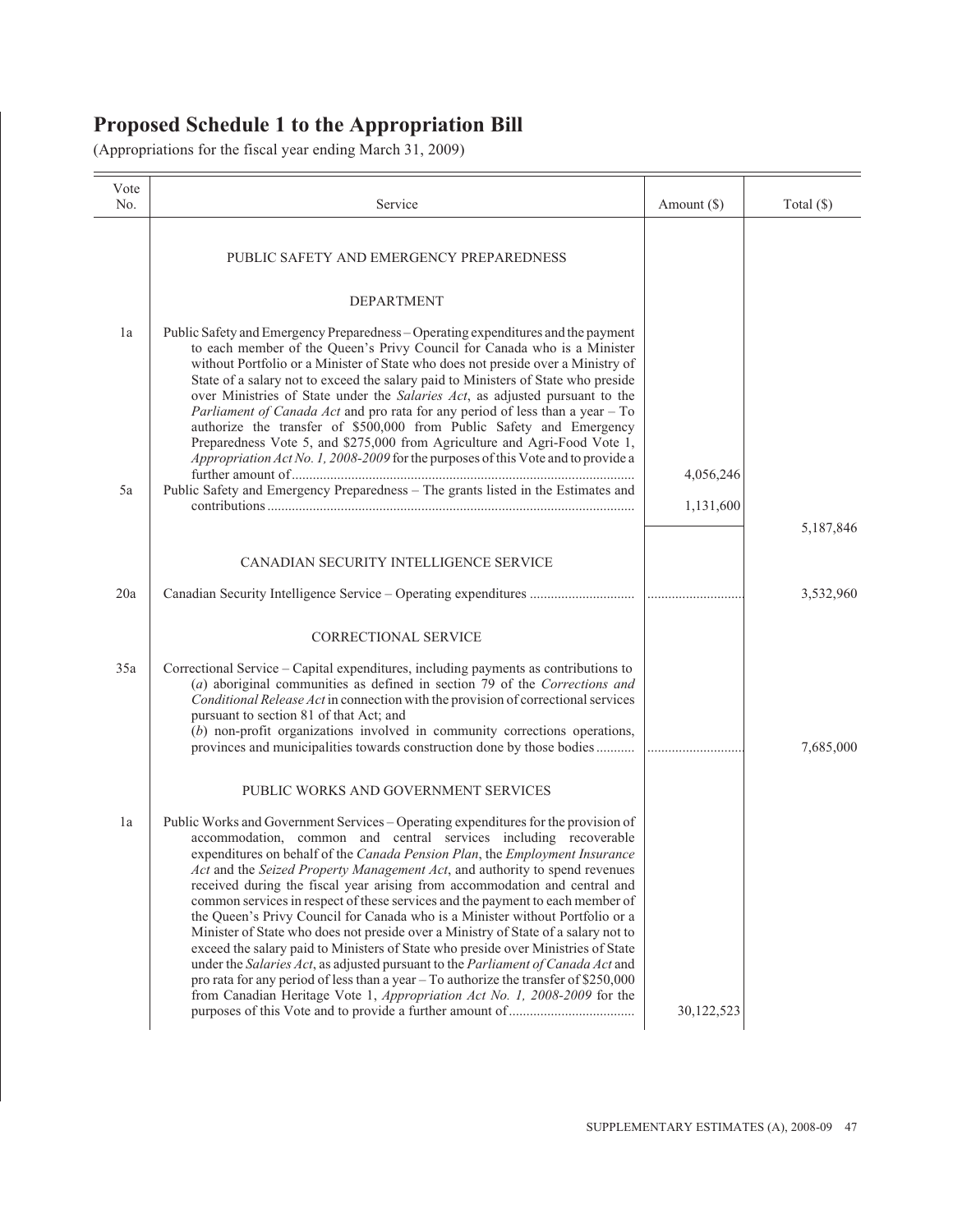| Vote<br>No. | Service                                                                                                                                                                                                                                                                                                                                                                                                                                                                                                                                                                                                                                                                                                                                                                                                                           | Amount $(\$)$             | Total $(\$)$ |
|-------------|-----------------------------------------------------------------------------------------------------------------------------------------------------------------------------------------------------------------------------------------------------------------------------------------------------------------------------------------------------------------------------------------------------------------------------------------------------------------------------------------------------------------------------------------------------------------------------------------------------------------------------------------------------------------------------------------------------------------------------------------------------------------------------------------------------------------------------------|---------------------------|--------------|
| 5a          | <b>PUBLIC WORKS AND GOVERNMENT SERVICES - Concluded</b><br>Public Works and Government Services - Capital expenditures including<br>expenditures on works other than federal property and authority to reimburse<br>tenants of federal property for improvements authorized by the Minister of Public<br>Works and Government Services - To authorize the transfer of \$1,451,471 from<br>Public Works and Government Services Vote 1, Appropriation Act No. 1,<br>2008-2009 for the purposes of this Vote and to provide a further amount of                                                                                                                                                                                                                                                                                     | 112,724,000               | 142,846,523  |
|             | <b>TRANSPORT</b>                                                                                                                                                                                                                                                                                                                                                                                                                                                                                                                                                                                                                                                                                                                                                                                                                  |                           |              |
|             | <b>DEPARTMENT</b>                                                                                                                                                                                                                                                                                                                                                                                                                                                                                                                                                                                                                                                                                                                                                                                                                 |                           |              |
| 1a          | Transport - Operating expenditures, and<br>$(a)$ authority to make expenditures on other than federal property in the course of<br>or arising out of the exercise of jurisdiction in aeronautics;<br>$(b)$ authority for the payment of commissions for revenue collection pursuant to<br>the Aeronautics Act;<br>$(c)$ authority to expend revenue received during the fiscal year; and<br>$(d)$ and the payment to each member of the Queen's Privy Council for Canada<br>who is a Minister without Portfolio or a Minister of State who does not preside<br>over a Ministry of State of a salary not to exceed the salary paid to Ministers of<br>State who preside over Ministries of State under the Salaries Act, as adjusted<br>pursuant to the <i>Parliament of Canada Act</i> and pro rata for any period of less than a |                           |              |
| 10a         |                                                                                                                                                                                                                                                                                                                                                                                                                                                                                                                                                                                                                                                                                                                                                                                                                                   | 19,112,450<br>297,866,204 | 316,978,654  |
|             | CANADIAN AIR TRANSPORT SECURITY AUTHORITY                                                                                                                                                                                                                                                                                                                                                                                                                                                                                                                                                                                                                                                                                                                                                                                         |                           |              |
| 20a         | Payments to the Canadian Air Transport Security Authority for operating and capital                                                                                                                                                                                                                                                                                                                                                                                                                                                                                                                                                                                                                                                                                                                                               |                           | 2,200,000    |
|             | OFFICE OF INFRASTRUCTURE OF CANADA                                                                                                                                                                                                                                                                                                                                                                                                                                                                                                                                                                                                                                                                                                                                                                                                |                           |              |
| 55a         |                                                                                                                                                                                                                                                                                                                                                                                                                                                                                                                                                                                                                                                                                                                                                                                                                                   |                           | 449,632,903  |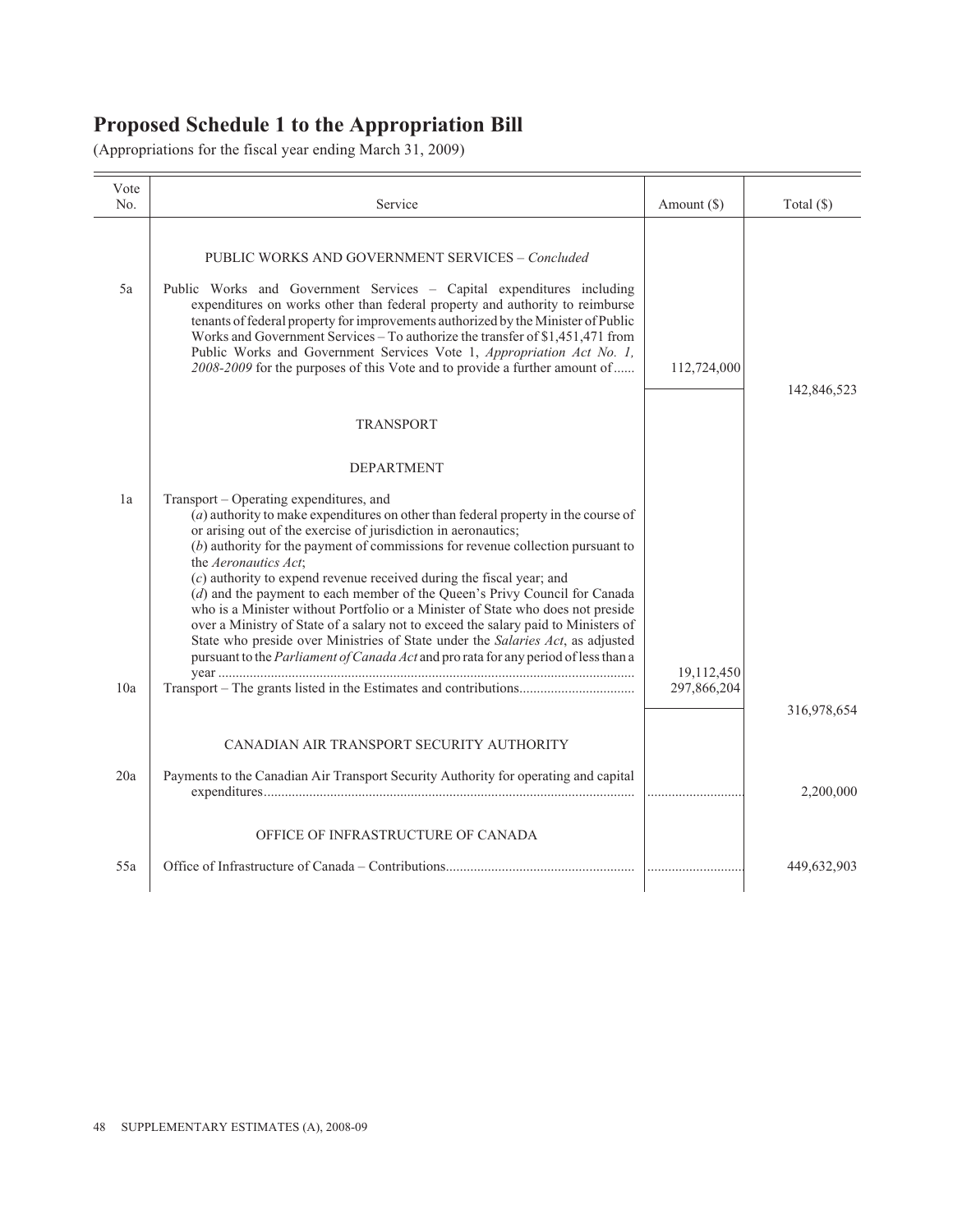| Vote<br>N <sub>0</sub> | Service                                                                                                                                                                                                                                                                                                                | Amount $(\$)$ | Total $(\$)$  |
|------------------------|------------------------------------------------------------------------------------------------------------------------------------------------------------------------------------------------------------------------------------------------------------------------------------------------------------------------|---------------|---------------|
|                        | <b>TREASURY BOARD</b>                                                                                                                                                                                                                                                                                                  |               |               |
|                        | PUBLIC SERVICE HUMAN RESOURCES<br>MANAGEMENT AGENCY OF CANADA                                                                                                                                                                                                                                                          |               |               |
| 50a                    | Public Service Human Resources Management Agency of Canada – Program<br>expenditures - To authorize the transfer of \$338,159 from National Defence<br>Vote 1, and \$144,457 from Fisheries and Oceans Vote 1, Appropriation Act<br>No. 1, 2008-2009 for the purposes of this Vote and to provide a further amount of. |               | 2,454,488     |
|                        | <b>VETERANS AFFAIRS</b>                                                                                                                                                                                                                                                                                                |               |               |
| 10a                    | Veterans Affairs – The grants listed in the Estimates and contributions, provided that<br>the amount listed for any grant may be increased or decreased subject to the                                                                                                                                                 | 29,300,000    |               |
| 15a                    | Veterans Affairs - Veterans Review and Appeal Board - Operating expenditures - To<br>authorize the transfer of \$2,000,000 from Veterans Affairs Vote 1, Appropriation                                                                                                                                                 |               |               |
|                        |                                                                                                                                                                                                                                                                                                                        |               | 29,300,001    |
|                        |                                                                                                                                                                                                                                                                                                                        |               | 3,504,149,557 |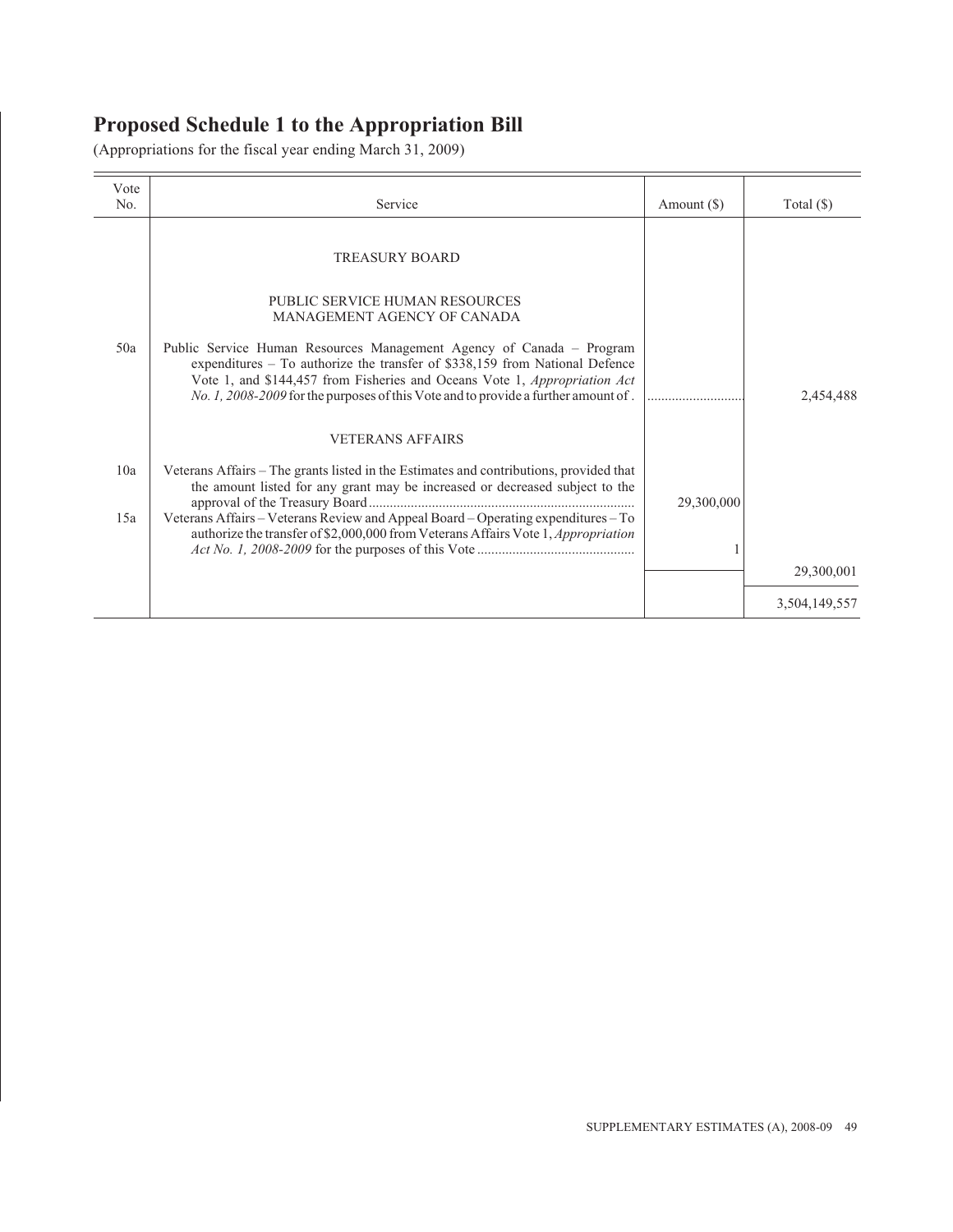(Appropriations for the fiscal year ending March 31, 2009 that may be charged to the following fiscal year ending March 31, 2010)

 $\overline{\phantom{0}}$ 

| Vote<br>No. | Service                                                                                                                                                                                                                                                                                                                                                                                                                                                                                              | Amount $(\$)$ | Total $(\$)$ |
|-------------|------------------------------------------------------------------------------------------------------------------------------------------------------------------------------------------------------------------------------------------------------------------------------------------------------------------------------------------------------------------------------------------------------------------------------------------------------------------------------------------------------|---------------|--------------|
| 1a          | CANADA REVENUE AGENCY<br>Canada Revenue Agency – Program expenditures and recoverable expenditures on<br>behalf of the Canada Pension Plan and the Employment Insurance $Act - To$<br>authorize the transfer of \$22,021,032 from Public Works and Government<br>Services Vote 1, <i>Appropriation Act No. 1, 2008-2009</i> for the purposes of this                                                                                                                                                 |               | 97,980,681   |
|             | PUBLIC SAFETY AND EMERGENCY PREPAREDNESS                                                                                                                                                                                                                                                                                                                                                                                                                                                             |               |              |
|             | CANADA BORDER SERVICES AGENCY                                                                                                                                                                                                                                                                                                                                                                                                                                                                        |               |              |
| 10a         | Canada Border Services Agency – Operating expenditures, contributions and,<br>pursuant to paragraph $29.1(2)(a)$ of the Financial Administration Act, authority<br>to expend in the current fiscal year revenues received during the fiscal year<br>related to the border operations of the Canada Border Services Agency: fees for<br>the provision of a service or the use of a facility or for a product, right or privilege;<br>and payments received under contracts entered into by the Agency | 11,802,913    |              |
| 15a         |                                                                                                                                                                                                                                                                                                                                                                                                                                                                                                      | 103,600       | 11,906,513   |
|             |                                                                                                                                                                                                                                                                                                                                                                                                                                                                                                      |               |              |
|             |                                                                                                                                                                                                                                                                                                                                                                                                                                                                                                      |               | 109,887,194  |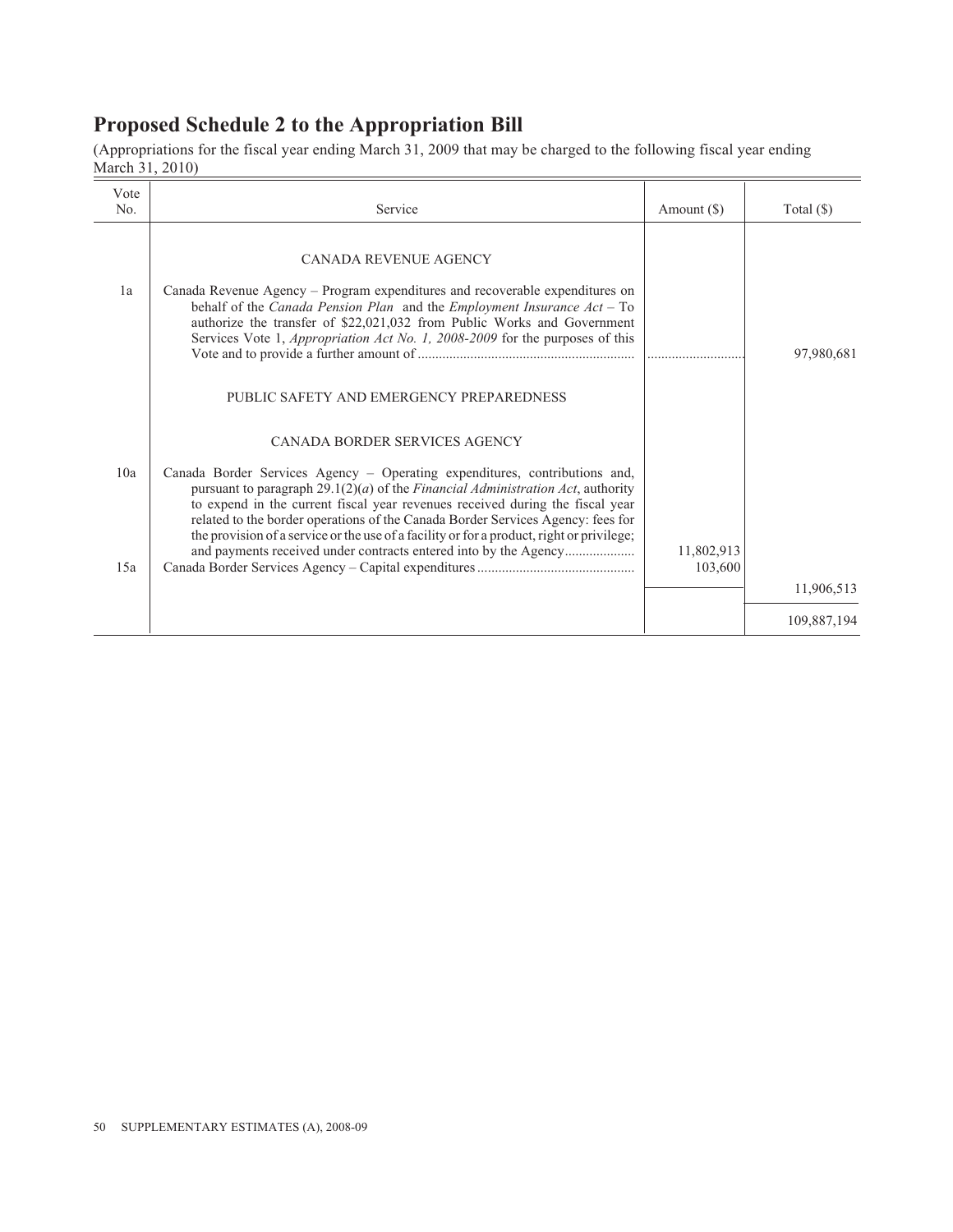# **Statutory Items in these Supplementary Estimates**

| Department or Agency                                                                    | These<br>Supplementary |
|-----------------------------------------------------------------------------------------|------------------------|
|                                                                                         | Estimates              |
|                                                                                         | (dollars)              |
|                                                                                         |                        |
| <b>FINANCE</b>                                                                          |                        |
| <b>Department</b>                                                                       |                        |
| Youth Allowances Recovery (Federal-Provincial Fiscal Revision Act, 1964)                | 45,516,000             |
| Alternative Payments for Standing Programs (Part VI -Federal-Provincial Fiscal          |                        |
| Arrangements Act)                                                                       | 208,950,000            |
| Incentive for Provinces to Eliminate Taxes on Capital (Budget Implementation Act, 2007) | 180,000,000            |
| PPP Canada Inc.                                                                         |                        |
| Payments to PPP Canada Inc. (Budget and Economic Statement Implementation Act, 2007)    | 5,000,000              |
| <b>INDUSTRY</b>                                                                         |                        |
| Department                                                                              |                        |
| Grant to CANARIE Inc. to operate and develop the next generation of Canada's Advanced   |                        |
| Research Network (CAnet5)                                                               | (9,000,000)            |
| <b>NATURAL RESOURCES</b>                                                                |                        |
| <b>Canadian Nuclear Safety Commission</b>                                               |                        |
| Expenditures pursuant to paragraph 29.1(1) of the Financial Administration Act          | 12,956,000             |
| <b>PRIVY COUNCIL</b>                                                                    |                        |
| <b>Department</b>                                                                       |                        |
| Leader of the Government in the House of Commons and Minister for Democratic Reform -   |                        |
| Salary and motor car allowance                                                          | 76,422                 |
| Total                                                                                   | 443,498,422            |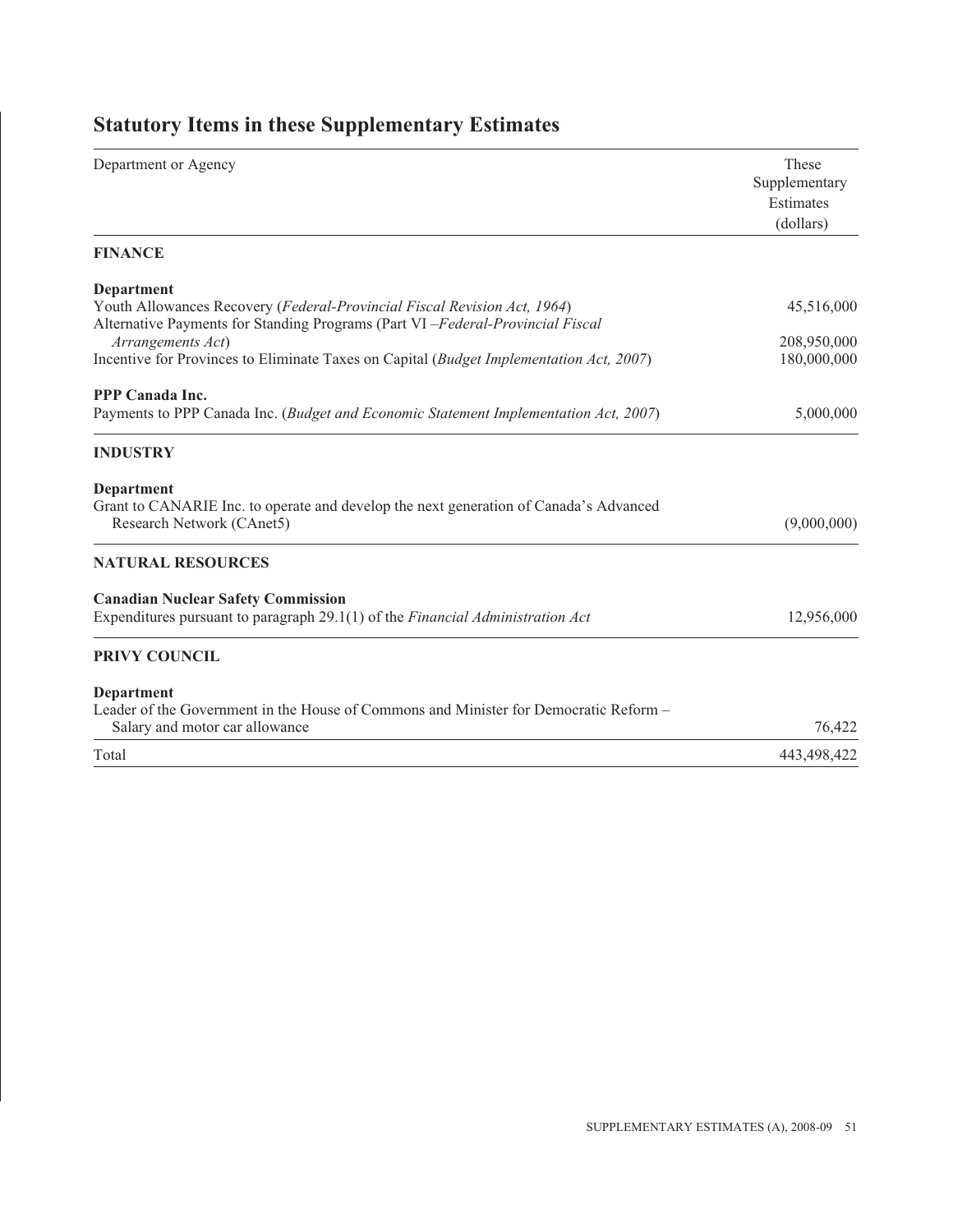# **Summary of Changes to Voted Appropriations**

| Department or Agency                                        | Vote     |                                                  | Less: Available<br>Spending               |                                                                   |
|-------------------------------------------------------------|----------|--------------------------------------------------|-------------------------------------------|-------------------------------------------------------------------|
| (thousands of dollars)                                      | Number   | <b>Gross Amount</b>                              | Authorities                               | Net Amount                                                        |
| AGRICULTURE AND AGRI-FOOD                                   |          |                                                  |                                           |                                                                   |
|                                                             | 1a       | 139,183                                          | $\alpha$ , $\alpha$ , $\alpha$ , $\alpha$ | 139,183                                                           |
|                                                             | 5a       | 860                                              | $\ldots$                                  | 860                                                               |
|                                                             | 10a      | 157,497                                          | $\alpha$ , $\alpha$ , $\alpha$ , $\alpha$ | 157,497                                                           |
|                                                             | 30a      | 37,458                                           | $\mathbb{Z}^n$ . In the $\mathbb{Z}^n$    | 37,458                                                            |
|                                                             | 35a      | 5,556                                            | $\alpha$ , $\alpha$ , $\alpha$ , $\alpha$ | 5,556                                                             |
|                                                             | 40a      | 26,500                                           | $\cdots$                                  | 26,500                                                            |
| ATLANTIC CANADA OPPORTUNITIES AGENCY                        |          |                                                  |                                           |                                                                   |
|                                                             | 1a       | 106                                              | .                                         | 106                                                               |
|                                                             | 5a       | $\mathbb{Z}^n$ . In the $\mathbb{Z}^n$           | .                                         | .                                                                 |
|                                                             | 1a       | 97,981                                           | .                                         | 97,981                                                            |
| <b>CANADIAN HERITAGE</b>                                    |          |                                                  |                                           |                                                                   |
|                                                             | 1a       | 3,323                                            | .                                         | 3,323                                                             |
|                                                             | 5a       | 25,982                                           | 5,000                                     | 20,982                                                            |
|                                                             | 10a      | $\mathbb{Z}^2$ . $\mathbb{Z}^2$ , $\mathbb{Z}^2$ | $\alpha$ , $\alpha$ , $\alpha$ , $\alpha$ | .                                                                 |
| Canadian Radio-television and Telecommunications Commission | 40a      | 9,137                                            | $\ldots$                                  | 9,137                                                             |
|                                                             | 50a      | $\ldots \ldots$                                  | $\ldots$                                  | .                                                                 |
|                                                             | 60a      | $\ldots \ldots$                                  | 1.1.1.1                                   | .                                                                 |
|                                                             | 80a      | 972                                              | 1.1.1.1                                   | 972                                                               |
|                                                             | 100a     | 1,056                                            | $\mathbb{Z}^n$ . In the $\mathbb{Z}^n$    | 1,056                                                             |
|                                                             | 105a     | 5,700                                            | $\alpha$ , $\alpha$ , $\alpha$ , $\alpha$ | 5,700                                                             |
|                                                             | 110a     | $\alpha$ is a second .                           | $\alpha$ , $\alpha$ , $\alpha$            | .                                                                 |
| CITIZENSHIP AND IMMIGRATION                                 | 1a       | 19,020                                           | $\cdots$                                  | 19,020                                                            |
|                                                             |          |                                                  |                                           |                                                                   |
| ECONOMIC DEVELOPMENT AGENCY OF CANADA FOR THE               |          |                                                  |                                           |                                                                   |
|                                                             | 1a       | 81<br>300                                        | .                                         | 81<br>300                                                         |
|                                                             | 5a       |                                                  | .                                         |                                                                   |
| <b>ENVIRONMENT</b>                                          |          |                                                  |                                           |                                                                   |
|                                                             | 1a       | 38,516                                           | $\ldots$                                  | 38,516                                                            |
|                                                             | 5a       | 2,585                                            | $\mathbb{Z}^n$ . In the $\mathbb{Z}^n$    | 2,585                                                             |
|                                                             | 10a      | 32,845                                           | $\ldots$                                  | 32,845                                                            |
| <b>FINANCE</b>                                              |          |                                                  |                                           |                                                                   |
|                                                             | 1a       | 6,608                                            | .                                         | 6,608                                                             |
|                                                             | 7a       | $\alpha$ is a second                             | .                                         | $\mathbb{Z}^2$ . $\mathbb{Z}^2$ , $\mathbb{Z}^2$ , $\mathbb{Z}^2$ |
|                                                             | L10a     | $\alpha$ is a second                             | $\mathbb{Z}^n$ . In the $\mathbb{Z}^n$    | .                                                                 |
|                                                             | 32a      | 2,900                                            | 1.1.1.1                                   | 2,900                                                             |
|                                                             | 33a      | 92,600                                           | $\cdots$                                  | 92,600                                                            |
|                                                             | 1a       | 5,996                                            |                                           | 5,996                                                             |
|                                                             | 5a       | 3,312                                            | $\ldots$<br>.                             | 3,312                                                             |
|                                                             | 10a      | .                                                | .                                         | .                                                                 |
|                                                             |          |                                                  |                                           |                                                                   |
| FOREIGN AFFAIRS AND INTERNATIONAL TRADE                     |          |                                                  |                                           |                                                                   |
|                                                             | 1a<br>5a | 7,394<br>7,700                                   | $\cdots$                                  | 7,394<br>7,700                                                    |
|                                                             | 10a      | 707                                              | $\ldots$                                  | 707                                                               |
|                                                             | 25a      | 280,400                                          | $\ldots$<br>65,000                        | 215,400                                                           |
|                                                             | L30a     | $\ldots$                                         | $\ldots$                                  | .                                                                 |
| <b>HEALTH</b>                                               |          |                                                  |                                           |                                                                   |
|                                                             | 1a       | 45,221                                           |                                           | 45,221                                                            |
|                                                             | 5a       | 2,000                                            | .                                         | 2,000                                                             |
|                                                             | 10a      | 8,095                                            | .                                         | 8,095                                                             |
|                                                             | 20a      | $\alpha$ is a second .                           | .                                         |                                                                   |
|                                                             | 25a      | $\ldots$                                         | $\cdots$<br>$\cdots$                      | .<br>.                                                            |
| Hazardous Materials Information Review Commission           | 30a      | $\ldots$                                         | .                                         | .                                                                 |
|                                                             | 40a      | 4,051                                            | .                                         | 4,051                                                             |
|                                                             | 45a      | 3,920                                            | .                                         | 3,920                                                             |
|                                                             |          |                                                  |                                           |                                                                   |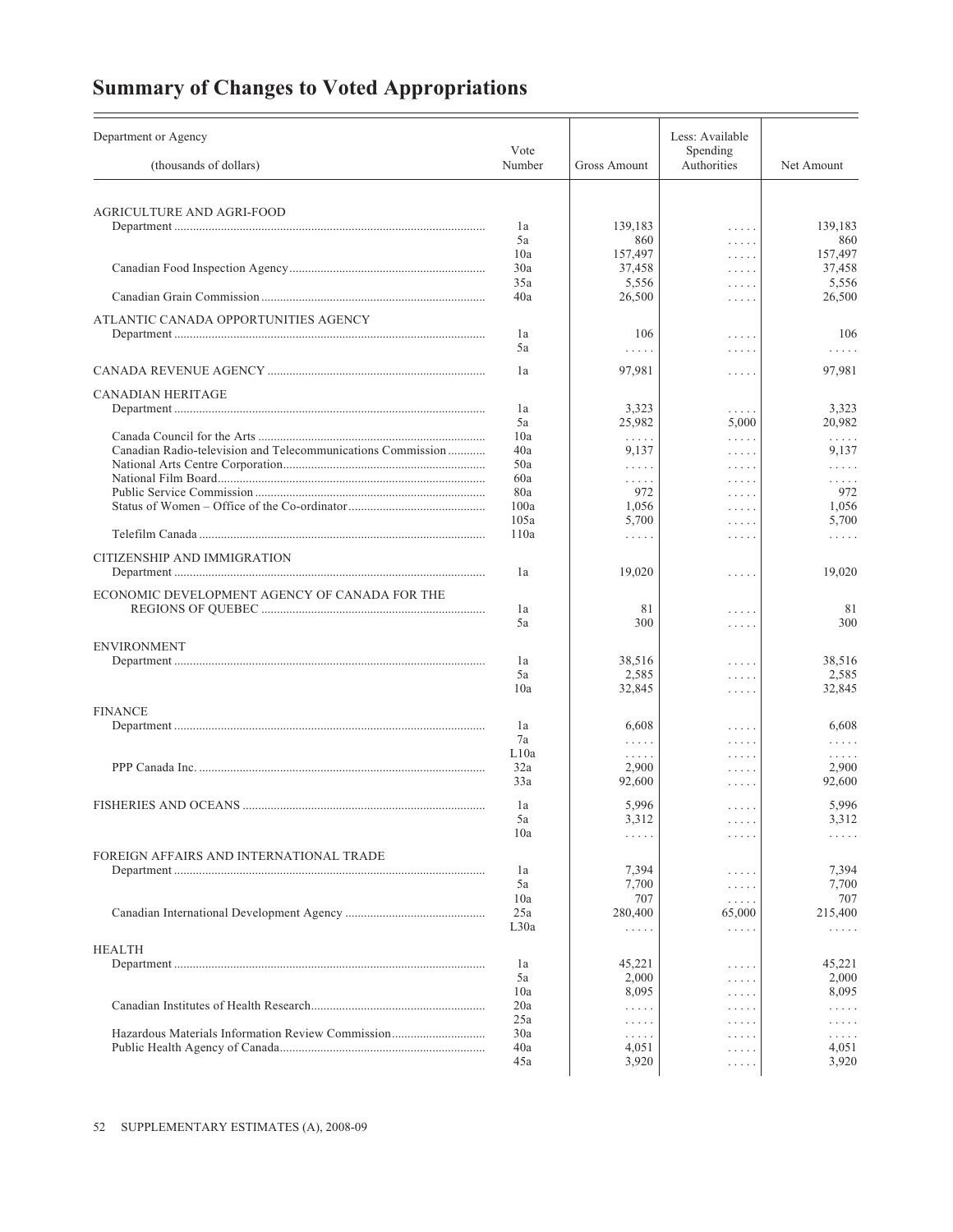# **Summary of Changes to Voted Appropriations**

| Department or Agency                                             | Vote       |                                        | Less: Available<br>Spending              |                                        |
|------------------------------------------------------------------|------------|----------------------------------------|------------------------------------------|----------------------------------------|
| (thousands of dollars)                                           | Number     | Gross Amount                           | Authorities                              | Net Amount                             |
|                                                                  |            |                                        |                                          |                                        |
| HUMAN RESOURCES AND SKILLS DEVELOPMENT                           |            |                                        |                                          |                                        |
|                                                                  | 1a         | 14,157                                 | .                                        | 14,157                                 |
|                                                                  | 5a         | 61,850                                 | .                                        | 61,850                                 |
| INDIAN AFFAIRS AND NORTHERN DEVELOPMENT                          |            |                                        |                                          |                                        |
|                                                                  | 1a         | 181,432                                | .                                        | 181,432                                |
|                                                                  | 10a        | 302,703                                | 80                                       | 302,623                                |
|                                                                  | 20a        | .                                      | .                                        | .                                      |
|                                                                  | 25a        | $\mathbb{Z}^n$ . In the $\mathbb{Z}^n$ | .                                        | $\mathbb{Z}^n$ . In the $\mathbb{Z}^n$ |
| <b>INDUSTRY</b>                                                  |            |                                        |                                          |                                        |
|                                                                  | 1a         | 33,320                                 | $\alpha$ , $\alpha$ , $\alpha$           | 33,320                                 |
|                                                                  | 5a         | 449                                    | $\sim$ $\sim$ $\sim$ $\sim$ $\sim$       | 449                                    |
|                                                                  | 10a<br>25a | 166,562<br>.                           | 29,100<br>$\alpha$ , $\alpha$ , $\alpha$ | 137,462                                |
|                                                                  | 30a        | 300                                    | $\alpha$ , $\alpha$ , $\alpha$           | .<br>300                               |
|                                                                  | 60a        | 2,065                                  | $\alpha$ , $\alpha$ , $\alpha$           | 2,065                                  |
|                                                                  | 70a        | 375                                    | $\mathbb{Z}^n$ . In the $\mathbb{Z}^n$   | 375                                    |
|                                                                  | 75a        | 6,311                                  | $\alpha$ , $\alpha$ , $\alpha$           | 6,311                                  |
|                                                                  | 80a        | .                                      | $\alpha$ , $\alpha$ , $\alpha$           | .                                      |
|                                                                  | 85a<br>95a | .<br>5,140                             | $\alpha$ , $\alpha$ , $\alpha$           | .<br>5,140                             |
|                                                                  |            |                                        | $\sim$ $\sim$ $\sim$ $\sim$ $\sim$       |                                        |
| <b>JUSTICE</b>                                                   |            |                                        |                                          |                                        |
|                                                                  | 1a         | 4,478                                  | .                                        | 4,478                                  |
|                                                                  | 5a<br>30a  | 4,853                                  | 260                                      | 4,593                                  |
|                                                                  | 35a        | 3,049<br>12,400                        | .<br>$\alpha$ , $\alpha$ , $\alpha$      | 3,049<br>12,400                        |
| Offices of the Information and Privacy Commissioners of Canada   | 40a        | 1,793                                  | $\alpha$ , $\alpha$ , $\alpha$           | 1,793                                  |
|                                                                  |            |                                        |                                          |                                        |
| NATIONAL DEFENCE                                                 | 1a         | 125,454                                |                                          | 125,454                                |
|                                                                  | 5a         | 557,643                                | .<br>138,606                             | 419,037                                |
| Office of the Communications Security Establishment Commissioner | 23a        | .                                      | $\ldots$                                 | $\ldots$                               |
| NATURAL RESOURCES                                                |            |                                        |                                          |                                        |
|                                                                  | 1a         | 8,762                                  | .                                        | 8,762                                  |
|                                                                  | 5a         | 9,739                                  | 1,139                                    | 8,600                                  |
|                                                                  | 10a        | 300,000                                | $\ldots$                                 | 300,000                                |
| PRIVY COUNCIL                                                    |            |                                        |                                          |                                        |
|                                                                  | 1a         | 1,594                                  | .                                        | 1,594                                  |
|                                                                  | 15a        | 1,509                                  | .                                        | 1,509                                  |
|                                                                  |            |                                        |                                          |                                        |
| PUBLIC SAFETY AND EMERGENCY PREPAREDNESS                         | 1a         | 4,056                                  |                                          | 4,056                                  |
|                                                                  | 5a         | 1,132                                  | .<br>.                                   | 1,132                                  |
|                                                                  | 10a        | 11,803                                 | .                                        | 11,803                                 |
|                                                                  | 15a        | 104                                    | .                                        | 104                                    |
|                                                                  | 20a        | 3,533                                  | .                                        | 3,533                                  |
|                                                                  | 35a        | 7,685                                  | .                                        | 7,685                                  |
|                                                                  | 1a         | 30,122                                 | .                                        | 30,122                                 |
|                                                                  | 5a         | 112,724                                | .                                        | 112,724                                |
| TRANSPORT                                                        |            |                                        |                                          |                                        |
|                                                                  | 1a         | 19,112                                 | .                                        | 19,112                                 |
|                                                                  | 10a        | 297,866                                | .                                        | 297,866                                |
|                                                                  | 20a        | 2,200                                  | .                                        | 2,200                                  |
|                                                                  | 55a        | 449,633                                | .                                        | 449,633                                |
|                                                                  |            |                                        |                                          |                                        |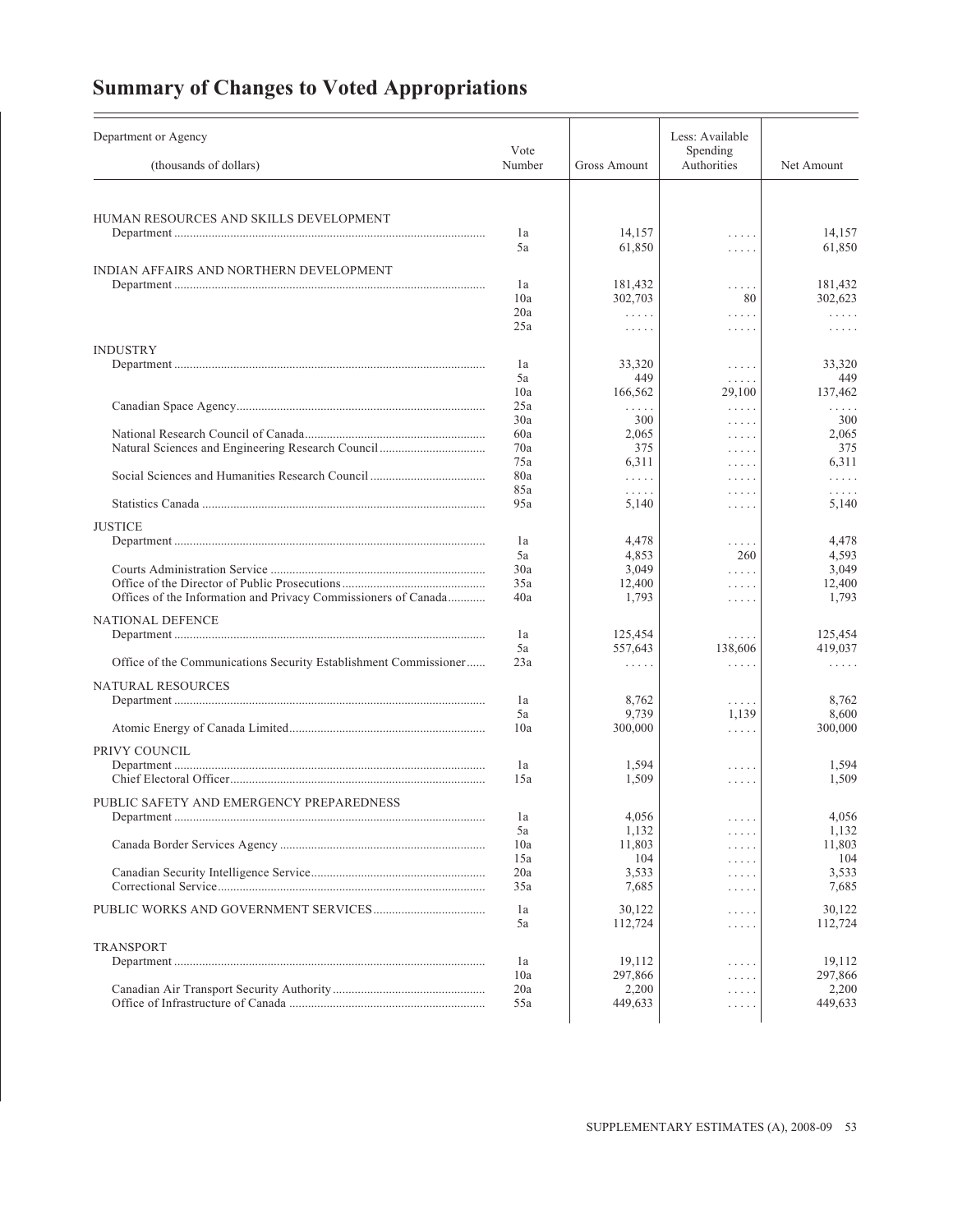# **Summary of Changes to Voted Appropriations**

| Department or Agency<br>(thousands of dollars)             | Vote<br>Number  | Gross Amount   | Less: Available<br>Spending<br>Authorities | Net Amount     |
|------------------------------------------------------------|-----------------|----------------|--------------------------------------------|----------------|
| <b>TREASURY BOARD</b>                                      |                 |                |                                            |                |
| Public Service Human Resources Management Agency of Canada | 50a             | 2,454          | .                                          | 2,454          |
|                                                            | l a<br>10a      | .<br>29,300    | .<br>.                                     | .<br>29,300    |
|                                                            | 15a<br>1a<br>5a | .<br>.         | .<br>.                                     | .<br>.         |
| Total                                                      |                 | .<br>3,853,224 | .<br>239,185                               | .<br>3.614.039 |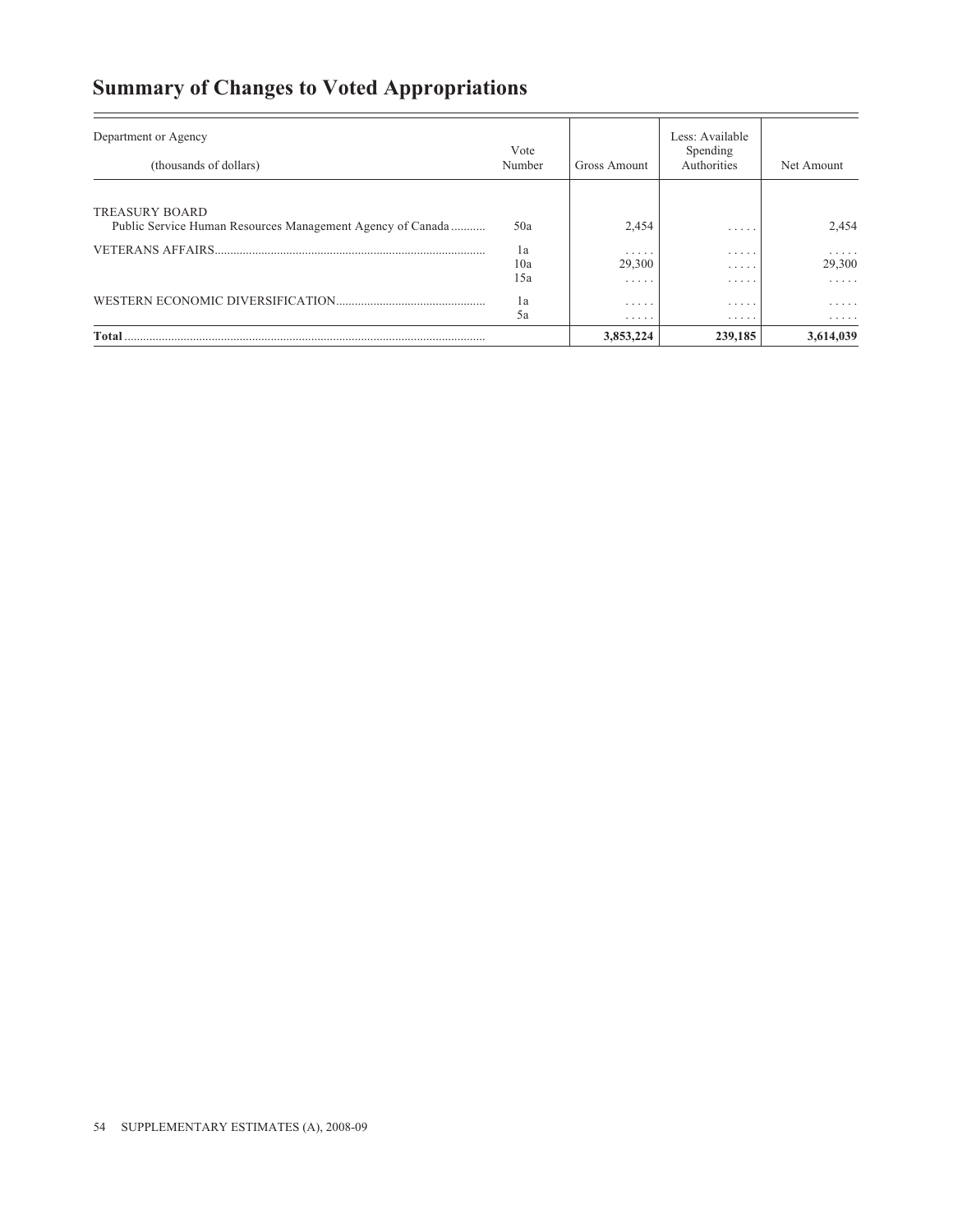SUPPLEMENTARY ESTIMATES (A), 2008-09 55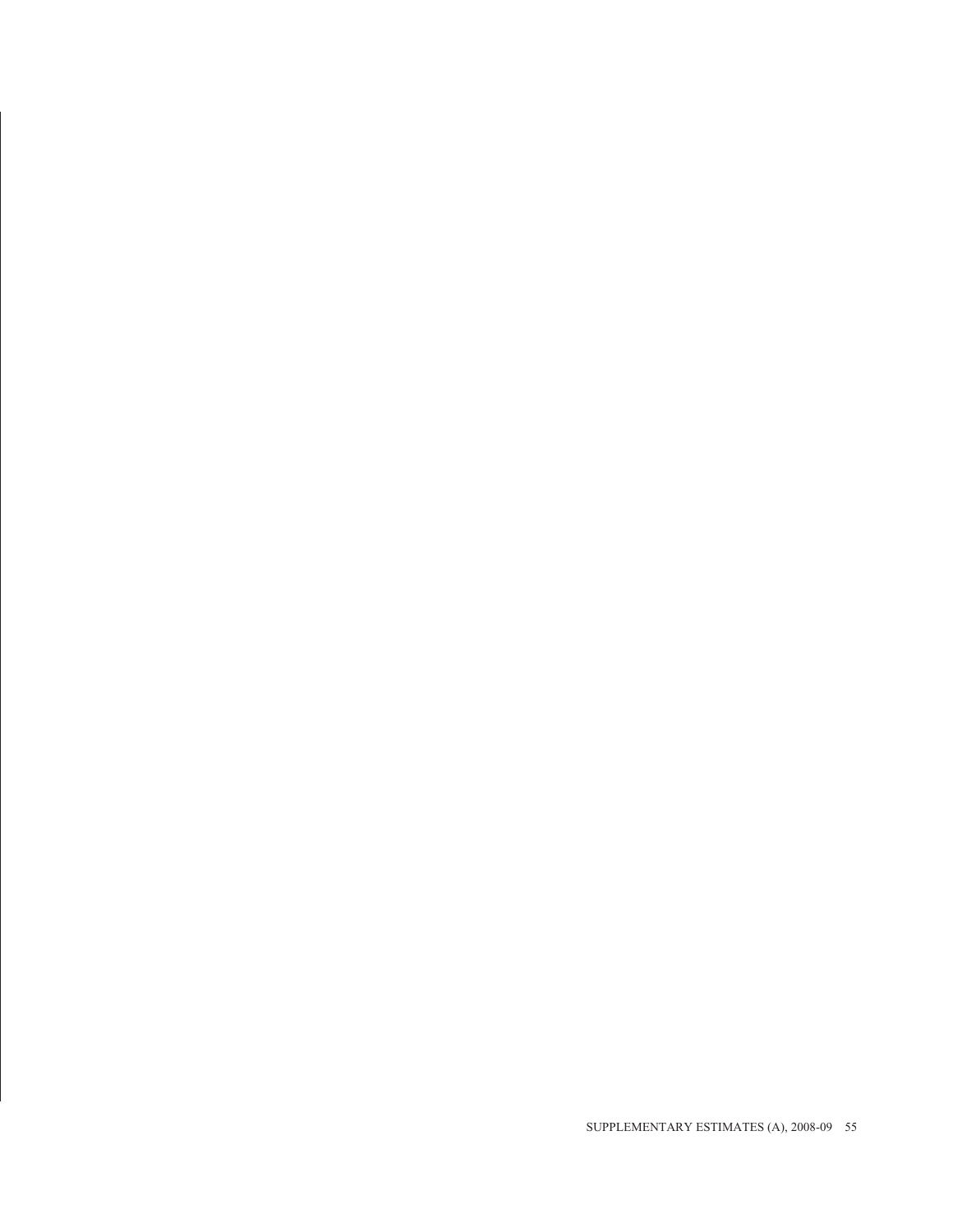| Department or agency                                            | Personnel | Transportation Information Professional<br>and<br>communications |                                                                   | and<br>special                             | Rentals                            |  |
|-----------------------------------------------------------------|-----------|------------------------------------------------------------------|-------------------------------------------------------------------|--------------------------------------------|------------------------------------|--|
| (thousands of dollars)                                          |           |                                                                  |                                                                   | services                                   |                                    |  |
|                                                                 | (1)       | (2)                                                              | (3)                                                               | (4)                                        | (5)                                |  |
| Agriculture and Agri-Food                                       |           |                                                                  |                                                                   |                                            |                                    |  |
| Department                                                      | 65,254    | 9,745                                                            | 2,639                                                             | 31,473                                     | 1,636                              |  |
| Canadian Food Inspection Agency                                 | 18,839    | 7,488                                                            | 6,065                                                             | 3,490                                      | 434                                |  |
| Canadian Grain Commission                                       | .         | 8,252                                                            | 435                                                               | 3,350                                      | 8,355                              |  |
| Atlantic Canada Opportunities Agency                            |           |                                                                  |                                                                   |                                            |                                    |  |
| Department                                                      | 62        | 12                                                               | $\sim$ $\sim$ $\sim$ $\sim$ $\sim$                                | 30                                         | $\sim$ $\sim$ $\sim$ $\sim$ $\sim$ |  |
| Canada Revenue Agency                                           | 66,937    | 8,000                                                            | $\sim$ $\sim$ $\sim$ $\sim$ $\sim$                                | 13,044                                     | 22,021                             |  |
| Canadian Heritage                                               |           |                                                                  |                                                                   |                                            |                                    |  |
| Department                                                      | 1,046     | (226)                                                            | (152)                                                             | (581)                                      | (33)                               |  |
| Canada Council for the Arts                                     | .         | .                                                                | $\ldots$                                                          | $\cdots$                                   | .                                  |  |
| Canadian Radio-television and Telecommunications                |           |                                                                  |                                                                   |                                            |                                    |  |
| Commission                                                      | 4,014     | 312                                                              | 341                                                               | 4,000                                      | .                                  |  |
| National Arts Centre Corporation                                | .         | $\sim$ $\sim$ $\sim$ $\sim$ $\sim$                               | $\ldots$                                                          | $\sim$ $\sim$ $\sim$ $\sim$ $\sim$         | .                                  |  |
| National Film Board                                             | .         | 1.1.1.1                                                          | 320                                                               | $\mathbb{Z}^n$ . The set of $\mathbb{Z}^n$ | $\cdots$                           |  |
| <b>Public Service Commission</b>                                | 549       | 1.1.1.1                                                          | $\mathbb{Z}^2$ . $\mathbb{Z}^2$ , $\mathbb{Z}^2$ , $\mathbb{Z}^2$ | 423                                        | $\ldots$                           |  |
| Status of Women - Office of the Co-ordinator<br>Telefilm Canada | 738       | 62                                                               | 32                                                                | 146                                        | 7                                  |  |
|                                                                 | .         | $\ldots$                                                         | $\sim$ $\sim$ $\sim$ $\sim$ $\sim$                                | $\ldots$                                   | .                                  |  |
| Citizenship and Immigration                                     |           |                                                                  |                                                                   |                                            |                                    |  |
| Department                                                      | 5,287     | 3,245                                                            | 486                                                               | 7,678                                      | 860                                |  |
| Economic Development Agency of Canada for the Regions           |           |                                                                  |                                                                   |                                            |                                    |  |
| of Quebec                                                       | 76        | 1.1.1.1                                                          | $\cdots$                                                          | 5                                          | $\cdots$                           |  |
| Environment                                                     |           |                                                                  |                                                                   |                                            |                                    |  |
| Department                                                      | 14,563    | 5,701                                                            | 660                                                               | 9,689                                      | 2,388                              |  |
| Finance                                                         |           |                                                                  |                                                                   |                                            |                                    |  |
| Department                                                      | 1,431     | 1,373                                                            | $\mathbb{Z}^2$ . $\mathbb{Z}^2$ , $\mathbb{Z}^2$                  | 2,859                                      | .                                  |  |
| PPP Canada Inc.                                                 | .         | $\sim$ $\sim$ $\sim$ $\sim$ $\sim$                               | $\cdots$                                                          | $\sim$ $\sim$ $\sim$ $\sim$ $\sim$         | .                                  |  |
| Fisheries and Oceans                                            | 1,526     | 1,077                                                            | .                                                                 | 760                                        | .                                  |  |
| Foreign Affairs and International Trade                         |           |                                                                  |                                                                   |                                            |                                    |  |
| Department                                                      | 1,502     | 263                                                              | 892                                                               | 9,126                                      | 7,389                              |  |
| Canadian International Development Agency                       | .         | $\mathbb{Z}^n$ . In the $\mathbb{Z}^n$                           | $\sim$ $\sim$ $\sim$ $\sim$ $\sim$                                | .                                          | .                                  |  |
| Health                                                          |           |                                                                  |                                                                   |                                            |                                    |  |
| Department                                                      | 12,296    | 3,498                                                            | 527                                                               | 7,986                                      | 316                                |  |
| Canadian Institutes of Health Research                          | .         | 19                                                               | 6                                                                 | 19                                         | 1                                  |  |
| Hazardous Materials Information Review Commission               | 1,218     | 11                                                               | 75                                                                | 57                                         | .                                  |  |
| Public Health Agency of Canada                                  | 1,585     | 380                                                              | 137                                                               | 429                                        | 74                                 |  |

### **Budgetary Supplementary Estimates by Standard Object of Expenditure**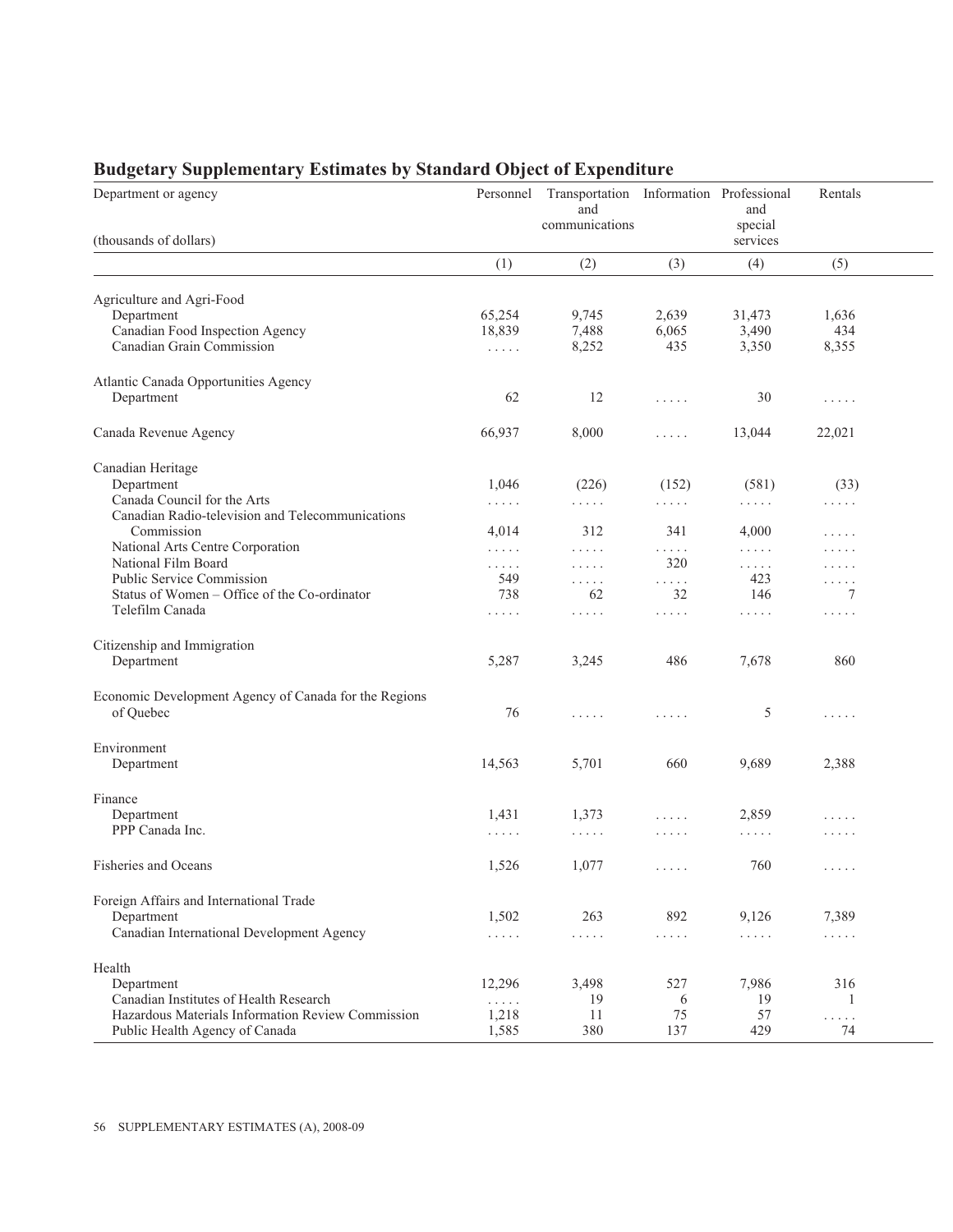| Purchased<br>repair and<br>maintenance | Utilities,<br>materials<br>and<br>supplies | Acquisition<br>of land,<br>buildings<br>and works | Acquisition<br>of machinery<br>and<br>equipment | Transfer<br>payments               | Public<br>debt<br>charges          | Other<br>subsidies<br>and<br>payments | Less:<br>Funds<br>Available        | <b>Total</b><br>net<br>expenditures* |
|----------------------------------------|--------------------------------------------|---------------------------------------------------|-------------------------------------------------|------------------------------------|------------------------------------|---------------------------------------|------------------------------------|--------------------------------------|
| (6)                                    | (7)                                        | (8)                                               | (9)                                             | (10)                               | (11)                               | (12)                                  |                                    |                                      |
|                                        |                                            |                                                   |                                                 |                                    |                                    |                                       |                                    |                                      |
| 6,146                                  | 11,804                                     | 125                                               | 735                                             | 157,497                            |                                    | 3,985                                 | .                                  | 291,039                              |
| 268                                    | 2,877                                      | .                                                 | 3,227                                           | $\ldots$                           | $\cdots$<br>.                      | 326                                   | .                                  | 43,014                               |
| 1,081                                  | 1,683                                      | .                                                 | $\ldots$                                        | .                                  | .                                  | 3,344                                 | .                                  | 26,500                               |
|                                        |                                            |                                                   |                                                 |                                    |                                    |                                       |                                    |                                      |
| .                                      | $\overline{c}$                             | .                                                 | $\ldots$                                        | (750)                              | .                                  | .                                     | $\sim$ $\sim$ $\sim$ $\sim$ $\sim$ | (644)                                |
| 4,000                                  | 2,000                                      | .                                                 | 4,000                                           |                                    | .                                  | .                                     | $\cdots$                           | 120,002                              |
|                                        |                                            |                                                   |                                                 | $\sim$ $\sim$ $\sim$ $\sim$ $\sim$ |                                    |                                       |                                    |                                      |
|                                        |                                            |                                                   |                                                 |                                    |                                    |                                       |                                    |                                      |
| (44)                                   | (77)                                       | .                                                 | (210)                                           | 27,893                             | $\cdots$                           | (66)                                  | 5,000                              | 22,550                               |
| $\ldots$                               | .                                          | .                                                 | .                                               | $\ldots$                           | $\sim$ $\sim$ $\sim$ $\sim$ $\sim$ | 1,550                                 | $\ldots$                           | 1,550                                |
| $\cdots\cdots\cdots$                   | .                                          | .                                                 | 470                                             | $\sim$ $\sim$ $\sim$ $\sim$ $\sim$ | $\sim$ $\sim$ $\sim$ $\sim$ $\sim$ | .                                     | $\ldots$                           | 9,137                                |
| $\sim$ $\sim$ $\sim$ $\sim$ $\sim$     | .                                          | .                                                 | $\sim$ $\sim$ $\sim$ $\sim$ $\sim$              | $\sim$ $\sim$ $\sim$ $\sim$ $\sim$ | $\ldots$                           | 193                                   | $\cdots$                           | 193                                  |
| .                                      | .                                          | .                                                 | .                                               | $\sim$ $\sim$ $\sim$ $\sim$ $\sim$ | .                                  | .                                     | .                                  | 320                                  |
| .                                      | $\cdots$                                   | .                                                 | .                                               | .                                  | .                                  | .                                     | .                                  | 972                                  |
| 12                                     | 6                                          | .                                                 | 53                                              | 5,700                              | $\cdots\cdots\cdots$               | $\ldots$                              | $\ldots$                           | 6,756                                |
| .                                      | .                                          | .                                                 | $\cdots$                                        | $\ldots$                           | .                                  | 550                                   | $\cdots$                           | 550                                  |
| 815                                    | 808                                        | .                                                 | .                                               | .                                  | $\cdots$                           | 2,016                                 | $\ldots$                           | 21,195                               |
| .                                      | .                                          | .                                                 | .                                               | 300                                | .                                  | .                                     | .                                  | 381                                  |
| 1,396                                  | 2,825                                      | 109                                               | 2,656                                           | 32,845                             | $\cdots$                           | 1,799                                 | .                                  | 74,631                               |
| .                                      | 226                                        | .                                                 | $\cdots$                                        | 434,466                            | .                                  | 719                                   | $\ldots$                           | 441,074                              |
| $\cdots\cdots\cdots$                   | .                                          | .                                                 | $\sim$ $\sim$ $\sim$ $\sim$ $\sim$              | $\ldots$                           | $\sim$ $\sim$ $\sim$ $\sim$ $\sim$ | 100,500                               | $\alpha$ , $\alpha$ , $\alpha$     | 100,500                              |
| (2,694)                                | 1,416                                      | 3,035                                             | 277                                             | 3,945                              | $\sim$ $\sim$ $\sim$ $\sim$ $\sim$ | .                                     | $\ldots$                           | 9,342                                |
| (126)                                  | 1,782                                      | 7,892                                             | 2,315                                           | 207                                | .                                  | (160)                                 | $\alpha$ , $\alpha$ , $\alpha$     | 31,082                               |
| $\ldots$                               | .                                          | .                                                 | .                                               | 274,463                            | $\ldots$                           | .                                     | 65,000                             | 209,463                              |
| 738                                    | 7,923                                      |                                                   | 2,000                                           | 21,704                             |                                    | 84                                    |                                    | 57,072                               |
| .                                      | $\mathbf{1}$                               | .                                                 | 3                                               | 375                                | .                                  | $\mathbf{1}$                          | .                                  | 425                                  |
| 16                                     | $71\,$                                     | .<br>.                                            | .                                               | $\ldots$                           | .<br>$\ldots$                      | .                                     | .<br>$\ldots$                      | 1,448                                |
| 154                                    | 211                                        | $\ldots$                                          | 1,665                                           | 3,920                              | $\ldots$                           | 25                                    | $\alpha$ is a set of               | 8,580                                |
|                                        |                                            |                                                   |                                                 |                                    |                                    |                                       |                                    |                                      |

\* See footnote on page 63.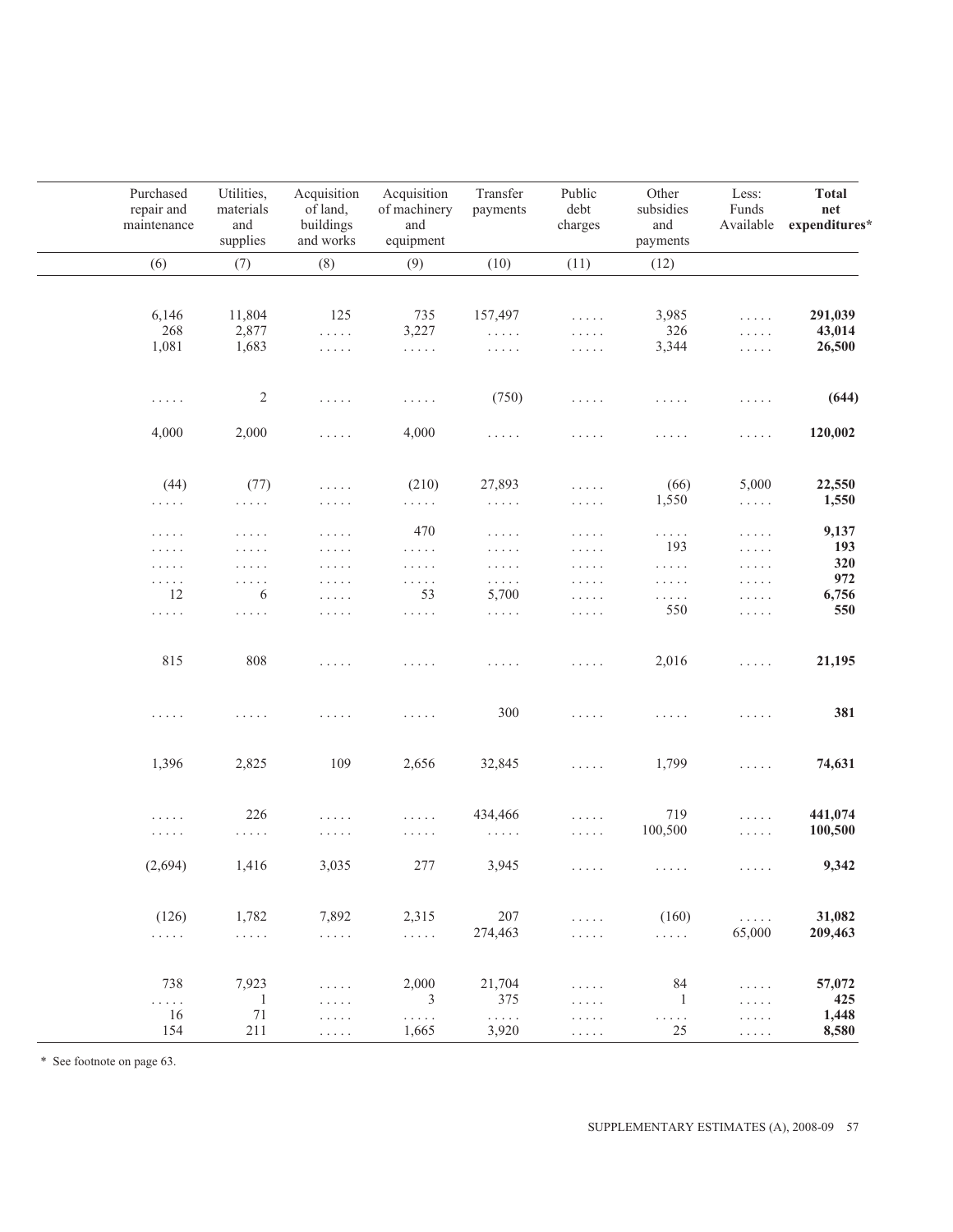| Department or agency                                                                                                                                                         | Personnel                  | Transportation Information Professional<br>and<br>communications                       |                                                                                            | and<br>special                   | Rentals                                |
|------------------------------------------------------------------------------------------------------------------------------------------------------------------------------|----------------------------|----------------------------------------------------------------------------------------|--------------------------------------------------------------------------------------------|----------------------------------|----------------------------------------|
| (thousands of dollars)                                                                                                                                                       |                            |                                                                                        |                                                                                            | services                         |                                        |
|                                                                                                                                                                              | (1)                        | (2)                                                                                    | (3)                                                                                        | (4)                              | (5)                                    |
| Human Resources and Skills Development<br>Department                                                                                                                         | 6,829                      | 2,203                                                                                  | 145                                                                                        | 1,905                            | 735                                    |
| Indian Affairs and Northern Development<br>Department                                                                                                                        | 2,242                      | 1,505                                                                                  | 201                                                                                        | 9,127                            | 385                                    |
| Industry<br>Department<br>Canadian Space Agency<br>National Research Council of Canada                                                                                       | 3,492<br>.                 | 8,658<br>.                                                                             | 897<br>.                                                                                   | 14,882<br>(25)                   | 552<br>.                               |
| Natural Sciences and Engineering Research Council<br>Social Sciences and Humanities Research Council<br><b>Statistics Canada</b>                                             | .<br>225<br>.<br>3,747     | $\ldots$<br>60<br>10<br>162                                                            | $\mathbb{Z}^2$ . The set of $\mathbb{Z}^2$<br>20<br>.<br>129                               | .<br>40<br>.<br>907              | .<br>10<br>.<br>47                     |
| Justice<br>Department<br>Courts Administration Service<br>Office of the Director of Public Prosecutions<br>Offices of the Information and Privacy Commissioners of<br>Canada | 3,603<br>715<br>.<br>902   | (1,094)<br>$\ldots$<br>$\ldots$<br>20                                                  | (411)<br>.<br>$\ldots$<br>$\ldots$                                                         | (1, 463)<br>757<br>16,500<br>556 | (100)<br>424<br>.<br>$\cdots$          |
| National Defence<br>Department<br>Office of the Communications Security Establishment<br>Commissioner                                                                        | 124,710<br>762             | $\mathbb{R}^n$ . In the $\mathbb{R}^n$<br>83                                           | $\mathbb{Z}^2$ . $\mathbb{Z}^2$ , $\mathbb{Z}^2$ , $\mathbb{Z}^2$<br>$\ldots$              | 3,772<br>300                     | $\ldots$<br>160                        |
| Natural Resources<br>Department<br>Atomic Energy of Canada Limited<br>Canadian Nuclear Safety Commission                                                                     | 1,979<br>.<br>9,275        | 192<br>1.1.1.1<br>804                                                                  | 99<br>$\mathbb{Z}^2$ . $\mathbb{Z}^2$ , $\mathbb{Z}^2$ , $\mathbb{Z}^2$<br>90              | 3,128<br>1.1.1.1<br>1,929        | .<br>.<br>42                           |
| Privy Council<br>Department<br>Chief Electoral Officer                                                                                                                       | 1,227<br>1,509             | 239<br>$\ldots$                                                                        | .<br>1.1.1.1                                                                               | 199<br>.                         | 5<br>.                                 |
| Public Safety and Emergency Preparedness<br>Department<br>Canada Border Services Agency<br>Canadian Security Intelligence Service<br>Correctional Service                    | 837<br>6,518<br>1,705<br>. | 100<br>398<br>$\sim$ $\sim$ $\sim$ $\sim$ $\sim$<br>$\sim$ $\sim$ $\sim$ $\sim$ $\sim$ | $\ldots$<br>13<br>$\sim$ $\sim$ $\sim$ $\sim$ $\sim$<br>$\sim$ $\sim$ $\sim$ $\sim$ $\sim$ | 3,894<br>1,435<br>.<br>$\cdots$  | $\cdots$<br>34<br>$\cdots$<br>$\ldots$ |
| <b>Public Works and Government Services</b>                                                                                                                                  | 5,363                      | 573                                                                                    | 807                                                                                        | 6,517                            | (4,835)                                |

### **Budgetary Supplementary Estimates by Standard Object of Expenditure**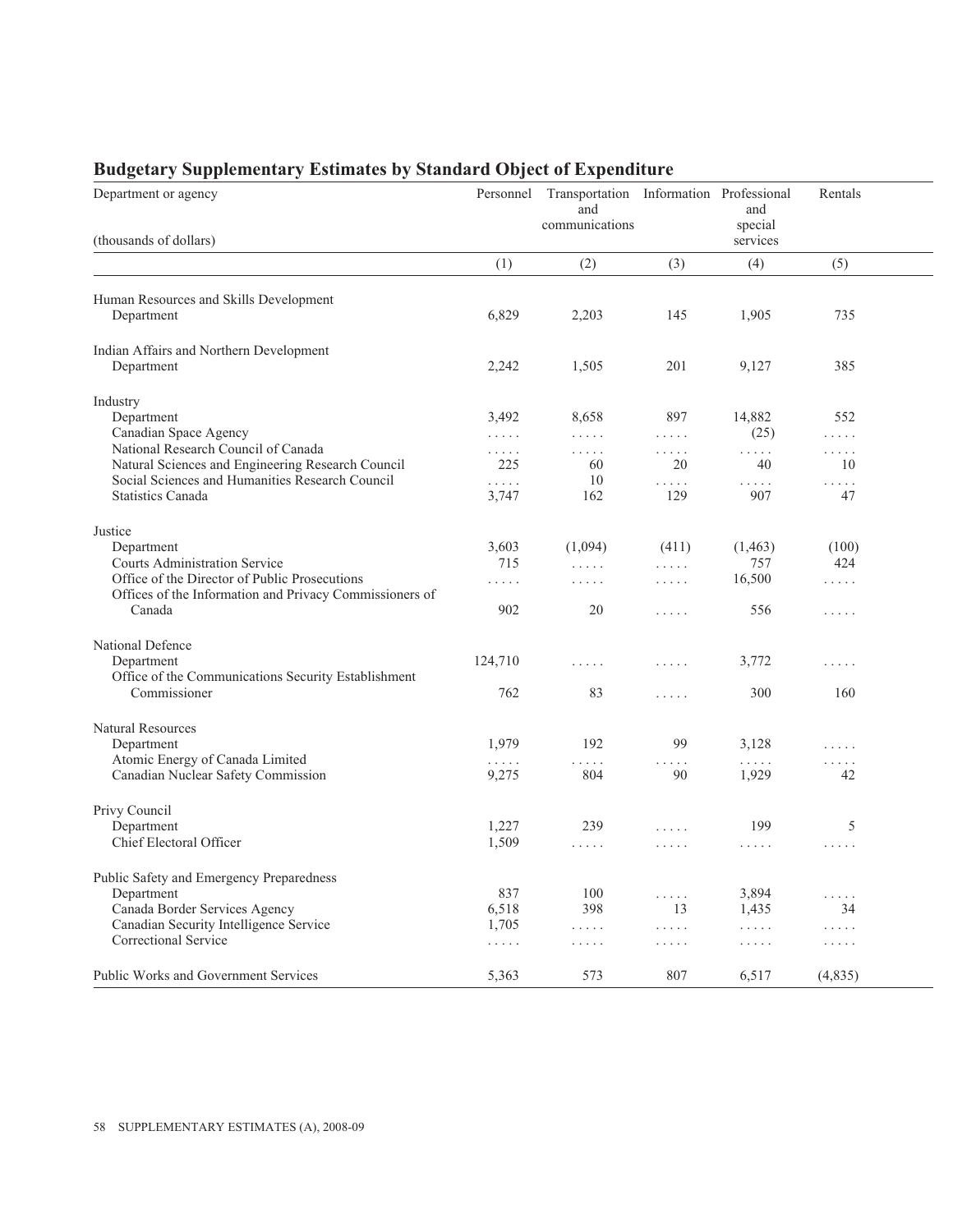| Purchased<br>repair and<br>maintenance           | Utilities,<br>materials<br>and<br>supplies | Acquisition<br>of land,<br>buildings<br>and works | Acquisition<br>of machinery<br>and<br>equipment | Transfer<br>payments                             | Public<br>debt<br>charges          | Other<br>subsidies<br>and<br>payments | Less:<br>Funds<br>Available                      | <b>Total</b><br>net<br>expenditures* |
|--------------------------------------------------|--------------------------------------------|---------------------------------------------------|-------------------------------------------------|--------------------------------------------------|------------------------------------|---------------------------------------|--------------------------------------------------|--------------------------------------|
| (6)                                              | (7)                                        | (8)                                               | (9)                                             | (10)                                             | (11)                               | (12)                                  |                                                  |                                      |
| 147                                              | 246                                        | $\ldots$                                          | 790                                             | 61,850                                           | .                                  | 1,157                                 | $\ldots$                                         | 76,007                               |
| 401                                              | 471                                        | .                                                 | .                                               | 305,285                                          | $\ldots$                           | 163,500                               | $80\,$                                           | 483,037                              |
| 184                                              | 2,638                                      | $\ldots$                                          | 3,962                                           | 157,562                                          | $\cdots$                           | 105                                   | 29,100                                           | 163,832                              |
| .                                                | $\ldots$                                   | $\alpha$ , $\alpha$ , $\alpha$                    | 300                                             | $\mathbb{R}^n$ . $\mathbb{R}^n$ , $\mathbb{R}^n$ | $\ldots$                           | $\ldots$                              | $\alpha$ , $\alpha$ , $\alpha$                   | 275                                  |
| $\sim$ $\sim$ $\sim$ $\sim$ $\sim$               | $\ldots$                                   | $\ldots$                                          | 2,065                                           | $\ldots$                                         | $\cdots$                           | $\ldots$                              | $\alpha$ , $\alpha$ , $\alpha$                   | 2,065                                |
| 10                                               | 10                                         | $\alpha$ , $\alpha$ , $\alpha$                    | .                                               | 5,953                                            | $\ldots$                           | $\ldots$                              | $\alpha$ , $\alpha$ , $\alpha$                   | 6,328                                |
| .                                                | .                                          | $\alpha$ , $\alpha$ , $\alpha$                    | $\ldots$                                        | (113)                                            | $\sim$ $\sim$ $\sim$ $\sim$ $\sim$ | .                                     | $\alpha$ , $\alpha$ , $\alpha$                   | (103)                                |
| 18                                               | 18                                         | $\ldots$                                          | 100                                             | $\ldots$                                         | .                                  | 12                                    | $\mathbb{Z}^2$ . $\mathbb{Z}^2$ , $\mathbb{Z}^2$ | 5,140                                |
| (177)                                            | (281)                                      | (163)                                             | (525)                                           | 4,928                                            | .                                  | (86)                                  | 260                                              | 3,971                                |
| $\mathbb{R}^n$ . $\mathbb{R}^n$ , $\mathbb{R}^n$ | .                                          | 1,038                                             | 115                                             | $\ldots$                                         | .                                  | .                                     | $\mathbb{Z}^2$ . $\mathbb{Z}^2$ , $\mathbb{Z}^2$ | 3,049                                |
| 500                                              | 500                                        | $\mathbb{Z}^2$ . $\mathbb{Z}^2$ , $\mathbb{Z}^2$  | $\ldots$                                        | .                                                | .                                  | .                                     | $\sim$ $\sim$ $\sim$ $\sim$                      | 17,500                               |
| $\sqrt{6}$                                       | 6                                          | $\ldots$                                          | 303                                             | .                                                | $\cdots$                           | .                                     | $\alpha$ , $\alpha$ , $\alpha$                   | 1,793                                |
| $\alpha$ , $\alpha$ , $\alpha$                   | 734                                        | 300                                               | 550,442                                         | 1.1.1.1                                          | .                                  | 1.1.1.1                               | 138,606                                          | 541,352                              |
| $\alpha$ , $\alpha$ , $\alpha$                   | 60                                         | $\alpha$ is a set of                              | $\ldots$                                        | .                                                | .                                  | .                                     | $\alpha$ , $\alpha$ , $\alpha$                   | 1,365                                |
| 1,378                                            | 20                                         | 1,378                                             | .                                               | 9,739                                            | .                                  | 588                                   | 1,139                                            | 17,362                               |
| .                                                | .                                          | $\ldots$                                          | .                                               | .                                                | $\ldots$                           | 300,000                               | .                                                | 300,000                              |
| 211                                              | 112                                        | $\ldots$                                          | 321                                             | .                                                | $\ldots$                           | 172                                   | $\ldots$                                         | 12,956                               |
| $\sim$ $\sim$ $\sim$ $\sim$ $\sim$               | $\ldots$                                   | $\sim$ $\sim$ $\sim$ $\sim$ $\sim$                | .                                               | .                                                | .                                  | .                                     | .                                                | 1,670                                |
| $\sim$ $\sim$ $\sim$ $\sim$ $\sim$               | $\sim$ $\sim$ $\sim$ $\sim$ $\sim$         | $\sim$ $\sim$ $\sim$ $\sim$ $\sim$                | $\cdots$                                        | $\sim$ $\sim$ $\sim$ $\sim$ $\sim$               | $\cdots$                           | .                                     | $\mathbb{Z}^2$ . $\mathbb{Z}^2$ , $\mathbb{Z}^2$ | 1,509                                |
| $\alpha$ , $\alpha$ , $\alpha$                   | $\alpha$ , $\alpha$ , $\alpha$             | $\ldots$                                          | $\sim$ $\sim$ $\sim$ $\sim$                     | 632                                              | .                                  | .                                     | .                                                | 5,463                                |
| 171                                              | 142                                        | $\ldots$                                          | 104                                             | .                                                | .                                  | 31                                    | .                                                | 8,846                                |
| .                                                | $\alpha$ , $\alpha$ , $\alpha$             | $\ldots$                                          | .                                               | .                                                | .                                  | (872)                                 | $\alpha$ , $\alpha$ , $\alpha$                   | 833                                  |
| $\sim$ $\sim$ $\sim$ $\sim$ $\sim$               | $\ldots$                                   | 7,685                                             | $\ldots$                                        | .                                                | $\sim$ $\sim$ $\sim$ $\sim$ $\sim$ | $\ldots$                              | $\alpha$ , $\alpha$ , $\alpha$                   | 7,685                                |
| (3,084)                                          | 533                                        | 114,175                                           | 199                                             | 1.1.1.1                                          | 1.1.1.1                            | (1,702)                               | $\mathbb{Z}^2$ . The set of $\mathbb{Z}^2$       | 118,546                              |

\* See footnote on page 63.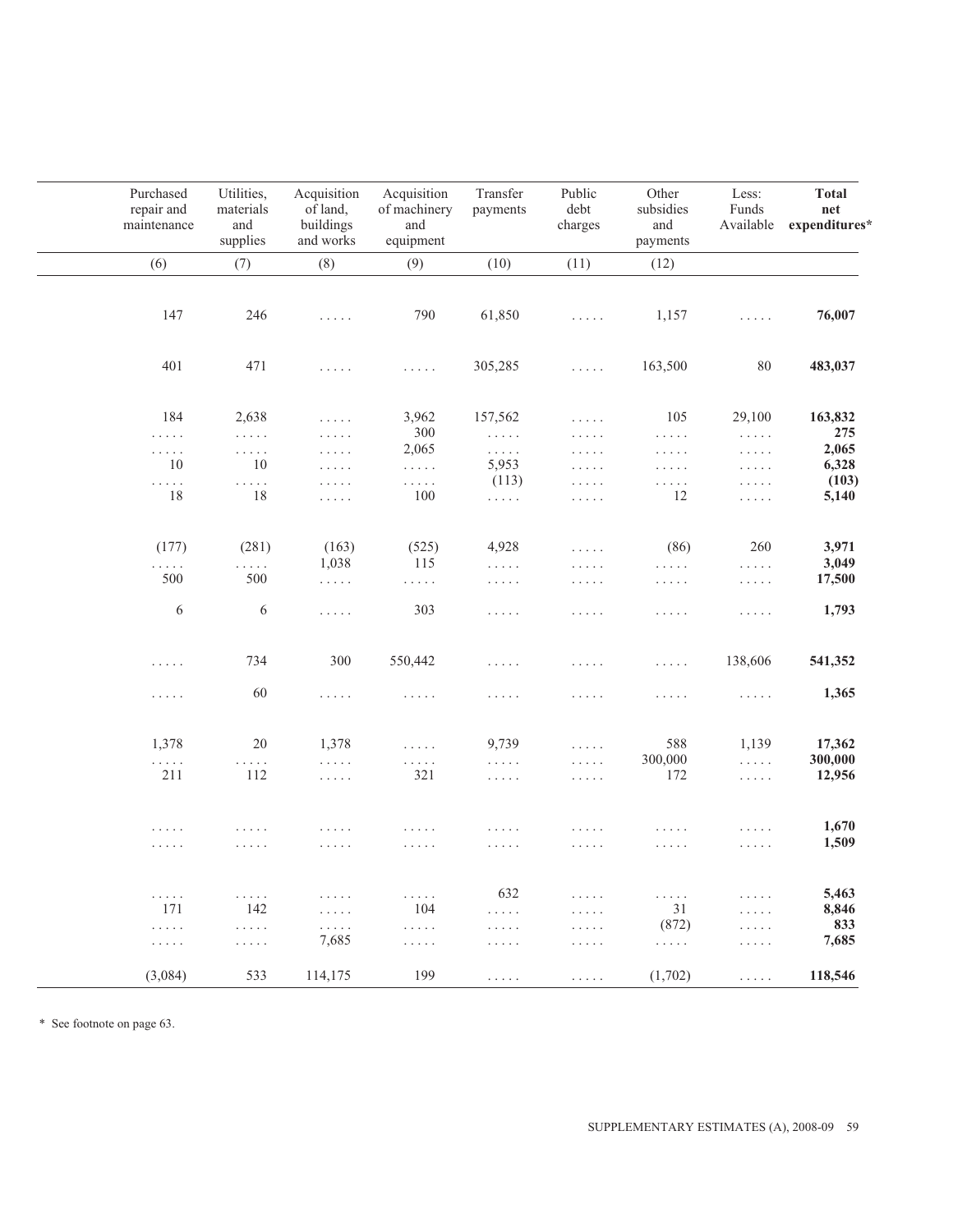### **Budgetary Supplementary Estimates by Standard Object of Expenditure**

| Department or agency<br>(thousands of dollars)                               | Personnel | Transportation<br>and<br>communications | Information    | Professional<br>and<br>special<br>services | Rentals |
|------------------------------------------------------------------------------|-----------|-----------------------------------------|----------------|--------------------------------------------|---------|
|                                                                              | (1)       | (2)                                     | (3)            | (4)                                        | (5)     |
| Transport                                                                    |           |                                         |                |                                            |         |
| Department                                                                   | 7,133     | 73                                      | .              | 11,888                                     | .       |
| Canadian Air Transport Security Authority                                    | .         | .                                       | .              | .                                          | .       |
| Office of Infrastructure of Canada                                           | .         | .                                       | .              | .                                          | .       |
| <b>Treasury Board</b><br>Public Service Human Resources Management Agency of |           |                                         |                |                                            |         |
| Canada                                                                       | 2,191     | 177                                     | $\overline{4}$ | 375                                        | 89      |
| Veterans Affairs                                                             | .         | .                                       | .              | (100)                                      | .       |
| Western Economic Diversification                                             | (175)     | .                                       | .              | (100)                                      | .       |
| Total, all departments and agencies                                          | 381,712   | 63,375                                  | 14,457         | 170,406                                    | 40,996  |
| Consolidated specified purpose accounts                                      | .         | .                                       | .              | .                                          | .       |
| 2008-2009 Total Supplementary Estimates                                      | 381,712   | 63,375                                  | 14,457         | 170,406                                    | 40,996  |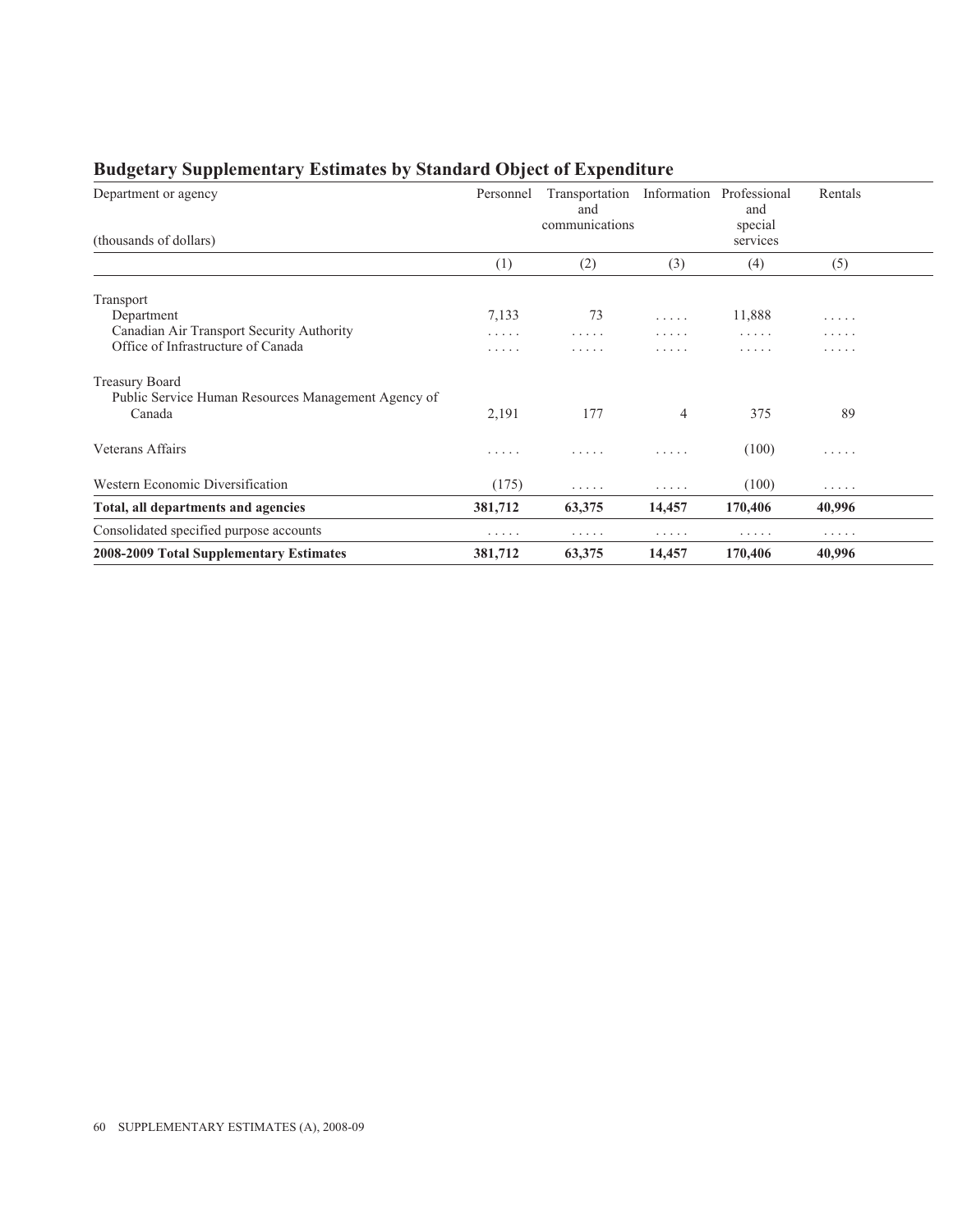| Purchased<br>repair and<br>maintenance | Utilities.<br>materials<br>and<br>supplies | Acquisition<br>of land,<br>buildings<br>and works | Acquisition<br>of machinery<br>and<br>equipment | Transfer<br>payments               | Public<br>debt<br>charges | Other<br>subsidies<br>and<br>payments | Less:<br>Funds<br>Available | <b>Total</b><br>net<br>expenditures* |
|----------------------------------------|--------------------------------------------|---------------------------------------------------|-------------------------------------------------|------------------------------------|---------------------------|---------------------------------------|-----------------------------|--------------------------------------|
| (6)                                    | (7)                                        | (8)                                               | (9)                                             | (10)                               | (11)                      | (12)                                  |                             |                                      |
|                                        |                                            |                                                   |                                                 |                                    |                           |                                       |                             |                                      |
| .                                      | 19                                         | .                                                 | .                                               | 297,866                            | .                         | .                                     | .                           | 316,979                              |
| .                                      | .                                          | .                                                 | .                                               | $\sim$ $\sim$ $\sim$ $\sim$ $\sim$ | .                         | 2,200                                 | .                           | 2,200                                |
| .                                      | .                                          | .                                                 | .                                               | 449,633                            | .                         | .                                     | .                           | 449,633                              |
| 45                                     | 56                                         | .                                                 | .                                               | .                                  | .                         | .                                     | .                           | 2,937                                |
| .                                      | .                                          | .                                                 | .                                               | 29,300                             | .                         | .                                     | .                           | 29,200                               |
| .                                      | .                                          | .                                                 | .                                               | (750)                              | .                         | .                                     | .                           | (1,025)                              |
| 11,572                                 | 38,842                                     | 135,574                                           | 575,367                                         | 2,284,450                          | .                         | 579,971                               | 239,185                     | 4,057,537                            |
| .                                      | .                                          | .                                                 | .                                               | .                                  | .                         | .                                     | .                           | .                                    |
| 11,572                                 | 38,842                                     | 135,574                                           | 575,367                                         | 2,284,450                          | .                         | 579,971                               | 239,185                     | 4,057,537                            |

\* Some total amounts do not agree with the totals on "Summary of these Supplementary Estimates" table due to rounding.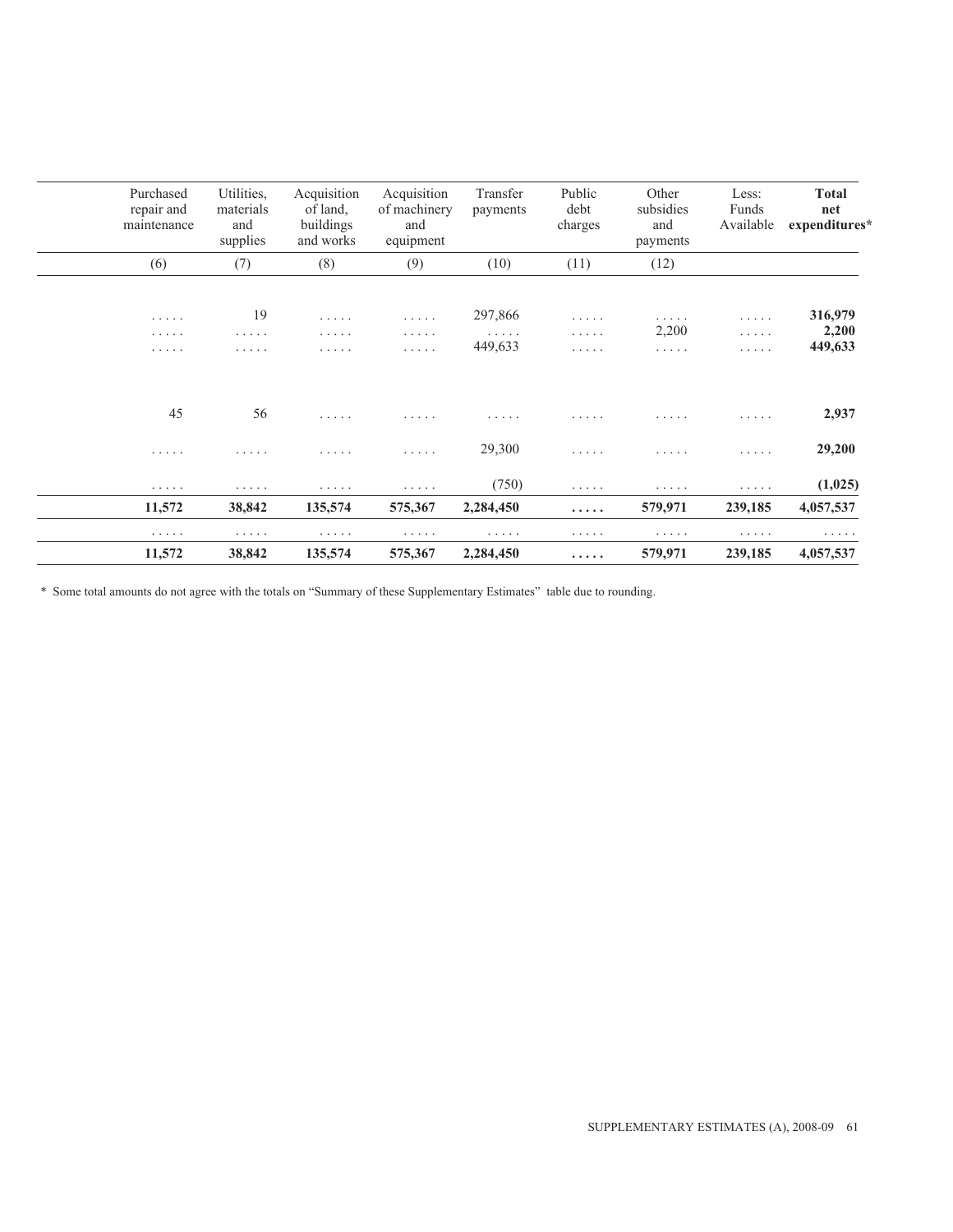### **Allocations from the Treasury Board Central Votes**

#### **Vote 5 – Government Contingencies \$10,000,000**

Subject to the approval of the Treasury Board, this Vote serves to supplement other appropriations to provide the Government with sufficient flexibility to meet urgent or unforeseen expenditures where a valid cash requirement exists due to the timing of the payment or where specific authority is required to make the payment, such as for the payment of grants not listed in the Estimates. This authority to supplement other appropriations is provided until Parliamentary approval can be obtained and as long as the expenditures are within the legal mandate of the organization. Temporary allocations are reimbursed to TB Vote 5 upon receiving Royal Assent of an Appropriation Act.

| <b>Department or Agency</b>                                                  | (dollars)    |
|------------------------------------------------------------------------------|--------------|
| <b>Canadian Heritage</b>                                                     |              |
| Funding to establish an endowment fund to support First World War internment | \$10,000,000 |

Funding to establish an endowment fund to support First World War internment commemorative projects which acknowledge the internment or restriction of freedom of people originating from countries with which Canada was at war at the time.

A grant will be provided to the Ukrainian Canadian Foundation of Taras Shevchenko to establish an endowment fund to support initiatives related to the WWI internment experience for all affected communities, including the Ukrainian community, persons of Austro-Hungarian citizenship (i.e. Croats, Serbs, Austrians, Poles, Czechs and Slovaks), as well as Russians, Germans, Bulgarians, and Turks. Eligible activities include: commemorative events and activities; educational material, seminars, websites and publications; plaques, historical markers and monuments, research and its dissemination, university chairs, acquisition, restoration and preservation of sites of historical significance, such as internee cemeteries; development of museum exhibits, including the acquisition of relevant artefacts and the fitting out of physical space for the exhibits; and other relevant cultural and community development projects.

For the past 20 years, the Government has been working towards bringing closure to communities affected by the First World War internment and recent progress was achieved towards formalizing an agreement that will resolve this issue. As the spending authority for this grant will only be received through Supplementary Estimates in June 2008, access to the Government Contingencies Vote in the amount of \$10,000,000 was required to provide the authority to enter into an agreement and to avoid the risk of not being able to resolve this long-standing issue.

*Total allocations 10,000,000*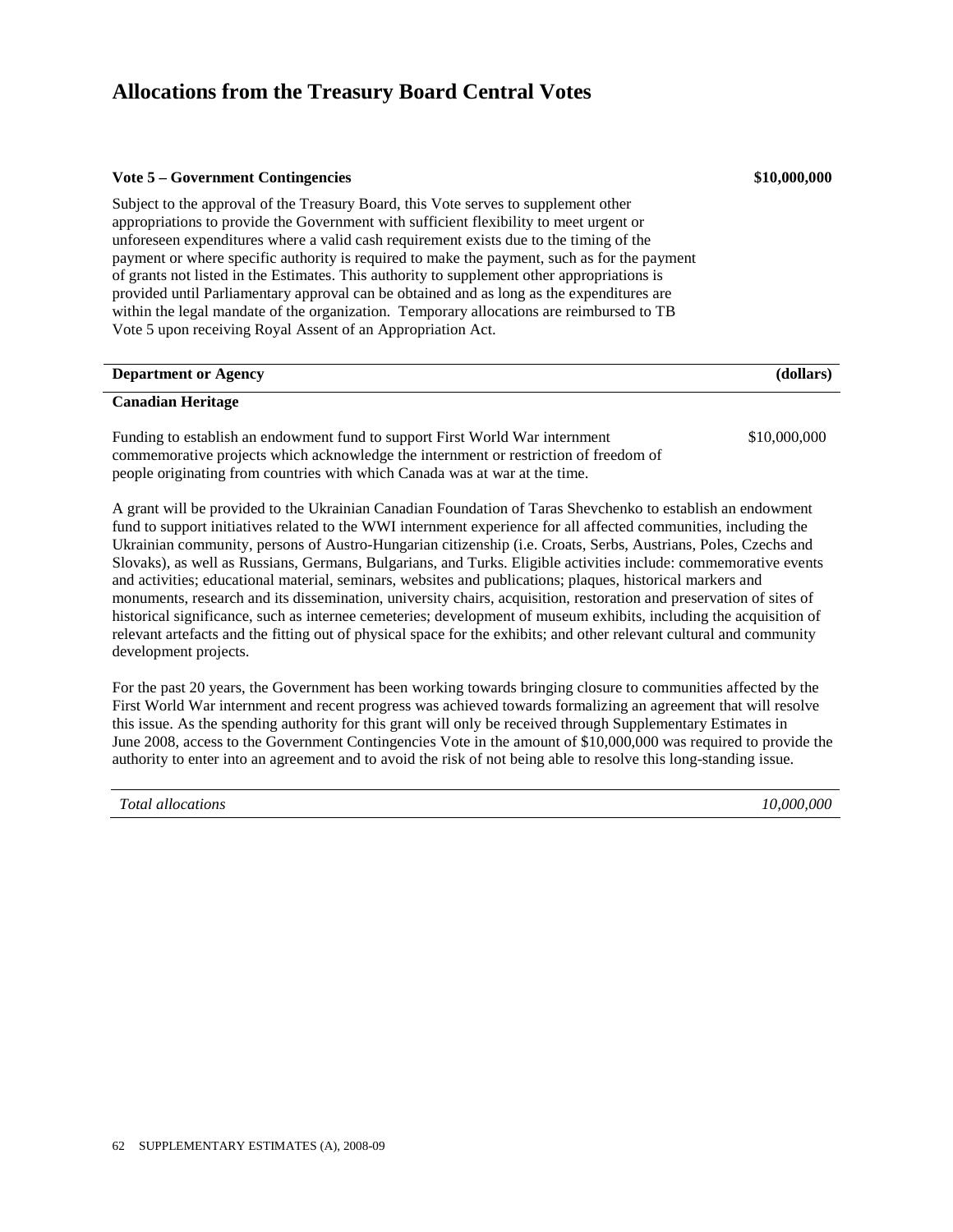### **Allocations from the Treasury Board Central Votes**

#### **Vote 10 – Government-Wide Initiatives \$0**

Subject to the approval of the Treasury Board, this Vote supplements other appropriations in support of the implementation of strategic management in the public service of Canada. Departments and agencies are not required to reimburse funding allocated from Vote 10.

No allocations have been made from TB Vote 10.

#### **Vote 25 – Operating Budget Carry Forward**  $\infty$  **80**  $\infty$  **80**  $\infty$  **80**  $\infty$  **80**  $\infty$  **80**  $\infty$  **80**  $\infty$  **80**  $\infty$  **80**  $\infty$  **80**  $\infty$  **80**  $\infty$  **80**  $\infty$  **80**  $\infty$  **80**  $\infty$  **80**  $\infty$  **80**  $\infty$  **80**  $\infty$  **80**  $\infty$  **80**  $\infty$  **80**  $\infty$  **80**

Subject to the approval of the Treasury Board, this Vote supplements other appropriations by authorizing a carry forward of unused funds from the previous fiscal year up to a maximum of five per cent of departments' and agencies' Main Estimates operating budget as was established in the previous fiscal year. Departments and agencies are not required to reimburse funding allocated from Vote 25.

No allocations have been made from TB Vote 25.

#### **Vote 30 – Paylist Requirements**  $\qquad$  **80**

Subject to the approval of the Treasury Board, this Vote supplements other appropriations by providing the government with funding to meet legal requirements of the employer such as parental leave, entitlements upon cessation of service or employment and adjustments made to terms and conditions of service or employment in the public service. Departments and agencies may access this vote throughout the fiscal year.

No allocations have been made from TB Vote 30.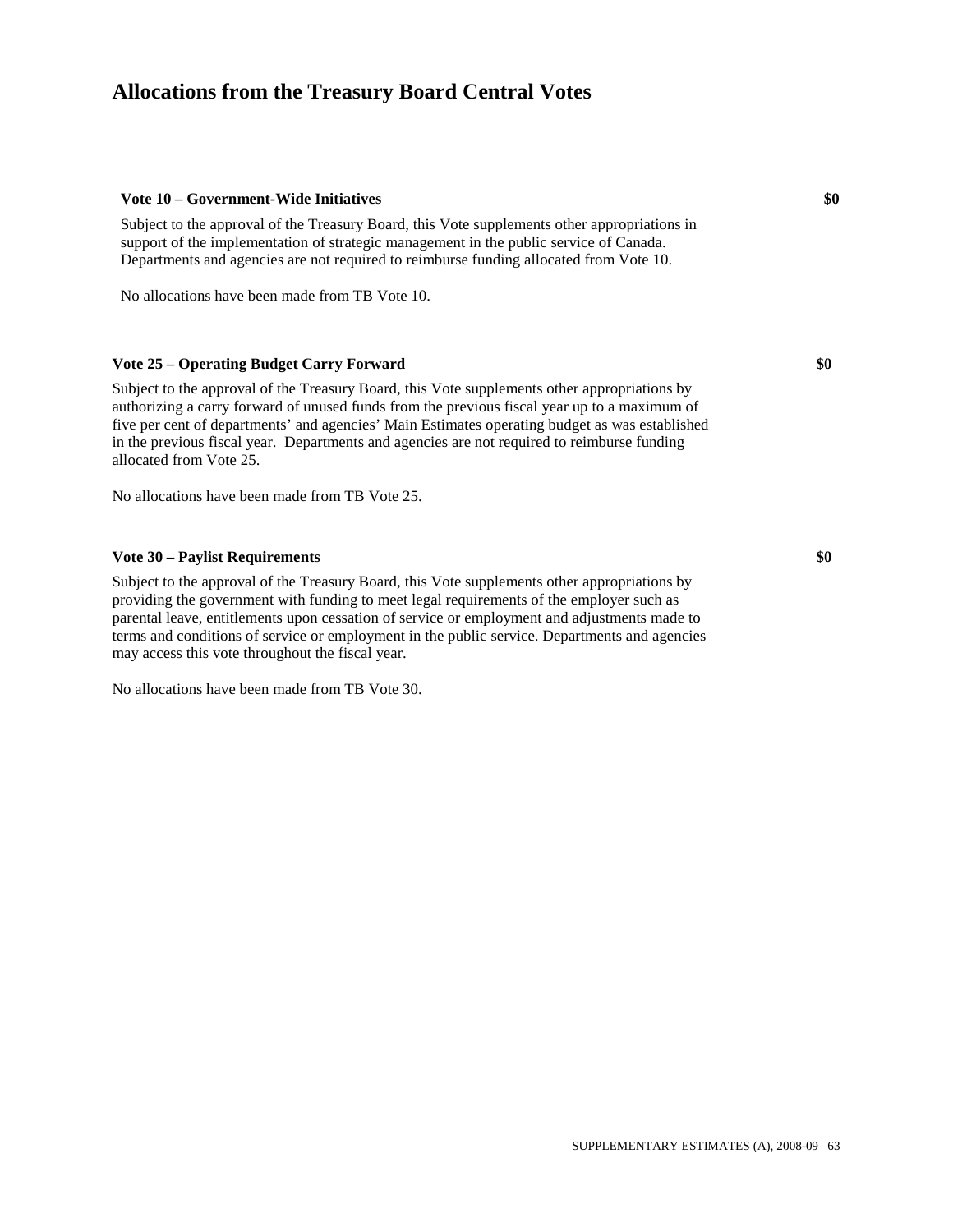Department, Agency or Crown Corporation \$000s

#### **Funding for an action plan for the protection of human health from environmental contaminants**

*(Budget 2008 committed \$84.6 million over five years to Health, the Public Health Agency of Canada, and Statistics Canada to implement an action plan to provide Canadians with better information on the links between environmental contaminants and illness. The action plan integrates health considerations and the environmental agenda, recognizing there is a need to act on health threats that are posed by contaminants and that there is a critical need to expand the knowledge base on the connection between contaminants and illness.)*

| Health                         | 3,631 |
|--------------------------------|-------|
| Public Health Agency of Canada | 538   |
| Statistics Canada              | 1.251 |
| Total                          | 5.420 |

#### **Funding for initiatives in support of the five Security and Prosperity Partnership priorities announced by North American leaders at their August 2007 Summit in Montebello**

*(This funding will be used to implement initiatives in support of the North American Security and Prosperity Partnership priority areas announced at the August 2007 North American Leaders' Summit in Montebello, Quebec. The priority areas are: enhancing the global competitiveness of North America; safe food and products; sustainable energy and the environment; smart and secure borders; and emergency management and preparedness. Funding will also be used to establish a North American Security and Prosperity Partnership Secretariat at Industry.)*

| Canadian Air Transport Security Authority | 250    |
|-------------------------------------------|--------|
| Canadian Food Inspection Agency           | 835    |
| Environment                               | 1,363  |
| Foreign Affairs and International Trade   | 327    |
| Industry                                  | 2,233  |
| Natural Resources                         | 935    |
| Public Safety and Emergency Preparedness  | 321    |
| <b>Transport</b>                          | 4,289  |
| Total                                     | 10,553 |

#### **Funding for international actions in support of Canada's Clean Air Agenda**

*(Funds will be used to represent Canada's domestic interests in key international climate change venues and to expand the opportunities available for clean air technologies in international markets.)*

| Environment                             | 8.077  |
|-----------------------------------------|--------|
| Foreign Affairs and International Trade | 1.913  |
| Industry                                | 50     |
| <b>Natural Resources</b>                | 1.257  |
| Total                                   | 11.297 |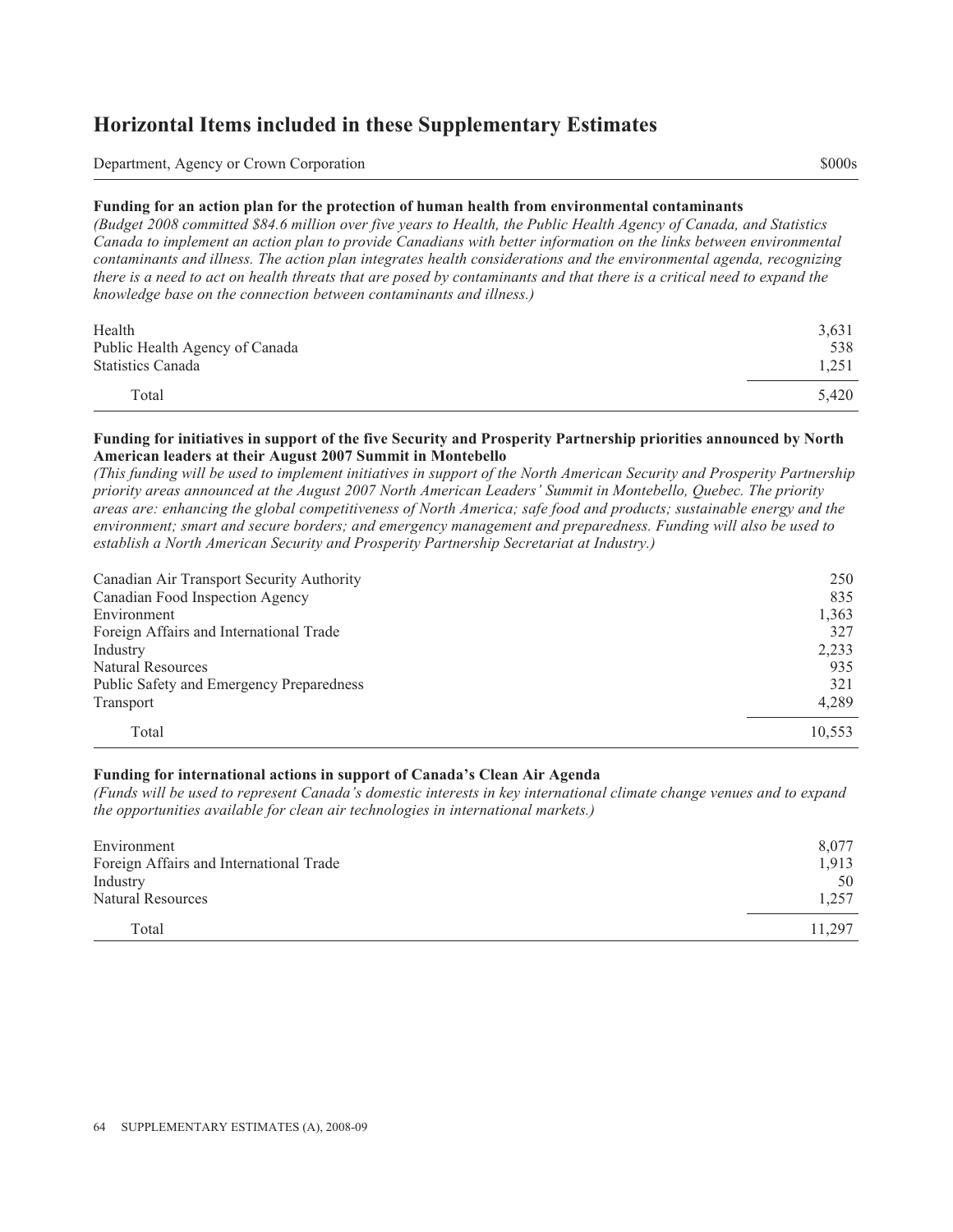Department, Agency or Crown Corporation \$000s

#### **Funding for International Fisheries to ensure economic and environmental sustainability**

*(This funding will be used to undertake science, policy, advocacy, diplomacy, legal and communications activities to strategically protect and advance Canada's interests in international fisheries and oceans governance.)*

| <b>Fisheries and Oceans</b>             | 5.450 |
|-----------------------------------------|-------|
| Foreign Affairs and International Trade | 994   |
| Total                                   | 6.444 |

#### **Funding for the Canada Strategic Infrastructure Fund relating to investments in public infrastructure projects designed to improve the quality of life in both urban and rural communities**

*(Budget 2006 provided \$450 million for the Canada Strategic Infrastructure Fund (CSIF). The expected outcomes of the CSIF are: safe and efficient highways and rail; improved access to clean and safe water; improved water treatment in municipalities; increased tourism; reduced emissions of greenhouses gases and airborne pollutants; and, increased online access to key services in recipient communities. Projects eligible under the CISF are funded jointly by federal, provincial or territorial, and municipal levels of government.)*

| Atlantic Canada Opportunities Agency                            | 106    |
|-----------------------------------------------------------------|--------|
| Economic Development Agency of Canada for the Regions of Quebec | 81     |
| Industry                                                        | 55     |
| Office of Infrastructure of Canada                              | 58.957 |
| Transport                                                       | 209    |
| Total                                                           | 59,408 |

#### **Funding for the Government of Canada Exhibitions Program and the Government of Canada Rural Exhibits Program**

*(As part of the Government of Canada's corporate communication strategy, the Government of Canada Exhibitions Program and Rural Exhibits Program oversee national exhibition initiatives and coordinate the participation of federal government departments at select fairs, exhibitions and trade shows across Canada. The main objective of the programs is to inform Canadians about Government of Canada priorities, programs and services.)*

| Agriculture and Agri-Food                   | 476   |
|---------------------------------------------|-------|
| <b>Public Works and Government Services</b> | 4.770 |
| Total                                       | 5.246 |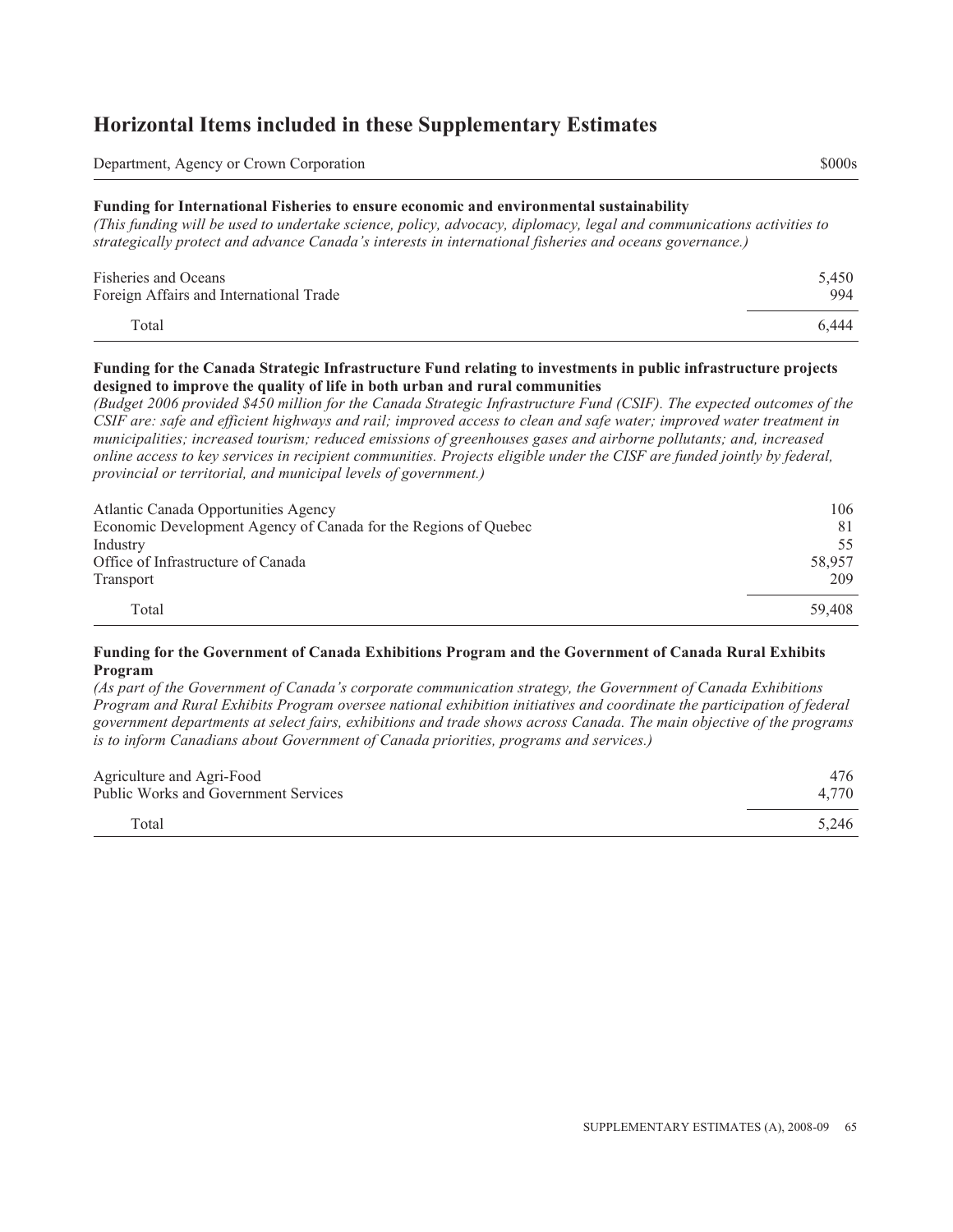Department, Agency or Crown Corporation \$000s

#### **Funding related to government advertising programs**

*(The Government Advertising Plan is renewed on an annual basis to address new government priorities reflected in the Speech from the Throne, Budget priorities and in response to emerging issues. Funding in these Supplementary Estimates is being sought for three campaigns relating to Canada's safe travel abroad; consumer product and food recall; and informing Canadians of documents required to enter the United States as a result of the U.S. Western Hemisphere Travel Initiative. These campaigns are linked to Government priorities in the areas of security and providing timely access to public health and safety services.)*

| Canada Border Services Agency           | 2.650 |
|-----------------------------------------|-------|
| Canadian Food Inspection Agency         | 4.000 |
| Foreign Affairs and International Trade | 4.440 |
| Total                                   | 1.090 |

#### **Funding to implement adaptation initiatives in support of Canada's Clean Air Agenda**

*(The government has developed a comprehensive Clean Air Agenda, comprised of the Clean Air Regulatory Agenda and seven non-regulatory Program Measures: Clean Energy; Clean Transportation; Indoor Air Quality; Adaptation; Partnerships; International Actions; and Management and Accountability. The intent of the programs covered by the Adaptation theme is to provide the tools and guidance for community decision-makers across the country to respond to diverse risks in their regions specifically targeting three urgent areas of risk from climate a change perspective: the North, human health, and infrastructure development.)*

| Environment                             | 4.625  |
|-----------------------------------------|--------|
| Health                                  | 4,525  |
| Indian Affairs and Northern Development | 4.550  |
| Natural Resources                       | 11.414 |
| Public Health Agency of Canada          | 2,222  |
| Total                                   | 27,336 |

#### **Funding to implement Bill C-3, an** *Act to amend the Immigration and Refugee Protection Act*

*(Funding for the implementation of Bill C-3 will address workload pressures for existing programs within departments flowing from the newly established procedures. Specifically, the Bill expands on the use of classified information to immigration proceedings and decisions and introduced special advocates into the security certificate and other immigration processes where classified information is reviewed during in camera, ex parte court proceedings.)*

| Canada Border Services Agency            | 8,850  |
|------------------------------------------|--------|
| Canadian Security Intelligence Service   | 3,533  |
| Citizenship and Immigration              | 3.944  |
| <b>Courts Administration Service</b>     | 3,049  |
| Foreign Affairs and International Trade  | 427    |
| Justice                                  | 8.899  |
| Public Safety and Emergency Preparedness | 500    |
| Total                                    | 29,202 |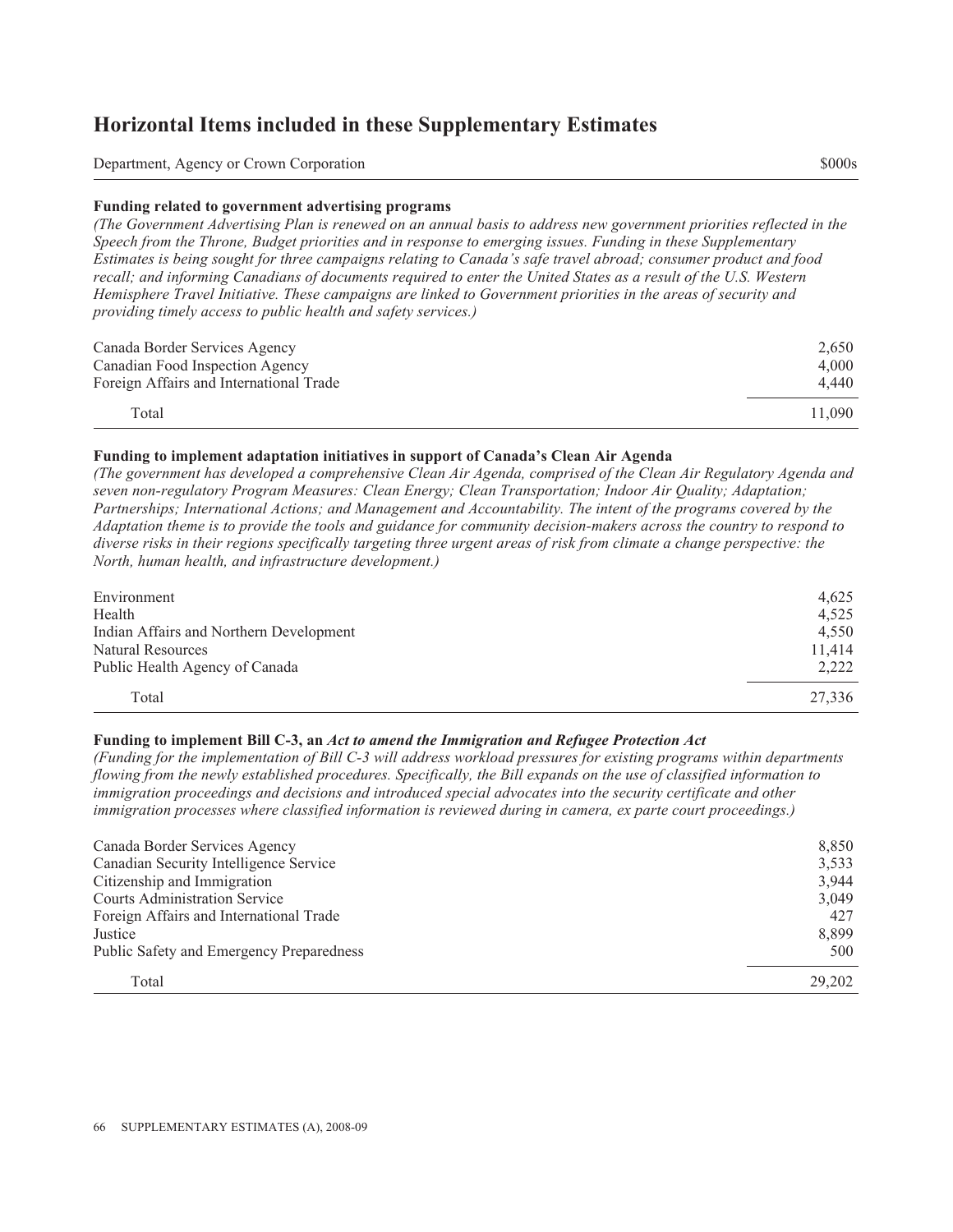Department, Agency or Crown Corporation \$000s

#### **Funding to implement the First Nations Water and Wastewater Action Plan to support continued access for safe drinking water and wastewater services**

*(Budget 2008, in support of strengthening partnerships with Aboriginal Canadians, provided \$330.6 million over two years to Indian Affairs and Northern Development and Health to improve access to safe drinking water and wastewater systems in First Nations communities. The objective of the action plan will be to support First Nations communities in maintaining their drinking water and wastewater services at a level comparable to those enjoyed by other Canadians.)*

| Health                                  | 25,669  |
|-----------------------------------------|---------|
| Indian Affairs and Northern Development | 137,229 |
| Total                                   | 162,898 |

#### **Funding to strengthen and modernize Canada's safety systems for health, consumer and food products to protect the health of Canadians, through program investments and legislative amendments**

*(Budget 2008 committed a total of \$489 million over five years, with \$126 million ongoing, for enhancements to existing policy and legislative initiatives as well as new measures proposed under the Action Plan. The investment builds on the commitments from the Speech from the Throne to protect the health and safety of Canadians.*

*The Action Plan has a three-pronged approach:*

*i) active prevention, which will allow the federal government to work closely with industry to promote awareness, provide regulatory guidance, and identify safety concerns at an early stage;*

*ii) targeted oversight, which will allow for monitoring products to ensure that safety standards are being met; and, iii) rapid response, which will enable the government to act quickly and effectively when needed.)*

| Canadian Food Inspection Agency<br>Health | 19.903<br>21.491 |
|-------------------------------------------|------------------|
| Public Health Agency of Canada            | 2.211            |
| Total                                     | 43,605           |

#### **Funding to strengthen current activities to combat the sexual exploitation and trafficking of children**

*(This funding will be used to support measures and activities to combat the sexual exploitation and trafficking of children. Specific activities include: enhanced law enforcement capacity, providing public education and reporting and functions related to the provision of training and legal advice.)*

| Justice                                  | 160   |
|------------------------------------------|-------|
| Public Safety and Emergency Preparedness | 1.491 |
| Total                                    | 1.651 |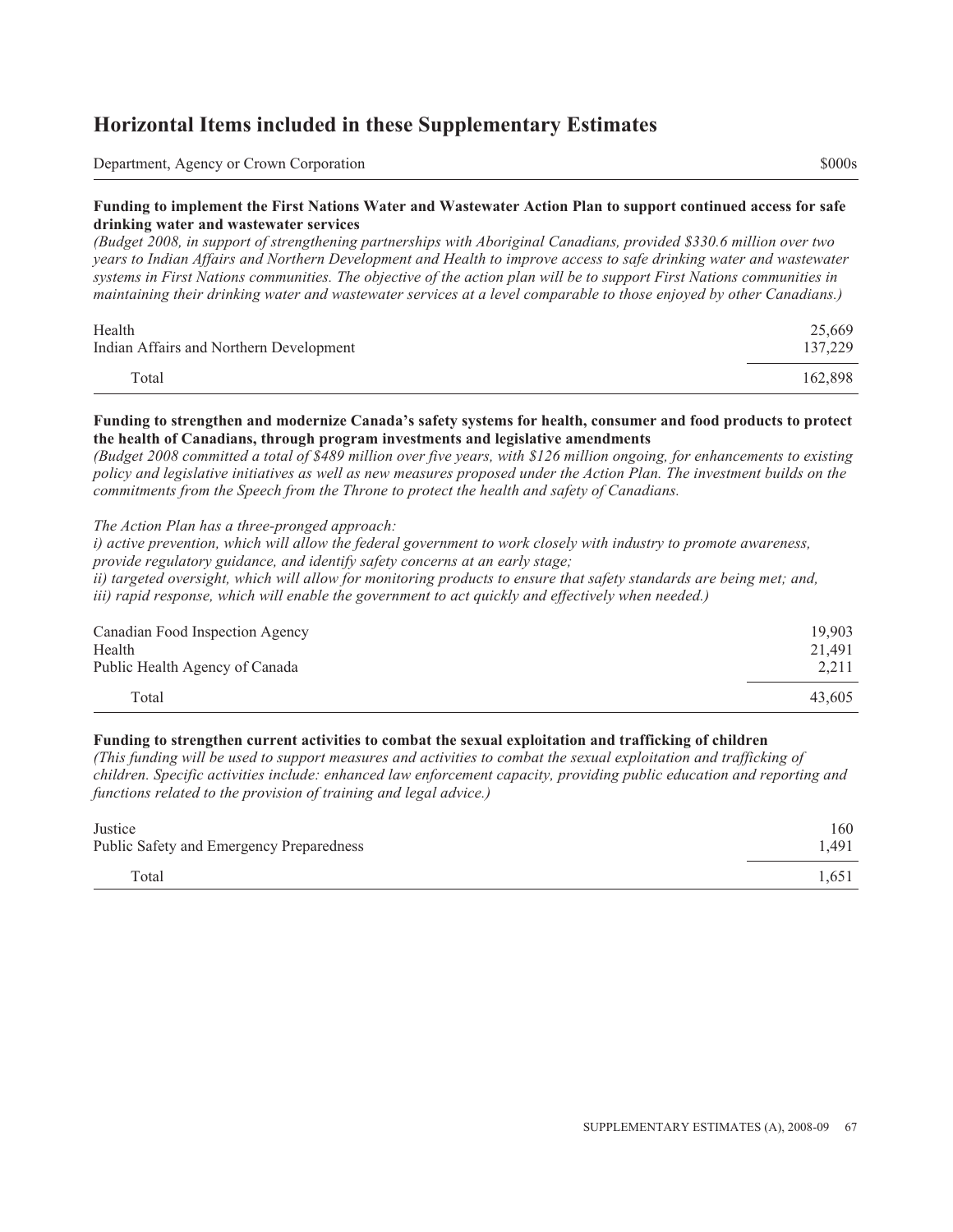Department, Agency or Crown Corporation \$000s

#### **Transfer from Canadian Heritage For the development of Official Language Minority Communities (Interdepartmental Partnership with the Official Language Communities)**

*(This funding will be used for initiatives intended to develop official language minority communities, involving, for example, projects to support and facilitate official languages in the areas of health and social services, arts and culture, economic development and tourism and human resources development and new technologies.)*

| <b>GRAND TOTAL</b>                      | 376,159 |
|-----------------------------------------|---------|
| Total                                   | 2.009   |
| Telefilm Canada                         | 550     |
| National Film Board                     | 320     |
| National Arts Centre Corporation        | 193     |
| Indian Affairs and Northern Development | 124     |
| <b>Fisheries and Oceans</b>             | 22      |
| Canada Council for the Arts             | 800     |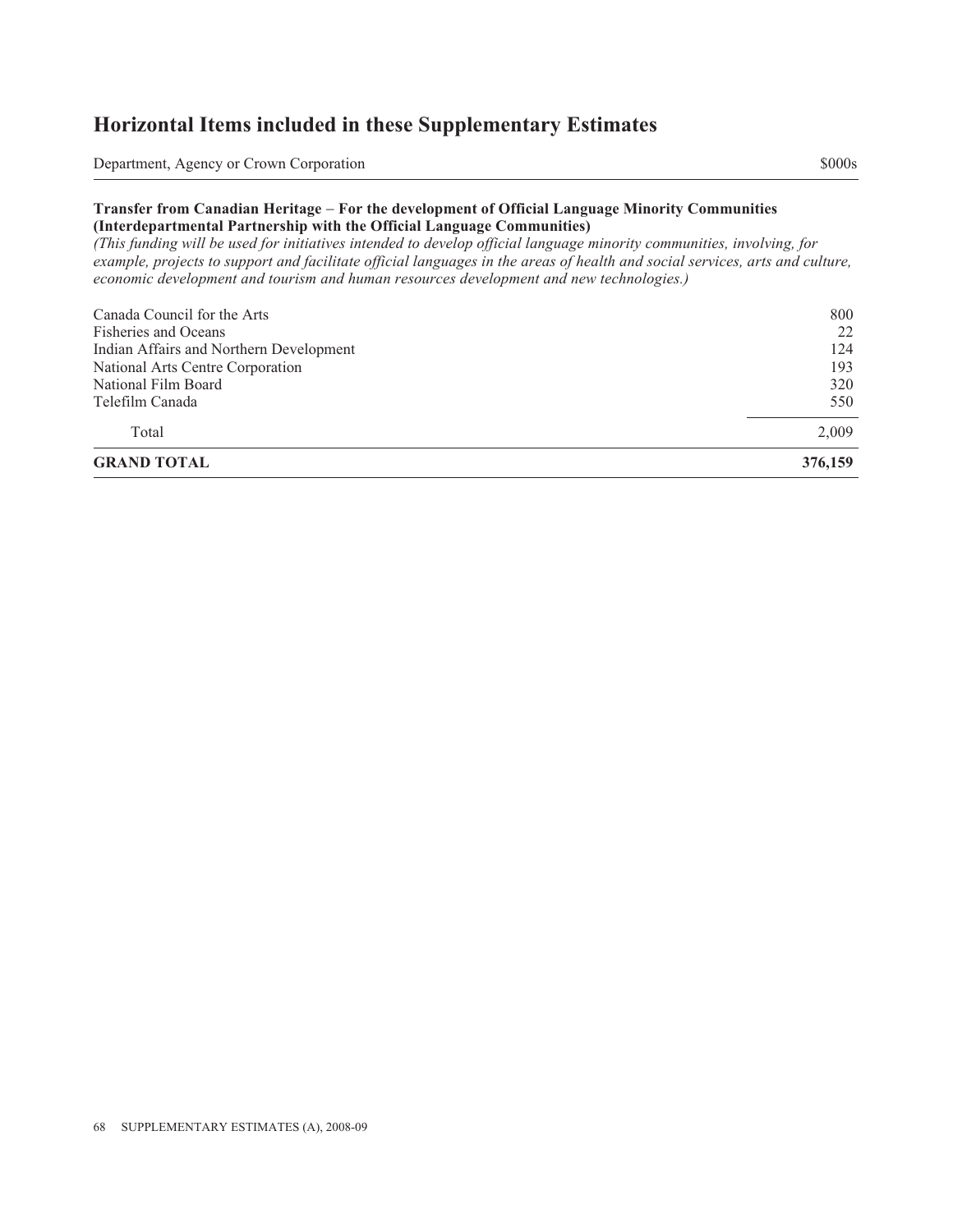Organizations routinely request the authority to transfer monies between organizations for various purposes. This table provides a summary of these transactions. Positive amounts reflect organizations that are receiving funds, while negative amounts indicate the reductions to organizations transferring funds out.

The following table reflects transfers displayed in these Supplementary Estimates.

| Department/Agency                                             | Vote                             | <b>Dollars</b> |  |
|---------------------------------------------------------------|----------------------------------|----------------|--|
| For additional operating and capital costs at missions abroad |                                  |                |  |
| Foreign Affairs and International Trade                       | Vote 1 (Operating expenditures)  | 2,435,000      |  |
|                                                               | Vote 5 (Capital expenditures)    | 265,000        |  |
| Canadian Security Intelligence Service                        | Vote 20 (Operating expenditures) | (2,700,000)    |  |

**For Canada's financial support to the UNESCO International Fund for Cultural Diversity for the Convention on the Protection and Promotion of the Diversity of Cultural Expression** 

| Canada Council for the Arts | Vote 10 (Payments to the Canada Council for<br>the Arts) | 500,000   |
|-----------------------------|----------------------------------------------------------|-----------|
| Canadian Heritage           | Vote 5 (Grants and contributions)                        | (500.000) |

#### **For costs incurred in support of the Unexploded Explosive Ordnance and Legacy Sites Program**

| Indian Affairs and Northern Development | Vote 10 (Grants and contributions) | 137.700   |
|-----------------------------------------|------------------------------------|-----------|
| <b>National Defence</b>                 | Vote 1 (Operating expenditures)    | (137.700) |

#### **For funding related to the transfer of custody of real property for three leased properties used by the Canadian Conservation Institute**

| Canadian Heritage                    | Vote 1 (Operating expenditures) | 2.529.697   |
|--------------------------------------|---------------------------------|-------------|
| Public Works and Government Services | Vote 1 (Operating expenditures) | (2,529,697) |

#### **For increased charges for accommodation and real property services**

| Canada Revenue Agency                       | Vote 1 (Program expenditures)   | 22,021,032   |
|---------------------------------------------|---------------------------------|--------------|
| <b>Public Works and Government Services</b> | Vote 1 (Operating expenditures) | (22,021,032) |

#### **For investments in search and rescue coordination initiatives across Canada**

| Environment                 | Vote 1 (Operating expenditures) | 506.761   |
|-----------------------------|---------------------------------|-----------|
| <b>Fisheries and Oceans</b> | Vote 1 (Operating expenditures) | 156.947   |
| <b>National Defence</b>     | Vote 5 (Capital expenditures)   | (663,708) |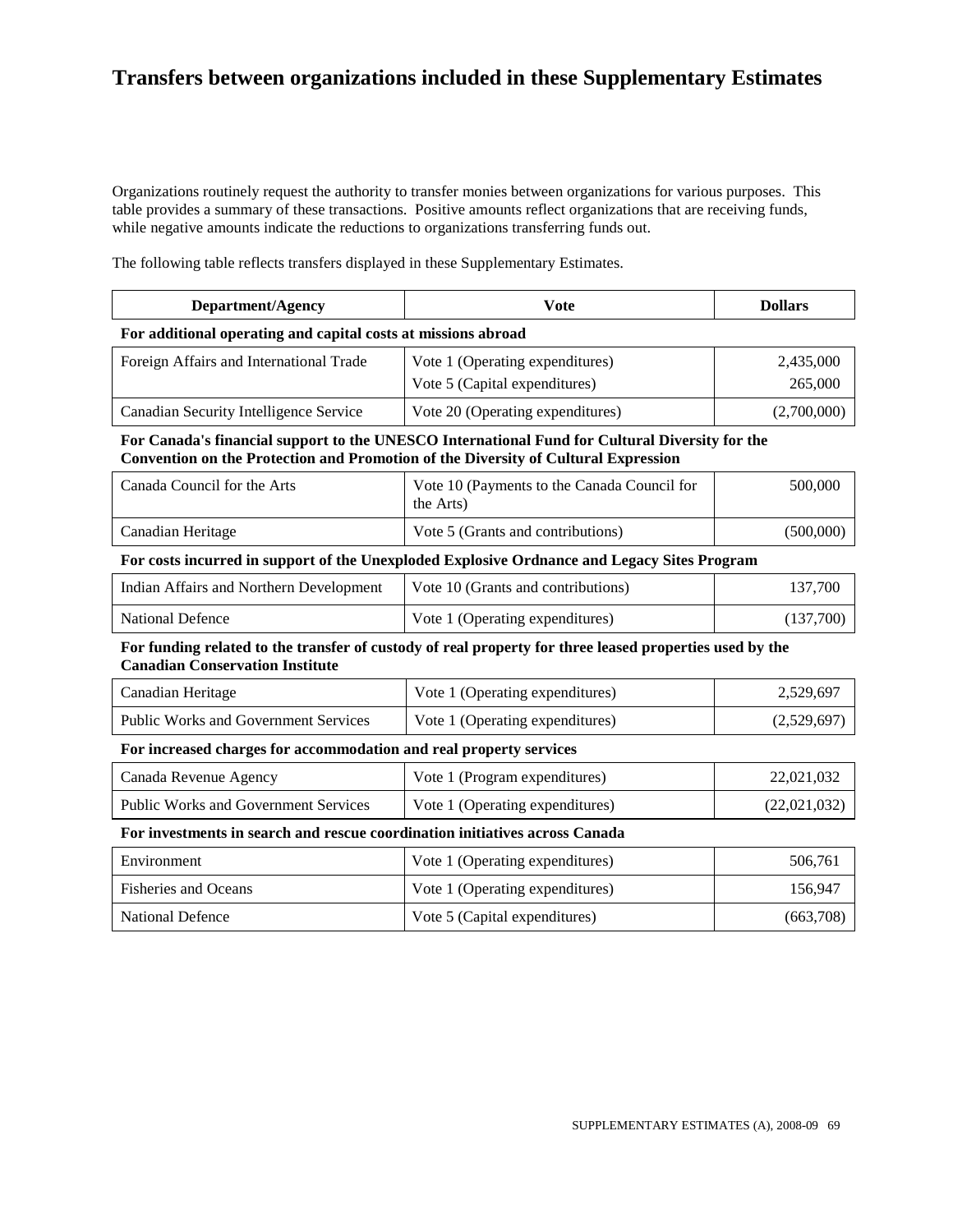| Department/Agency                       | <b>Vote</b>                                                                          | <b>Dollars</b> |
|-----------------------------------------|--------------------------------------------------------------------------------------|----------------|
|                                         | For program continuity in the implementation of the Growing Forward Policy Framework |                |
| Health                                  | Vote 1 (Operating expenditures)                                                      | 3,500,000      |
| Foreign Affairs and International Trade | Vote 1 (Operating expenditures)                                                      | 1,935,800      |
|                                         | Vote 5 (Capital expenditures)                                                        | 65,900         |
| Agriculture and Agri-Food               | Vote 1 (Operating expenditures)                                                      | (5,501,700)    |
| For public security initiatives         |                                                                                      |                |
| Public Health Agency of Canada          | Vote 40 (Operating expenditures)                                                     | 1,665,000      |
| Environment                             | Vote 5 (Capital expenditures)                                                        | 180,000        |
| <b>National Defence</b>                 | Vote 5 (Capital expenditures)                                                        | (1,845,000)    |

#### **For research to inform policy development related to sport participation**

| Social Sciences and Humanities Research | Vote 80 (Operating expenditures)                                     | 10.000                 |
|-----------------------------------------|----------------------------------------------------------------------|------------------------|
| Council                                 | Vote 85 (Grants)                                                     | 579.446                |
| Canadian Heritage                       | Vote 1 (Operating expenditures)<br>Vote 5 (Grants and contributions) | (10,000)<br>(579, 446) |

#### **For the costs of processing applications under the International Youth Program due to increasing demand by foreign participants**

| Citizenship and Immigration             | Vote 1 (Operating expenditures) | 2,334,075   |
|-----------------------------------------|---------------------------------|-------------|
| Foreign Affairs and International Trade | Vote 1 (Operating expenditures) | (2,334,075) |

#### **For the development of Official Language Minority Communities (Interdepartmental Partnership with the Official Language Communities)**

| Canada Council for the Arts             | Vote 10 (Payments to the Canada Council<br>for the Arts)                                                    | 800,000     |
|-----------------------------------------|-------------------------------------------------------------------------------------------------------------|-------------|
| Telefilm Canada                         | Vote 110 (Payments to Telefilm Canada to<br>be used for the purposes set out in the<br>Telefilm Canada Act) | 550,000     |
| National Film Board                     | Vote 60 (Program expenditures)                                                                              | 320,000     |
| National Arts Centre Corporation        | Vote 50 (Payments to the National Arts)<br>Centre Corporation)                                              | 192.640     |
| Indian Affairs and Northern Development | Vote 10 (Grants and Contributions)                                                                          | 124,312     |
| <b>Fisheries and Oceans</b>             | Vote 1 (Operating expenditures)                                                                             | 22,500      |
| Canadian Heritage                       | Vote 5 (Grants and contributions)                                                                           | (2,009,452) |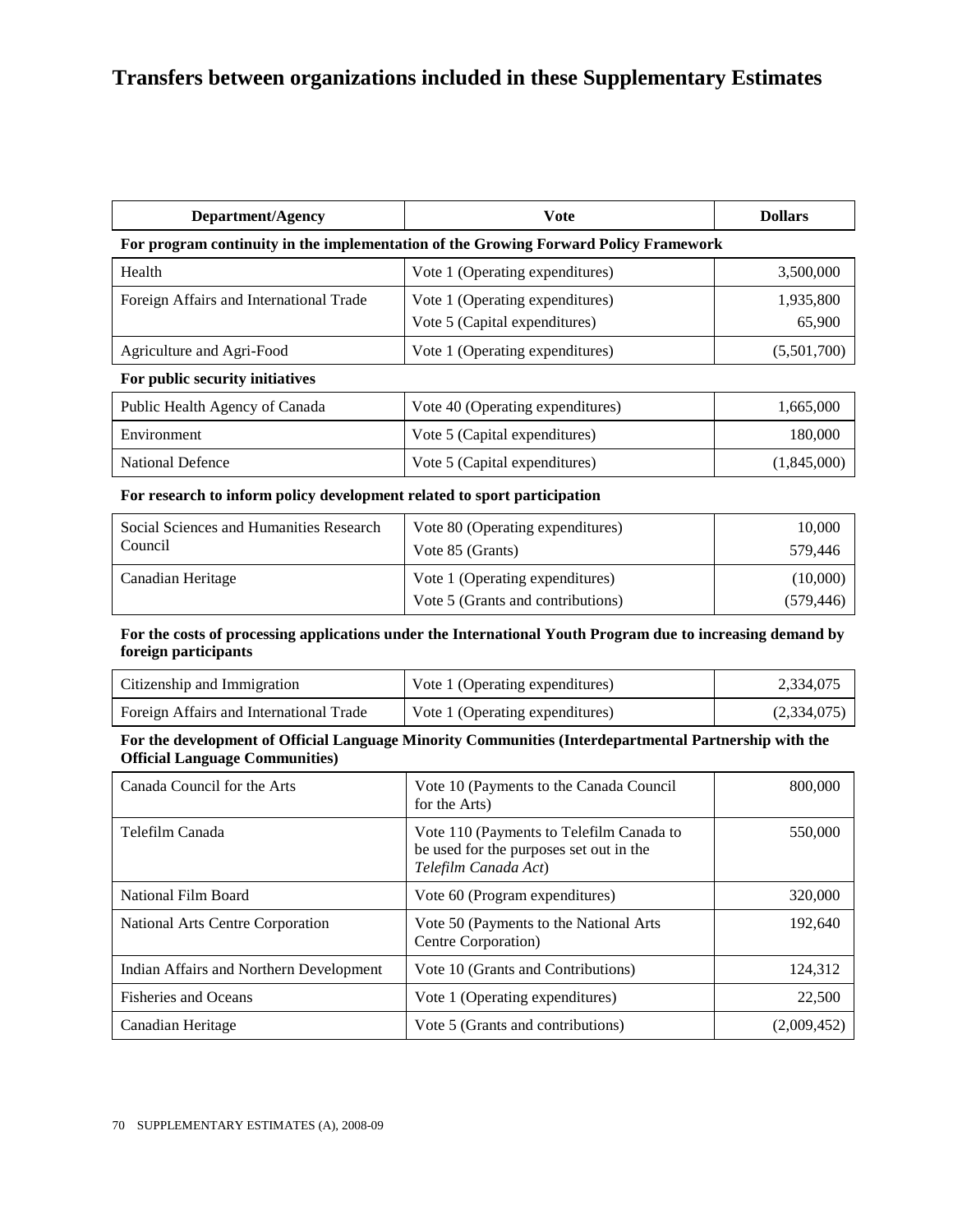| <b>Department/Agency</b>                                                                                                                                                                  | Vote                                                                                          | <b>Dollars</b> |  |
|-------------------------------------------------------------------------------------------------------------------------------------------------------------------------------------------|-----------------------------------------------------------------------------------------------|----------------|--|
| For the logistics of the Fourth Inter-American Language Management Seminar                                                                                                                |                                                                                               |                |  |
| <b>Public Works and Government Services</b>                                                                                                                                               | Vote 1 (Operating expenditures)                                                               | 250,000        |  |
| Canadian Heritage                                                                                                                                                                         | Vote 1 (Operating expenditures)                                                               | (250,000)      |  |
| For the Northern Scientific Training Program                                                                                                                                              |                                                                                               |                |  |
| Indian Affairs and Northern Development                                                                                                                                                   | Vote 10 (Grants and contributions)                                                            | 25,000         |  |
| <b>Canadian Space Agency</b>                                                                                                                                                              | Vote 25 (Operating expenditures)                                                              | (25,000)       |  |
| For the prosecution of drug and anti-terrorism offences                                                                                                                                   |                                                                                               |                |  |
| Office of the Director of Public<br>Prosecutions                                                                                                                                          | Vote 35 (Office of the Director of Public<br>Prosecutions - Program expenditures)             | 5,100,000      |  |
| Justice                                                                                                                                                                                   | Vote 1 (Operating expenditures)                                                               | (5,100,000)    |  |
| In support of the Office of the Communications Security Establishment Commissioner                                                                                                        |                                                                                               |                |  |
| Office of the Communications Security<br><b>Establishment Commissioner</b>                                                                                                                | Vote 23 (Program expenditures)                                                                | 1,364,519      |  |
| <b>National Defence</b>                                                                                                                                                                   | Vote 1 (Operating expenditures)                                                               | (1,364,519)    |  |
|                                                                                                                                                                                           | In support of the Minister's responsibilities for regional representation of British Columbia |                |  |
| Public Safety and Emergency Preparedness                                                                                                                                                  | Vote 1 (Operating expenditures)                                                               | 275,000        |  |
| Agriculture and Agri-Food                                                                                                                                                                 | Vote 1 (Operating expenditures)                                                               | (275,000)      |  |
|                                                                                                                                                                                           | In support of the Minister's responsibilities for regional representation of Saskatchewan     |                |  |
| Agriculture and Agri-Food                                                                                                                                                                 | Vote 1 (Operating expenditures)                                                               | 275,000        |  |
| <b>Western Economic Diversification</b>                                                                                                                                                   | Vote 1 (Operating expenditures)                                                               | (275,000)      |  |
| To assist Canadian creators, artists and entrepreneurs to produce, promote and distribute Canadian sound<br>recordings of specialized music that reflect the diversity of Canadian voices |                                                                                               |                |  |
| Canada Council for the Arts                                                                                                                                                               | Vote 10 (Payments to the Canada Council for<br>the Arts)                                      | 250,000        |  |
| Canadian Heritage                                                                                                                                                                         | Vote 1 (Operating expenditures)                                                               | (250,000)      |  |
| To reduce the claim processing backlog                                                                                                                                                    |                                                                                               |                |  |
| Hazardous Materials Information Review<br>Commission                                                                                                                                      | Vote 30 (Program expenditures)                                                                | 1,447,951      |  |
| Health                                                                                                                                                                                    | Vote 1 (Operating expenditures)                                                               | (1,447,951)    |  |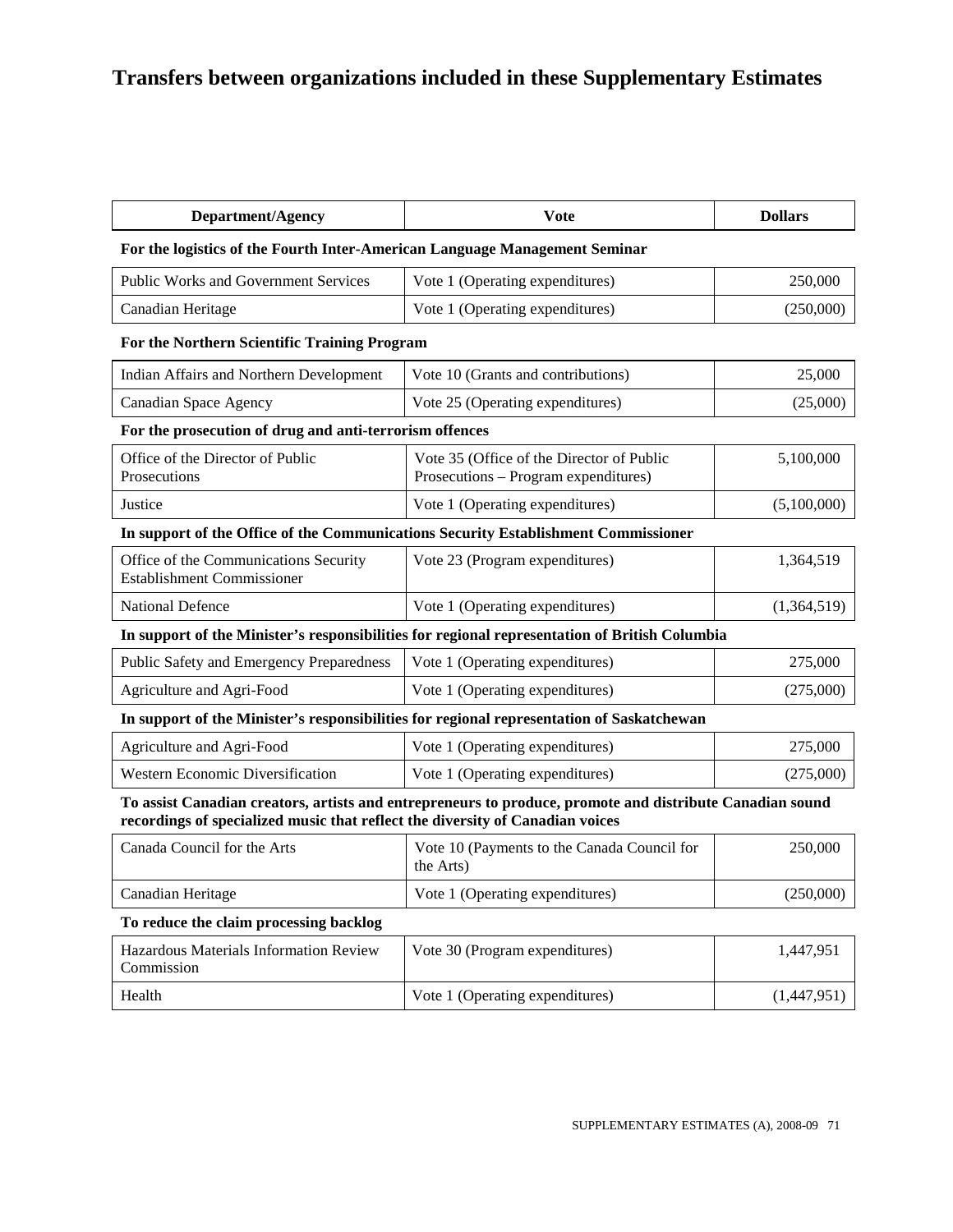| Department/Agency                                                                         | <b>Vote</b>                                                                                        | <b>Dollars</b> |
|-------------------------------------------------------------------------------------------|----------------------------------------------------------------------------------------------------|----------------|
| To increase Grants to the Sechelt Indian Band pursuant to the Sechelt Self-Government Act |                                                                                                    |                |
| Indian Affairs and Northern Development                                                   | Vote 10 (Grants and contributions)                                                                 | 295,192        |
| Health                                                                                    | Vote 10 (Grants and contributions)                                                                 | (295, 192)     |
| To provide support to departmental staff located at missions abroad                       |                                                                                                    |                |
| Foreign Affairs and International Trade                                                   | Vote 1 (Operating expenditures)                                                                    | 8,254,940      |
|                                                                                           | Vote 5 (Capital expenditures)                                                                      | 2,159,300      |
| <b>Veterans Affairs</b>                                                                   | Vote 1 (Operating expenditures)                                                                    | (100,000)      |
| Public Health Agency of Canada                                                            | Vote 40 (Operating expenditures)                                                                   | (631, 140)     |
| Canadian Heritage                                                                         | Vote 1 (Operating expenditures)                                                                    | (685,100)      |
| Canada Border Services Agency                                                             | Vote 10 (Operating expenditures and<br>contributions)                                              | (3,061,000)    |
| <b>Canadian International Development</b><br>Agency                                       | Vote 25 (Grants and contributions)                                                                 | (5,937,000)    |
| <b>Governance Framework Agreement</b>                                                     | To provide support to the North American Platform Program (NAPP) Partnership as agreed in the 2008 |                |
| Foreign Affairs and International Trade                                                   | Vote 1 (Operating expenditures)                                                                    | 2,500,000      |
| <b>Western Economic Diversification</b>                                                   | Vote 5 (Grants and contributions)                                                                  | (750,000)      |
| Atlantic Canada Opportunities Agency                                                      | Vote 5 (Grants and contributions)                                                                  | (750,000)      |
| Agriculture and Agri-Food                                                                 | Vote 1 (Operating expenditures)                                                                    | (1,000,000)    |
|                                                                                           | To support Canadian influenza research to improve preparedness for a potential pandemic outbreak   |                |
| <b>Canadian Institutes of Health Research</b>                                             | Vote 20 (Operating expenditures)                                                                   | 50,000         |
|                                                                                           | Vote 25 (Grants)                                                                                   | 375,000        |
| Public Health Agency of Canada                                                            | Vote 40 (Operating expenditures)                                                                   | (425,000)      |
| To support the Canada Research Chairs at the Royal Military College                       |                                                                                                    |                |
| <b>National Defence</b>                                                                   | Vote 1 (Operating expenditures)                                                                    | 332,500        |
| Social Sciences and Humanities Research<br>Council                                        | Vote 85 (Grants)                                                                                   | (52,500)       |
| Natural Sciences and Engineering Research<br>Council                                      | Vote 75 (Grants)                                                                                   | (280,000)      |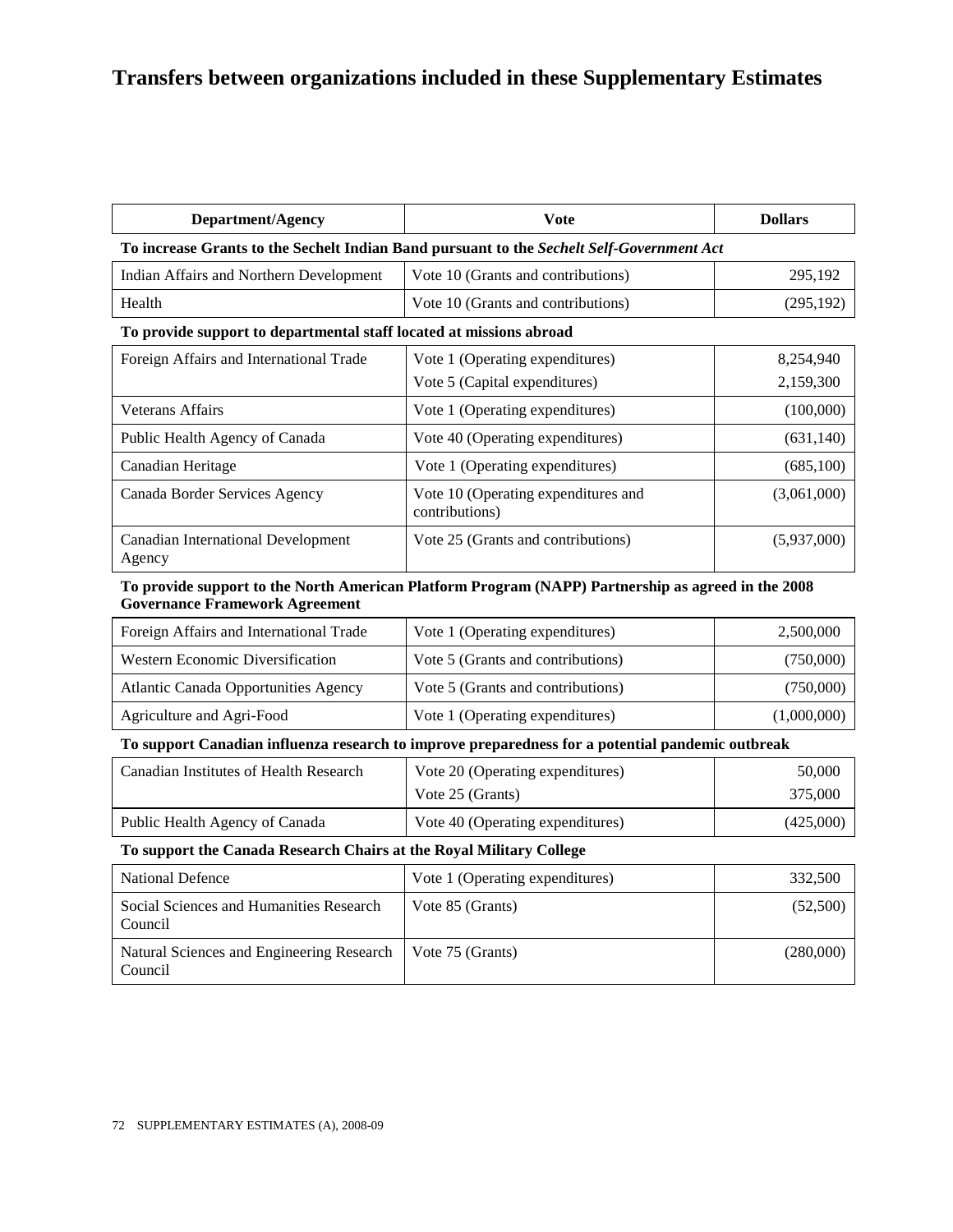| Department/Agency                                                                                                                                       | <b>Vote</b>                                                                              | <b>Dollars</b> |  |
|---------------------------------------------------------------------------------------------------------------------------------------------------------|------------------------------------------------------------------------------------------|----------------|--|
| To support the Centres of Excellence in fostering and funding policy research related to immigration,<br>integration and diversity (Metropolis Project) |                                                                                          |                |  |
| Social Sciences and Humanities Research<br>Council                                                                                                      | Vote 85 (Grants)                                                                         | 160,000        |  |
| Citizenship and Immigration                                                                                                                             | Vote 1 (Operating expenditures)                                                          | (160,000)      |  |
|                                                                                                                                                         | To support the indirect costs of federally-funded research at the Royal Military College |                |  |
| <b>National Defence</b>                                                                                                                                 | Vote 1 (Operating expenditures)                                                          | 799,525        |  |
| Social Sciences and Humanities Research<br>Council                                                                                                      | Vote 85 (Grants)                                                                         | (799, 525)     |  |
| To support the Industrial Research Chairs at the Royal Military College                                                                                 |                                                                                          |                |  |
| <b>National Defence</b>                                                                                                                                 | Vote 1 (Operating expenditures)                                                          | 78,000         |  |
| Natural Sciences and Engineering Research<br>Council                                                                                                    | Vote 75 (Grants)                                                                         | (78,000)       |  |
| To support the National Managers' Community                                                                                                             |                                                                                          |                |  |
| <b>Public Service Human Resources</b><br>Management Agency of Canada                                                                                    | Vote 50 (Program expenditures)                                                           | 482,616        |  |
| <b>Fisheries and Oceans</b>                                                                                                                             | Vote 1 (Operating expenditures)                                                          | (144, 457)     |  |
| <b>National Defence</b>                                                                                                                                 | Vote 1 (Operating expenditures)                                                          | (338, 159)     |  |

The following transfer between two or more organizations are as a result of the transfer of responsibility for specific initiatives relating to various machinery of government changes pursuant to the *Public Service Rearrangement and Transfer of Duties Act*.

| Department/Agency                       | Vote                            | <b>Dollars</b> |
|-----------------------------------------|---------------------------------|----------------|
| To support the Mackenzie Gas Project    |                                 |                |
| Industry                                | Vote 1 (Operating expenditures) | 1,601,000      |
| Indian Affairs and Northern Development | Vote 1 (Operating expenditures) | (1,601,000)    |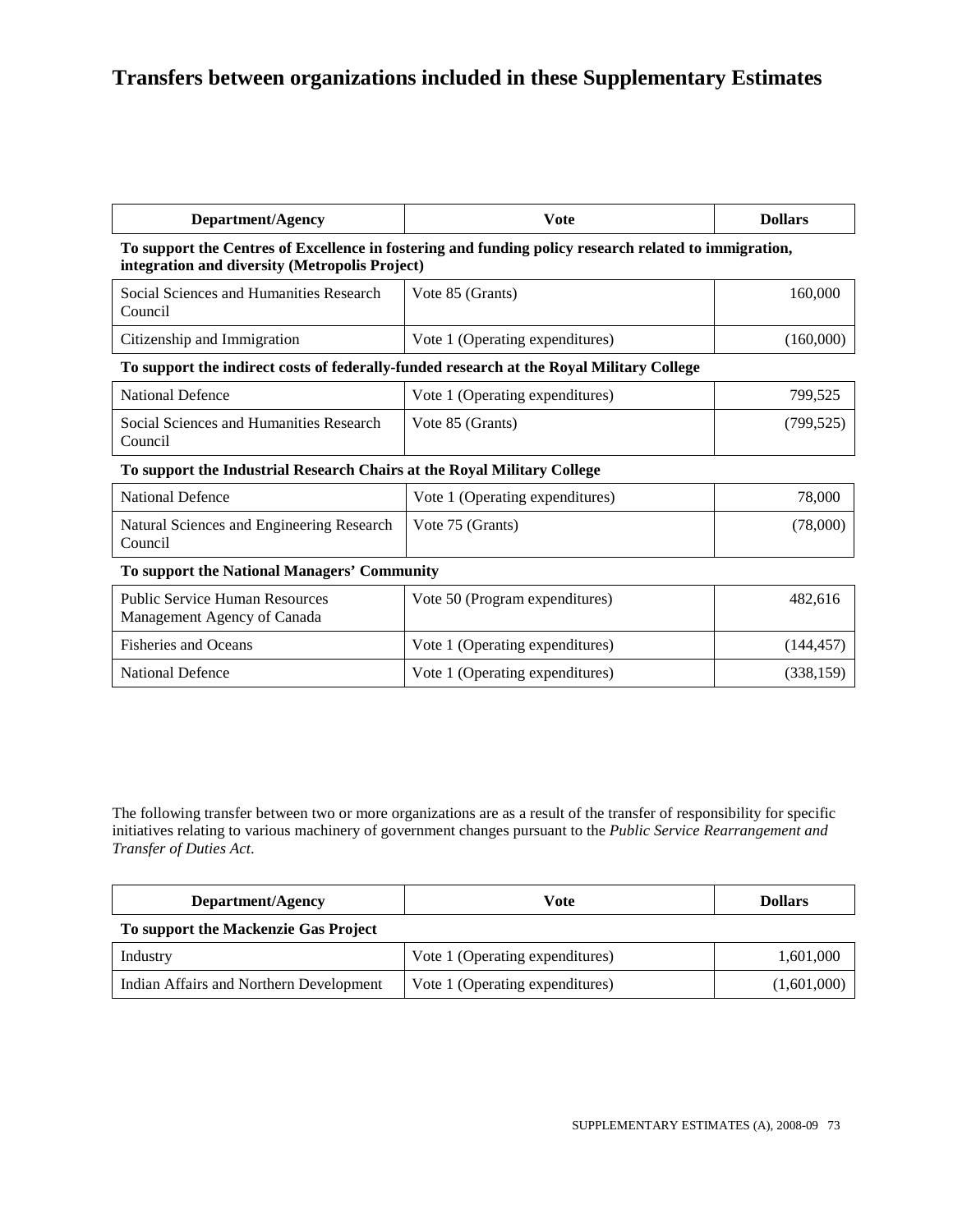### **\$1 Items included in these Supplementary Estimates**

Through the Supplementary Estimates, an organization can seek changes to various spending authorities originally received through parliamentary approval of the previous Supply bills for Main or Supplementary Estimates. These alterations might include requests for additional funding relating to a transfer of funds from another organization, a re-allocation or amendment of existing spending authorities, or the addition of new authorities.

Parliamentary approval of such changes is sought through an enabling Supply bill. However, in order to be included in a Supply bill, an item must have a monetary value. This is not an issue when a department is also requesting an adjustment to its appropriation. However, in the absence of any increase to the Vote, a notional amount of "\$1" allows the item to be included in the Supply bill.

The authority associated with each \$1 item relates to either:

- 1. *Approval of grants* The wording used in the Estimates to describe a grant has a legislative character and, therefore all new grants or increases to existing grants must first be approved by Parliament before any payments can be made to eligible recipients. A \$1 item is included when there is no requirement for additional appropriations because the new grant or the increase to an existing grant is to be funded from within existing resources or from a transfer of funds from another organization.
- 2. *Vote transfers within an organization* Through Supply legislation, an organization may have received spending authorities in more than one Vote (e.g., operating expenditures Vote and capital expenditures Vote). As the fiscal year progresses, and for various reasons, the organization may need to realign its approved funding due to changes in delivery mechanisms within organizational priorities.
- 3. *Transfers between organizations* Transfers between organizations are used for a variety of reasons such as: to redirect funding from one organization to another in order to manage or to implement more efficiently an initiative or project; and/or to reflect new organizational responsibilities.
- 4. *Modify authority embedded in existing vote wording* The Supplementary Estimates can be used to amend an existing authority that is embedded in the Vote wording of an organization. Most of these authorities can be found in the non-budgetary Vote wording of organizations and are related to limits or ceilings on loans and investments. Such non-budgetary Votes are preceded by the letter "L".

The following table captures, under each of the above categories, the instances where a \$1 item is required in these Supplementary Estimates. A number of these transactions can be captured in a department's Vote wording, but will require a single \$1 item. Therefore, as the following table is presented by category, there may be some departmental Votes that appear more than once despite the fact they relate to a single \$1 item.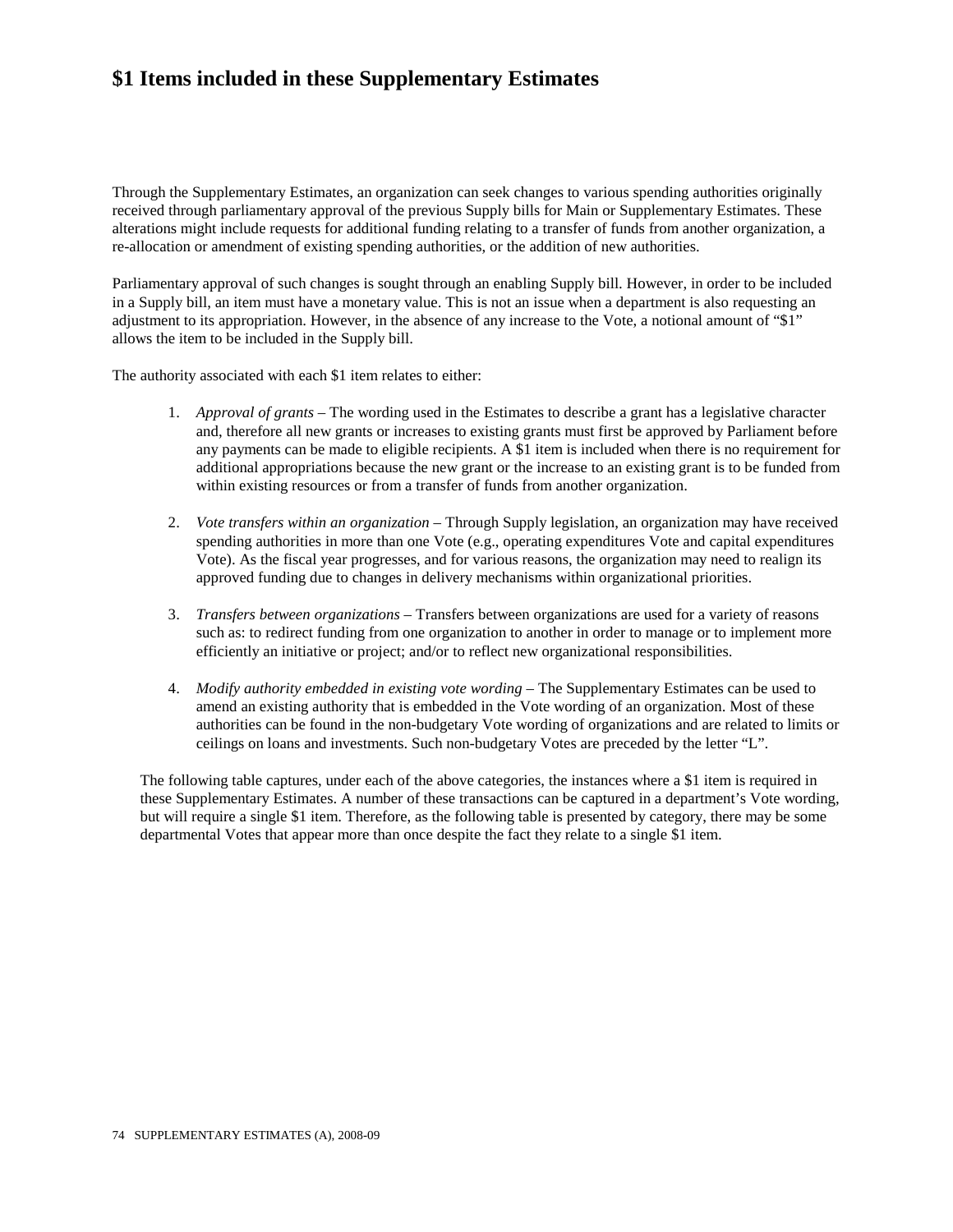# **\$ 1 Items included in these Supplementary Estimates**

### **1. Approval of grants**

| Organization                                       | <b>Vote</b><br><b>Number</b> | <b>Explanation</b>                                                                                                                                                                                                                                                                           |
|----------------------------------------------------|------------------------------|----------------------------------------------------------------------------------------------------------------------------------------------------------------------------------------------------------------------------------------------------------------------------------------------|
| Fisheries and Oceans – Department                  | 10a                          | To increase the grant "Grants to support<br>organizations associated with research, development,<br>management, and promotion of fisheries and oceans<br>related issues" by \$75,000; and to increase the grant<br>"Grant Program for the disposal of small craft<br>harbours" by \$300,000. |
| Health – Canadian Institutes of Health<br>Research | 25a                          | To <b>increase the grant</b> "Grants for research projects<br>and personnel support" by \$375,000.                                                                                                                                                                                           |

### **2. Vote transfers within an organization**

| Organization                                            | <b>Vote</b><br><b>Number</b> | <b>Explanation</b>                                                                                                                                                                                                                                                                                                                                                                                                                                                                                                                  |
|---------------------------------------------------------|------------------------------|-------------------------------------------------------------------------------------------------------------------------------------------------------------------------------------------------------------------------------------------------------------------------------------------------------------------------------------------------------------------------------------------------------------------------------------------------------------------------------------------------------------------------------------|
| <b>Fisheries and Oceans</b>                             | 10a                          | To authorize the transfer of \$3,945,000 from<br><b>Fisheries and Oceans Vote 1 for the Small Craft</b><br>Harbours Class Contribution Program (\$3,000,000);<br>to support organizations that research, develop,<br>manage and promote fisheries and oceans related<br>issues (\$445,000); to support divestiture projects in<br>the Central and Arctic regions (\$300,000); and for the<br>support of academic research and development<br>related to science priorities (Academic Research<br>Contribution Program) (\$200,000). |
| Indian Affairs and Northern Development -<br>Department | 20a                          | To authorize the transfer of \$3,00,000 from Indian<br><b>Affairs and Northern Development Vote 1 to</b><br>provide funding for the effective management of<br>Métis Aboriginal rights.                                                                                                                                                                                                                                                                                                                                             |
| Indian Affairs and Northern Development -<br>Department | 25a                          | To authorize the transfer of \$2,00,000 from Indian<br><b>Affairs and Northern Development Vote 1 to</b><br>provide funding for the effective management of<br>Métis Aboriginal rights.                                                                                                                                                                                                                                                                                                                                             |
| <b>Veterans Affairs</b>                                 | 15a                          | To authorize the transfer of \$2,000,000 from<br>Veterans Affairs Vote 1 to address an operating<br>shortfall created by additional Governor In Council<br>appointments at the Veterans Review and Appeal<br>Board.                                                                                                                                                                                                                                                                                                                 |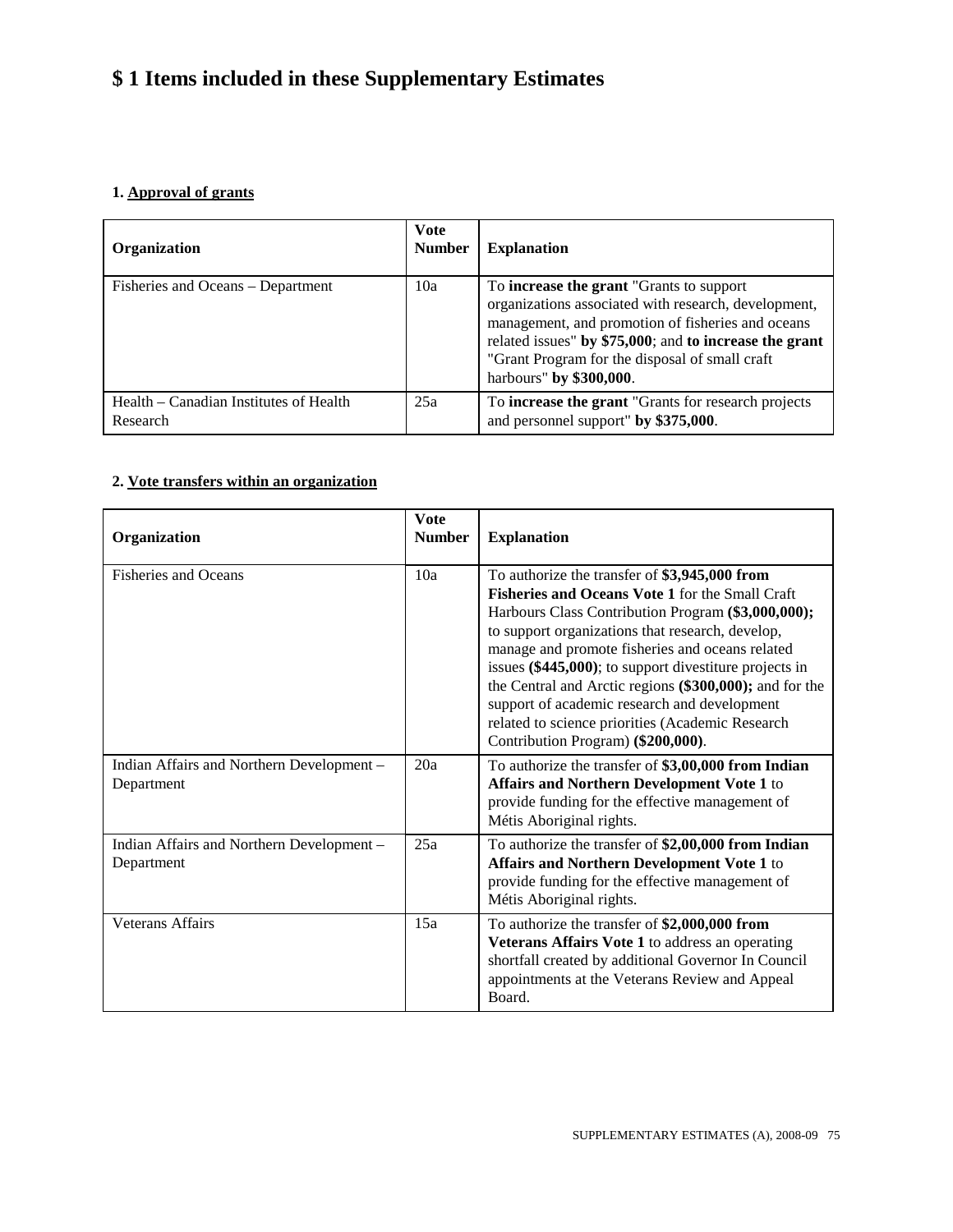# **\$1 Items included in these Supplementary Estimates**

### **3. Transfers between organizations**

| Organization                                                         | <b>Vote</b><br><b>Number</b> | <b>Explanation</b>                                                                                                                                                                                                                                                                                                                                                                                                                                                                                                                                                                                                                                                                                         |
|----------------------------------------------------------------------|------------------------------|------------------------------------------------------------------------------------------------------------------------------------------------------------------------------------------------------------------------------------------------------------------------------------------------------------------------------------------------------------------------------------------------------------------------------------------------------------------------------------------------------------------------------------------------------------------------------------------------------------------------------------------------------------------------------------------------------------|
| Canadian Heritage - Canada Council for the<br>Arts                   | 10a                          | To authorize the transfer of \$250,000 from<br>Canadian Heritage Vote 1 to assist Canadian<br>creators, artists and entrepreneurs to produce,<br>promote and distribute Canadian sound recordings of<br>specialized music that reflect the diversity of<br>Canadian voices; and \$1,300,000 from Canadian<br>Heritage Vote 5 for the development of Official<br>Language Minority Communities (Interdepartmental<br>Partnership with the Official Language Communities)<br>(\$800,000), and for Canada's financial support to the<br><b>UNESCO</b> International Fund for Cultural Diversity<br>for the Convention on the Protection and Promotion<br>of the Diversity of Cultural Expression (\$500,000). |
| Canadian Heritage - National Arts Centre<br>Corporation              | 50a                          | To authorize the transfer of \$192,640 from<br>Canadian Heritage Vote 5 for the development of<br><b>Official Language Minority Communities</b><br>(Interdepartmental Partnership with the Official<br>Language Communities).                                                                                                                                                                                                                                                                                                                                                                                                                                                                              |
| Canadian Heritage - National Film Board                              | 60a                          | To authorize the transfer of \$320,000 from<br>Canadian Heritage Vote 5 for the development of<br><b>Official Language Minority Communities</b><br>(Interdepartmental Partnership with the Official<br>Language Communities).                                                                                                                                                                                                                                                                                                                                                                                                                                                                              |
| Canadian Heritage - Telefilm Canada                                  | 110a                         | To authorize the transfer of \$550,000 from<br>Canadian Heritage Vote 5 for the development of<br><b>Official Language Minority Communities</b><br>(Interdepartmental Partnership with the Official<br>Language Communities).                                                                                                                                                                                                                                                                                                                                                                                                                                                                              |
| Health - Canadian Institutes of Health<br>Research                   | 20a                          | To authorize the transfer of \$50,000 from Health<br>Vote 40 to support Canadian influenza research to<br>improve preparedness for a potential pandemic<br>outbreak.                                                                                                                                                                                                                                                                                                                                                                                                                                                                                                                                       |
| Health - Canadian Institutes of Health<br>Research                   | 25a                          | To authorize the transfer of \$375,000 from Health<br>Vote 40 to support Canadian influenza research to<br>improve preparedness for a potential pandemic<br>outbreak.                                                                                                                                                                                                                                                                                                                                                                                                                                                                                                                                      |
| Health - Hazardous Materials Information<br><b>Review Commission</b> | 30a                          | To authorize the transfer of \$1,447,951 from Health<br>Vote 1 to reduce the claim processing backlog.                                                                                                                                                                                                                                                                                                                                                                                                                                                                                                                                                                                                     |
| <b>Industry – Social Sciences and Humanities</b><br>Research Council | 80a                          | To authorize the transfer of \$10,000 from Canadian<br>Heritage Vote 1 for research to inform policy<br>development related to sport participation.                                                                                                                                                                                                                                                                                                                                                                                                                                                                                                                                                        |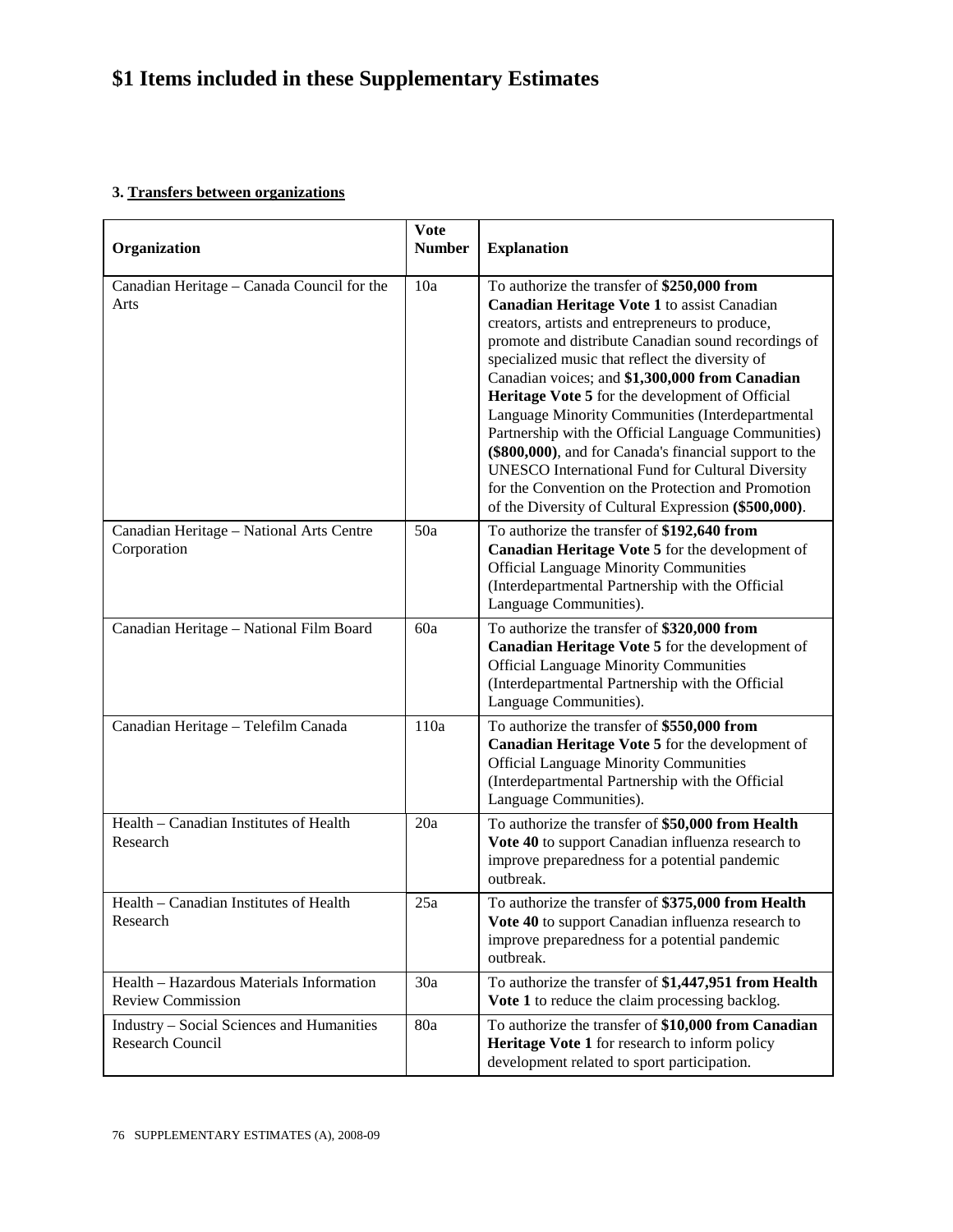# **\$ 1 Items included in these Supplementary Estimates**

| Organization                                                                                     | <b>Vote</b><br><b>Number</b> | <b>Explanation</b>                                                                                                                                                                                                                                                                                                                                                           |
|--------------------------------------------------------------------------------------------------|------------------------------|------------------------------------------------------------------------------------------------------------------------------------------------------------------------------------------------------------------------------------------------------------------------------------------------------------------------------------------------------------------------------|
| <b>Industry – Social Sciences and Humanities</b><br>Research Council                             | 85a                          | To authorize the transfer of \$579,446 from<br>Canadian Heritage Vote 5 for research to inform<br>policy development related to sport participation; and<br>\$160,000 from Citizenship and Immigration Vote<br>1 to support the Centres of Excellence in fostering<br>and funding policy research related to immigration,<br>integration and diversity (Metropolis Project). |
| National Defence – Office of the<br><b>Communications Security Establishment</b><br>Commissioner | 23a                          | To authorize the transfer of \$1,364,519 from<br>National Defence Vote 1 to support the Office of the<br><b>Communications Security Establishment</b><br>Commissioner.                                                                                                                                                                                                       |

### **4. Modify authority embedded in existing vote wording**

| Organization                                                                                     | <b>Vote</b><br><b>Number</b> | <b>Explanation</b>                                                                                                                                                                                                                                                                                                                                        |
|--------------------------------------------------------------------------------------------------|------------------------------|-----------------------------------------------------------------------------------------------------------------------------------------------------------------------------------------------------------------------------------------------------------------------------------------------------------------------------------------------------------|
| Finance - Department                                                                             | 7a                           | For the purposes of subsection 193(4) of the <i>Budget</i><br>Implementation Act, 2006, the amount of the<br>aggregate outstanding principal amount of all<br>mortgages or hypothecs, to which insurance policies<br>that are subject to such agreements apply, shall not at<br>any time exceed, is \$250,000,000,000.                                    |
| Finance – Department                                                                             | L10a                         | In accordance with the Bretton Woods and Related<br>Agreements Act, the issuance and payment of non-<br>interest bearing, non-negotiable demand notes in an<br>amount not to exceed \$384,280,000 to the<br>International Development Association.                                                                                                        |
| Foreign Affairs and International Trade -<br>Canadian International Development Agency           | L30a                         | The issuance and payment of non-interest bearing,<br>non-negotiable demand notes in an amount not to<br>exceed \$227,032,000 (from \$215,032,000) in<br>accordance with the International Development<br>(Financial Institutions) Assistance Act, for the<br>purpose of contributions to the International Financial<br><b>Institution Fund Accounts.</b> |
| National Defence - Office of the<br><b>Communications Security Establishment</b><br>Commissioner | 23a                          | For the creation of a new Vote - Office of the<br><b>Communications Security Establishment</b><br>Commissioner - Program expenditures.                                                                                                                                                                                                                    |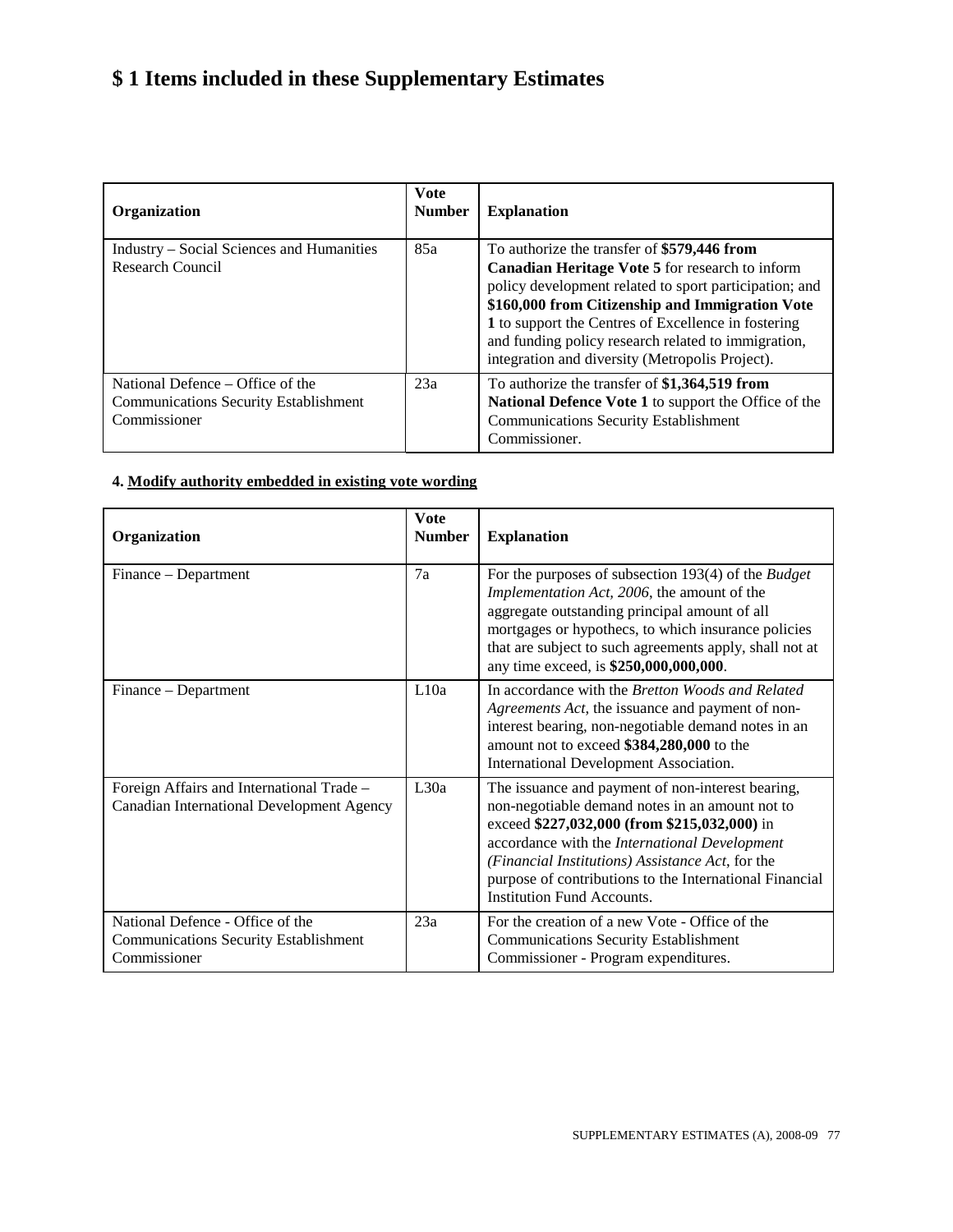### **AGRICULTURE AND AGRI-FOOD**

|                                        |                                                                                                                                                                                                                                                                                                                                                                                                                                                                                                                                                                                                                                                                                                                                                                                                                                                                                                                                    |                                                                        | These Supplementary Estimates |                                         |                                                                        |  |  |  |
|----------------------------------------|------------------------------------------------------------------------------------------------------------------------------------------------------------------------------------------------------------------------------------------------------------------------------------------------------------------------------------------------------------------------------------------------------------------------------------------------------------------------------------------------------------------------------------------------------------------------------------------------------------------------------------------------------------------------------------------------------------------------------------------------------------------------------------------------------------------------------------------------------------------------------------------------------------------------------------|------------------------------------------------------------------------|-------------------------------|-----------------------------------------|------------------------------------------------------------------------|--|--|--|
|                                        |                                                                                                                                                                                                                                                                                                                                                                                                                                                                                                                                                                                                                                                                                                                                                                                                                                                                                                                                    | Previous                                                               |                               | <b>Adjustments to</b>                   | <b>Total Estimates</b>                                                 |  |  |  |
|                                        | Vote (dollars)                                                                                                                                                                                                                                                                                                                                                                                                                                                                                                                                                                                                                                                                                                                                                                                                                                                                                                                     | Estimates                                                              | <b>Transfers</b>              | <b>Appropriations</b>                   | to date                                                                |  |  |  |
| 1a                                     | Department<br>Operating expenditures and, pursuant to<br>paragraph $29.1(2)(a)$ of the <i>Financial Administration</i><br>Act, authority to expend revenues received from, and<br>to offset expenditures incurred in the fiscal year for,<br>collaborative research agreements and research<br>services, the grazing and breeding activities of the<br>Community Pastures Program and the administration<br>of the AgriStability program; and the payment to each<br>member of the Queen's Privy Council for Canada<br>who is a Minister without Portfolio or a Minister of<br>State who does not preside over a Ministry of State of<br>a salary not to exceed the salary paid to Ministers of<br>State who preside over Ministries of State under the<br>Salaries Act, as adjusted pursuant to the Parliament of<br>Canada Act and pro rata for any period of less than a<br>year – To authorize the transfer of $$275,000$ from |                                                                        |                               |                                         |                                                                        |  |  |  |
| 5a<br>15                               | Western Economic Diversification Vote 1,<br>Appropriation Act No. 1, 2008-2009 for the purposes<br>of this Vote and to provide a further amount of<br>10a The grants listed in the Estimates and contributions<br>Pursuant to section 29 of the <i>Financial</i><br>Administration Act, to authorize the Minister of<br>Agriculture and Agri-Food, on behalf of Her Majesty<br>in right of Canada, in accordance with terms and<br>conditions approved by the Minister of Finance, to<br>guarantee payments of an amount not exceeding, at<br>any one time, in aggregate, the sum of<br>\$1,500,000,000 payable in respect of cash advances<br>provided by producer organizations, the Canadian                                                                                                                                                                                                                                    | 530,761,000<br>32,022,000<br>378,993,232                               | (6,501,700)<br>.<br>.         | 139, 183, 207<br>860,000<br>157,497,000 | 663,442,507<br>32,882,000<br>536,490,232                               |  |  |  |
| 20                                     | Wheat Board and other lenders under the Spring<br>Credit Advance Program and \$1,500,000,000 payable<br>in respect of cash advances provided by producer<br>organizations, the Canadian Wheat Board and other<br>lenders under the Enhanced Spring Credit Advance<br>Pursuant to section 29 of the <i>Financial</i><br>Administration Act, to authorize the Minister of<br>Agriculture and Agri-Food, on behalf of Her Majesty<br>in right of Canada, in accordance with terms and<br>conditions approved by the Minister of Finance, to<br>guarantee payments of amounts not exceeding, at any                                                                                                                                                                                                                                                                                                                                    | 1                                                                      |                               |                                         | 1                                                                      |  |  |  |
| (S)<br>(S)<br>(S)<br>(S)<br>(S)<br>(S) | time, in aggregate, the sum of \$140,000,000 payable<br>in respect of Line of Credit Agreements to be entered<br>into by the Farm Credit Corporation for the purpose<br>of the renewed (2003) National Biomass Ethanol<br>Minister of Agriculture and Agri-Food - Salary and<br>Contribution payments for the AgriStability Program.<br>Contribution payments for the AgriInsurance Program<br>Contribution payments for the AgriInvest Program<br>Payments in connection with the Agricultural                                                                                                                                                                                                                                                                                                                                                                                                                                    | 1<br>69,236,000<br>76,422<br>655,200,000<br>388,700,000<br>159,489,000 | .<br>.<br>.                   | .<br>.<br>.<br>.                        | 1<br>69,236,000<br>76,422<br>655,200,000<br>388,700,000<br>159,489,000 |  |  |  |
|                                        | Marketing Programs Act (S.C. 1997, c. C-34)                                                                                                                                                                                                                                                                                                                                                                                                                                                                                                                                                                                                                                                                                                                                                                                                                                                                                        | 137,500,000                                                            | .                             | .                                       | 137,500,000                                                            |  |  |  |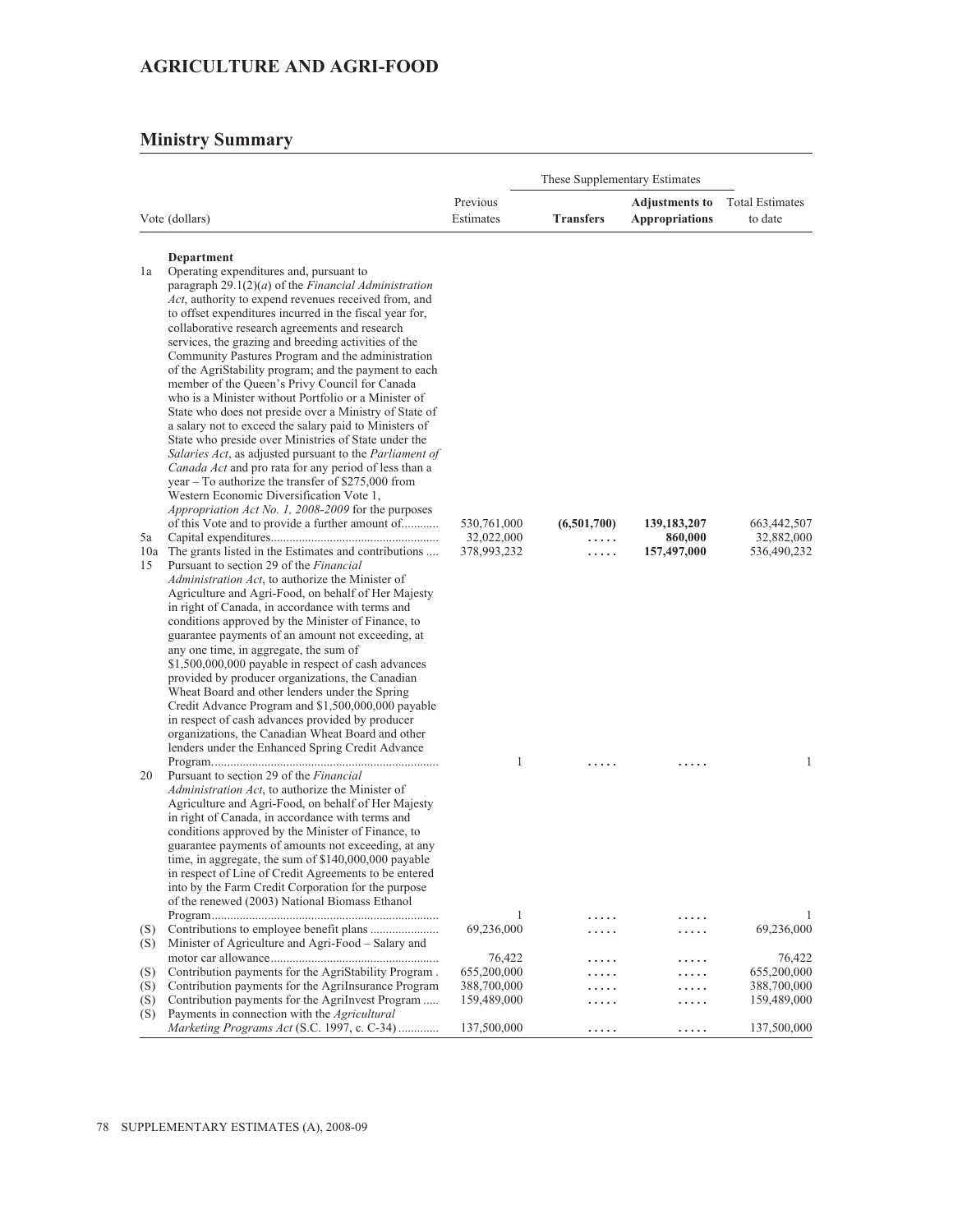### **AGRICULTURE AND AGRI-FOOD**

|                   |                                                                                                                                                                                                      |                                                | These Supplementary Estimates |                               |                                                  |
|-------------------|------------------------------------------------------------------------------------------------------------------------------------------------------------------------------------------------------|------------------------------------------------|-------------------------------|-------------------------------|--------------------------------------------------|
|                   |                                                                                                                                                                                                      | Previous                                       |                               | <b>Adjustments to</b>         | <b>Total Estimates</b>                           |
|                   | Vote (dollars)                                                                                                                                                                                       | Estimates                                      | <b>Transfers</b>              | <b>Appropriations</b>         | to date                                          |
| (S)               | Contribution payments for the Agricultural Disaster                                                                                                                                                  |                                                |                               |                               |                                                  |
| (S)               | Contributions in support of the AgriInvest Cost of                                                                                                                                                   | 108,400,000                                    |                               |                               | 108,400,000                                      |
|                   |                                                                                                                                                                                                      | 100,000,000                                    |                               |                               | 100,000,000                                      |
| (S)<br>(S)        | Canadian Cattlemen's Association Legacy Fund<br>Loan guarantees under the Farm Improvement and<br>Marketing Cooperatives Loans Act                                                                   | 5,000,000                                      |                               |                               | 5,000,000                                        |
| (S)               | Grants to agencies established under the Farm                                                                                                                                                        | 4,000,000                                      |                               |                               | 4,000,000                                        |
|                   | Products Agencies Act (R.S.C. 1985, c. F-4)                                                                                                                                                          | 200,000                                        |                               |                               | 200,000                                          |
| (S)               | Canadian Pari-Mutuel Agency Revolving Fund                                                                                                                                                           |                                                |                               |                               |                                                  |
|                   |                                                                                                                                                                                                      | 2,569,577,656                                  | (6,501,700)                   | 297,540,207                   | 2,860,616,163                                    |
|                   | <b>Canadian Dairy Commission</b>                                                                                                                                                                     |                                                |                               |                               |                                                  |
| 25                |                                                                                                                                                                                                      | 3,672,000                                      |                               |                               | 3,672,000                                        |
|                   |                                                                                                                                                                                                      | 3,672,000                                      | .                             |                               | 3,672,000                                        |
|                   | <b>Canadian Food Inspection Agency</b>                                                                                                                                                               |                                                |                               |                               |                                                  |
| 30a               |                                                                                                                                                                                                      | 471,919,000                                    |                               | 37,458,117                    | 509, 377, 117                                    |
| 35a               |                                                                                                                                                                                                      | 34,669,000                                     |                               | 5,556,000                     | 40,225,000                                       |
| (S)<br>(S)        | Compensation payments in accordance with<br>requirements established by Regulations under the<br>Health of Animals Act and the Plant Protection Act,<br>and authorized pursuant to the Canadian Food | 67,475,000<br>1,500,000                        |                               | .                             | 67,475,000<br>1,500,000                          |
|                   |                                                                                                                                                                                                      |                                                |                               | 43,014,117                    |                                                  |
|                   |                                                                                                                                                                                                      | 575,563,000                                    |                               |                               | 618,577,117                                      |
| 40a<br>(S)<br>(S) | <b>Canadian Grain Commission</b><br>Canadian Grain Commission Revolving Fund                                                                                                                         | 4,756,000<br>577,000<br>(120,000)<br>5,213,000 |                               | 26,500,000<br>.<br>26,500,000 | 31,256,000<br>577,000<br>(120,000)<br>31,713,000 |
|                   |                                                                                                                                                                                                      |                                                | .                             |                               |                                                  |
|                   |                                                                                                                                                                                                      | 3,154,025,656                                  | (6,501,700)                   | 367,054,324                   | 3,514,578,280                                    |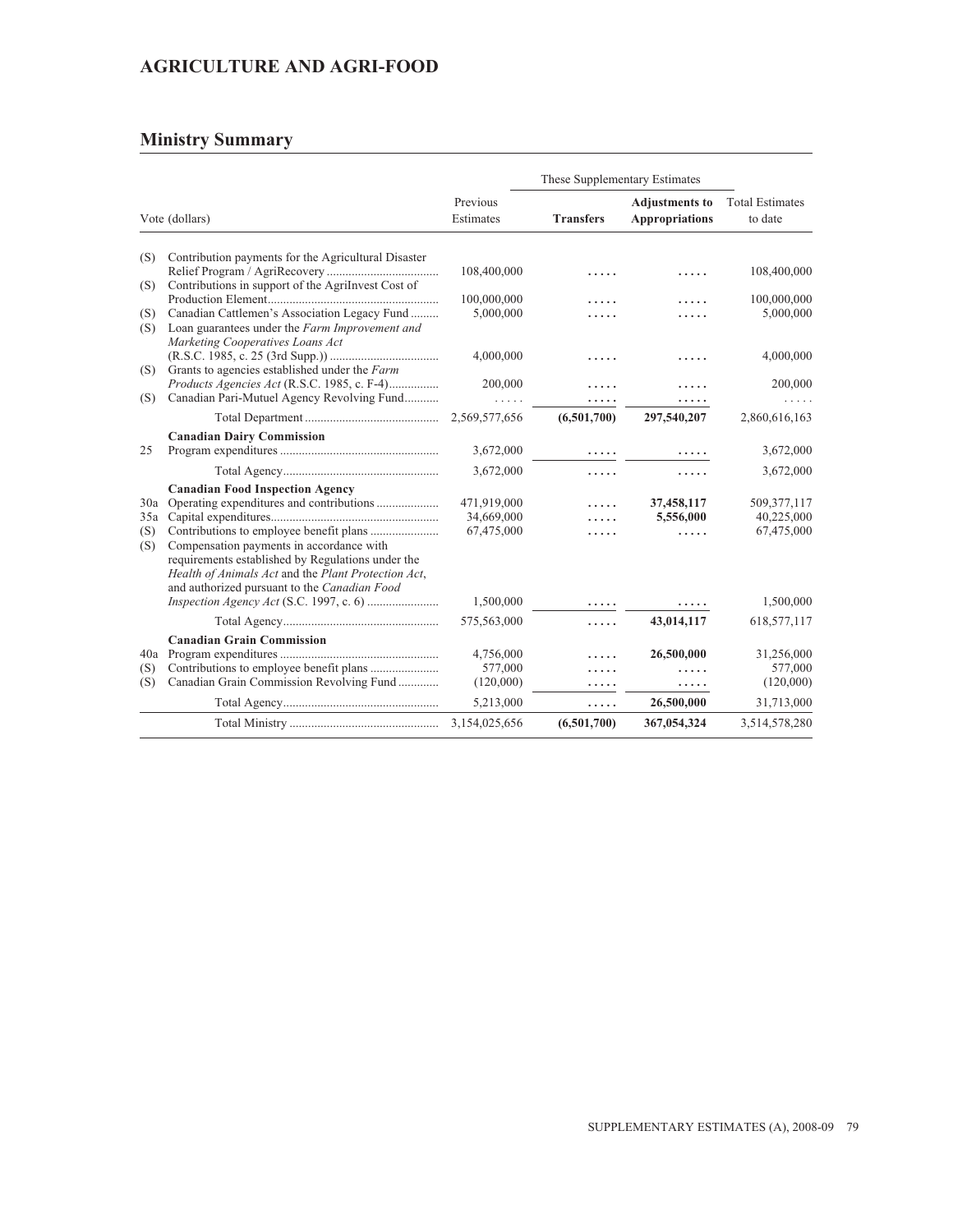### **AGRICULTURE AND AGRI-FOOD Department**

#### **Explanation of Requirements (thousands of dollars)**

Agriculture and Agri-Food requests funds for the following items:

| <b>Voted Appropriations</b>                                                                                                                                                                    | Vote 1  | Vote 5 | Vote 10 | Total   |
|------------------------------------------------------------------------------------------------------------------------------------------------------------------------------------------------|---------|--------|---------|---------|
| Funding to assure program continuity in the implementation of the                                                                                                                              | 126,850 | 860    | 157,497 | 285,207 |
| Funding to set up a disaster relief framework that would provide a<br>coordinated process for federal, provincial, and territorial<br>governments to respond rapidly to agricultural disasters |         |        |         |         |
| Funding for the Government of Canada Exhibitions Program and the                                                                                                                               | 11,857  |        | .       | 11,857  |
| Government of Canada Rural Exhibits Program (horizontal item)                                                                                                                                  | 476     | .      | .       | 476     |
| <b>Total Voted Appropriations</b>                                                                                                                                                              | 139,183 | 860    | 157,497 | 297,540 |
| <b>Transfers</b>                                                                                                                                                                               |         |        |         |         |
| Transfer from Western Economic Diversification – In support of the<br>Minister's responsibilities for regional representation of                                                               |         |        |         |         |
|                                                                                                                                                                                                | 275     | .      |         | 275     |
| Transfer to Public Safety and Emergency Preparedness – In support<br>of the Minister's responsibilities for regional representation of                                                         |         |        |         |         |
| Transfer to Foreign Affairs and International Trade – To provide                                                                                                                               | (275)   | .      | .       | (275)   |
| support to the North American Platform Program (NAPP)                                                                                                                                          |         |        |         |         |
| Partnership as agreed in the 2008 Governance Framework                                                                                                                                         | (1,000) |        |         | (1,000) |
| Transfer to Health (\$3,500) and to Foreign Affairs and International<br>Trade $(\$2,002)$ – For program continuity in the implementation                                                      |         |        |         |         |
|                                                                                                                                                                                                | (5,502) |        | .       | (5,502) |
| <b>Total Transfers</b>                                                                                                                                                                         | (6,502) | .      | .       | (6,502) |
| <b>These Supplementary Estimates</b>                                                                                                                                                           | 132,681 | 860    | 157,497 | 291,038 |

| <b>Transfer Payments (dollars)</b>                                                                                                                                             | Voted       | <b>Statutory</b> |
|--------------------------------------------------------------------------------------------------------------------------------------------------------------------------------|-------------|------------------|
| <b>Contributions</b>                                                                                                                                                           |             |                  |
| Contributions for Agriculture and Agri-food Sector Assistance – Environment                                                                                                    | 93,320,000  | .                |
| Contributions for Agriculture and Agri-food Sector Assistance – Science and Innovation<br>Contributions for Agriculture and Agri-food Sector Assistance – Food Safety and Food | 26,040,000  | .                |
|                                                                                                                                                                                | 17,060,000  | .                |
| Contributions for Agriculture and Agri-food Sector Assistance – International<br>Contributions in support of assistance to Rural Canada and Development in the Area of         | 10,000,000  | .                |
|                                                                                                                                                                                | 5,677,000   | .                |
| Contributions for Agriculture and Agri-food Sector Assistance – Renewal                                                                                                        | 5,400,000   | .                |
| <b>Total Transfer Payments</b>                                                                                                                                                 | 157,497,000 | .                |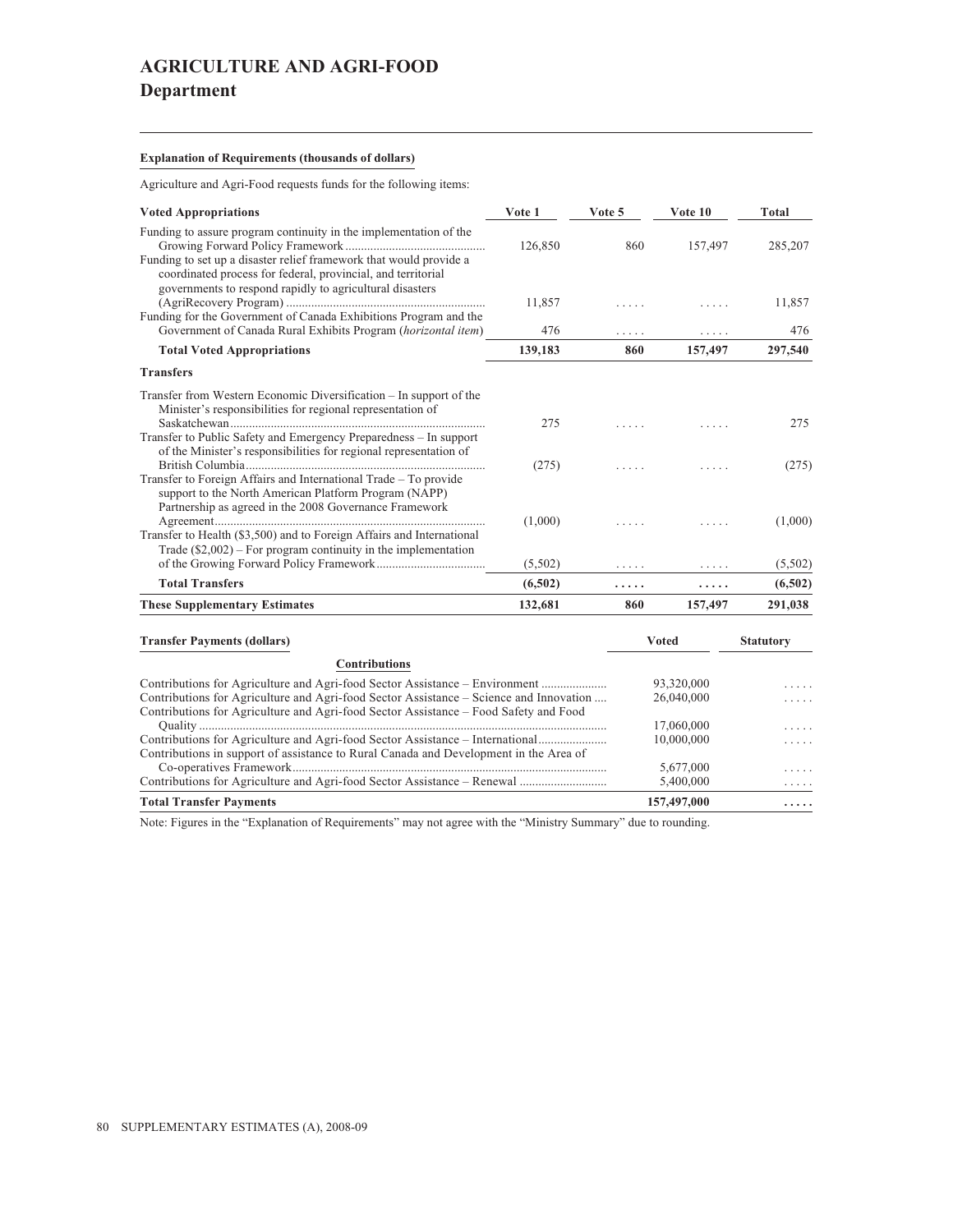### **AGRICULTURE AND AGRI-FOOD Canadian Food Inspection Agency**

#### **Explanation of Requirements (thousands of dollars)**

Canadian Food Inspection Agency requests funds for the following items:

| <b>Voted Appropriations</b>                                                                                                                                         | Vote 30 | Vote 35 | Total  |
|---------------------------------------------------------------------------------------------------------------------------------------------------------------------|---------|---------|--------|
| Funding to strengthen and modernize Canada's safety systems for health, consumer<br>and food products to protect the health of Canadians, through program           |         |         |        |
| Funding to support the extension of sunsetting elements of the Bovine Spongiform                                                                                    | 14.347  | 5.556   | 19.903 |
|                                                                                                                                                                     | 18.276  |         | 18.276 |
|                                                                                                                                                                     |         | .       |        |
|                                                                                                                                                                     | 4.000   | .       | 4,000  |
| Funding for initiatives in support of the five Security and Prosperity Partnership<br>priorities announced by North American leaders at their August 2007 Summit in |         |         |        |
|                                                                                                                                                                     | 835     | .       | 835    |
| <b>These Supplementary Estimates</b>                                                                                                                                | 37,458  | 5.556   | 43,014 |

Note: Figures in the "Explanation of Requirements" may not agree with the "Ministry Summary" due to rounding.

### **Canadian Grain Commission**

#### **Explanation of Requirements (thousands of dollars)**

Canadian Grain Commission requests funds for the following items:

#### **Voted Appropriations Vote 40** Funding to deliver core programming to achieve its mandate of establishing and maintaining grain quality standards and regulating grain handling to support the Canadian grain industry......................................................................... **26,500**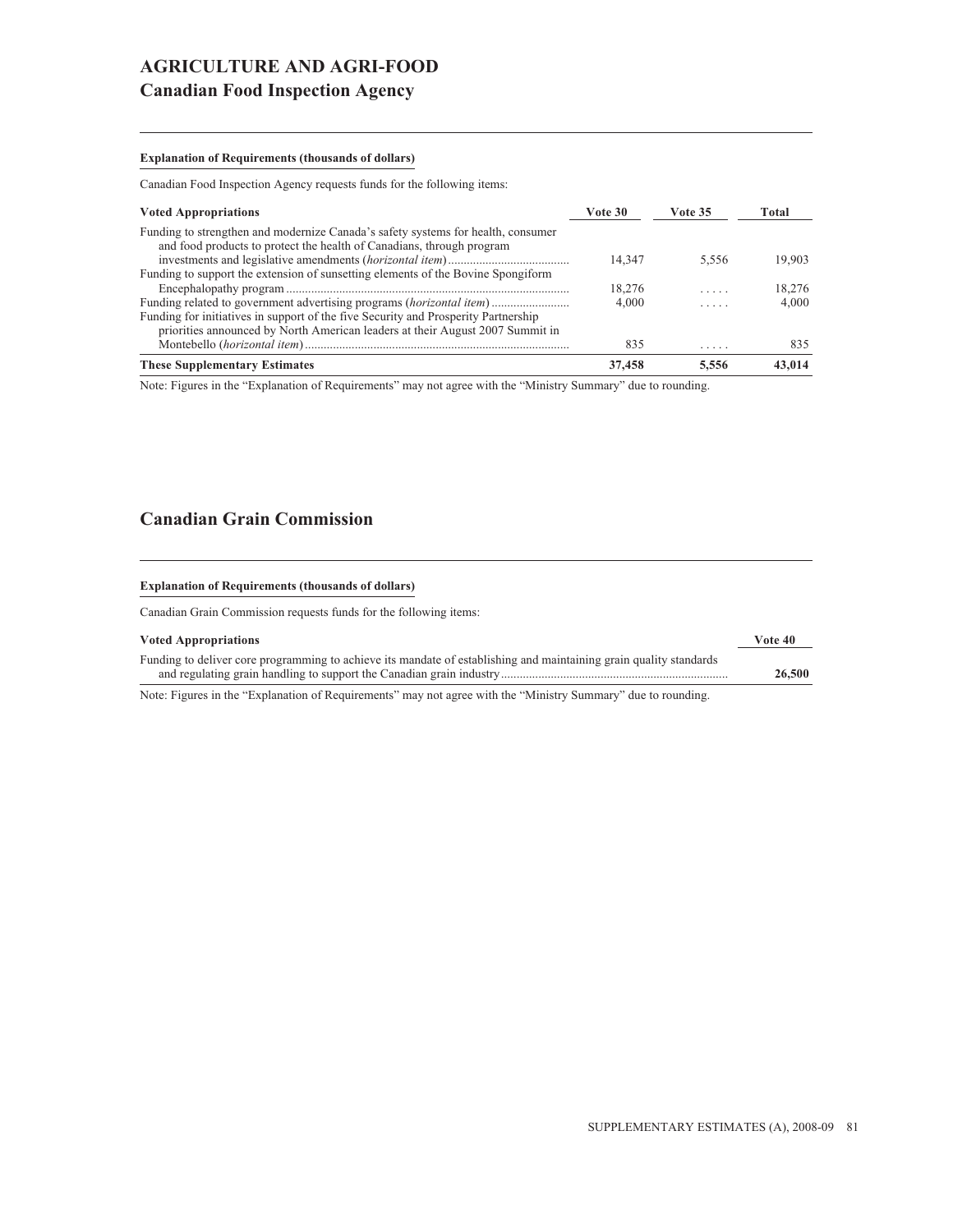### **ATLANTIC CANADA OPPORTUNITIES AGENCY**

| Vote (dollars)  |                                                                                                                                                                                                                                                                                                                                                                                                                                                                                                                  |                                        | These Supplementary Estimates |                                                |                                        |
|-----------------|------------------------------------------------------------------------------------------------------------------------------------------------------------------------------------------------------------------------------------------------------------------------------------------------------------------------------------------------------------------------------------------------------------------------------------------------------------------------------------------------------------------|----------------------------------------|-------------------------------|------------------------------------------------|----------------------------------------|
|                 |                                                                                                                                                                                                                                                                                                                                                                                                                                                                                                                  | Previous<br>Estimates                  | <b>Transfers</b>              | <b>Adjustments to</b><br><b>Appropriations</b> | <b>Total Estimates</b><br>to date      |
|                 | Department                                                                                                                                                                                                                                                                                                                                                                                                                                                                                                       |                                        |                               |                                                |                                        |
| 1a<br>5a<br>(S) | Operating expenditures and the payment to each<br>member of the Queen's Privy Council for Canada<br>who is a Minister without Portfolio or a Minister of<br>State who does not preside over a Ministry of State of<br>a salary not to exceed the salary paid to Ministers of<br>State who preside over Ministries of State under the<br>Salaries Act, as adjusted pursuant to the Parliament of<br>Canada Act and pro rata for any period of less than a<br>The grants listed in the Estimates and contributions | 81,862,000<br>238,346,000<br>8,017,000 | (750,000)<br>.                | 106,085<br>.                                   | 81,968,085<br>237,596,000<br>8,017,000 |
|                 |                                                                                                                                                                                                                                                                                                                                                                                                                                                                                                                  | 328,225,000                            | (750,000)                     | 106,085                                        | 327,581,085                            |
| 10              | <b>Enterprise Cape Breton Corporation</b><br>Payments to the Enterprise Cape Breton Corporation<br>pursuant to the Enterprise Cape Breton Corporation                                                                                                                                                                                                                                                                                                                                                            |                                        |                               |                                                |                                        |
|                 |                                                                                                                                                                                                                                                                                                                                                                                                                                                                                                                  | 8,650,000                              | .                             |                                                | 8,650,000                              |
|                 |                                                                                                                                                                                                                                                                                                                                                                                                                                                                                                                  | 8,650,000                              | .                             | .                                              | 8,650,000                              |
|                 |                                                                                                                                                                                                                                                                                                                                                                                                                                                                                                                  | 336,875,000                            | (750,000)                     | 106,085                                        | 336,231,085                            |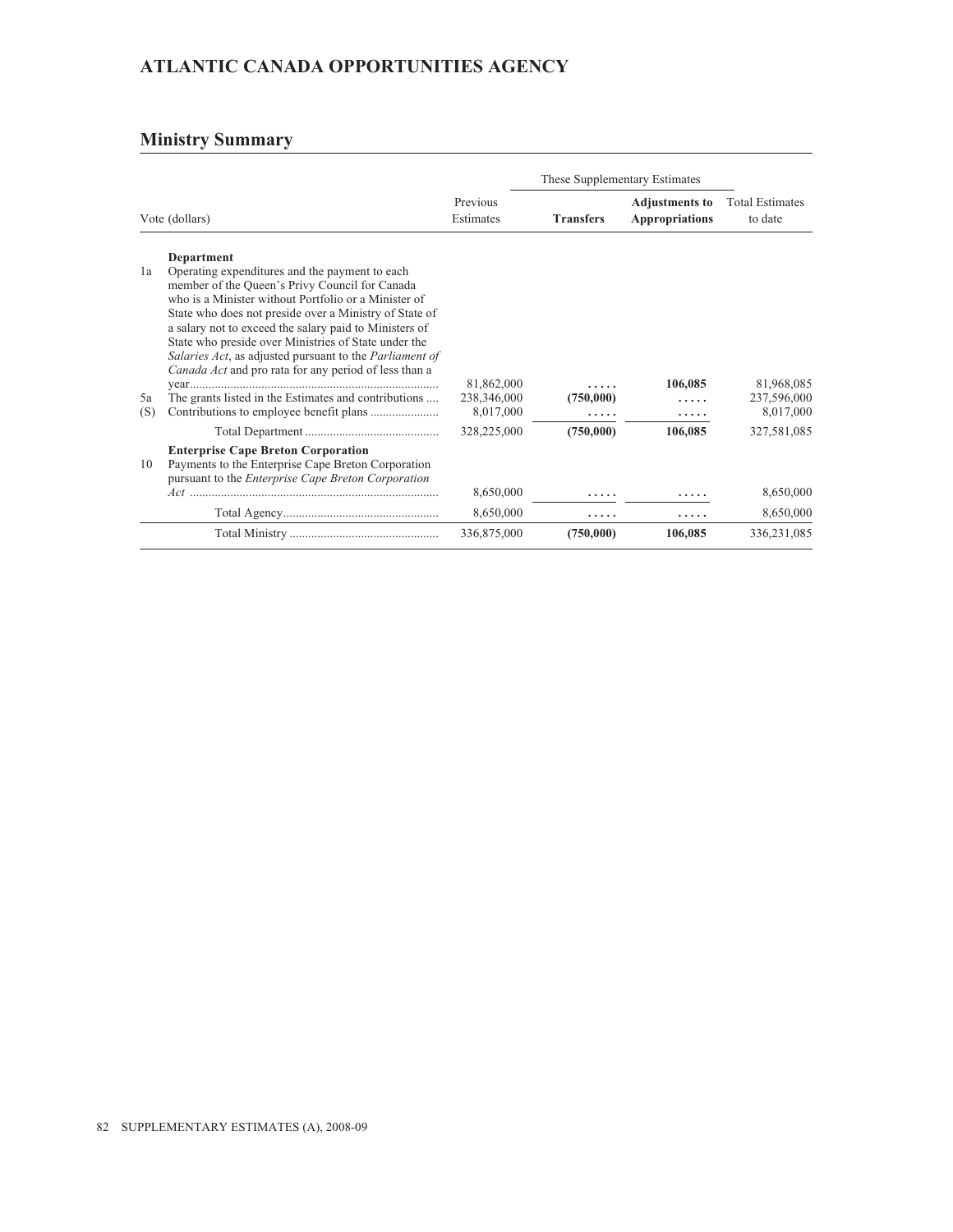## **ATLANTIC CANADA OPPORTUNITIES AGENCY Department**

#### **Explanation of Requirements (thousands of dollars)**

Atlantic Canada Opportunities Agency requests funds for the following items:

| <b>Voted Appropriations</b>                                                                                                                                                 | Vote 1 | Vote 5 | Total |
|-----------------------------------------------------------------------------------------------------------------------------------------------------------------------------|--------|--------|-------|
| Funding for the Canada Strategic Infrastructure Fund relating to investments in public<br>infrastructure projects designed to improve the quality of life in both urban and | 106    |        | 106   |
| <b>Transfers</b>                                                                                                                                                            |        |        |       |
| Transfer to Foreign Affairs and International Trade – To provide support to the North<br>American Platform Program (NAPP) Partnership as agreed in the 2008                 | .      | (750)  | (750) |
| <b>These Supplementary Estimates</b>                                                                                                                                        | 106    | (750)  | (644) |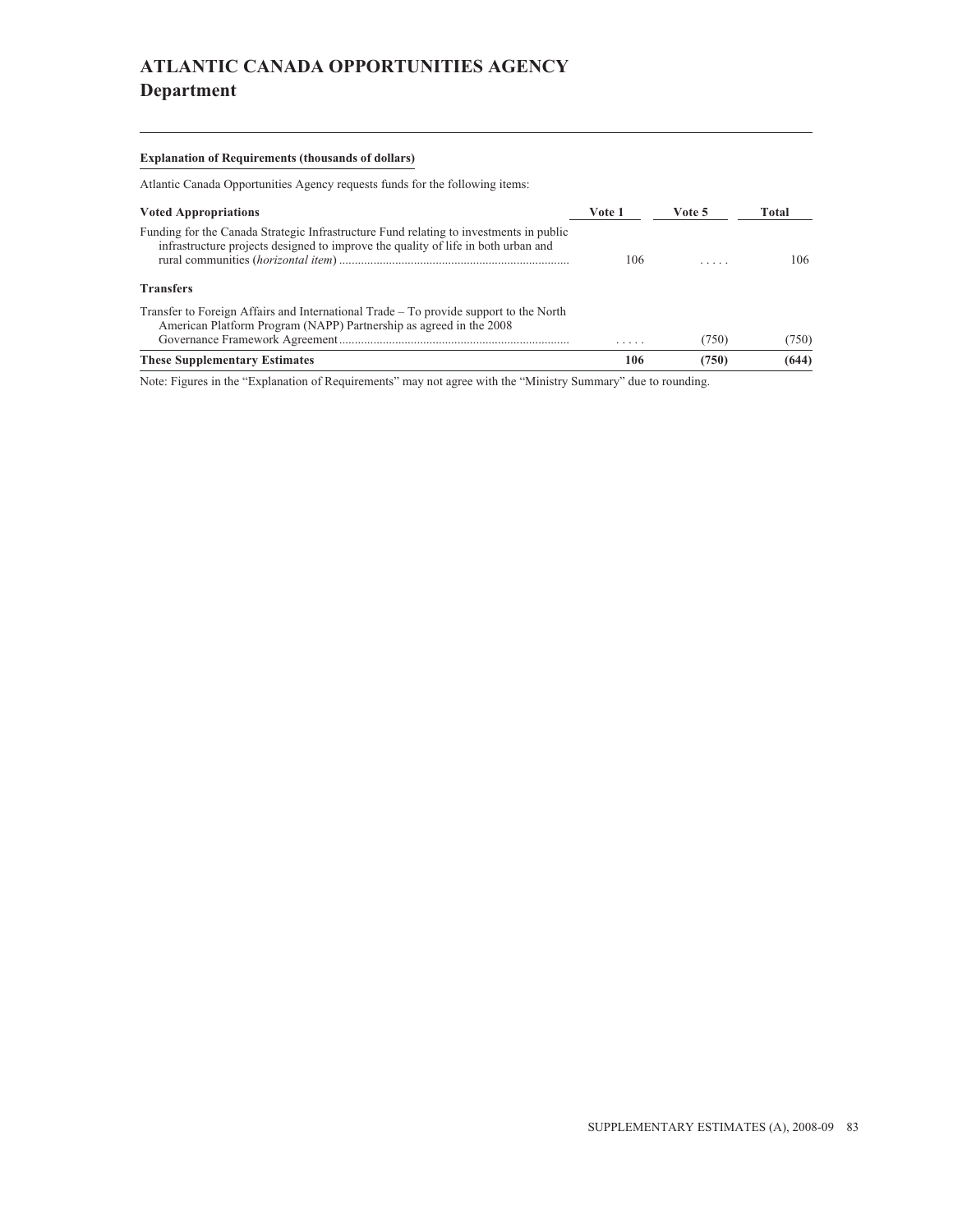### **CANADA REVENUE AGENCY**

|                |                                                                                                                                                                                                                                                                                                                                                                  |                       | These Supplementary Estimates |                                                |                                   |
|----------------|------------------------------------------------------------------------------------------------------------------------------------------------------------------------------------------------------------------------------------------------------------------------------------------------------------------------------------------------------------------|-----------------------|-------------------------------|------------------------------------------------|-----------------------------------|
| Vote (dollars) |                                                                                                                                                                                                                                                                                                                                                                  | Previous<br>Estimates | <b>Transfers</b>              | <b>Adjustments to</b><br><b>Appropriations</b> | <b>Total Estimates</b><br>to date |
| 1a             | Program expenditures and recoverable expenditures<br>on behalf of the <i>Canada Pension Plan</i> and the<br><i>Employment Insurance <math>Act</math></i> – To authorize the transfer<br>of \$22,021,032 from Public Works and Government<br>Services Vote 1, <i>Appropriation Act No. 1, 2008-2009</i><br>for the purposes of this Vote and to provide a further |                       |                               |                                                |                                   |
|                |                                                                                                                                                                                                                                                                                                                                                                  | 2,933,062,000         | 22,021,032                    | 97,980,681                                     | 3,053,063,713                     |
| (S)<br>(S)     | Minister of National Revenue - Salary and motor car                                                                                                                                                                                                                                                                                                              | 400,644,000           |                               |                                                | 400,644,000                       |
|                |                                                                                                                                                                                                                                                                                                                                                                  | 76,422                |                               |                                                | 76,422                            |
| (S)<br>(S)     | Spending of revenues received through the conduct of<br>its operations pursuant to section 60 of the Canada                                                                                                                                                                                                                                                      | 219,000,000           |                               |                                                | 219,000,000                       |
| (S)            | Payments to private collection agencies pursuant to                                                                                                                                                                                                                                                                                                              | 161,263,000           |                               |                                                | 161,263,000                       |
|                | section 17.1 of the <i>Financial Administration Act</i>                                                                                                                                                                                                                                                                                                          | 23,316,000            |                               |                                                | 23,316,000                        |
|                |                                                                                                                                                                                                                                                                                                                                                                  | 3,737,361,422         | 22,021,032                    | 97,980,681                                     | 3,857,363,135                     |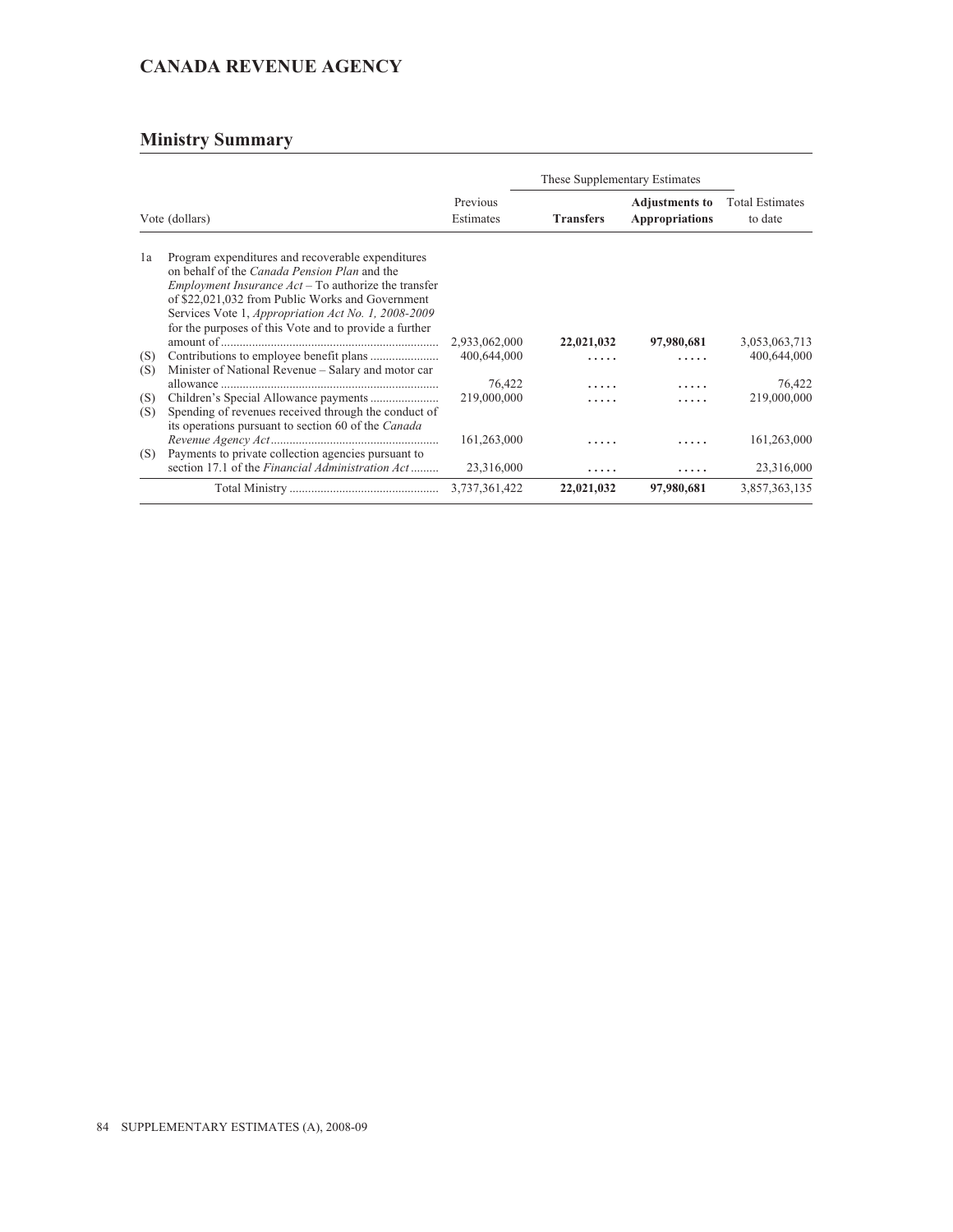### **CANADA REVENUE AGENCY**

#### **Explanation of Requirements (thousands of dollars)**

Canada Revenue Agency requests funds for the following items:

| <b>Voted Appropriations</b>                                                                                       | Vote 1 |
|-------------------------------------------------------------------------------------------------------------------|--------|
| Funding for the development, transition and ongoing maintenance related to assumption of responsibility for the   | 64.969 |
| Funding in support of measures related to Individual Income, Goods and Services Tax Rate Reduction, and Sales and |        |
|                                                                                                                   | 17.880 |
| Funding for the implementation of 2008 Federal Budget initiatives, including Scientific Research and Experimental |        |
| Development Administrative Improvements, Excise Duty Measures, Goods and Services Tax Measures for Long           |        |
|                                                                                                                   | 7,797  |
|                                                                                                                   | 6,226  |
|                                                                                                                   | 1,109  |
| <b>Total Voted Appropriations</b>                                                                                 | 97,981 |
| <b>Transfers</b>                                                                                                  |        |

Transfer from Public Works and Government Services – For increased charges for accommodation and real property

| "VICt.<br>.                                    |  |
|------------------------------------------------|--|
| <b>These Supplementary</b><br><b>Estimates</b> |  |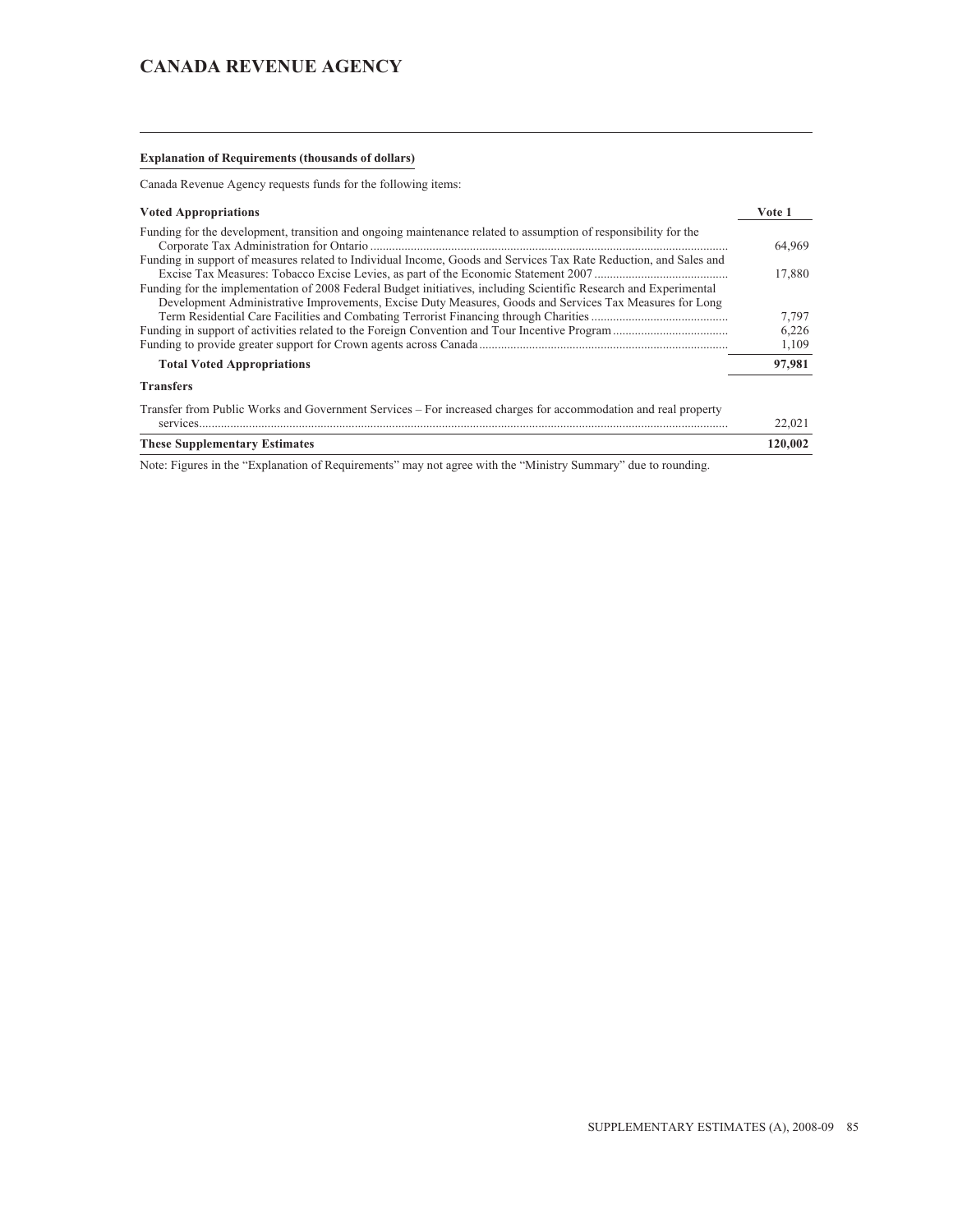|            |                                                                                                                                                                                                                                                                                                                                                                                                                                                                                                                                                                                                                                                                                                                                                                                                                                                                                                                                                        |                       | These Supplementary Estimates |                                                |                                   |
|------------|--------------------------------------------------------------------------------------------------------------------------------------------------------------------------------------------------------------------------------------------------------------------------------------------------------------------------------------------------------------------------------------------------------------------------------------------------------------------------------------------------------------------------------------------------------------------------------------------------------------------------------------------------------------------------------------------------------------------------------------------------------------------------------------------------------------------------------------------------------------------------------------------------------------------------------------------------------|-----------------------|-------------------------------|------------------------------------------------|-----------------------------------|
|            | Vote (dollars)                                                                                                                                                                                                                                                                                                                                                                                                                                                                                                                                                                                                                                                                                                                                                                                                                                                                                                                                         | Previous<br>Estimates | <b>Transfers</b>              | <b>Adjustments to</b><br><b>Appropriations</b> | <b>Total Estimates</b><br>to date |
|            | Department                                                                                                                                                                                                                                                                                                                                                                                                                                                                                                                                                                                                                                                                                                                                                                                                                                                                                                                                             |                       |                               |                                                |                                   |
| 1a         | Operating expenditures and, pursuant to<br>paragraph $29.1(2)(a)$ of the <i>Financial Administration</i><br>Act, authority to expend revenues received during the<br>fiscal year by the Canadian Conservation Institute, the<br>Canadian Heritage Information Network, the<br>Exhibition Transportation Service and the Canadian<br>Audio-visual Certification Office, and the payment to<br>each member of the Queen's Privy Council for<br>Canada who is a Minister without Portfolio or a<br>Minister of State who does not preside over a<br>Ministry of State of a salary not to exceed the salary<br>paid to Ministers of State who preside over Ministries<br>of State under the Salaries Act, as adjusted pursuant<br>to the Parliament of Canada Act and pro rata for any<br>period of less than a year – To authorize the transfer<br>of \$2,529,697 from Public Works and Government<br>Services Vote 1, Appropriation Act No. 1, 2008-2009 |                       |                               |                                                |                                   |
| 5a         | for the purposes of this Vote and to provide a further<br>The grants listed in the Estimates and contributions –<br>To authorize the transfer of \$5,000,000 from                                                                                                                                                                                                                                                                                                                                                                                                                                                                                                                                                                                                                                                                                                                                                                                      | 272,193,000           | (3,665,403)                   | 3,322,774                                      | 271,850,371                       |
|            | Canadian Heritage Vote 1, Appropriation Act No. 1,<br>2008-2009 for the purposes of this Vote and to                                                                                                                                                                                                                                                                                                                                                                                                                                                                                                                                                                                                                                                                                                                                                                                                                                                   |                       |                               |                                                |                                   |
|            |                                                                                                                                                                                                                                                                                                                                                                                                                                                                                                                                                                                                                                                                                                                                                                                                                                                                                                                                                        | 1,088,827,600         | 1,911,102                     | 20,982,000                                     | 1,111,720,702                     |
| (S)<br>(S) | Minister of Canadian Heritage - Salary and motor car                                                                                                                                                                                                                                                                                                                                                                                                                                                                                                                                                                                                                                                                                                                                                                                                                                                                                                   | 28,254,000            |                               |                                                | 28,254,000                        |
|            |                                                                                                                                                                                                                                                                                                                                                                                                                                                                                                                                                                                                                                                                                                                                                                                                                                                                                                                                                        | 76,422                |                               |                                                | 76,422                            |
| (S)<br>(S) | Payments under the Lieutenant-Governors                                                                                                                                                                                                                                                                                                                                                                                                                                                                                                                                                                                                                                                                                                                                                                                                                                                                                                                | 1,129,000             |                               | .                                              | 1,129,000                         |
|            |                                                                                                                                                                                                                                                                                                                                                                                                                                                                                                                                                                                                                                                                                                                                                                                                                                                                                                                                                        | 637,000               | .                             | .                                              | 637,000                           |
| (S)        | Supplementary Retirement Benefits – Former                                                                                                                                                                                                                                                                                                                                                                                                                                                                                                                                                                                                                                                                                                                                                                                                                                                                                                             | 182,000               |                               |                                                | 182,000                           |
|            |                                                                                                                                                                                                                                                                                                                                                                                                                                                                                                                                                                                                                                                                                                                                                                                                                                                                                                                                                        | 1,391,299,022         | .<br>(1,754,301)              | 24,304,774                                     | 1,413,849,495                     |
|            | <b>Canada Council for the Arts</b><br>10a Payments to the Canada Council for the Arts under<br>section 18 of the Canada Council for the Arts Act, to<br>be used for the furtherance of the objects set out in<br>section 8 of that $Act - To$ authorize the transfer of<br>\$250,000 from Canadian Heritage Vote 1, and<br>\$1,300,000 from Canadian Heritage Vote 5,<br>Appropriation Act No. 1, 2008-2009 for the purposes                                                                                                                                                                                                                                                                                                                                                                                                                                                                                                                           |                       |                               |                                                |                                   |
|            |                                                                                                                                                                                                                                                                                                                                                                                                                                                                                                                                                                                                                                                                                                                                                                                                                                                                                                                                                        | 180,526,000           | 1,550,000                     |                                                | 182,076,001                       |
|            |                                                                                                                                                                                                                                                                                                                                                                                                                                                                                                                                                                                                                                                                                                                                                                                                                                                                                                                                                        | 180,526,000           | 1,550,000                     | $\mathbf{1}$                                   | 182,076,001                       |
|            | <b>Canadian Broadcasting Corporation</b>                                                                                                                                                                                                                                                                                                                                                                                                                                                                                                                                                                                                                                                                                                                                                                                                                                                                                                               |                       |                               |                                                |                                   |
| 15<br>20   | Payments to the Canadian Broadcasting Corporation<br>Payments to the Canadian Broadcasting Corporation                                                                                                                                                                                                                                                                                                                                                                                                                                                                                                                                                                                                                                                                                                                                                                                                                                                 | 1,020,405,000         |                               |                                                | 1,020,405,000                     |
| 25         | Payments to the Canadian Broadcasting Corporation                                                                                                                                                                                                                                                                                                                                                                                                                                                                                                                                                                                                                                                                                                                                                                                                                                                                                                      | 4,000,000             | .                             | .                                              | 4,000,000                         |
|            |                                                                                                                                                                                                                                                                                                                                                                                                                                                                                                                                                                                                                                                                                                                                                                                                                                                                                                                                                        | 91,019,000            |                               | .                                              | 91,019,000                        |
|            |                                                                                                                                                                                                                                                                                                                                                                                                                                                                                                                                                                                                                                                                                                                                                                                                                                                                                                                                                        | 1,115,424,000         | .                             | .                                              | 1,115,424,000                     |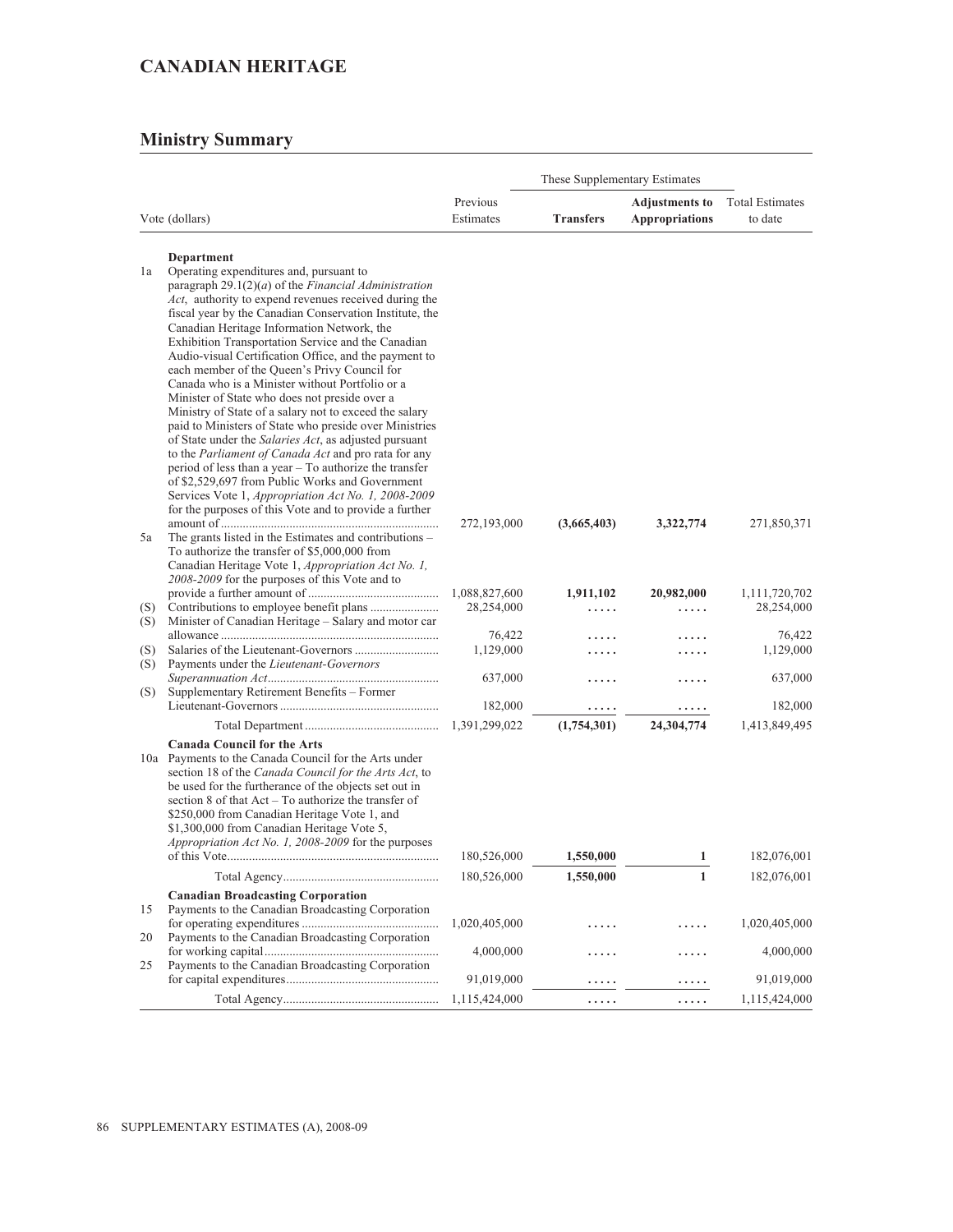### **Ministry Summary**

|     |                                                                                                                                                                                                                                                                                                                                                                                                                                                                            |                           | These Supplementary Estimates |                                                |                                   |
|-----|----------------------------------------------------------------------------------------------------------------------------------------------------------------------------------------------------------------------------------------------------------------------------------------------------------------------------------------------------------------------------------------------------------------------------------------------------------------------------|---------------------------|-------------------------------|------------------------------------------------|-----------------------------------|
|     | Vote (dollars)                                                                                                                                                                                                                                                                                                                                                                                                                                                             | Previous<br>Estimates     | <b>Transfers</b>              | <b>Adjustments to</b><br><b>Appropriations</b> | <b>Total Estimates</b><br>to date |
|     | <b>Canadian Museum of Civilization</b>                                                                                                                                                                                                                                                                                                                                                                                                                                     |                           |                               |                                                |                                   |
| 30  | Payments to the Canadian Museum of Civilization for                                                                                                                                                                                                                                                                                                                                                                                                                        |                           |                               |                                                |                                   |
|     |                                                                                                                                                                                                                                                                                                                                                                                                                                                                            | 61,429,000                |                               |                                                | 61,429,000                        |
|     |                                                                                                                                                                                                                                                                                                                                                                                                                                                                            | 61,429,000                | .                             | .                                              | 61,429,000                        |
| 35  | <b>Canadian Museum of Nature</b><br>Payments to the Canadian Museum of Nature for                                                                                                                                                                                                                                                                                                                                                                                          |                           |                               |                                                |                                   |
|     |                                                                                                                                                                                                                                                                                                                                                                                                                                                                            | 59,176,000                | .                             | .                                              | 59,176,000                        |
|     |                                                                                                                                                                                                                                                                                                                                                                                                                                                                            | 59,176,000                | .                             | .                                              | 59,176,000                        |
|     | <b>Canadian Radio-television and</b><br><b>Telecommunications Commission</b><br>40a Program expenditures and, pursuant to<br>paragraph $29.1(2)(a)$ of the <i>Financial Administration</i><br>Act, authority to expend revenues received during the<br>fiscal year pursuant to the Telecommunications Fee<br>Regulations, 1995, Broadcasting Licence Fee<br>Regulations, 1997, and other activities related to the<br>conduct of its operations, up to amounts approved by |                           |                               |                                                |                                   |
|     |                                                                                                                                                                                                                                                                                                                                                                                                                                                                            | 1                         | .                             | 9,136,927                                      | 9,136,928                         |
| (S) |                                                                                                                                                                                                                                                                                                                                                                                                                                                                            | 5,466,000<br>5,466,001    | .                             | .<br>9,136,927                                 | 5,466,000<br>14,602,928           |
| 45  | <b>Library and Archives of Canada</b><br>Program expenditures, the grants listed in the<br>Estimates and contributions and pursuant to<br>paragraph $29.1(2)(a)$ of the Financial Administration<br>Act, authority to expend revenues received to offset<br>related expenditures incurred in the fiscal year arising<br>from access to and reproduction of materials from the                                                                                              |                           |                               |                                                |                                   |
| (S) |                                                                                                                                                                                                                                                                                                                                                                                                                                                                            | 145,749,000<br>11,853,000 | .<br>.                        | .                                              | 145,749,000<br>11,853,000         |
|     |                                                                                                                                                                                                                                                                                                                                                                                                                                                                            | 157,602,000               | .                             | .                                              | 157,602,000                       |
|     | <b>National Arts Centre Corporation</b><br>50a Payments to the National Arts Centre Corporation -<br>To authorize the transfer of \$192,640 from Canadian<br>Heritage Vote 5, Appropriation Act No. 1, 2008-2009                                                                                                                                                                                                                                                           | 49,553,000                | 192,640                       | 1                                              | 49,745,641                        |
|     |                                                                                                                                                                                                                                                                                                                                                                                                                                                                            | 49,553,000                | 192,640                       | $\mathbf{1}$                                   | 49,745,641                        |
|     | <b>National Battlefields Commission</b>                                                                                                                                                                                                                                                                                                                                                                                                                                    |                           |                               |                                                |                                   |
| 55  |                                                                                                                                                                                                                                                                                                                                                                                                                                                                            | 8,009,000                 |                               |                                                | 8,009,000                         |
| (S) |                                                                                                                                                                                                                                                                                                                                                                                                                                                                            | 374,000                   | .                             | .                                              | 374,000                           |
| (S) | Expenditures pursuant to paragraph 29.1(1) of the                                                                                                                                                                                                                                                                                                                                                                                                                          | 1,600,000                 |                               |                                                | 1,600,000                         |
|     |                                                                                                                                                                                                                                                                                                                                                                                                                                                                            | 9,983,000                 |                               |                                                | 9,983,000                         |
|     | <b>National Film Board</b><br>60a Program expenditures, the grants listed in the<br>Estimates and contributions - To authorize the<br>transfer of \$320,000 from Canadian Heritage Vote 5,                                                                                                                                                                                                                                                                                 |                           |                               |                                                |                                   |
|     | <i>Appropriation Act No. 1, 2008-2009</i> for the purposes                                                                                                                                                                                                                                                                                                                                                                                                                 | 65,042,000                | 320,000                       | 1                                              | 65,362,001                        |
| (S) |                                                                                                                                                                                                                                                                                                                                                                                                                                                                            | .                         | .                             | .                                              |                                   |
|     |                                                                                                                                                                                                                                                                                                                                                                                                                                                                            | 65,042,000                | 320,000                       | 1                                              | 65,362,001                        |

<u> 1980 - Johann Barn, mars ann an t-Amhain Aonaich an t-Aonaich an t-Aonaich ann an t-Aonaich ann an t-Aonaich</u>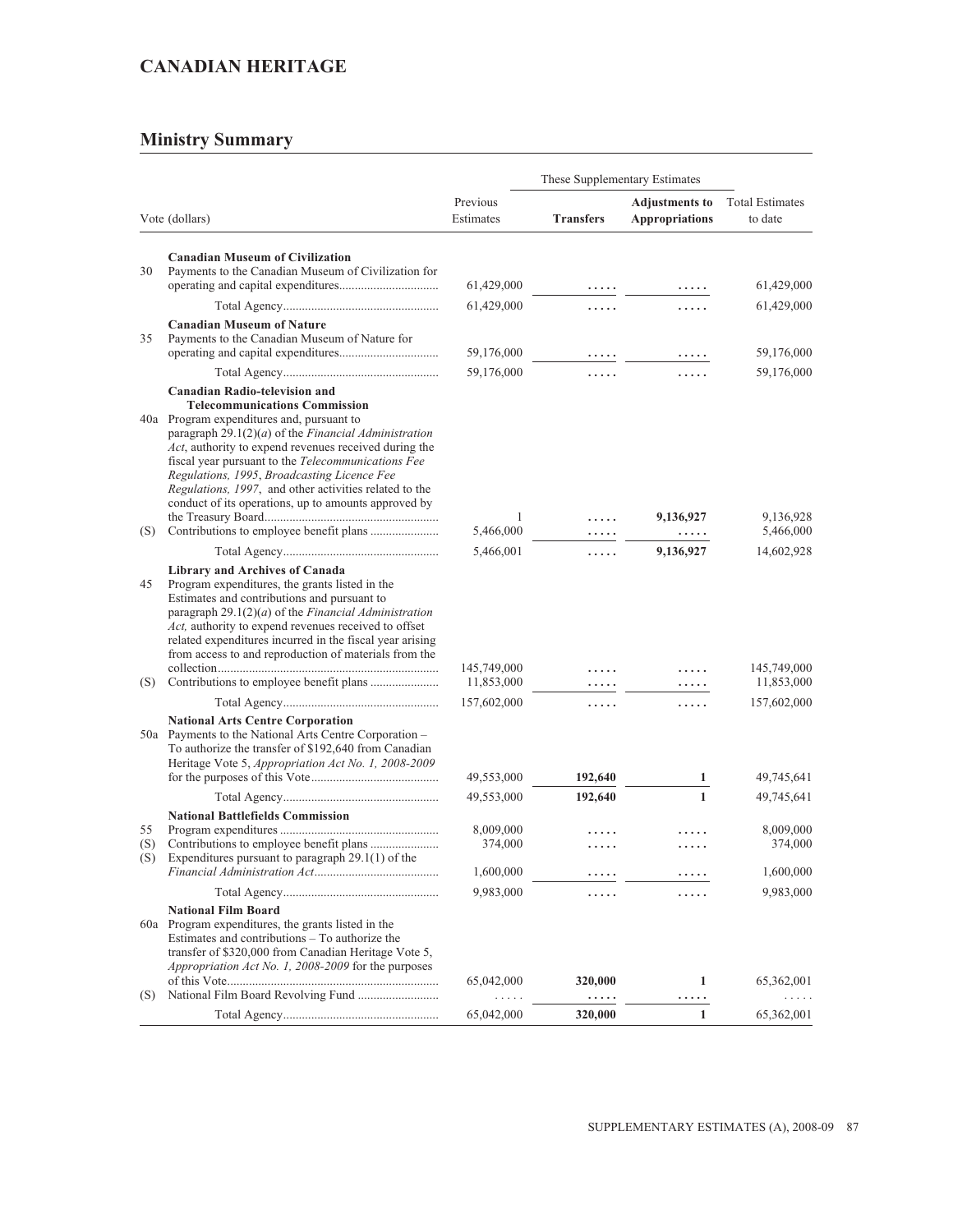|     |                                                                                                                                                                                                                                                                                                               |                          | These Supplementary Estimates |                                                |                                   |
|-----|---------------------------------------------------------------------------------------------------------------------------------------------------------------------------------------------------------------------------------------------------------------------------------------------------------------|--------------------------|-------------------------------|------------------------------------------------|-----------------------------------|
|     | Vote (dollars)                                                                                                                                                                                                                                                                                                | Previous<br>Estimates    | <b>Transfers</b>              | <b>Adjustments to</b><br><b>Appropriations</b> | <b>Total Estimates</b><br>to date |
|     |                                                                                                                                                                                                                                                                                                               |                          |                               |                                                |                                   |
| 65  | <b>National Gallery of Canada</b><br>Payments to the National Gallery of Canada for                                                                                                                                                                                                                           |                          |                               |                                                |                                   |
|     |                                                                                                                                                                                                                                                                                                               | 45,268,000               | .                             | .                                              | 45,268,000                        |
| 70  | Payment to the National Gallery of Canada for the                                                                                                                                                                                                                                                             | 8,000,000                | .                             | .                                              | 8,000,000                         |
|     |                                                                                                                                                                                                                                                                                                               | 53,268,000               | .                             | .                                              | 53,268,000                        |
| 75  | <b>National Museum of Science and Technology</b><br>Payments to the National Museum of Science and                                                                                                                                                                                                            |                          |                               |                                                |                                   |
|     | Technology for operating and capital expenditures                                                                                                                                                                                                                                                             | 31,028,000               | .                             | .                                              | 31,028,000                        |
|     |                                                                                                                                                                                                                                                                                                               | 31,028,000               | .                             | .                                              | 31,028,000                        |
| (S) | <b>Public Service Commission</b><br>80a Program expenditures and, pursuant to<br>paragraph $29.1(2)(a)$ of the Financial Administration<br>Act, authority to expend revenues received in a fiscal<br>year to offset expenditures incurred in that fiscal year<br>arising from the provision of assessment and | 84,955,000<br>11,673,000 | .<br>.                        | 972,145<br>.                                   | 85,927,145<br>11,673,000          |
|     |                                                                                                                                                                                                                                                                                                               | 96,628,000               | .                             | 972,145                                        | 97,600,145                        |
|     | <b>Public Service Labour Relations Board</b>                                                                                                                                                                                                                                                                  |                          |                               |                                                |                                   |
| 85  |                                                                                                                                                                                                                                                                                                               | 5,996,000                | .                             | .                                              | 5,996,000                         |
| (S) |                                                                                                                                                                                                                                                                                                               | 760,000                  | .                             | .                                              | 760,000                           |
|     |                                                                                                                                                                                                                                                                                                               | 6,756,000                | .                             | .                                              | 6,756,000                         |
|     | <b>Public Service Staffing Tribunal</b>                                                                                                                                                                                                                                                                       |                          |                               |                                                |                                   |
| 90  |                                                                                                                                                                                                                                                                                                               | 4,481,000                | .                             |                                                | 4,481,000<br>487,000              |
| (S) |                                                                                                                                                                                                                                                                                                               | 487,000                  | .                             | .                                              |                                   |
|     |                                                                                                                                                                                                                                                                                                               | 4,968,000                | .                             | .                                              | 4,968,000                         |
|     | <b>Registry of the Public Servants Disclosure</b><br><b>Protection Tribunal</b>                                                                                                                                                                                                                               |                          |                               |                                                |                                   |
| 95  |                                                                                                                                                                                                                                                                                                               | 1,644,000                | .                             | .                                              | 1,644,000                         |
| (S) |                                                                                                                                                                                                                                                                                                               | 189,000                  | .                             | .                                              | 189,000                           |
|     |                                                                                                                                                                                                                                                                                                               | 1,833,000                | .                             | .                                              | 1,833,000                         |
|     | Status of Women - Office of the Co-ordinator                                                                                                                                                                                                                                                                  |                          |                               |                                                |                                   |
|     |                                                                                                                                                                                                                                                                                                               | 7,499,000                | .                             | 1,056,395                                      | 8,555,395                         |
|     | 105a The grants listed in the Estimates and contributions                                                                                                                                                                                                                                                     | 16,250,000               | .                             | 5,700,000                                      | 21,950,000                        |
| (S) |                                                                                                                                                                                                                                                                                                               | 1,012,000                | .                             | .                                              | 1,012,000                         |
|     |                                                                                                                                                                                                                                                                                                               | 24,761,000               | .                             | 6,756,395                                      | 31,517,395                        |
|     | <b>Telefilm Canada</b><br>110a Payments to Telefilm Canada to be used for the<br>purposes set out in the Telefilm Canada Act - To<br>authorize the transfer of \$550,000 from Canadian<br>Heritage Vote 5, Appropriation Act No. 1, 2008-2009                                                                 |                          |                               |                                                |                                   |
|     |                                                                                                                                                                                                                                                                                                               | 107, 172, 000            | 550,000                       | 1                                              | 107,722,001                       |
|     |                                                                                                                                                                                                                                                                                                               | 107, 172, 000            | 550,000                       | $\mathbf{1}$                                   | 107,722,001                       |
|     |                                                                                                                                                                                                                                                                                                               | 3,421,914,023            | 858,339                       | 41,170,245                                     | 3,463,942,607                     |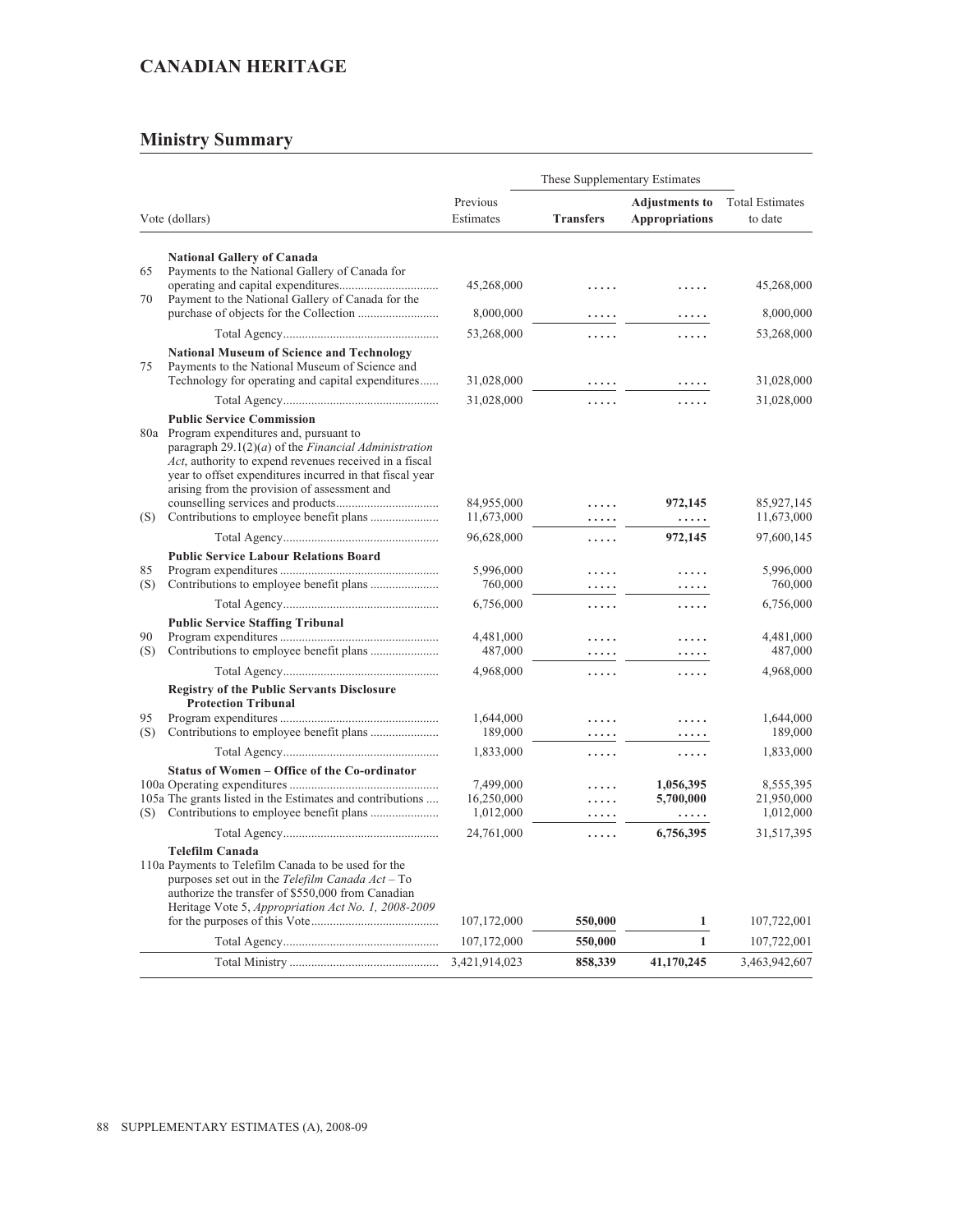### **Department**

#### **Explanation of Requirements (thousands of dollars)**

Canadian Heritage requests funds for the following items:

| <b>Voted Appropriations</b>                                                                                                                                                                                                                                                                                                                                                                               | Vote 1     | Vote 5  | <b>Total</b>     |
|-----------------------------------------------------------------------------------------------------------------------------------------------------------------------------------------------------------------------------------------------------------------------------------------------------------------------------------------------------------------------------------------------------------|------------|---------|------------------|
| Funding for the Games' Hosting Program to implement the new Federal Policy for<br>Hosting International Sport Events, in support of creating Canadian content and                                                                                                                                                                                                                                         |            |         |                  |
| Funding to support a series of projects across Canada to celebrate Quebec City's                                                                                                                                                                                                                                                                                                                          | 1,552      | 9,950   | 11,502           |
|                                                                                                                                                                                                                                                                                                                                                                                                           | 1,476      | 5,950   | 7,426            |
| Funding to support youth participation initiatives that provide for two-way exchanges<br>and forums for groups of young Canadians (Exchanges Canada Program)<br>Funding to establish an endowment fund to support First World War internment<br>commemorative projects which acknowledge the internment or restriction of<br>freedom of people originating from countries with which Canada was at war at | 295        | 5.082   | 5,377            |
|                                                                                                                                                                                                                                                                                                                                                                                                           | .          | 5,000   | 5,000            |
| Gross Voted Appropriations                                                                                                                                                                                                                                                                                                                                                                                | 3,323      | 25,982  | 29,305           |
| <b>Funds Available</b>                                                                                                                                                                                                                                                                                                                                                                                    |            |         |                  |
|                                                                                                                                                                                                                                                                                                                                                                                                           |            | 5,000   | 5,000            |
| <b>Total Voted Appropriations</b>                                                                                                                                                                                                                                                                                                                                                                         | 3,323      | 20,982  | 24,305           |
| <b>Transfers</b>                                                                                                                                                                                                                                                                                                                                                                                          |            |         |                  |
| Transfer from Public Works and Government Services – For funding related to the<br>transfer of custody of real property for three leased properties used by the<br>Internal reallocation of resources – To establish an endowment fund to support First                                                                                                                                                   | 2,530      |         | 2,530            |
| World War internment commemorative projects which acknowledge the<br>internment or restriction of freedom of people originating from countries with<br>Transfer to Public Works and Government Services - For the logistics of the Fourth                                                                                                                                                                 | (5,000)    | 5,000   |                  |
| Transfer to Canada Council for the Arts - To assist Canadian creators, artists and<br>entrepreneurs to produce, promote and distribute Canadian sound recordings of                                                                                                                                                                                                                                       | (250)      |         | (250)            |
| specialized music that reflect the diversity of Canadian voices<br>Transfer to Canada Council for the Arts – For Canada's financial support to the                                                                                                                                                                                                                                                        | (250)      | .       | (250)            |
| UNESCO International Fund for Cultural Diversity for the Convention on the<br>Protection and Promotion of the Diversity of Cultural Expression<br>Transfer to Social Sciences and Humanities Research Council – For research to                                                                                                                                                                           | .          | (500)   | (500)            |
| Transfer to Foreign Affairs and International Trade – To provide support to                                                                                                                                                                                                                                                                                                                               | (10)       | (579)   | (589)            |
| Transfers to Canada Council for the Arts (\$800), Telefilm Canada (\$550), National<br>Film Board (\$320), National Arts Centre Corporation (\$193), Indian Affairs and<br>Northern Development (\$124), and Fisheries and Oceans (\$22) – For the<br>development of Official Language Minority Communities (Interdepartmental<br>Partnership with the Official Language Communities) (horizontal item)   | (685)<br>. | (2,009) | (685)<br>(2,009) |
| <b>Total Transfers</b>                                                                                                                                                                                                                                                                                                                                                                                    | (3,665)    | 1,912   | (1,753)          |
| <b>These Supplementary Estimates</b>                                                                                                                                                                                                                                                                                                                                                                      | (342)      | 22,894  | 22,552           |
|                                                                                                                                                                                                                                                                                                                                                                                                           |            |         |                  |

#### **Explanation of Funds Available (dollars)**

**Vote 5**: \$5,000,000 in total authorities is available within the Vote due to reduced requirements in the Contributions in support of the Community Historical Recognition Program.

\* Access to Treasury Board Contingencies Vote was approved to provide temporary funding for this item in the amount of \$10,000,000. A summary of Treasury Board Contingencies Vote items can be found at the front of this document.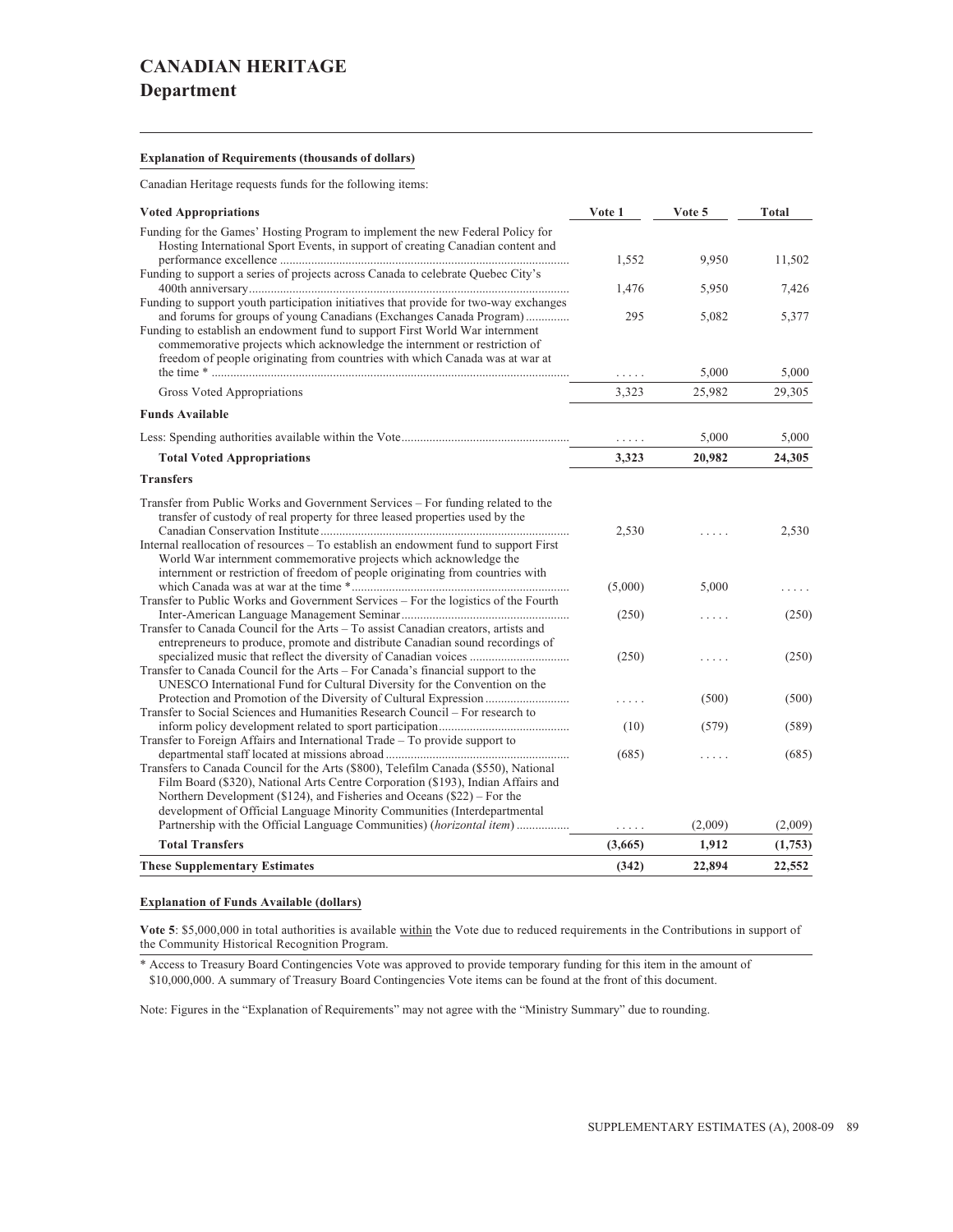### **Department**

| <b>Transfer Payments (dollars)</b>                                                                                                                                                    | <b>Voted</b>           | <b>Statutory</b> |
|---------------------------------------------------------------------------------------------------------------------------------------------------------------------------------------|------------------------|------------------|
| <b>Grants</b>                                                                                                                                                                         |                        |                  |
| Grant to the Canadian First World War Internment Recognition Fund ( <i>Funds in the amount</i><br>of \$10,000,000 were provided from the Treasury Board Contingencies Vote to pay for | 10,000,000             |                  |
| Grants to non-profit organizations, Canadian institutions, individuals, the private and<br>public sectors and other levels of government for the purpose of furthering                | 800,000                |                  |
| <b>Total Gross Grants</b>                                                                                                                                                             | 10,800,000             |                  |
| <b>Contributions</b>                                                                                                                                                                  |                        |                  |
| Contributions to non-profit organizations, Canadian institutions, individuals, the private<br>and public sectors and other levels of government for the purpose of furthering         | 9,950,000<br>5,582,000 |                  |
| Contributions to support the Development of Official-Language Communities Program                                                                                                     | 2,450,000<br>2,200,000 |                  |
| <b>Total Gross Contributions</b>                                                                                                                                                      | 20,182,000             | .                |
| <b>Total Gross Transfer Payments</b>                                                                                                                                                  | 30,982,000             |                  |
|                                                                                                                                                                                       | 5,000,000<br>3,088,898 |                  |
| <b>Net Transfer Payments</b>                                                                                                                                                          | 22,893,102             | .                |

### **Canada Council for the Arts**

#### **Explanation of Requirements (thousands of dollars)**

Canada Council for the Arts requests funds for the following items:

| <b>Transfers</b>                                                                                                 | Vote 10 |
|------------------------------------------------------------------------------------------------------------------|---------|
| Transfer from Canadian Heritage – For the development of Official Language Minority Communities                  | 800     |
| Transfer from Canadian Heritage – For Canada's financial support to the UNESCO International Fund for Cultural   | 500     |
| Transfer from Canadian Heritage – To assist Canadian creators, artists and entrepreneurs to produce, promote and | 250     |
| <b>These Supplementary Estimates</b>                                                                             | 1,550   |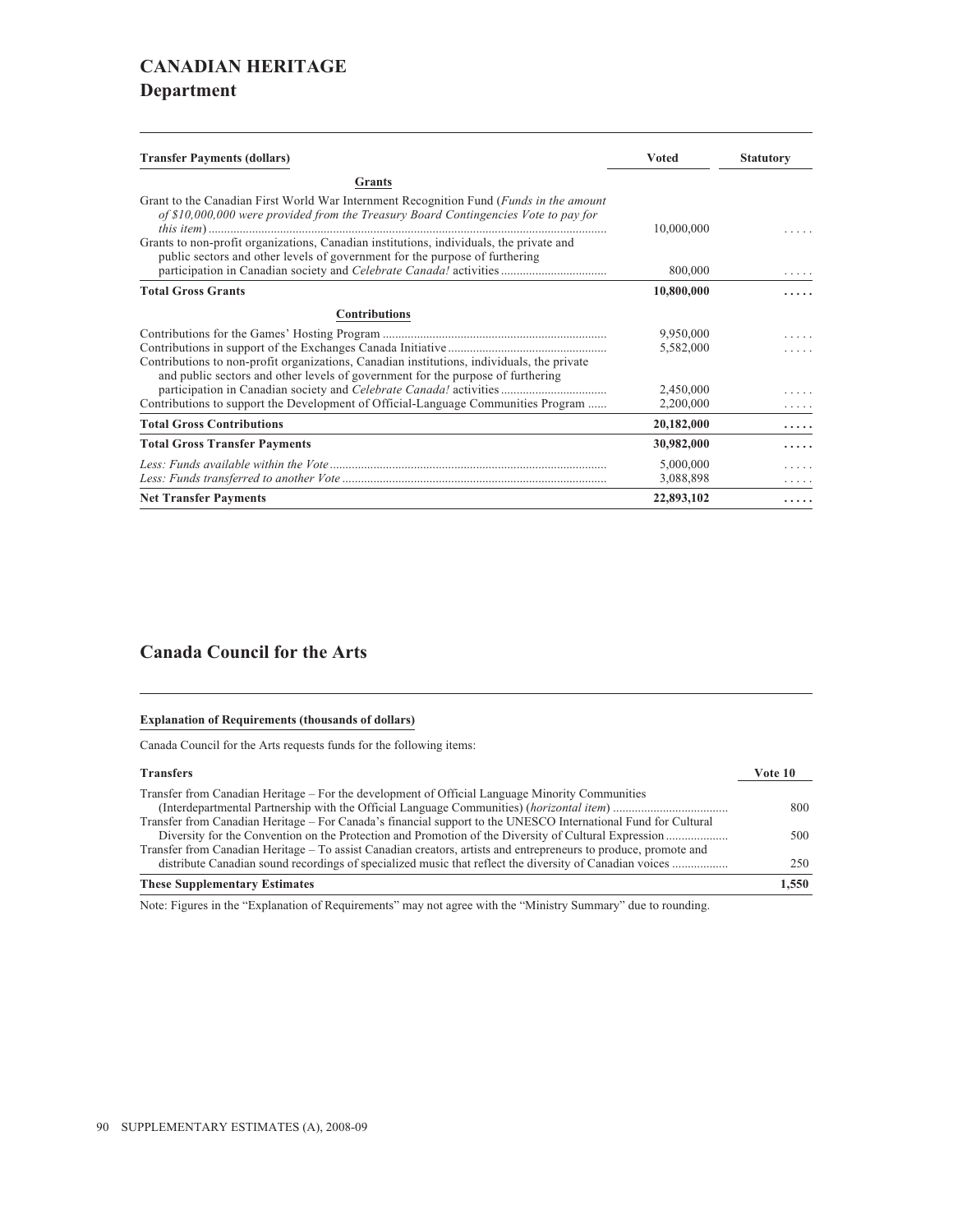### **CANADIAN HERITAGE Canadian Radio-television and Telecommunications Commission**

#### **Explanation of Requirements (thousands of dollars)**

Canadian Radio-television and Telecommunications Commission requests funds for the following items:

| <b>Voted Appropriations</b>                                                                                   | Vote 40 |
|---------------------------------------------------------------------------------------------------------------|---------|
|                                                                                                               | 9.137   |
| Note: Figures in the "Explanation of Requirements" may not agree with the "Ministry Summary" due to rounding. |         |

#### **Explanation of Requirements (thousands of dollars)**

**National Arts Centre Corporation**

National Arts Centre Corporation requests funds for the following items:

#### **Transfers Vote 50**

| Transfer from Canadian Heritage – For the development of Official Language Minority Communities |     |
|-------------------------------------------------------------------------------------------------|-----|
|                                                                                                 | 193 |

Note: Figures in the "Explanation of Requirements" may not agree with the "Ministry Summary" due to rounding.

### **National Film Board**

| <b>Explanation of Requirements (thousands of dollars)</b>                                       |         |
|-------------------------------------------------------------------------------------------------|---------|
| National Film Board requests funds for the following items:                                     |         |
| <b>Transfers</b>                                                                                | Vote 60 |
| Transfer from Canadian Heritage – For the development of Official Language Minority Communities | 320     |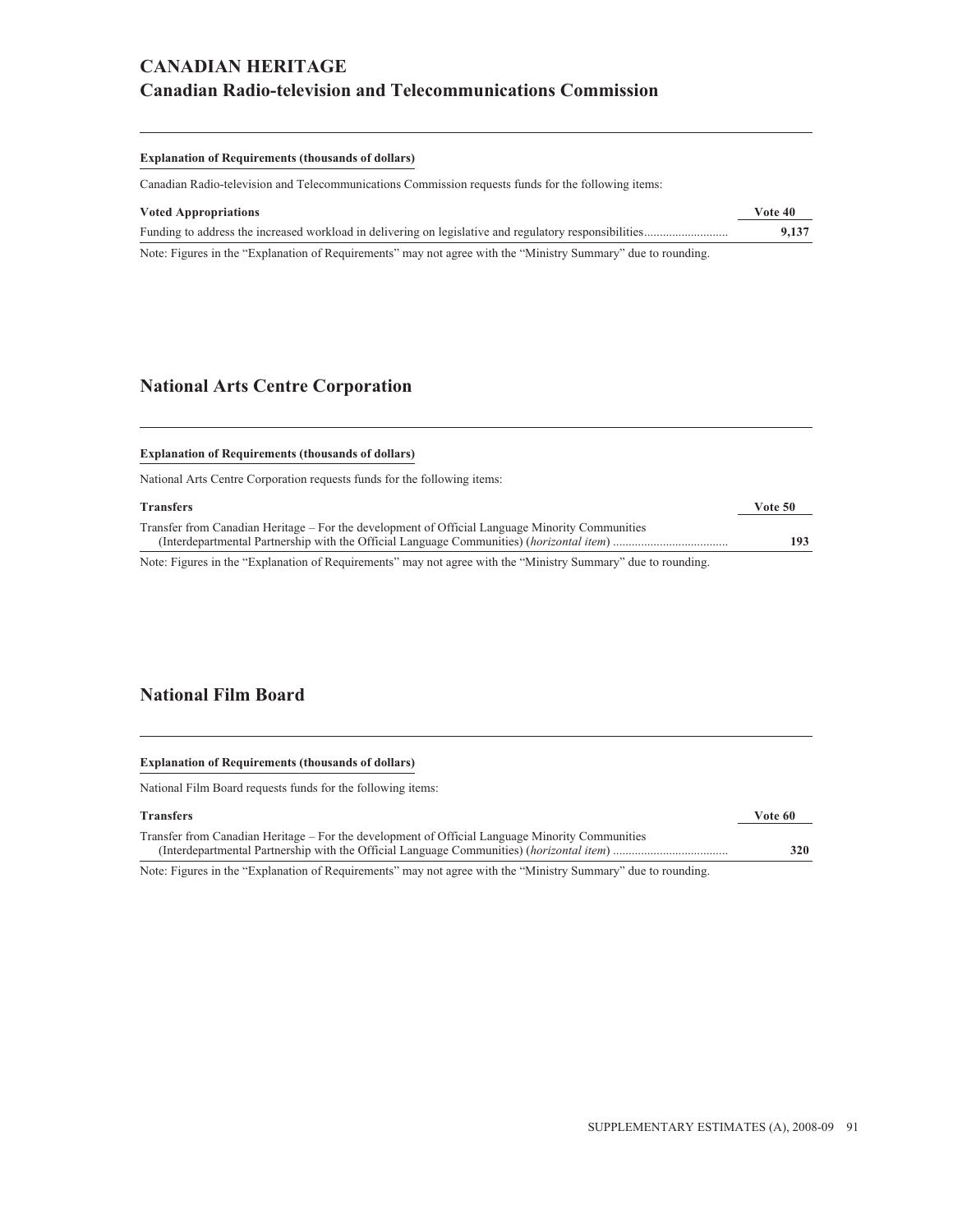### **CANADIAN HERITAGE Public Service Commission**

#### **Explanation of Requirements (thousands of dollars)**

Public Service Commission requests funds for the following items:

| <b>Voted Appropriations</b>                                                                                              | Vote 80 |
|--------------------------------------------------------------------------------------------------------------------------|---------|
| Funding for activities that are essential to the continued implementation of the <i>Public Service Modernization Act</i> | 972     |
| Note: Figures in the "Explanation of Requirements" may not agree with the "Ministry Summary" due to rounding.            |         |

### **Status of Women – Office of the Co-ordinator**

| <b>Explanation of Requirements (thousands of dollars)</b>                             |          |                 |                  |
|---------------------------------------------------------------------------------------|----------|-----------------|------------------|
| Status of Women – Office of the Co-ordinator requests funds for the following items:  |          |                 |                  |
| <b>Voted Appropriations</b>                                                           | Vote 100 | <b>Vote 105</b> | Total            |
| Funding to improve the economic security of women and to combat violence against      | 1,056    | 5.700           | 6,756            |
| <b>Transfer Payments (dollars)</b>                                                    |          | <b>Voted</b>    | <b>Statutory</b> |
| Grants                                                                                |          |                 |                  |
| Women's Program – Grants to women's and other voluntary organizations for the purpose |          | 4,200,000       |                  |
| <b>Contributions</b>                                                                  |          |                 |                  |
| Women's Program – Contributions to women's and other voluntary organizations for the  |          | 1,500,000       |                  |
| <b>Total Transfer Payments</b>                                                        |          | 5,700,000       |                  |

Note: Figures in the "Explanation of Requirements" may not agree with the "Ministry Summary" due to rounding.

#### **Telefilm Canada**

#### **Explanation of Requirements (thousands of dollars)**

Telefilm Canada requests funds for the following items:

| <b>Transfers</b>                                                                                | <b>Vote 110</b> |
|-------------------------------------------------------------------------------------------------|-----------------|
| Transfer from Canadian Heritage – For the development of Official Language Minority Communities |                 |
|                                                                                                 | 550.            |
|                                                                                                 |                 |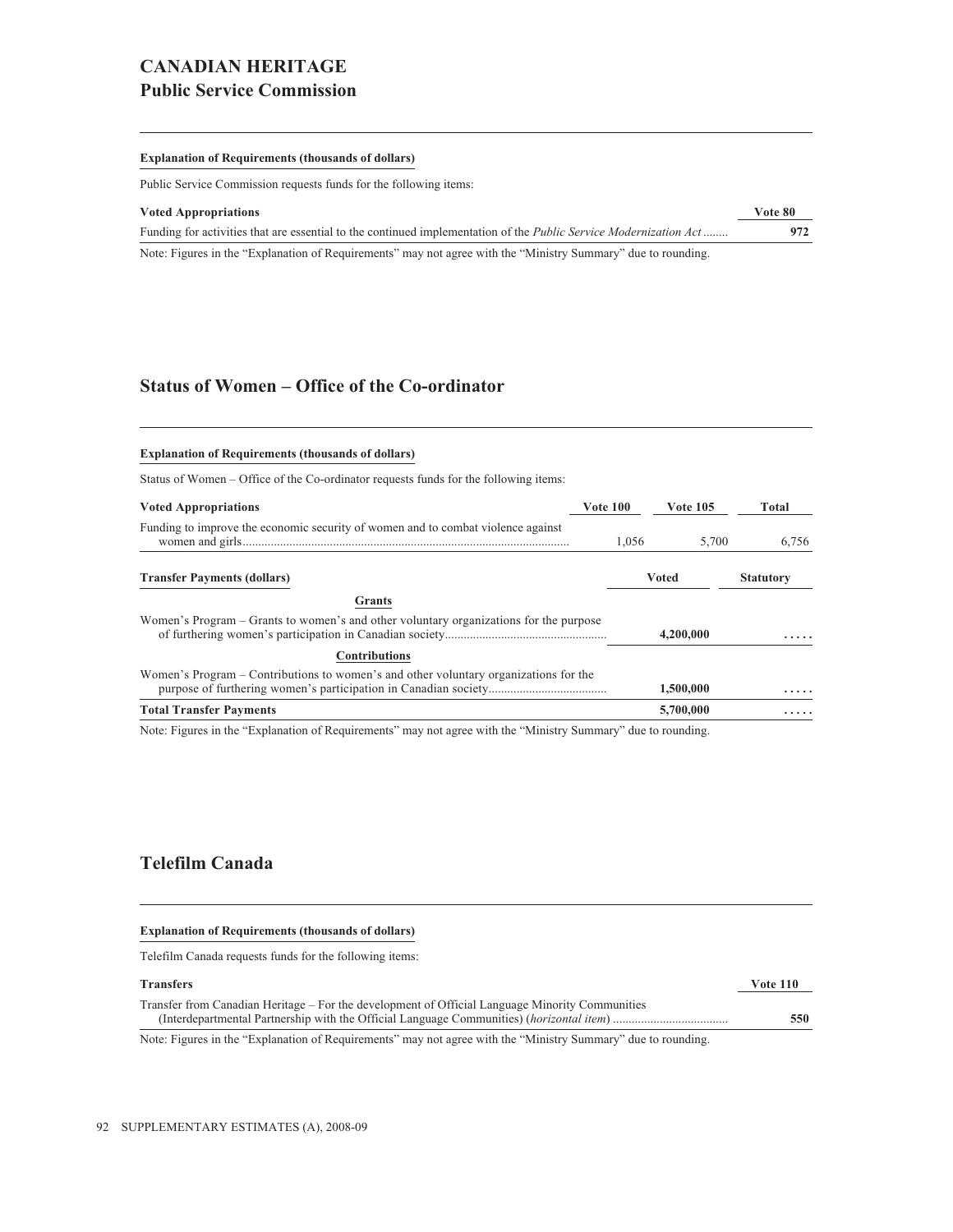### **CITIZENSHIP AND IMMIGRATION**

|            |                                                                                                                                                                                                                                                                                                                                                                                                                                                                                                                                                                                                                                                                                                                                                      |                                          | These Supplementary Estimates |                                                |                                          |
|------------|------------------------------------------------------------------------------------------------------------------------------------------------------------------------------------------------------------------------------------------------------------------------------------------------------------------------------------------------------------------------------------------------------------------------------------------------------------------------------------------------------------------------------------------------------------------------------------------------------------------------------------------------------------------------------------------------------------------------------------------------------|------------------------------------------|-------------------------------|------------------------------------------------|------------------------------------------|
|            | Vote (dollars)                                                                                                                                                                                                                                                                                                                                                                                                                                                                                                                                                                                                                                                                                                                                       | Previous<br>Estimates                    | <b>Transfers</b>              | <b>Adjustments to</b><br><b>Appropriations</b> | <b>Total Estimates</b><br>to date        |
| 1a<br>5    | Department<br>Operating expenditures and the payment to each<br>member of the Queen's Privy Council for Canada<br>who is a Minister without Portfolio or a Minister of<br>State who does not preside over a Ministry of State of<br>a salary not to exceed the salary paid to Ministers of<br>State who preside over Ministries of State under the<br>Salaries Act, as adjusted pursuant to the Parliament of<br>Canada Act and pro rata for any period of less than a<br>year – To authorize the transfer of $$2,334,075$ from<br>Foreign Affairs and International Trade Vote 1,<br>Appropriation Act No. 1, 2008-2009 for the purposes<br>of this Vote and to provide a further amount of<br>The grants listed in the Estimates and contributions | 396,156,643<br>884, 648, 355             | 2,174,075                     | 19,020,955                                     | 417,351,673<br>884,648,355               |
| (S)<br>(S) | Minister of Citizenship and Immigration – Salary and                                                                                                                                                                                                                                                                                                                                                                                                                                                                                                                                                                                                                                                                                                 | 38,621,001<br>76,422                     |                               |                                                | 38,621,001<br>76,422                     |
|            |                                                                                                                                                                                                                                                                                                                                                                                                                                                                                                                                                                                                                                                                                                                                                      | 1,319,502,421                            | 2,174,075                     | 19,020,955                                     | 1,340,697,451                            |
| (S)        | Loans to immigrants and refugees to facilitate the<br>arrival of newcomers pursuant to section 88 of the<br>Immigration and Refugee Protection Act (2001, c. 27)                                                                                                                                                                                                                                                                                                                                                                                                                                                                                                                                                                                     | 1                                        |                               |                                                | 1                                        |
|            |                                                                                                                                                                                                                                                                                                                                                                                                                                                                                                                                                                                                                                                                                                                                                      | 1                                        |                               |                                                | 1                                        |
|            |                                                                                                                                                                                                                                                                                                                                                                                                                                                                                                                                                                                                                                                                                                                                                      | 1,319,502,422                            | 2,174,075                     | 19,020,955                                     | 1,340,697,452                            |
| 10<br>(S)  | <b>Immigration and Refugee Board of Canada</b>                                                                                                                                                                                                                                                                                                                                                                                                                                                                                                                                                                                                                                                                                                       | 100,540,000<br>12,837,000<br>113,377,000 | .                             | .                                              | 100,540,000<br>12,837,000<br>113,377,000 |
|            |                                                                                                                                                                                                                                                                                                                                                                                                                                                                                                                                                                                                                                                                                                                                                      | 1,432,879,422                            | 2,174,075                     | 19,020,955                                     | 1,454,074,452                            |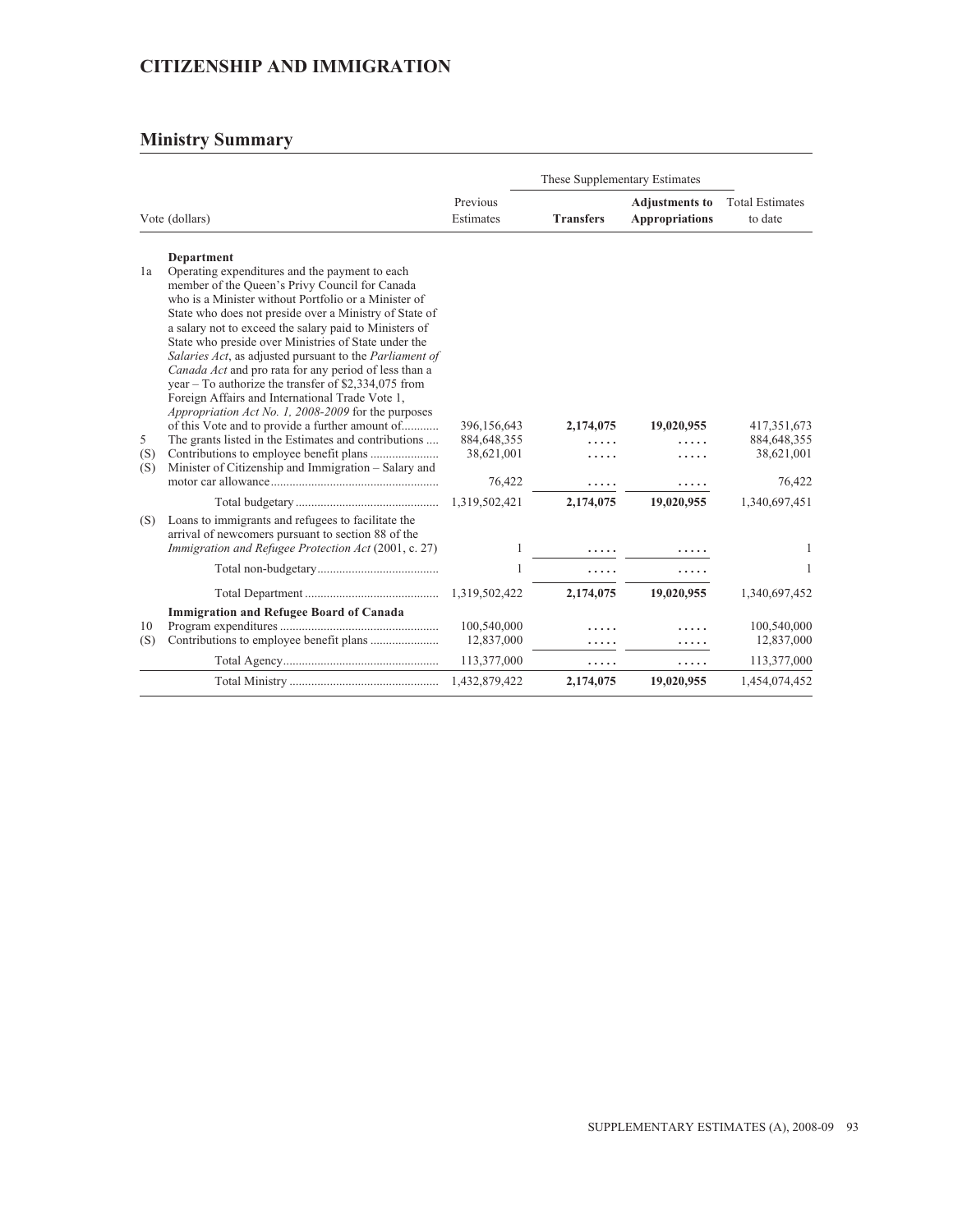### **CITIZENSHIP AND IMMIGRATION Department**

#### **Explanation of Requirements (thousands of dollars)**

Citizenship and Immigration requests funds for the following items:

| <b>Voted Appropriations</b>                                                                                                                                                                                                               | Vote 1 |
|-------------------------------------------------------------------------------------------------------------------------------------------------------------------------------------------------------------------------------------------|--------|
|                                                                                                                                                                                                                                           | 7.980  |
| Funding to enhance identity management and security in the temporary immigration program through biometrics                                                                                                                               | 7.096  |
| Funding to implement Bill C-3, an Act to amend the Immigration and Refugee Protection Act (horizontal item)                                                                                                                               | 3,944  |
| <b>Total Voted Appropriations</b>                                                                                                                                                                                                         | 19,020 |
| <b>Transfers</b>                                                                                                                                                                                                                          |        |
| Transfer from Foreign Affairs and International Trade – For the cost increase of processing applications under the<br>Transfer to Social Sciences and Humanities Research Council – To support the Centres of Excellence in fostering and | 2.334  |
|                                                                                                                                                                                                                                           | (160)  |
| <b>Total Transfers</b>                                                                                                                                                                                                                    | 2,174  |
| <b>These Supplementary Estimates</b>                                                                                                                                                                                                      | 21,194 |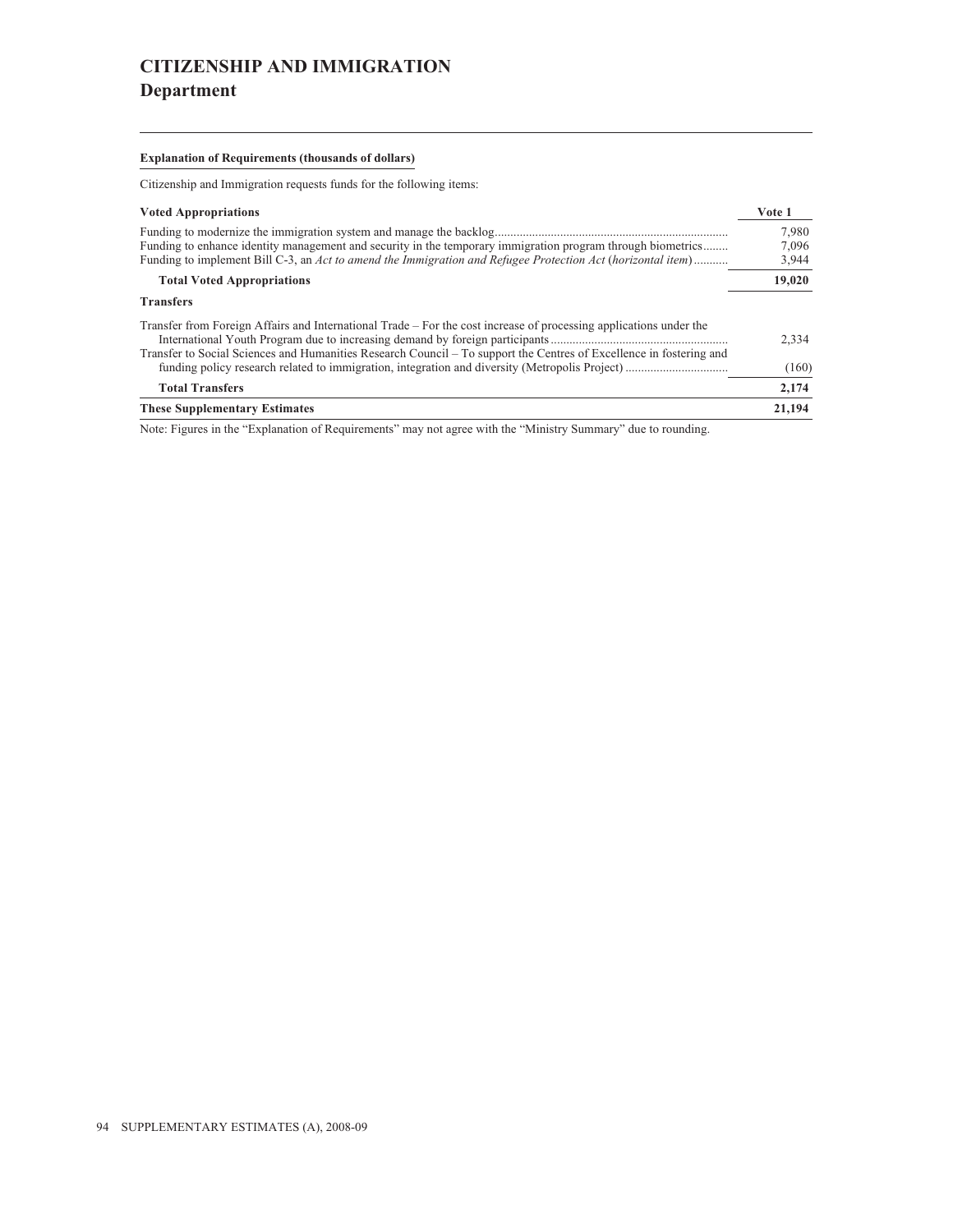### **ECONOMIC DEVELOPMENT AGENCY OF CANADA FOR THE REGIONS OF QUEBEC**

|                |                                                                                                                                                                                                                                                                                                                                                                                                                                                                                                                                                                 |                          | These Supplementary Estimates |                                                |                                   |
|----------------|-----------------------------------------------------------------------------------------------------------------------------------------------------------------------------------------------------------------------------------------------------------------------------------------------------------------------------------------------------------------------------------------------------------------------------------------------------------------------------------------------------------------------------------------------------------------|--------------------------|-------------------------------|------------------------------------------------|-----------------------------------|
| Vote (dollars) |                                                                                                                                                                                                                                                                                                                                                                                                                                                                                                                                                                 | Previous<br>Estimates    | <b>Transfers</b>              | <b>Adjustments to</b><br><b>Appropriations</b> | <b>Total Estimates</b><br>to date |
| 1a<br>5a       | Economic Development Agency of Canada for the<br>Regions of Quebec – Operating expenditures and the<br>payment to each member of the Queen's Privy<br>Council for Canada who is a Minister without<br>Portfolio or a Minister of State who does not preside<br>over a Ministry of State of a salary not to exceed the<br>salary paid to Ministers of State who preside over<br>Ministries of State under the <i>Salaries Act</i> , as adjusted<br>pursuant to the <i>Parliament of Canada Act</i> and pro rata<br>Economic Development Agency of Canada for the | 44,104,000               |                               | 80,565                                         | 44,184,565                        |
| (S)            | Regions of Quebec – The grants listed in the                                                                                                                                                                                                                                                                                                                                                                                                                                                                                                                    | 237,959,000<br>5,324,000 | .                             | 300,000<br>.                                   | 238,259,000<br>5,324,000          |
|                |                                                                                                                                                                                                                                                                                                                                                                                                                                                                                                                                                                 | 287,387,000              | .                             | 380,565                                        | 287, 767, 565                     |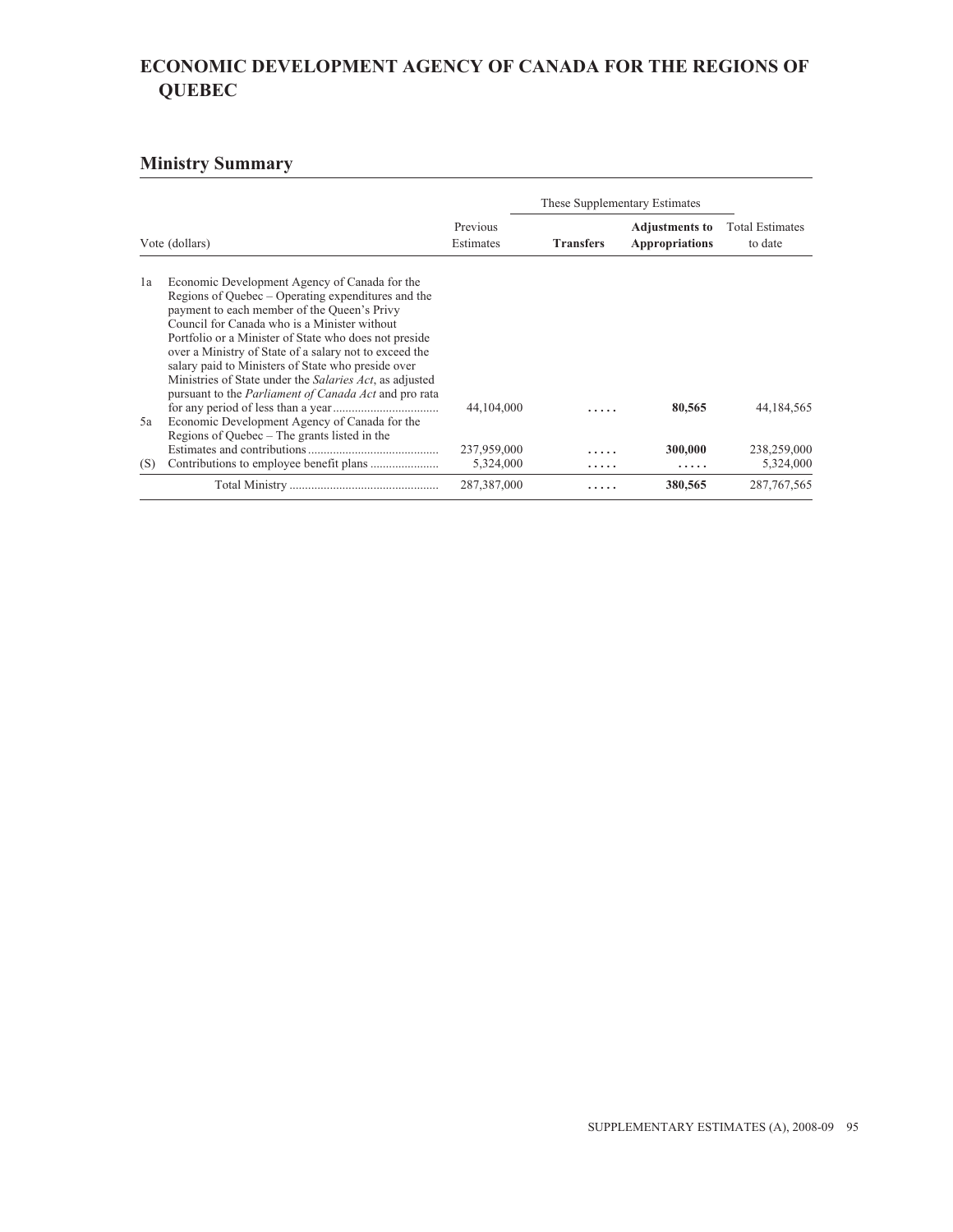### **ECONOMIC DEVELOPMENT AGENCY OF CANADA FOR THE REGIONS OF QUEBEC**

#### **Explanation of Requirements (thousands of dollars)**

Economic Development Agency of Canada for the Regions of Quebec requests funds for the following items:

|    | Vote 5  | Total            |
|----|---------|------------------|
|    | 300     | 300              |
| 81 | .       | 81               |
| 81 | 300     | 381              |
|    |         | <b>Statutory</b> |
|    |         |                  |
|    | 300,000 | .                |
|    |         | <b>Voted</b>     |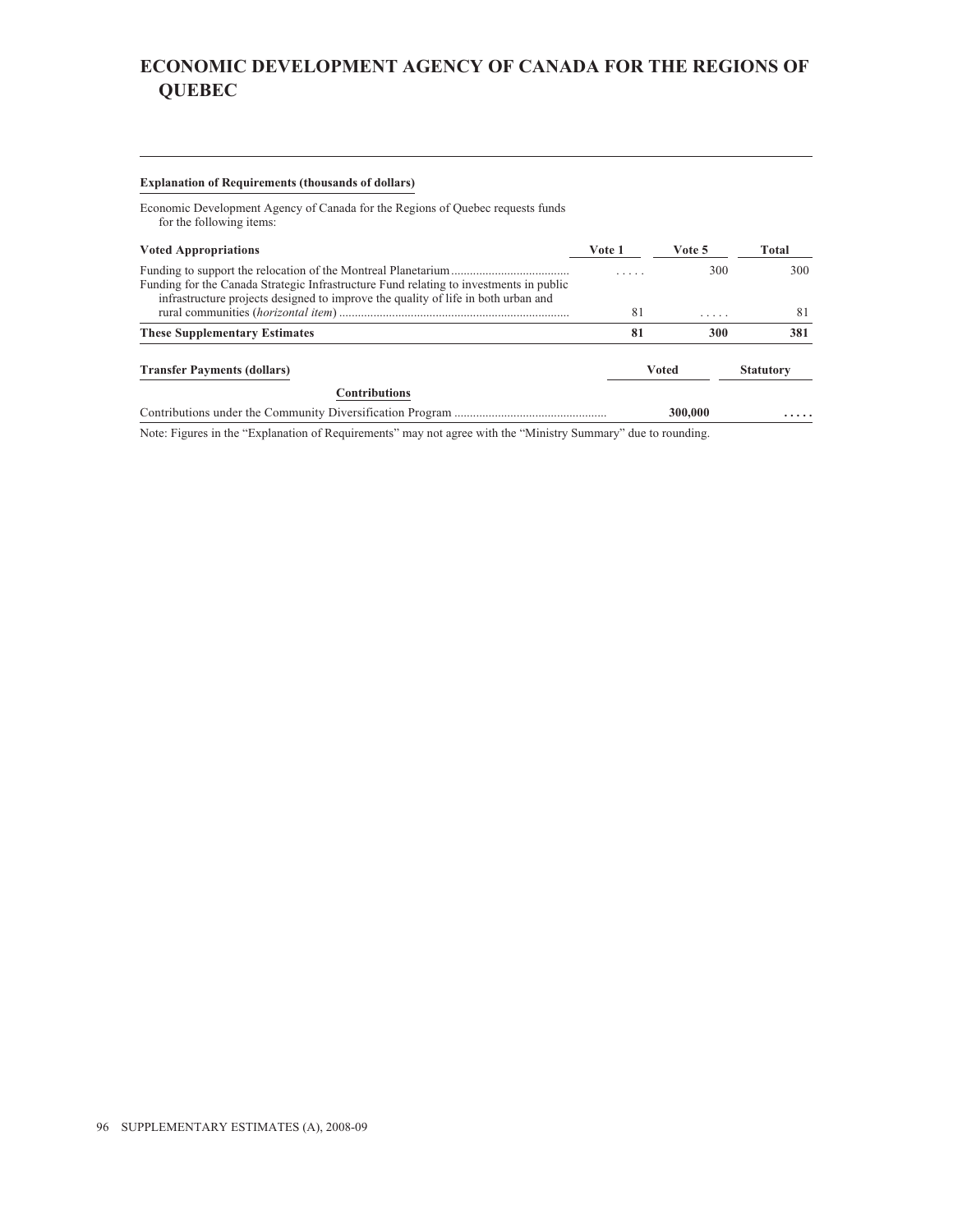### **Ministry Summary**

|     |                                                                                                                  | These Supplementary Estimates |                  |                                                |                                   |  |
|-----|------------------------------------------------------------------------------------------------------------------|-------------------------------|------------------|------------------------------------------------|-----------------------------------|--|
|     | Vote (dollars)                                                                                                   | Previous<br>Estimates         | <b>Transfers</b> | <b>Adjustments to</b><br><b>Appropriations</b> | <b>Total Estimates</b><br>to date |  |
|     |                                                                                                                  |                               |                  |                                                |                                   |  |
|     | Department                                                                                                       |                               |                  |                                                |                                   |  |
| 1a  | Operating expenditures, and<br>(a) recoverable expenditures incurred in respect of the                           |                               |                  |                                                |                                   |  |
|     | Prairie Provinces Water Board, the Qu'Appelle Basin                                                              |                               |                  |                                                |                                   |  |
|     | Study Board and the St. John River Basin Study                                                                   |                               |                  |                                                |                                   |  |
|     | Board:                                                                                                           |                               |                  |                                                |                                   |  |
|     | $(b)$ authority for the Minister of the Environment to                                                           |                               |                  |                                                |                                   |  |
|     | engage such consultants as may be required by the                                                                |                               |                  |                                                |                                   |  |
|     | Boards identified in paragraph $(a)$ , at such                                                                   |                               |                  |                                                |                                   |  |
|     | remuneration as those Boards may determine;                                                                      |                               |                  |                                                |                                   |  |
|     | $(c)$ recoverable expenditures incurred in respect of<br>Regional Water Resources Planning Investigations        |                               |                  |                                                |                                   |  |
|     | and Water Resources Inventories;                                                                                 |                               |                  |                                                |                                   |  |
|     | $(d)$ authority to make recoverable advances not                                                                 |                               |                  |                                                |                                   |  |
|     | exceeding the aggregate of the amount of the shares                                                              |                               |                  |                                                |                                   |  |
|     | of the Provinces of Manitoba and Ontario of the cost                                                             |                               |                  |                                                |                                   |  |
|     | of regulating the levels of Lake of the Woods and Lac                                                            |                               |                  |                                                |                                   |  |
|     | Seul;                                                                                                            |                               |                  |                                                |                                   |  |
|     | (e) authority to make recoverable advances not<br>exceeding the aggregate of the amount of the shares            |                               |                  |                                                |                                   |  |
|     | of provincial and outside agencies of the cost of                                                                |                               |                  |                                                |                                   |  |
|     | hydrometric surveys;                                                                                             |                               |                  |                                                |                                   |  |
|     | ( <i>f</i> ) pursuant to paragraph 29.1(2)( <i>a</i> ) of the <i>Financial</i>                                   |                               |                  |                                                |                                   |  |
|     | Administration Act, authority to expend in the current                                                           |                               |                  |                                                |                                   |  |
|     | fiscal year revenues received during the fiscal year                                                             |                               |                  |                                                |                                   |  |
|     | arising from the operations of the department funded<br>from this Vote; and                                      |                               |                  |                                                |                                   |  |
|     | $(g)$ the payment to each member of the Queen's Privy                                                            |                               |                  |                                                |                                   |  |
|     | Council for Canada who is a Minister without                                                                     |                               |                  |                                                |                                   |  |
|     | Portfolio or a Minister of State who does not preside                                                            |                               |                  |                                                |                                   |  |
|     | over a Ministry of State of a salary not to exceed the                                                           |                               |                  |                                                |                                   |  |
|     | salary paid to Ministers of State who preside over                                                               |                               |                  |                                                |                                   |  |
|     | Ministries of State under the Salaries Act, as adjusted                                                          |                               |                  |                                                |                                   |  |
|     | pursuant to the Parliament of Canada Act and pro rata<br>for any period of less than a year $-$ To authorize the |                               |                  |                                                |                                   |  |
|     | transfer of \$506,761 from National Defence Vote 5,                                                              |                               |                  |                                                |                                   |  |
|     | Appropriation Act No. 1, 2008-2009 for the purposes                                                              |                               |                  |                                                |                                   |  |
|     | of this Vote and to provide a further amount of                                                                  | 665,201,000                   | 506,761          | 38,514,598                                     | 704,222,359                       |  |
| 5a  | Capital expenditures and authority to make payments                                                              |                               |                  |                                                |                                   |  |
|     | to provinces or municipalities as contributions                                                                  |                               |                  |                                                |                                   |  |
|     | towards construction done by those bodies and                                                                    |                               |                  |                                                |                                   |  |
|     | authority to make recoverable advances not exceeding<br>the amount of the shares of provincial and outside       |                               |                  |                                                |                                   |  |
|     | agencies of the cost of joint projects including                                                                 |                               |                  |                                                |                                   |  |
|     | expenditures on other than federal property $-$ To                                                               |                               |                  |                                                |                                   |  |
|     | authorize the transfer of \$180,000 from National                                                                |                               |                  |                                                |                                   |  |
|     | Defence Vote 5, Appropriation Act No. 1, 2008-2009                                                               |                               |                  |                                                |                                   |  |
|     | for the purposes of this Vote and to provide a further                                                           |                               |                  |                                                |                                   |  |
|     | 10a The grants listed in the Estimates and contributions,                                                        | 43,536,000                    | 180,000          | 2,585,000                                      | 46,301,000                        |  |
|     | contributions to developing countries in accordance                                                              |                               |                  |                                                |                                   |  |
|     | with the Multilateral Fund of the Montreal Protocol                                                              |                               |                  |                                                |                                   |  |
|     | taking the form of cash payments or the provision of                                                             |                               |                  |                                                |                                   |  |
|     |                                                                                                                  | 165,065,000                   | .                | 32,845,117                                     | 197,910,117                       |  |
| (S) | $(S)$ Minister of the Environment – Salary and motor car                                                         | 83,648,000                    | .                | .                                              | 83,648,000                        |  |

(S) Minister of the Environment – Salary and motor car allowance ...................................................................... 76,422 **..... .....** 76,422 Total Department ........................................... 957,526,422 **686,761 73,944,715** 1,032,157,898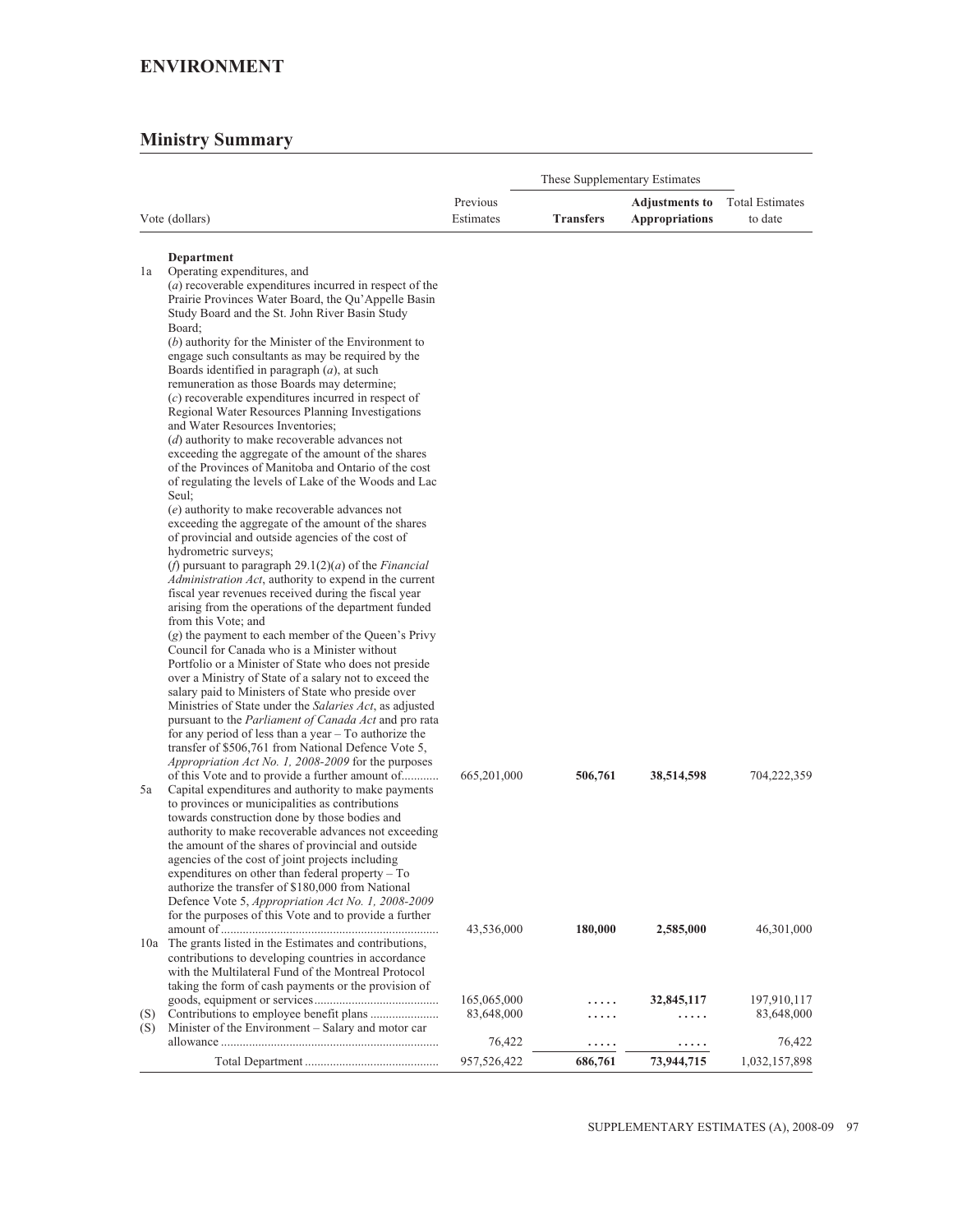### **ENVIRONMENT**

|                  |                                                                                                                                                                                                                                                                                                                                                                         |                         |                  | These Supplementary Estimates                  |                                   |  |  |
|------------------|-------------------------------------------------------------------------------------------------------------------------------------------------------------------------------------------------------------------------------------------------------------------------------------------------------------------------------------------------------------------------|-------------------------|------------------|------------------------------------------------|-----------------------------------|--|--|
|                  | Vote (dollars)                                                                                                                                                                                                                                                                                                                                                          | Previous<br>Estimates   | <b>Transfers</b> | <b>Adjustments to</b><br><b>Appropriations</b> | <b>Total Estimates</b><br>to date |  |  |
| 15               | <b>Canadian Environmental Assessment Agency</b><br>Program expenditures, contributions and authority to<br>expend revenues received during the fiscal year<br>arising from the provision of environmental<br>assessment services including the conduct of panel<br>reviews, comprehensive studies, mediations, training<br>and information publications by the Canadian |                         |                  |                                                |                                   |  |  |
| (S)              |                                                                                                                                                                                                                                                                                                                                                                         | 31,514,000<br>2,942,000 |                  |                                                | 31,514,000<br>2,942,000           |  |  |
|                  |                                                                                                                                                                                                                                                                                                                                                                         | 34,456,000              | .                | .                                              | 34,456,000                        |  |  |
| 20<br>(S)<br>(S) | <b>National Round Table on the Environment and</b><br>the Economy<br>Contributions to employee benefit plans<br>Expenditures pursuant to paragraph $29.1(1)$ of the                                                                                                                                                                                                     | 4,723,000<br>411,000    |                  |                                                | 4,723,000<br>411,000              |  |  |
|                  |                                                                                                                                                                                                                                                                                                                                                                         | 20,000                  | .                |                                                | 20,000                            |  |  |
|                  |                                                                                                                                                                                                                                                                                                                                                                         | 5,154,000               |                  |                                                | 5,154,000                         |  |  |
| 25               | <b>Parks Canada Agency</b><br>Program expenditures, including capital expenditures,<br>the grants listed in the Estimates and contributions,<br>including expenditures on other than federal property,<br>and payments to provinces and municipalities as<br>contributions towards the cost of undertakings carried                                                     | 455,025,000             |                  |                                                | 455,025,000                       |  |  |
| 30               | Payments to the New Parks and Historic Sites<br>Account for the purposes of establishing new national<br>parks, national historic sites and related heritage<br>areas, as set out in section 21 of the Parks Canada                                                                                                                                                     |                         |                  |                                                |                                   |  |  |
| (S)<br>(S)       | Contributions to employee benefit plans<br>Expenditures equivalent to revenues resulting from<br>the conduct of operations pursuant to section 20 of the                                                                                                                                                                                                                | 500,000<br>44,019,000   |                  |                                                | 500,000<br>44,019,000             |  |  |
|                  |                                                                                                                                                                                                                                                                                                                                                                         | 111,000,000             | .                |                                                | 111,000,000                       |  |  |
|                  |                                                                                                                                                                                                                                                                                                                                                                         | 610,544,000             | .                | .                                              | 610,544,000                       |  |  |
|                  |                                                                                                                                                                                                                                                                                                                                                                         | 1,607,680,422           | 686,761          | 73,944,715                                     | 1,682,311,898                     |  |  |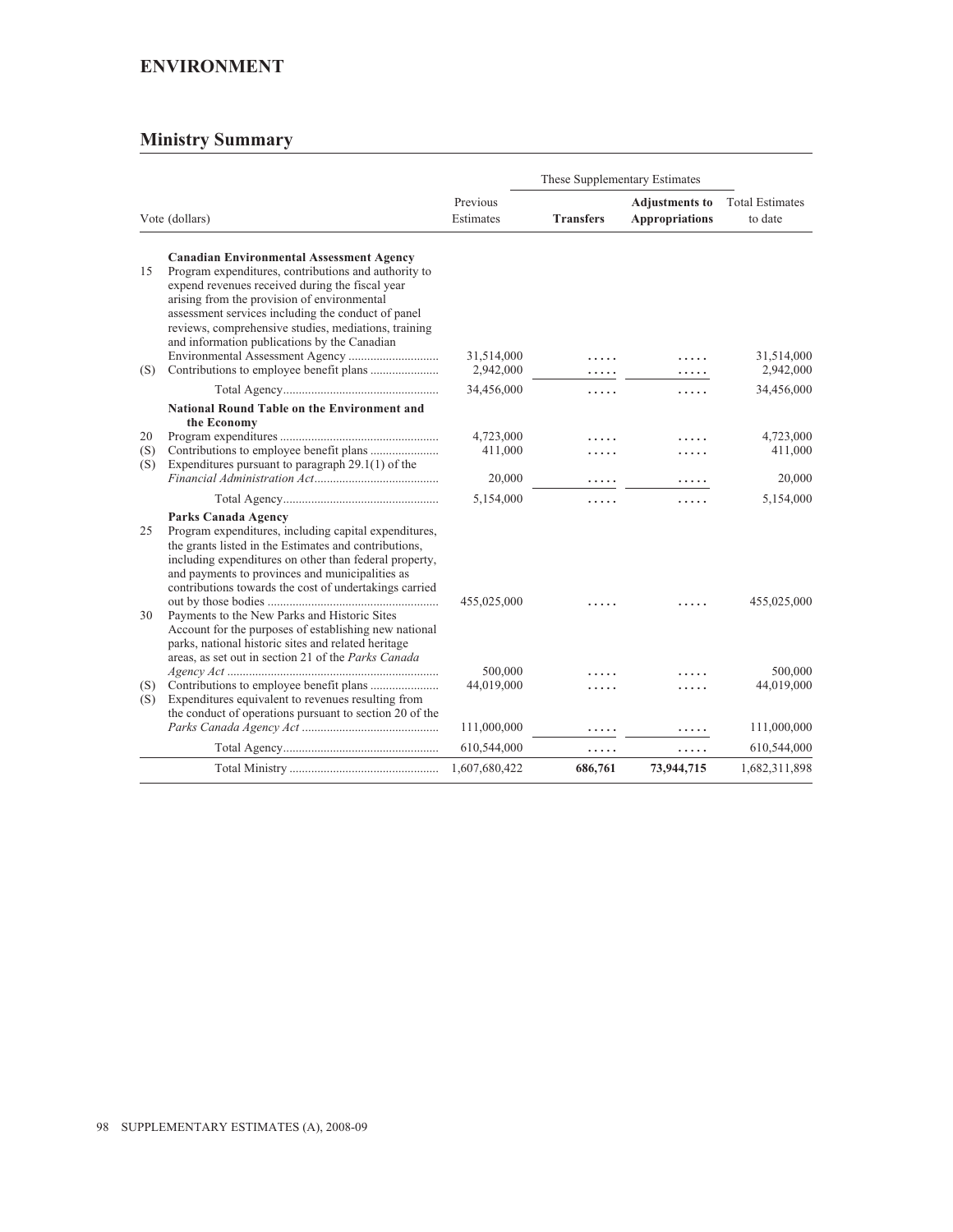#### **Explanation of Requirements (thousands of dollars)**

Environment requests funds for the following items:

| <b>Voted Appropriations</b>                                            | Vote 1      | Vote 5 | Vote 10      | <b>Total</b>     |
|------------------------------------------------------------------------|-------------|--------|--------------|------------------|
| Funding for implementation of the National Vehicle Scrappage           |             |        |              |                  |
|                                                                        | 8,300       | .      | 22,960       | 31,260           |
| Funding to enhance environmental law enforcement capacity              | 13,061      | 2,195  | .            | 15,256           |
| Funding to implement initiatives to act on water pollution issues in   |             |        |              |                  |
| Canadian freshwater systems in the Great Lakes, Lake Simcoe            |             |        |              |                  |
|                                                                        | 5,558       | 390    | 5,667        | 11,615           |
| Funding for international actions in support of Canada's Clean Air     |             |        |              |                  |
|                                                                        | 3,859       | .      | 4,218        | 8,077            |
| Funding to implement adaptation initiatives in support of Canada's     |             |        |              |                  |
|                                                                        | 4,625       | .      | .            | 4,625            |
| Funding to cover the incremental costs in the Pacific Environment      |             |        |              |                  |
|                                                                        | 1,735       | .      | .            | 1,735            |
| Funding for initiatives in support of the five Security and Prosperity |             |        |              |                  |
| Partnership priorities announced by North American leaders at          |             |        |              |                  |
| their August 2007 Summit in Montebello ( <i>horizontal item</i> )      | 1,363<br>15 | .      | .            | 1,363<br>15      |
| Funding to provide greater support for Crown agents across Canada      |             | .      | .            |                  |
| <b>Total Voted Appropriations</b>                                      | 38,516      | 2,585  | 32,845       | 73,946           |
| <b>Transfers</b>                                                       |             |        |              |                  |
| Transfer from National Defence – For investments in search and         |             |        |              |                  |
|                                                                        | 507         | .      | .            | 507              |
| Transfer from National Defence – For public security initiatives       | . <b>.</b>  | 180    | .            | 180              |
| <b>Total Transfers</b>                                                 | 507         | 180    | .            | 687              |
| <b>These Supplementary Estimates</b>                                   | 39,023      | 2,765  | 32,845       | 74,633           |
|                                                                        |             |        |              |                  |
| <b>Transfer Payments (dollars)</b>                                     |             |        | <b>Voted</b> | <b>Statutory</b> |
| <b>Contributions</b>                                                   |             |        |              |                  |
|                                                                        |             |        | 22,960,000   |                  |
|                                                                        |             |        | 5,667,117    |                  |
|                                                                        |             |        | 4,118,000    |                  |
|                                                                        |             |        | 100,000      | .                |
| <b>Total Transfer Payments</b>                                         |             |        | 32,845,117   | .                |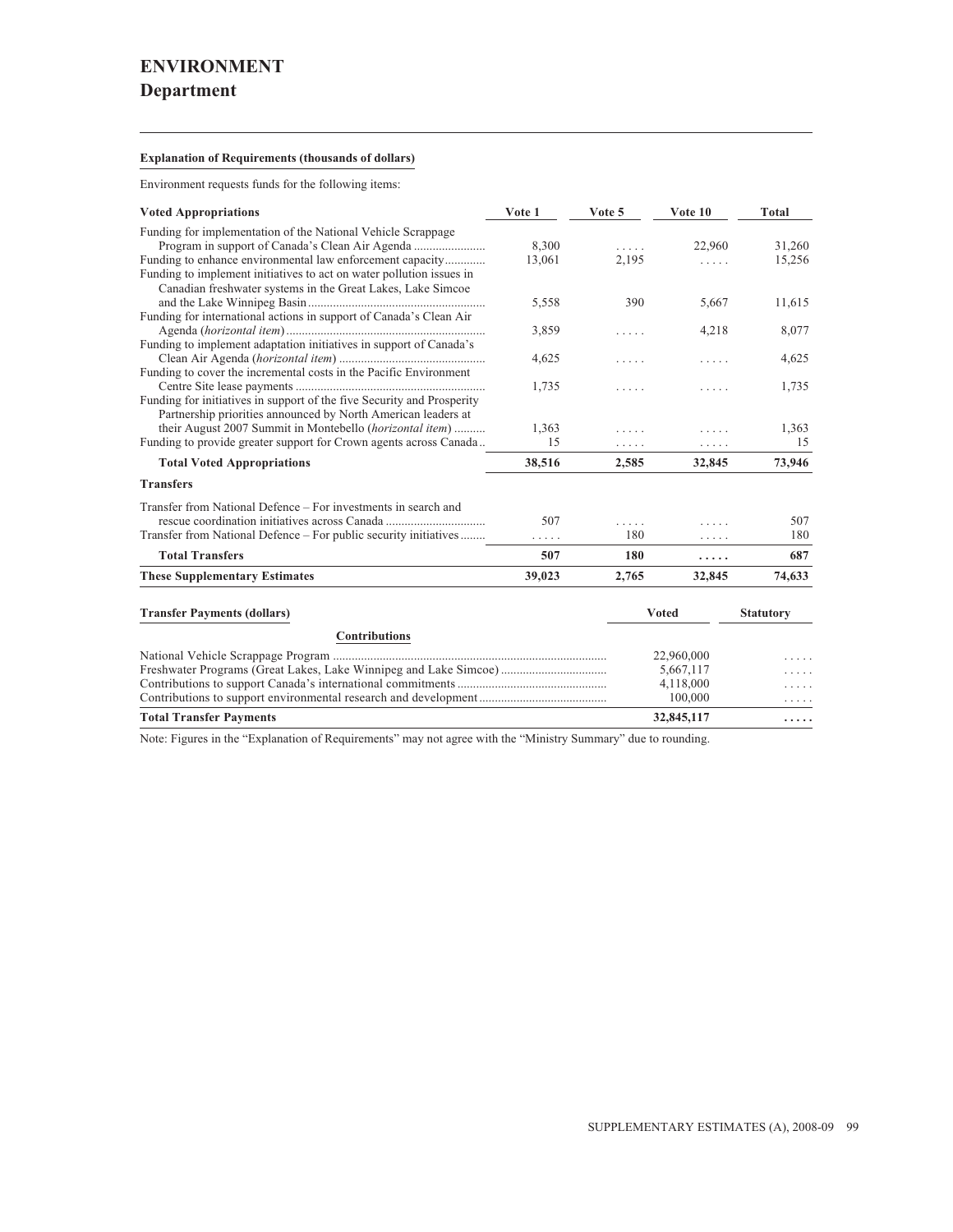|            |                                                                                                                                                                                                                                                                                                                                                                                                                                                                        |                           | These Supplementary Estimates |                                                |                                   |
|------------|------------------------------------------------------------------------------------------------------------------------------------------------------------------------------------------------------------------------------------------------------------------------------------------------------------------------------------------------------------------------------------------------------------------------------------------------------------------------|---------------------------|-------------------------------|------------------------------------------------|-----------------------------------|
|            | Vote (dollars)                                                                                                                                                                                                                                                                                                                                                                                                                                                         | Previous<br>Estimates     | <b>Transfers</b>              | <b>Adjustments to</b><br><b>Appropriations</b> | <b>Total Estimates</b><br>to date |
|            |                                                                                                                                                                                                                                                                                                                                                                                                                                                                        |                           |                               |                                                |                                   |
| 1a         | Department<br>Operating expenditures and the payment to each<br>member of the Queen's Privy Council for Canada<br>who is a Minister without Portfolio or a Minister of<br>State who does not preside over a Ministry of State of<br>a salary not to exceed the salary paid to Ministers of<br>State who preside over Ministries of State under the<br>Salaries Act, as adjusted pursuant to the Parliament of<br>Canada Act and pro rata for any period of less than a |                           |                               |                                                |                                   |
| 5<br>7a    | year and authority to expend revenue received during<br>The grants listed in the Estimates and contributions<br>For the purposes of subsection 193(4) of the <i>Budget</i><br><i>Implementation Act, 2006, the amount of the</i><br>aggregate outstanding principal amount of all                                                                                                                                                                                      | 89,793,000<br>374,800,000 |                               | 6,608,199                                      | 96,401,199<br>374,800,000         |
|            | mortgages or hypothecs to which insurance policies<br>that are subject to such agreements apply shall not at                                                                                                                                                                                                                                                                                                                                                           |                           |                               |                                                |                                   |
|            |                                                                                                                                                                                                                                                                                                                                                                                                                                                                        | .                         |                               | 1                                              |                                   |
| (S)        |                                                                                                                                                                                                                                                                                                                                                                                                                                                                        | 11,910,000                |                               |                                                | 11,910,000                        |
| (S)<br>(S) | Minister of Finance - Salary and motor car allowance                                                                                                                                                                                                                                                                                                                                                                                                                   | 76,422                    |                               | .                                              | 76,422<br>33,683,000,000          |
| (S)        | Canada Health Transfer (Part V.1 -<br>Federal-Provincial Fiscal Arrangements Act)  22,629,304,000                                                                                                                                                                                                                                                                                                                                                                      |                           |                               |                                                | 22,629,304,000                    |
| (S)        | Fiscal Equalization (Part I - Federal-Provincial                                                                                                                                                                                                                                                                                                                                                                                                                       |                           |                               |                                                |                                   |
| (S)        | Canada Social Transfer (Part V.1 -                                                                                                                                                                                                                                                                                                                                                                                                                                     |                           |                               | .                                              | 13,619,924,000                    |
| (S)        | Federal-Provincial Fiscal Arrangements Act)  10,557,729,000<br>Territorial Financing (Part I.1 - Federal-Provincial                                                                                                                                                                                                                                                                                                                                                    |                           |                               |                                                | 10,557,729,000                    |
| (S)        | Payments to International Development Association                                                                                                                                                                                                                                                                                                                                                                                                                      | 2,312,939,000             |                               |                                                | 2,312,939,000                     |
|            | (S) Payment to Ontario (Budget Implementation Act,                                                                                                                                                                                                                                                                                                                                                                                                                     | 318,280,000               |                               |                                                | 318,280,000                       |
|            |                                                                                                                                                                                                                                                                                                                                                                                                                                                                        | 150,000,000               |                               |                                                | 150,000,000                       |
| (S)<br>(S) | Statutory Subsidies (Constitution Acts, 1867-1982,                                                                                                                                                                                                                                                                                                                                                                                                                     | 147,000,000               |                               |                                                | 147,000,000                       |
| (S)        | Youth Allowances Recovery (Federal-Provincial                                                                                                                                                                                                                                                                                                                                                                                                                          | 32,000,000                |                               | .                                              | 32,000,000                        |
| (S)        | Alternative Payments for Standing Programs (Part                                                                                                                                                                                                                                                                                                                                                                                                                       | (717, 374, 000)           |                               | 45,516,000                                     | (671, 858, 000)                   |
| (S)        | VI-Federal-Provincial Fiscal Arrangements Act) (3,256,839,000)<br>Incentive for Provinces to Eliminate Taxes on Capital                                                                                                                                                                                                                                                                                                                                                |                           |                               | 208,950,000                                    | (3,047,889,000)                   |
|            |                                                                                                                                                                                                                                                                                                                                                                                                                                                                        |                           |                               | 180,000,000                                    | 180,000,000                       |
|            |                                                                                                                                                                                                                                                                                                                                                                                                                                                                        |                           | .                             | 441,074,200                                    | 80,393,616,622                    |
|            | L10a In accordance with the Bretton Woods and Related<br>Agreements Act, the issuance and payment of<br>non-interest bearing, non-negotiable demand notes in<br>an amount not to exceed \$384,280,000 to the                                                                                                                                                                                                                                                           |                           |                               |                                                |                                   |
| (S)        | Payments and encashment of notes issued to the<br>European Bank for Reconstruction and Development<br>- Capital Subscriptions (Non-Budgetary)                                                                                                                                                                                                                                                                                                                          | 1                         |                               | 1                                              | 2                                 |
|            |                                                                                                                                                                                                                                                                                                                                                                                                                                                                        | 3,075,000                 |                               |                                                | 3,075,000                         |
|            |                                                                                                                                                                                                                                                                                                                                                                                                                                                                        | 3,075,001                 | .                             | 1                                              | 3,075,002                         |
|            |                                                                                                                                                                                                                                                                                                                                                                                                                                                                        |                           | .                             | 441,074,201                                    | 80,396,691,624                    |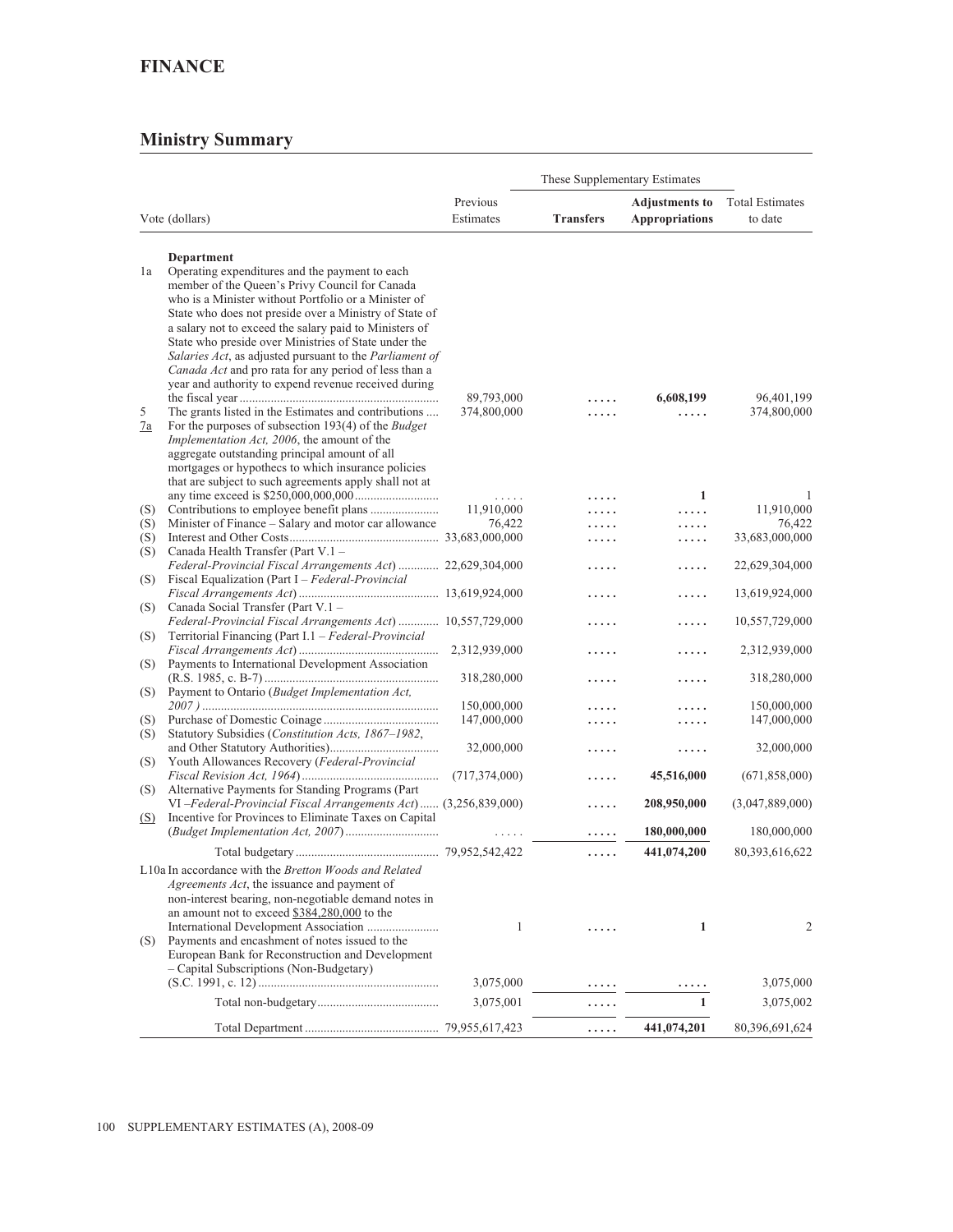### **FINANCE**

### **Ministry Summary**

|                |                                                                                                                                                                                                                                        |                         | These Supplementary Estimates |                                                |                                   |
|----------------|----------------------------------------------------------------------------------------------------------------------------------------------------------------------------------------------------------------------------------------|-------------------------|-------------------------------|------------------------------------------------|-----------------------------------|
| Vote (dollars) |                                                                                                                                                                                                                                        | Previous<br>Estimates   | <b>Transfers</b>              | <b>Adjustments to</b><br><b>Appropriations</b> | <b>Total Estimates</b><br>to date |
|                | <b>Auditor General</b>                                                                                                                                                                                                                 |                         |                               |                                                |                                   |
| 15<br>(S)      |                                                                                                                                                                                                                                        | 72,239,000<br>9,620,000 |                               |                                                | 72,239,000<br>9,620,000           |
|                |                                                                                                                                                                                                                                        | 81,859,000              |                               |                                                | 81,859,000                        |
| 20<br>(S)      | Canadian International Trade Tribunal                                                                                                                                                                                                  | 8,984,000<br>1,168,000  |                               |                                                | 8,984,000<br>1,168,000            |
|                |                                                                                                                                                                                                                                        | 10,152,000              | .                             | .                                              | 10,152,000                        |
| 25             | <b>Financial Transactions and Reports Analysis</b><br><b>Centre of Canada</b>                                                                                                                                                          | 49,391,000              |                               |                                                | 49,391,000                        |
| (S)            | Contributions to employee benefit plans                                                                                                                                                                                                | 4,235,000               |                               |                                                | 4,235,000                         |
|                |                                                                                                                                                                                                                                        | 53,626,000              | .                             |                                                | 53,626,000                        |
| 30<br>(S)      | Office of the Superintendent of Financial<br><b>Institutions</b><br>Spending of revenues pursuant to subsection $17(2)$ of<br>the Office of the Superintendent of Financial<br><i>Institutions Act</i> (R.S., 1985, c. 18 (3rd Supp.)) | 853,000<br>1            |                               |                                                | 853,000<br>1                      |
|                |                                                                                                                                                                                                                                        | 853,001                 | .                             |                                                | 853,001                           |
|                | PPP Canada Inc.<br>32a Payments to PPP Canada Inc. for operations and<br>33a Payments to PPP Canada Inc. for P3 Fund                                                                                                                   | .                       | .                             | 2,900,000                                      | 2,900,000                         |
| (S)            | Payments to PPP Canada Inc. (Budget and Economic                                                                                                                                                                                       | .                       | .                             | 92,600,000                                     | 92,600,000                        |
|                |                                                                                                                                                                                                                                        | .                       | .                             | 5,000,000                                      | 5,000,000                         |
|                |                                                                                                                                                                                                                                        | .                       | .                             | 100,500,000                                    | 100,500,000                       |
|                |                                                                                                                                                                                                                                        |                         | .                             | 541,574,201                                    | 80,643,681,625                    |

Note: Order in Council P.C. 2008-0243 authorizes the Canada Development Investment Corporation to procure the incorporation of a wholly-owned subsidiary under the name PPP Canada Inc.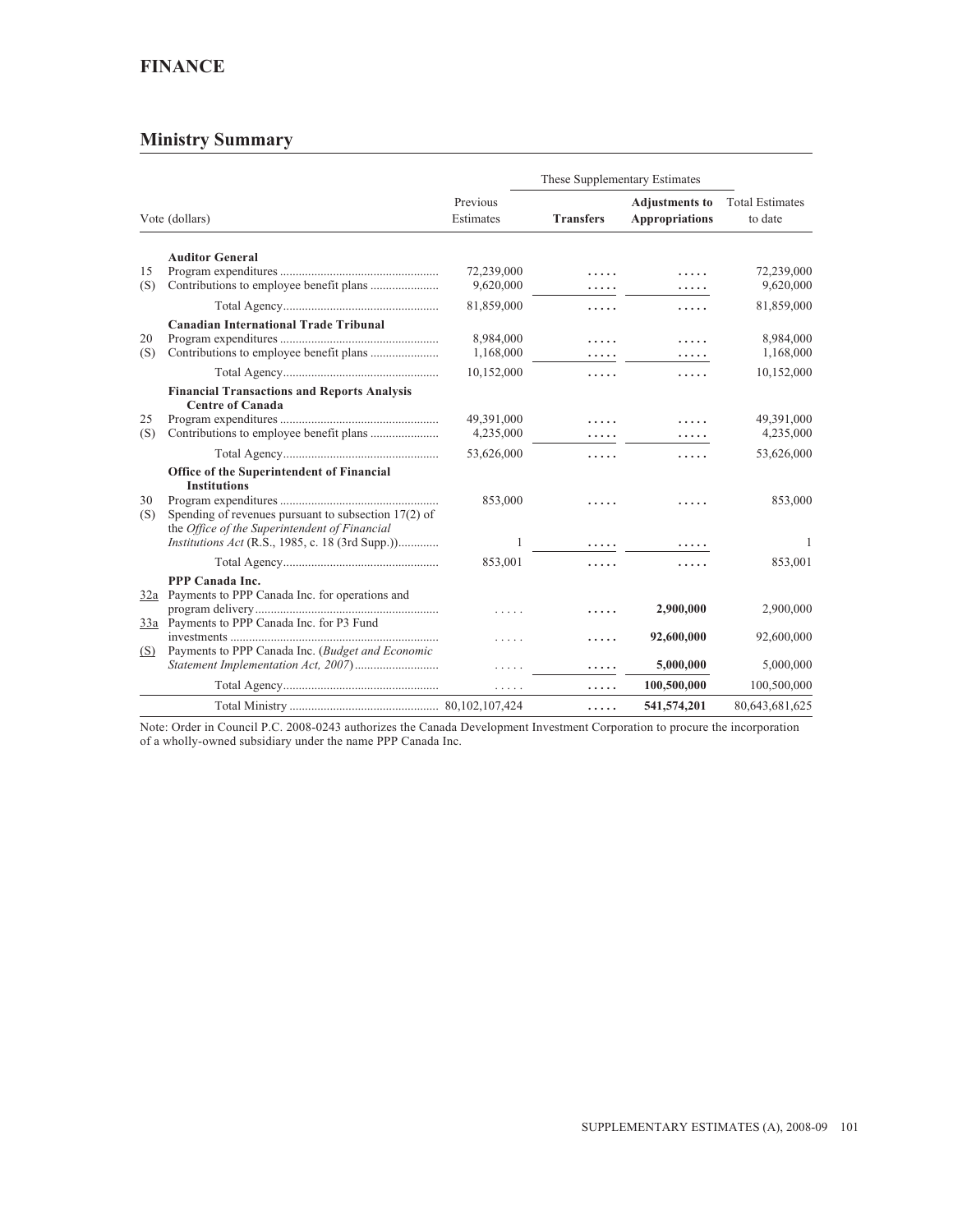#### **Explanation of Requirements (thousands of dollars)**

Finance requests funds for the following items:

| <b>Voted Appropriations</b>                                                                                                            | Vote 1 | Vote 7 | Vote L10     | Total            |
|----------------------------------------------------------------------------------------------------------------------------------------|--------|--------|--------------|------------------|
| Funding for the Advisory Panel on Canada's System of International<br>Taxation and supporting secretariat to review Canada's system of | 3,760  |        |              | 3,760            |
| Funding to support the development and implementation of a<br>common securities regulator to help create a Canadian advantage          | 2,848  | .      | .            | 2,848            |
| <b>Total Voted Appropriations</b>                                                                                                      | 6,608  | .      | .            | 6,608            |
| <b>Statutory Appropriations</b>                                                                                                        |        |        |              |                  |
| Revised forecast of transfer payments to provincial and territorial<br>Temporary financial incentive for provincial governments to     |        |        |              | 254,466          |
| eliminate their capital taxes ( <i>Budget Implementation Act, 2007</i> )                                                               |        |        |              | 180,000          |
| <b>Total Statutory Appropriations</b>                                                                                                  |        |        |              | 434,466          |
| <b>These Supplementary Estimates</b>                                                                                                   | 6,608  |        |              | 441,074          |
| <b>Transfer Payments (dollars)</b>                                                                                                     |        |        | <b>Voted</b> | <b>Statutory</b> |
| <b>Other Transfer Payments</b>                                                                                                         |        |        |              |                  |
| (S) Alternative Payments for Standing Programs (Part VI – Federal-Provincial Fiscal                                                    |        |        |              | 208,950,000      |
| (S) Incentive for Provinces to Eliminate Taxes on Capital (Budget Implementation Act,                                                  |        |        |              | 180,000,000      |
| (S) Youth Allowances Recovery (Federal-Provincial Fiscal Revision Act, 1964)                                                           |        |        | .            | 45,516,000       |
| <b>Total Transfer Payments</b>                                                                                                         |        |        | .            | 434,466,000      |

Note: Figures in the "Explanation of Requirements" may not agree with the "Ministry Summary" due to rounding.

### **FINANCE PPP Canada Inc.**

#### **Explanation of Requirements (thousands of dollars)**

PPP Canada Inc. requests funds for the following items:

| <b>Voted Appropriations</b>                                                                                   | Vote 32 | Vote 33 | Total   |
|---------------------------------------------------------------------------------------------------------------|---------|---------|---------|
| Funding for the operations of PPP Canada Inc. and delivery of the P3 Fund                                     | 2.900   | 92,600  | 95,500  |
| <b>Statutory Appropriations</b>                                                                               |         |         |         |
| Funding for the operations of PPP Canada Inc. and delivery of the P3 Fund<br>investments                      |         |         | 5,000   |
| <b>These Supplementary Estimates</b>                                                                          | 2.900   | 92.600  | 100.500 |
| Note: Figures in the "Explanation of Requirements" may not agree with the "Ministry Summary" due to rounding. |         |         |         |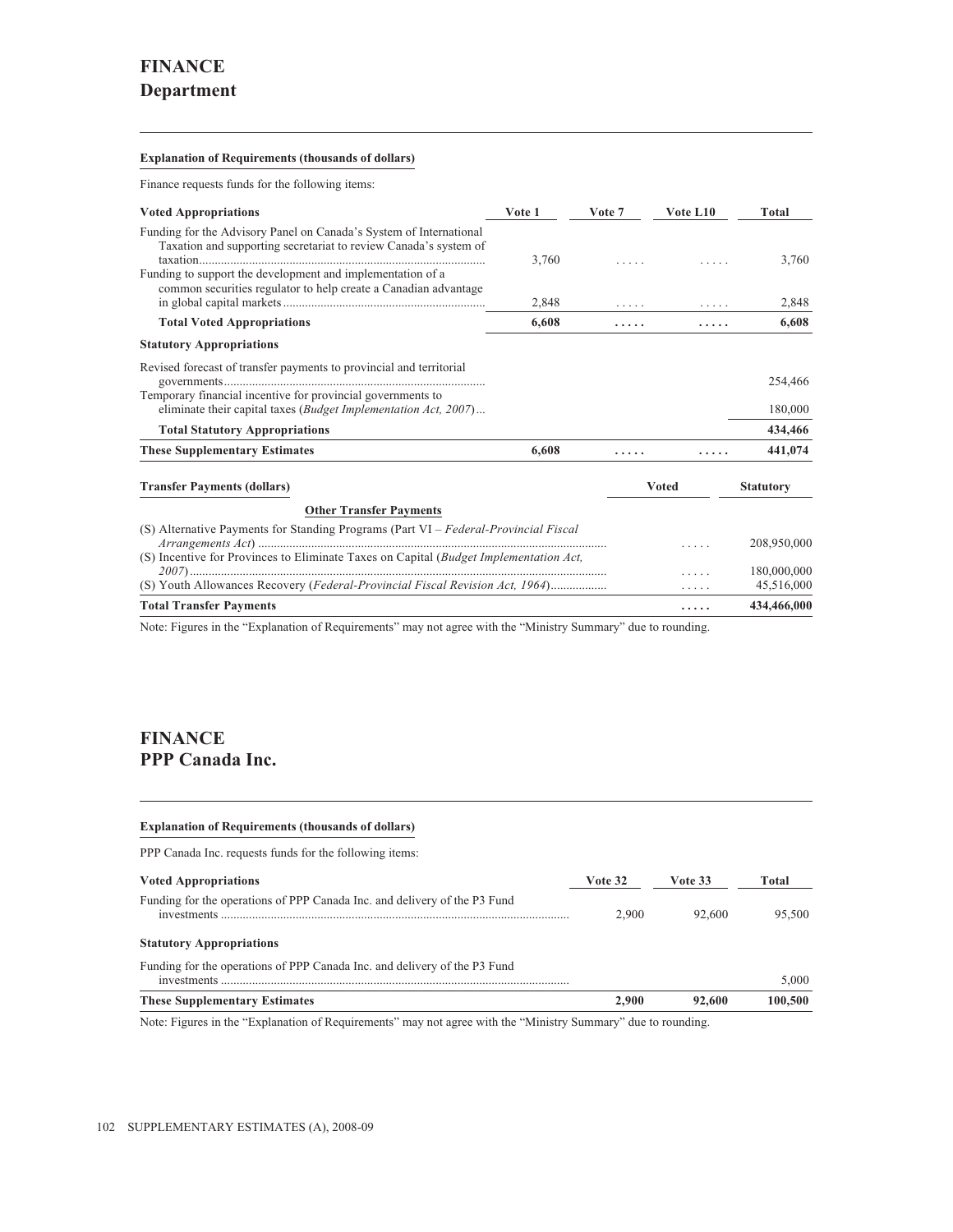### **FISHERIES AND OCEANS**

|            |                                                                                                                                                                                                                                                                                                                                                                                                                                                                                                                                                                                                                                                                                                                                                                                                                                                                                                                                                                                                                                                                                                                                                                                                                                                                                                                                                                                     |                           | These Supplementary Estimates |                                                |                                   |
|------------|-------------------------------------------------------------------------------------------------------------------------------------------------------------------------------------------------------------------------------------------------------------------------------------------------------------------------------------------------------------------------------------------------------------------------------------------------------------------------------------------------------------------------------------------------------------------------------------------------------------------------------------------------------------------------------------------------------------------------------------------------------------------------------------------------------------------------------------------------------------------------------------------------------------------------------------------------------------------------------------------------------------------------------------------------------------------------------------------------------------------------------------------------------------------------------------------------------------------------------------------------------------------------------------------------------------------------------------------------------------------------------------|---------------------------|-------------------------------|------------------------------------------------|-----------------------------------|
|            | Vote (dollars)                                                                                                                                                                                                                                                                                                                                                                                                                                                                                                                                                                                                                                                                                                                                                                                                                                                                                                                                                                                                                                                                                                                                                                                                                                                                                                                                                                      | Previous<br>Estimates     | <b>Transfers</b>              | <b>Adjustments to</b><br><b>Appropriations</b> | <b>Total Estimates</b><br>to date |
| 1a         | Operating expenditures, and<br>$(a)$ Canada's share of expenses of the International<br>Fisheries Commissions, authority to provide free<br>accommodation for the International Fisheries<br>Commissions and authority to make recoverable<br>advances in the amounts of the shares of the<br>International Fisheries Commissions of joint cost<br>projects:<br>$(b)$ authority to make recoverable advances for<br>transportation, stevedoring and other shipping<br>services performed on behalf of individuals, outside<br>agencies and other governments in the course of, or<br>arising out of, the exercise of jurisdiction in<br>navigation, including aids to navigation and shipping;<br>$(c)$ authority to expend revenue received during the<br>fiscal year in the course of, or arising from, the<br>activities of the Canadian Coast Guard; and<br>$(d)$ the payment to each member of the Queen's Privy<br>Council for Canada who is a Minister without<br>Portfolio or a Minister of State who does not preside<br>over a Ministry of State of a salary not to exceed the<br>salary paid to Ministers of State who preside over<br>Ministries of State under the Salaries Act, as adjusted<br>pursuant to the Parliament of Canada Act and pro rata<br>for any period of less than a year $-$ To authorize the<br>transfer of \$156,947 from National Defence Vote5, |                           |                               |                                                |                                   |
| 5a         | and \$22,500 from Canadian Heritage Vote 5,<br>Appropriation Act No. 1, 2008-2009 for the purposes<br>of this Vote and to provide a further amount of<br>Capital expenditures and authority to make payments<br>to provinces, municipalities and local or private                                                                                                                                                                                                                                                                                                                                                                                                                                                                                                                                                                                                                                                                                                                                                                                                                                                                                                                                                                                                                                                                                                                   | 1,178,250,000             | (3,910,010)                   | 5,995,286                                      | 1,180,335,276                     |
|            | authorities as contributions towards construction done<br>by those bodies and authority for the purchase and<br>10a The grants listed in the Estimates and contributions –<br>To authorize the transfer of \$3,945,000 from Fisheries                                                                                                                                                                                                                                                                                                                                                                                                                                                                                                                                                                                                                                                                                                                                                                                                                                                                                                                                                                                                                                                                                                                                               | 294,650,000               | .                             | 3,312,000                                      | 297,962,000                       |
| (S)<br>(S) | and Oceans Vote 1, Appropriation Act No. 1,<br>Minister of Fisheries and Oceans - Salary and motor                                                                                                                                                                                                                                                                                                                                                                                                                                                                                                                                                                                                                                                                                                                                                                                                                                                                                                                                                                                                                                                                                                                                                                                                                                                                                  | 90,461,000<br>118,555,000 | 3,945,000                     | $\mathbf{1}$                                   | 94,406,001<br>118,555,000         |
|            |                                                                                                                                                                                                                                                                                                                                                                                                                                                                                                                                                                                                                                                                                                                                                                                                                                                                                                                                                                                                                                                                                                                                                                                                                                                                                                                                                                                     | 76,422                    | .                             |                                                | 76,422                            |
|            |                                                                                                                                                                                                                                                                                                                                                                                                                                                                                                                                                                                                                                                                                                                                                                                                                                                                                                                                                                                                                                                                                                                                                                                                                                                                                                                                                                                     | 1,681,992,422             | 34,990                        | 9,307,287                                      | 1,691,334,699                     |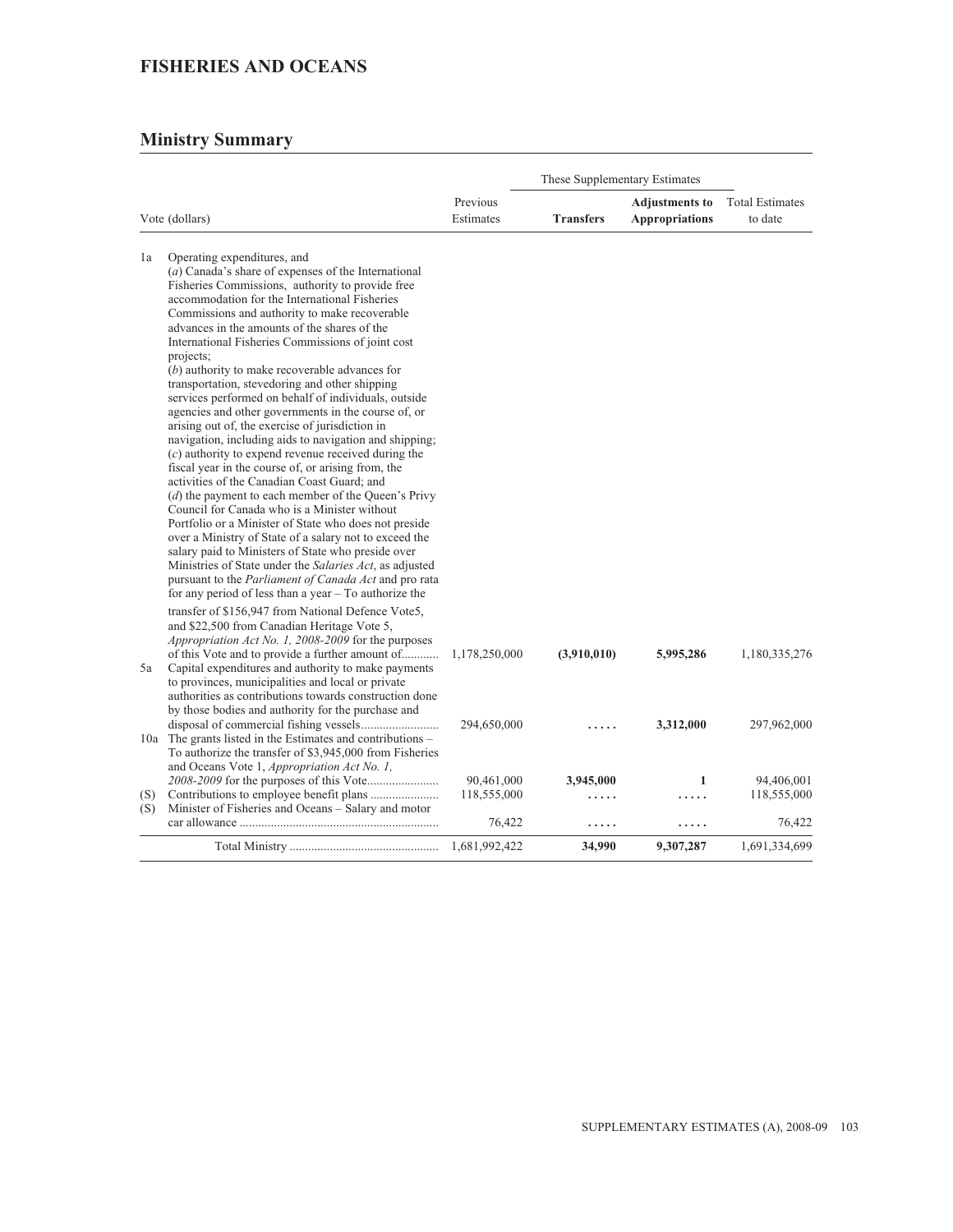### **FISHERIES AND OCEANS**

#### **Explanation of Requirements (thousands of dollars)**

Fisheries and Oceans requests funds for the following items:

| <b>Voted Appropriations</b>                                             | Vote 1  | Vote 5 | Vote 10  | <b>Total</b> |
|-------------------------------------------------------------------------|---------|--------|----------|--------------|
| Funding for International Fisheries to ensure economic and              |         |        |          |              |
| environmental sustainability (horizontal item)                          | 5,450   | .      |          | 5,450        |
| Funding for the Sea Lamprey Control Centre Replacement Project          | .       | 1,735  |          | 1,735        |
| Funding for the Bedford Institute of Oceanography – Jetty Extension     |         |        |          |              |
|                                                                         | .       | 1,300  | .        | 1,300        |
| Funding to provide greater support for Crown agents across Canada       | 546     | .      | $\cdots$ | 546          |
| Funding for the Management of Information Technology Security           |         |        |          |              |
|                                                                         | .       | 277    | .        | 277          |
| <b>Total Voted Appropriations</b>                                       | 5,996   | 3,312  | .        | 9,308        |
| <b>Transfers</b>                                                        |         |        |          |              |
| Transfer from National Defence – For investments in search and          |         |        |          |              |
|                                                                         | 157     |        |          | 157          |
| Transfer from Canadian Heritage – For the development of Official       |         |        |          |              |
| Language Minority Communities (Interdepartmental Partnership            |         |        |          |              |
| with the Official Language Communities) (horizontal item)               | 22      | .      | .        | 22           |
| Internal reallocation of resources - For the Small Craft Harbours       |         |        |          |              |
|                                                                         | (3,000) | .      | 3,000    |              |
| Internal reallocation of resources – To support organizations that      |         |        |          |              |
| research, develop, manage and promote fisheries and oceans              |         |        |          |              |
|                                                                         | (445)   |        | 445      |              |
| Internal reallocation of resources - To support divestiture projects in |         |        |          |              |
|                                                                         | (300)   | .      | 300      |              |
| Internal reallocation of resources – For the support of academic        |         |        |          |              |
| research and development related to science priorities (Academic        |         |        |          |              |
|                                                                         | (200)   | .      | 200      |              |
| Transfer to Public Service Human Resources Management Agency            |         |        |          |              |
| of Canada – To support the National Managers' Community                 | (144)   | .      | .        | (144)        |
| <b>Total Transfers</b>                                                  | (3,910) | .      | 3,945    | 35           |
| <b>These Supplementary Estimates</b>                                    | 2,086   | 3,312  | 3,945    | 9,343        |

| <b>Transfer Payments (dollars)</b>                                                                                                                            | <b>Voted</b> | <b>Statutory</b> |
|---------------------------------------------------------------------------------------------------------------------------------------------------------------|--------------|------------------|
| Grants                                                                                                                                                        |              |                  |
| Grants to support organizations associated with research, development, management, and                                                                        | 300,000      |                  |
|                                                                                                                                                               | 75,000       | .                |
| <b>Total Grants</b>                                                                                                                                           | 375,000      |                  |
| <b>Contributions</b>                                                                                                                                          |              |                  |
| Contributions to support the Small Craft Harbours Class Contribution Program<br>Contributions to support organizations associated with research, development, | 3,000,000    | .                |
| Contributions to support the Academic Research Contribution Program for the support of                                                                        | 370,000      | .                |
|                                                                                                                                                               | 200,000      | .                |
| <b>Total Contributions</b>                                                                                                                                    | 3,570,000    | .                |
| <b>Total Transfer Payments</b>                                                                                                                                | 3,945,000    | .                |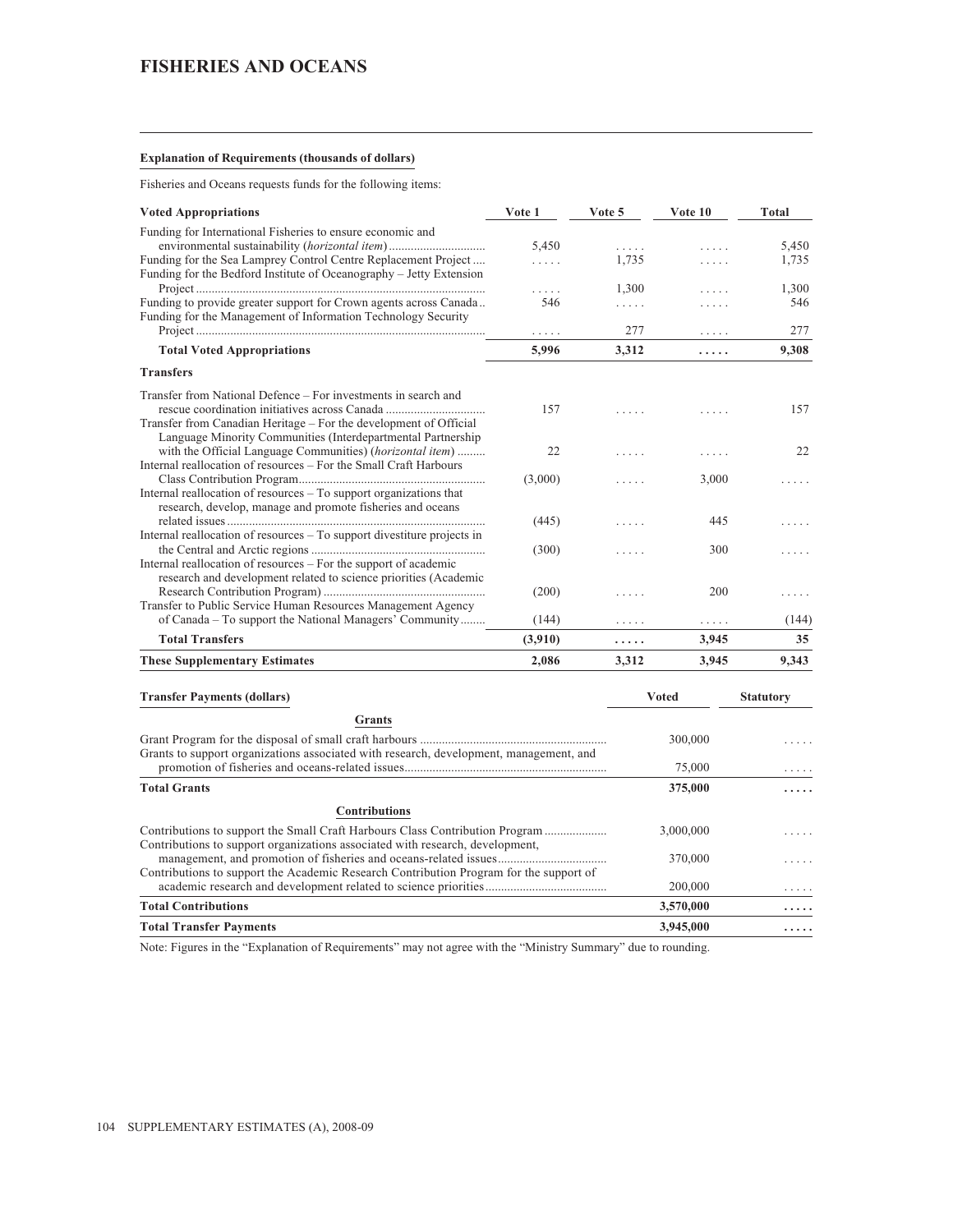### **Ministry Summary**

|                |                       |                  | These Supplementary Estimates                                  |         |
|----------------|-----------------------|------------------|----------------------------------------------------------------|---------|
| Vote (dollars) | Previous<br>Estimates | <b>Transfers</b> | <b>Adjustments to</b> Total Estimates<br><b>Appropriations</b> | to date |

#### **Department**

| 1a | Operating expenditures, including the payment of              |               |            |           |               |
|----|---------------------------------------------------------------|---------------|------------|-----------|---------------|
|    | remuneration and other expenditures subject to the            |               |            |           |               |
|    | approval of the Governor in Council in connection             |               |            |           |               |
|    | with the assignment by the Canadian Government of             |               |            |           |               |
|    | Canadians to the staffs of international organizations        |               |            |           |               |
|    | and authority to make recoverable advances in                 |               |            |           |               |
|    | amounts not exceeding the amounts of the shares of            |               |            |           |               |
|    | such organizations of such expenses; authority for the        |               |            |           |               |
|    | appointment and fixing of salaries by the Governor in         |               |            |           |               |
|    | Council of High Commissioners, Ambassadors,                   |               |            |           |               |
|    | Ministers Plenipotentiary, Consuls, Representatives           |               |            |           |               |
|    | on International Commissions, the staff of such               |               |            |           |               |
|    | officials and other persons to represent Canada in            |               |            |           |               |
|    | another country; expenditures in respect of the               |               |            |           |               |
|    | provision of office accommodation for the                     |               |            |           |               |
|    | International Civil Aviation Organization;                    |               |            |           |               |
|    | recoverable expenditures for assistance to and                |               |            |           |               |
|    | repatriation of distressed Canadian citizens and              |               |            |           |               |
|    | persons of Canadian domicile abroad, including their          |               |            |           |               |
|    | dependants; cultural relations and academic exchange          |               |            |           |               |
|    | programs with other countries; and, pursuant to               |               |            |           |               |
|    | paragraph $29.1(2)(a)$ of the <i>Financial Administration</i> |               |            |           |               |
|    | Act, authority to expend revenues received in a fiscal        |               |            |           |               |
|    | year from, and to offset related expenditures incurred        |               |            |           |               |
|    | in the fiscal year arising from the provision of              |               |            |           |               |
|    | services related to: training services provided by the        |               |            |           |               |
|    | Canadian Foreign Service Institute; trade fairs,              |               |            |           |               |
|    | missions and other international business                     |               |            |           |               |
|    | development services; investment development                  |               |            |           |               |
|    | services; international telecommunication services;           |               |            |           |               |
|    | departmental publications; other services provided            |               |            |           |               |
|    | abroad to other government departments, agencies,             |               |            |           |               |
|    | Crown corporations and other non-federal                      |               |            |           |               |
|    | organizations; specialized consular services; and             |               |            |           |               |
|    | international youth employment exchange programs              |               |            |           |               |
|    | and the payment to each member of the Queen's                 |               |            |           |               |
|    | Privy Council for Canada who is a Minister without            |               |            |           |               |
|    | Portfolio or a Minister of State who does not preside         |               |            |           |               |
|    | over a Ministry of State of a salary not to exceed the        |               |            |           |               |
|    | salary paid to Ministers of State who preside over            |               |            |           |               |
|    | Ministries of State under the Salaries Act, as adjusted       |               |            |           |               |
|    | pursuant to the <i>Parliament of Canada Act</i> and pro rata  |               |            |           |               |
|    | for any period of less than a year $-$ To authorize the       |               |            |           |               |
|    | transfer of \$1,000,000 from Foreign Affairs and              |               |            |           |               |
|    | International Trade Vote 10, \$4,749,600 from Foreign         |               |            |           |               |
|    | Affairs and International Trade Vote 25, \$2,935,800          |               |            |           |               |
|    | from Agriculture and Agri-Food Vote 1, \$2,435,000            |               |            |           |               |
|    | from Public Safety and Emergency Preparedness                 |               |            |           |               |
|    | Vote 20, \$2,400,700 from Public Safety and                   |               |            |           |               |
|    | Emergency Preparedness Vote 10, \$750,000 from                |               |            |           |               |
|    | Western Economic Diversification Vote 5, \$750,000            |               |            |           |               |
|    | from Atlantic Canada Opportunities Agency Vote 5,             |               |            |           |               |
|    | \$617,100 from Canadian Heritage Vote 1, \$407,540            |               |            |           |               |
|    | from Health Vote 40, and \$80,000 from Veterans               |               |            |           |               |
|    | Affairs Vote 1, <i>Appropriation Act No. 1, 2008-2009</i>     |               |            |           |               |
|    | for the purposes of this Vote and to provide a further        |               |            |           |               |
|    |                                                               | 1,223,521,000 | 13,291,665 | 7,392,940 | 1,244,205,605 |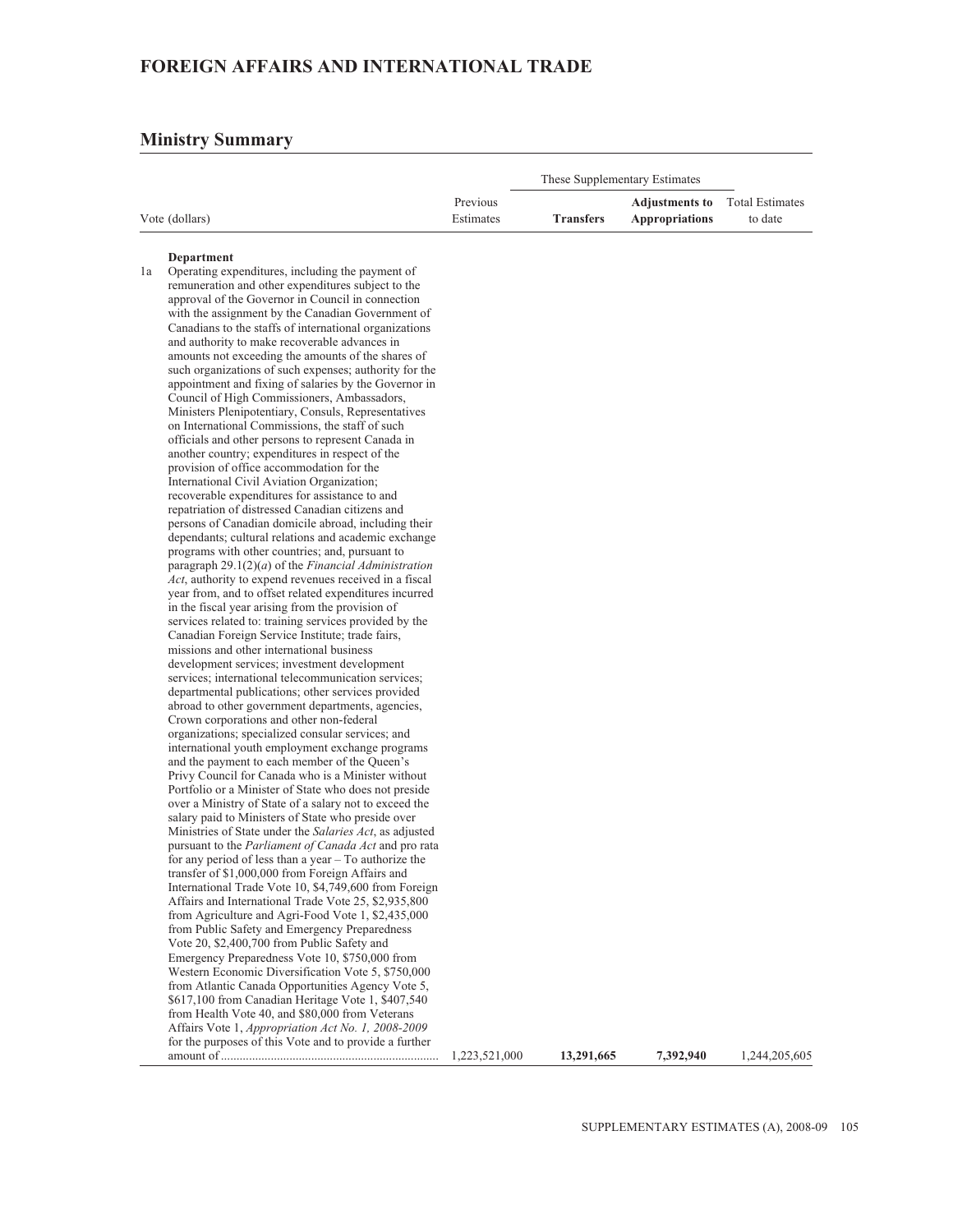### **Ministry Summary**

| These Supplementary Estimates |                                                                                                                                                                                                                                                                                                                                                                                                                                                                                                                                                                                                                                                                                                                                                                                                                                                                                                                                                                                                                                                                                                                                                                                                                                                                                                                                                                                                                                                                                                                   |                           |                  |                                                |                                   |
|-------------------------------|-------------------------------------------------------------------------------------------------------------------------------------------------------------------------------------------------------------------------------------------------------------------------------------------------------------------------------------------------------------------------------------------------------------------------------------------------------------------------------------------------------------------------------------------------------------------------------------------------------------------------------------------------------------------------------------------------------------------------------------------------------------------------------------------------------------------------------------------------------------------------------------------------------------------------------------------------------------------------------------------------------------------------------------------------------------------------------------------------------------------------------------------------------------------------------------------------------------------------------------------------------------------------------------------------------------------------------------------------------------------------------------------------------------------------------------------------------------------------------------------------------------------|---------------------------|------------------|------------------------------------------------|-----------------------------------|
|                               | Vote (dollars)                                                                                                                                                                                                                                                                                                                                                                                                                                                                                                                                                                                                                                                                                                                                                                                                                                                                                                                                                                                                                                                                                                                                                                                                                                                                                                                                                                                                                                                                                                    | Previous<br>Estimates     | <b>Transfers</b> | <b>Adjustments to</b><br><b>Appropriations</b> | <b>Total Estimates</b><br>to date |
| 5a                            | Capital expenditures - To authorize the transfer of<br>\$1,187,400 from Foreign Affairs and International<br>Trade Vote 25, \$660,300 from Public Safety and<br>Emergency Preparedness Vote 10, \$265,000 from<br>Public Safety and Emergency Preparedness Vote 20,<br>\$223,600 from Health Vote 40, \$68,000 from<br>Canadian Heritage Vote 1, \$65,900 from Agriculture<br>and Agri-Food Vote 1, and \$20,000 from Veterans<br>Affairs Vote 1, Appropriation Act No. 1, 2008-2009<br>for the purposes of this Vote and to provide a further<br>10a The grants listed in the Estimates, contributions,                                                                                                                                                                                                                                                                                                                                                                                                                                                                                                                                                                                                                                                                                                                                                                                                                                                                                                          | 122,670,000               | 2,490,200        | 7,700,000                                      | 132,860,200                       |
|                               | which may include: with respect to Canada's Global<br>Partnership Program (under the G8 Global<br>Partnership), cash payments or the provision of<br>goods, equipment and services for the purpose of<br>assistance to countries of the former Soviet Union;<br>with respect to Canada's Counter-Terrorism Capacity<br>Building Program, cash payments or the provision of<br>goods, services, equipment and technology for the<br>purpose of counter-terrorism assistance to states and<br>government entities; and, with respect to the Global<br>Peace and Security Program, Human Security<br>Program, and Global Peace Operations Program, cash<br>payments or the provision of goods, services,<br>equipment and technology for the purpose of global<br>peace and security assistance; as well as the authority<br>to make commitments for the current fiscal year not<br>exceeding \$30,000,000, in respect of contributions to<br>persons, groups of persons, councils and associations<br>to promote the development of Canadian export sales;<br>and, the authority to pay assessments in the amounts<br>and in the currencies in which they are levied as well<br>the authority to pay other amounts specified in the<br>currencies of the countries indicated, notwithstanding<br>that the total of such payments may exceed the<br>equivalent in Canadian dollars, estimated as of<br>October 2007 – To authorize the transfer of \$500,000<br>from Foreign Affairs and International Trade Vote 1, |                           |                  |                                                |                                   |
| (S)                           | <i>Appropriation Act No. 1, 2008-2009</i> for the purposes<br>of this Vote and to provide a further amount of                                                                                                                                                                                                                                                                                                                                                                                                                                                                                                                                                                                                                                                                                                                                                                                                                                                                                                                                                                                                                                                                                                                                                                                                                                                                                                                                                                                                     | 682,131,000<br>78,400,000 | (500,000)        | 707,000                                        | 682,338,000<br>78,400,000         |
| (S)<br>(S)                    | Minister of Foreign Affairs - Salary and motor car<br>Minister of International Trade and Minister of the                                                                                                                                                                                                                                                                                                                                                                                                                                                                                                                                                                                                                                                                                                                                                                                                                                                                                                                                                                                                                                                                                                                                                                                                                                                                                                                                                                                                         | 76,422                    |                  |                                                | 76,422                            |
| (S)                           | Pacific Gateway and the Vancouver-Whistler<br>Olympics – Salary and motor car allowance<br>Payments to Export Development Canada to<br>discharge obligations incurred pursuant to Section 23<br>of the <i>Export Development Act</i> (Canada Account) for<br>the purpose of facilitating and developing trade<br>between Canada and other countries                                                                                                                                                                                                                                                                                                                                                                                                                                                                                                                                                                                                                                                                                                                                                                                                                                                                                                                                                                                                                                                                                                                                                               | 76,422                    |                  |                                                | 76,422                            |
| (S)                           | Payments under the Diplomatic Service (Special)                                                                                                                                                                                                                                                                                                                                                                                                                                                                                                                                                                                                                                                                                                                                                                                                                                                                                                                                                                                                                                                                                                                                                                                                                                                                                                                                                                                                                                                                   | 4,200,000                 |                  |                                                | 4,200,000                         |
| (S)                           | Passport Office Revolving Fund (Revolving Funds                                                                                                                                                                                                                                                                                                                                                                                                                                                                                                                                                                                                                                                                                                                                                                                                                                                                                                                                                                                                                                                                                                                                                                                                                                                                                                                                                                                                                                                                   | 250,000                   |                  |                                                | 250,000                           |
|                               |                                                                                                                                                                                                                                                                                                                                                                                                                                                                                                                                                                                                                                                                                                                                                                                                                                                                                                                                                                                                                                                                                                                                                                                                                                                                                                                                                                                                                                                                                                                   |                           | .                | .                                              |                                   |
|                               |                                                                                                                                                                                                                                                                                                                                                                                                                                                                                                                                                                                                                                                                                                                                                                                                                                                                                                                                                                                                                                                                                                                                                                                                                                                                                                                                                                                                                                                                                                                   | 2,111,324,844             | 15,281,865       | 15,799,940                                     | 2,142,406,649                     |

<u> 1989 - Johann Barn, mars ann an t-Amhain Aonaich an t-Aonaich an t-Aonaich an t-Aonaich an t-Aonaich ann an t-</u>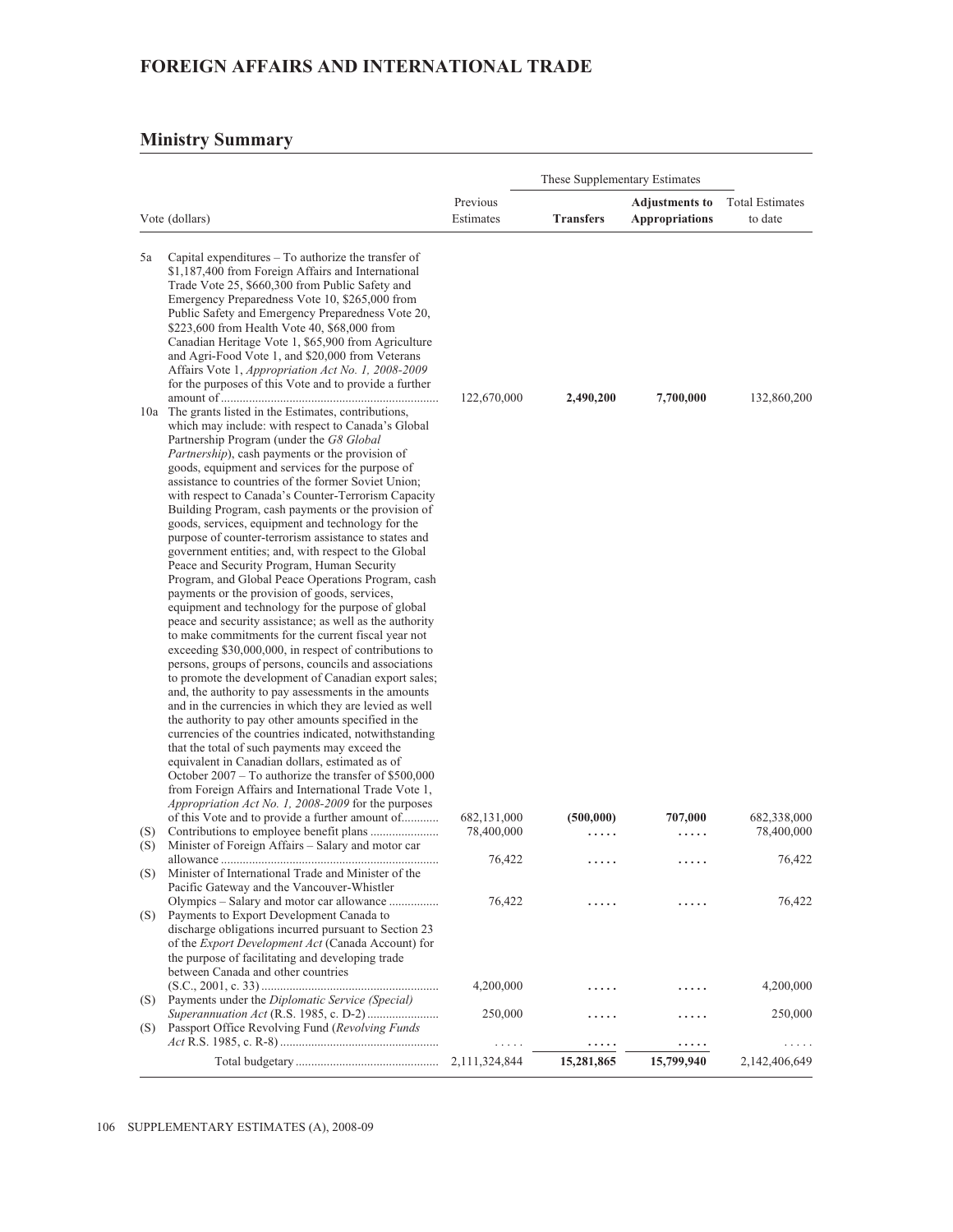### **Ministry Summary**

|            |                                                                                                                                                                                                                                                                                                                                                                                                                                                                                                                                                                                                                                                                                                                                                                                                                                                                                                                                                                                                                                  |                             | These Supplementary Estimates |                                                |                                   |
|------------|----------------------------------------------------------------------------------------------------------------------------------------------------------------------------------------------------------------------------------------------------------------------------------------------------------------------------------------------------------------------------------------------------------------------------------------------------------------------------------------------------------------------------------------------------------------------------------------------------------------------------------------------------------------------------------------------------------------------------------------------------------------------------------------------------------------------------------------------------------------------------------------------------------------------------------------------------------------------------------------------------------------------------------|-----------------------------|-------------------------------|------------------------------------------------|-----------------------------------|
|            | Vote (dollars)                                                                                                                                                                                                                                                                                                                                                                                                                                                                                                                                                                                                                                                                                                                                                                                                                                                                                                                                                                                                                   | Previous<br>Estimates       | <b>Transfers</b>              | <b>Adjustments to</b><br><b>Appropriations</b> | <b>Total Estimates</b><br>to date |
| (S)        | Payments to Export Development Canada to<br>discharge obligations incurred pursuant to Section 23<br>of the Export Development Act (Canada Account) for<br>the purpose of facilitating and developing trade<br>between Canada and other countries (S.C., 2001,                                                                                                                                                                                                                                                                                                                                                                                                                                                                                                                                                                                                                                                                                                                                                                   | 88,200,000                  |                               |                                                | 88,200,000                        |
|            |                                                                                                                                                                                                                                                                                                                                                                                                                                                                                                                                                                                                                                                                                                                                                                                                                                                                                                                                                                                                                                  | 88,200,000                  | .                             | .                                              | 88,200,000                        |
|            |                                                                                                                                                                                                                                                                                                                                                                                                                                                                                                                                                                                                                                                                                                                                                                                                                                                                                                                                                                                                                                  | 2,199,524,844               | 15,281,865                    | 15,799,940                                     | 2,230,606,649                     |
| 15         | <b>Canadian Commercial Corporation</b><br>Payments to the Canadian Commercial Corporation                                                                                                                                                                                                                                                                                                                                                                                                                                                                                                                                                                                                                                                                                                                                                                                                                                                                                                                                        | 15,185,000                  |                               |                                                | 15,185,000                        |
|            |                                                                                                                                                                                                                                                                                                                                                                                                                                                                                                                                                                                                                                                                                                                                                                                                                                                                                                                                                                                                                                  | 15,185,000                  | .                             |                                                | 15,185,000                        |
|            | <b>Canadian International Development Agency</b>                                                                                                                                                                                                                                                                                                                                                                                                                                                                                                                                                                                                                                                                                                                                                                                                                                                                                                                                                                                 |                             |                               | .                                              |                                   |
| 20         | Operating expenditures and authority to<br>$(a)$ engage persons for service in developing countries<br>and in countries in transition; and<br>$(b)$ provide education or training for persons from<br>developing countries and from countries in transition,<br>in accordance with the Technical Assistance<br>Regulations, made by Order in Council P.C.<br>1986-993 of April 24, 1986 (and registered as<br>SOR/86-475), as may be amended, or any other<br>regulations that may be made by the Governor in<br>Council with respect to:<br>(i) the remuneration payable to persons for service in<br>developing countries and in countries in transition,<br>and the payment of their expenses or of allowances<br>with respect thereto,<br>(ii) the maintenance of persons from developing<br>countries and from countries in transition who are<br>undergoing education or training, and the payment of<br>their expenses or of allowances with respect thereto,<br>and<br>(iii) the payment of special expenses directly or |                             |                               |                                                |                                   |
|            | indirectly related to the service of persons in<br>developing countries and in countries in transition or<br>the education or training of persons from developing<br>25a The grants listed in the Estimates, contributions and<br>payments to international financial institutions in<br>accordance with the International Development<br>(Financial Institutions) Assistance Act, for<br>international development assistance, international                                                                                                                                                                                                                                                                                                                                                                                                                                                                                                                                                                                    | 224,674,000                 |                               |                                                | 224,674,000                       |
| (S)        | humanitarian assistance and other specified purposes,<br>in the form of cash payments or the provision of                                                                                                                                                                                                                                                                                                                                                                                                                                                                                                                                                                                                                                                                                                                                                                                                                                                                                                                        | 2,553,452,000<br>25,784,000 | (5,937,000)                   | 215,400,000                                    | 2,762,915,000<br>25,784,000       |
| (S)<br>(S) | Minister for International Cooperation - Salary and<br>Encashment of notes issued to the development<br>assistance funds of the international financial                                                                                                                                                                                                                                                                                                                                                                                                                                                                                                                                                                                                                                                                                                                                                                                                                                                                          | 76,422                      |                               | .                                              | 76,422                            |
|            | institutions in accordance with the International<br>Development (Financial Institutions) Assistance Act                                                                                                                                                                                                                                                                                                                                                                                                                                                                                                                                                                                                                                                                                                                                                                                                                                                                                                                         | 257,861,000                 | .                             | .                                              | 257,861,000                       |
|            |                                                                                                                                                                                                                                                                                                                                                                                                                                                                                                                                                                                                                                                                                                                                                                                                                                                                                                                                                                                                                                  | 3,061,847,422               | (5,937,000)                   | 215,400,000                                    | 3,271,310,422                     |

<u> 1989 - Johann Barn, mars ann an t-Amhain Aonaich an t-Aonaich an t-Aonaich an t-Aonaich an t-Aonaich ann an t-</u>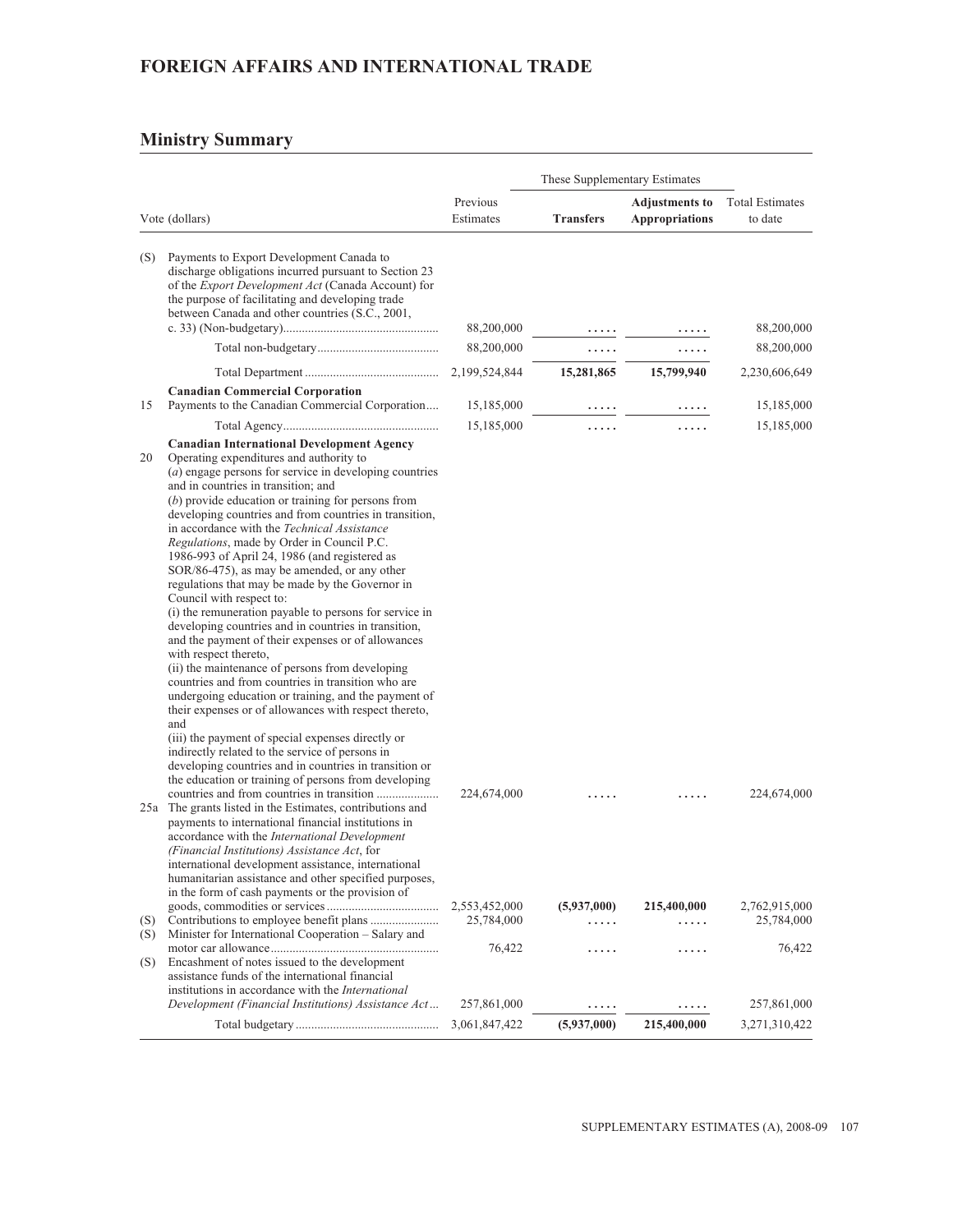### **Ministry Summary**

|           |                                                                                                                                                                                                                                                                                                                                                                                           |                                   |                  | These Supplementary Estimates                  |                                   |  |
|-----------|-------------------------------------------------------------------------------------------------------------------------------------------------------------------------------------------------------------------------------------------------------------------------------------------------------------------------------------------------------------------------------------------|-----------------------------------|------------------|------------------------------------------------|-----------------------------------|--|
|           | Vote (dollars)                                                                                                                                                                                                                                                                                                                                                                            | Previous<br>Estimates             | <b>Transfers</b> | <b>Adjustments to</b><br><b>Appropriations</b> | <b>Total Estimates</b><br>to date |  |
| (S)       | L30a The issuance and payment of non-interest bearing,<br>non-negotiable demand notes in an amount not to<br>exceed \$227,032,000 (\$215,032,000 + \$12,000,000)<br>in accordance with the International Development<br>(Financial Institutions) Assistance Act, for the<br>purpose of contributions to the International Financial<br>Payments to International Financial Institutions - | 1                                 |                  | 1                                              | $\mathfrak{2}$                    |  |
|           | Capital Subscriptions (Non-Budgetary)                                                                                                                                                                                                                                                                                                                                                     | 8,004,000                         |                  |                                                | 8,004,000                         |  |
|           |                                                                                                                                                                                                                                                                                                                                                                                           | 8,004,001                         |                  | 1                                              | 8,004,002                         |  |
|           |                                                                                                                                                                                                                                                                                                                                                                                           | 3,069,851,423                     | (5,937,000)      | 215,400,001                                    | 3,279,314,424                     |  |
| 35        | <b>International Development Research Centre</b><br>Payments to the International Development Research                                                                                                                                                                                                                                                                                    | 149,995,000<br>149,995,000        |                  |                                                | 149,995,000<br>149,995,000        |  |
| 40        | <b>International Joint Commission</b><br>Program expenditures – Salaries and expenses of the<br>Canadian Section, expenses of studies, surveys and<br>investigations by the Commission under International<br>References and expenses of the Commission under<br>the Canada-United States Great Lakes Water Ouality                                                                       | 7,925,000                         |                  |                                                | 7,925,000                         |  |
| (S)       | Contributions to employee benefit plans                                                                                                                                                                                                                                                                                                                                                   | 548,000                           |                  |                                                | 548,000                           |  |
|           |                                                                                                                                                                                                                                                                                                                                                                                           | 8,473,000                         |                  |                                                | 8,473,000                         |  |
| 45<br>(S) | <b>NAFTA Secretariat, Canadian Section</b><br>Contributions to employee benefit plans                                                                                                                                                                                                                                                                                                     | 2,814,000<br>190,000<br>3,004,000 | .<br>.           | .                                              | 2,814,000<br>190,000<br>3,004,000 |  |
|           |                                                                                                                                                                                                                                                                                                                                                                                           | 5,446,033,267                     | 9,344,865        | 231,199,941                                    | 5,686,578,073                     |  |

<u> 1989 - Johann Barn, mars eta bainar eta baina eta baina eta baina eta baina eta baina eta baina eta baina e</u>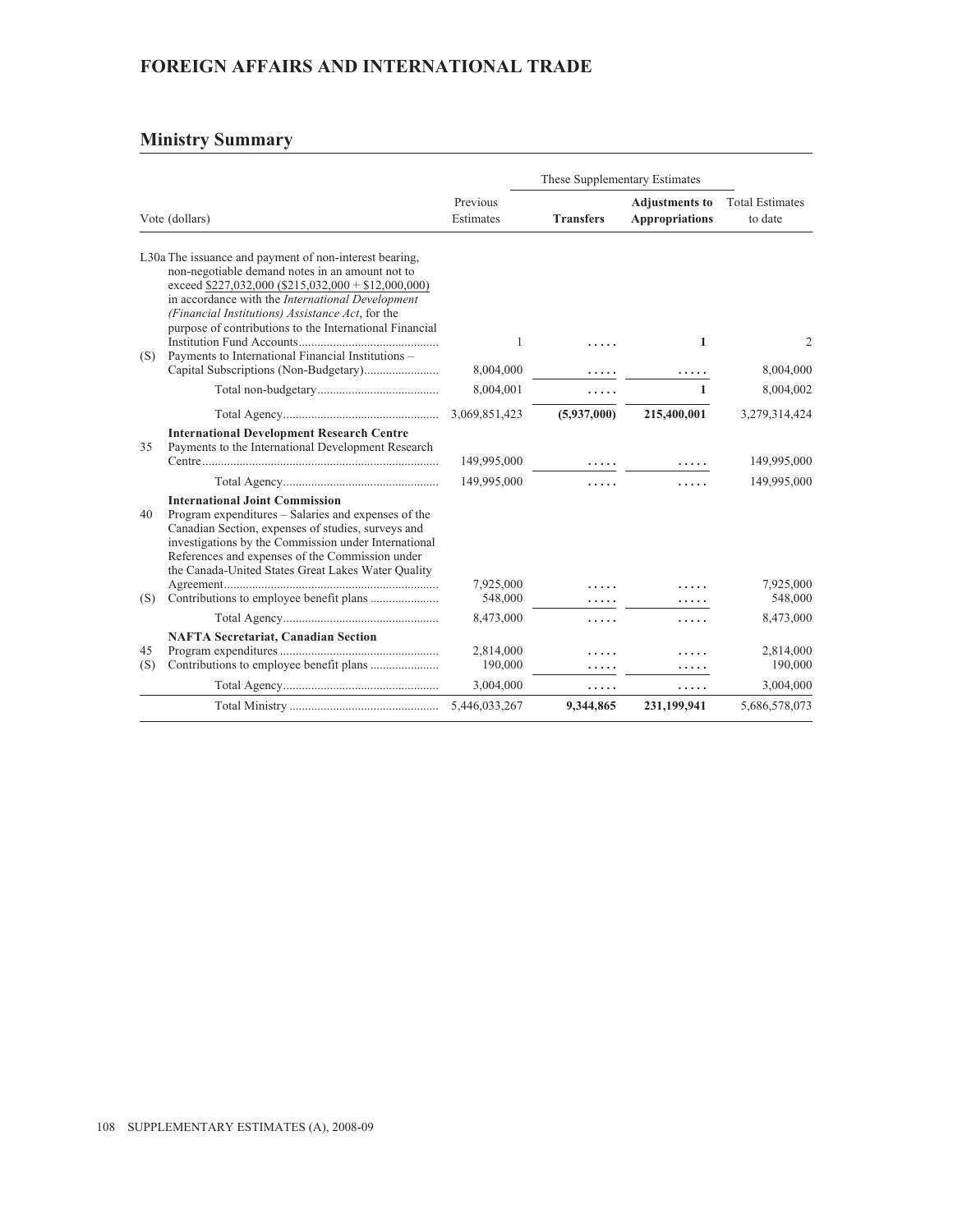### **FOREIGN AFFAIRS AND INTERNATIONAL TRADE Department**

#### **Explanation of Requirements (thousands of dollars)**

Foreign Affairs and International Trade requests funds for the following items:

| <b>Voted Appropriations</b>                                                                                                                                                                                                                                                                                            | Vote 1   | Vote 5 | Vote 10      | <b>Total</b>     |
|------------------------------------------------------------------------------------------------------------------------------------------------------------------------------------------------------------------------------------------------------------------------------------------------------------------------|----------|--------|--------------|------------------|
| Funding related to government advertising programs (horizontal                                                                                                                                                                                                                                                         | .        | 7,700  | .            | 7,700            |
| Funding for international actions in support of Canada's Clean Air                                                                                                                                                                                                                                                     | 4,440    | .      | .            | 4,440            |
| Funding for International Fisheries to ensure economic and                                                                                                                                                                                                                                                             | 1,206    | .      | 707          | 1,913            |
| environmental sustainability (horizontal item)<br>Funding to implement Bill C-3, an <i>Act to amend the Immigration</i>                                                                                                                                                                                                | 994      |        | .            | 994              |
| Funding for initiatives in support of the five Security and Prosperity<br>Partnership priorities announced by North American leaders at                                                                                                                                                                                | 427      | .      | $\ldots$ .   | 427              |
| their August 2007 Summit in Montebello (horizontal item)                                                                                                                                                                                                                                                               | 327      | .      | .            | 327              |
| <b>Total Voted Appropriations</b>                                                                                                                                                                                                                                                                                      | 7,394    | 7,700  | 707          | 15,801           |
| <b>Transfers</b>                                                                                                                                                                                                                                                                                                       |          |        |              |                  |
| Transfer from Canadian International Development Agency<br>(\$5,937), Canada Border Services Agency (\$3,061), Canadian<br>Heritage (\$685), Public Health Agency of Canada (\$631), and<br>Veterans Affairs $(\$100) - To$ provide support to departmental                                                            | 8,255    | 2,159  |              | 10,414           |
| Transfer from Canadian Security Intelligence Service – For                                                                                                                                                                                                                                                             |          |        |              |                  |
| additional operating and capital costs at missions abroad<br>Transfer from Agriculture and Agri-Food (\$1,000), Western<br>Economic Diversification (\$750), Atlantic Canada Opportunities<br>Agency $(\$750)$ – To provide support to the North American<br>Platform Program (NAPP) Partnership as agreed in the 2008 | 2,435    | 265    | .            | 2,700            |
| Transfer from Agriculture and Agri-Food – For program continuity<br>in the implementation of the Growing Forward Policy                                                                                                                                                                                                | 2,500    | .      | $\cdots$     | 2,500            |
| Internal reallocation of resources – Academic Relations contribution<br>program savings related to the reduction of Canadian studies in<br>Europe used to offset Expenditures Review Committee                                                                                                                         | 1,936    | 66     |              | 2,002            |
| Internal reallocation of resources – For the $12th$ Summit of La                                                                                                                                                                                                                                                       | 1,000    |        | (1,000)      |                  |
| Transfer to Citizenship and Immigration – For the costs of<br>processing applications under the International Youth Program                                                                                                                                                                                            | (500)    | .      | 500          |                  |
|                                                                                                                                                                                                                                                                                                                        | (2, 334) | .      | .            | (2, 334)         |
| <b>Total Transfers</b>                                                                                                                                                                                                                                                                                                 | 13,292   | 2,490  | (500)        | 15,282           |
| <b>These Supplementary Estimates</b>                                                                                                                                                                                                                                                                                   | 20,686   | 10,190 | 207          | 31,083           |
| <b>Transfer Payments (dollars)</b>                                                                                                                                                                                                                                                                                     |          |        | <b>Voted</b> | <b>Statutory</b> |

| <b>Contributions</b>                                                     |           |   |
|--------------------------------------------------------------------------|-----------|---|
|                                                                          | 500,000   | . |
| United Nations framework Convention on Climate Change and Kyoto Protocol | 477,000   | . |
|                                                                          | 230,000   | . |
| <b>Total Gross Transfer Payments</b>                                     | 1,207,000 | . |
|                                                                          | 1,000,000 | . |
| <b>Net Transfer Payments</b>                                             | 207,000   | . |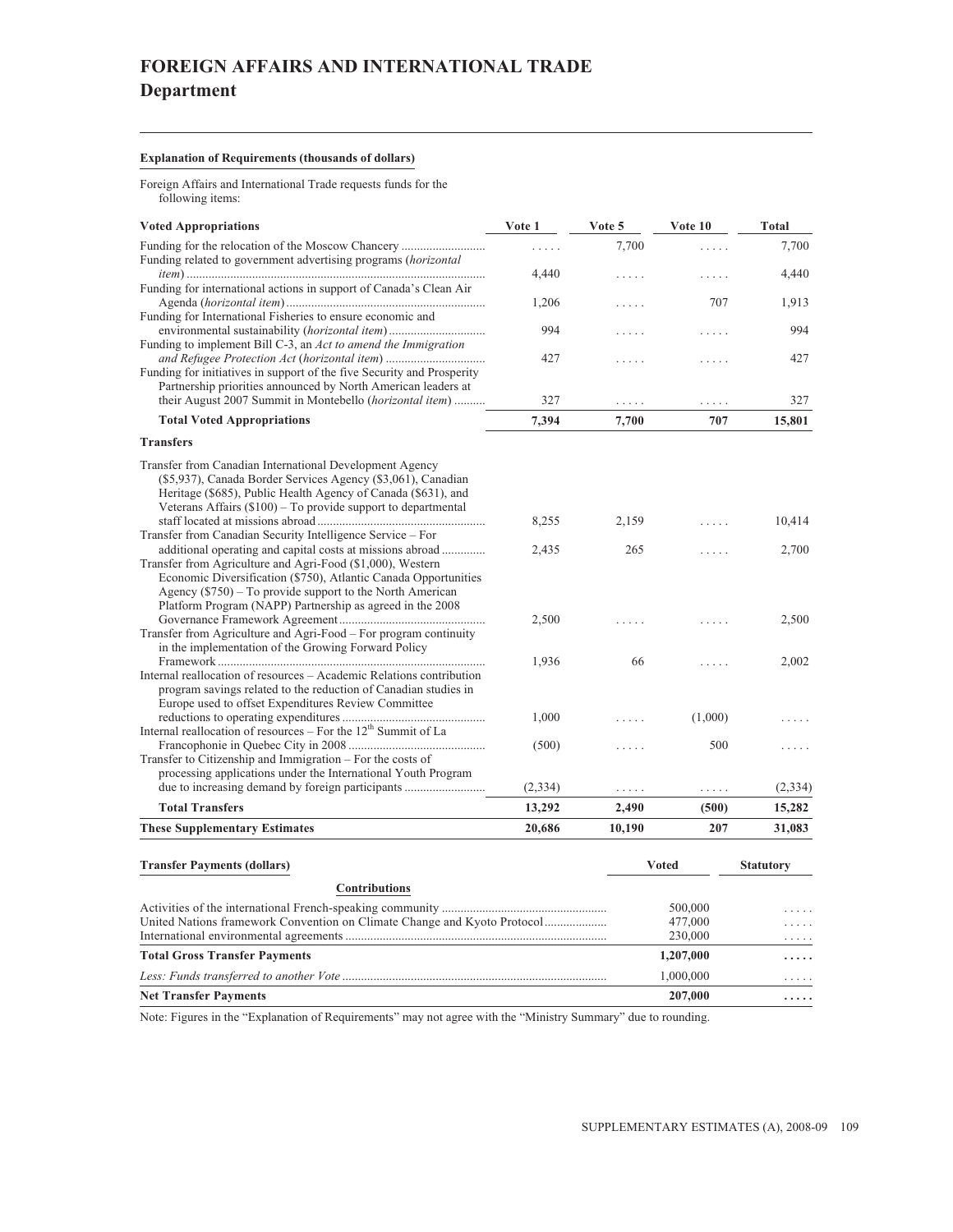## **FOREIGN AFFAIRS AND INTERNATIONAL TRADE Canadian International Development Agency**

#### **Explanation of Requirements (thousands of dollars)**

Canadian International Development Agency requests funds for the following items:

| <b>Voted Appropriations</b>                                                                                                                                                                                                       | Vote 25 | Vote L30 | <b>Total</b> |
|-----------------------------------------------------------------------------------------------------------------------------------------------------------------------------------------------------------------------------------|---------|----------|--------------|
| Funds to support the Global Fund to Fight AIDS, Tuberculosis and Malaria                                                                                                                                                          | 109,000 | .        | 109,000      |
| Funds to expand bilateral programming in Africa to support Canada's G8<br>Grants to the United Nations and international organizations for humanitarian                                                                           | 80,000  | .        | 80,000       |
| assistance to Palestinian refugees in the West Bank and Gaza, and emergency<br>Funds to assist Canada in delivering its renewed focus in the Americas, to support                                                                 | 65,000  | .        | 65,000       |
| regional governance, prosperity, security and economic growth in the Caribbean,<br>Funds to support Canada's pledge for the $11th$ replenishment of the African                                                                   | 13,920  |          | 13,920       |
| Development Fund to enable the African Development Bank to continue to<br>provide interest-free loans and grants to Africa's poorest countries<br>Funding for the net increases to the Official Development Assistance portion of | 12,000  | .        | 12,000       |
| Canada's dues to the United Nations and its specialized agencies as well as other<br>Increased ceiling of issuance and payments to the International Financial Institutions                                                       | 480     | .        | 480          |
|                                                                                                                                                                                                                                   | .       | .        | .            |
| Gross Voted Appropriations                                                                                                                                                                                                        | 280,400 | .        | 280,400      |
| <b>Funds Available</b>                                                                                                                                                                                                            |         |          |              |
|                                                                                                                                                                                                                                   | 65,000  | .        | 65,000       |
| <b>Total Voted Appropriations</b>                                                                                                                                                                                                 | 215,400 | .        | 215,400      |
| <b>Transfers</b>                                                                                                                                                                                                                  |         |          |              |
| Transfer to Foreign Affairs and International Trade – To provide support to                                                                                                                                                       | (5,937) | .        | (5,937)      |
| <b>These Supplementary Estimates</b>                                                                                                                                                                                              | 209,463 | .        | 209,463      |

#### **Explanation of Funds Available (dollars)**

**Vote 25**: \$65,000,000 in total authorities is available within the Vote due to the realignment from contributions to grants related to international assistance.

| <b>Transfer Payments (dollars)</b>                                                                                                                                                                                                                                                                                                                                                                                                                                                | <b>Voted</b>            | <b>Statutory</b> |
|-----------------------------------------------------------------------------------------------------------------------------------------------------------------------------------------------------------------------------------------------------------------------------------------------------------------------------------------------------------------------------------------------------------------------------------------------------------------------------------|-------------------------|------------------|
| Grants                                                                                                                                                                                                                                                                                                                                                                                                                                                                            |                         |                  |
| Grants for Multilateral Programming – Grants in support of development assistance,<br>humanitarian assistance or disaster preparedness, including peace building, for global<br>operations, programs, projects, activities and appeals; as well as in support of<br>programming against hunger, malnutrition and disease for the benefit of developing                                                                                                                            | 216,480,000             |                  |
| <b>Contributions</b>                                                                                                                                                                                                                                                                                                                                                                                                                                                              |                         |                  |
| Contributions for Bilateral Programming – Contributions in support of development<br>assistance, including payments for loan agreements issued under the authority of<br>previous Appropriation Acts, contributions for cooperation with countries in transition<br>and contributions in support of regional or country specific development assistance<br>projects, programs and activities for the benefit of developing countries or territories or<br>countries in transition | 63,920,000              |                  |
| <b>Total Gross Transfer Payments</b>                                                                                                                                                                                                                                                                                                                                                                                                                                              | 280,400,000             |                  |
|                                                                                                                                                                                                                                                                                                                                                                                                                                                                                   | 65,000,000<br>5,937,000 |                  |
| <b>Net Transfer Payments</b>                                                                                                                                                                                                                                                                                                                                                                                                                                                      | 209,463,000             | .                |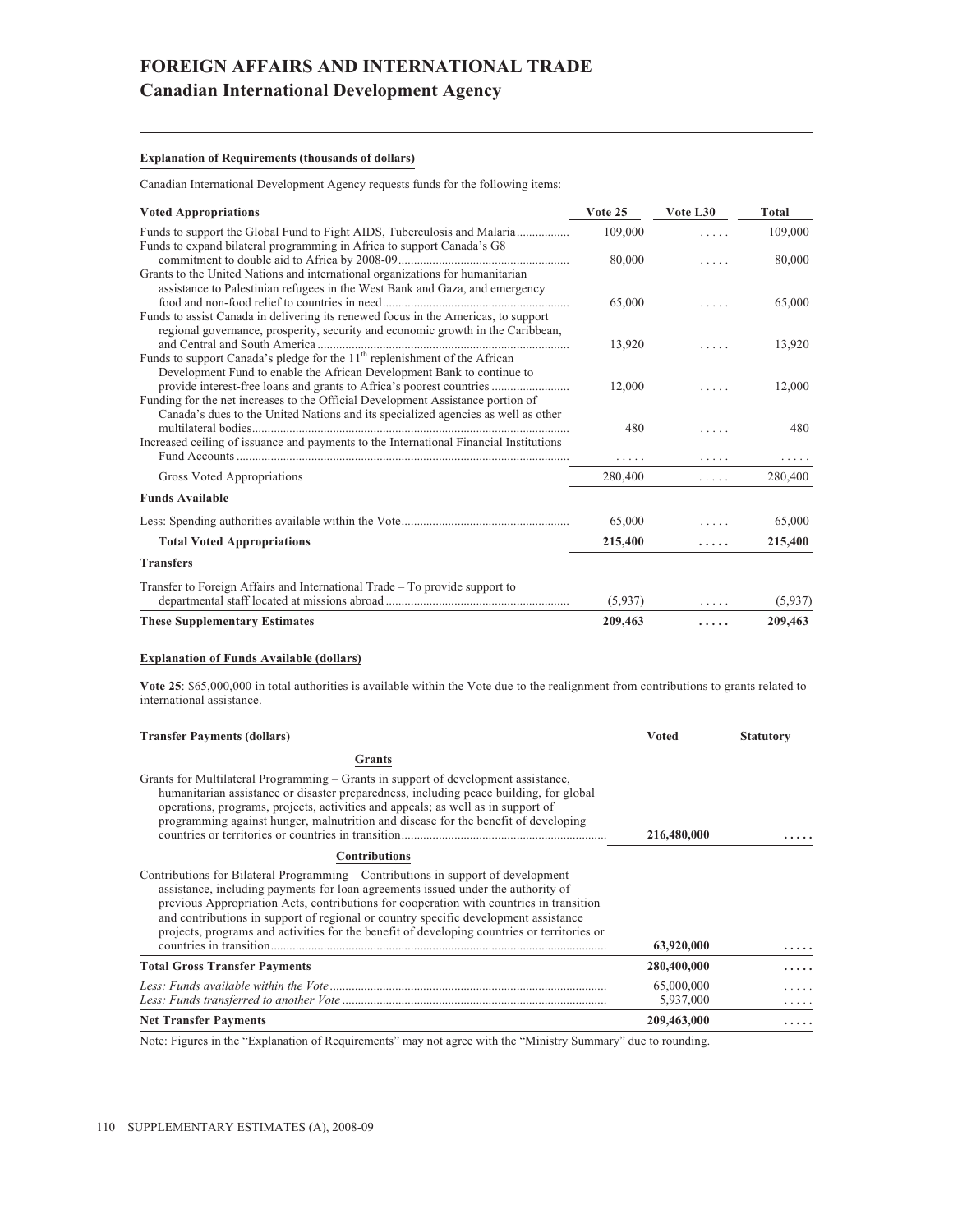|            |                                                                                                                                                                                                                                                                                                                                                                                                                                                                                                                                                                                                                                                                                                                                                                                                                                                                                                                                                                     |                                        | These Supplementary Estimates |                                                |                                        |
|------------|---------------------------------------------------------------------------------------------------------------------------------------------------------------------------------------------------------------------------------------------------------------------------------------------------------------------------------------------------------------------------------------------------------------------------------------------------------------------------------------------------------------------------------------------------------------------------------------------------------------------------------------------------------------------------------------------------------------------------------------------------------------------------------------------------------------------------------------------------------------------------------------------------------------------------------------------------------------------|----------------------------------------|-------------------------------|------------------------------------------------|----------------------------------------|
|            | Vote (dollars)                                                                                                                                                                                                                                                                                                                                                                                                                                                                                                                                                                                                                                                                                                                                                                                                                                                                                                                                                      | Previous<br>Estimates                  | <b>Transfers</b>              | <b>Adjustments to</b><br><b>Appropriations</b> | <b>Total Estimates</b><br>to date      |
| 1a         | Department<br>Operating expenditures and, pursuant to<br>paragraph $29.1(2)(a)$ of the Financial Administration<br>Act, authority to spend revenues to offset<br>expenditures incurred in the fiscal year arising from<br>the provision of services or the sale of products<br>related to health protection, regulatory activities and<br>medical services and the payment to each member of<br>the Queen's Privy Council for Canada who is a<br>Minister without Portfolio or a Minister of State who<br>does not preside over a Ministry of State of a salary<br>not to exceed the salary paid to Ministers of State<br>who preside over Ministries of State under the<br>Salaries Act, as adjusted pursuant to the Parliament of<br>Canada Act and pro rata for any period of less than a<br>year $-$ To authorize the transfer of \$3,500,000 from<br>Agriculture and Agri-Food Vote 1, and \$96,033 from<br>Health Vote 10, Appropriation Act No. 1, 2008-2009 |                                        |                               |                                                |                                        |
| 5a         | for the purposes of this Vote and to provide a further<br>10a The grants listed in the Estimates and contributions –<br>To authorize the transfer of \$14,000,000 from Health<br>Vote 1, Appropriation Act No. 1, 2008-2009 for the<br>purposes of this Vote and to provide a further amount                                                                                                                                                                                                                                                                                                                                                                                                                                                                                                                                                                                                                                                                        | 1,661,621,000<br>60,000,000            | (11,851,918)<br>.             | 45,220,211<br>2,000,000                        | 1,694,989,293<br>62,000,000            |
| (S)<br>(S) | Minister of Health – Salary and motor car allowance                                                                                                                                                                                                                                                                                                                                                                                                                                                                                                                                                                                                                                                                                                                                                                                                                                                                                                                 | 1,358,089,000<br>110,949,000<br>76,422 | 13,608,775<br>.<br>.          | 8,095,000<br>.<br>.                            | 1,379,792,775<br>110,949,000<br>76,422 |
|            |                                                                                                                                                                                                                                                                                                                                                                                                                                                                                                                                                                                                                                                                                                                                                                                                                                                                                                                                                                     | 3,190,735,422                          | 1,756,857                     | 55,315,211                                     | 3,247,807,490                          |
| 15<br>(S)  | <b>Assisted Human Reproduction Agency of Canada</b>                                                                                                                                                                                                                                                                                                                                                                                                                                                                                                                                                                                                                                                                                                                                                                                                                                                                                                                 | 11,783,000<br>635,000<br>12,418,000    | .<br>.                        | .<br>.                                         | 11,783,000<br>635,000<br>12,418,000    |
|            | <b>Canadian Institutes of Health Research</b><br>20a Operating expenditures – To authorize the transfer of<br>\$50,000 from Health Vote 40, <i>Appropriation Act</i><br><i>No. 1, 2008-2009</i> for the purposes of this Vote<br>25a The grants listed in the Estimates $-$ To authorize the<br>transfer of \$375,000 from Health Vote 40,                                                                                                                                                                                                                                                                                                                                                                                                                                                                                                                                                                                                                          | 42,891,000                             | 50,000                        | $\mathbf{1}$                                   | 42,941,001                             |
| (S)        | Appropriation Act No. 1, 2008-2009 for the purposes                                                                                                                                                                                                                                                                                                                                                                                                                                                                                                                                                                                                                                                                                                                                                                                                                                                                                                                 | 881,250,000<br>4,428,000               | 375,000<br>.                  | 1<br>.                                         | 881,625,001<br>4,428,000               |
|            | <b>Hazardous Materials Information Review</b><br>Commission                                                                                                                                                                                                                                                                                                                                                                                                                                                                                                                                                                                                                                                                                                                                                                                                                                                                                                         | 928,569,000                            | 425,000                       | $\overline{2}$                                 | 928,994,002                            |
| (S)        | $30a$ Program expenditures – To authorize the transfer of<br>\$1,447,951 from Health Vote 1, Appropriation Act<br><i>No. 1, 2008-2009</i> for the purposes of this Vote                                                                                                                                                                                                                                                                                                                                                                                                                                                                                                                                                                                                                                                                                                                                                                                             | 3,097,000<br>468,000<br>3,565,000      | 1,447,951<br>.<br>1,447,951   | 1<br>.<br>1                                    | 4,544,952<br>468,000<br>5,012,952      |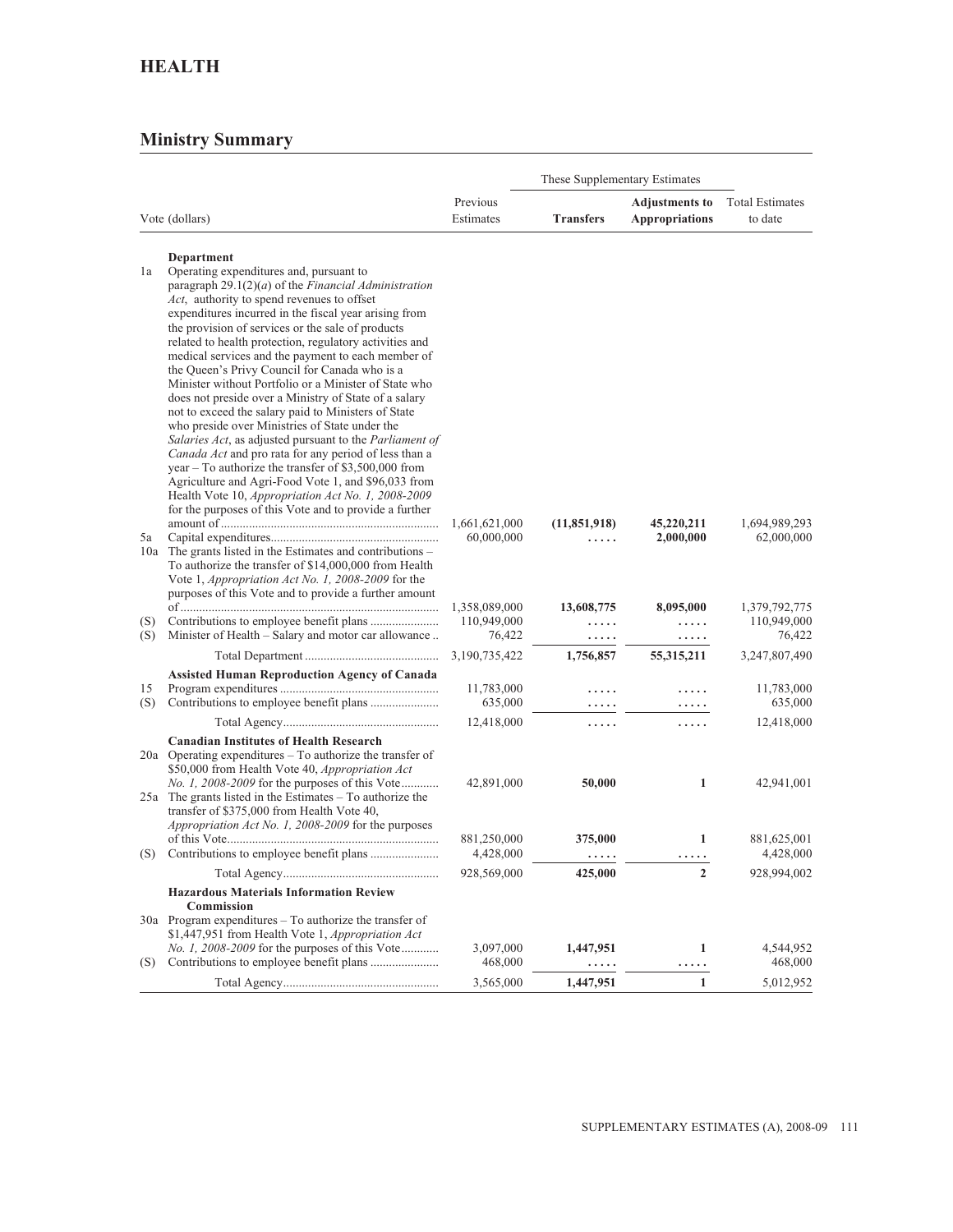# **HEALTH**

|                   |                                                                                                                                                                                                                                                                                                                                                                                                                                                                                           |                                          | These Supplementary Estimates |                                                |                                            |
|-------------------|-------------------------------------------------------------------------------------------------------------------------------------------------------------------------------------------------------------------------------------------------------------------------------------------------------------------------------------------------------------------------------------------------------------------------------------------------------------------------------------------|------------------------------------------|-------------------------------|------------------------------------------------|--------------------------------------------|
|                   | Vote (dollars)                                                                                                                                                                                                                                                                                                                                                                                                                                                                            | Previous<br>Estimates                    | <b>Transfers</b>              | <b>Adjustments to</b><br><b>Appropriations</b> | <b>Total Estimates</b><br>to date          |
| 35<br>(S)         | <b>Patented Medicine Prices Review Board</b>                                                                                                                                                                                                                                                                                                                                                                                                                                              | 5,211,000<br>631,000                     | .                             |                                                | 5,211,000<br>631,000                       |
|                   |                                                                                                                                                                                                                                                                                                                                                                                                                                                                                           | 5,842,000                                |                               |                                                | 5,842,000                                  |
| 40a<br>45a<br>(S) | <b>Public Health Agency of Canada</b><br>Operating expenditures and, pursuant to paragraph<br>$29.1(2)(a)$ of the Financial Administration Act,<br>authority to spend revenues to offset expenditures<br>incurred in the fiscal year arising from the sale of<br>products – To authorize the transfer of $$1,665,000$<br>from National Defence Vote 5, Appropriation Act<br>No. 1, 2008-2009 for the purposes of this Vote and to<br>The grants listed in the Estimates and contributions | 360,479,000<br>199,617,000<br>30,434,000 | 608,860<br>.<br>.             | 4,050,962<br>3,920,000                         | 365, 138, 822<br>203,537,000<br>30,434,000 |
|                   |                                                                                                                                                                                                                                                                                                                                                                                                                                                                                           | 590,530,000                              | 608,860                       | 7,970,962                                      | 599,109,822                                |
|                   |                                                                                                                                                                                                                                                                                                                                                                                                                                                                                           | 4,731,659,422                            | 4,238,668                     | 63,286,176                                     | 4.799.184.266                              |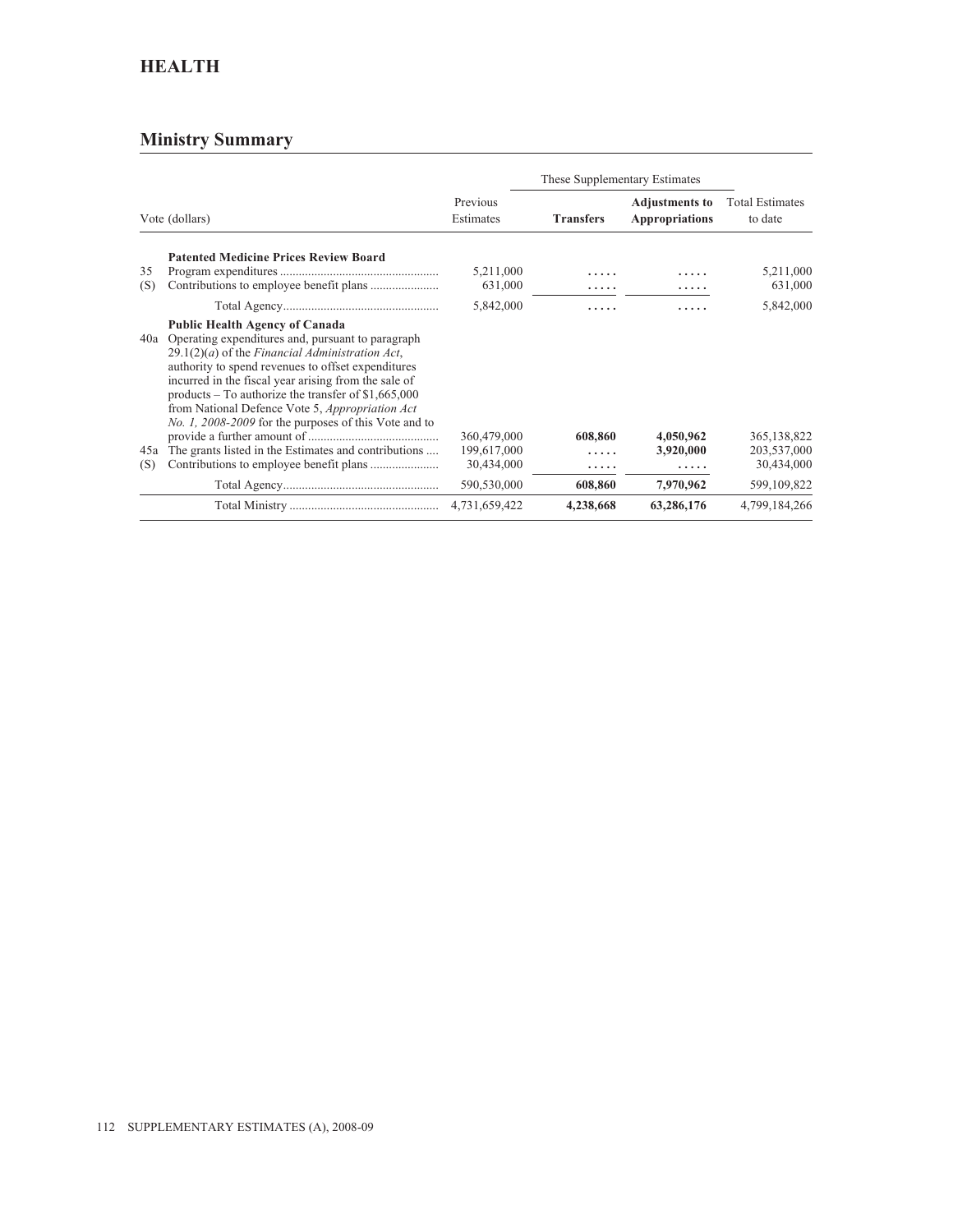### **Explanation of Requirements (thousands of dollars)**

Health requests funds for the following items:

| <b>Voted Appropriations</b>                                                                                                                                                                                                                                                | Vote 1    | Vote 5 | Vote 10                 | Total            |
|----------------------------------------------------------------------------------------------------------------------------------------------------------------------------------------------------------------------------------------------------------------------------|-----------|--------|-------------------------|------------------|
| Funding to implement the First Nations Water and Wastewater<br>Action Plan to support continued access for safe drinking water<br>Funding to strengthen and modernize Canada's safety systems for<br>health, consumer and food products to protect the health of           | 20,152    | .      | 5,517                   | 25,669           |
| Canadians, through program investments and legislative                                                                                                                                                                                                                     | 19,491    | 2,000  | .                       | 21,491           |
| Funding to implement adaptation initiatives in support of Canada's                                                                                                                                                                                                         | 2,447     | .      | 2,078                   | 4,525            |
| Funding for an action plan for the protection of human health from                                                                                                                                                                                                         | 3,131     | .      | 500                     | 3,631            |
| <b>Total Voted Appropriations</b>                                                                                                                                                                                                                                          | 45,221    | 2,000  | 8,095                   | 55,316           |
| <b>Transfers</b>                                                                                                                                                                                                                                                           |           |        |                         |                  |
| Transfer from Agriculture and Agri-Food – For program continuity<br>in the implementation of the Growing Forward Policy<br>Internal reallocation of resources – To support Health Human                                                                                    | 3,500     |        |                         | 3,500            |
|                                                                                                                                                                                                                                                                            | 96        | .      | (96)                    | .                |
| Internal reallocation of resources – Increase to International Health<br>Grants Program and establishment of an assessed contribution to<br>Transfer to Indian Affairs and Northern Development – To increase<br>Grants to the Sechelt Indian Band pursuant to the Sechelt | (14,000)  | .      | 14,000                  | .                |
| Transfer to Hazardous Materials Information Review Commission -                                                                                                                                                                                                            | .         | .      | (295)                   | (295)            |
|                                                                                                                                                                                                                                                                            | (1, 448)  | .      | .                       | (1, 448)         |
| <b>Total Transfers</b>                                                                                                                                                                                                                                                     | (11, 852) | .      | 13,609                  | 1,757            |
| <b>These Supplementary Estimates</b>                                                                                                                                                                                                                                       | 33,369    | 2,000  | 21,704                  | 57,073           |
| <b>Transfer Payments (dollars)</b>                                                                                                                                                                                                                                         |           |        | <b>Voted</b>            | <b>Statutory</b> |
| <b>Grants</b>                                                                                                                                                                                                                                                              |           |        |                         |                  |
| Grants to eligible non-profit international organizations in support of their projects or                                                                                                                                                                                  |           |        | 1,500,000               | .                |
| <b>Total Gross Grants</b>                                                                                                                                                                                                                                                  |           |        | 1,500,000               |                  |
| <b>Contributions</b>                                                                                                                                                                                                                                                       |           |        |                         |                  |
|                                                                                                                                                                                                                                                                            |           |        | 12,500,000<br>8,095,000 | .                |
| <b>Total Gross Contributions</b>                                                                                                                                                                                                                                           |           |        | 20,595,000              | .                |
| <b>Total Gross Transfer Payments</b>                                                                                                                                                                                                                                       |           |        | 22,095,000              | .                |
|                                                                                                                                                                                                                                                                            |           |        | 391,225                 | .                |
| <b>Net Transfer Payments</b>                                                                                                                                                                                                                                               |           |        | 21,703,775              | .                |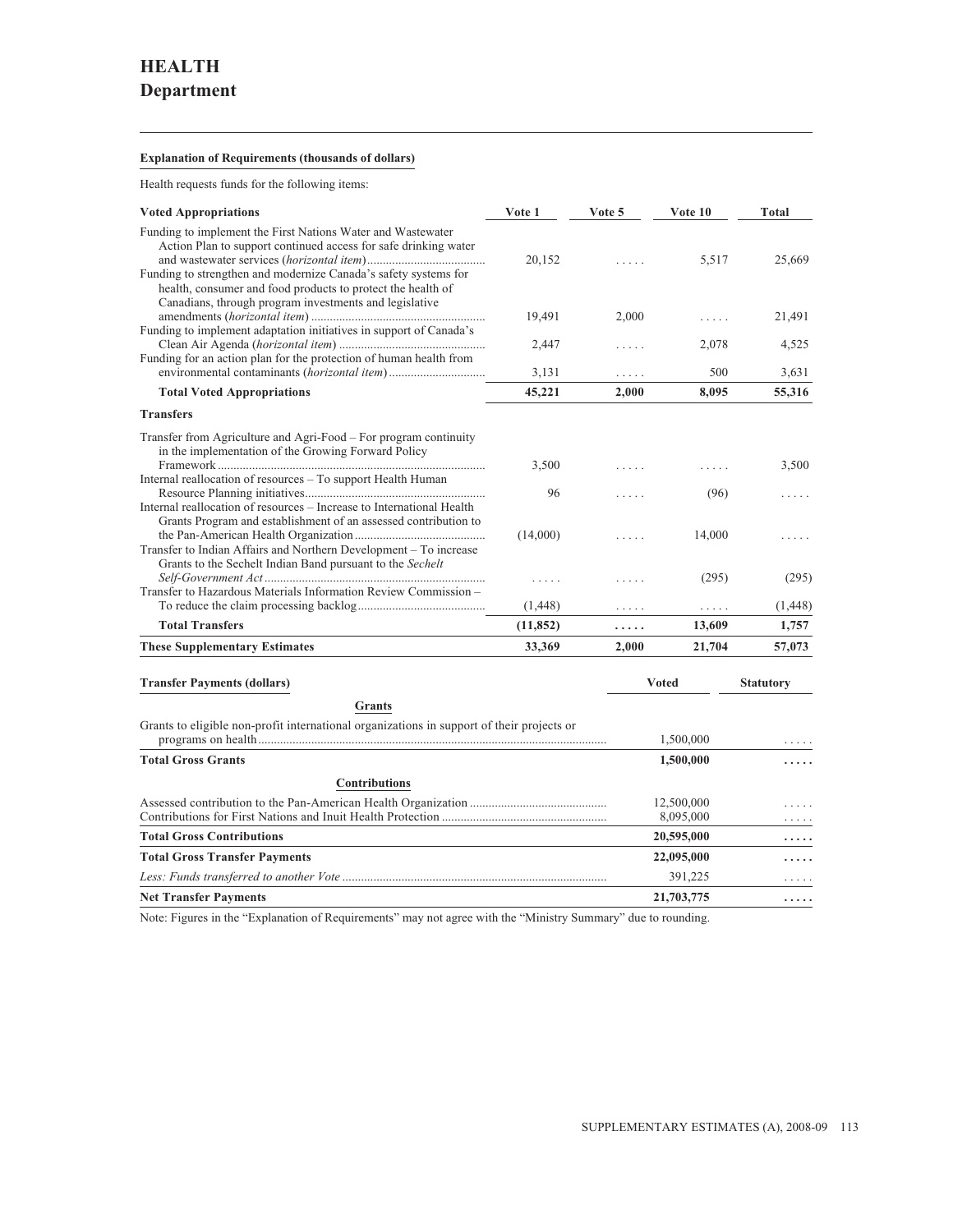# **HEALTH Canadian Institutes of Health Research**

#### **Explanation of Requirements (thousands of dollars)**

Canadian Institutes of Health Research requests funds for the following items:

| <b>Transfers</b>                                                             | Vote 20 | Vote 25 | Total            |
|------------------------------------------------------------------------------|---------|---------|------------------|
| Transfer from Public Health Agency of Canada – To support Canadian influenza | 50      | 375     | 425              |
| <b>Transfer Payments (dollars)</b>                                           |         | Voted   | <b>Statutory</b> |
| Grants                                                                       |         |         |                  |
|                                                                              |         | 375,000 | .                |

Note: Figures in the "Explanation of Requirements" may not agree with the "Ministry Summary" due to rounding.

### **Hazardous Materials Information Review Commission**

#### **Explanation of Requirements (thousands of dollars)**

Hazardous Materials Information Review Commission requests funds for the following items:

| <b>Transfers</b> | Vote 30 |
|------------------|---------|
|                  | 1.448   |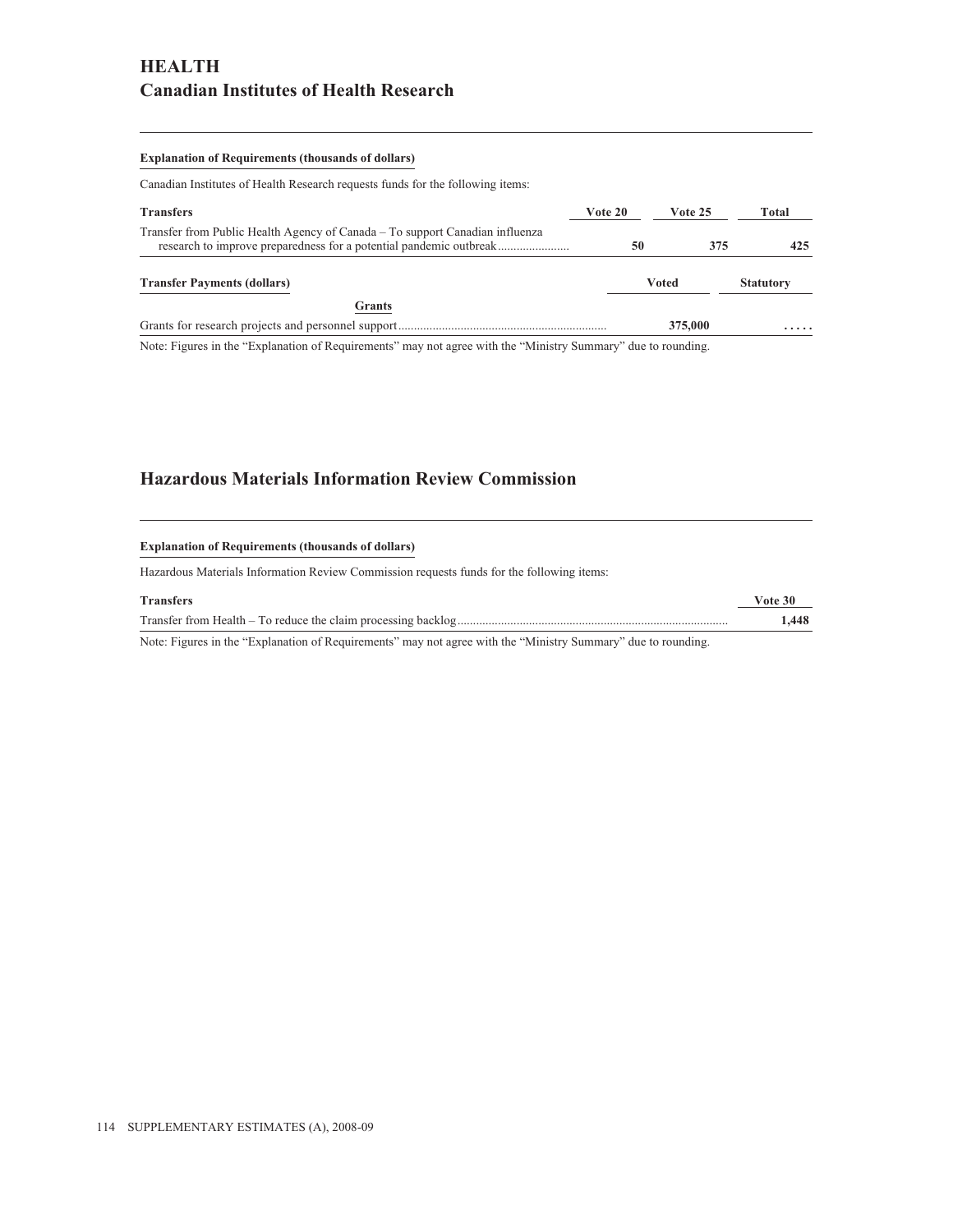# **HEALTH Public Health Agency of Canada**

### **Explanation of Requirements (thousands of dollars)**

Public Health Agency of Canada requests funds for the following items:

| <b>Voted Appropriations</b>                                                                                                                                                                                                                   | Vote 40 | Vote 45      | Total            |
|-----------------------------------------------------------------------------------------------------------------------------------------------------------------------------------------------------------------------------------------------|---------|--------------|------------------|
| Funding to the Canadian MedicAlert Foundation to assist the "No Child Without"                                                                                                                                                                |         | 3,000        | 3,000            |
| Funding to implement adaptation initiatives in support of Canada's Clean Air Agenda                                                                                                                                                           | 1,302   | 920          | 2,222            |
| Funding to strengthen and modernize Canada's safety systems for health, consumer<br>and food products to protect the health of Canadians, through program<br>Funding for an action plan for the protection of human health from environmental | 2,211   | .            | 2,211            |
|                                                                                                                                                                                                                                               | 538     | .            | 538              |
| <b>Total Voted Appropriations</b>                                                                                                                                                                                                             | 4,051   | 3,920        | 7,971            |
| <b>Transfers</b>                                                                                                                                                                                                                              |         |              |                  |
| Transfer to Canadian Institutes of Health Research – To support Canadian influenza                                                                                                                                                            | 1,665   |              | 1,665            |
| Transfer to Foreign Affairs and International Trade – To provide support to                                                                                                                                                                   | (425)   | .            | (425)            |
|                                                                                                                                                                                                                                               | (631)   | .            | (631)            |
| <b>Total Transfers</b>                                                                                                                                                                                                                        | 609     | .            | 609              |
| <b>These Supplementary Estimates</b>                                                                                                                                                                                                          | 4,660   | 3,920        | 8,580            |
| <b>Transfer Payments (dollars)</b>                                                                                                                                                                                                            |         | <b>Voted</b> | <b>Statutory</b> |
| <b>Grants</b>                                                                                                                                                                                                                                 |         |              |                  |
|                                                                                                                                                                                                                                               |         | 3,000,000    |                  |
| <b>Contributions</b>                                                                                                                                                                                                                          |         |              |                  |
| Contributions to persons and agencies to support health promotion projects in the areas of<br>community health, resource development, training and skill development and research                                                             |         | 920,000      |                  |
| <b>Total Transfer Payments</b>                                                                                                                                                                                                                |         | 3,920,000    | .                |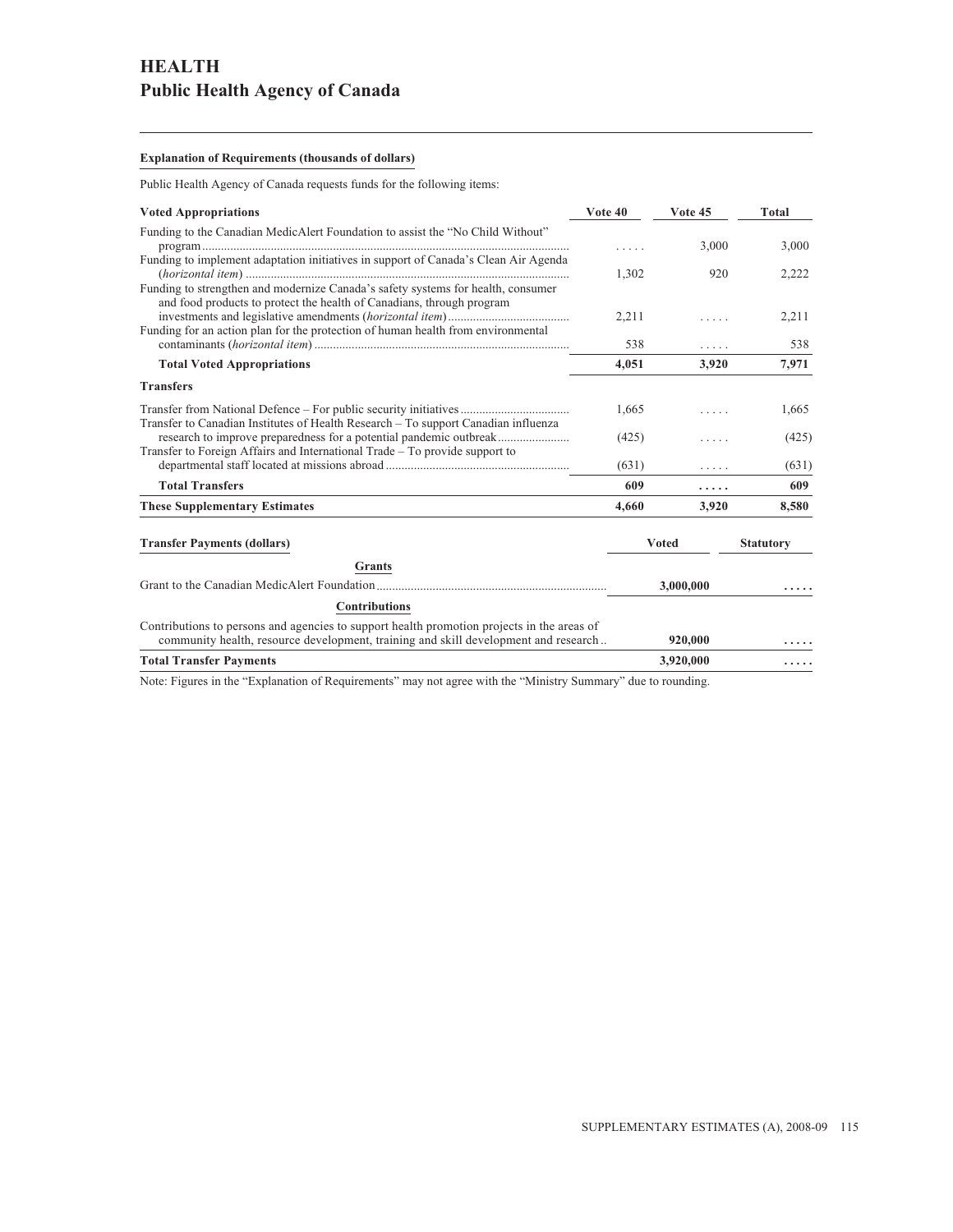## **HUMAN RESOURCES AND SKILLS DEVELOPMENT**

|     |                                                                                                           |                       | These Supplementary Estimates |                                                |                                   |
|-----|-----------------------------------------------------------------------------------------------------------|-----------------------|-------------------------------|------------------------------------------------|-----------------------------------|
|     | Vote (dollars)                                                                                            | Previous<br>Estimates | <b>Transfers</b>              | <b>Adjustments to</b><br><b>Appropriations</b> | <b>Total Estimates</b><br>to date |
|     |                                                                                                           |                       |                               |                                                |                                   |
|     | Department                                                                                                |                       |                               |                                                |                                   |
| 1a  | Operating expenditures and                                                                                |                       |                               |                                                |                                   |
|     | $(a)$ authority to make recoverable expenditures on                                                       |                       |                               |                                                |                                   |
|     | behalf of the Canada Pension Plan and the<br>Employment Insurance Account;                                |                       |                               |                                                |                                   |
|     | $(\underline{b})$ pursuant to paragraph 29.1(2)( <i>a</i> ) of the <i>Financial</i>                       |                       |                               |                                                |                                   |
|     | Administration Act, authority to spend revenues                                                           |                       |                               |                                                |                                   |
|     | received in the fiscal year arising from the provision                                                    |                       |                               |                                                |                                   |
|     | of Public Access Programs Sector services and                                                             |                       |                               |                                                |                                   |
|     | services to assist provinces in the administration of                                                     |                       |                               |                                                |                                   |
|     | provincial programs funded under Labour Market                                                            |                       |                               |                                                |                                   |
|     | Development Agreements to offset related                                                                  |                       |                               |                                                |                                   |
|     | expenditures incurred in the fiscal year; and                                                             |                       |                               |                                                |                                   |
|     | $(c)$ the payment to each member of the Queen's Privy<br>Council for Canada who is a Minister without     |                       |                               |                                                |                                   |
|     | Portfolio or a Minister of State who does not preside                                                     |                       |                               |                                                |                                   |
|     | over a Ministry of State of a salary not to exceed the                                                    |                       |                               |                                                |                                   |
|     | salary paid to Ministers of State who preside over                                                        |                       |                               |                                                |                                   |
|     | Ministries of State under the Salaries Act, as adjusted                                                   |                       |                               |                                                |                                   |
|     | pursuant to the Parliament of Canada Act and pro rata                                                     |                       |                               |                                                |                                   |
|     |                                                                                                           | 606,106,000           |                               | 14, 157, 246                                   | 620, 263, 246                     |
| 5a  | The grants listed in the Estimates and contributions                                                      | 1,675,346,543         |                               | 61,850,000                                     | 1,737,196,543                     |
| (S) | Minister of Human Resources and Social                                                                    | 232,693,050           |                               | .                                              | 232,693,050                       |
| (S) | Development – Salary and motor car allowance                                                              | 76,422                | .                             | .                                              | 76,422                            |
| (S) | Minister of Labour and Minister of the Economic                                                           |                       |                               |                                                |                                   |
|     | Development Agency of Canada for the Regions of                                                           |                       |                               |                                                |                                   |
|     | Quebec - Salary and motor car allowance                                                                   | 76,422                |                               |                                                | 76,422                            |
| (S) | Old Age Security Payments (R.S., 1985 c. O-9)  25,321,000,000                                             |                       |                               |                                                | 25,321,000,000                    |
| (S) | Guaranteed Income Supplement Payments                                                                     |                       |                               |                                                |                                   |
|     |                                                                                                           | 7,696,000,000         |                               |                                                | 7,696,000,000                     |
| (S) | Canada Education Savings grant payments to                                                                | 2,470,000,000         |                               | .                                              | 2,470,000,000                     |
| (S) | Registered Education Savings Plan (RESP) trustees                                                         |                       |                               |                                                |                                   |
|     | on behalf of RESP beneficiaries to encourage                                                              |                       |                               |                                                |                                   |
|     | Canadians to save for post-secondary education for                                                        |                       |                               |                                                |                                   |
|     |                                                                                                           | 588,000,000           |                               |                                                | 588,000,000                       |
| (S) |                                                                                                           | 573,000,000           |                               |                                                | 573,000,000                       |
| (S) | Payments related to the direct financing arrangement                                                      |                       |                               |                                                |                                   |
|     | under the Canada Student Financial Assistance Act                                                         | 327,974,000           |                               |                                                | 327,974,000                       |
| (S) | Canada Study Grants to qualifying full and part-time<br>students pursuant to the Canada Student Financial |                       |                               |                                                |                                   |
|     |                                                                                                           | 142,868,000           | .                             | .                                              | 142,868,000                       |
|     | (S) Payments of compensation respecting government                                                        |                       |                               |                                                |                                   |
|     | employees (R.S., 1985 c. G-5) and merchant seamen                                                         |                       |                               |                                                |                                   |
|     |                                                                                                           | 43,000,000            |                               |                                                | 43,000,000                        |
| (S) | Canada Learning Bond payments to Registered                                                               |                       |                               |                                                |                                   |
|     | Education Savings Plan (RESP) trustees on behalf of                                                       |                       |                               |                                                |                                   |
|     | RESP beneficiaries to support access to                                                                   |                       |                               |                                                |                                   |
|     | post-secondary education for children from                                                                |                       |                               |                                                |                                   |
| (S) | The provision of funds for interest and other                                                             | 34,000,000            |                               |                                                | 34,000,000                        |
|     | payments to lending institutions and liabilities under                                                    |                       |                               |                                                |                                   |
|     | the Canada Student Financial Assistance Act                                                               | 24,078,000            | .                             |                                                | 24,078,000                        |
| (S) | The provision of funds for liabilities including                                                          |                       |                               |                                                |                                   |
|     | liabilities in the form of guaranteed loans under the                                                     |                       |                               |                                                |                                   |
|     |                                                                                                           | 6,769,000             | .                             | .                                              | 6,769,000                         |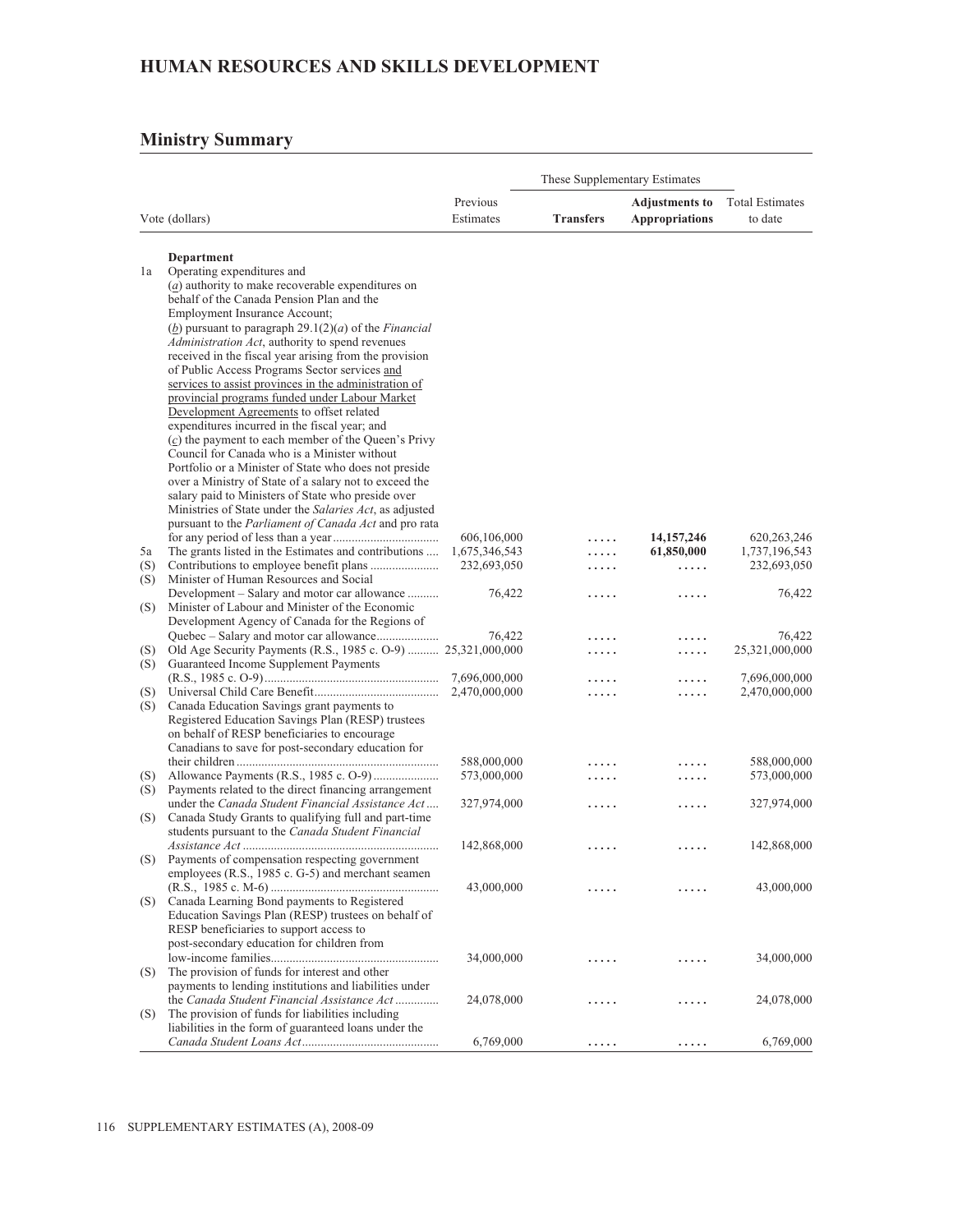## **HUMAN RESOURCES AND SKILLS DEVELOPMENT**

|            |                                                                                                                                                                                                                                                                                                                                                                                                                                                                                                                                                            |                                   | These Supplementary Estimates |                       |                                   |
|------------|------------------------------------------------------------------------------------------------------------------------------------------------------------------------------------------------------------------------------------------------------------------------------------------------------------------------------------------------------------------------------------------------------------------------------------------------------------------------------------------------------------------------------------------------------------|-----------------------------------|-------------------------------|-----------------------|-----------------------------------|
|            |                                                                                                                                                                                                                                                                                                                                                                                                                                                                                                                                                            | Previous                          |                               | <b>Adjustments to</b> | <b>Total Estimates</b>            |
|            | Vote (dollars)                                                                                                                                                                                                                                                                                                                                                                                                                                                                                                                                             | Estimates                         | <b>Transfers</b>              | <b>Appropriations</b> | to date                           |
| (S)<br>(S) | Civil Service Insurance actuarial liability adjustments.<br>Supplementary Retirement Benefits - Annuities                                                                                                                                                                                                                                                                                                                                                                                                                                                  | 145,000                           |                               |                       | 145,000                           |
| (S)        | The provision of funds for interest payments to                                                                                                                                                                                                                                                                                                                                                                                                                                                                                                            | 35,000                            |                               |                       | 35,000                            |
|            | lending institutions under the Canada Student Loans                                                                                                                                                                                                                                                                                                                                                                                                                                                                                                        | 22,000                            | .                             | .                     | 22,000                            |
|            |                                                                                                                                                                                                                                                                                                                                                                                                                                                                                                                                                            |                                   | .                             | 76,007,246            | 39,817,196,683                    |
| (S)        | Loans disbursed under the Canada Student Financial                                                                                                                                                                                                                                                                                                                                                                                                                                                                                                         | 906,297,000                       | .                             |                       | 906,297,000                       |
|            |                                                                                                                                                                                                                                                                                                                                                                                                                                                                                                                                                            | 906,297,000                       | .                             | .                     | 906,297,000                       |
|            |                                                                                                                                                                                                                                                                                                                                                                                                                                                                                                                                                            |                                   | .                             | 76,007,246            | 40,723,493,683                    |
| 10<br>(S)  | <b>Canada Industrial Relations Board</b>                                                                                                                                                                                                                                                                                                                                                                                                                                                                                                                   | 11,018,000<br>1,490,000           | .<br>.                        | .<br>.                | 11,018,000<br>1,490,000           |
|            |                                                                                                                                                                                                                                                                                                                                                                                                                                                                                                                                                            | 12,508,000                        | .                             | .                     | 12,508,000                        |
| 15         | To reimburse Canada Mortgage and Housing<br>Corporation for the amounts of loans forgiven, grants,<br>contributions and expenditures made, and losses,<br>costs and expenses incurred under the provisions of<br>the <i>National Housing Act</i> or in respect of the exercise<br>of powers or the carrying out of duties or functions<br>conferred on the Corporation pursuant to the authority<br>of any Act of Parliament of Canada other than the<br>National Housing Act, in accordance with the<br>Corporation's authority under the Canada Mortgage | 2,293,949,000                     |                               |                       | 2,293,949,000                     |
|            |                                                                                                                                                                                                                                                                                                                                                                                                                                                                                                                                                            | 2,293,949,000                     | .                             | .                     | 2,293,949,000                     |
| (S)        | Advances under the National Housing Act                                                                                                                                                                                                                                                                                                                                                                                                                                                                                                                    | (210,200,000)                     | .                             | .                     | (210,200,000)                     |
|            |                                                                                                                                                                                                                                                                                                                                                                                                                                                                                                                                                            | (210,200,000)                     | .                             | .                     | (210,200,000)                     |
|            | <b>Canadian Artists and Producers Professional</b>                                                                                                                                                                                                                                                                                                                                                                                                                                                                                                         | 2,083,749,000                     | .                             | .                     | 2,083,749,000                     |
| 20<br>(S)  | <b>Relations Tribunal</b><br><b>Canadian Centre for Occupational Health and</b>                                                                                                                                                                                                                                                                                                                                                                                                                                                                            | 1,806,000<br>167,000<br>1,973,000 | .<br>.<br>.                   | .<br>.<br>.           | 1,806,000<br>167,000<br>1,973,000 |
| 25<br>(S)  | <b>Safety</b>                                                                                                                                                                                                                                                                                                                                                                                                                                                                                                                                              | 3,682,000<br>1,031,000            | .<br>.                        | .                     | 3,682,000<br>1,031,000            |
|            |                                                                                                                                                                                                                                                                                                                                                                                                                                                                                                                                                            | 4,713,000                         | .                             | .                     | 4,713,000                         |
|            |                                                                                                                                                                                                                                                                                                                                                                                                                                                                                                                                                            |                                   | .                             | 76,007,246            | 42,826,436,683                    |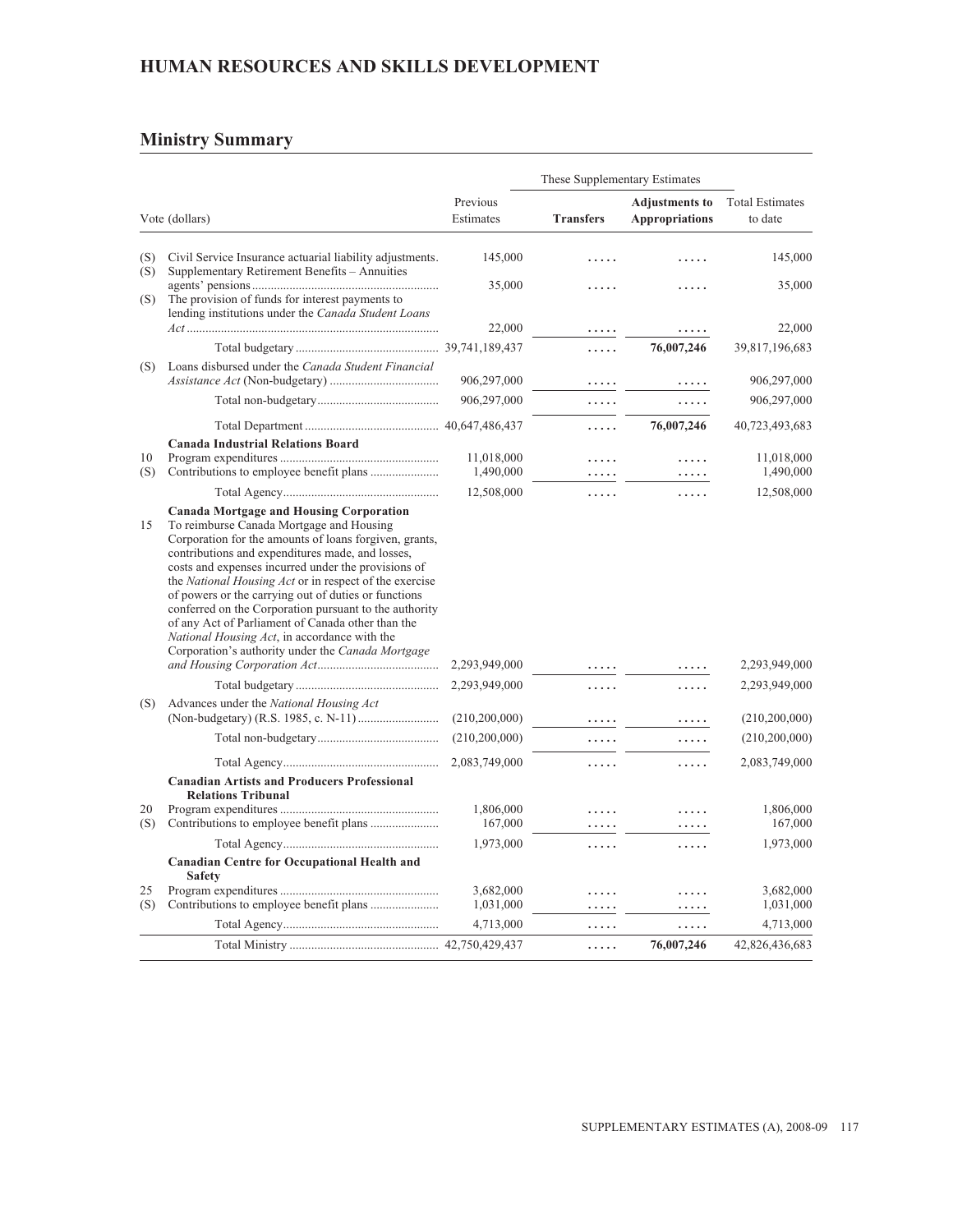# **HUMAN RESOURCES AND SKILLS DEVELOPMENT Department**

### **Explanation of Requirements (thousands of dollars)**

Human Resources and Skills Development requests funds for the following items:

| <b>Voted Appropriations</b>                                                                                                                                                                                                                                                                                                                                                                                                                                                                                                                                                                                 | Vote 1 | Vote 5       | Total            |
|-------------------------------------------------------------------------------------------------------------------------------------------------------------------------------------------------------------------------------------------------------------------------------------------------------------------------------------------------------------------------------------------------------------------------------------------------------------------------------------------------------------------------------------------------------------------------------------------------------------|--------|--------------|------------------|
| Funding for Canada Summer Jobs 2008 to provide students with skills and work<br>experiences to help them make an effective transition to the labour market (Youth                                                                                                                                                                                                                                                                                                                                                                                                                                           |        |              |                  |
| Funding for the Enabling Accessibility Fund to construct and renovate permanent                                                                                                                                                                                                                                                                                                                                                                                                                                                                                                                             | 972    | 27,900       | 28,872           |
| structures and other small projects to be fully accessible to all Canadians with                                                                                                                                                                                                                                                                                                                                                                                                                                                                                                                            | 1,847  | 18,000       | 19,847           |
| Funding to strengthen official language minority communities' capabilities in the<br>areas of human resources development and community economic development                                                                                                                                                                                                                                                                                                                                                                                                                                                | 1,615  | 12,000       | 13,615           |
| Funding to stabilize core program activities of the Labour Program such as improving<br>the quality and availability of mandated mediation services and creating policy                                                                                                                                                                                                                                                                                                                                                                                                                                     |        |              |                  |
| Funding for the Understanding the Early Years Initiative which helps communities                                                                                                                                                                                                                                                                                                                                                                                                                                                                                                                            | 6,286  | .            | 6,286            |
| identify the factors that influence the early development of their children<br>Funding to extend joint initiatives with provinces and territories under the Trades and<br>Apprenticeship Strategy that aim to strengthen apprenticeship systems in the Red<br>Seal trades, to promote Aboriginal participation in apprenticeships and the skilled<br>trades, and for capital upgrades of the Interprovincial Computerized Examination                                                                                                                                                                       |        | 3,600        | 3,600            |
|                                                                                                                                                                                                                                                                                                                                                                                                                                                                                                                                                                                                             | 2,192  | 350          | 2,542            |
| Funding to support the implementation of a new Service Canada call centre in                                                                                                                                                                                                                                                                                                                                                                                                                                                                                                                                | 1,168  |              | 1,168            |
|                                                                                                                                                                                                                                                                                                                                                                                                                                                                                                                                                                                                             | 77     | .            | 77               |
| <b>These Supplementary Estimates</b>                                                                                                                                                                                                                                                                                                                                                                                                                                                                                                                                                                        | 14,157 | 61,850       | 76,007           |
| <b>Transfer Payments (dollars)</b>                                                                                                                                                                                                                                                                                                                                                                                                                                                                                                                                                                          |        | <b>Voted</b> | <b>Statutory</b> |
| Grants                                                                                                                                                                                                                                                                                                                                                                                                                                                                                                                                                                                                      |        |              |                  |
| Grant to construct/renovate permanent structures and small projects emphasizing<br>community support to be fully accessible to all people of varying abilities across                                                                                                                                                                                                                                                                                                                                                                                                                                       |        | 6,250,000    |                  |
| <b>Total Grants</b>                                                                                                                                                                                                                                                                                                                                                                                                                                                                                                                                                                                         |        | 6,250,000    |                  |
| <b>Contributions</b>                                                                                                                                                                                                                                                                                                                                                                                                                                                                                                                                                                                        |        |              |                  |
| Payments to provinces, territories, municipalities, other public bodies, organizations,<br>groups, communities, employers and individuals for the provision of training and/or<br>work experience, the mobilization of community resources, and human resource<br>planning and adjustment measures necessary for the efficient functioning of the<br>Contributions to organizations to support the development of human resources, economic                                                                                                                                                                 |        | 27,900,000   |                  |
| growth, job creation and retention in official language minority communities<br>Contributions to fund construction of capital projects enabling accessibility to all people of                                                                                                                                                                                                                                                                                                                                                                                                                              |        | 12,000,000   |                  |
| varying abilities across Canada, through the Enabling Accessibility Fund<br>Payments to provinces, territories, municipalities, other public bodies, organizations,                                                                                                                                                                                                                                                                                                                                                                                                                                         |        | 11,750,000   |                  |
| groups, communities, employers and individuals for the provision of training and/or<br>work or business experience, the mobilization of community resources, and human<br>resource planning and adjustment measures necessary for the social development of                                                                                                                                                                                                                                                                                                                                                 |        | 3,600,000    |                  |
| Contributions to provincial/territorial governments, band councils, tribal councils,<br>Aboriginal Human Resources Development Agreement holders, municipal<br>governments, not-for-profit organizations, professional associations, business and<br>private sector organizations, consortia, industry groups, unions, regulatory bodies,<br>ad-hoc associations, public health institutions, school boards, universities, colleges,<br>CEGEPs, sector councils, and cross-sectoral councils to support enhanced productivity<br>and competitiveness of Canadian workplaces by supporting investment in and |        |              |                  |
|                                                                                                                                                                                                                                                                                                                                                                                                                                                                                                                                                                                                             |        | 350,000      |                  |
| <b>Total Contributions</b>                                                                                                                                                                                                                                                                                                                                                                                                                                                                                                                                                                                  |        | 55,600,000   |                  |
| <b>Total Transfer Payments</b>                                                                                                                                                                                                                                                                                                                                                                                                                                                                                                                                                                              |        | 61,850,000   | .                |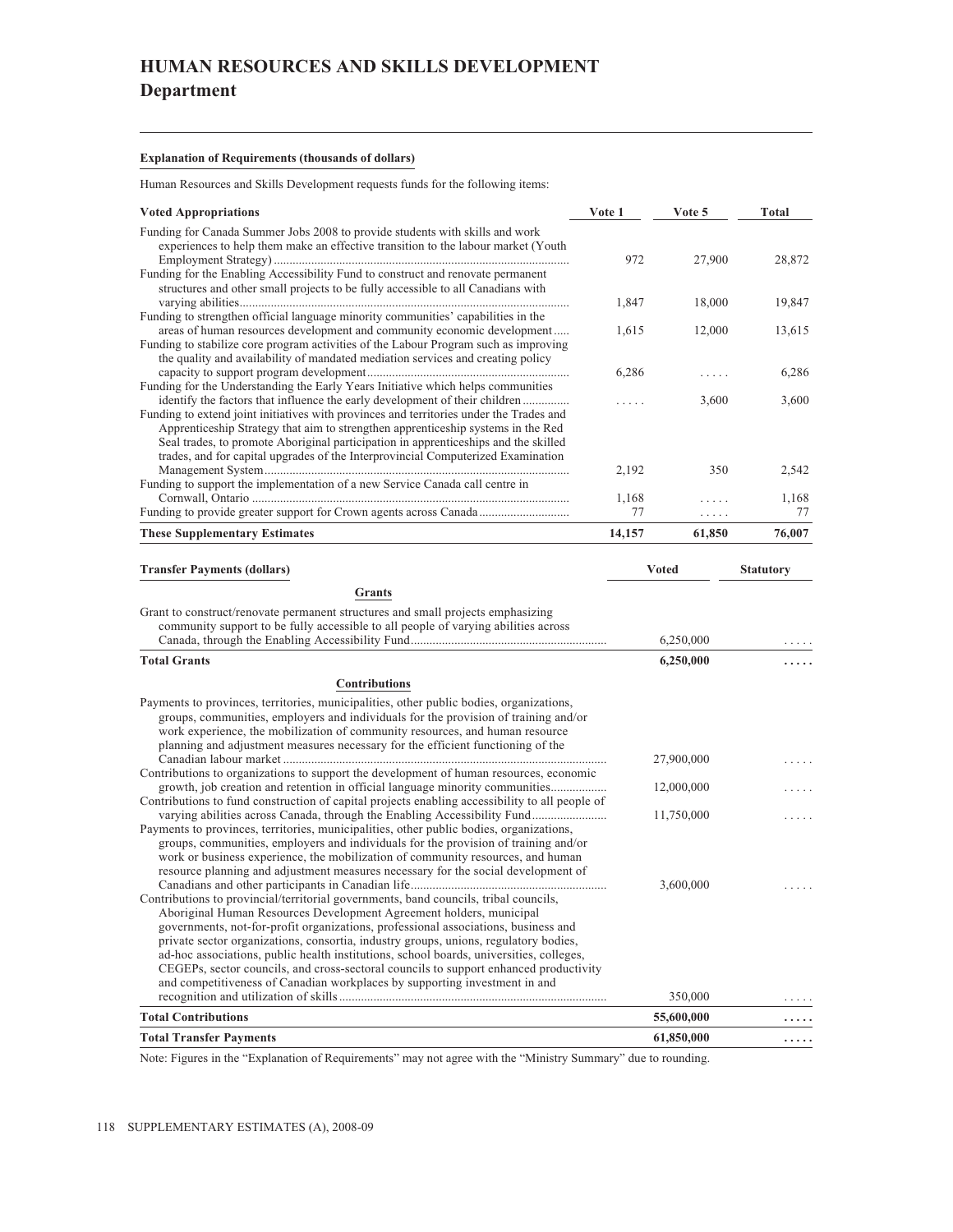## **INDIAN AFFAIRS AND NORTHERN DEVELOPMENT**

### **Ministry Summary**

|    |                                                                                                                 |                       | These Supplementary Estimates |                                                |                                   |
|----|-----------------------------------------------------------------------------------------------------------------|-----------------------|-------------------------------|------------------------------------------------|-----------------------------------|
|    | Vote (dollars)                                                                                                  | Previous<br>Estimates | <b>Transfers</b>              | <b>Adjustments to</b><br><b>Appropriations</b> | <b>Total Estimates</b><br>to date |
|    | Department                                                                                                      |                       |                               |                                                |                                   |
| 1a | Operating expenditures, and                                                                                     |                       |                               |                                                |                                   |
|    | $(a)$ expenditures on works, buildings and equipment;<br>and expenditures and recoverable expenditures in       |                       |                               |                                                |                                   |
|    | respect of services provided and work performed on                                                              |                       |                               |                                                |                                   |
|    | other than federal property;                                                                                    |                       |                               |                                                |                                   |
|    | $(b)$ authority to provide, in respect of Indian and Inuit                                                      |                       |                               |                                                |                                   |
|    | economic development activities, for the capacity<br>development for Indian and Inuit and the furnishing        |                       |                               |                                                |                                   |
|    | of materials and equipment;                                                                                     |                       |                               |                                                |                                   |
|    | $(c)$ authority to sell electric power to private                                                               |                       |                               |                                                |                                   |
|    | consumers in remote locations when alternative local                                                            |                       |                               |                                                |                                   |
|    | sources of supply are not available, in accordance<br>with terms and conditions approved by the Governor        |                       |                               |                                                |                                   |
|    | in Council; and                                                                                                 |                       |                               |                                                |                                   |
|    | (d) the payment to each member of the Queen's Privy                                                             |                       |                               |                                                |                                   |
|    | Council for Canada who is a Minister without                                                                    |                       |                               |                                                |                                   |
|    | Portfolio or a Minister of State who does not preside<br>over a Ministry of State of a salary not to exceed the |                       |                               |                                                |                                   |
|    | salary paid to Ministers of State who preside over                                                              |                       |                               |                                                |                                   |
|    | Ministries of State under the Salaries Act, as adjusted                                                         |                       |                               |                                                |                                   |
|    | pursuant to the Parliament of Canada Act and pro rata                                                           |                       |                               |                                                |                                   |
| 5  | Capital expenditures, and                                                                                       | 665,419,000           | (6,601,000)                   | 181, 432, 715                                  | 840,250,715                       |
|    | $(a)$ expenditures on buildings, works, land and                                                                |                       |                               |                                                |                                   |
|    | equipment, the operation, control and ownership of                                                              |                       |                               |                                                |                                   |
|    | which may be transferred to provincial governments                                                              |                       |                               |                                                |                                   |
|    | on terms and conditions approved by the Governor in<br>Council, or to Indian bands, groups of Indians or        |                       |                               |                                                |                                   |
|    | individual Indians at the discretion of the Minister of                                                         |                       |                               |                                                |                                   |
|    | Indian Affairs and Northern Development, and such                                                               |                       |                               |                                                |                                   |
|    | expenditures on other than federal property; and                                                                |                       |                               |                                                |                                   |
|    | $(b)$ authority to make recoverable expenditures in<br>amounts not exceeding the shares of provincial           |                       |                               |                                                |                                   |
|    | governments of expenditures on roads and related                                                                |                       |                               |                                                |                                   |
|    |                                                                                                                 | 22,739,000            |                               |                                                | 22,739,000                        |
|    | 10a The grants listed in the Estimates and contributions –                                                      |                       |                               |                                                |                                   |
|    | To authorize the transfer of \$295,192 from Health<br>Vote 10, \$137,700 from National Defence Vote 1,          |                       |                               |                                                |                                   |
|    | \$124,312 from Canadian Heritage Vote 5, and                                                                    |                       |                               |                                                |                                   |
|    | \$25,000 from Industry Vote 25, Appropriation Act                                                               |                       |                               |                                                |                                   |
|    | No. 1, 2008-2009 for the purposes of this Vote and to                                                           |                       |                               |                                                |                                   |
| 15 | Payments to Canada Post Corporation pursuant to an                                                              | 5,314,881,000         | 582,204                       | 302,623,000                                    | 5,618,086,204                     |
|    | agreement between the Department of Indian Affairs                                                              |                       |                               |                                                |                                   |
|    | and Northern Development and Canada Post                                                                        |                       |                               |                                                |                                   |
|    | Corporation for the purpose of providing Northern                                                               |                       |                               |                                                |                                   |
|    | 20a Office of the Federal Interlocutor for Métis and                                                            | 27,600,000            |                               |                                                | 27,600,000                        |
|    | $non-status$ Indians – Operating expenditures – To                                                              |                       |                               |                                                |                                   |
|    | authorize the transfer of \$3,000,000 from Indian                                                               |                       |                               |                                                |                                   |
|    | Affairs and Northern Development Vote 1,                                                                        |                       |                               |                                                |                                   |
|    | <i>Appropriation Act No. 1, 2008-2009</i> for the purposes                                                      | 5,268,000             | 3,000,000                     | 1                                              | 8,268,001                         |
|    | 25a Office of the Federal Interlocutor for Métis and                                                            |                       |                               |                                                |                                   |
|    | non-status Indians – Contributions – To authorize the                                                           |                       |                               |                                                |                                   |
|    | transfer of \$2,000,000 from Indian Affairs and                                                                 |                       |                               |                                                |                                   |
|    | Northern Development Vote 1, Appropriation Act<br><i>No. 1, 2008-2009</i> for the purposes of this Vote         | 21,444,000            | 2,000,000                     | 1                                              | 23,444,001                        |

<u> 1989 - Johann Stoff, deutscher Stoff, der Stoff, der Stoff, der Stoff, der Stoff, der Stoff, der Stoff, der S</u>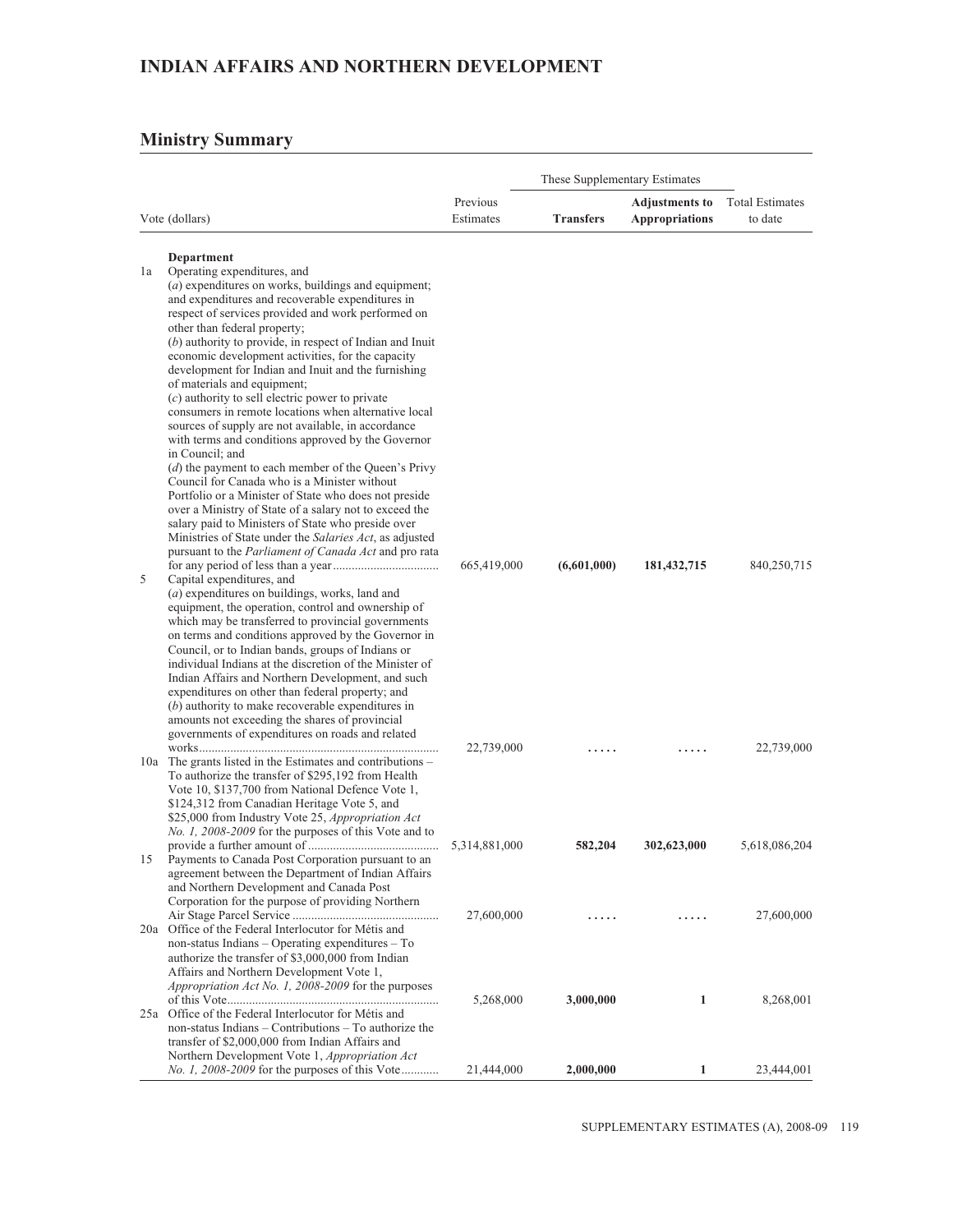### **INDIAN AFFAIRS AND NORTHERN DEVELOPMENT**

### **Ministry Summary**

|            |                                                                                                                                                                                                                                                                           |                          | These Supplementary Estimates |                                                |                                   |  |  |  |
|------------|---------------------------------------------------------------------------------------------------------------------------------------------------------------------------------------------------------------------------------------------------------------------------|--------------------------|-------------------------------|------------------------------------------------|-----------------------------------|--|--|--|
|            | Vote (dollars)                                                                                                                                                                                                                                                            | Previous<br>Estimates    | <b>Transfers</b>              | <b>Adjustments to</b><br><b>Appropriations</b> | <b>Total Estimates</b><br>to date |  |  |  |
| (S)        |                                                                                                                                                                                                                                                                           | 52,356,000               |                               |                                                | 52,356,000                        |  |  |  |
| (S)        | Minister of Indian Affairs and Northern Development                                                                                                                                                                                                                       | 76,422                   | .                             | .                                              | 76,422                            |  |  |  |
| (S)<br>(S) | Grants to Aboriginal organizations designated to<br>receive claim settlement payments pursuant to<br>Comprehensive Land Claim Settlement Acts<br>Grant to the Nunatsiavut Government for the                                                                              | 74,316,000               | .                             | .                                              | 74,316,000                        |  |  |  |
|            | implementation of the Labrador Inuit Land Claims<br>Agreement pursuant to the Labrador Inuit Land                                                                                                                                                                         | 17,987,000               | .                             | .                                              | 17,987,000                        |  |  |  |
| (S)<br>(S) | Liabilities in respect of loan guarantees made to<br>Indians for Housing and Economic Development<br>Payments to comprehensive claim beneficiaries in                                                                                                                     | 2,000,000                | .                             | .                                              | 2,000,000                         |  |  |  |
| (S)<br>(S) | Grassy Narrows and Islington Bands Mercury                                                                                                                                                                                                                                | 1,472,000<br>1,400,000   | .                             | .                                              | 1,472,000<br>1,400,000            |  |  |  |
|            |                                                                                                                                                                                                                                                                           | 15,000                   |                               |                                                | 15,000                            |  |  |  |
|            |                                                                                                                                                                                                                                                                           | 6,206,973,422            | (1,018,796)                   | 484,055,717                                    | 6,690,010,343                     |  |  |  |
|            | and conditions approved by the Governor in Council<br>for the purpose of defraying costs related to research,<br>L35 Loans to First Nations in British Columbia for the<br>purpose of supporting their participation in the British<br>Columbia Treaty Commission process | 25,903,000<br>34,600,000 | .<br>.                        | .<br>.                                         | 25,903,000<br>34,600,000          |  |  |  |
|            |                                                                                                                                                                                                                                                                           | 60,503,000               | .                             | .                                              | 60,503,000                        |  |  |  |
|            |                                                                                                                                                                                                                                                                           | 6, 267, 476, 422         | (1,018,796)                   | 484,055,717                                    | 6,750,513,343                     |  |  |  |
| 40<br>(S)  | <b>Canadian Polar Commission</b><br>Contributions to employee benefit plans                                                                                                                                                                                               | 919,000<br>71,000        | .<br>.                        | .<br>.                                         | 919,000<br>71,000                 |  |  |  |
|            |                                                                                                                                                                                                                                                                           | 990,000                  | .                             | .                                              | 990,000                           |  |  |  |
| 45         | <b>First Nations Statistical Institute</b><br>Payments to the First Nations Statistical Institute for                                                                                                                                                                     | 4,300,000                | .                             | .                                              | 4,300,000                         |  |  |  |
|            |                                                                                                                                                                                                                                                                           | 4,300,000                | .                             | .                                              | 4,300,000                         |  |  |  |
|            | <b>Indian Specific Claims Commission</b>                                                                                                                                                                                                                                  |                          |                               |                                                |                                   |  |  |  |
| 50         |                                                                                                                                                                                                                                                                           | 3,867,000                | .                             | .                                              | 3,867,000                         |  |  |  |
| (S)        |                                                                                                                                                                                                                                                                           | 362,000                  | .                             | .                                              | 362,000                           |  |  |  |
|            |                                                                                                                                                                                                                                                                           | 4,229,000                | .                             | .                                              | 4,229,000                         |  |  |  |
|            | <b>Office of Indian Residential Schools Resolution of</b><br>Canada                                                                                                                                                                                                       |                          |                               |                                                |                                   |  |  |  |
| 55         |                                                                                                                                                                                                                                                                           | 275,726,000              |                               |                                                | 275,726,000                       |  |  |  |
| 60         |                                                                                                                                                                                                                                                                           | 10,000,000               | .                             | .                                              | 10,000,000                        |  |  |  |
| (S)        |                                                                                                                                                                                                                                                                           | 8,969,000                | .                             | .                                              | 8,969,000                         |  |  |  |
|            |                                                                                                                                                                                                                                                                           | 294,695,000              | .                             | .                                              | 294,695,000                       |  |  |  |
|            |                                                                                                                                                                                                                                                                           | 6,571,690,422            | (1,018,796)                   | 484,055,717                                    | 7,054,727,343                     |  |  |  |

Note: In relation to the Mackenzie Gas Project, Order in Council P.C. 2007-1888 transfers from the Department of Indian Affairs and Northern Development to the Department of Industry the control and supervision of the Federal Project Coordination Secretariat, and the Pipeline Readiness Office (\$1,601,000).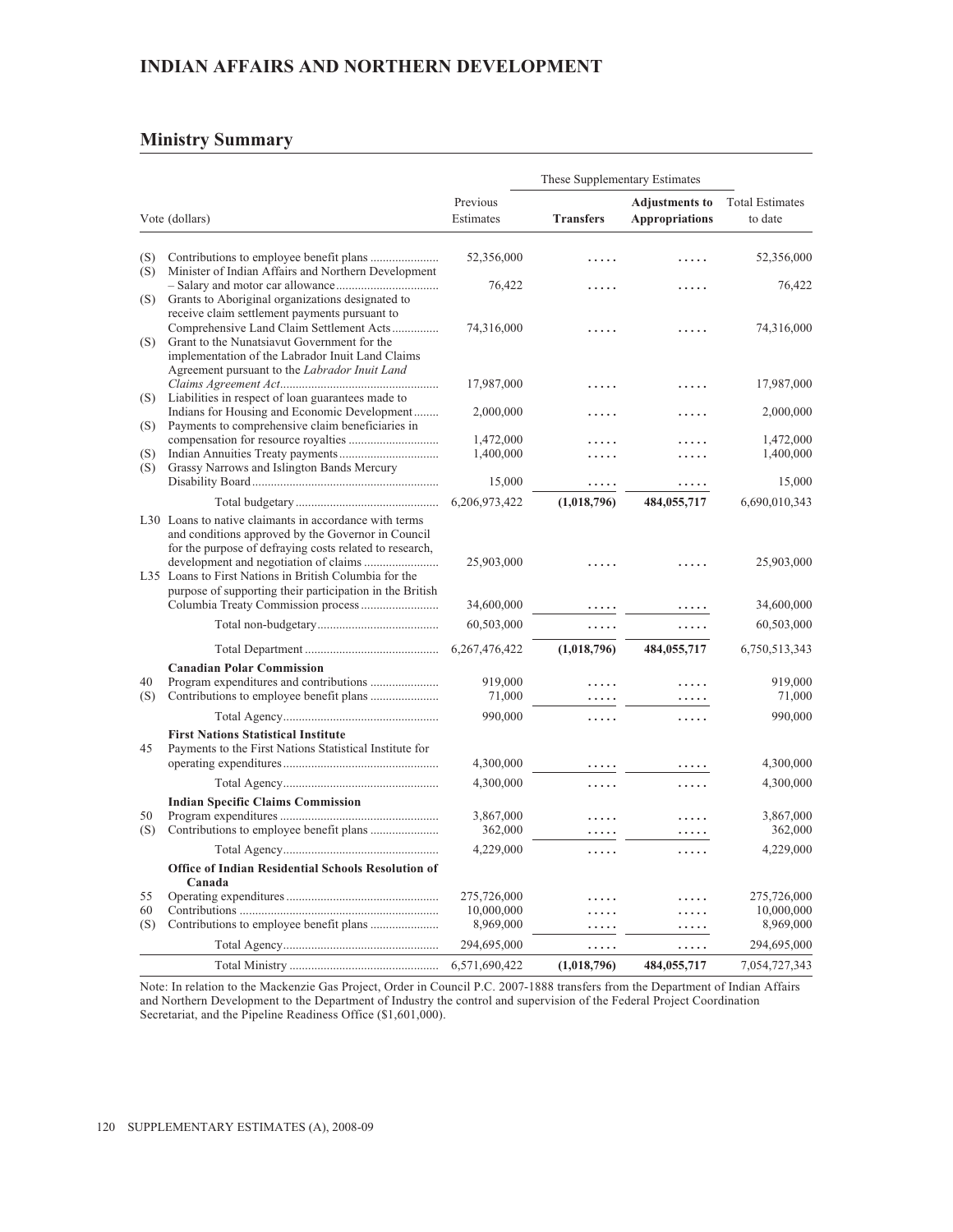# **INDIAN AFFAIRS AND NORTHERN DEVELOPMENT Department**

### **Explanation of Requirements (thousands of dollars)**

Indian Affairs and Northern Development requests funds for the following items:

| <b>Voted Appropriations</b>                                                                                                                                                     | Vote 1                                 | Vote 10 | Vote 20 | Vote 25  | <b>Total</b> |
|---------------------------------------------------------------------------------------------------------------------------------------------------------------------------------|----------------------------------------|---------|---------|----------|--------------|
| Funding to implement the First Nations Water and<br>Wastewater Action Plan to support continued<br>access for safe drinking water and wastewater                                | 163,500                                |         |         |          | 163,500      |
| Payments to the Quebec Cree to settle<br>implementation issues respecting the James<br>Bay and Northern Quebec Agreement and<br>payments to Makivik Corporation in relation     | 14,579                                 | 122,650 |         |          | 137,229      |
| Funding for the finalization of Olympic Legacy<br>Agreements for the Musqueam and                                                                                               |                                        | 100,750 |         | .        | 100,750      |
| Funding to support prevention and protection<br>services for families and children on reserves<br>through the First Nations Child and Family                                    |                                        | 34,000  | .       | .        | 34,000       |
| Funding for the Nunavik Inuit Land Claims                                                                                                                                       | 345                                    | 18,300  | .       | $\cdots$ | 18,645       |
| Funding to support the Government of Nunavut's<br>efforts to strengthen its financial management,                                                                               | .                                      | 13,153  | .       | .        | 13,153       |
| Funding to implement adaptation initiatives in                                                                                                                                  | $\cdots$                               | 9,500   | .       | .        | 9,500        |
| support of Canada's Clean Air Agenda<br>Funding for the development of amendments to<br>the <i>Indian Oil and Gas Act</i> legislation and                                       | 1,450                                  | 3,100   | .       | .        | 4,550        |
| regulations and to support Indian Oil and Gas<br>Funding to promote regional development in                                                                                     | 1,558                                  | 670     | .       | .        | 2,228        |
| Funding for grants to the Sechelt Indian Band                                                                                                                                   | .                                      | 500     | .       | .        | 500          |
| pursuant to the <i>Sechelt Self-Government Act</i>                                                                                                                              | .                                      | 80      | .       | .        | 80           |
| Gross Voted Appropriations                                                                                                                                                      | 181,432                                | 302,703 | .       | .        | 484,135      |
| <b>Funds Available</b>                                                                                                                                                          |                                        |         |         |          |              |
| Less: Spending authorities available within the                                                                                                                                 |                                        | 80      | .       | .        | 80           |
| <b>Total Voted Appropriations</b>                                                                                                                                               | 181,432                                | 302,623 | .       | .        | 484,055      |
| <b>Transfers</b>                                                                                                                                                                |                                        |         |         |          |              |
| Transfer from Health – To increase Grants to the<br>Sechelt Indian Band pursuant to the Sechelt                                                                                 |                                        | 295     | .       | .        | 295          |
| Transfer from National Defence – For costs<br>incurred in support of the Unexploded<br>Explosive Ordnance and Legacy Sites                                                      | .                                      | 138     | .       |          | 138          |
| Transfer from Canadian Heritage – For the<br>development of Official Language Minority<br>Communities (Interdepartmental Partnership<br>with the Official Language Communities) |                                        |         |         |          |              |
| Transfer from Canadian Space Agency – For the                                                                                                                                   | .                                      | 124     |         | .        | 124          |
| Northern Scientific Training Program                                                                                                                                            | $\mathbb{Z}^n$ . In the $\mathbb{Z}^n$ | 25      | .       | 1.1.1.1  | 25           |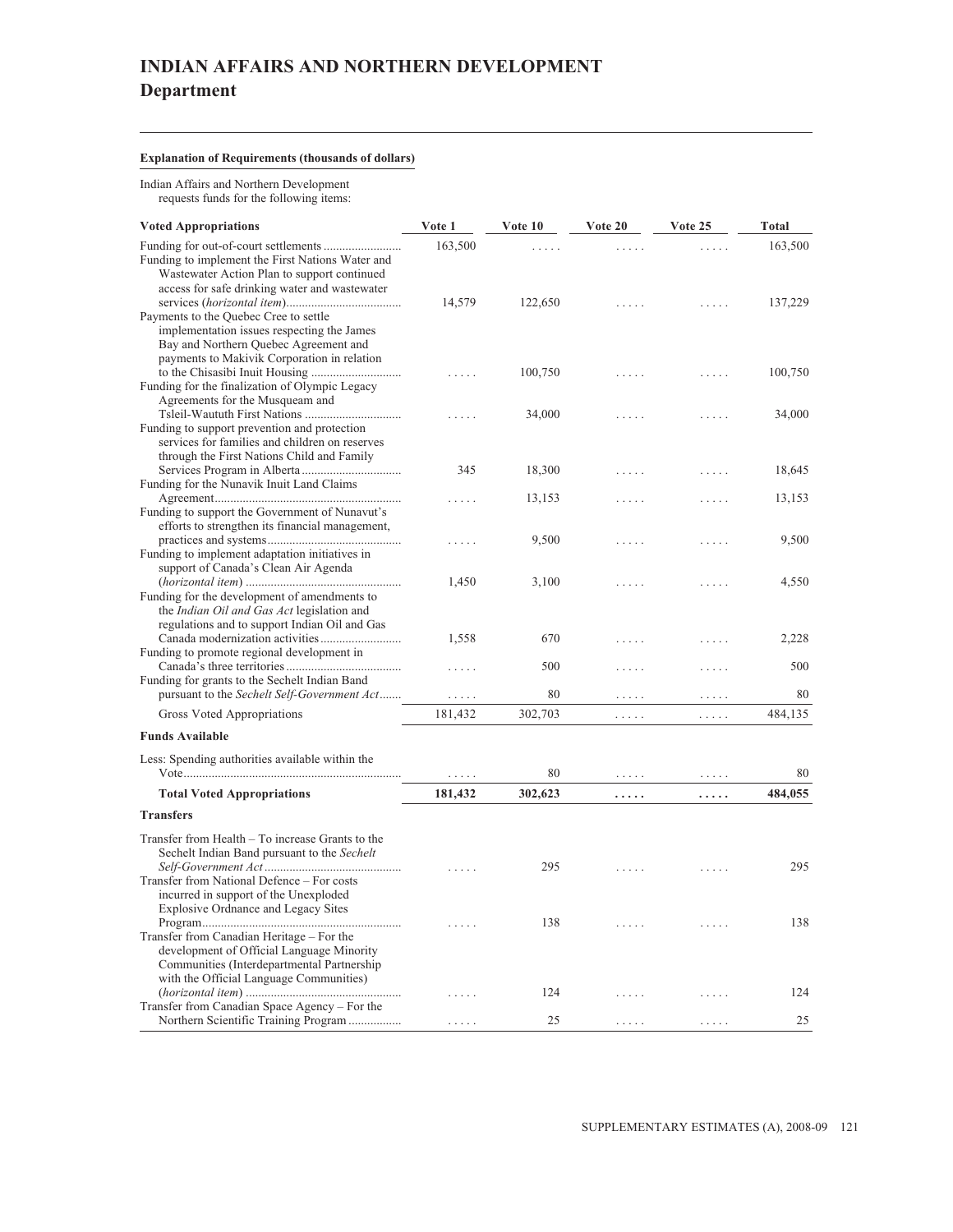# **INDIAN AFFAIRS AND NORTHERN DEVELOPMENT Department**

#### **Explanation of Requirements (thousands of dollars)**

| <b>Transfers</b>                                                                                                                                      | Vote 1  | Vote 10 | Vote 20 | Vote 25 | Total   |
|-------------------------------------------------------------------------------------------------------------------------------------------------------|---------|---------|---------|---------|---------|
| Internal Reallocation of Resources – To provide<br>funding for the effective management of Métis<br>Transfer to Industry $-$ To support the Mackenzie | (5,000) | .       | 3.000   | 2.000   | .       |
|                                                                                                                                                       | (1,601) | .       | .       | .       | (1,601) |
| <b>Total Transfers</b>                                                                                                                                | (6,601) | 582     | 3.000   | 2.000   | (1,019) |
| <b>These Supplementary Estimates</b>                                                                                                                  | 174,831 | 303,205 | 3,000   | 2.000   | 483,036 |

#### **Explanation of Funds Available (dollars)**

**Vote 10**: \$79,763 in total authorities is available within the Vote due to an internal reallocation from self-government implementation and will be used to increase the grants to the Sechelt Indian Band to compensate them for increases in price level and population.

| <b>Transfer Payments (dollars)</b>                                                          | <b>Voted</b> | <b>Statutory</b> |
|---------------------------------------------------------------------------------------------|--------------|------------------|
| <b>Grants</b>                                                                               |              |                  |
| Payments to the Cree of Quebec respecting matters arising from the implementation of the    |              |                  |
|                                                                                             | 100,000,000  |                  |
|                                                                                             | 17,000,000   |                  |
|                                                                                             | 17,000,000   |                  |
| Grants to support First Nations, Inuit, Tribal Councils, Organizations or other levels of   |              |                  |
| government for the implementation activities as stipulated in the various agreements        | 7,800,000    |                  |
| Grants to the Sechelt Indian Band pursuant to the Sechelt Self-Government Act               | 374,955      |                  |
|                                                                                             | 25,000       |                  |
| <b>Total Gross Grants</b>                                                                   | 142,199,955  |                  |
| <b>Contributions</b>                                                                        |              |                  |
| Payments to support Indians, Inuit and Innu for the purpose of supplying public services in |              |                  |
|                                                                                             | 122,650,000  |                  |
| Payments to support Indians, Inuit and Innu for the purpose of supplying public services in |              |                  |
|                                                                                             | 18,300,000   |                  |
| Contributions for enhancing the financial management capability and networking facilities   |              |                  |
|                                                                                             | 9,500,000    | .                |
| Contributions to beneficiaries and various implementing bodies for implementing             |              |                  |
|                                                                                             | 6,103,000    |                  |
| Contribution for promoting the safe use, development, conservation and protection of the    |              |                  |
|                                                                                             | 3,100,000    |                  |
|                                                                                             | 2,000,000    |                  |
| Contributions for the purpose of consultation and policy development                        | 670,000      |                  |
| Contributions for promoting regional development in Canada's three territories              | 624,312      |                  |
|                                                                                             | 137,700      | .                |
| <b>Total Gross Contributions</b>                                                            | 163,085,012  | .                |
| <b>Total Gross Transfer Payments</b>                                                        | 305,284,967  |                  |
|                                                                                             | 79,763       | .                |
| <b>Net Transfer Payments</b>                                                                | 305,205,204  | .                |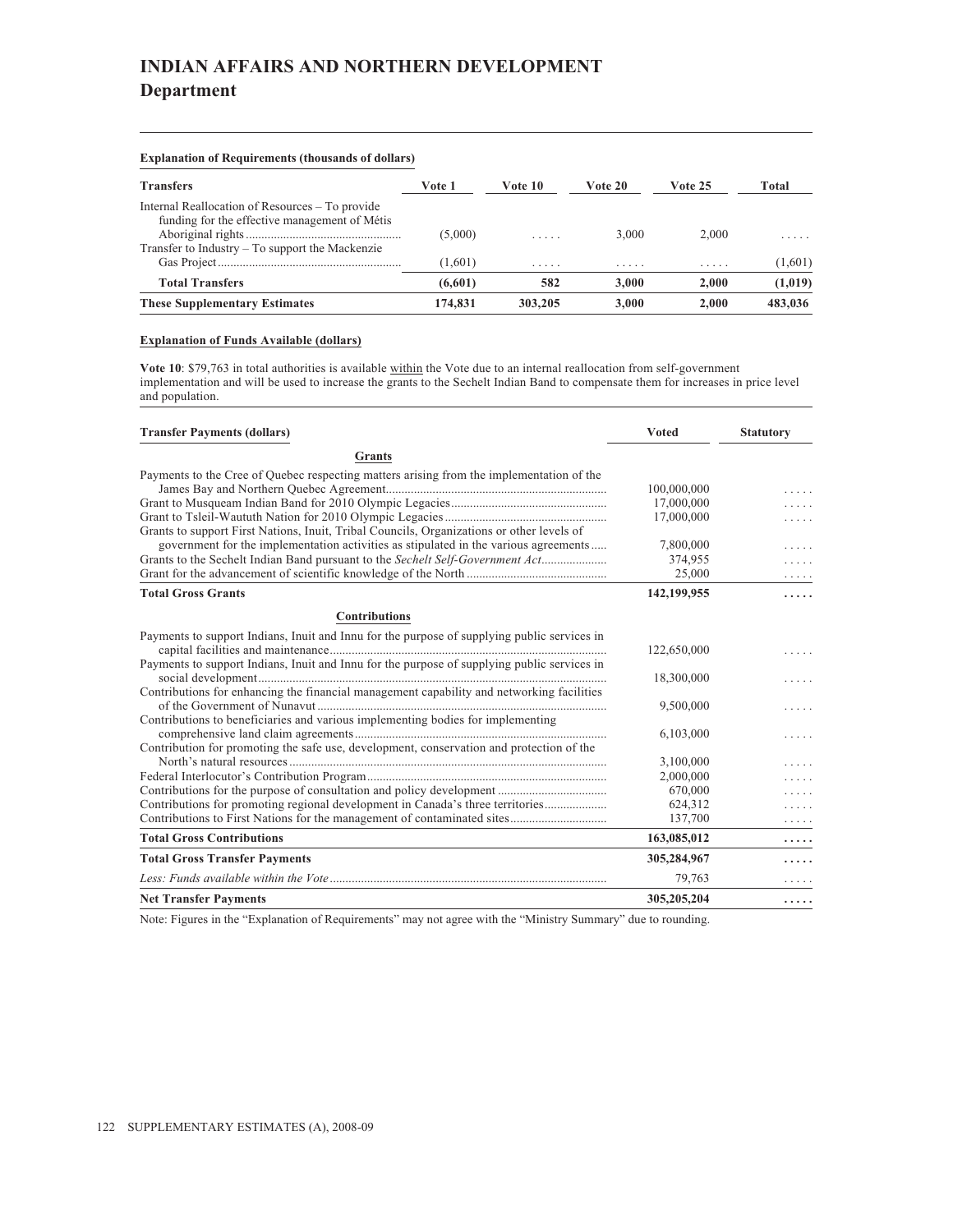|                   |                                                                                                                                                                                                                                                                                                                                                                                                                                                                                                                                                                                                                                                                                                                                                                                          |                       | These Supplementary Estimates |                                                |                                   |
|-------------------|------------------------------------------------------------------------------------------------------------------------------------------------------------------------------------------------------------------------------------------------------------------------------------------------------------------------------------------------------------------------------------------------------------------------------------------------------------------------------------------------------------------------------------------------------------------------------------------------------------------------------------------------------------------------------------------------------------------------------------------------------------------------------------------|-----------------------|-------------------------------|------------------------------------------------|-----------------------------------|
|                   | Vote (dollars)                                                                                                                                                                                                                                                                                                                                                                                                                                                                                                                                                                                                                                                                                                                                                                           | Previous<br>Estimates | <b>Transfers</b>              | <b>Adjustments to</b><br><b>Appropriations</b> | <b>Total Estimates</b><br>to date |
|                   |                                                                                                                                                                                                                                                                                                                                                                                                                                                                                                                                                                                                                                                                                                                                                                                          |                       |                               |                                                |                                   |
| 1a                | Department<br>Operating expenditures, and authority to expend<br>revenue received during the fiscal year related to<br>Communications Research, Bankruptcy and<br>Corporations and from services and regulatory<br>processes, specifically pre-merger notification filings,<br>advance ruling certificates, advisory opinions and<br>photocopies, provided under the Competition Act and<br>the payment to each member of the Queen's Privy<br>Council for Canada who is a Minister without<br>Portfolio or a Minister of State who does not preside<br>over a Ministry of State of a salary not to exceed the<br>salary paid to Ministers of State who preside over<br>Ministries of State under the Salaries Act, as adjusted<br>pursuant to the Parliament of Canada Act and pro rata |                       |                               |                                                |                                   |
|                   | for any period of less than a year $-$ To authorize the<br>transfer of \$1,601,000 from Indian Affairs and<br>Northern Development Vote 1, Appropriation Act                                                                                                                                                                                                                                                                                                                                                                                                                                                                                                                                                                                                                             |                       |                               |                                                |                                   |
| 5a                | No. 1, 2008-2009 for the purposes of this Vote and to<br>Capital expenditures – To authorize the transfer of<br>\$3,325,176 from Industry Vote 1, Appropriation Act<br>No. 1, 2008-2009 for the purposes of this Vote and to                                                                                                                                                                                                                                                                                                                                                                                                                                                                                                                                                             | 332,903,000           | (1,724,176)                   | 33, 319, 386                                   | 364,498,210                       |
|                   |                                                                                                                                                                                                                                                                                                                                                                                                                                                                                                                                                                                                                                                                                                                                                                                          | 12,596,000            | 3,325,176                     | 449,050                                        | 16,370,226                        |
|                   | 10a The grants listed in the Estimates and contributions                                                                                                                                                                                                                                                                                                                                                                                                                                                                                                                                                                                                                                                                                                                                 | 464,272,000           | .                             | 137,462,412                                    | 601,734,412                       |
| (S)<br>(S)<br>(S) | Minister of Industry - Salary and motor car allowance<br>Liabilities under the Canada Small Business                                                                                                                                                                                                                                                                                                                                                                                                                                                                                                                                                                                                                                                                                     | 50,078,000<br>76,422  | .                             | .                                              | 50,078,000<br>76,422              |
| (S)               | Grant to CANARIE Inc. to operate and develop the<br>next generation of Canada's Advanced Research                                                                                                                                                                                                                                                                                                                                                                                                                                                                                                                                                                                                                                                                                        | 81,715,000            |                               | .                                              | 81,715,000                        |
|                   |                                                                                                                                                                                                                                                                                                                                                                                                                                                                                                                                                                                                                                                                                                                                                                                          | 24,000,000            |                               | (9,000,000)                                    | 15,000,000                        |
| (S)               | Canadian Intellectual Property Office Revolving Fund<br>(S) Liabilities under the Small Business Loans Act                                                                                                                                                                                                                                                                                                                                                                                                                                                                                                                                                                                                                                                                               | 4,852,000             |                               |                                                | 4,852,000                         |
|                   |                                                                                                                                                                                                                                                                                                                                                                                                                                                                                                                                                                                                                                                                                                                                                                                          | 2,050,000             | .                             | .                                              | 2,050,000                         |
|                   | L15 Payments pursuant to subsection $14(2)$ of the                                                                                                                                                                                                                                                                                                                                                                                                                                                                                                                                                                                                                                                                                                                                       | 972,542,422           | 1,601,000                     | 162,230,848                                    | 1,136,374,270                     |
|                   | L20 Loans pursuant to paragraph $14(1)(a)$ of the                                                                                                                                                                                                                                                                                                                                                                                                                                                                                                                                                                                                                                                                                                                                        | 300,000               |                               |                                                | 300,000                           |
|                   |                                                                                                                                                                                                                                                                                                                                                                                                                                                                                                                                                                                                                                                                                                                                                                                          | 500,000               |                               |                                                | 500,000                           |
|                   |                                                                                                                                                                                                                                                                                                                                                                                                                                                                                                                                                                                                                                                                                                                                                                                          | 800,000               | .                             |                                                | 800,000                           |
|                   |                                                                                                                                                                                                                                                                                                                                                                                                                                                                                                                                                                                                                                                                                                                                                                                          | 973, 342, 422         | 1,601,000                     | 162,230,848                                    | 1,137,174,270                     |
|                   | <b>Canadian Space Agency</b>                                                                                                                                                                                                                                                                                                                                                                                                                                                                                                                                                                                                                                                                                                                                                             | 193,110,000           | (25,000)                      |                                                | 193,085,000                       |
| 30a               |                                                                                                                                                                                                                                                                                                                                                                                                                                                                                                                                                                                                                                                                                                                                                                                          | 118,113,000           | .                             | .<br>300,000                                   | 118,413,000                       |
| 35                | The grants listed in the Estimates and contributions                                                                                                                                                                                                                                                                                                                                                                                                                                                                                                                                                                                                                                                                                                                                     | 46,431,000            | .                             | .                                              | 46, 431, 000                      |
| (S)               |                                                                                                                                                                                                                                                                                                                                                                                                                                                                                                                                                                                                                                                                                                                                                                                          | 10,563,000            | .                             | .                                              | 10,563,000                        |
|                   |                                                                                                                                                                                                                                                                                                                                                                                                                                                                                                                                                                                                                                                                                                                                                                                          | 368,217,000           | (25,000)                      | 300,000                                        | 368,492,000                       |
|                   | <b>Canadian Tourism Commission</b>                                                                                                                                                                                                                                                                                                                                                                                                                                                                                                                                                                                                                                                                                                                                                       |                       |                               |                                                |                                   |
| 40                |                                                                                                                                                                                                                                                                                                                                                                                                                                                                                                                                                                                                                                                                                                                                                                                          | 82,646,000            | .                             | .                                              | 82,646,000                        |
|                   |                                                                                                                                                                                                                                                                                                                                                                                                                                                                                                                                                                                                                                                                                                                                                                                          | 82,646,000            | .                             | .                                              | 82,646,000                        |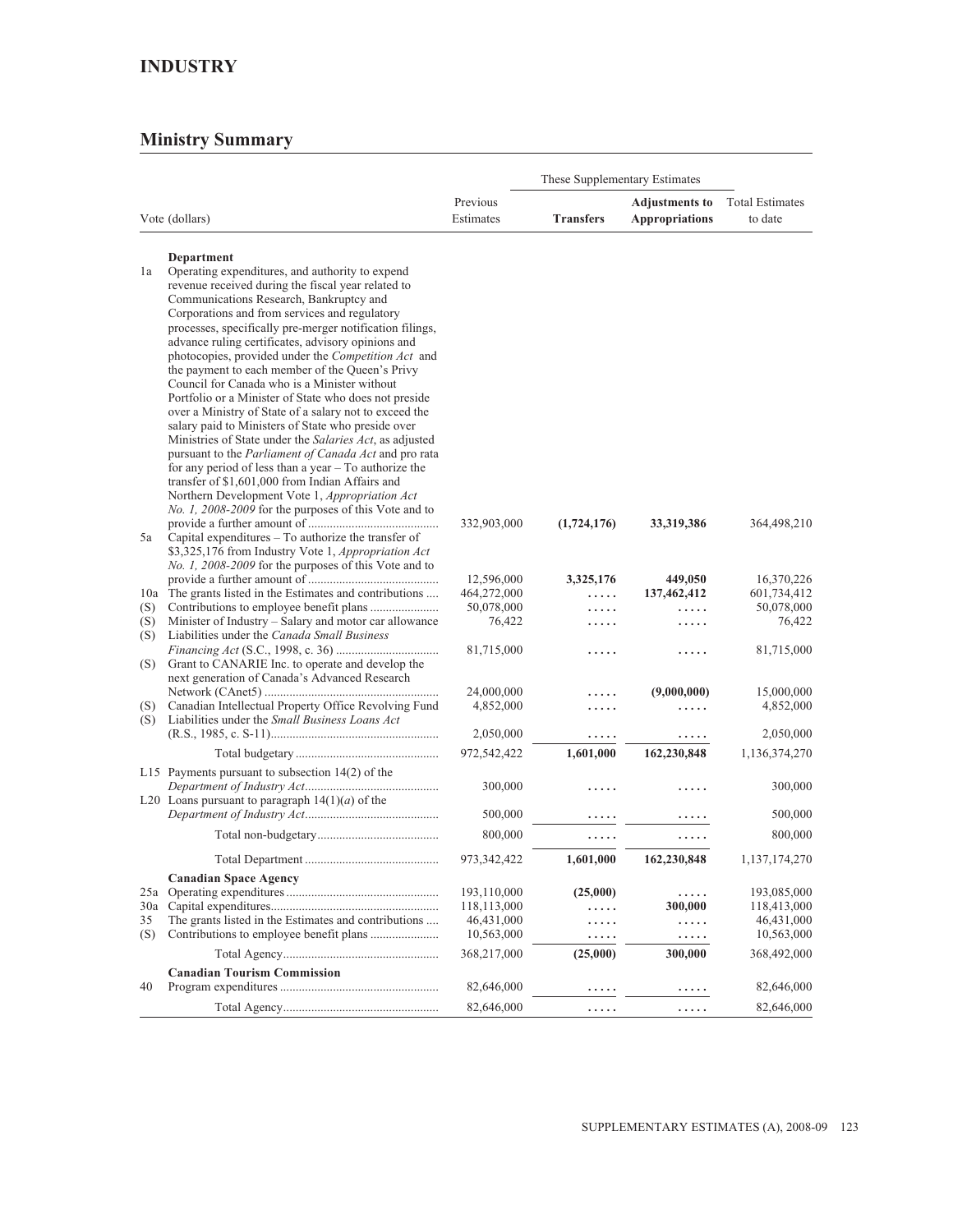### **INDUSTRY**

### **Ministry Summary**

|           |                                                                                                                                                                                                                              |                           | These Supplementary Estimates |                                                |                                   |
|-----------|------------------------------------------------------------------------------------------------------------------------------------------------------------------------------------------------------------------------------|---------------------------|-------------------------------|------------------------------------------------|-----------------------------------|
|           | Vote (dollars)                                                                                                                                                                                                               | Previous<br>Estimates     | <b>Transfers</b>              | <b>Adjustments to</b><br><b>Appropriations</b> | <b>Total Estimates</b><br>to date |
|           | <b>Competition Tribunal</b>                                                                                                                                                                                                  |                           |                               |                                                |                                   |
| 45<br>(S) |                                                                                                                                                                                                                              | 1,546,000<br>153,000      | .<br>.                        | .<br>.                                         | 1,546,000<br>153,000              |
|           |                                                                                                                                                                                                                              | 1,699,000                 | .                             | .                                              | 1,699,000                         |
|           | <b>Copyright Board</b>                                                                                                                                                                                                       |                           |                               |                                                |                                   |
| 50        |                                                                                                                                                                                                                              | 2,317,000                 | .                             | .                                              | 2,317,000                         |
| (S)       |                                                                                                                                                                                                                              | 289,000                   | .                             | .                                              | 289,000                           |
|           |                                                                                                                                                                                                                              | 2,606,000                 | .                             | .                                              | 2,606,000                         |
|           | <b>National Research Council of Canada</b>                                                                                                                                                                                   |                           |                               |                                                |                                   |
| 55        |                                                                                                                                                                                                                              | 385,524,000               | .                             | .                                              | 385,524,000                       |
| 60a       | The grants listed in the Estimates and contributions                                                                                                                                                                         | 39,697,000<br>143,582,000 | .                             | 2,065,000                                      | 41,762,000                        |
| 65<br>(S) |                                                                                                                                                                                                                              | 45,980,000                | .<br>.                        | .<br>.                                         | 143,582,000<br>45,980,000         |
| (S)       | Spending of revenues pursuant to paragraph $5(1)(e)$<br>of the National Research Council Act                                                                                                                                 |                           |                               |                                                |                                   |
|           |                                                                                                                                                                                                                              | 83,495,000                | .                             | .                                              | 83,495,000                        |
|           |                                                                                                                                                                                                                              | 698,278,000               | .                             | 2,065,000                                      | 700,343,000                       |
|           | <b>Natural Sciences and Engineering Research</b><br>Council                                                                                                                                                                  |                           |                               |                                                |                                   |
|           |                                                                                                                                                                                                                              | 40,650,000                | .                             | 375,000                                        | 41,025,000                        |
|           |                                                                                                                                                                                                                              | 913,426,000               | (358,000)                     | 6,310,750                                      | 919,378,750                       |
| (S)       |                                                                                                                                                                                                                              | 4,129,000                 | .                             | .                                              | 4,129,000                         |
|           |                                                                                                                                                                                                                              | 958,205,000               | (358,000)                     | 6,685,750                                      | 964,532,750                       |
|           | <b>Social Sciences and Humanities Research Council</b><br>80a Operating expenditures – To authorize the transfer of<br>\$10,000 from Canadian Heritage Vote 1,<br><i>Appropriation Act No. 1, 2008-2009</i> for the purposes |                           |                               |                                                |                                   |
|           | 85a The grants listed in the Estimates – To authorize the<br>transfer of \$579,446 from Canadian Heritage Vote 5,<br>and \$160,000 from Citizenship and Immigration<br>Vote 1, Appropriation Act No. 1, 2008-2009 for the    | 21,303,000                | 10,000                        | 1                                              | 21,313,001                        |
|           |                                                                                                                                                                                                                              | 622,042,000               | (112, 579)                    | $\mathbf{1}$                                   | 621,929,422                       |
| (S)       |                                                                                                                                                                                                                              | 2,342,000                 | .                             |                                                | 2,342,000                         |
|           |                                                                                                                                                                                                                              | 645,687,000               | (102, 579)                    | $\overline{2}$                                 | 645,584,423                       |
| 90        | <b>Standards Council of Canada</b><br>Payments to the Standards Council of Canada<br>pursuant to section 5 of the Standards Council of                                                                                       |                           |                               |                                                |                                   |
|           |                                                                                                                                                                                                                              | 7,129,000                 |                               |                                                | 7,129,000                         |
|           |                                                                                                                                                                                                                              | 7,129,000                 |                               | .                                              | 7,129,000                         |
|           | <b>Statistics Canada</b><br>95a Program expenditures, contributions and authority to                                                                                                                                         |                           |                               |                                                |                                   |
| (S)       | expend revenue received during the fiscal year                                                                                                                                                                               | 398,872,000<br>63,870,000 | .                             | 5,140,352                                      | 404,012,352<br>63,870,000         |
|           |                                                                                                                                                                                                                              |                           | .                             | .<br>5,140,352                                 |                                   |
|           |                                                                                                                                                                                                                              | 462,742,000               | .                             |                                                | 467,882,352                       |
|           |                                                                                                                                                                                                                              | 4,200,551,422             | 1,115,421                     | 176,421,952                                    | 4,378,088,795                     |

Note: In relation to the Mackenzie Gas Project, Order in Council P.C. 2007-1888 transfers from the Department of Indian Affairs and Northern Development to the Department of Industry the control and supervision of the Federal Project Coordination Secretariat, and the Pipeline Readiness Office (\$1,601,000).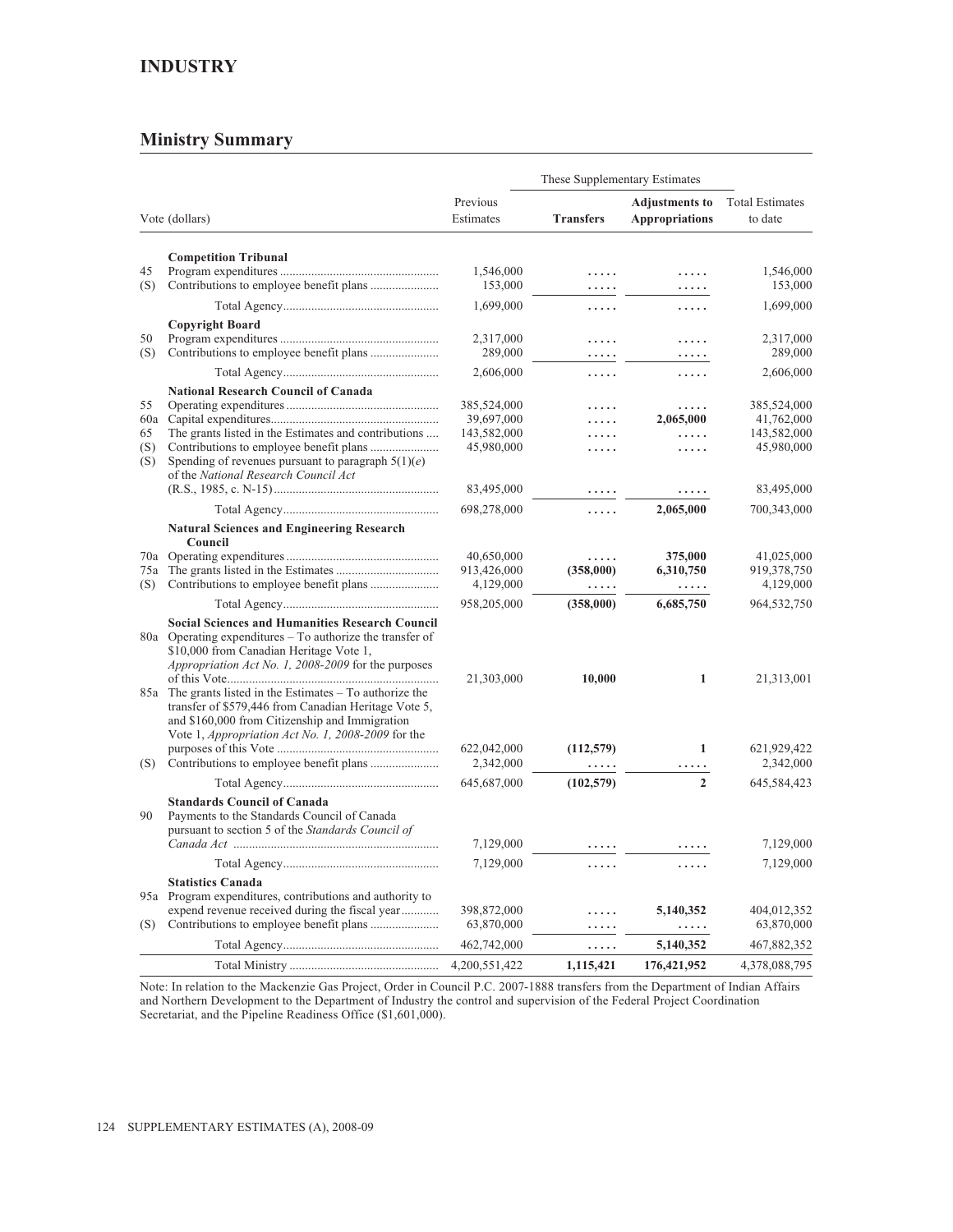### **Explanation of Requirements (thousands of dollars)**

Industry requests funds for the following items:

| <b>Voted Appropriations</b>                                                                                                               | Vote 1               | Vote 5 | Vote 10  | <b>Total</b>   |
|-------------------------------------------------------------------------------------------------------------------------------------------|----------------------|--------|----------|----------------|
| Funding to support strategic investments in innovation under the<br>Technology Partnerships Canada Program and the Strategic              |                      |        |          |                |
|                                                                                                                                           |                      | .      | 121,262  | 121,262        |
| Funding for the Ontario Potable Water Program to invest in urban                                                                          |                      |        |          |                |
|                                                                                                                                           | .                    | .      | 29,100   | 29,100         |
| Reinvestment of receipts from repayable contributions to support                                                                          |                      |        |          |                |
|                                                                                                                                           | 26,881               | .      | .        | 26,881         |
|                                                                                                                                           | 321                  | .      | 9,600    | 9,921          |
| Funding to support the Computer for Schools initiative to support the<br>refurbishment of donated surplus equipment for reuse in learning |                      |        |          |                |
|                                                                                                                                           | 809                  | .      | 3,400    | 4,209          |
| Funding to assist youth with obtaining information and                                                                                    |                      |        |          |                |
| communications technology skills to better prepare them in                                                                                |                      |        |          |                |
|                                                                                                                                           | 329                  |        | 3,200    | 3,529          |
| Funding for initiatives in support of the five Security and Prosperity                                                                    |                      |        |          |                |
| Partnership priorities announced by North American leaders at                                                                             |                      |        |          |                |
| their August 2007 Summit in Montebello ( <i>horizontal item</i> )                                                                         | 2,233<br>1,727       |        | .        | 2,233<br>1,727 |
| Funding to implement the Ontario top-up to the Municipal Rural                                                                            |                      | .      | .        |                |
|                                                                                                                                           | 857                  | .      |          | 857            |
| Funding to complete the upgrade of Communications Research                                                                                |                      |        | .        |                |
| Centre's water distribution and sanitary/storm sewer system at                                                                            |                      |        |          |                |
|                                                                                                                                           | $\sim$ $\sim$ $\sim$ | 449    | 1.1.1    | 449            |
| Funding to provide greater support for Crown agents across Canada                                                                         | 58                   | .      | .        | 58             |
| Funding for the Canada Strategic Infrastructure Fund relating to<br>investments in public infrastructure projects designed to improve     |                      |        |          |                |
| the quality of life in both urban and rural communities                                                                                   |                      |        |          |                |
|                                                                                                                                           | 55                   | .      | .        | 55             |
| Funding for international actions in support of Canada's Clean Air                                                                        | 50                   |        |          | 50             |
|                                                                                                                                           |                      | .      | .        |                |
| Gross Voted Appropriations                                                                                                                | 33,320               | 449    | 166,562  | 200,331        |
| <b>Funds Available</b>                                                                                                                    |                      |        |          |                |
|                                                                                                                                           | .                    | .      | 29,100   | 29,100         |
| <b>Total Voted Appropriations</b>                                                                                                         | 33,320               | 449    | 137,462  | 171,231        |
| <b>Statutory Appropriation</b>                                                                                                            |                      |        |          |                |
| Funding for CANARIE Inc. for the operation and development of                                                                             |                      |        |          | (9,000)        |
| <b>Total Adjustments to Appropriations</b>                                                                                                |                      |        |          | 162,231        |
| <b>Transfers</b>                                                                                                                          |                      |        |          |                |
|                                                                                                                                           |                      |        |          |                |
| Transfer from Indian Affairs and Northern Development – To                                                                                |                      |        |          |                |
|                                                                                                                                           | 1,601                | .      | $\cdots$ | 1,601          |
| Internal reallocation of resources – To support investments in                                                                            |                      |        |          |                |
|                                                                                                                                           | (3,325)              | 3,325  | .        |                |
| <b>Total Transfers</b>                                                                                                                    | (1, 724)             | 3,325  | .        | 1,601          |
| <b>These Supplementary Estimates</b>                                                                                                      | 31,596               | 3,774  | 137,462  | 163,832        |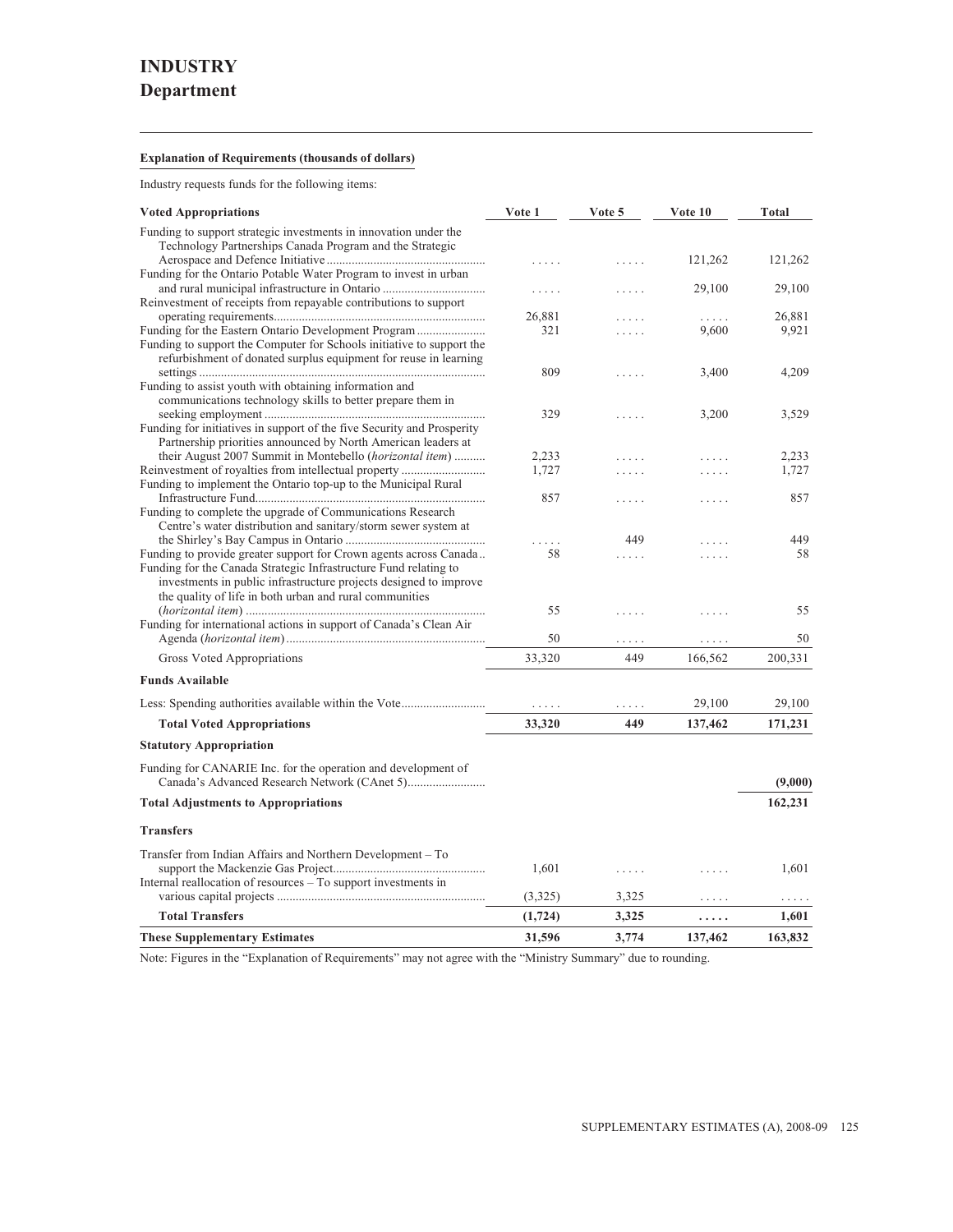### **Explanation of Funds Available (dollars)**

**Vote 10**: \$29,100,000 in total authorities is available within the Vote due to a technical adjustment to list "Grants under the Ontario Potable Water Program" that was incorrectly listed in the Main Estimates as a contribution.

| <b>Transfer Payments (dollars)</b>                                        | Voted           | <b>Statutory</b> |
|---------------------------------------------------------------------------|-----------------|------------------|
| Grants                                                                    |                 |                  |
|                                                                           | 29,100,000<br>. | (9,000,000)      |
| <b>Total Gross Grants</b>                                                 | 29,100,000      | (9,000,000)      |
| <b>Contributions</b>                                                      |                 |                  |
|                                                                           | 121,262,370     | $\cdots$         |
|                                                                           | 9,599,800       | .                |
|                                                                           | 3,400,000       | .                |
| Contributions under the Youth Employment Strategy – Computers for Schools | 3,200,242       | .                |
| <b>Total Gross Contributions</b>                                          | 137,462,412     | .                |
| <b>Total Gross Transfer Payments</b>                                      | 166,562,412     | (9,000,000)      |
|                                                                           | 29,100,000      | .                |
| <b>Net Transfer Payments</b>                                              | 137,462,412     | (9,000,000)      |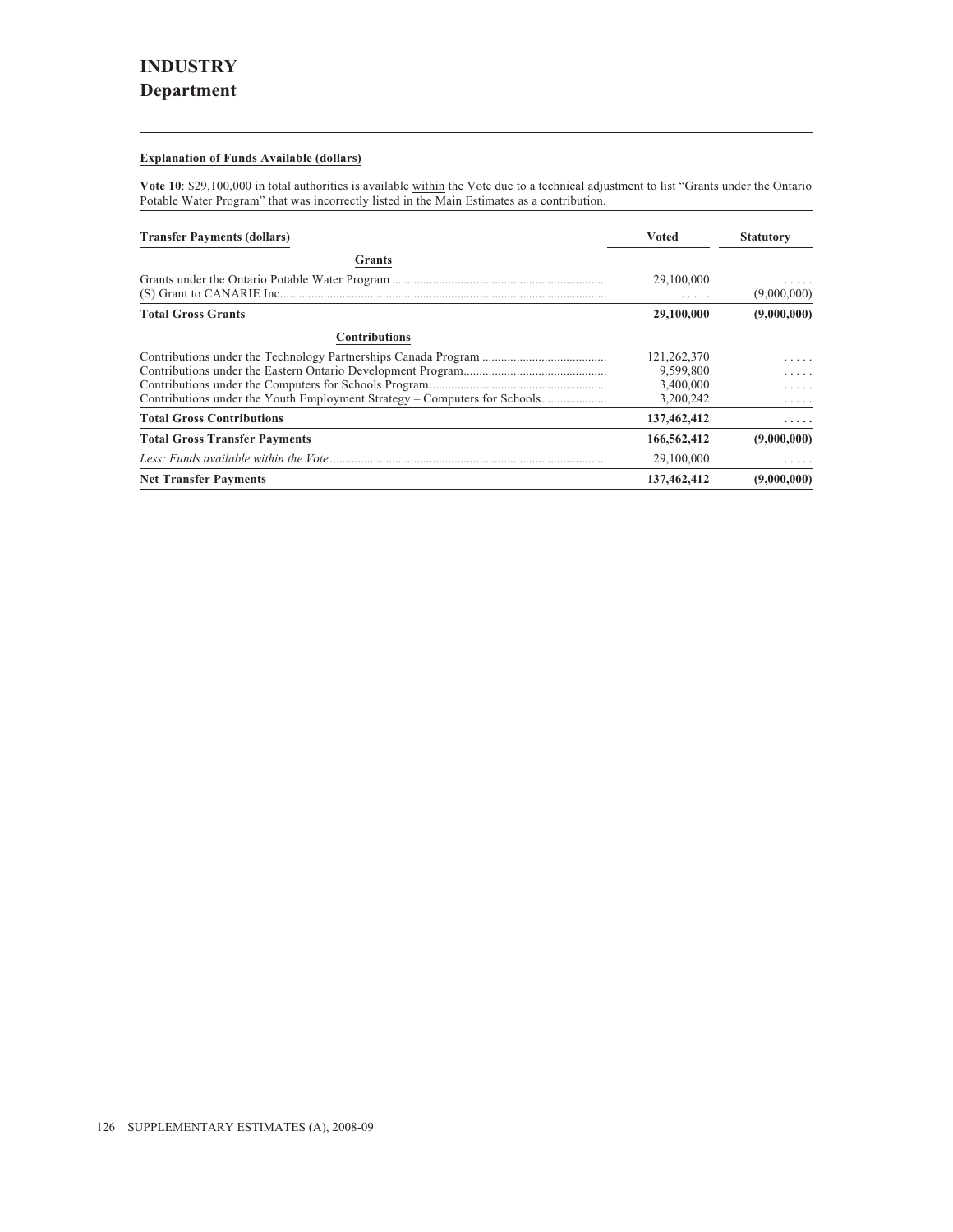# **INDUSTRY Canadian Space Agency**

#### **Explanation of Requirements (thousands of dollars)**

Canadian Space Agency requests funds for the following items:

| <b>Voted Appropriations</b>                                                       | Vote 25 | Vote 30 | Total |
|-----------------------------------------------------------------------------------|---------|---------|-------|
|                                                                                   | .       | 300     | 300   |
| <b>Transfers</b>                                                                  |         |         |       |
| Transfer to Indian Affairs and Northern Development – For the Northern Scientific | (25)    | .       | (25)  |
| <b>These Supplementary Estimates</b>                                              | (25)    | 300     | 275.  |

Note: Figures in the "Explanation of Requirements" may not agree with the "Ministry Summary" due to rounding.

### **National Research Council of Canada**

### **Explanation of Requirements (thousands of dollars)**

National Research Council of Canada requests funds for the following items:

| <b>Voted Appropriations</b>                                                                                | Vote 60 |
|------------------------------------------------------------------------------------------------------------|---------|
| Funding for the Biomolecular Structure and Function Magnetic Resonance Facility project and the M12 Energy |         |
|                                                                                                            | 2.065   |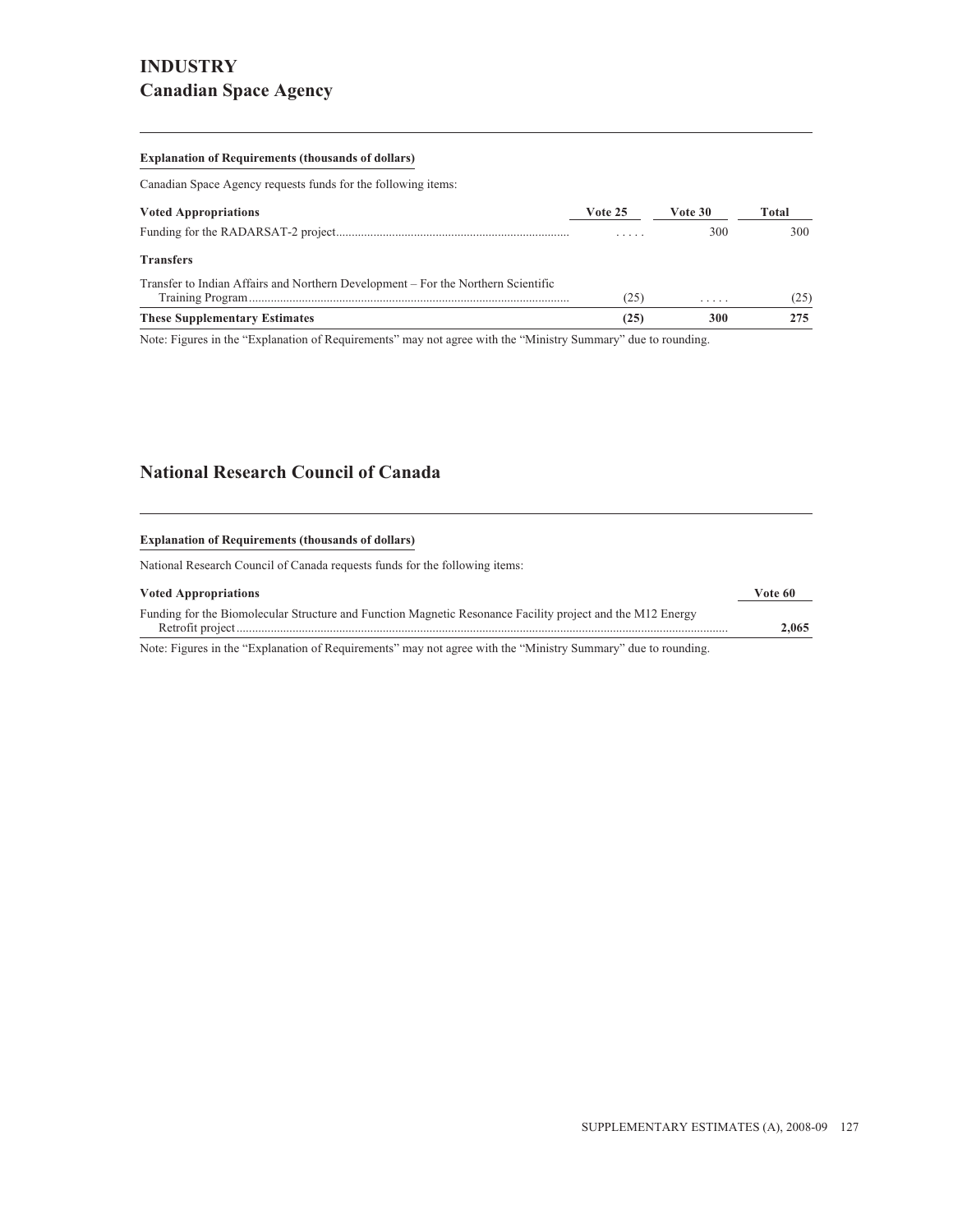# **INDUSTRY Natural Sciences and Engineering Research Council**

#### **Explanation of Requirements (thousands of dollars)**

Natural Sciences and Engineering Research Council requests funds for the following items:

| <b>Voted Appropriations</b>                                                           | Vote 70 | Vote 75      | Total            |
|---------------------------------------------------------------------------------------|---------|--------------|------------------|
| Funding to support public-private research and commercialization partnerships         | 375     | 6,311        | 6,686            |
| <b>Transfers</b>                                                                      |         |              |                  |
| Transfer to National Defence – To support the Industrial Research Chairs at the Royal |         | (78)         | (78)             |
| Transfer to National Defence - To support the Canada Research Chairs at the Royal     | .       | (280)        | (280)            |
| <b>Total Transfers</b>                                                                | .       | (358)        | (358)            |
| <b>These Supplementary Estimates</b>                                                  | 375     | 5,953        | 6,328            |
| <b>Transfer Payments (dollars)</b>                                                    |         | <b>Voted</b> | <b>Statutory</b> |
| Grants                                                                                |         |              |                  |
|                                                                                       |         | 6,310,750    |                  |
| <b>Total Gross Transfer Payments</b>                                                  |         | 6,310,750    |                  |
|                                                                                       |         | 358,000      |                  |
| <b>Net Transfer Payments</b>                                                          |         | 5,952,750    |                  |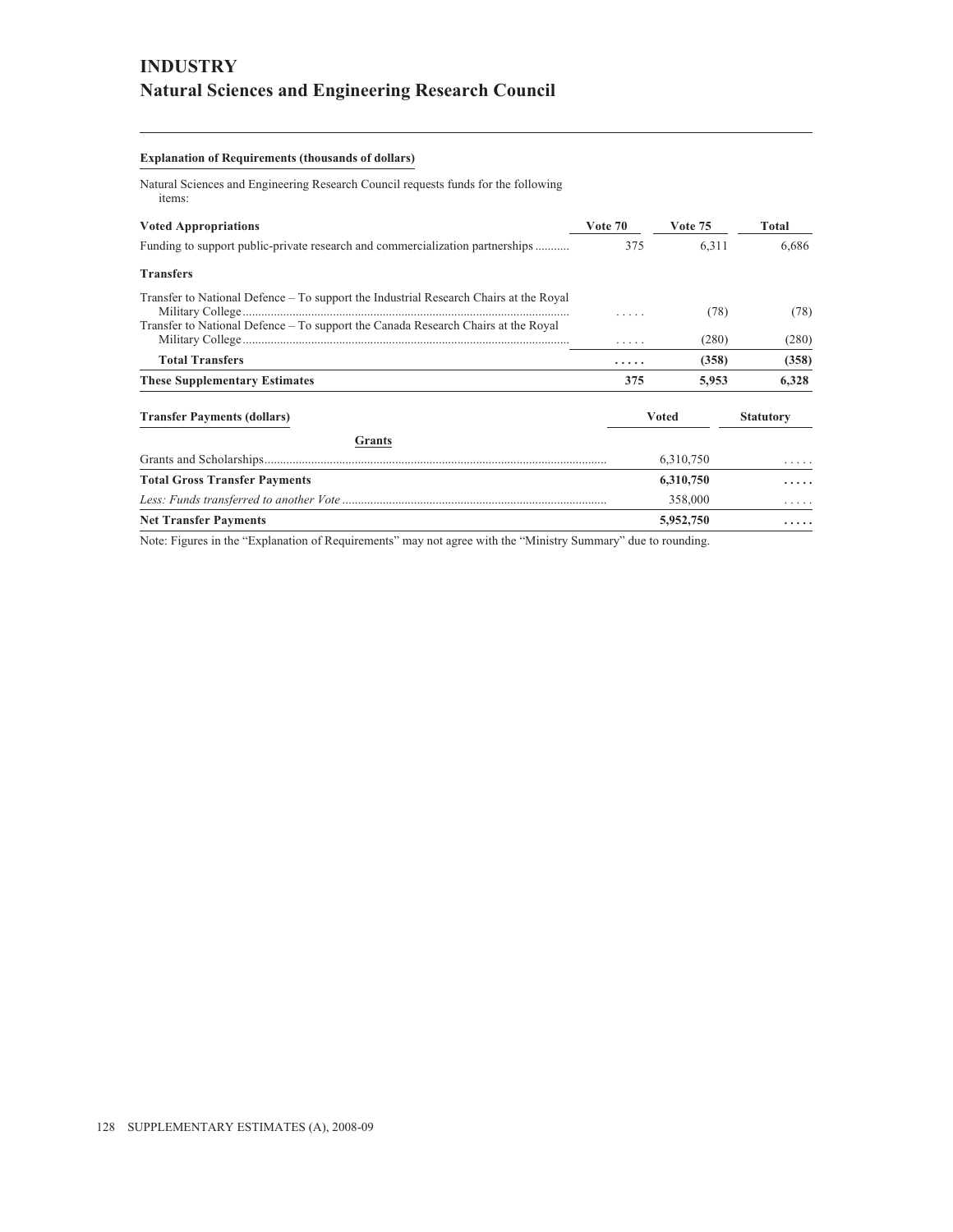# **INDUSTRY Social Sciences and Humanities Research Council**

#### **Explanation of Requirements (thousands of dollars)**

Social Sciences and Humanities Research Council requests funds for the following items:

| <b>Transfers</b>                                                                                                                                                     | Vote 80 | Vote 85 | Total |
|----------------------------------------------------------------------------------------------------------------------------------------------------------------------|---------|---------|-------|
| Transfer from Canadian Heritage – For research to inform policy development related                                                                                  | 10      | 579     | 589   |
| Transfer from Citizenship and Immigration – To support the Centres of Excellence in<br>fostering and funding policy research related to immigration, integration and |         |         |       |
|                                                                                                                                                                      |         | 160     | 160.  |
| Transfer to National Defence – To support the Canada Research Chairs at the Royal                                                                                    |         | (52)    | (52)  |
| Transfer to National Defence - To support the indirect costs of federally-funded                                                                                     | .       | (800)   | (800) |
| <b>These Supplementary Estimates</b>                                                                                                                                 | 10      | (113)   | (103) |

Note: Figures in the "Explanation of Requirements" may not agree with the "Ministry Summary" due to rounding.

### **Statistics Canada**

#### **Explanation of Requirements (thousands of dollars)**

Statistics Canada requests funds for the following items:

| <b>Voted Appropriations</b>                                                                                              | Vote 95        |
|--------------------------------------------------------------------------------------------------------------------------|----------------|
| Funding for an action plan for the protection of human health from environmental contaminants ( <i>horizontal item</i> ) | 3.889<br>1.251 |
| <b>These Supplementary Estimates</b>                                                                                     | 5.140          |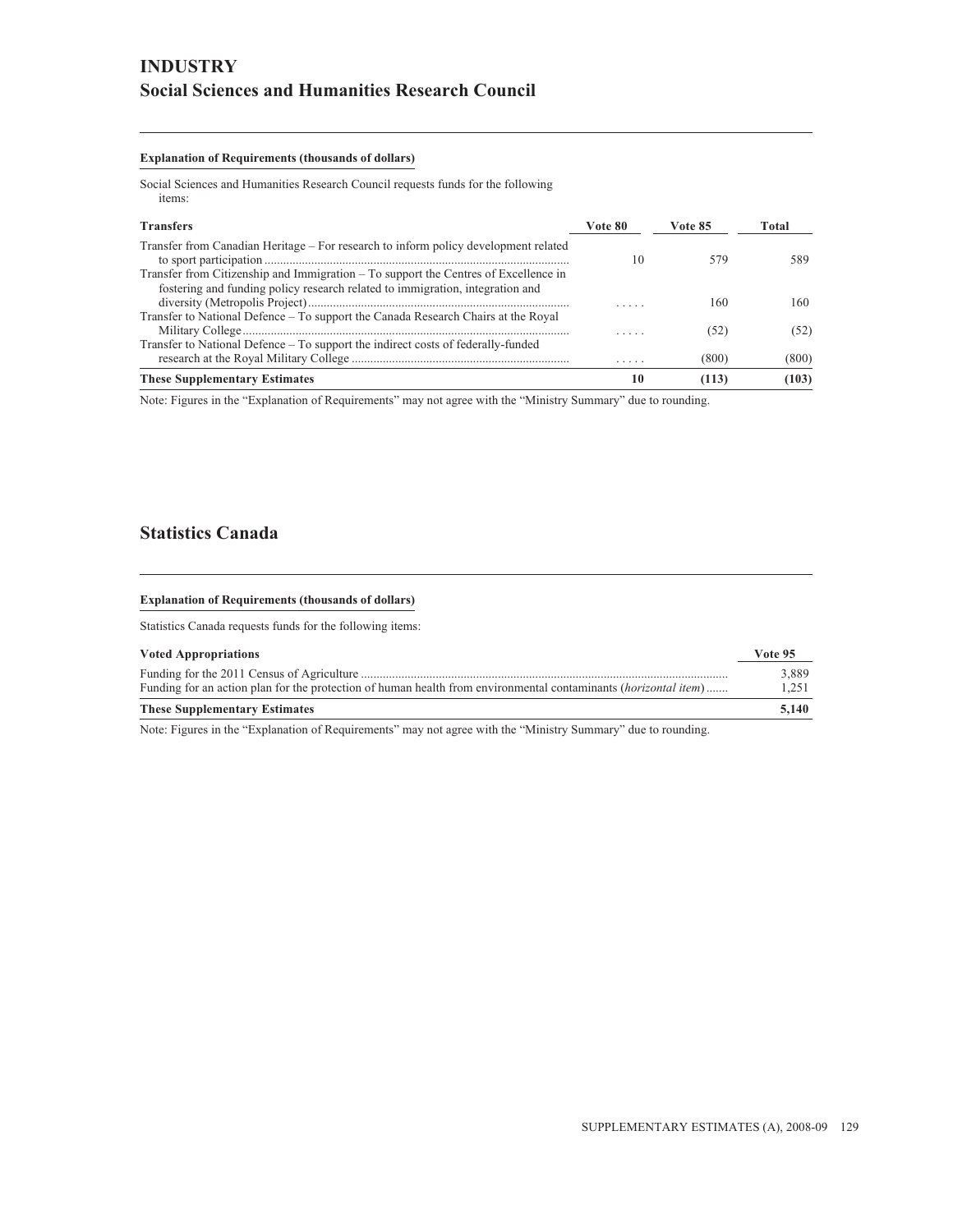|                        |                                                                                                                                                                                                                                                                                                                                                                                                                                                                                                                                                                                                                                                                                                                                                                                                                                                                                                                                                                             |                                     | These Supplementary Estimates |                                                |                                     |
|------------------------|-----------------------------------------------------------------------------------------------------------------------------------------------------------------------------------------------------------------------------------------------------------------------------------------------------------------------------------------------------------------------------------------------------------------------------------------------------------------------------------------------------------------------------------------------------------------------------------------------------------------------------------------------------------------------------------------------------------------------------------------------------------------------------------------------------------------------------------------------------------------------------------------------------------------------------------------------------------------------------|-------------------------------------|-------------------------------|------------------------------------------------|-------------------------------------|
|                        | Vote (dollars)                                                                                                                                                                                                                                                                                                                                                                                                                                                                                                                                                                                                                                                                                                                                                                                                                                                                                                                                                              | Previous<br>Estimates               | <b>Transfers</b>              | <b>Adjustments to</b><br><b>Appropriations</b> | <b>Total Estimates</b><br>to date   |
| 1a                     | Department<br>Operating expenditures, and, pursuant to<br>paragraph $29.1(2)(a)$ of the Financial Administration<br>Act, authority to expend revenues received in a fiscal<br>year, and to offset expenditures incurred in the fiscal<br>year, arising from the provision of mandatory legal<br>services to Government departments and agencies and<br>optional services to Crown corporations, non-federal<br>organizations and international organizations<br>provided they are consistent with the Department's<br>mandate and the payment to each member of the<br>Queen's Privy Council for Canada who is a Minister<br>without Portfolio or a Minister of State who does not<br>preside over a Ministry of State of a salary not to<br>exceed the salary paid to Ministers of State who<br>preside over Ministries of State under the Salaries<br>Act, as adjusted pursuant to the Parliament of Canada<br><i>Act</i> and pro rata for any period of less than a year | 265, 373, 000                       | (5,175,000)                   | 4,477,791                                      | 264,675,791                         |
| 5a                     | The grants listed in the Estimates and contributions –<br>To authorize the transfer of \$75,000 from Justice<br>Vote 1, Appropriation Act No. 1, 2008-2009 for the<br>purposes of this Vote and to provide a further amount                                                                                                                                                                                                                                                                                                                                                                                                                                                                                                                                                                                                                                                                                                                                                 |                                     |                               |                                                |                                     |
| (S)<br>(S)             | Minister of Justice and Attorney General of Canada –                                                                                                                                                                                                                                                                                                                                                                                                                                                                                                                                                                                                                                                                                                                                                                                                                                                                                                                        | 367,522,000<br>63,281,000<br>76,422 | 75,000<br>.                   | 4,592,784<br>.                                 | 372,189,784<br>63,281,000<br>76,422 |
|                        |                                                                                                                                                                                                                                                                                                                                                                                                                                                                                                                                                                                                                                                                                                                                                                                                                                                                                                                                                                             | 696,252,422                         | .<br>(5,100,000)              | .<br>9,070,575                                 | 700,222,997                         |
|                        | <b>Canadian Human Rights Commission</b>                                                                                                                                                                                                                                                                                                                                                                                                                                                                                                                                                                                                                                                                                                                                                                                                                                                                                                                                     |                                     |                               |                                                |                                     |
| 10<br>(S)              |                                                                                                                                                                                                                                                                                                                                                                                                                                                                                                                                                                                                                                                                                                                                                                                                                                                                                                                                                                             | 18,387,000<br>2,221,000             | .                             | .                                              | 18,387,000<br>2,221,000             |
|                        |                                                                                                                                                                                                                                                                                                                                                                                                                                                                                                                                                                                                                                                                                                                                                                                                                                                                                                                                                                             | 20,608,000                          | .                             | .                                              | 20,608,000                          |
| 15<br>(S)              | Canadian Human Rights Tribunal                                                                                                                                                                                                                                                                                                                                                                                                                                                                                                                                                                                                                                                                                                                                                                                                                                                                                                                                              | 3,992,000<br>384,000                | .<br>.                        | .<br>.                                         | 3,992,000<br>384,000                |
|                        |                                                                                                                                                                                                                                                                                                                                                                                                                                                                                                                                                                                                                                                                                                                                                                                                                                                                                                                                                                             | 4,376,000                           | .                             | .                                              | 4,376,000                           |
| 20<br>25<br>(S)<br>(S) | <b>Commissioner for Federal Judicial Affairs</b><br>Operating expenditures, remuneration, allowances<br>and expenses for judges, including deputy judges of<br>the Supreme Court of Yukon, the Supreme Court of<br>the Northwest Territories and the Nunavut Court of<br>Justice, not provided for by the <i>Judges Act</i> and,<br>pursuant to paragraph $29.1(2)(a)$ of the Financial<br>Administration Act, authority to spend revenues<br>received during the year arising from the provision of<br>administrative services and judicial training services<br>Canadian Judicial Council – Operating expenditures<br>Judges' salaries, allowances and annuities, annuities<br>to spouses and children of judges and lump sum                                                                                                                                                                                                                                             | 7,772,000<br>1,594,000<br>824,000   |                               |                                                | 7,772,000<br>1,594,000<br>824,000   |
|                        | payments to spouses of judges who die while in office                                                                                                                                                                                                                                                                                                                                                                                                                                                                                                                                                                                                                                                                                                                                                                                                                                                                                                                       | 397,971,000                         |                               |                                                | 397,971,000                         |
|                        |                                                                                                                                                                                                                                                                                                                                                                                                                                                                                                                                                                                                                                                                                                                                                                                                                                                                                                                                                                             | 408,161,000                         | .                             | .                                              | 408,161,000                         |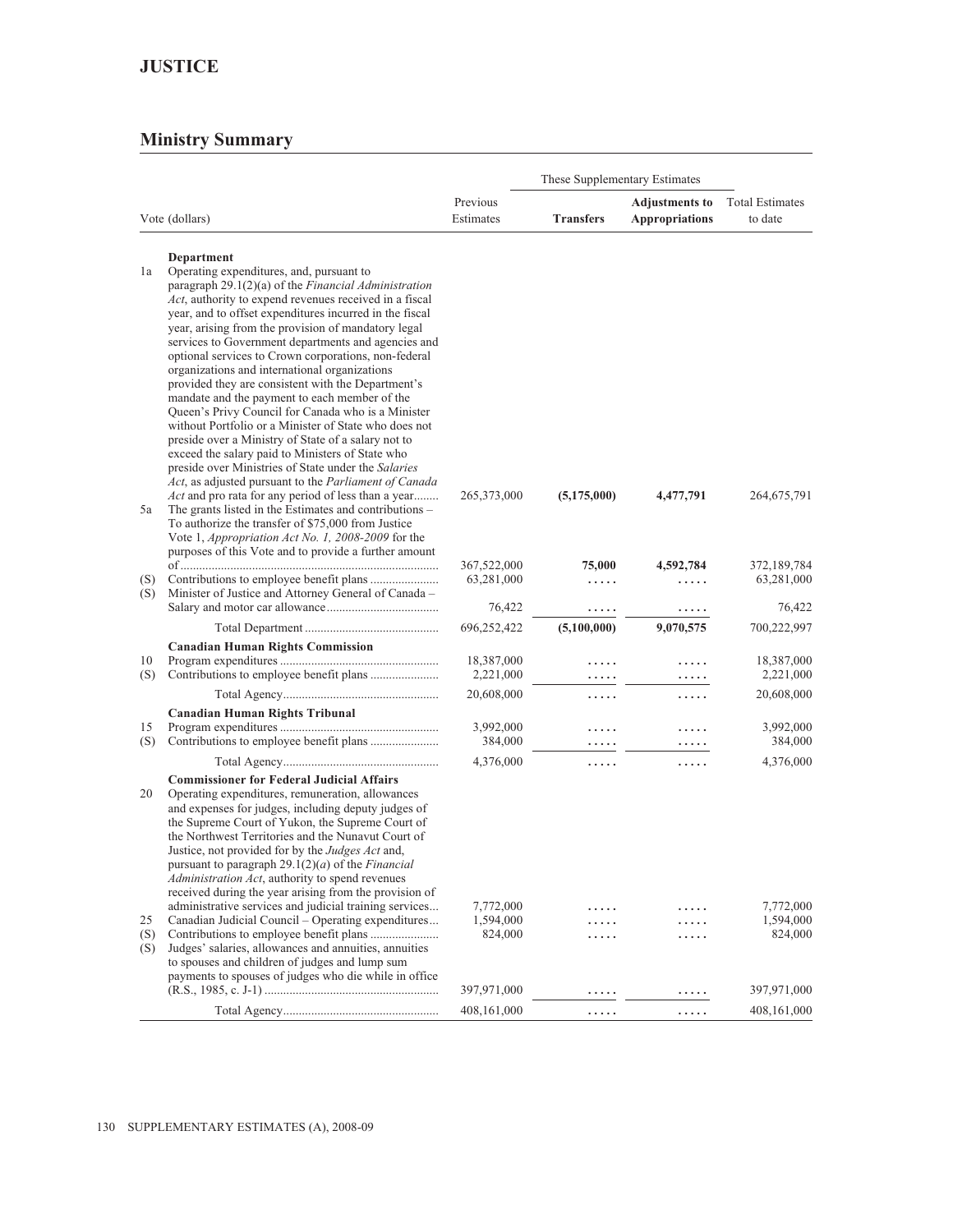## **JUSTICE**

|                  |                                                                                                                                                                                                                                                                                                                                                                                                                                                                                                                                                                                                                                                                                                                                                                                           |                                      |                  | These Supplementary Estimates                  |                                      |  |  |
|------------------|-------------------------------------------------------------------------------------------------------------------------------------------------------------------------------------------------------------------------------------------------------------------------------------------------------------------------------------------------------------------------------------------------------------------------------------------------------------------------------------------------------------------------------------------------------------------------------------------------------------------------------------------------------------------------------------------------------------------------------------------------------------------------------------------|--------------------------------------|------------------|------------------------------------------------|--------------------------------------|--|--|
|                  | Vote (dollars)                                                                                                                                                                                                                                                                                                                                                                                                                                                                                                                                                                                                                                                                                                                                                                            | Previous<br>Estimates                | <b>Transfers</b> | <b>Adjustments to</b><br><b>Appropriations</b> | <b>Total Estimates</b><br>to date    |  |  |
|                  | <b>Courts Administration Service</b>                                                                                                                                                                                                                                                                                                                                                                                                                                                                                                                                                                                                                                                                                                                                                      | 51,645,000                           | .                | 3,048,575                                      | 54,693,575                           |  |  |
| (S)              |                                                                                                                                                                                                                                                                                                                                                                                                                                                                                                                                                                                                                                                                                                                                                                                           | 6,194,000                            |                  | .                                              | 6,194,000                            |  |  |
|                  |                                                                                                                                                                                                                                                                                                                                                                                                                                                                                                                                                                                                                                                                                                                                                                                           | 57,839,000                           | .                | 3,048,575                                      | 60,887,575                           |  |  |
| (S)              | <b>Office of the Director of Public Prosecutions</b><br>35a Program expenditures, and, pursuant to<br>paragraph $29.1(2)(a)$ of the <i>Financial Administration</i><br>Act, authority to expend revenues received in a fiscal<br>year, and to offset expenditures incurred in the fiscal<br>year, arising from the provision of prosecution and<br>prosecution-related services to Government<br>departments and agencies and optional services to<br>Crown corporations, non-federal organizations and<br>international organizations provided they are<br>consistent with the Office of the Director of Public<br>Prosecution's mandate $-$ To authorize the transfer of<br>\$5,100,000 from Justice Vote 1, Appropriation Act<br>No. 1, 2008-2009 for the purposes of this Vote and to | 124,067,000<br>14,630,000            | 5,100,000        | 12,400,000                                     | 141,567,000<br>14,630,000            |  |  |
|                  |                                                                                                                                                                                                                                                                                                                                                                                                                                                                                                                                                                                                                                                                                                                                                                                           | 138,697,000                          | .<br>5,100,000   | .<br>12,400,000                                | 156,197,000                          |  |  |
| 45<br>(S)        | Offices of the Information and Privacy<br><b>Commissioners of Canada</b><br>40a Office of the Information Commissioner of Canada -<br>Office of the Privacy Commissioner of Canada -                                                                                                                                                                                                                                                                                                                                                                                                                                                                                                                                                                                                      | 6,733,000<br>15,898,000<br>2,861,000 | .                | 1,792,971<br>.<br>.                            | 8,525,971<br>15,898,000<br>2,861,000 |  |  |
|                  |                                                                                                                                                                                                                                                                                                                                                                                                                                                                                                                                                                                                                                                                                                                                                                                           | 25,492,000                           | .                | 1,792,971                                      | 27,284,971                           |  |  |
| 50<br>(S)<br>(S) | <b>Supreme Court of Canada</b><br>Judges' salaries, allowances and annuities, annuities<br>to spouses and children of judges and lump sum<br>payments to spouses of judges who die while in office                                                                                                                                                                                                                                                                                                                                                                                                                                                                                                                                                                                        | 21,673,000<br>2,236,000              |                  |                                                | 21,673,000<br>2,236,000              |  |  |
|                  |                                                                                                                                                                                                                                                                                                                                                                                                                                                                                                                                                                                                                                                                                                                                                                                           | 5,171,000                            | .                |                                                | 5,171,000                            |  |  |
|                  |                                                                                                                                                                                                                                                                                                                                                                                                                                                                                                                                                                                                                                                                                                                                                                                           | 29,080,000                           | .                | .                                              | 29,080,000                           |  |  |
|                  |                                                                                                                                                                                                                                                                                                                                                                                                                                                                                                                                                                                                                                                                                                                                                                                           | 1,380,505,422                        | .                | 26,312,121                                     | 1,406,817,543                        |  |  |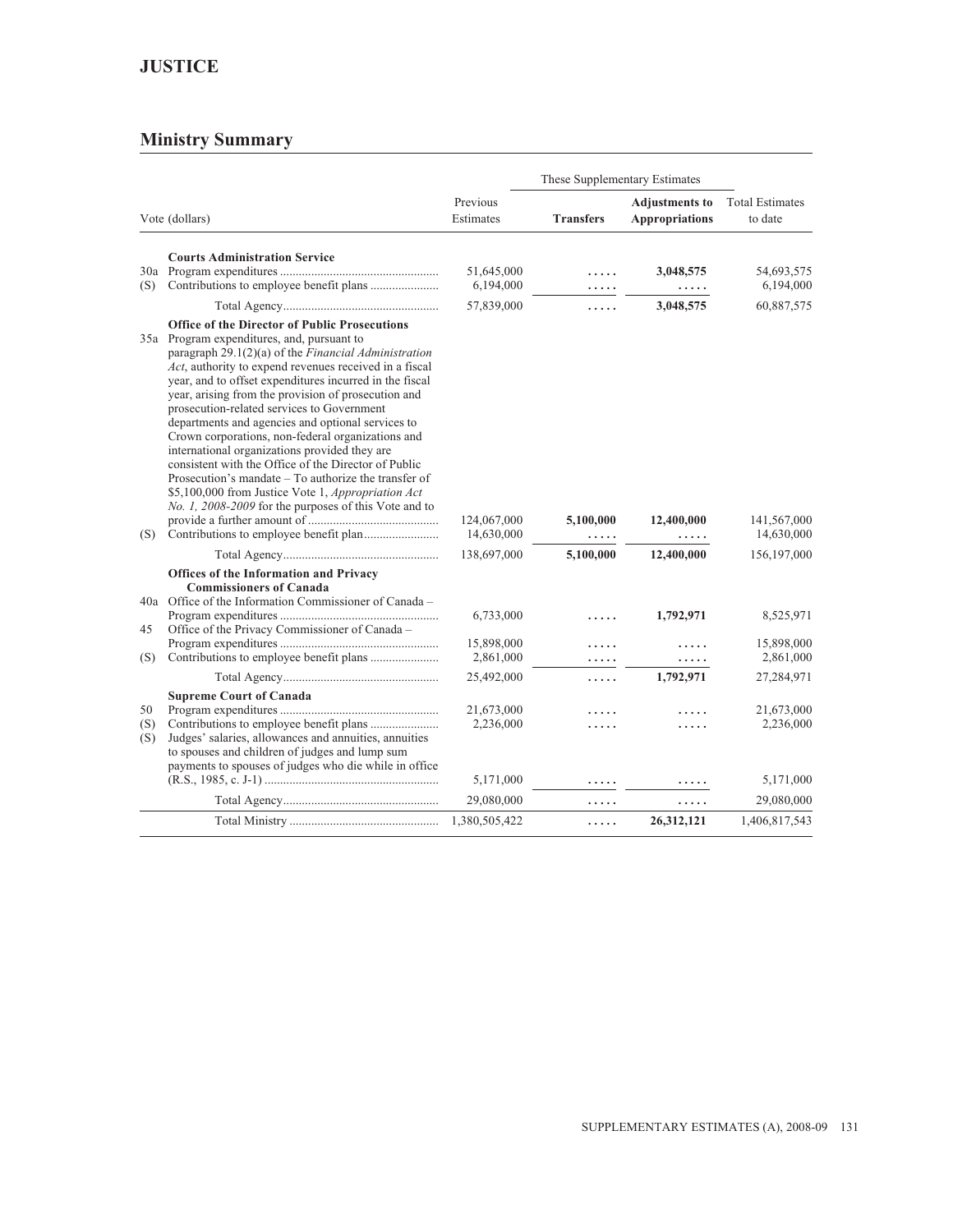#### **Explanation of Requirements (thousands of dollars)**

Justice requests funds for the following items:

| <b>Voted Appropriations</b>                                                                                                                                                 | Vote 1     | Vote 5       | Total        |
|-----------------------------------------------------------------------------------------------------------------------------------------------------------------------------|------------|--------------|--------------|
| Funding to implement Bill C-3, an <i>Act to amend the Immigration and Refugee</i>                                                                                           | 4.306<br>. | 4.593<br>260 | 8.899<br>260 |
| Funding to strengthen current activities to combat the sexual exploitation and                                                                                              | 160        | .            | 160          |
|                                                                                                                                                                             | 12         | .            | 12           |
| Gross Voted Appropriations                                                                                                                                                  | 4,478      | 4,853        | 9,331        |
| <b>Funds Available</b>                                                                                                                                                      |            |              |              |
|                                                                                                                                                                             |            | 260          | 260          |
| <b>Total Voted Appropriations</b>                                                                                                                                           | 4,478      | 4,593        | 9,071        |
| <b>Transfers</b>                                                                                                                                                            |            |              |              |
| Internal reallocation of resources $-$ To reduce the amount of new appropriations<br>Transfer to the Office of the Director of Public Prosecutions – For the prosecution of | (75)       | 75           |              |
|                                                                                                                                                                             | (5,100)    | .            | (5,100)      |
| <b>Total Transfers</b>                                                                                                                                                      | (5, 175)   | 75           | (5,100)      |
| <b>These Supplementary Estimates</b>                                                                                                                                        | (697)      | 4,668        | 3,971        |

#### **Explanation of Funds Available (dollars)**

Vote 5: \$260,000 in total authorities is available within the Vote due to reduced contribution requirements under the Aboriginal Justice Strategy Fund.

| <b>Transfer Payments (dollars)</b>   | <b>Voted</b>        | <b>Statutory</b> |
|--------------------------------------|---------------------|------------------|
| <b>Grants</b>                        |                     |                  |
|                                      | 260,000             | .                |
| <b>Total Gross Grants</b>            | 260,000             |                  |
| <b>Contributions</b>                 |                     |                  |
|                                      | 4,592,784<br>75,000 | .<br>.           |
| <b>Total Gross Contributions</b>     | 4,667,784           | .                |
| <b>Total Gross Transfer Payments</b> | 4,927,784           | .                |
|                                      | 260,000             | .                |
| <b>Net Transfer Payments</b>         | 4,667,784           | .                |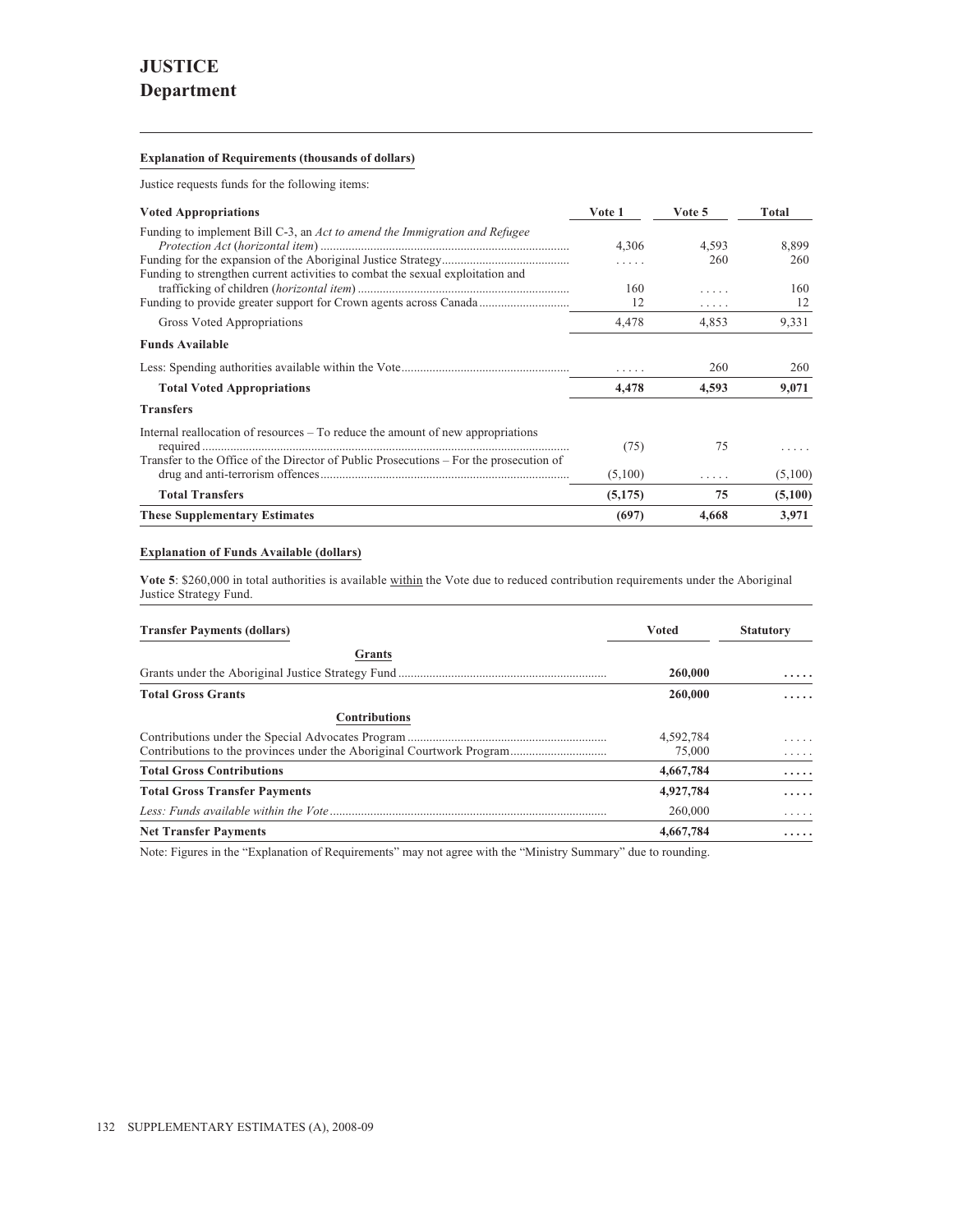# **JUSTICE Courts Administration Service**

#### **Explanation of Requirements (thousands of dollars)**

Courts Administration Service requests funds for the following items:

| <b>Voted Appropriations</b>                                                                                   | Vote 30 |
|---------------------------------------------------------------------------------------------------------------|---------|
| Funding to implement Bill C-3, an Act to amend the Immigration and Refugee Protection Act (horizontal item)   | 3.049   |
| Note: Figures in the "Explanation of Requirements" may not agree with the "Ministry Summary" due to rounding. |         |

### **Office of the Director of Public Prosecutions**

#### **Explanation of Requirements (thousands of dollars)**

Office of the Director of Public Prosecutions requests funds for the following items:

| <b>Voted Appropriations</b>          | Vote 35         |
|--------------------------------------|-----------------|
|                                      | 10,600<br>1.800 |
| <b>Total Voted Appropriations</b>    | 12,400          |
| <b>Transfers</b>                     |                 |
|                                      | 5.100           |
| <b>These Supplementary Estimates</b> | 17.500          |

Note: Figures in the "Explanation of Requirements" may not agree with the "Ministry Summary" due to rounding.

### **Offices of the Information and Privacy Commissioners of Canada**

#### **Explanation of Requirements (thousands of dollars)**

Offices of the Information and Privacy Commissioners of Canada request funds for the following items:

| <b>Voted Appropriations</b>                                                                                         | Vote 40 |
|---------------------------------------------------------------------------------------------------------------------|---------|
| Funding to support an internal audit function and to establish the capacity to implement the Federal Accountability | 1.793   |
| Note: Figures in the "Evolution of Requirements" may not garee with the "Ministry Summary" due to rounding          |         |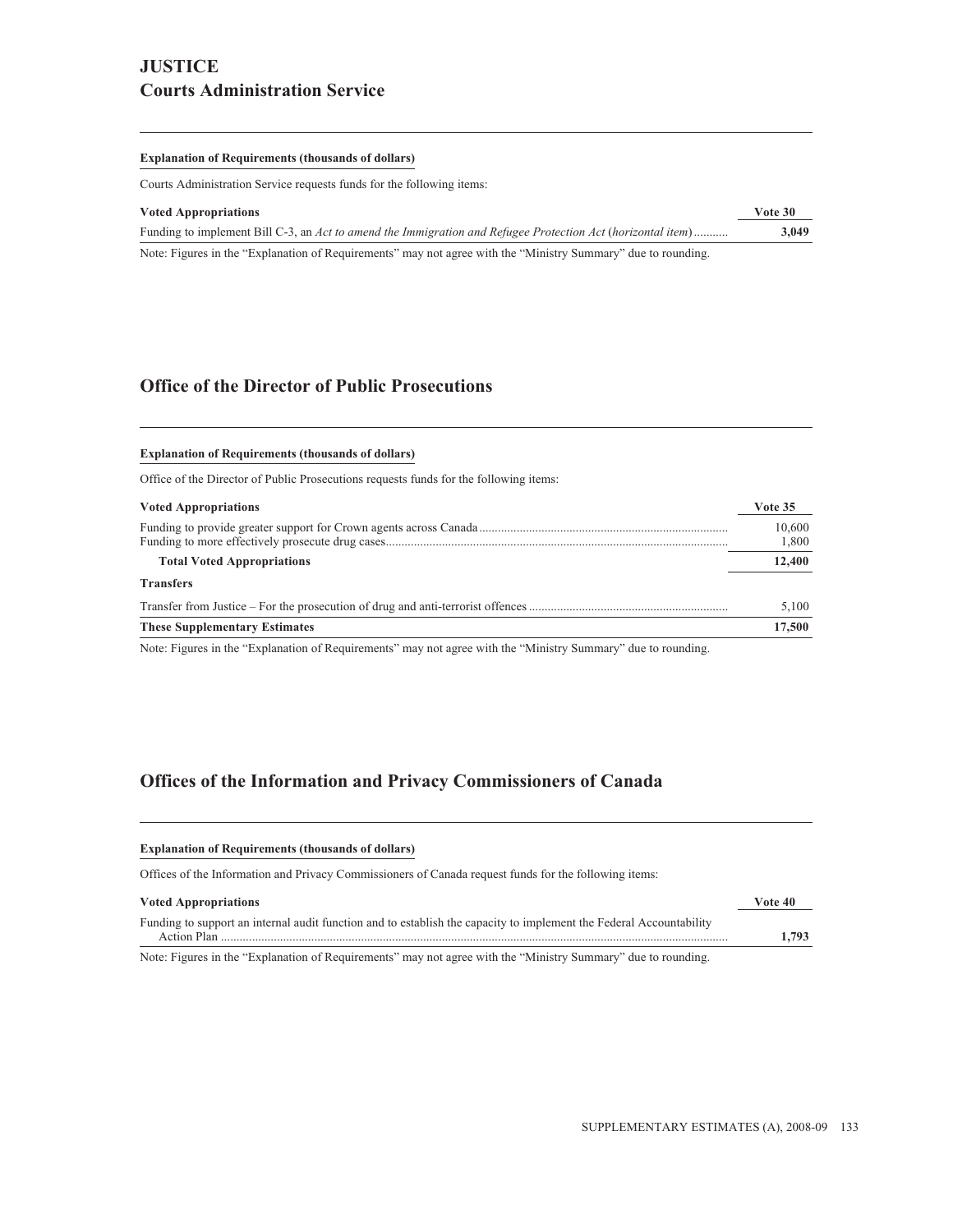# **NATIONAL DEFENCE**

|            |                                                                                                                                                                                                                                                                                                                                                                                                                                                                                                                                                                                                                                                                                                                                                                                                                                                                                                                                                                                                                                                                                                                                                                                                                                                                                                                                                                                                                                                                                                                                                                         |                       | These Supplementary Estimates |                                                |                                   |
|------------|-------------------------------------------------------------------------------------------------------------------------------------------------------------------------------------------------------------------------------------------------------------------------------------------------------------------------------------------------------------------------------------------------------------------------------------------------------------------------------------------------------------------------------------------------------------------------------------------------------------------------------------------------------------------------------------------------------------------------------------------------------------------------------------------------------------------------------------------------------------------------------------------------------------------------------------------------------------------------------------------------------------------------------------------------------------------------------------------------------------------------------------------------------------------------------------------------------------------------------------------------------------------------------------------------------------------------------------------------------------------------------------------------------------------------------------------------------------------------------------------------------------------------------------------------------------------------|-----------------------|-------------------------------|------------------------------------------------|-----------------------------------|
|            | Vote (dollars)                                                                                                                                                                                                                                                                                                                                                                                                                                                                                                                                                                                                                                                                                                                                                                                                                                                                                                                                                                                                                                                                                                                                                                                                                                                                                                                                                                                                                                                                                                                                                          | Previous<br>Estimates | <b>Transfers</b>              | <b>Adjustments to</b><br><b>Appropriations</b> | <b>Total Estimates</b><br>to date |
| 1a         | Department<br>Operating expenditures and authority for total<br>commitments, subject to allotment by the Treasury<br>Board, of \$28,688,336,560 for the purposes of<br>Votes 1, 5 and 10 of the Department regardless of the<br>year in which the payment of those commitments<br>comes due (of which it is estimated that<br>\$11,218,030,000 will come due for payment in future<br>years), authority to make payments from any of those<br>Votes to provinces or municipalities as contributions<br>toward construction done by those bodies, authority,<br>subject to the direction of the Treasury Board, to<br>make recoverable expenditures or advances from any<br>of those Votes in respect of materials supplied to or<br>services performed on behalf of individuals,<br>corporations, outside agencies, other government<br>departments and agencies and other governments and<br>authority to expend revenue, as authorized by the<br>Treasury Board, received during the fiscal year for the<br>purposes of any of those Votes and the payment to<br>each member of the Queen's Privy Council for<br>Canada who is a Minister without Portfolio or a<br>Minister of State who does not preside over a<br>Ministry of State of a salary not to exceed the salary<br>paid to Ministers of State who preside over Ministries<br>of State under the Salaries Act, as adjusted pursuant<br>to the Parliament of Canada Act and pro rata for any<br>period of less than a year – To authorize the transfer<br>of \$852,025 from Industry Vote 85, and \$358,000 |                       |                               |                                                |                                   |
| 5a<br>10   | from Industry Vote 75, Appropriation Act No. 1,<br>2008-2009 for the purposes of this Vote and to<br>The grants listed in the Estimates and contributions,<br>which grants and contributions may include cash<br>payments or, in lieu of payment made to a recipient,<br>the provision of goods or services or of the use of<br>facilities, and which may also include the<br>contributions that may be approved by the Governor<br>in Council in accordance with section 3 of <i>The</i><br>Defence Appropriation Act, 1950, for provision or<br>transfer of defence equipment or services or supplies                                                                                                                                                                                                                                                                                                                                                                                                                                                                                                                                                                                                                                                                                                                                                                                                                                                                                                                                                                 | 3,356,705,000         | (630, 353)<br>(2,508,708)     | 125, 453, 786<br>419,037,085                   | 13,644,443,433<br>3,773,233,377   |
|            |                                                                                                                                                                                                                                                                                                                                                                                                                                                                                                                                                                                                                                                                                                                                                                                                                                                                                                                                                                                                                                                                                                                                                                                                                                                                                                                                                                                                                                                                                                                                                                         | 192,395,560           | .                             | .                                              | 192,395,560                       |
| (S)        |                                                                                                                                                                                                                                                                                                                                                                                                                                                                                                                                                                                                                                                                                                                                                                                                                                                                                                                                                                                                                                                                                                                                                                                                                                                                                                                                                                                                                                                                                                                                                                         | 278,456,084           |                               |                                                | 278,456,084                       |
| (S)        | Contributions to employee benefit plans - Members                                                                                                                                                                                                                                                                                                                                                                                                                                                                                                                                                                                                                                                                                                                                                                                                                                                                                                                                                                                                                                                                                                                                                                                                                                                                                                                                                                                                                                                                                                                       | 938, 131, 916         |                               |                                                | 938,131,916                       |
| (S)        | Minister of National Defence - Salary and motor car                                                                                                                                                                                                                                                                                                                                                                                                                                                                                                                                                                                                                                                                                                                                                                                                                                                                                                                                                                                                                                                                                                                                                                                                                                                                                                                                                                                                                                                                                                                     |                       |                               |                                                |                                   |
|            |                                                                                                                                                                                                                                                                                                                                                                                                                                                                                                                                                                                                                                                                                                                                                                                                                                                                                                                                                                                                                                                                                                                                                                                                                                                                                                                                                                                                                                                                                                                                                                         | 76,422                |                               |                                                | 76,422                            |
| (S)        | Payments under the Supplementary Retirement                                                                                                                                                                                                                                                                                                                                                                                                                                                                                                                                                                                                                                                                                                                                                                                                                                                                                                                                                                                                                                                                                                                                                                                                                                                                                                                                                                                                                                                                                                                             | 6,796,400             |                               |                                                | 6,796,400                         |
| (S)<br>(S) | Payments under Parts I-IV of the Defence Services<br><i>Pension Continuation Act</i> (R.S., 1970, c. D-3)<br>Payments to dependants of certain members of the<br>Royal Canadian Air Force killed while serving as<br>instructors under the British Commonwealth Air                                                                                                                                                                                                                                                                                                                                                                                                                                                                                                                                                                                                                                                                                                                                                                                                                                                                                                                                                                                                                                                                                                                                                                                                                                                                                                     | 1,492,700             |                               |                                                | 1,492,700                         |
|            | Training Plan ( <i>Appropriation Act No. 4, 1968</i> )                                                                                                                                                                                                                                                                                                                                                                                                                                                                                                                                                                                                                                                                                                                                                                                                                                                                                                                                                                                                                                                                                                                                                                                                                                                                                                                                                                                                                                                                                                                  | 82,340                |                               |                                                | 82,340                            |
|            |                                                                                                                                                                                                                                                                                                                                                                                                                                                                                                                                                                                                                                                                                                                                                                                                                                                                                                                                                                                                                                                                                                                                                                                                                                                                                                                                                                                                                                                                                                                                                                         |                       | (3,139,061)                   | 544,490,871                                    | 18,835,108,232                    |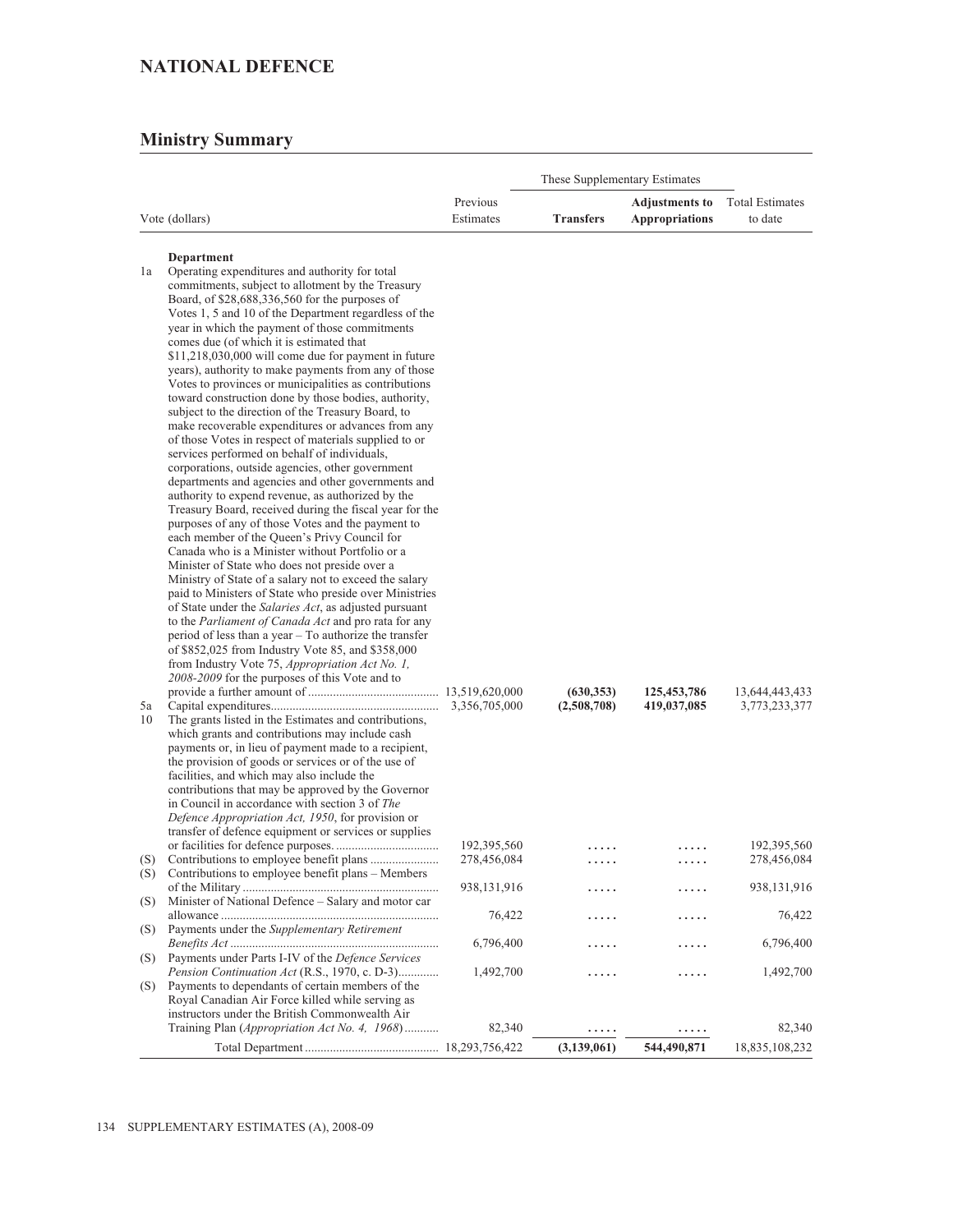### **NATIONAL DEFENCE**

### **Ministry Summary**

|                |                                                                                                                                                                                                                                                      |                       | These Supplementary Estimates |                                         |                                   |
|----------------|------------------------------------------------------------------------------------------------------------------------------------------------------------------------------------------------------------------------------------------------------|-----------------------|-------------------------------|-----------------------------------------|-----------------------------------|
| Vote (dollars) |                                                                                                                                                                                                                                                      | Previous<br>Estimates | <b>Transfers</b>              | <b>Adjustments to</b><br>Appropriations | <b>Total Estimates</b><br>to date |
|                | <b>Canadian Forces Grievance Board</b>                                                                                                                                                                                                               |                       |                               |                                         |                                   |
| 15             |                                                                                                                                                                                                                                                      | 5,864,000             |                               |                                         | 5,864,000                         |
| (S)            |                                                                                                                                                                                                                                                      | 572,000               |                               |                                         | 572,000                           |
|                |                                                                                                                                                                                                                                                      | 6,436,000             | .                             | .                                       | 6,436,000                         |
| 20<br>(S)      | <b>Military Police Complaints Commission</b>                                                                                                                                                                                                         | 3,150,000<br>281,000  | .                             |                                         | 3,150,000<br>281,000              |
|                |                                                                                                                                                                                                                                                      | 3,431,000             | .                             |                                         | 3,431,000                         |
| 23a            | <b>Office of the Communications Security</b><br><b>Establishment Commissioner</b><br>Program expenditure $-$ To authorize the transfer of<br>\$1,364,519 from National Defence Vote 1,<br><i>Appropriation Act No. 1, 2008-2009</i> for the purposes |                       |                               |                                         |                                   |
|                |                                                                                                                                                                                                                                                      |                       | 1,364,519                     | 1                                       | 1,364,520                         |
|                |                                                                                                                                                                                                                                                      | .                     | 1,364,519                     | 1                                       | 1,364,520                         |
|                |                                                                                                                                                                                                                                                      |                       | (1,774,542)                   | 544,490,872                             | 18,846,339,752                    |

Note: Order in Council P.C.1996-1491 designated the Office of the Communications Security Establishment Commissioner as a department for the purposes of the *Financial Administration Act*.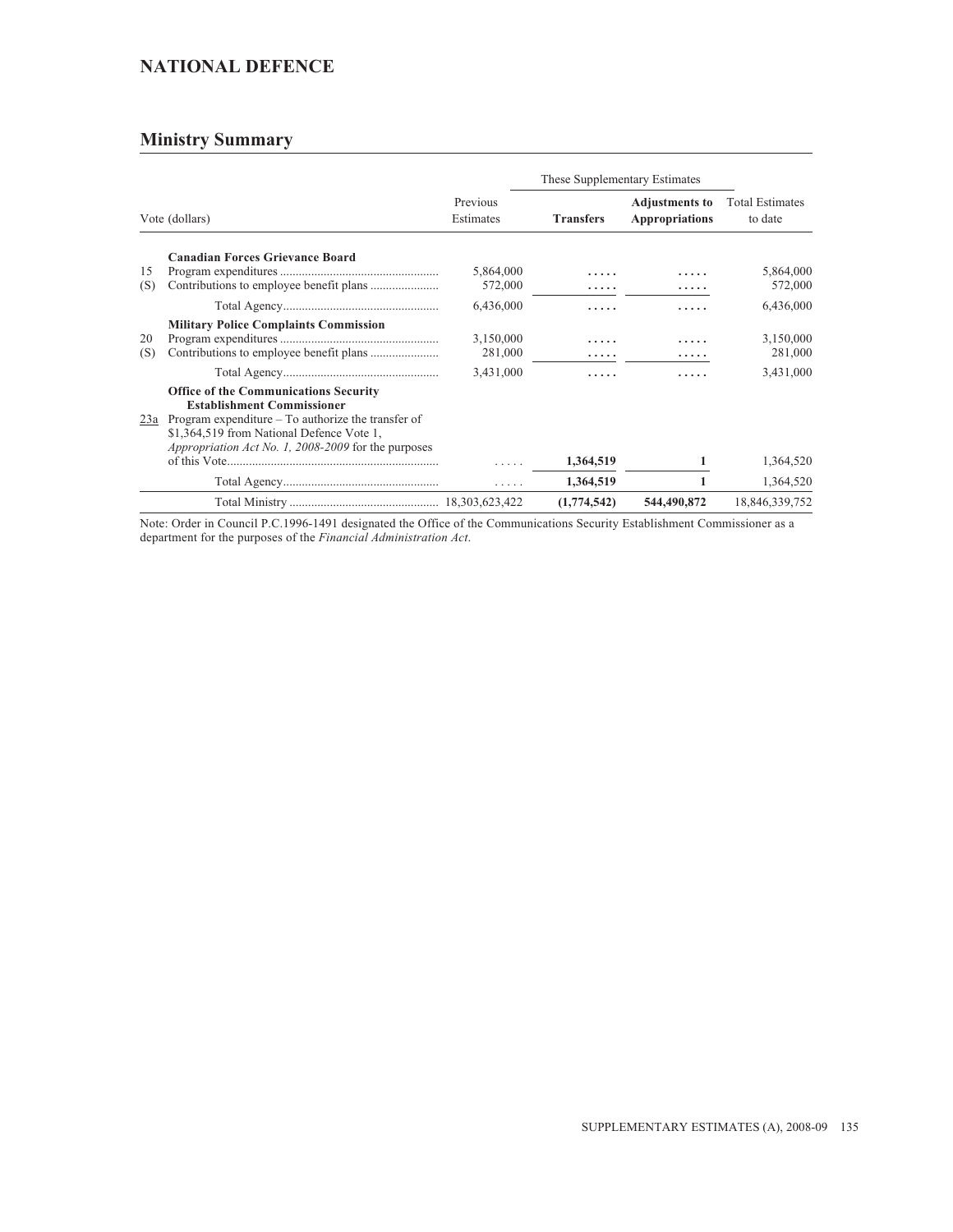# **NATIONAL DEFENCE**

### **Department**

#### **Explanation of Requirements (thousands of dollars)**

National Defence requests funds for the following items:

| <b>Voted Appropriations</b>                                                                                                                                                                                                                        | Vote 1  | Vote 5   | Total    |
|----------------------------------------------------------------------------------------------------------------------------------------------------------------------------------------------------------------------------------------------------|---------|----------|----------|
| Funding advanced for the major capital equipment project ensuring tactical airlift                                                                                                                                                                 | .       | 557,343  | 557,343  |
|                                                                                                                                                                                                                                                    | 120,000 | .        | 120,000  |
| Funding for the establishment and expansion of the Canadian Police Research Centre.                                                                                                                                                                | 5,448   | 300      | 5,748    |
|                                                                                                                                                                                                                                                    | 6       | .        | 6        |
| Gross Voted Appropriations                                                                                                                                                                                                                         | 125,454 | 557,643  | 683,097  |
| <b>Funds Available</b>                                                                                                                                                                                                                             |         |          |          |
|                                                                                                                                                                                                                                                    | .       | 138,606  | 138,606  |
| <b>Total Voted Appropriations</b>                                                                                                                                                                                                                  | 125,454 | 419,037  | 544,491  |
| <b>Transfers</b>                                                                                                                                                                                                                                   |         |          |          |
| Transfer from Social Sciences and Humanities Research Council – To support the<br>Transfer from Natural Sciences and Engineering Research Council of Canada (\$280)<br>and Social Sciences and Humanities Research Council (\$53) – To support the | 800     | .        | 800      |
| Transfer from Natural Sciences and Engineering Research Council of Canada – To                                                                                                                                                                     | 333     | .        | 333      |
| support the Industrial Research Chairs at the Royal Military College<br>Transfer to Indian and Northern Affairs – For costs incurred in support of the                                                                                             | 78      | .        | 78       |
| Transfer to Public Service Human Resources Management Agency of Canada – To                                                                                                                                                                        | (138)   | .        | (138)    |
| Transfer to Environment (\$507) and Fisheries and Oceans (\$157) – For investments                                                                                                                                                                 | (338)   | .        | (338)    |
| Transfer to Office of the Communications Security Establishment Commissioner – In                                                                                                                                                                  | .       | (664)    | (664)    |
| support of the Office of the Communications Security Establishment<br>Transfer to Public Health Agency of Canada (\$1,665) and Environment (\$180) - For                                                                                           | (1,365) | .        | (1,365)  |
|                                                                                                                                                                                                                                                    | .       | (1, 845) | (1, 845) |
| <b>Total Transfers</b>                                                                                                                                                                                                                             | (630)   | (2,509)  | (3,139)  |
| <b>These Supplementary Estimates</b>                                                                                                                                                                                                               | 124,824 | 416,528  | 541,352  |

#### **Explanation of Funds Available (dollars)**

Vote 5: \$138,605,637 in authorities is available within the Vote due to reduced requirements related to project delays of the medium-to-heavy-airlift helicopter project.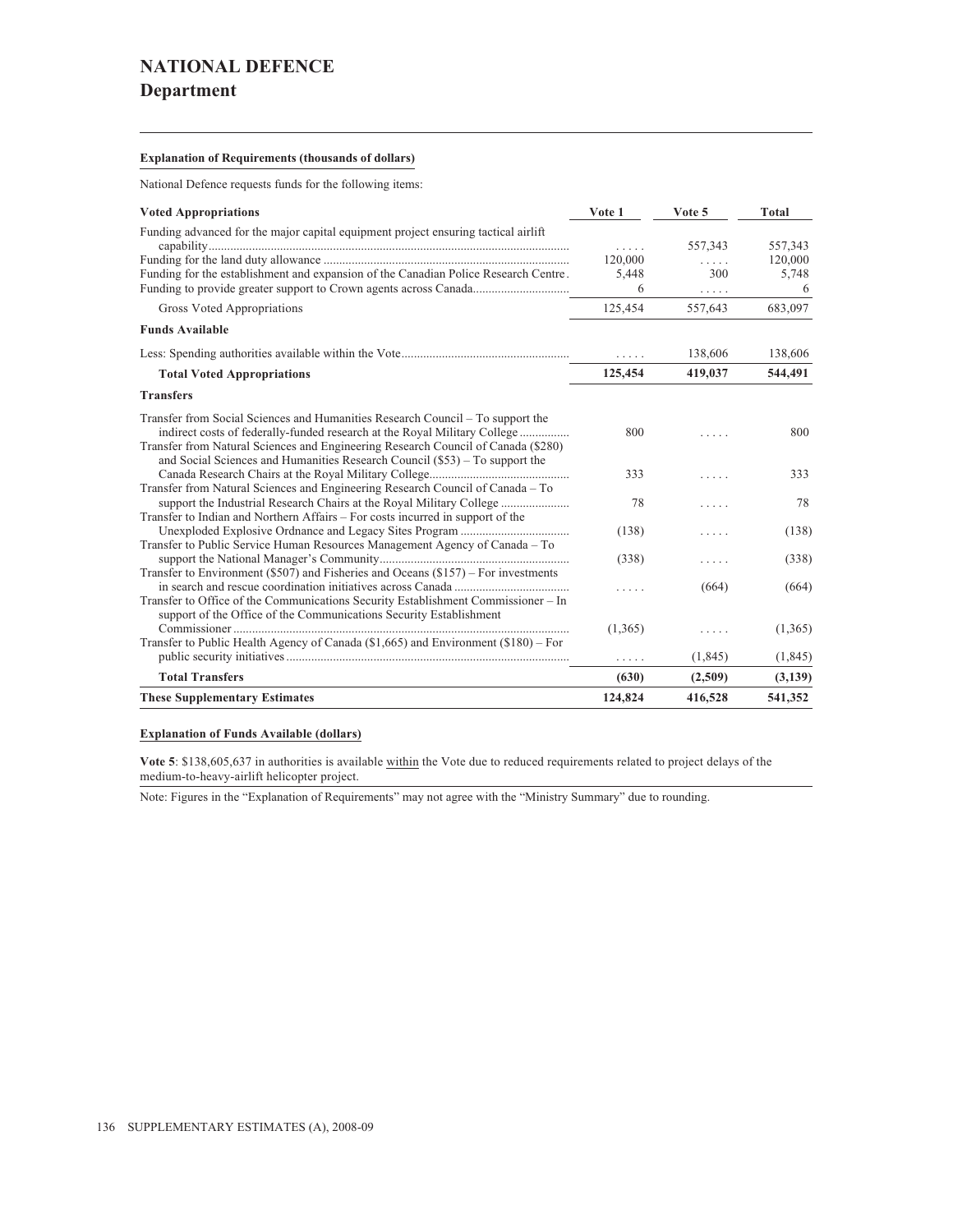# **NATIONAL DEFENCE Office of the Communications Security Establishment Commissioner**

#### **Explanation of Requirements (thousands of dollars)**

Office of the Communications Security Establishment Commissioner requests funds for the following items:

| Transfers                                                                                              | Vote 23 |
|--------------------------------------------------------------------------------------------------------|---------|
| Transfer from National Defence – In support of the Office of the Communications Security Establishment |         |
|                                                                                                        | 1.365   |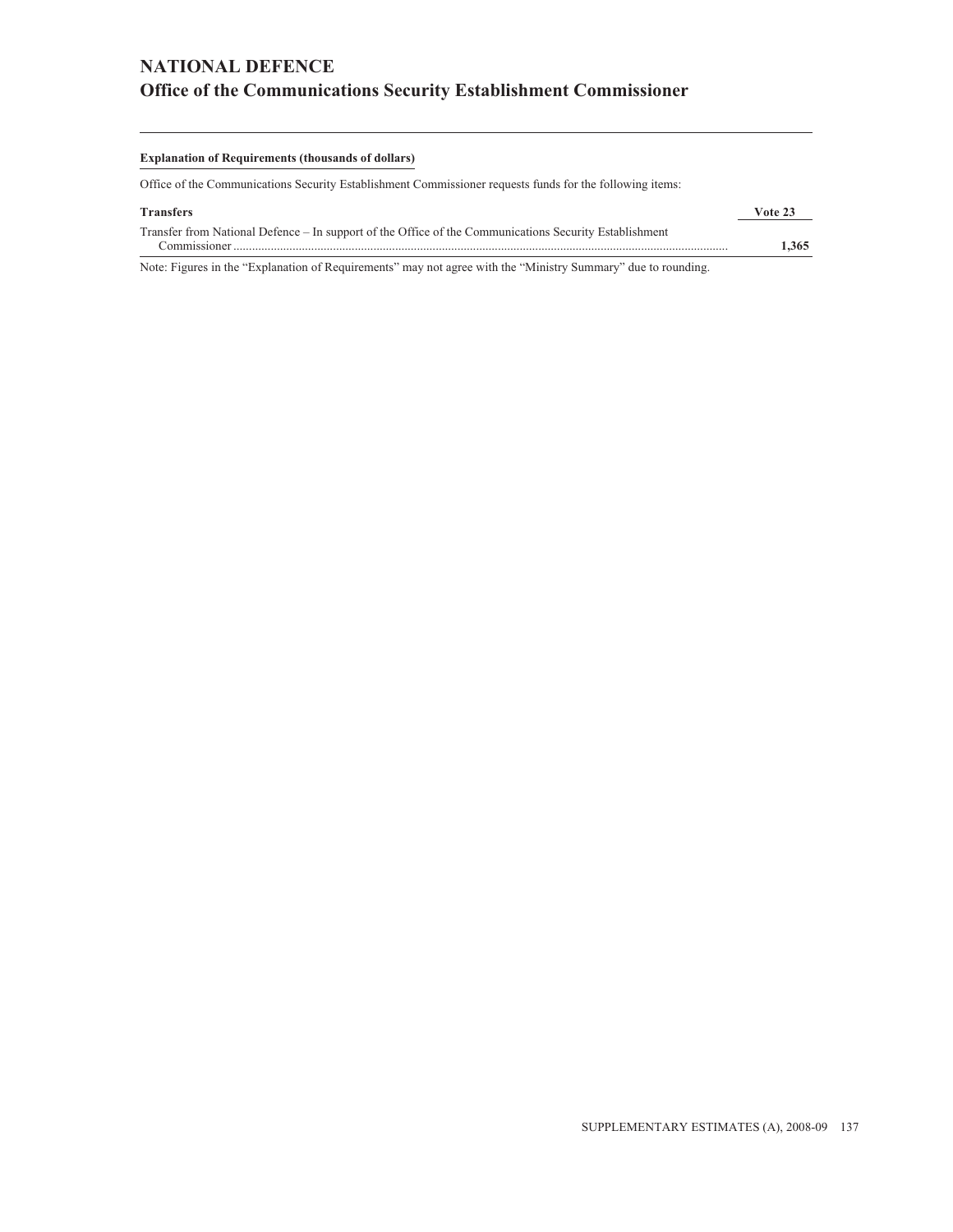### **NATURAL RESOURCES**

|           |                                                                                                          |                            | These Supplementary Estimates |                       |                           |
|-----------|----------------------------------------------------------------------------------------------------------|----------------------------|-------------------------------|-----------------------|---------------------------|
|           |                                                                                                          | Previous                   |                               | <b>Adjustments to</b> | <b>Total Estimates</b>    |
|           | Vote (dollars)                                                                                           | Estimates                  | <b>Transfers</b>              | <b>Appropriations</b> | to date                   |
|           |                                                                                                          |                            |                               |                       |                           |
|           | Department                                                                                               |                            |                               |                       |                           |
| 1a        | Operating expenditures and, pursuant to<br>paragraph $29.1(2)(a)$ of the <i>Financial Administration</i> |                            |                               |                       |                           |
|           | Act, authority to expend revenues received during the                                                    |                            |                               |                       |                           |
|           | fiscal year from the sale of forestry and information                                                    |                            |                               |                       |                           |
|           | products, and fees for research, consultation, testing,                                                  |                            |                               |                       |                           |
|           | analysis, and administration services as part of the                                                     |                            |                               |                       |                           |
|           | departmental operations and the payment to each                                                          |                            |                               |                       |                           |
|           | member of the Queen's Privy Council for Canada                                                           |                            |                               |                       |                           |
|           | who is a Minister without Portfolio or a Minister of                                                     |                            |                               |                       |                           |
|           | State who does not preside over a Ministry of State of                                                   |                            |                               |                       |                           |
|           | a salary not to exceed the salary paid to Ministers of                                                   |                            |                               |                       |                           |
|           | State who preside over Ministries of State under the                                                     |                            |                               |                       |                           |
|           | Salaries Act, as adjusted pursuant to the Parliament of                                                  |                            |                               |                       |                           |
|           | Canada Act and pro rata for any period of less than a                                                    |                            |                               |                       |                           |
|           |                                                                                                          | 762,876,000<br>437,896,000 |                               | 8,762,139             | 771,638,139               |
| 5a<br>(S) | The grants listed in the Estimates and contributions                                                     | 54,575,000                 |                               | 8,600,000             | 446,496,000<br>54,575,000 |
| (S)       | Minister of Natural Resources - Salary and motor car                                                     |                            |                               | .                     |                           |
|           |                                                                                                          | 76,422                     | .                             | .                     | 76,422                    |
| (S)       | Payments to the Newfoundland Offshore Petroleum                                                          |                            |                               |                       |                           |
|           |                                                                                                          | 670,750,000                | .                             | .                     | 670,750,000               |
| (S)       | Payments to the Nova Scotia Offshore Revenue                                                             |                            |                               |                       |                           |
|           |                                                                                                          | 407,300,000                | .                             | .                     | 407,300,000               |
| (S)       | Contribution to the Canada/Newfoundland Offshore                                                         |                            |                               |                       |                           |
|           |                                                                                                          | 6,000,000                  | .                             |                       | 6,000,000                 |
| (S)       | Contribution to the Canada/Nova Scotia Offshore                                                          | 2,900,000                  |                               |                       | 2,900,000                 |
| (S)       | In support of infrastructure costs directly or indirectly                                                |                            | .                             | .                     |                           |
|           | relating to the exploration, development, production                                                     |                            |                               |                       |                           |
|           | or transportation of oil and gas in the offshore area of                                                 |                            |                               |                       |                           |
|           |                                                                                                          | 500,000                    | .                             |                       | 500,000                   |
| (S)       |                                                                                                          | .                          | .                             | .                     |                           |
|           |                                                                                                          | 2,342,873,422              | .                             | 17,362,139            | 2,360,235,561             |
|           | <b>Atomic Energy of Canada Limited</b>                                                                   |                            |                               |                       |                           |
|           | 10a Payments to Atomic Energy of Canada Limited for                                                      |                            |                               |                       |                           |
|           |                                                                                                          | 152,273,000                | .                             | 300,000,000           | 452,273,000               |
|           |                                                                                                          | 152,273,000                | .                             | 300,000,000           | 452,273,000               |
|           | <b>Canadian Nuclear Safety Commission</b>                                                                |                            |                               |                       |                           |
| 15        | Program expenditures, the grants listed in the                                                           |                            |                               |                       |                           |
|           |                                                                                                          | 80,140,000                 |                               |                       | 80,140,000                |
| (S)       |                                                                                                          | 10,040,000                 | .                             |                       | 10,040,000                |
|           | $(S)$ Expenditures pursuant to paragraph 29.1(1) of the                                                  |                            |                               |                       |                           |
|           |                                                                                                          |                            | .                             | 12,956,000            | 12,956,000                |
|           |                                                                                                          | 90,180,000                 | .                             | 12,956,000            | 103,136,000               |
|           | <b>Cape Breton Development Corporation</b>                                                               |                            |                               |                       |                           |
| 20        | Payments to the Cape Breton Development                                                                  |                            |                               |                       |                           |
|           | Corporation for operating and capital expenditures                                                       | 66,239,000                 |                               |                       | 66,239,000                |
|           |                                                                                                          | 66,239,000                 | .                             | .                     | 66,239,000                |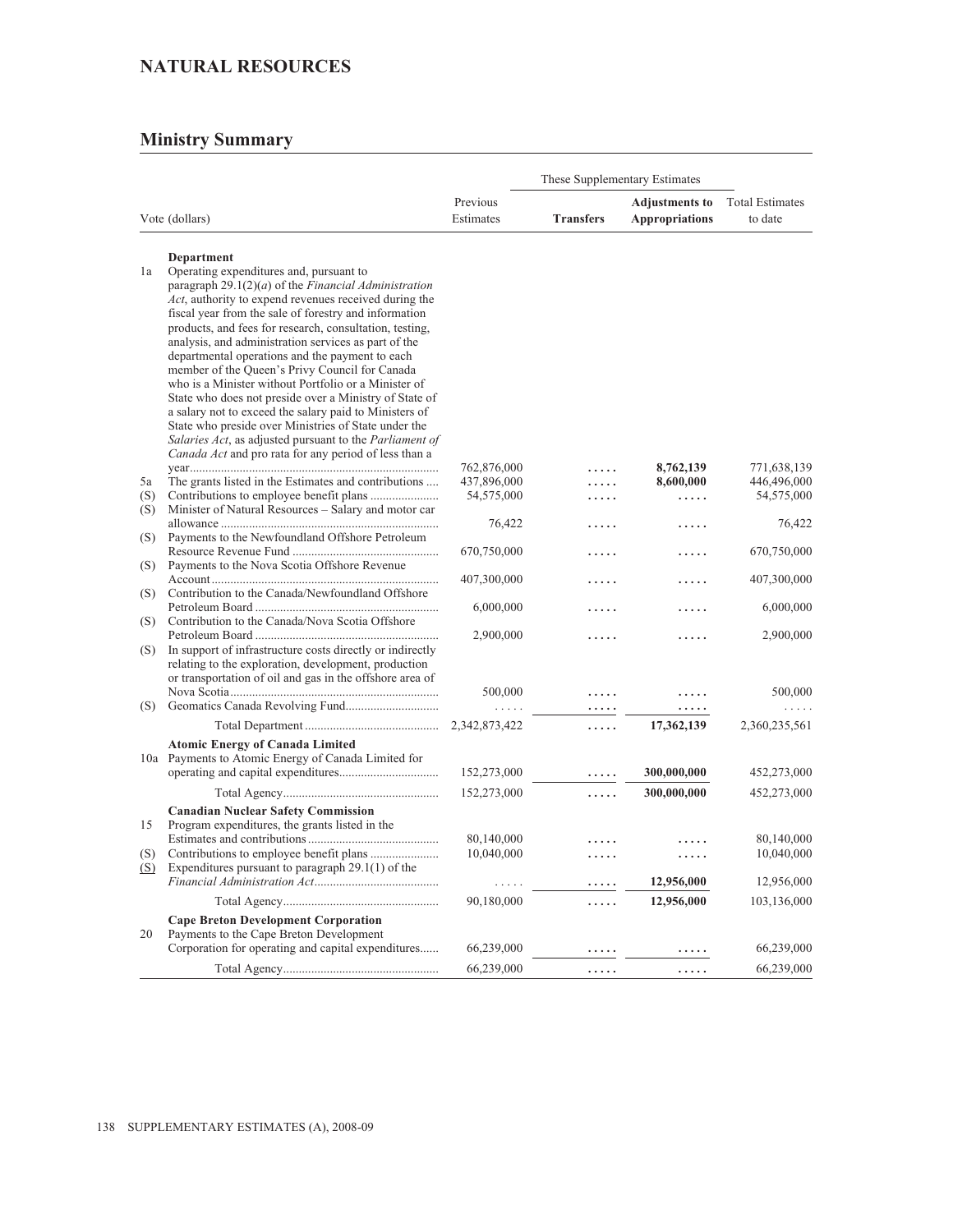## **NATURAL RESOURCES**

|                |                                 |                       | These Supplementary Estimates |                                         |                                   |
|----------------|---------------------------------|-----------------------|-------------------------------|-----------------------------------------|-----------------------------------|
| Vote (dollars) |                                 | Previous<br>Estimates | <b>Transfers</b>              | <b>Adjustments to</b><br>Appropriations | <b>Total Estimates</b><br>to date |
|                | <b>National Energy Board</b>    |                       |                               |                                         |                                   |
| 25             |                                 | 41,001,000            | .                             | .                                       | 41,001,000                        |
| (S)            |                                 | 5,167,000             | .                             | .                                       | 5,167,000                         |
|                |                                 | 46,168,000            | .                             | .                                       | 46,168,000                        |
|                | <b>Northern Pipeline Agency</b> |                       |                               |                                         |                                   |
| 30             |                                 | 244,000               |                               | .                                       | 244,000                           |
| (S)            |                                 | 21,000                | .                             | .                                       | 21,000                            |
|                |                                 | 265,000               | .                             | .                                       | 265,000                           |
|                |                                 | 2,697,998,422         | .                             | 330, 318, 139                           | 3,028,316,561                     |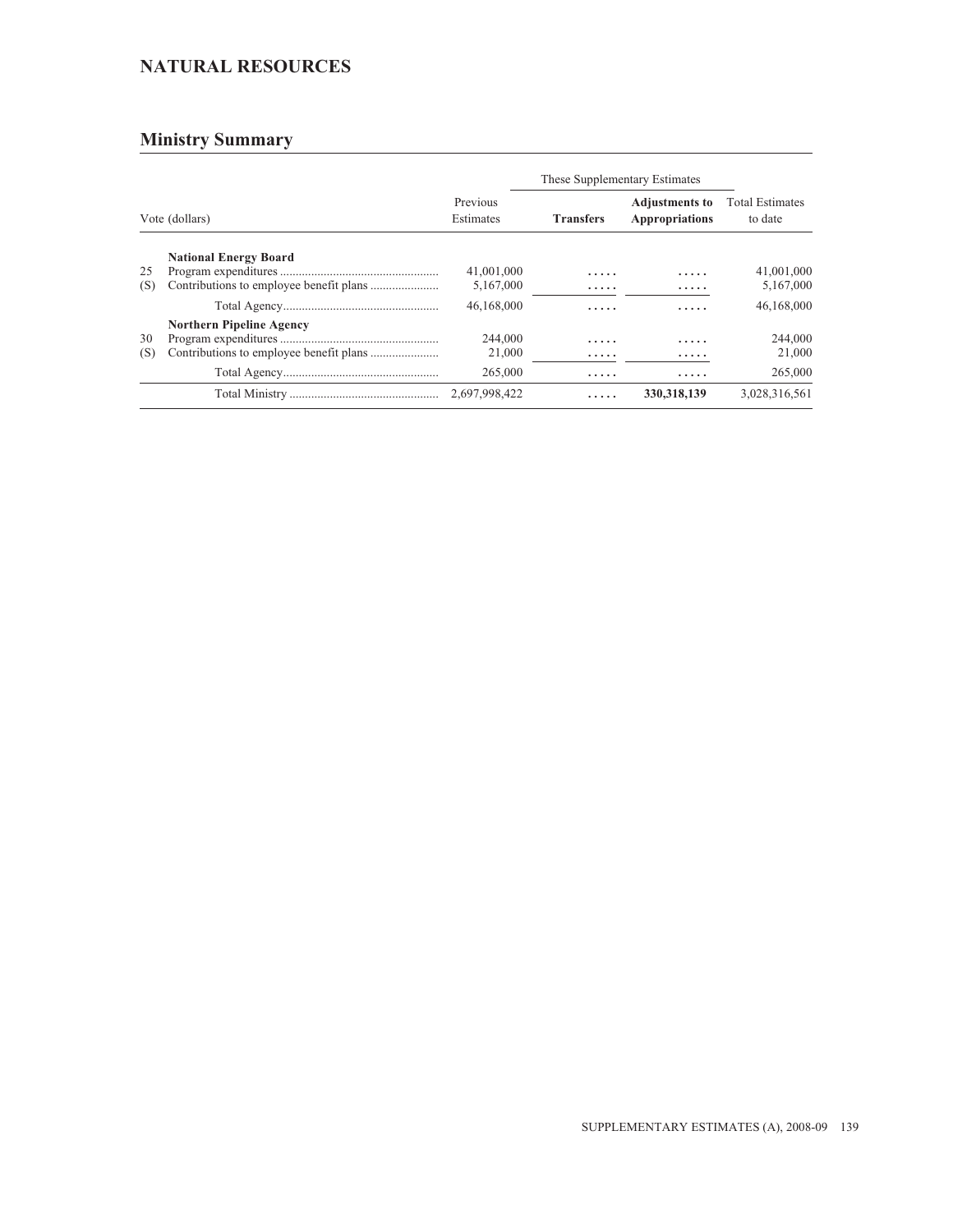# **NATURAL RESOURCES Department**

#### **Explanation of Requirements (thousands of dollars)**

Natural Resources requests funds for the following items:

| <b>Voted Appropriations</b>                                                                                                                                          | Vote 1 | Vote 5 | Total  |
|----------------------------------------------------------------------------------------------------------------------------------------------------------------------|--------|--------|--------|
| Funding to implement adaptation initiatives in support of Canada's Clean Air Agenda                                                                                  | 3,014  | 8,400  | 11,414 |
|                                                                                                                                                                      | 2,755  | .      | 2,755  |
| Funding for international actions in support of Canada's Clean Air Agenda                                                                                            |        |        |        |
|                                                                                                                                                                      | 1,157  | 100    | 1,257  |
| Funding to establish a special project team to complete a full review of the structure                                                                               |        |        |        |
|                                                                                                                                                                      | 1,000  | .      | 1,000  |
| Funding for initiatives in support of the five Security and Prosperity Partnership<br>priorities announced by North American leaders at their August 2007 Summit in  |        |        |        |
|                                                                                                                                                                      | 835    | 100    | 935    |
| Grants in support of organizations associated with the research, development and<br>Grants in support of the Property Value Protection Program and the Municipal Tax |        | 889    | 889    |
| Revenue Loss Protection Program associated with low-level radioactive waste                                                                                          |        | 250    | 250    |
|                                                                                                                                                                      |        | .      |        |
| Gross Voted Appropriations                                                                                                                                           | 8,762  | 9,739  | 18,501 |
| <b>Funds Available</b>                                                                                                                                               |        |        |        |
|                                                                                                                                                                      |        | 1,139  | 1,139  |
| <b>These Supplementary Estimates</b>                                                                                                                                 | 8,762  | 8,600  | 17,362 |

#### **Explanation of Funds Available (dollars)**

**Vote 5**: \$1,139,000 is available within the Vote due to the realignment of contributions to grants related to the International Energy Agency and to other reduced contributions requirements.

| <b>Transfer Payments (dollars)</b>                                                                                                                                                                                                                           | Voted              | <b>Statutory</b> |  |
|--------------------------------------------------------------------------------------------------------------------------------------------------------------------------------------------------------------------------------------------------------------|--------------------|------------------|--|
| Grants                                                                                                                                                                                                                                                       |                    |                  |  |
| Grants in support of organizations associated with the research, development and<br>Grants in support of the Property Value Protection Program and the Municipal Tax<br>Revenue Loss Protection Program associated with low-level radioactive waste clean-up | 889,000            |                  |  |
|                                                                                                                                                                                                                                                              | 250,000            |                  |  |
| <b>Total Gross Grants</b>                                                                                                                                                                                                                                    | 1,139,000          |                  |  |
| <b>Contributions</b>                                                                                                                                                                                                                                         |                    |                  |  |
| Contributions in support of organizations associated with the research, development and                                                                                                                                                                      | 8,400,000          |                  |  |
|                                                                                                                                                                                                                                                              | 100,000<br>100,000 |                  |  |
| <b>Total Gross Contributions</b>                                                                                                                                                                                                                             | 8,600,000          |                  |  |
| <b>Total Gross Transfer Payments</b>                                                                                                                                                                                                                         | 9,739,000          |                  |  |
|                                                                                                                                                                                                                                                              | 1,139,000          |                  |  |
| <b>Net Transfer Payments</b>                                                                                                                                                                                                                                 | 8,600,000          |                  |  |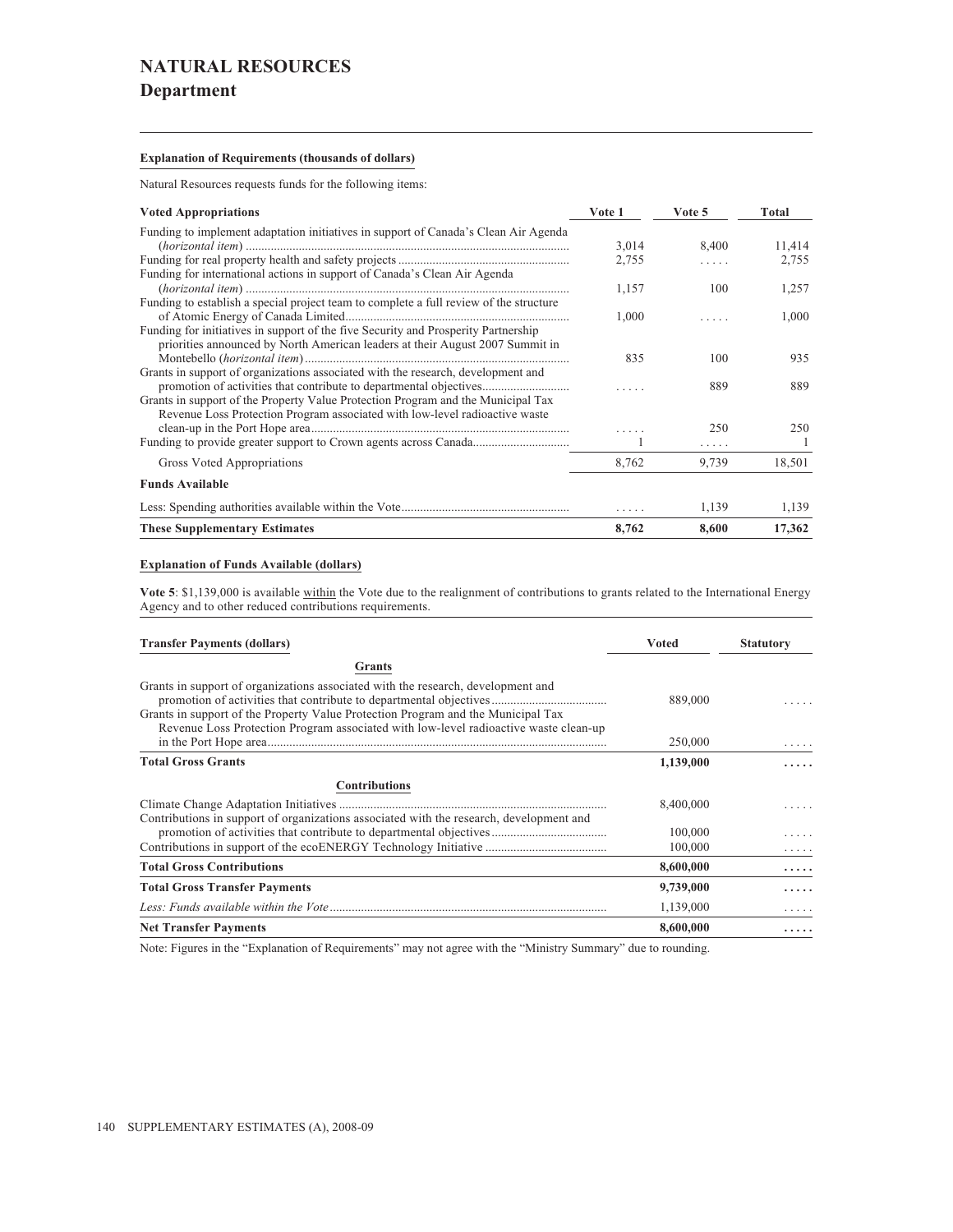# **NATURAL RESOURCES Atomic Energy of Canada Limited**

#### **Explanation of Requirements (thousands of dollars)**

Atomic Energy of Canada Limited requests funds for the following items:

| <b>Voted Appropriations</b>                                                                                  | Vote 10           |
|--------------------------------------------------------------------------------------------------------------|-------------------|
| Funding for operating and capital costs to address regulatory and health, safety, security and environmental | 120,000           |
|                                                                                                              | 100,000<br>80,000 |
| <b>These Supplementary Estimates</b>                                                                         | 300,000           |

Note: Figures in the "Explanation of Requirements" may not agree with the "Ministry Summary" due to rounding.

### **Canadian Nuclear Safety Commission**

#### **Explanation of Requirements (thousands of dollars)**

Canadian Nuclear Safety Commission requests funds for the following items:

| <b>Statutory Appropriations</b>                                                                               | Total  |
|---------------------------------------------------------------------------------------------------------------|--------|
|                                                                                                               | 12,956 |
| Note: Figures in the "Explanation of Requirements" may not agree with the "Ministry Summary" due to rounding. |        |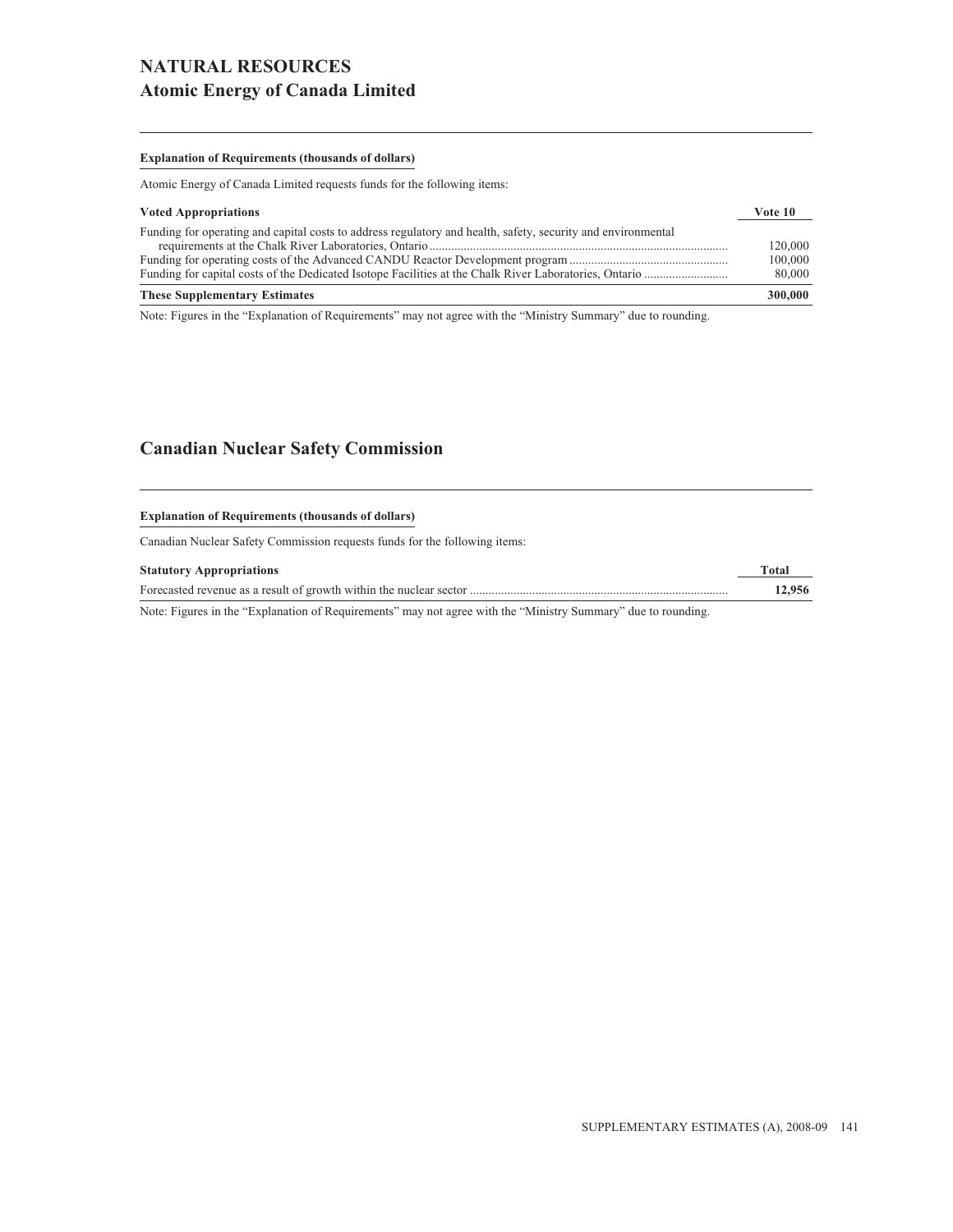## **PRIVY COUNCIL**

|            |                                                                                                                                                                                                                                                                                                                                                                                     | Previous                  |                  | <b>Adjustments to</b> | <b>Total Estimates</b>    |
|------------|-------------------------------------------------------------------------------------------------------------------------------------------------------------------------------------------------------------------------------------------------------------------------------------------------------------------------------------------------------------------------------------|---------------------------|------------------|-----------------------|---------------------------|
|            | Vote (dollars)                                                                                                                                                                                                                                                                                                                                                                      | Estimates                 | <b>Transfers</b> | <b>Appropriations</b> | to date                   |
|            |                                                                                                                                                                                                                                                                                                                                                                                     |                           |                  |                       |                           |
| 1a         | Department<br>Program expenditures, including operating<br>expenditures of Commissions of Inquiry not<br>otherwise provided for and the operation of the Prime<br>Minister's residence; and the payment to each<br>member of the Queen's Privy Council for Canada<br>who is a Minister without Portfolio or a Minister of<br>State who does not preside over a Ministry of State of |                           |                  |                       |                           |
|            | a salary not to exceed the salary paid to Ministers of<br>State who preside over Ministries of State under the<br>Salaries Act, as adjusted pursuant to the Parliament                                                                                                                                                                                                              |                           |                  |                       |                           |
|            | of Canada Act and pro rata for any period of less than                                                                                                                                                                                                                                                                                                                              |                           |                  |                       |                           |
| (S)        |                                                                                                                                                                                                                                                                                                                                                                                     | 110,568,000<br>12,348,000 | .                | 1,594,000<br>.        | 112,162,000<br>12,348,000 |
| (S)<br>(S) | Prime Minister – Salary and motor car allowance<br>President of the Queen's Privy Council for Canada,<br>Minister of Intergovernmental Affairs and Minister of<br>Western Economic Diversification - Salary and                                                                                                                                                                     | 157,422                   |                  | .                     | 157,422                   |
| (S)        | Leader of the Government in the Senate – Salary and                                                                                                                                                                                                                                                                                                                                 | 76,422                    | .                | .                     | 76,422                    |
| (S)        | Leader of the Government in the House of Commons<br>and Minister for Democratic Reform - Salary and                                                                                                                                                                                                                                                                                 | 76,422                    | .                | .                     | 76,422                    |
|            |                                                                                                                                                                                                                                                                                                                                                                                     |                           |                  | 76,422                | 76,422                    |
|            |                                                                                                                                                                                                                                                                                                                                                                                     | 123,226,266               | .                | 1,670,422             | 124,896,688               |
|            | <b>Canadian Intergovernmental Conference</b><br>Secretariat                                                                                                                                                                                                                                                                                                                         |                           |                  |                       |                           |
| 5          |                                                                                                                                                                                                                                                                                                                                                                                     | 6,075,000                 | .                | .                     | 6,075,000                 |
| (S)        |                                                                                                                                                                                                                                                                                                                                                                                     | 439,000                   |                  |                       | 439,000                   |
|            |                                                                                                                                                                                                                                                                                                                                                                                     | 6,514,000                 | .                | .                     | 6,514,000                 |
|            | <b>Canadian Transportation Accident Investigation</b><br>and Safety Board                                                                                                                                                                                                                                                                                                           |                           |                  |                       |                           |
| 10         |                                                                                                                                                                                                                                                                                                                                                                                     | 25,589,000                | .                | .                     | 25,589,000                |
| (S)        |                                                                                                                                                                                                                                                                                                                                                                                     | 3,394,000                 | .                | .                     | 3,394,000                 |
|            |                                                                                                                                                                                                                                                                                                                                                                                     | 28,983,000                | .                | .                     | 28,983,000                |
|            | <b>Chief Electoral Officer</b>                                                                                                                                                                                                                                                                                                                                                      |                           |                  |                       |                           |
|            |                                                                                                                                                                                                                                                                                                                                                                                     | 22,062,000                | .                | 1,508,641             | 23,570,641                |
| (S)        |                                                                                                                                                                                                                                                                                                                                                                                     | 3,861,000                 | .                | .                     | 3,861,000                 |
| (S)<br>(S) |                                                                                                                                                                                                                                                                                                                                                                                     | 84,318,000<br>259,500     | .<br>.           | .<br>.                | 84,318,000<br>259,500     |
|            |                                                                                                                                                                                                                                                                                                                                                                                     | 110,500,500               | .                | 1,508,641             | 112,009,141               |
|            | <b>Commissioner of Official Languages</b>                                                                                                                                                                                                                                                                                                                                           |                           |                  |                       |                           |
| 20         |                                                                                                                                                                                                                                                                                                                                                                                     | 17,764,000                |                  |                       | 17,764,000                |
| (S)        |                                                                                                                                                                                                                                                                                                                                                                                     | 2,142,000                 | .                |                       | 2,142,000                 |
|            |                                                                                                                                                                                                                                                                                                                                                                                     | 19,906,000                | .                | .                     | 19,906,000                |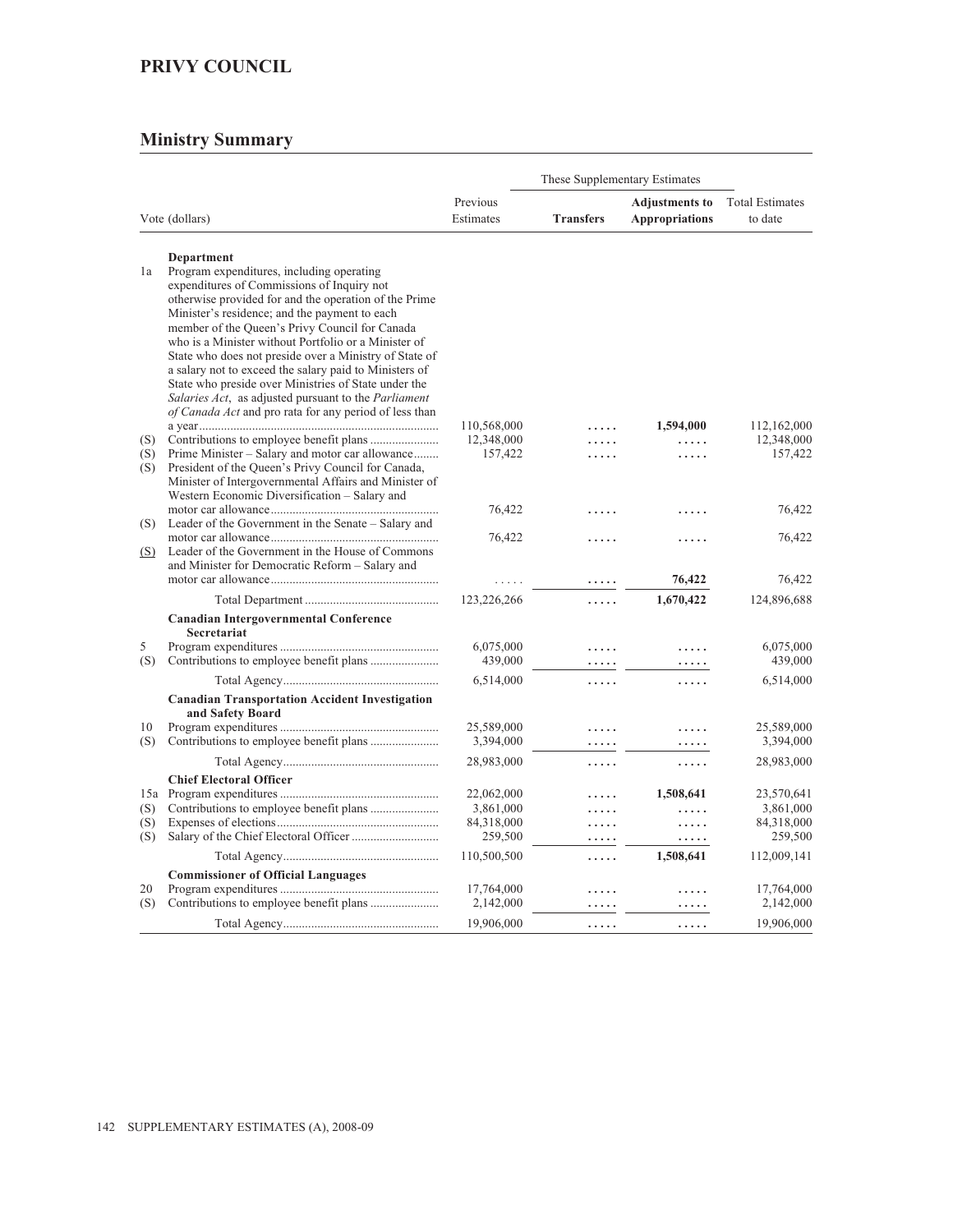# **PRIVY COUNCIL**

|                |                                                   |                       | These Supplementary Estimates |                                         |                                   |  |
|----------------|---------------------------------------------------|-----------------------|-------------------------------|-----------------------------------------|-----------------------------------|--|
| Vote (dollars) |                                                   | Previous<br>Estimates | <b>Transfers</b>              | <b>Adjustments to</b><br>Appropriations | <b>Total Estimates</b><br>to date |  |
|                | <b>Public Appointments Commission Secretariat</b> |                       |                               |                                         |                                   |  |
| 25             |                                                   | 945,000               | .                             | .                                       | 945,000                           |  |
| (S)            |                                                   | 122,000               | .                             | .                                       | 122,000                           |  |
|                |                                                   | 1,067,000             | .                             | .                                       | 1,067,000                         |  |
|                | <b>Security Intelligence Review Committee</b>     |                       |                               |                                         |                                   |  |
| 30             |                                                   | 2,637,000             |                               | .                                       | 2,637,000                         |  |
| (S)            |                                                   | 284,000               | .                             | .                                       | 284,000                           |  |
|                |                                                   | 2,921,000             | .                             | .                                       | 2,921,000                         |  |
|                |                                                   | 293, 117, 766         | .                             | 3,179,063                               | 296,296,829                       |  |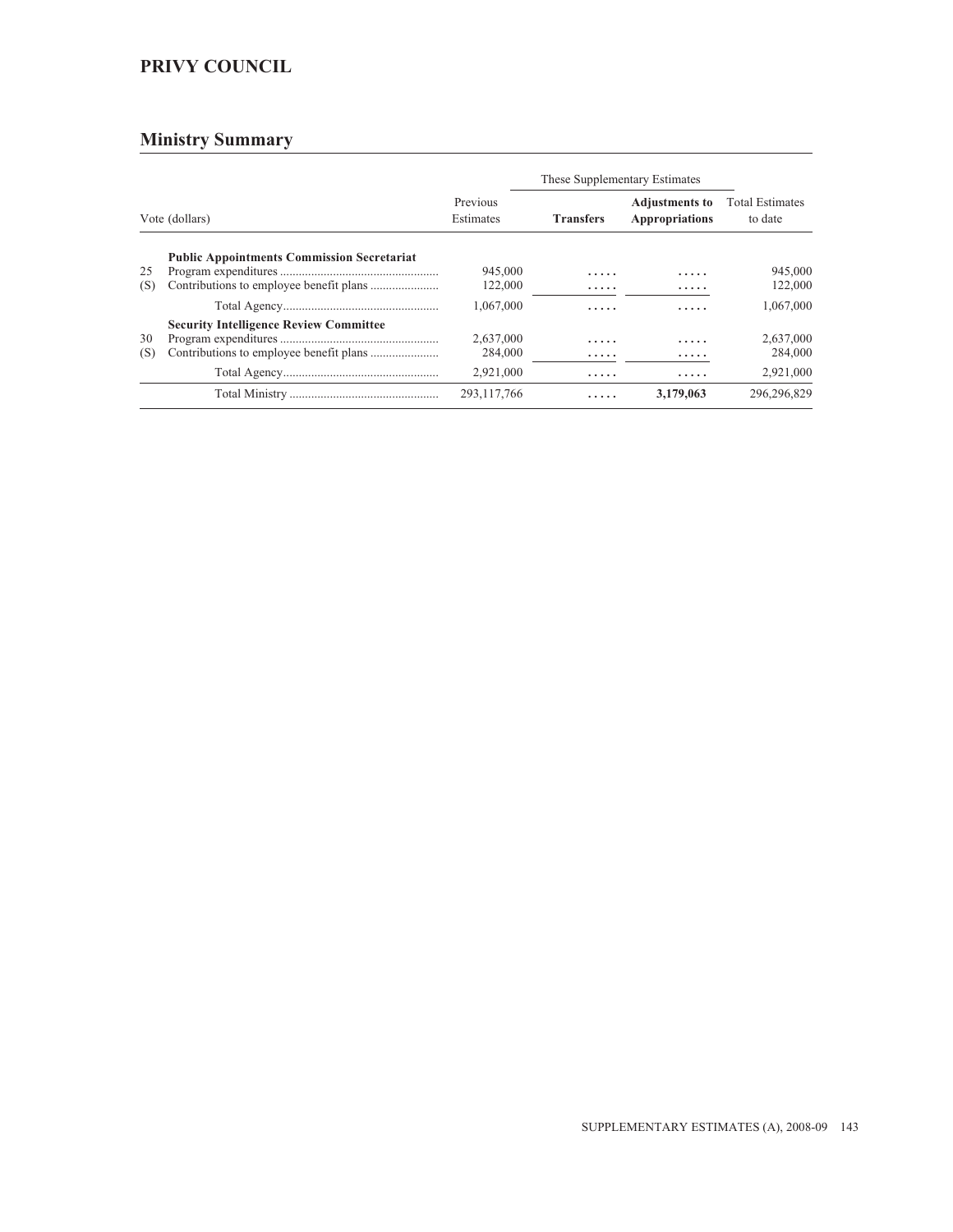# **PRIVY COUNCIL Department**

#### **Explanation of Requirements (thousands of dollars)**

Privy Council requests funds for the following items:

| <b>Voted Appropriations</b>                                                     | Vote 1 | <b>Statutory</b> | Total |
|---------------------------------------------------------------------------------|--------|------------------|-------|
| Funding for the office of the Coordinator for the 2010 Olympics and G8 Security | 1.594  | .                | 1.594 |
| <b>Statutory Appropriations</b>                                                 |        |                  |       |
| Leader of the Government in the House of Commons and Minister for Democratic    | .      | 76               | 76    |
| <b>These Supplementary Estimates</b>                                            | 1.594  | 76               | 1.670 |

Note: Figures in the "Explanation of Requirements" may not agree with the "Ministry Summary" due to rounding.

### **Chief Electoral Officer**

### **Explanation of Requirements (thousands of dollars)**

Chief Electoral Officer requests funds for the following items:

| <b>Voted Appropriations</b>                                                                                      | Vote 15 |
|------------------------------------------------------------------------------------------------------------------|---------|
| Funding to deliver programs in light of recent legislative amendments and to support the requirements of the new |         |
|                                                                                                                  | 1,509   |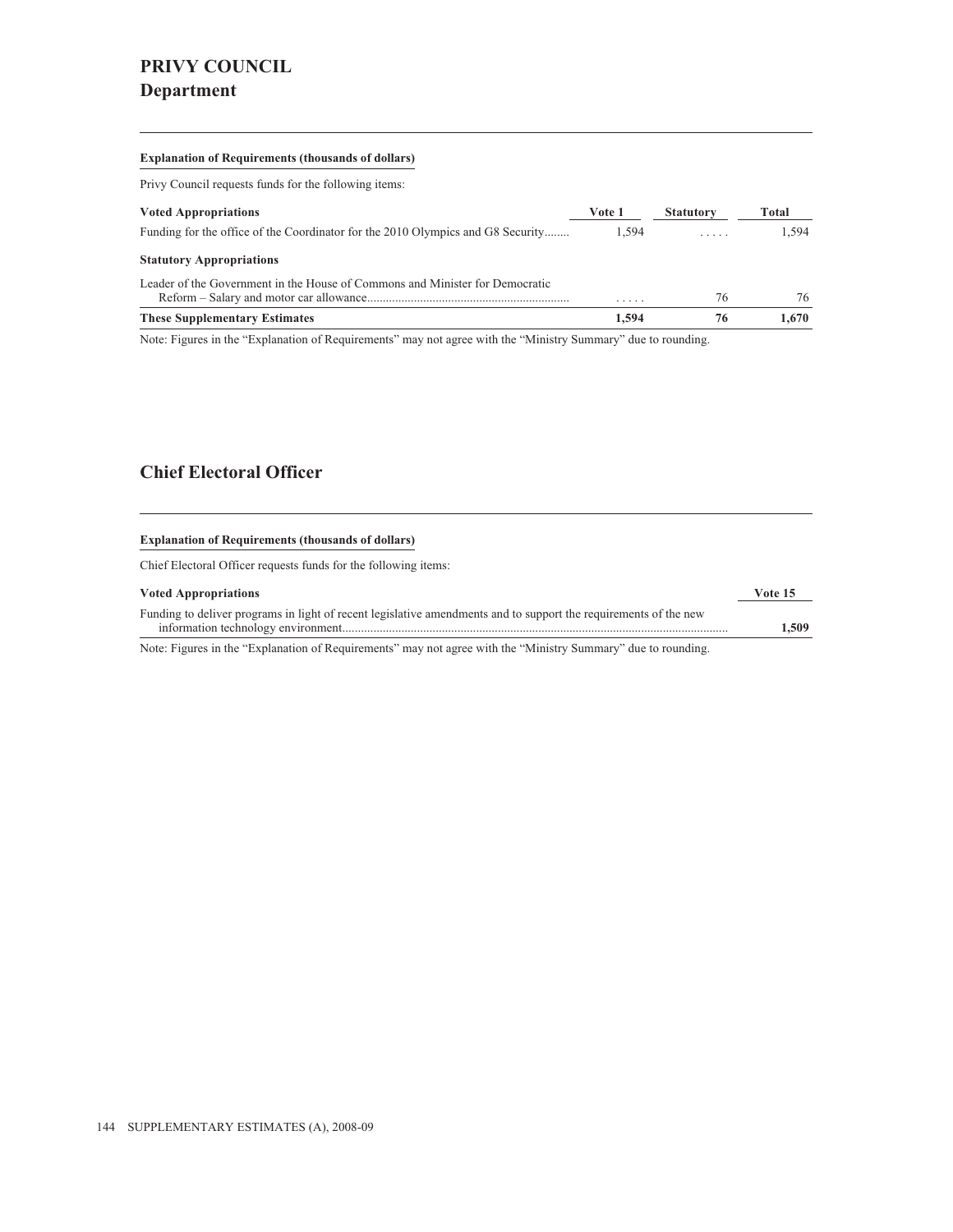## **PUBLIC SAFETY AND EMERGENCY PREPAREDNESS**

### **Ministry Summary**

|                  |                                                                                                                                                                                                                                                                                                                                                                                                                                                                                                                                                                                                                                                                                          |                                            | These Supplementary Estimates |                                                |                                            |
|------------------|------------------------------------------------------------------------------------------------------------------------------------------------------------------------------------------------------------------------------------------------------------------------------------------------------------------------------------------------------------------------------------------------------------------------------------------------------------------------------------------------------------------------------------------------------------------------------------------------------------------------------------------------------------------------------------------|--------------------------------------------|-------------------------------|------------------------------------------------|--------------------------------------------|
|                  | Vote (dollars)                                                                                                                                                                                                                                                                                                                                                                                                                                                                                                                                                                                                                                                                           | Previous<br>Estimates                      | <b>Transfers</b>              | <b>Adjustments to</b><br><b>Appropriations</b> | <b>Total Estimates</b><br>to date          |
| 1a               | Department<br>Operating expenditures and the payment to each<br>member of the Queen's Privy Council for Canada<br>who is a Minister without Portfolio or a Minister of<br>State who does not preside over a Ministry of State of<br>a salary not to exceed the salary paid to Ministers of<br>State who preside over Ministries of State under the<br>Salaries Act, as adjusted pursuant to the Parliament of<br>Canada Act and pro rata for any period of less than a<br>year $-$ To authorize the transfer of \$500,000 from<br>Public Safety and Emergency Preparedness Vote 5,<br>and \$275,000 from Agriculture and Agri-Food<br>Vote 1, Appropriation Act No. 1, 2008-2009 for the |                                            |                               |                                                |                                            |
| 5a<br>(S)<br>(S) | purposes of this Vote and to provide a further amount<br>The grants listed in the Estimates and contributions<br>Minister of Public Safety - Salary and motor car                                                                                                                                                                                                                                                                                                                                                                                                                                                                                                                        | 121,588,000<br>281, 315, 144<br>12,003,000 | 775,000<br>(500,000)<br>.     | 4,056,246<br>1,131,600<br>.                    | 126,419,246<br>281,946,744<br>12,003,000   |
|                  |                                                                                                                                                                                                                                                                                                                                                                                                                                                                                                                                                                                                                                                                                          | 76,422                                     | .                             | .                                              | 76,422                                     |
|                  | <b>Canada Border Services Agency</b><br>10a Operating expenditures, contributions and, pursuant<br>to paragraph 29.1(2)( <i>a</i> ) of the <i>Financial</i><br>Administration Act, authority to expend in the current<br>fiscal year revenues received during the fiscal year<br>related to the border operations of the Canada Border<br>Services Agency: fees for the provision of a service or<br>the use of a facility or for a product, right or privilege;<br>and payments received under contracts entered into                                                                                                                                                                   | 414,982,566                                | 275,000                       | 5,187,846                                      | 420, 445, 412                              |
| (S)              |                                                                                                                                                                                                                                                                                                                                                                                                                                                                                                                                                                                                                                                                                          | 1,300,600,000<br>50,910,000<br>143,632,000 | (3,061,000)<br>.              | 11,802,913<br>103,600<br>.                     | 1,309,341,913<br>51,013,600<br>143,632,000 |
|                  |                                                                                                                                                                                                                                                                                                                                                                                                                                                                                                                                                                                                                                                                                          | 1,495,142,000                              | (3,061,000)                   | 11,906,513                                     | 1,503,987,513                              |
| 20a<br>25<br>(S) | <b>Canadian Security Intelligence Service</b>                                                                                                                                                                                                                                                                                                                                                                                                                                                                                                                                                                                                                                            | 388,494,000<br>20,854,000<br>40,376,000    | (2,700,000)<br>.<br>.         | 3,532,960<br>.                                 | 389,326,960<br>20,854,000<br>40,376,000    |
|                  |                                                                                                                                                                                                                                                                                                                                                                                                                                                                                                                                                                                                                                                                                          | 449,724,000                                | (2,700,000)                   | 3,532,960                                      | 450,556,960                                |

<u> 1989 - Johann Stein, marwolaethau a bhann an t-Amhainn an t-Amhainn an t-Amhainn an t-Amhainn an t-Amhainn a</u>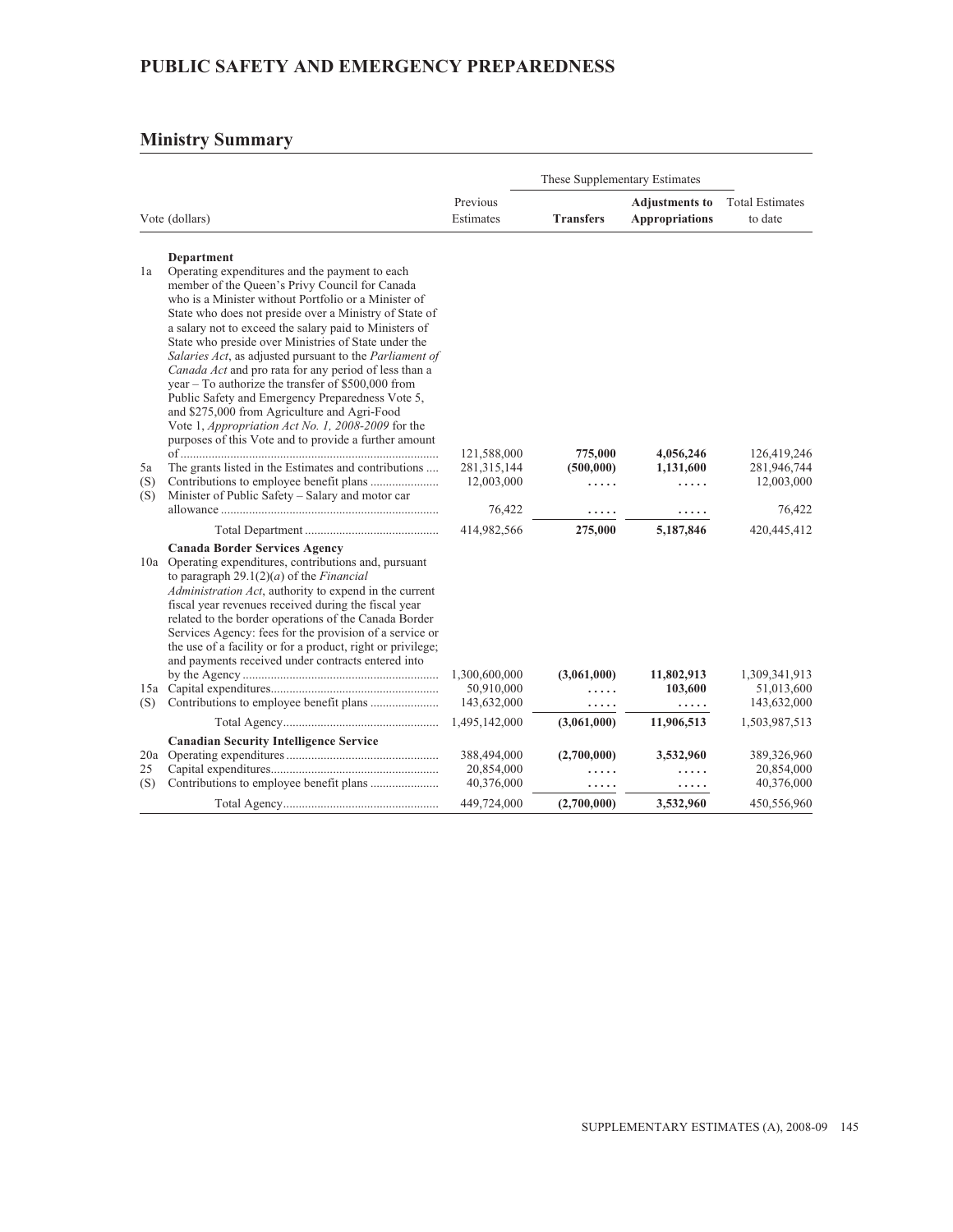# **PUBLIC SAFETY AND EMERGENCY PREPAREDNESS**

|            |                                                                                                                                                                                                                                                                                                                                                                                                                                                                                                                                                                                                                                                                                                                                                                                                                                                                                                                                                                                                                                                                                                                                                                                  | These Supplementary Estimates   |                  |                                                |                                   |
|------------|----------------------------------------------------------------------------------------------------------------------------------------------------------------------------------------------------------------------------------------------------------------------------------------------------------------------------------------------------------------------------------------------------------------------------------------------------------------------------------------------------------------------------------------------------------------------------------------------------------------------------------------------------------------------------------------------------------------------------------------------------------------------------------------------------------------------------------------------------------------------------------------------------------------------------------------------------------------------------------------------------------------------------------------------------------------------------------------------------------------------------------------------------------------------------------|---------------------------------|------------------|------------------------------------------------|-----------------------------------|
|            |                                                                                                                                                                                                                                                                                                                                                                                                                                                                                                                                                                                                                                                                                                                                                                                                                                                                                                                                                                                                                                                                                                                                                                                  | Previous<br>Estimates           | <b>Transfers</b> | <b>Adjustments to</b><br><b>Appropriations</b> | <b>Total Estimates</b><br>to date |
|            | Vote (dollars)                                                                                                                                                                                                                                                                                                                                                                                                                                                                                                                                                                                                                                                                                                                                                                                                                                                                                                                                                                                                                                                                                                                                                                   |                                 |                  |                                                |                                   |
|            |                                                                                                                                                                                                                                                                                                                                                                                                                                                                                                                                                                                                                                                                                                                                                                                                                                                                                                                                                                                                                                                                                                                                                                                  |                                 |                  |                                                |                                   |
| 30         | <b>Correctional Service</b><br>Operating expenditures, the grants listed in the<br>Estimates, contributions, and<br>(a) authority to pay into the Inmate Welfare Fund<br>revenue derived during the year from projects<br>operated by inmates and financed by that Fund;<br>$(b)$ authority to operate canteens in federal institutions<br>and to deposit revenue from sales into the Inmate<br>Welfare Fund:<br>$(c)$ payments, in accordance with terms and<br>conditions prescribed by the Governor in Council, to<br>or on behalf of discharged inmates who suffer<br>physical disability caused by participation in normal<br>program activity in federal institutions, and to<br>dependants of deceased inmates and ex-inmates<br>whose death resulted from participation in normal<br>program activity in federal institutions; and<br>(d) authority for the Minister of Public Safety and<br>Emergency Preparedness, subject to the approval of<br>the Governor in Council, to enter into an agreement<br>with any province for the confinement in institutions<br>of that province of any persons sentenced or<br>committed to a penitentiary, for compensation for the |                                 |                  |                                                |                                   |
|            | maintenance of such persons and for payment in<br>respect of the construction and related costs of such<br>35a Capital expenditures, including payments as                                                                                                                                                                                                                                                                                                                                                                                                                                                                                                                                                                                                                                                                                                                                                                                                                                                                                                                                                                                                                       | 1,717,093,000                   |                  |                                                | 1,717,093,000                     |
| (S)<br>(S) | contributions to<br>$(a)$ aboriginal communities as defined in section 79 of<br>the Corrections and Conditional Release Act in<br>connection with the provision of correctional services<br>pursuant to section 81 of that Act; and<br>$(b)$ non-profit organizations involved in community<br>corrections operations, provinces and municipalities<br>towards construction done by those bodies                                                                                                                                                                                                                                                                                                                                                                                                                                                                                                                                                                                                                                                                                                                                                                                 | 263,576,000<br>193,526,000<br>. | .                | 7,685,000<br>.<br>.                            | 271,261,000<br>193,526,000        |
|            |                                                                                                                                                                                                                                                                                                                                                                                                                                                                                                                                                                                                                                                                                                                                                                                                                                                                                                                                                                                                                                                                                                                                                                                  | 2,174,195,000                   | .                | 7,685,000                                      | 2,181,880,000                     |
| 40<br>(S)  | <b>National Parole Board</b>                                                                                                                                                                                                                                                                                                                                                                                                                                                                                                                                                                                                                                                                                                                                                                                                                                                                                                                                                                                                                                                                                                                                                     | 40,800,000<br>5,111,000         | .<br>.           | .<br>.                                         | 40,800,000<br>5,111,000           |
|            |                                                                                                                                                                                                                                                                                                                                                                                                                                                                                                                                                                                                                                                                                                                                                                                                                                                                                                                                                                                                                                                                                                                                                                                  | 45,911,000                      | .                | .                                              | 45,911,000                        |
| 45         | Office of the Correctional Investigator                                                                                                                                                                                                                                                                                                                                                                                                                                                                                                                                                                                                                                                                                                                                                                                                                                                                                                                                                                                                                                                                                                                                          | 3,341,000                       |                  |                                                | 3,341,000                         |
| (S)        |                                                                                                                                                                                                                                                                                                                                                                                                                                                                                                                                                                                                                                                                                                                                                                                                                                                                                                                                                                                                                                                                                                                                                                                  | 452,000                         |                  |                                                | 452,000                           |
|            |                                                                                                                                                                                                                                                                                                                                                                                                                                                                                                                                                                                                                                                                                                                                                                                                                                                                                                                                                                                                                                                                                                                                                                                  | 3,793,000                       | .                | .                                              | 3,793,000                         |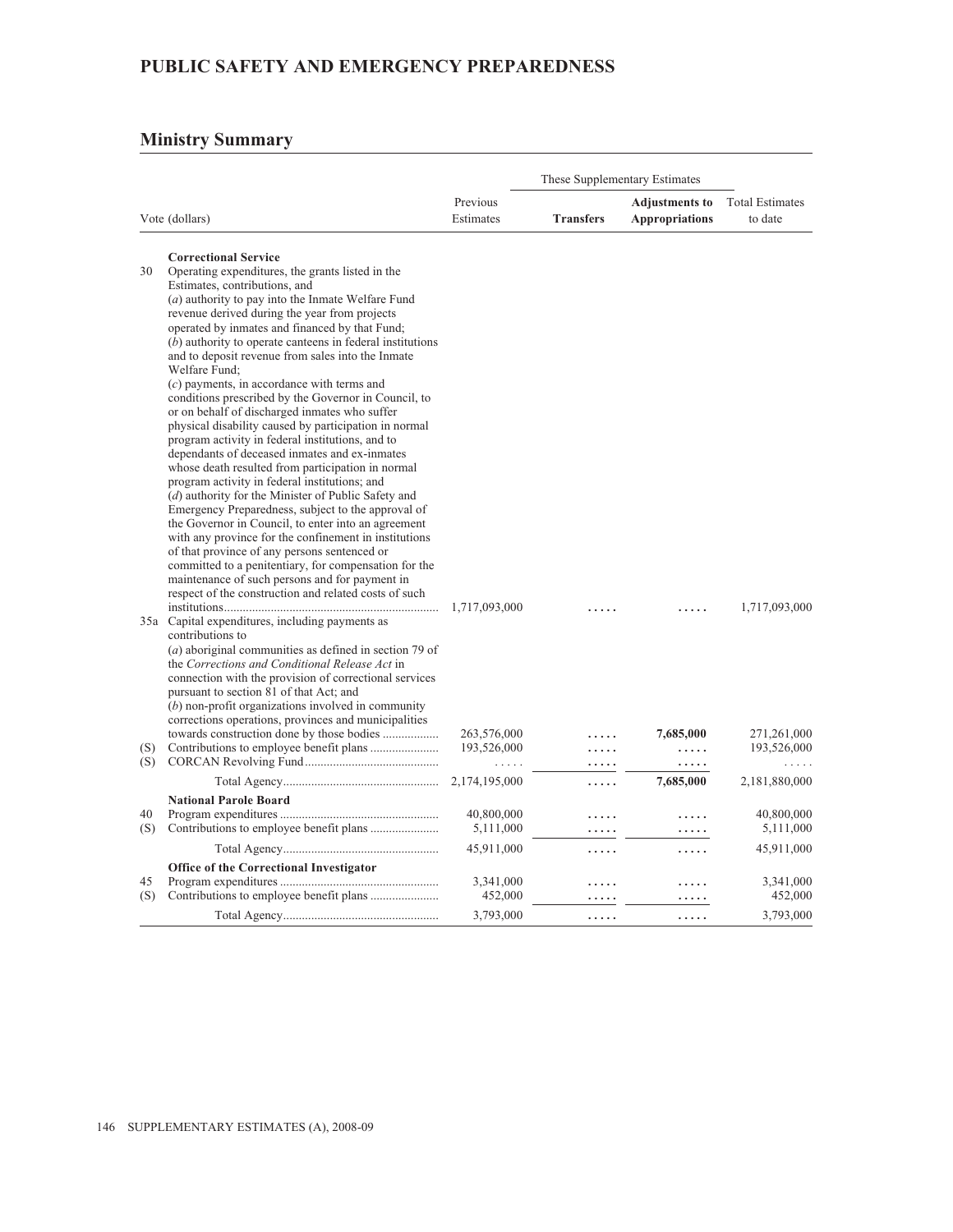# **PUBLIC SAFETY AND EMERGENCY PREPAREDNESS**

### **Ministry Summary**

|     |                                                                             |               | These Supplementary Estimates |                                                |                                   |
|-----|-----------------------------------------------------------------------------|---------------|-------------------------------|------------------------------------------------|-----------------------------------|
|     | Previous<br>Estimates<br>Vote (dollars)                                     |               | <b>Transfers</b>              | <b>Adjustments to</b><br><b>Appropriations</b> | <b>Total Estimates</b><br>to date |
|     | <b>Royal Canadian Mounted Police</b>                                        |               |                               |                                                |                                   |
| 50  | Operating expenditures and authority to expend                              |               |                               |                                                |                                   |
|     |                                                                             | 1,840,815,000 |                               |                                                | 1,840,815,000                     |
| 55  |                                                                             | 328,965,000   |                               |                                                | 328,965,000                       |
| 60  | The grants listed in the Estimates and contributions                        | 88,297,000    |                               |                                                | 88,297,000                        |
| (S) |                                                                             | 61,564,000    |                               |                                                | 61,564,000                        |
| (S) | Pensions and other employee benefits – Members of                           |               |                               |                                                |                                   |
|     |                                                                             | 333,518,000   |                               |                                                | 333,518,000                       |
| (S) | Pensions under the Royal Canadian Mounted Police                            |               |                               |                                                |                                   |
|     | Pension Continuation Act (R.S., 1970, c. R-10)                              | 23,000,000    | .                             |                                                | 23,000,000                        |
|     |                                                                             | 2,676,159,000 |                               |                                                | 2,676,159,000                     |
|     | <b>Royal Canadian Mounted Police External Review</b><br>Committee           |               |                               |                                                |                                   |
| 60  |                                                                             | 1,333,000     |                               |                                                | 1,333,000                         |
| (S) |                                                                             | 152,000       |                               |                                                | 152,000                           |
|     |                                                                             | 1,485,000     |                               |                                                | 1,485,000                         |
|     | <b>Royal Canadian Mounted Police Public</b><br><b>Complaints Commission</b> |               |                               |                                                |                                   |
| 65  |                                                                             | 7,934,000     |                               |                                                | 7,934,000                         |
| (S) |                                                                             | 742,000       |                               |                                                | 742,000                           |
|     |                                                                             | 8,676,000     |                               |                                                | 8,676,000                         |
|     |                                                                             | 7,270,067,566 | (5,486,000)                   | 28,312,319                                     | 7,292,893,885                     |

<u> 1989 - Johann Barbara, martxa alemaniar a</u>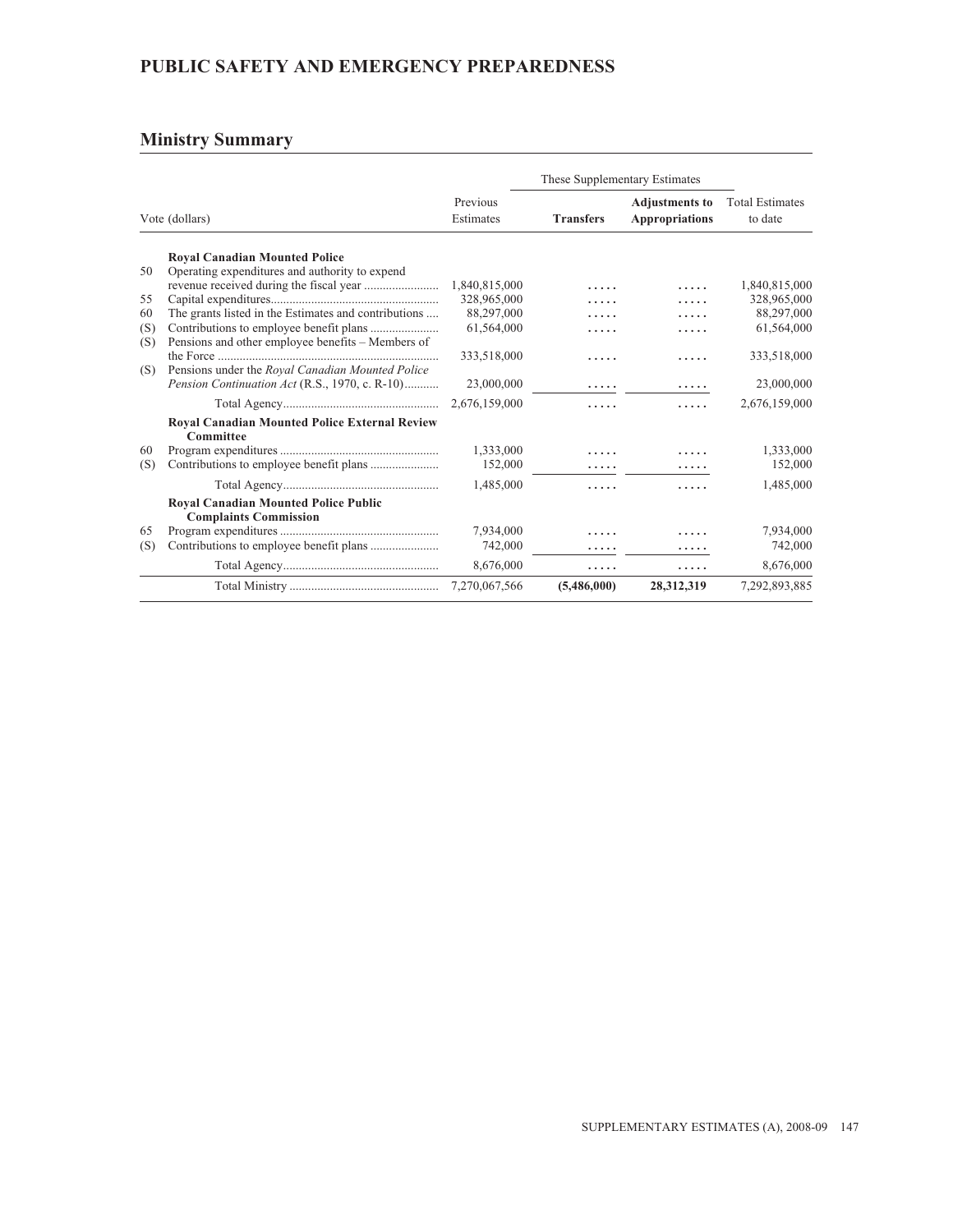# **PUBLIC SAFETY AND EMERGENCY PREPAREDNESS Department**

### **Explanation of Requirements (thousands of dollars)**

Public Safety and Emergency Preparedness requests funds for the following items:

| <b>Voted Appropriations</b>                                                                                                                                                                                                                       | Vote 1 | Vote 5       | Total            |
|---------------------------------------------------------------------------------------------------------------------------------------------------------------------------------------------------------------------------------------------------|--------|--------------|------------------|
| Funding for a pilot project to improve classified e-mail capabilities (Secret                                                                                                                                                                     | 2,876  | .            | 2,876            |
| Funding to strengthen current activities to combat the sexual exploitation and                                                                                                                                                                    | 359    | 1,132        | 1,491            |
| Funding to implement Bill C-3, an Act to amend the Immigration and Refugee<br>Funding for initiatives in support of the five Security and Prosperity Partnership<br>priorities announced by North American leaders at their August 2007 Summit in | 500    | .            | 500              |
|                                                                                                                                                                                                                                                   | 321    | .            | 321              |
| <b>Total Voted Appropriations</b>                                                                                                                                                                                                                 | 4,056  | 1,132        | 5,188            |
| <b>Transfers</b>                                                                                                                                                                                                                                  |        |              |                  |
| Transfer from Agriculture and Agri-Food – In support of the Minister's<br>responsibilities for regional representation of British Columbia<br>Internal reallocation of resources – Termination of the grant for the Joint                         | 275    |              | 275              |
|                                                                                                                                                                                                                                                   | 500    | (500)        | .                |
| <b>Total Transfers</b>                                                                                                                                                                                                                            | 775    | (500)        | 275              |
| <b>These Supplementary Estimates</b>                                                                                                                                                                                                              | 4.831  | 632          | 5,463            |
| <b>Transfer Payments (dollars)</b>                                                                                                                                                                                                                |        | <b>Voted</b> | <b>Statutory</b> |
| <b>Contributions</b>                                                                                                                                                                                                                              |        |              |                  |
| Payments to the provinces, territories, and public and private bodies in support of activities<br>complementary to those of the Department of Public Safety and Emergency                                                                         |        |              |                  |
|                                                                                                                                                                                                                                                   |        | 1,131,600    |                  |
| <b>Total Gross Transfer Payments</b>                                                                                                                                                                                                              |        | 1,131,600    |                  |
|                                                                                                                                                                                                                                                   |        | 500,000      |                  |
| <b>Net Transfer Payments</b>                                                                                                                                                                                                                      |        | 631,600      | .                |
|                                                                                                                                                                                                                                                   |        |              |                  |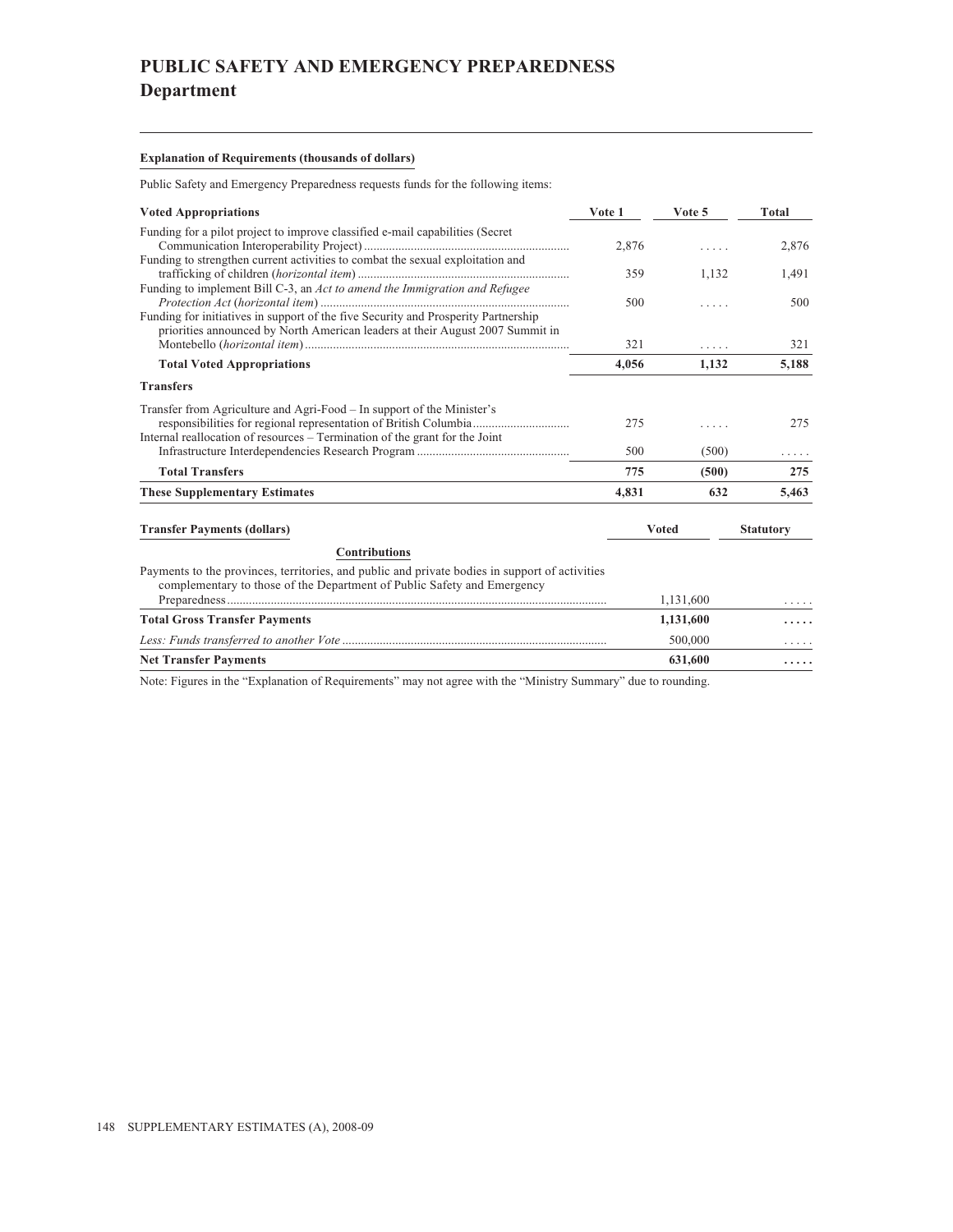# **PUBLIC SAFETY AND EMERGENCY PREPAREDNESS**

### **Canada Border Services Agency**

### **Explanation of Requirements (thousands of dollars)**

Canada Border Services Agency requests funds for the following items:

| <b>Voted Appropriations</b>                                                         | Vote 10 | Vote 15 | Total   |
|-------------------------------------------------------------------------------------|---------|---------|---------|
| Funding to implement Bill C-3, an <i>Act to amend the Immigration and Refugee</i>   |         |         |         |
|                                                                                     | 8.746   | 104     | 8.850   |
| Funding related to government advertising programs (horizontal item)                | 2.650   | .       | 2.650   |
|                                                                                     | 241     | .       | 241     |
| Funding for the establishment, as a pilot project, of Electronic Primary Inspection |         |         |         |
| Line booths at Vancouver International Airport for clearance of low-risk returning  |         |         |         |
| residents.                                                                          | 166     | .       | 166     |
| <b>Total Voted Appropriations</b>                                                   | 11,803  | 104     | 11.907  |
| <b>Transfers</b>                                                                    |         |         |         |
| Transfer to Foreign Affairs and International Trade $-$ To provide support to       |         |         |         |
|                                                                                     | (3,061) | .       | (3,061) |
| <b>These Supplementary Estimates</b>                                                | 8.742   | 104     | 8.846   |

Note: Figures in the "Explanation of Requirements" may not agree with the "Ministry Summary" due to rounding.

### **Canadian Security Intelligence Service**

| <b>Explanation of Requirements (thousands of dollars)</b>                                                                                                                                                                                                                |         |
|--------------------------------------------------------------------------------------------------------------------------------------------------------------------------------------------------------------------------------------------------------------------------|---------|
| Canadian Security Intelligence Service requests funds for the following items:                                                                                                                                                                                           |         |
| <b>Voted Appropriations</b>                                                                                                                                                                                                                                              | Vote 20 |
| Funding to implement Bill C-3, an Act to amend the Immigration and Refugee Protection Act (horizontal item)                                                                                                                                                              | 3.533   |
| <b>Transfers</b>                                                                                                                                                                                                                                                         |         |
| Transfer to Foreign Affairs and International Trade – For additional operating and capital costs at missions abroad                                                                                                                                                      | (2,700) |
| <b>These Supplementary Estimates</b>                                                                                                                                                                                                                                     | 833     |
| $\mathcal{L}$ , and the set of the set of the set of the set of the set of the set of the set of the set of the set of the set of the set of the set of the set of the set of the set of the set of the set of the set of the set<br>the contract of the contract of the |         |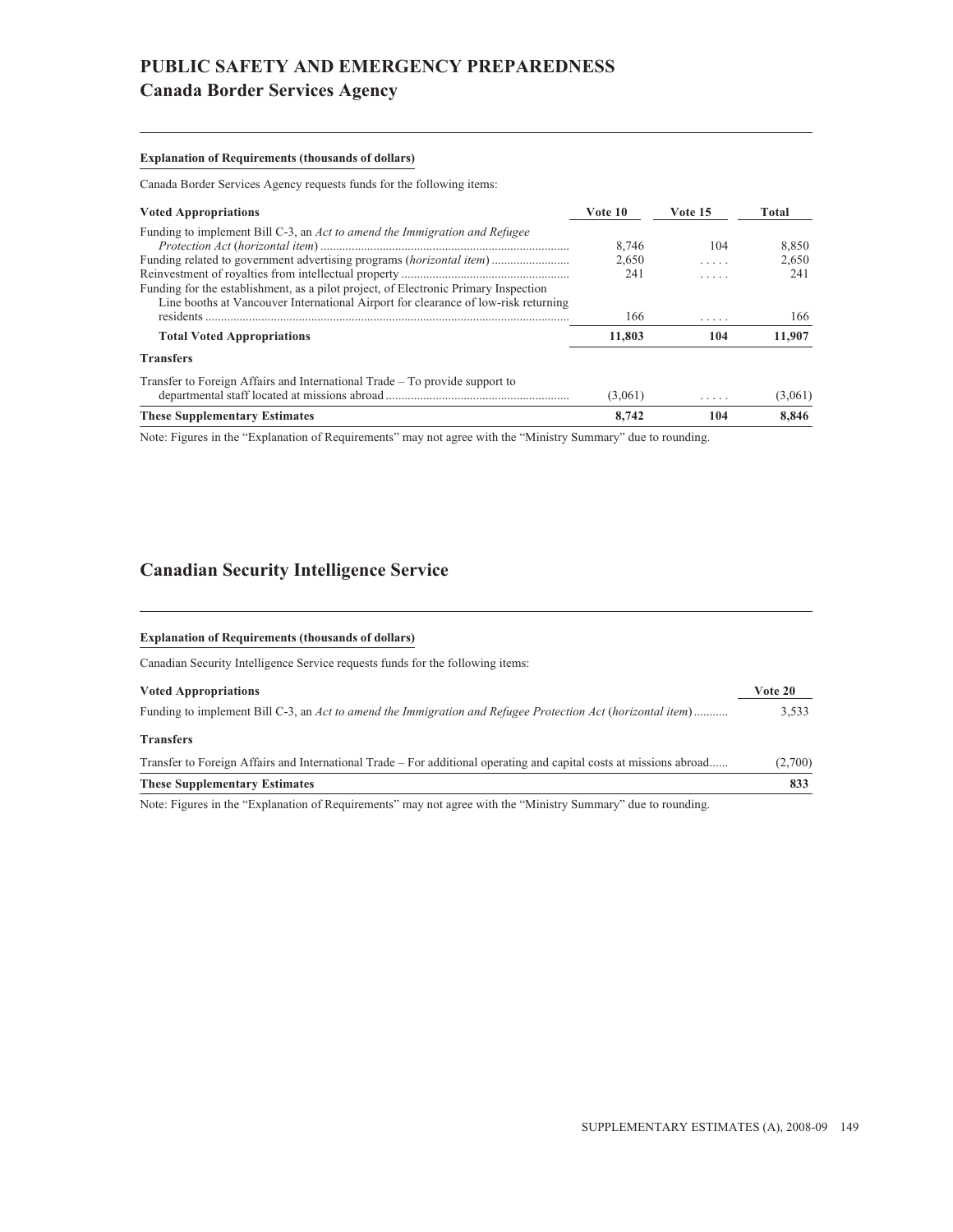# **PUBLIC SAFETY AND EMERGENCY PREPAREDNESS Correctional Service**

### **Explanation of Requirements (thousands of dollars)**

Correctional Service requests funds for the following items:

| <b>Voted Appropriations</b>                                                                                   | Vote 35 |
|---------------------------------------------------------------------------------------------------------------|---------|
| Funding to complete renovations at Millhaven, Ontario (\$3,200) and at Collins Bay, Ontario (\$2,166) and for |         |
|                                                                                                               | 7.685   |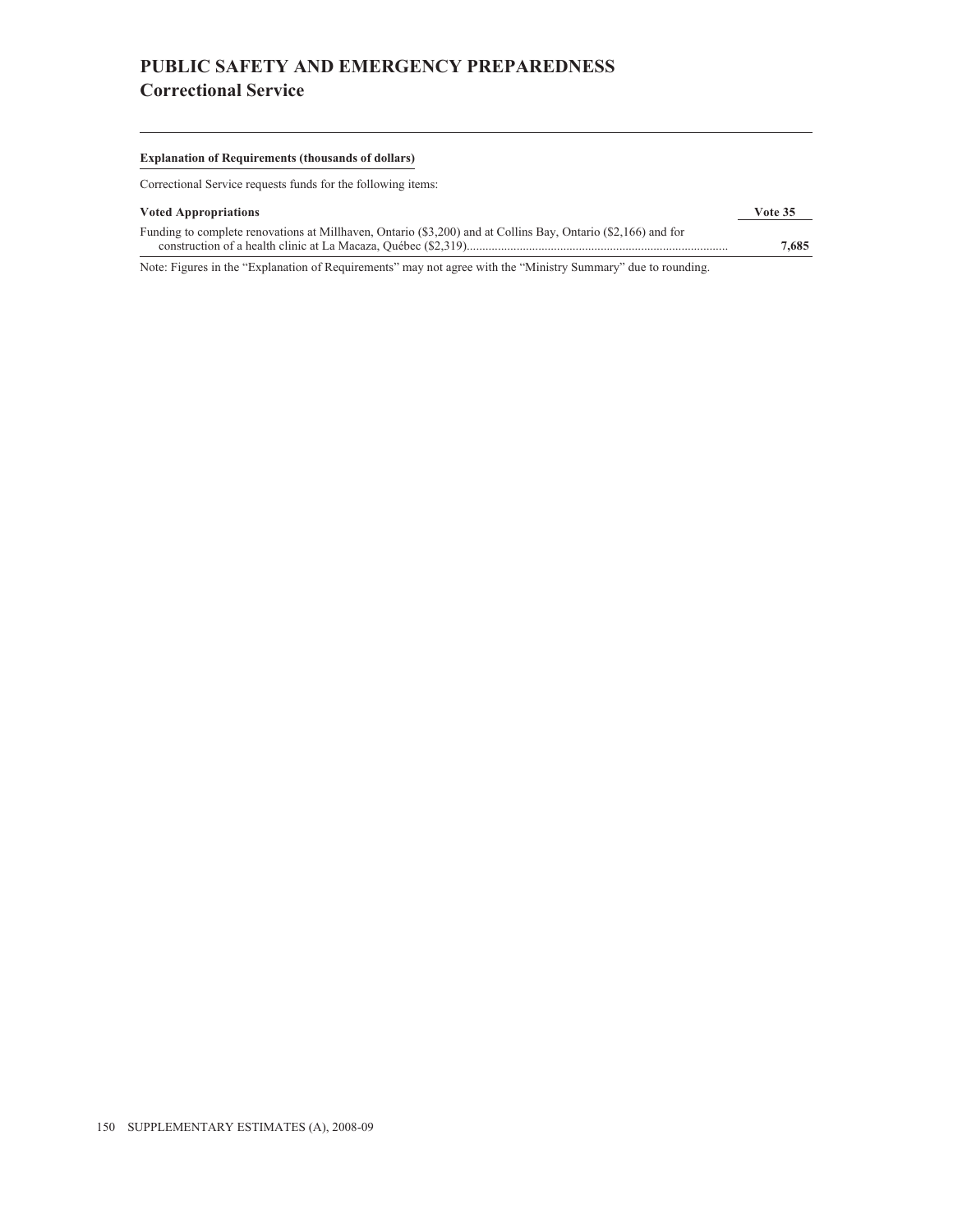# **PUBLIC WORKS AND GOVERNMENT SERVICES**

# **Ministry Summary**

|                                                                                                                                                                                                                                                                                                                                                                                                                                                                                                                                                                                                                                                                                                                                                                                                                                                                                                                                                                                                                                                                 |                       | These Supplementary Estimates |                                                |                                   |
|-----------------------------------------------------------------------------------------------------------------------------------------------------------------------------------------------------------------------------------------------------------------------------------------------------------------------------------------------------------------------------------------------------------------------------------------------------------------------------------------------------------------------------------------------------------------------------------------------------------------------------------------------------------------------------------------------------------------------------------------------------------------------------------------------------------------------------------------------------------------------------------------------------------------------------------------------------------------------------------------------------------------------------------------------------------------|-----------------------|-------------------------------|------------------------------------------------|-----------------------------------|
| Vote (dollars)                                                                                                                                                                                                                                                                                                                                                                                                                                                                                                                                                                                                                                                                                                                                                                                                                                                                                                                                                                                                                                                  | Previous<br>Estimates | <b>Transfers</b>              | <b>Adjustments to</b><br><b>Appropriations</b> | <b>Total Estimates</b><br>to date |
| Operating expenditures for the provision of<br>1a<br>accommodation, common and central services<br>including recoverable expenditures on behalf of the<br>Canada Pension Plan, the Employment Insurance Act<br>and the Seized Property Management Act, and<br>authority to spend revenue received during the fiscal<br>year arising from accommodation and central and<br>common services in respect of these services and the<br>payment to each member of the Queen's Privy<br>Council for Canada who is a Minister without<br>Portfolio or a Minister of State who does not preside<br>over a Ministry of State of a salary not to exceed the<br>salary paid to Ministers of State who preside over<br>Ministries of State under the Salaries Act, as adjusted<br>pursuant to the Parliament of Canada Act and pro rata<br>for any period of less than a year $-$ To authorize the<br>transfer of and \$250,000 from Canadian Heritage<br>Vote 1, <i>Appropriation Act No. 1, 2008-2009</i> for the<br>purposes of this Vote and to provide a further amount | 1,975,859,000         | (25,752,200)                  | 30,122,523                                     | 1,980,229,323                     |
| Capital expenditures including expenditures on works<br>5a<br>other than federal property and authority to reimburse<br>tenants of federal property for improvements<br>authorized by the Minister of Public Works and<br>Government Services – To authorize the transfer of<br>\$1,451,471 from Public Works and Government<br>Services Vote 1, Appropriation Act No. 1, 2008-2009<br>for the purposes of this Vote and to provide a further                                                                                                                                                                                                                                                                                                                                                                                                                                                                                                                                                                                                                   |                       |                               |                                                |                                   |
|                                                                                                                                                                                                                                                                                                                                                                                                                                                                                                                                                                                                                                                                                                                                                                                                                                                                                                                                                                                                                                                                 | 290,880,000           | 1,451,471                     | 112,724,000                                    | 405,055,471                       |
| (S)<br>Minister of Public Works and Government Services -<br>(S)                                                                                                                                                                                                                                                                                                                                                                                                                                                                                                                                                                                                                                                                                                                                                                                                                                                                                                                                                                                                | 79,745,000            | .                             | .                                              | 79,745,000                        |
|                                                                                                                                                                                                                                                                                                                                                                                                                                                                                                                                                                                                                                                                                                                                                                                                                                                                                                                                                                                                                                                                 | 76,422                |                               |                                                | 76,422                            |
| (S)                                                                                                                                                                                                                                                                                                                                                                                                                                                                                                                                                                                                                                                                                                                                                                                                                                                                                                                                                                                                                                                             | 2,000,000             |                               |                                                | 2,000,000                         |
| (S)                                                                                                                                                                                                                                                                                                                                                                                                                                                                                                                                                                                                                                                                                                                                                                                                                                                                                                                                                                                                                                                             | $\ldots$              | .                             | .                                              | .                                 |
| (S)                                                                                                                                                                                                                                                                                                                                                                                                                                                                                                                                                                                                                                                                                                                                                                                                                                                                                                                                                                                                                                                             | .                     |                               |                                                | .                                 |
| Consulting and Audit Canada Revolving Fund<br>(S)                                                                                                                                                                                                                                                                                                                                                                                                                                                                                                                                                                                                                                                                                                                                                                                                                                                                                                                                                                                                               | .                     |                               |                                                |                                   |
| (S)<br>Telecommunications and Informatics Common<br>(S)                                                                                                                                                                                                                                                                                                                                                                                                                                                                                                                                                                                                                                                                                                                                                                                                                                                                                                                                                                                                         | .                     |                               | .                                              |                                   |
| Payment in lieu of taxes to municipalities and other<br>(S)                                                                                                                                                                                                                                                                                                                                                                                                                                                                                                                                                                                                                                                                                                                                                                                                                                                                                                                                                                                                     | .                     |                               | .                                              | .                                 |
| Real Property Disposition Revolving Fund<br>(S)                                                                                                                                                                                                                                                                                                                                                                                                                                                                                                                                                                                                                                                                                                                                                                                                                                                                                                                                                                                                                 | .<br>(5,500,000)      | .                             | .                                              | .<br>(5,500,000)                  |
|                                                                                                                                                                                                                                                                                                                                                                                                                                                                                                                                                                                                                                                                                                                                                                                                                                                                                                                                                                                                                                                                 | 2,343,060,422         | (24, 300, 729)                | 142,846,523                                    | 2,461,606,216                     |

<u> 1989 - Johann Barn, mars and de Brasilian (b. 1989)</u>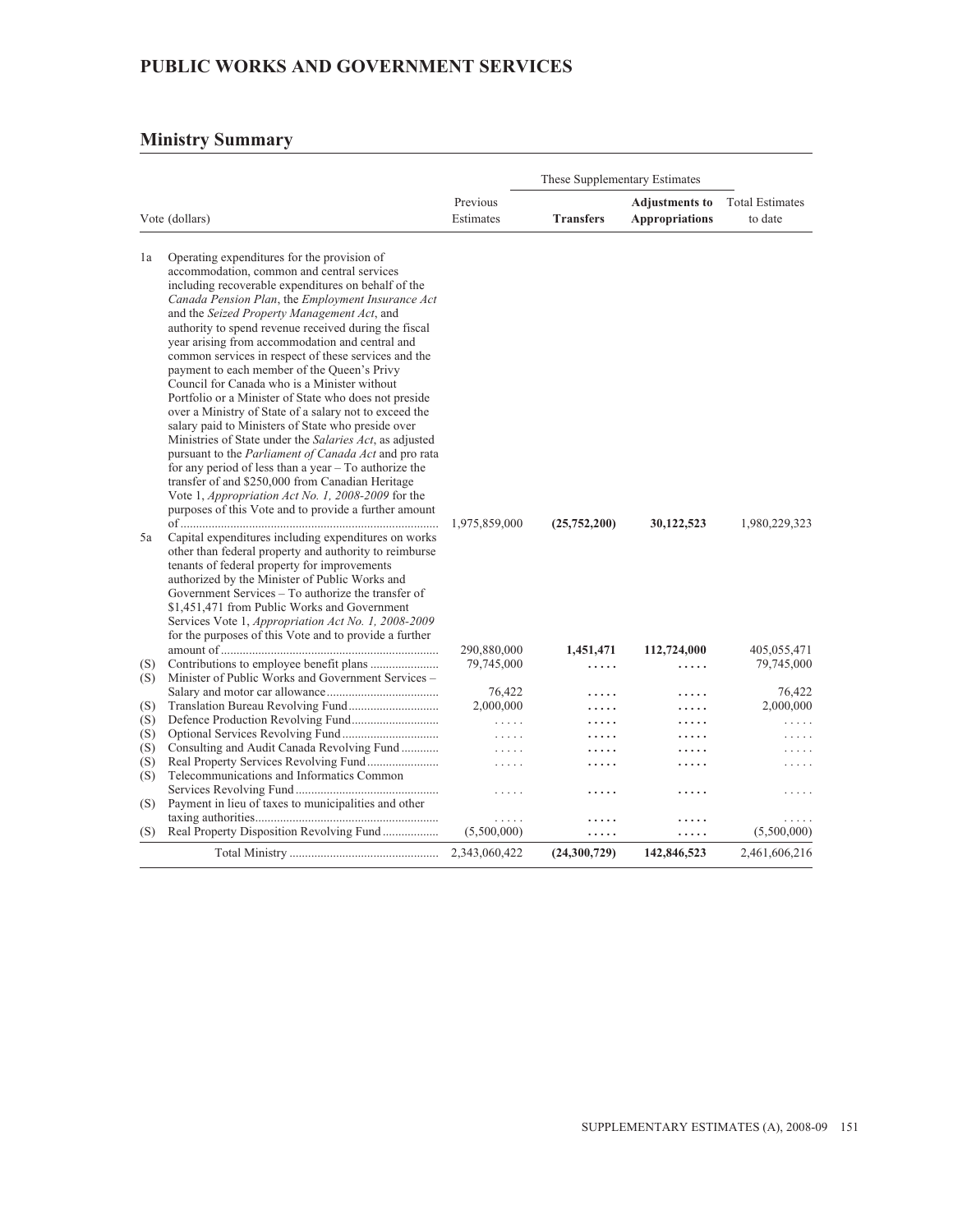### **PUBLIC WORKS AND GOVERNMENT SERVICES**

### **Explanation of Requirements (thousands of dollars)**

Public Works and Government Services requests funds for the following items:

| <b>Voted Appropriations</b>                                                            | Vote 1   | Vote 5  | Total     |
|----------------------------------------------------------------------------------------|----------|---------|-----------|
| Funding to exercise an option to purchase a commercial office property located at      |          |         |           |
|                                                                                        | .        | 66,900  | 66,900    |
| Funding to continue the implementation of the approved projects included in the        |          |         |           |
|                                                                                        |          | 24,679  | 24,679    |
| Funding for inspections and deck repairs of the Alexandria Bridge between Ottawa,      |          |         |           |
|                                                                                        | .        | 13,745  | 13,745    |
| Funding for the estimated cost of additional office accommodation requirements         |          |         |           |
|                                                                                        | 11,180   | .       | 11,180    |
| Funding to proceed with capital and health and safety projects on the Old Port of      |          |         |           |
|                                                                                        | .        | 7,400   | 7,400     |
| Funding for the Industrial Security Program which includes the Contract Security       |          |         |           |
|                                                                                        | 6,670    | .       | 6,670     |
| Funding for the Government of Canada Exhibitions Program and the Government of         |          |         |           |
|                                                                                        | 4,770    | .       | 4,770     |
| Funding to operate a disaster recovery site for the Receiver General for Canada and    |          |         |           |
|                                                                                        | 3,362    | .       | 3,362     |
| Funding for the Surplus Federal Real Property for the Homelessness Initiative          | 3,000    | .       | 3,000     |
| Funding related to the Federal Accountability Action Plan for Procurement              |          |         |           |
|                                                                                        | 1,140    | .       | 1,140     |
| <b>Total Voted Appropriations</b>                                                      | 30,122   | 112,724 | 142,846   |
| <b>Transfers</b>                                                                       |          |         |           |
|                                                                                        |          |         |           |
| Transfer from Canadian Heritage – For the logistics of the Fourth Inter-American       | 250      |         | 250       |
| Internal reallocation of resources – To exercise an option to purchase a commercial    |          | .       |           |
|                                                                                        | (1,451)  | 1,451   |           |
| Transfer to Canadian Heritage – For funding related to the transfer of custody of real |          |         |           |
| property for three leased properties used by the Canadian Conservation Institute       | (2,530)  |         |           |
| Transfer to Canada Revenue Agency – For increased charges for accommodation and        |          | .       | (2,530)   |
|                                                                                        |          |         |           |
|                                                                                        | (22,021) | .       | (22,021)  |
| <b>Total Transfers</b>                                                                 | (25,752) | 1,451   | (24, 301) |
| <b>These Supplementary Estimates</b>                                                   | 4,370    | 114,175 | 118,545   |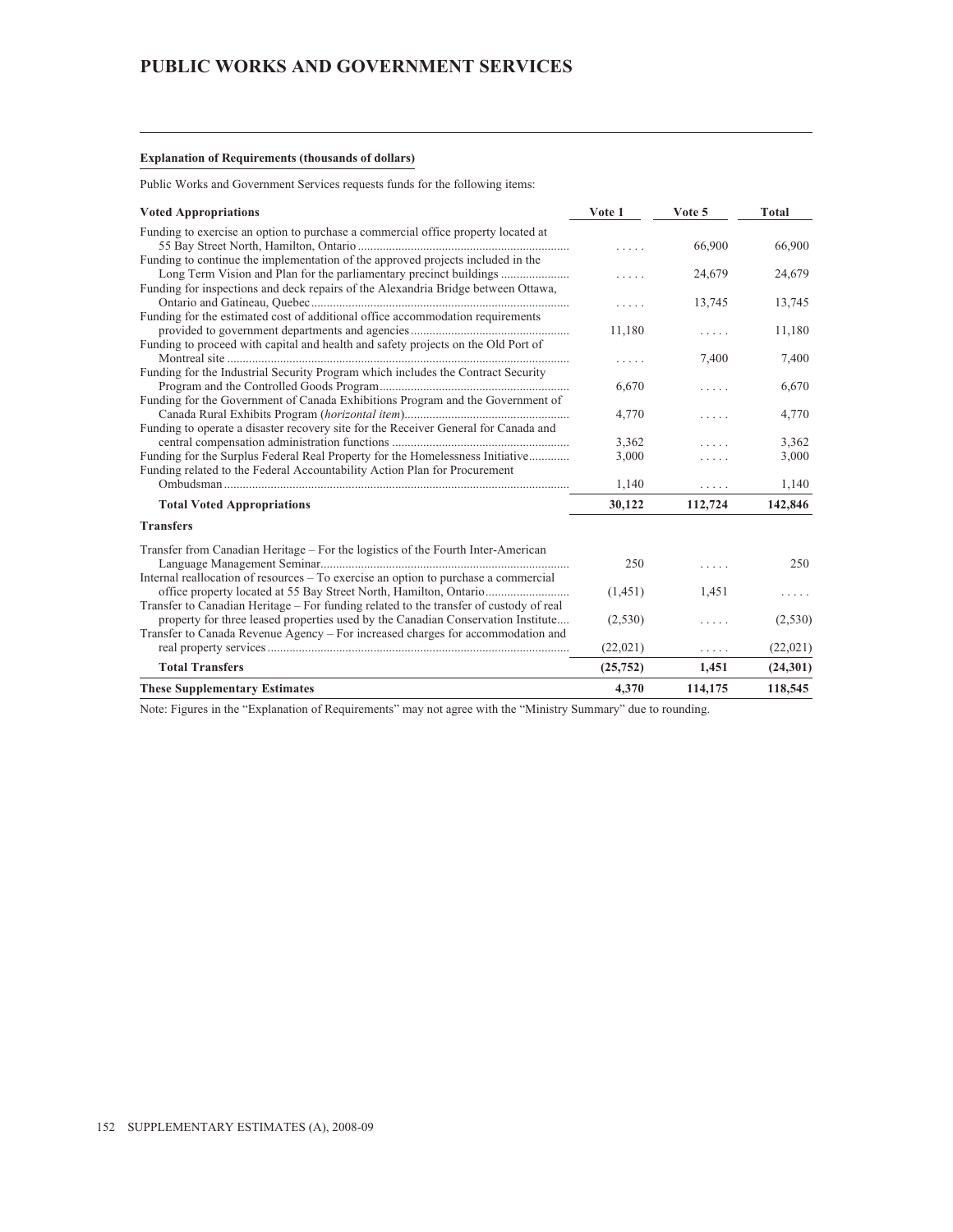|     |                                                                                                               |                       | These Supplementary Estimates |                                                |                                   |
|-----|---------------------------------------------------------------------------------------------------------------|-----------------------|-------------------------------|------------------------------------------------|-----------------------------------|
|     | Vote (dollars)                                                                                                | Previous<br>Estimates | <b>Transfers</b>              | <b>Adjustments to</b><br><b>Appropriations</b> | <b>Total Estimates</b><br>to date |
|     |                                                                                                               |                       |                               |                                                |                                   |
|     | Department                                                                                                    |                       |                               |                                                |                                   |
| 1a  | Operating expenditures, and                                                                                   |                       |                               |                                                |                                   |
|     | $(a)$ authority to make expenditures on other than                                                            |                       |                               |                                                |                                   |
|     | federal property in the course of or arising out of the<br>exercise of jurisdiction in aeronautics;           |                       |                               |                                                |                                   |
|     | $(b)$ authority for the payment of commissions for                                                            |                       |                               |                                                |                                   |
|     | revenue collection pursuant to the Aeronautics Act;                                                           |                       |                               |                                                |                                   |
|     | $(c)$ authority to expend revenue received during the                                                         |                       |                               |                                                |                                   |
|     | fiscal year; and                                                                                              |                       |                               |                                                |                                   |
|     | (d) and the payment to each member of the Queen's                                                             |                       |                               |                                                |                                   |
|     | Privy Council for Canada who is a Minister without                                                            |                       |                               |                                                |                                   |
|     | Portfolio or a Minister of State who does not preside                                                         |                       |                               |                                                |                                   |
|     | over a Ministry of State of a salary not to exceed the                                                        |                       |                               |                                                |                                   |
|     | salary paid to Ministers of State who preside over<br>Ministries of State under the Salaries Act, as adjusted |                       |                               |                                                |                                   |
|     | pursuant to the Parliament of Canada Act and pro rata                                                         |                       |                               |                                                |                                   |
|     |                                                                                                               | 315,257,000           | .                             | 19,112,450                                     | 334,369,450                       |
| 5   | Capital expenditures including contributions to                                                               |                       |                               |                                                |                                   |
|     | provinces or municipalities or local or private                                                               |                       |                               |                                                |                                   |
|     | authorities towards construction done by those bodies.                                                        | 78,248,000            |                               |                                                | 78,248,000                        |
|     | 10a The grants listed in the Estimates and contributions                                                      | 471,691,039           | .                             | 297,866,204                                    | 769, 557, 243                     |
| (S) |                                                                                                               | 66,965,000            |                               | .                                              | 66,965,000                        |
| (S) | Minister of Transport - Salary and motor car                                                                  |                       |                               |                                                |                                   |
| (S) | Northumberland Strait Crossing Subsidy Payment                                                                | 76,422                | .                             | .                                              | 76,422                            |
|     | under the Northumberland Strait Crossing Act                                                                  |                       |                               |                                                |                                   |
|     |                                                                                                               | 54,896,961            |                               |                                                | 54,896,961                        |
|     | (S) Payments in respect of St. Lawrence Seaway                                                                |                       |                               |                                                |                                   |
|     | agreements under the Canada Marine Act                                                                        |                       |                               |                                                |                                   |
|     |                                                                                                               | 41,900,000            |                               |                                                | 41,900,000                        |
| (S) | Payments to the Canadian National Railway                                                                     |                       |                               |                                                |                                   |
|     | Company in respect of the termination of the                                                                  |                       |                               |                                                |                                   |
|     | collection of tolls on the Victoria Bridge, Montreal<br>and for rehabilitation work on the roadway portion of |                       |                               |                                                |                                   |
|     | the Bridge (Vote 107, Appropriation Act No. 5, 1963,                                                          |                       |                               |                                                |                                   |
|     |                                                                                                               | 3,300,000             |                               |                                                | 3,300,000                         |
|     |                                                                                                               | 1,032,334,422         |                               | 316,978,654                                    | 1,349,313,076                     |
|     |                                                                                                               |                       | .                             |                                                |                                   |
| 15  | <b>Canada Post Corporation</b><br>Payments to the Canada Post Corporation for special                         |                       |                               |                                                |                                   |
|     |                                                                                                               | 97,210,000            | .                             |                                                | 97,210,000                        |
|     |                                                                                                               |                       |                               |                                                |                                   |
|     |                                                                                                               | 97,210,000            | .                             | .                                              | 97,210,000                        |
|     | <b>Canadian Air Transport Security Authority</b>                                                              |                       |                               |                                                |                                   |
|     | 20a Payments to the Canadian Air Transport Security                                                           |                       |                               |                                                |                                   |
|     | Authority for operating and capital expenditures                                                              | 277,754,000           | .                             | 2,200,000                                      | 279,954,000                       |
|     |                                                                                                               | 277,754,000           | .                             | 2,200,000                                      | 279,954,000                       |
|     | <b>Canadian Transportation Agency</b>                                                                         |                       |                               |                                                |                                   |
| 25  |                                                                                                               | 22,803,000            | .                             |                                                | 22,803,000                        |
| (S) | Contributions to employee benefit plans                                                                       | 3,291,000             | .                             | .                                              | 3,291,000                         |
|     |                                                                                                               | 26,094,000            | .                             | .                                              | 26,094,000                        |
|     | <b>Federal Bridge Corporation Limited</b>                                                                     |                       |                               |                                                |                                   |
| 30  | Payments to the Federal Bridge Corporation Limited                                                            | 10,204,000            | .                             | .                                              | 10,204,000                        |
|     |                                                                                                               | 10,204,000            | .                             | .                                              | 10,204,000                        |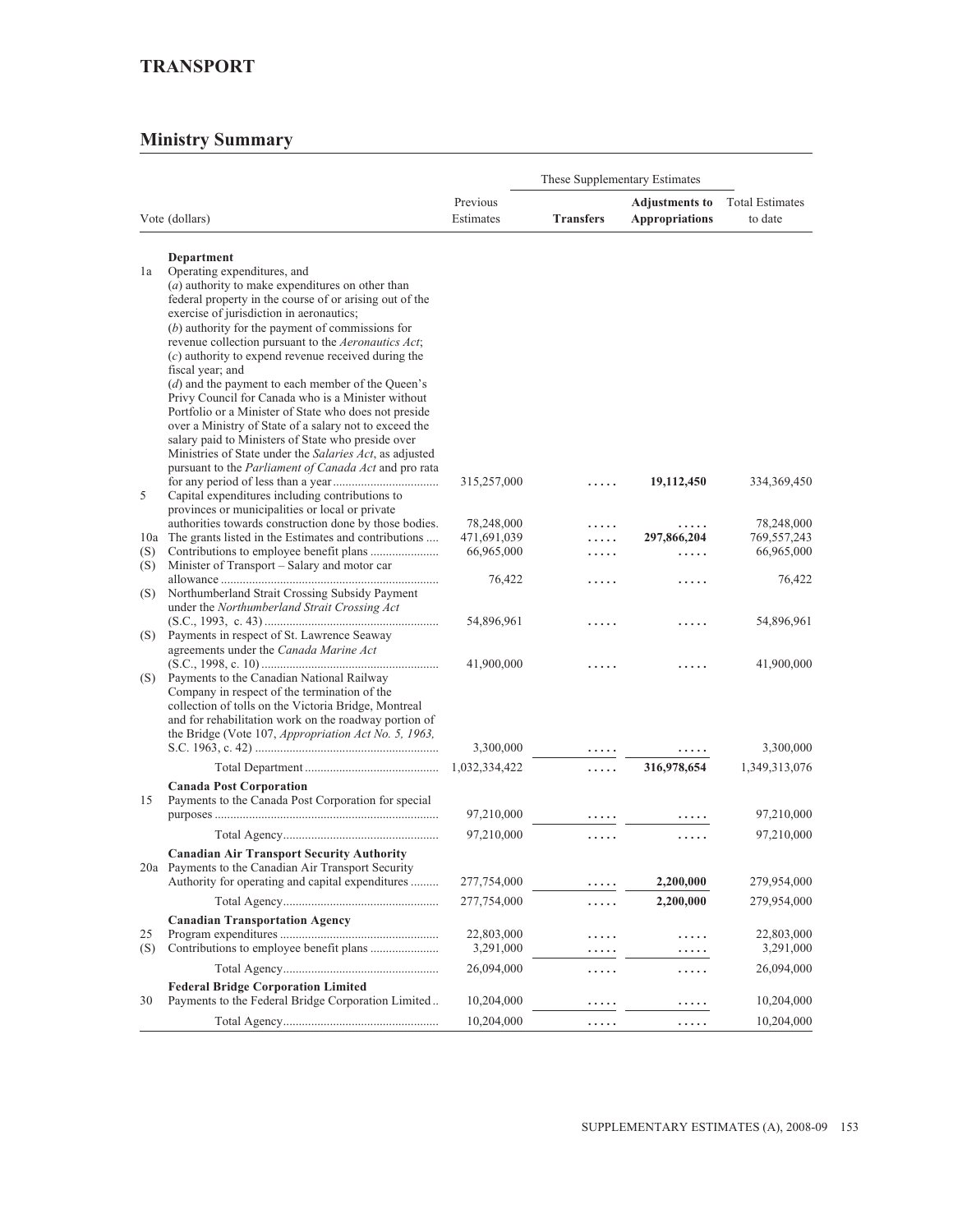|           |                                                                                                                                                                                                                                                                                                                                                                                                                                                                                                                           |                                          | These Supplementary Estimates |                                                |                                          |
|-----------|---------------------------------------------------------------------------------------------------------------------------------------------------------------------------------------------------------------------------------------------------------------------------------------------------------------------------------------------------------------------------------------------------------------------------------------------------------------------------------------------------------------------------|------------------------------------------|-------------------------------|------------------------------------------------|------------------------------------------|
|           | Vote (dollars)                                                                                                                                                                                                                                                                                                                                                                                                                                                                                                            | Previous<br>Estimates                    | <b>Transfers</b>              | <b>Adjustments to</b><br><b>Appropriations</b> | <b>Total Estimates</b><br>to date        |
| 35        | <b>Marine Atlantic Inc.</b><br>Payments to Marine Atlantic Inc. in respect of<br>$(a)$ the costs of the management of the Company,<br>payments for capital purposes and for transportation<br>activities including the following water transportation<br>services pursuant to contracts with Her Majesty:<br>Newfoundland ferries and terminals; and<br>(b) payments made by the Company of the costs<br>incurred for the provision of early retirement benefits,<br>severance and other benefits where such costs result |                                          |                               |                                                |                                          |
|           | from employee cutbacks or the discontinuance or                                                                                                                                                                                                                                                                                                                                                                                                                                                                           | 106,354,000                              |                               |                                                | 106,354,000                              |
|           |                                                                                                                                                                                                                                                                                                                                                                                                                                                                                                                           | 106,354,000                              | .                             |                                                | 106,354,000                              |
| 40        | <b>National Capital Commission</b><br>Payments to the National Capital Commission for                                                                                                                                                                                                                                                                                                                                                                                                                                     |                                          |                               |                                                |                                          |
| 45        | Payments to the National Capital Commission for                                                                                                                                                                                                                                                                                                                                                                                                                                                                           | 76,313,000<br>17,934,000                 | .                             | .                                              | 76,313,000<br>17,934,000                 |
|           |                                                                                                                                                                                                                                                                                                                                                                                                                                                                                                                           |                                          | .                             | .                                              | 94,247,000                               |
|           | <b>Office of Infrastructure of Canada</b>                                                                                                                                                                                                                                                                                                                                                                                                                                                                                 | 94,247,000                               | .                             | .                                              |                                          |
| 50<br>(S) |                                                                                                                                                                                                                                                                                                                                                                                                                                                                                                                           | 37,530,000<br>2,414,778,000<br>3,229,000 | .<br>.                        | .<br>449,632,903<br>.                          | 37,530,000<br>2,864,410,903<br>3,229,000 |
|           |                                                                                                                                                                                                                                                                                                                                                                                                                                                                                                                           | 2,455,537,000                            |                               | 449,632,903                                    | 2,905,169,903                            |
| 60        | Old Port of Montreal Corporation Inc.<br>Payments to the Old Port of Montreal Corporation                                                                                                                                                                                                                                                                                                                                                                                                                                 | 19,900,000                               | .                             |                                                | 19,900,000                               |
|           |                                                                                                                                                                                                                                                                                                                                                                                                                                                                                                                           | 19,900,000                               | .                             | .                                              | 19,900,000                               |
| 65        | The Jacques Cartier and Champlain Bridges<br>Incorporated<br>Payments to the Jacques Cartier and Champlain<br>Bridges Inc. to be applied in payment of the excess of<br>the expenditures over the revenues of the Corporation<br>(exclusive of depreciation on capital structures and<br>reserves) in the operation of the Jacques Cartier,<br>Champlain and Mercier Bridges, a portion of the<br>Bonaventure Autoroute, the Pont-Champlain Jetty,                                                                        | 87,808,000                               |                               |                                                | 87,808,000                               |
|           |                                                                                                                                                                                                                                                                                                                                                                                                                                                                                                                           | 87,808,000                               | .                             |                                                | 87,808,000                               |
| 70<br>(S) | <b>Transportation Appeal Tribunal of Canada</b>                                                                                                                                                                                                                                                                                                                                                                                                                                                                           | 1,213,000<br>121,000                     |                               |                                                | 1,213,000<br>121,000                     |
|           |                                                                                                                                                                                                                                                                                                                                                                                                                                                                                                                           | 1,334,000                                | .                             | .                                              | 1,334,000                                |
| 75        | VIA Rail Canada Inc.<br>Payments to VIA Rail Canada Inc. in respect of the<br>costs of the management of the Company, payments<br>for capital purposes and payments for the provision<br>of rail passenger services in Canada in accordance<br>with contracts entered into pursuant to<br>subparagraph $(c)(i)$ of Transport Vote 52d,                                                                                                                                                                                    |                                          |                               |                                                |                                          |
|           |                                                                                                                                                                                                                                                                                                                                                                                                                                                                                                                           | 335,560,000                              | .                             |                                                | 335,560,000                              |
|           |                                                                                                                                                                                                                                                                                                                                                                                                                                                                                                                           | 335,560,000                              | .                             | .                                              | 335,560,000                              |
|           |                                                                                                                                                                                                                                                                                                                                                                                                                                                                                                                           | 4,544,336,422                            | .                             | 768,811,557                                    | 5, 313, 147, 979                         |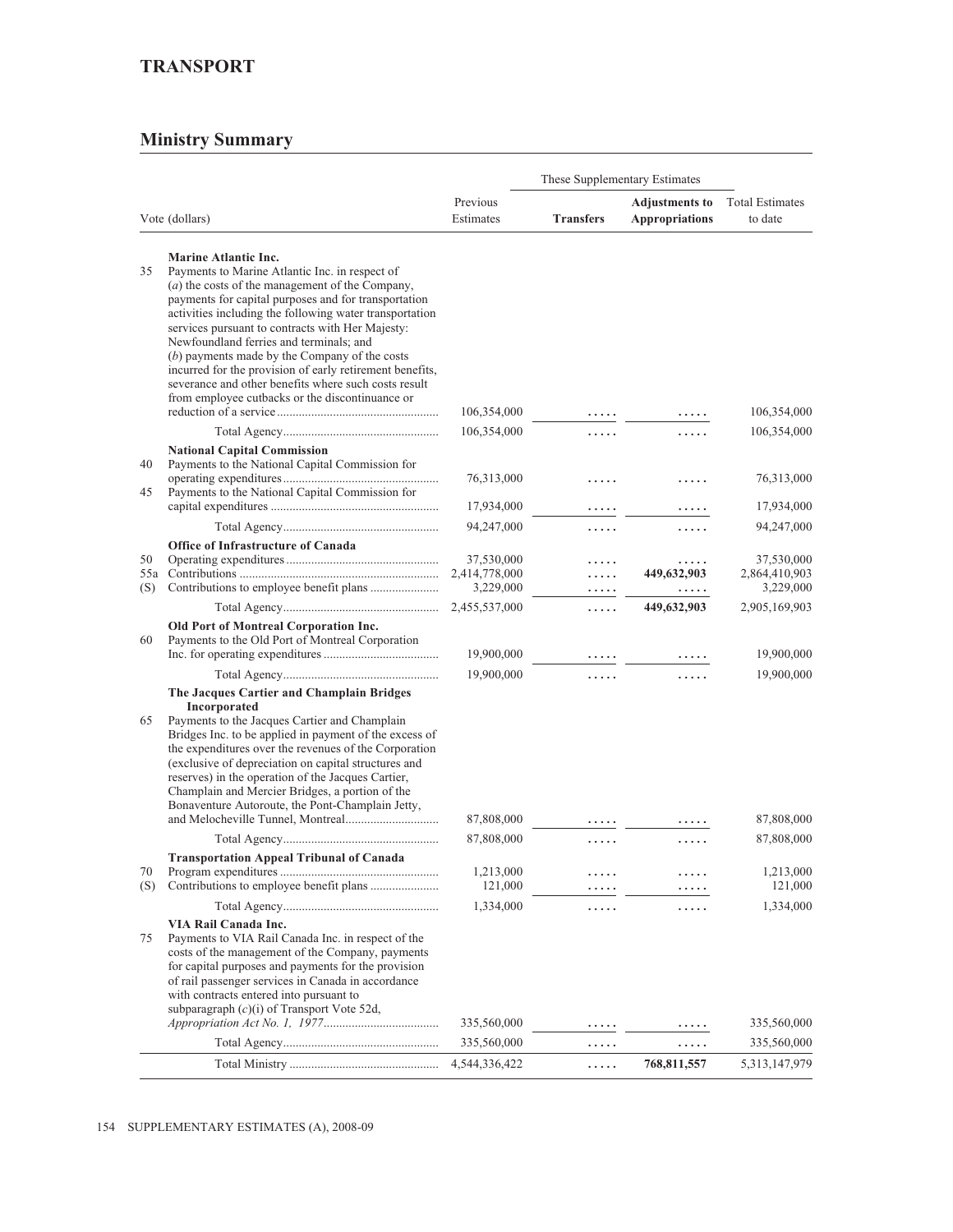### **Explanation of Requirements (thousands of dollars)**

Transport requests funds for the following items:

| <b>Voted Appropriations</b>                                                                                                                                                                                                                                                                                                                    | Vote 1 | Vote 10      | Total            |
|------------------------------------------------------------------------------------------------------------------------------------------------------------------------------------------------------------------------------------------------------------------------------------------------------------------------------------------------|--------|--------------|------------------|
| Funding for the implementation of the Gateways and Border Crossings Fund                                                                                                                                                                                                                                                                       | 12,088 | 210,960      | 223,048          |
| Funding for the ecoAUTO Rebate Program which encourages Canadians to buy<br>Funding for the Asia-Pacific Gateway and Corridor Transportation Infrastructure                                                                                                                                                                                    | .      | 74,900       | 74,900           |
| Funding for the development of a new Detroit River crossing for the Windsor-Detroit                                                                                                                                                                                                                                                            | 531    | 9,100        | 9,631            |
| Funding for initiatives in support of the five Security and Prosperity Partnership                                                                                                                                                                                                                                                             | 4,374  | .            | 4,374            |
| priorities announced by North American leaders at their August 2007 Summit in<br>Funding for Action Plan 2000 for Climate Change: Urban Transportation Showcase<br>Funding for the Canada Strategic Infrastructure Fund relating to investments in public<br>infrastructure projects designed to improve the quality of life in both urban and | 1,910  | 2,379<br>527 | 4,289<br>527     |
|                                                                                                                                                                                                                                                                                                                                                | 209    | .            | 209              |
| <b>These Supplementary Estimates</b>                                                                                                                                                                                                                                                                                                           | 19,112 | 297,866      | 316,978          |
| <b>Transfer Payments (dollars)</b>                                                                                                                                                                                                                                                                                                             |        | <b>Voted</b> | <b>Statutory</b> |
| Grants                                                                                                                                                                                                                                                                                                                                         |        |              |                  |

| <b>G</b> rants                                                                     |             |   |
|------------------------------------------------------------------------------------|-------------|---|
|                                                                                    | 74,900,000  | . |
| <b>Total Grants</b>                                                                | 74,900,000  | . |
| <b>Contributions</b>                                                               |             |   |
|                                                                                    | 210,960,204 | . |
|                                                                                    | 9,100,000   | . |
| Security and Prosperity Partnership of North America - Measuring Border Wait Times | 1.500,000   | . |
| Security and Prosperity Partnership of North America – Border Information Flow     |             |   |
|                                                                                    | 879,000     | . |
| Action Plan 2000 for Climate Change: Urban Transportation Showcase                 | 527,000     | . |
| <b>Total Contributions</b>                                                         | 222,966,204 | . |
| <b>Total Transfer Payments</b>                                                     | 297,866,204 | . |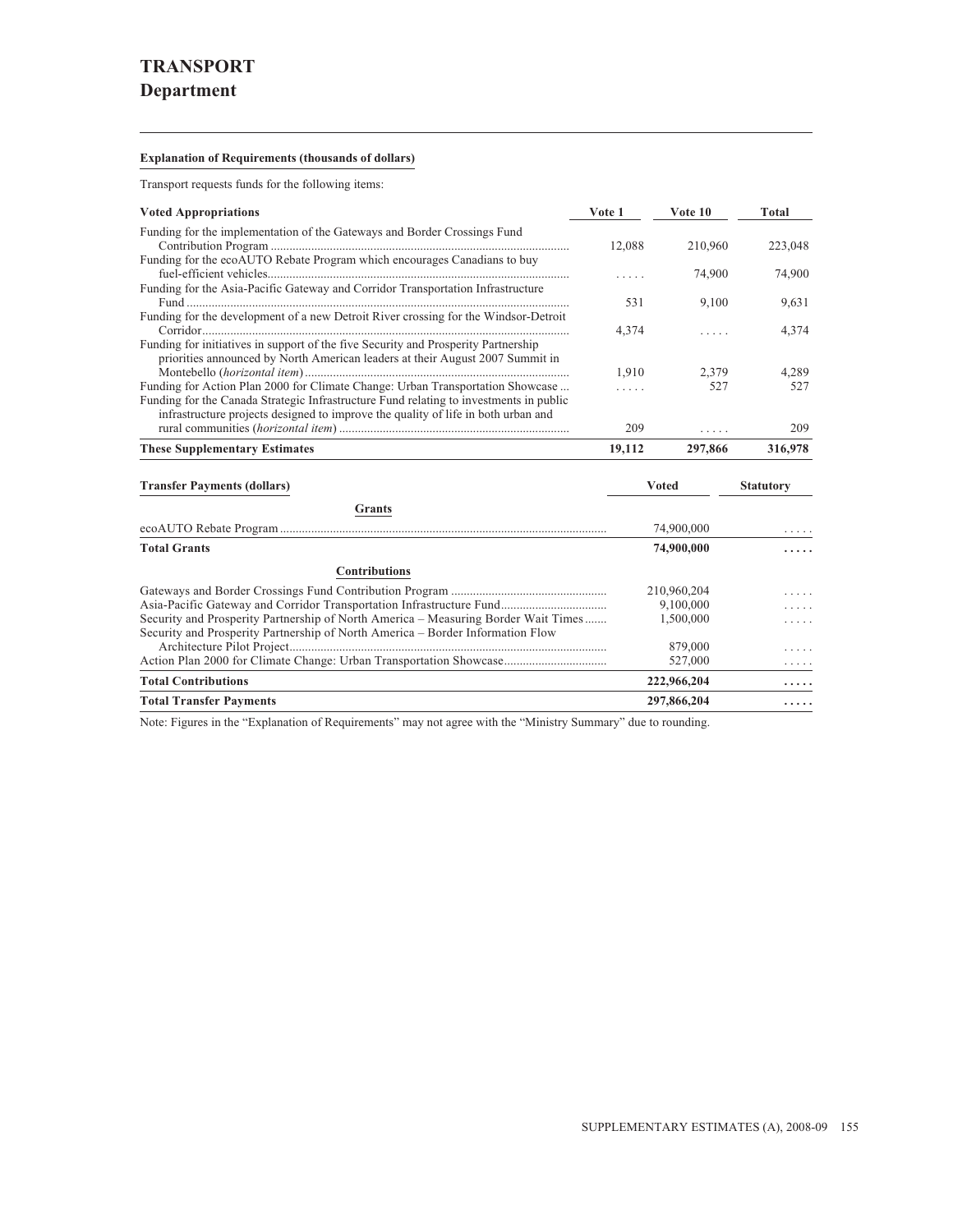# **TRANSPORT Canadian Air Transport Security Authority**

### **Explanation of Requirements (thousands of dollars)**

Canadian Air Transport Security Authority requests funds for the following items:

| <b>Voted Appropriations</b>                                                                                      | Vote 20 |
|------------------------------------------------------------------------------------------------------------------|---------|
| Funding for initiatives in support of the five Security and Prosperity Partnership priorities announced by North | 1.950   |
|                                                                                                                  | 250     |
| <b>These Supplementary Estimates</b>                                                                             | 2.200   |

Note: Figures in the "Explanation of Requirements" may not agree with the "Ministry Summary" due to rounding.

### **Office of Infrastructure of Canada**

### **Explanation of Requirements (thousands of dollars)**

Office of Infrastructure of Canada requests funds for the following items:

| <b>Voted Appropriations</b>                                                                                    | Vote 55          |
|----------------------------------------------------------------------------------------------------------------|------------------|
| Funding for a contribution program entitled the Building Canada Fund as a component of the Building Canada     | 390,676          |
| Funding for the Canada Strategic Infrastructure Fund relating to investments in public infrastructure projects |                  |
| <b>These Supplementary Estimates</b>                                                                           | 449,633          |
| <b>Transfer Payments (dollars)</b><br><b>Voted</b>                                                             | <b>Statutory</b> |
| <b>Contributions</b>                                                                                           |                  |
| 390,676,000                                                                                                    | .                |
| 58,956,903                                                                                                     | .                |
| 449,632,903<br><b>Total Transfer Payments</b>                                                                  | .                |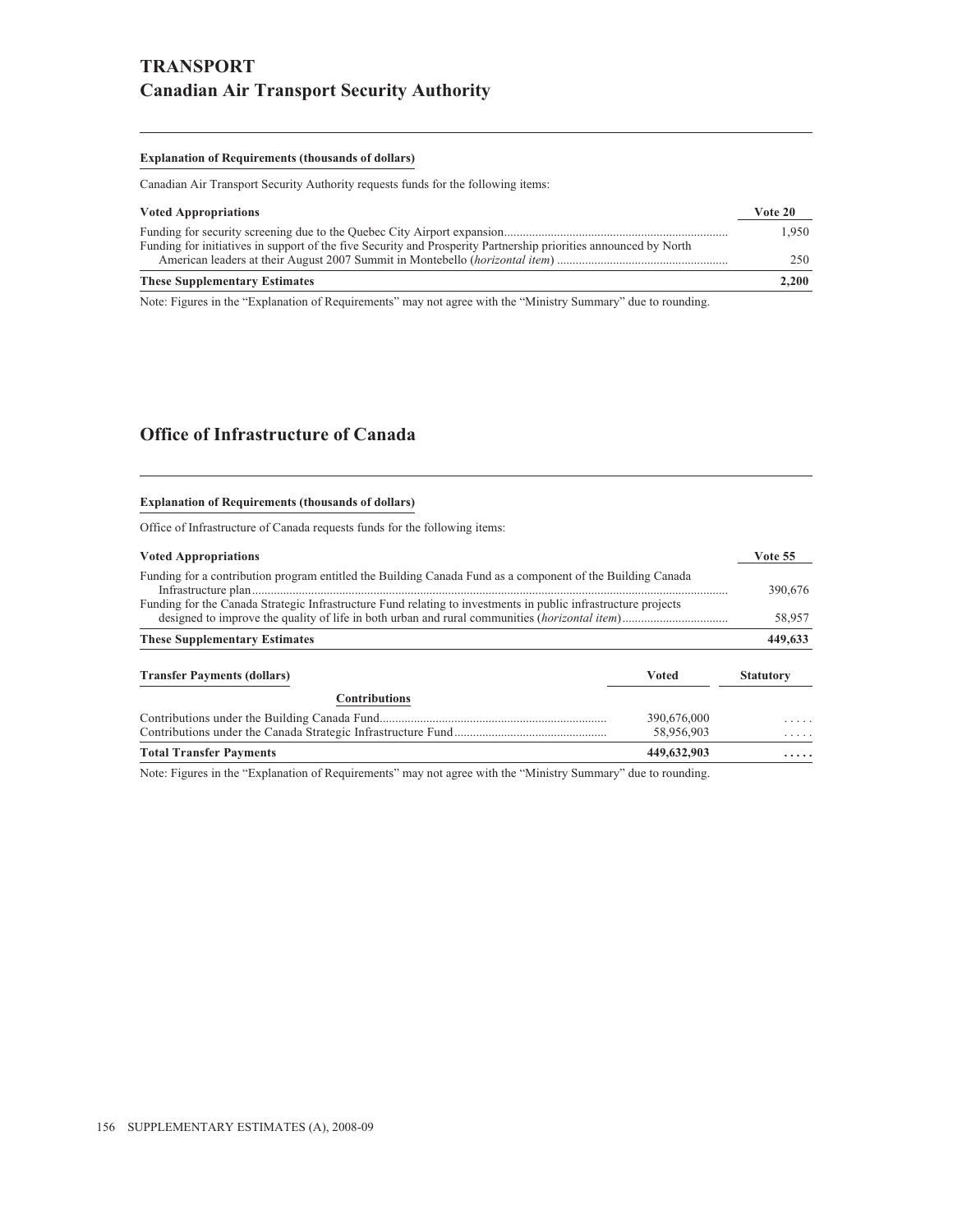### **TREASURY BOARD**

|    |                                                                                                                                                                                                                                                                                                                                                                                                                                                                                                                                                                                                                                                                                                                   |                       | These Supplementary Estimates |                       |                                   |  |  |  |
|----|-------------------------------------------------------------------------------------------------------------------------------------------------------------------------------------------------------------------------------------------------------------------------------------------------------------------------------------------------------------------------------------------------------------------------------------------------------------------------------------------------------------------------------------------------------------------------------------------------------------------------------------------------------------------------------------------------------------------|-----------------------|-------------------------------|-----------------------|-----------------------------------|--|--|--|
|    | Vote (dollars)                                                                                                                                                                                                                                                                                                                                                                                                                                                                                                                                                                                                                                                                                                    | Previous<br>Estimates | <b>Transfers</b>              | <b>Adjustments to</b> | <b>Total Estimates</b><br>to date |  |  |  |
|    |                                                                                                                                                                                                                                                                                                                                                                                                                                                                                                                                                                                                                                                                                                                   |                       |                               | <b>Appropriations</b> |                                   |  |  |  |
| 1  | Secretariat<br>Operating expenditures and the payment to each<br>member of the Queen's Privy Council for Canada                                                                                                                                                                                                                                                                                                                                                                                                                                                                                                                                                                                                   |                       |                               |                       |                                   |  |  |  |
| 5  | who is a Minister without Portfolio or a Minister of<br>State who does not preside over a Ministry of State of<br>a salary not to exceed the salary paid to Ministers of<br>State who preside over Ministries of State under the<br>Salaries Act, as adjusted pursuant to the Parliament of<br>Canada Act and pro rata for any period of less than a<br>year and authority to expend revenues received during<br>the fiscal year arising from activities of the Treasury<br>Government Contingencies – Subject to the approval                                                                                                                                                                                    | 165,237,000           |                               |                       | 165,237,000                       |  |  |  |
|    | of the Treasury Board, to supplement other<br>appropriations for paylist and other requirements and<br>to provide for miscellaneous, urgent or unforeseen<br>expenditures not otherwise provided for, including<br>grants and contributions not listed in the Estimates<br>and the increase of the amount of grants listed in<br>these, where those expenditures are within the legal<br>mandate of a government organization, and authority<br>to re-use any sums allotted for non-paylist<br>requirements and repaid to this appropriation from                                                                                                                                                                 |                       |                               |                       |                                   |  |  |  |
| 10 | Government-Wide Initiatives – Subject to the<br>approval of the Treasury Board, to supplement other<br>appropriations in support of the implementation of<br>strategic management initiatives in the public service                                                                                                                                                                                                                                                                                                                                                                                                                                                                                               | 750,000,000           |                               |                       | 750,000,000                       |  |  |  |
| 20 | Public Service Insurance – Payments, in respect of<br>insurance, pension or benefit programs or other<br>arrangements, or in respect of the administration of<br>such programs, or arrangements, including premiums,<br>contributions, benefits, fees and other expenditures,<br>made in respect of the public service or any part<br>thereof and for such other persons, as Treasury Board<br>determines, and authority to expend any revenues or<br>other amounts received in respect of such programs or<br>arrangements to offset any such expenditures in<br>respect of such programs or arrangements and to<br>provide for the return to certain employees of their<br>share of the premium reduction under | 7,141,000             |                               |                       | 7,141,000                         |  |  |  |
| 25 | subsection 96(3) of the <i>Employment Insurance Act</i><br>Operating Budget Carry Forward - Subject to the<br>approval of the Treasury Board, to supplement other<br>appropriations for the operating budget carry forward                                                                                                                                                                                                                                                                                                                                                                                                                                                                                        | 1,861,000,000         | .                             | .                     | 1,861,000,000                     |  |  |  |
| 30 | Paylist Requirements – Subject to the approval of the<br>Treasury Board, to supplement other appropriations<br>for requirements related to parental and maternity<br>allowances, entitlements on cessation of service or<br>employment and adjustments made to terms and<br>conditions of service or employment of the public<br>service including members of the Royal Canadian<br>Mounted Police and the Canadian Forces, where these<br>have not been provided from Vote 15, Compensation                                                                                                                                                                                                                      | 1,200,000,000         |                               |                       | 1,200,000,000                     |  |  |  |
|    |                                                                                                                                                                                                                                                                                                                                                                                                                                                                                                                                                                                                                                                                                                                   | 500,000,000           |                               |                       | 500,000,000                       |  |  |  |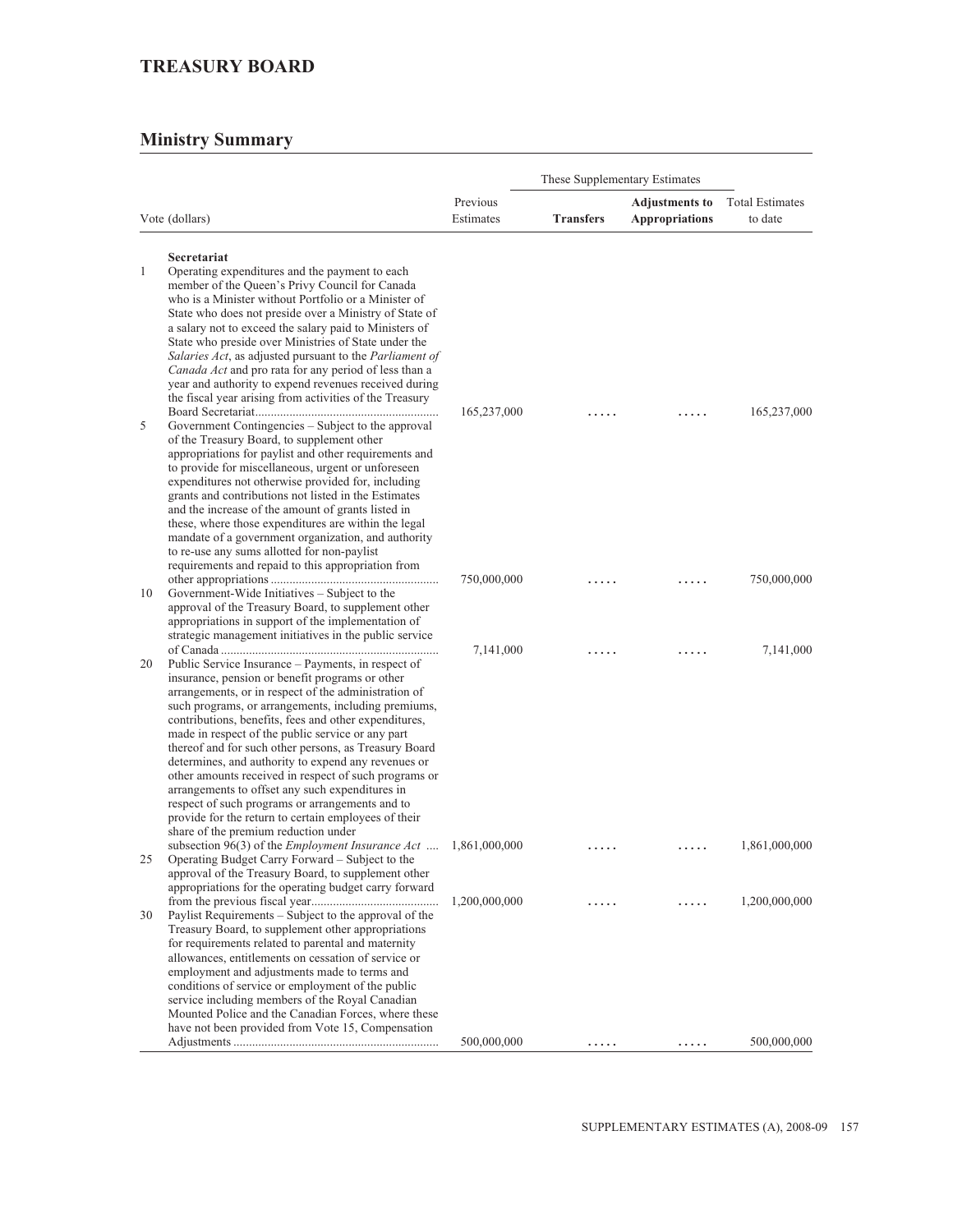### **TREASURY BOARD**

|                  |                                                                                                                                                                                                                                                                                               |                                       | These Supplementary Estimates |                                                |                                       |
|------------------|-----------------------------------------------------------------------------------------------------------------------------------------------------------------------------------------------------------------------------------------------------------------------------------------------|---------------------------------------|-------------------------------|------------------------------------------------|---------------------------------------|
|                  | Vote (dollars)                                                                                                                                                                                                                                                                                | Previous<br>Estimates                 | <b>Transfers</b>              | <b>Adjustments to</b><br><b>Appropriations</b> | <b>Total Estimates</b><br>to date     |
| (S)<br>(S)       | President of the Treasury Board - Salary and motor                                                                                                                                                                                                                                            | 20,472,000                            | .                             |                                                | 20,472,000                            |
| (S)              | Payments under the Public Service Pension                                                                                                                                                                                                                                                     | 76,422                                |                               |                                                | 76,422                                |
|                  |                                                                                                                                                                                                                                                                                               | 20,000                                | .                             | .                                              | 20,000                                |
|                  |                                                                                                                                                                                                                                                                                               | 4,503,946,422                         |                               |                                                | 4,503,946,422                         |
| 35<br>(S)<br>(S) | <b>Canada School of Public Service</b><br>Spending of revenues pursuant to subsection $18(2)$ of<br>the Canada School of Public Service Act                                                                                                                                                   | 58,529,000<br>6,072,000<br>32,000,000 |                               |                                                | 58,529,000<br>6,072,000<br>32,000,000 |
|                  |                                                                                                                                                                                                                                                                                               | 96,601,000                            | .                             | .                                              | 96,601,000                            |
| 40<br>(S)        | <b>Office of the Public Sector Integrity</b><br>Commissioner<br>Contributions to employee benefit plans                                                                                                                                                                                       | 6,033,000<br>520,000                  |                               |                                                | 6,033,000<br>520,000                  |
|                  |                                                                                                                                                                                                                                                                                               | 6,553,000                             | .                             |                                                | 6,553,000                             |
| 45<br>(S)        | <b>Office of the Registrar of Lobbyists</b>                                                                                                                                                                                                                                                   | 4,097,000<br>416,000                  |                               |                                                | 4,097,000<br>416,000                  |
|                  |                                                                                                                                                                                                                                                                                               | 4,513,000                             |                               |                                                | 4,513,000                             |
|                  | <b>Public Service Human Resources Management</b><br><b>Agency of Canada</b><br>50a Program expenditures $-$ To authorize the transfer of<br>\$338,159 from National Defence Vote 1, and<br>\$144,457 from Fisheries and Oceans Vote 1,<br>Appropriation Act No. 1, 2008-2009 for the purposes |                                       |                               |                                                |                                       |
| (S)              | of this Vote and to provide a further amount of                                                                                                                                                                                                                                               | 64,570,000<br>8,364,000               | 482,616                       | 2,454,488                                      | 67,507,104<br>8,364,000               |
|                  |                                                                                                                                                                                                                                                                                               | 72,934,000                            | 482,616                       | 2,454,488                                      | 75,871,104                            |
|                  |                                                                                                                                                                                                                                                                                               | 4,684,547,422                         | 482,616                       | 2,454,488                                      | 4,687,484,526                         |
|                  |                                                                                                                                                                                                                                                                                               |                                       |                               |                                                |                                       |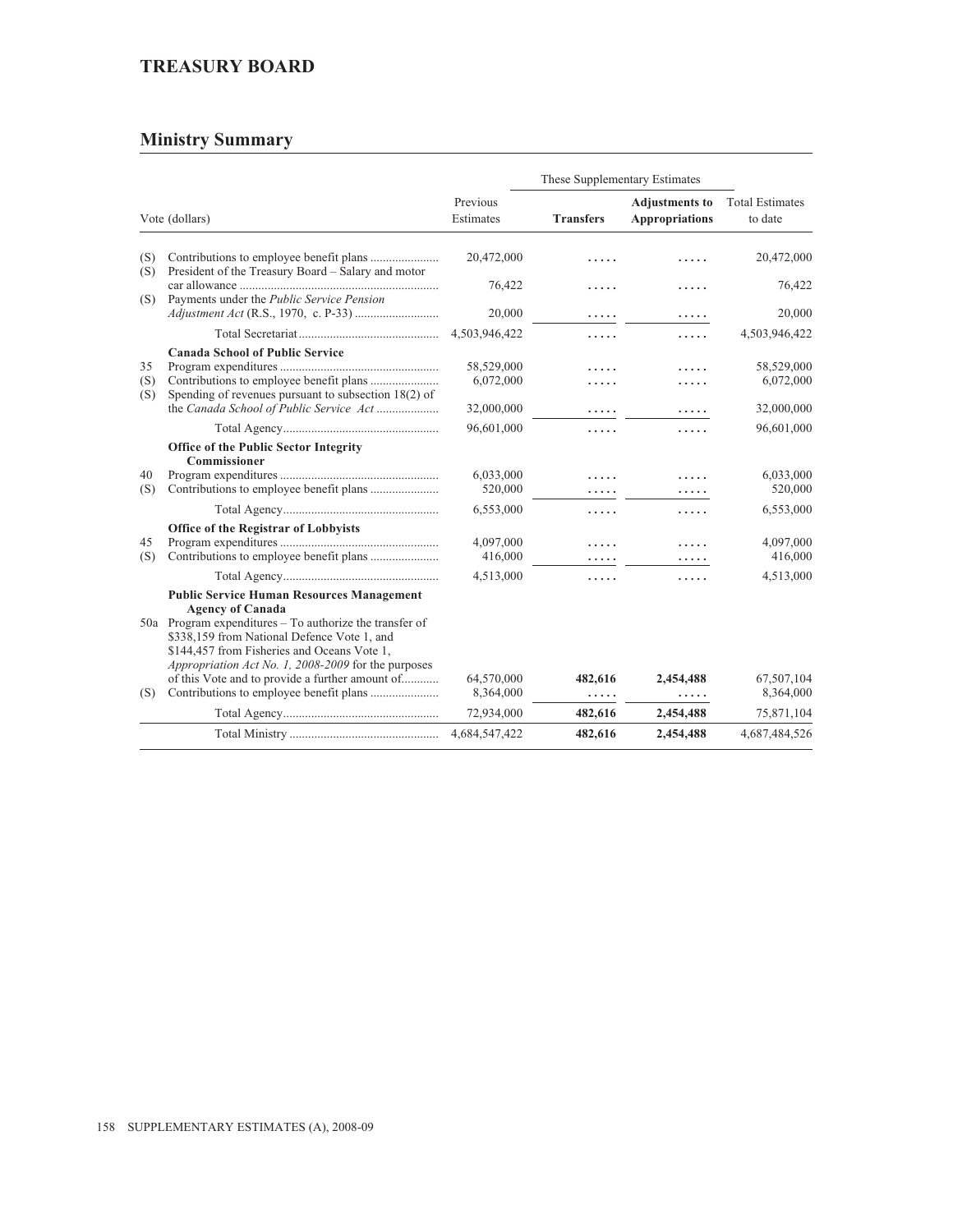# **TREASURY BOARD Public Service Human Resources Management Agency of Canada**

#### **Explanation of Requirements (thousands of dollars)**

Public Service Human Resources Management Agency of Canada requests funds for the following items:

| <b>Voted Appropriations</b>                                                                                 | Vote 50        |
|-------------------------------------------------------------------------------------------------------------|----------------|
| Funding to support a joint learning program with the Public Service Alliance of Canada to improve           | 1.319<br>1.135 |
| <b>Total Voted Appropriations</b>                                                                           | 2.454          |
| <b>Transfers</b>                                                                                            |                |
| Transfer from National Defence (\$338) and Fisheries and Oceans (\$144) – To support the National Managers' |                |

### **These Supplementary Estimates 2,936**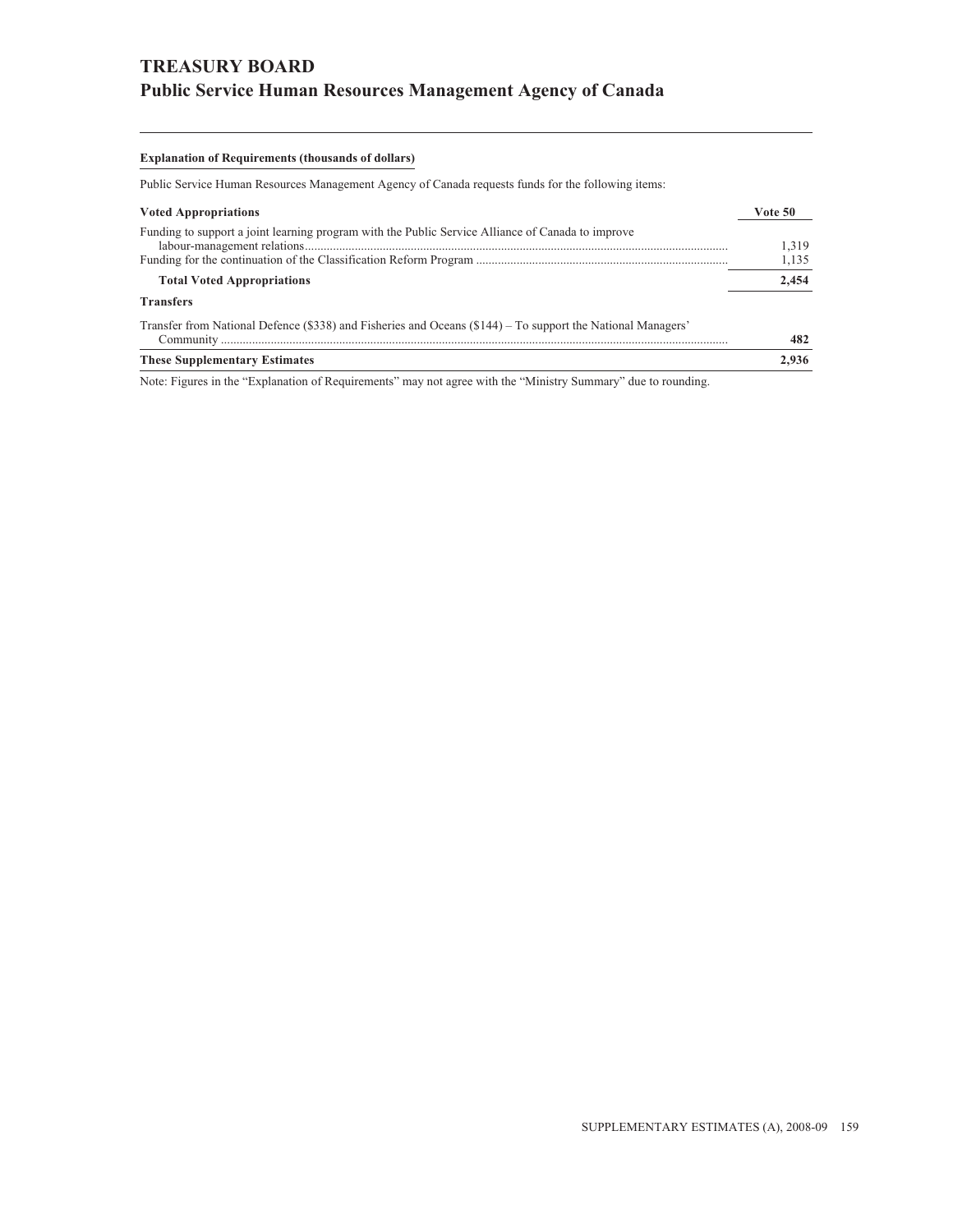### **VETERANS AFFAIRS**

| Vote (dollars)    |                                                                                                                                                                                                                                                                                                                                                                                                                                                                                                                                                                                                                                                                                                                                                                                                                                                                                                                                                                                                                                                                                                                                                   | Previous<br>Estimates     | <b>Transfers</b> | <b>Adjustments to</b><br><b>Appropriations</b> | <b>Total Estimates</b><br>to date |
|-------------------|---------------------------------------------------------------------------------------------------------------------------------------------------------------------------------------------------------------------------------------------------------------------------------------------------------------------------------------------------------------------------------------------------------------------------------------------------------------------------------------------------------------------------------------------------------------------------------------------------------------------------------------------------------------------------------------------------------------------------------------------------------------------------------------------------------------------------------------------------------------------------------------------------------------------------------------------------------------------------------------------------------------------------------------------------------------------------------------------------------------------------------------------------|---------------------------|------------------|------------------------------------------------|-----------------------------------|
| 1a                | Operating expenditures, upkeep of property, including<br>engineering and other investigatory planning<br>expenses that do not add tangible value to real<br>property, taxes, insurance and maintenance of public<br>utilities; to authorize, subject to the approval of the<br>Governor in Council, necessary remedial work on<br>properties constructed under individual firm price<br>contracts and sold under the Veterans' Land Act<br>(R.S.C. 1970, c.V-4), to correct defects for which<br>neither the veteran nor the contractor can be held<br>financially responsible, and such other work on other<br>properties as may be required to protect the interest of<br>the Director therein and the payment to each member<br>of the Queen's Privy Council for Canada who is a<br>Minister without Portfolio or a Minister of State who<br>does not preside over a Ministry of State of a salary<br>not to exceed the salary paid to Ministers of State<br>who preside over Ministries of State under the<br><i>Salaries Act</i> , as adjusted pursuant to the <i>Parliament of</i><br>Canada Act and pro rata for any period of less than a |                           |                  |                                                |                                   |
| 5                 | 10a The grants listed in the Estimates and contributions,<br>provided that the amount listed for any grant may be                                                                                                                                                                                                                                                                                                                                                                                                                                                                                                                                                                                                                                                                                                                                                                                                                                                                                                                                                                                                                                 | 970,553,000<br>22,862,000 | (2,100,000)<br>. |                                                | 968,453,000<br>22,862,000         |
|                   | increased or decreased subject to the approval of the<br>15a Veterans Review and Appeal Board - Operating<br>expenditures – To authorize the transfer of<br>\$2,000,000 from Veterans Affairs Vote 1,                                                                                                                                                                                                                                                                                                                                                                                                                                                                                                                                                                                                                                                                                                                                                                                                                                                                                                                                             | 2,353,719,000             |                  | 29,300,000                                     | 2,383,019,000                     |
| (S)               | Appropriation Act No. 1, 2008-2009 for the purposes                                                                                                                                                                                                                                                                                                                                                                                                                                                                                                                                                                                                                                                                                                                                                                                                                                                                                                                                                                                                                                                                                               | 9,573,000<br>40,696,000   | 2,000,000<br>.   | $\mathbf{1}$<br>.                              | 11,573,001<br>40,696,000          |
| (S)<br>(S)<br>(S) | Minister of Veterans Affairs - Salary and motor car<br>Veterans Insurance Actuarial Liability Adjustment<br>Repayments under section 15 of the War Service<br>Grants Act of compensating adjustments made in                                                                                                                                                                                                                                                                                                                                                                                                                                                                                                                                                                                                                                                                                                                                                                                                                                                                                                                                      | 76,422<br>175,000         |                  |                                                | 76,422<br>175,000                 |
| (S)               | accordance with the terms of the Veterans' Land Act<br>Returned Soldiers Insurance Actuarial Liability                                                                                                                                                                                                                                                                                                                                                                                                                                                                                                                                                                                                                                                                                                                                                                                                                                                                                                                                                                                                                                            | 10,000                    |                  |                                                | 10,000                            |
| (S)               | Re-Establishment Credits under section 8 of the War                                                                                                                                                                                                                                                                                                                                                                                                                                                                                                                                                                                                                                                                                                                                                                                                                                                                                                                                                                                                                                                                                               | 10,000                    |                  | .                                              | 10,000                            |
|                   |                                                                                                                                                                                                                                                                                                                                                                                                                                                                                                                                                                                                                                                                                                                                                                                                                                                                                                                                                                                                                                                                                                                                                   | 2,000                     | .                | .                                              | 2,000                             |
|                   |                                                                                                                                                                                                                                                                                                                                                                                                                                                                                                                                                                                                                                                                                                                                                                                                                                                                                                                                                                                                                                                                                                                                                   | 3,397,676,422             | (100,000)        | 29,300,001                                     | 3,426,876,423                     |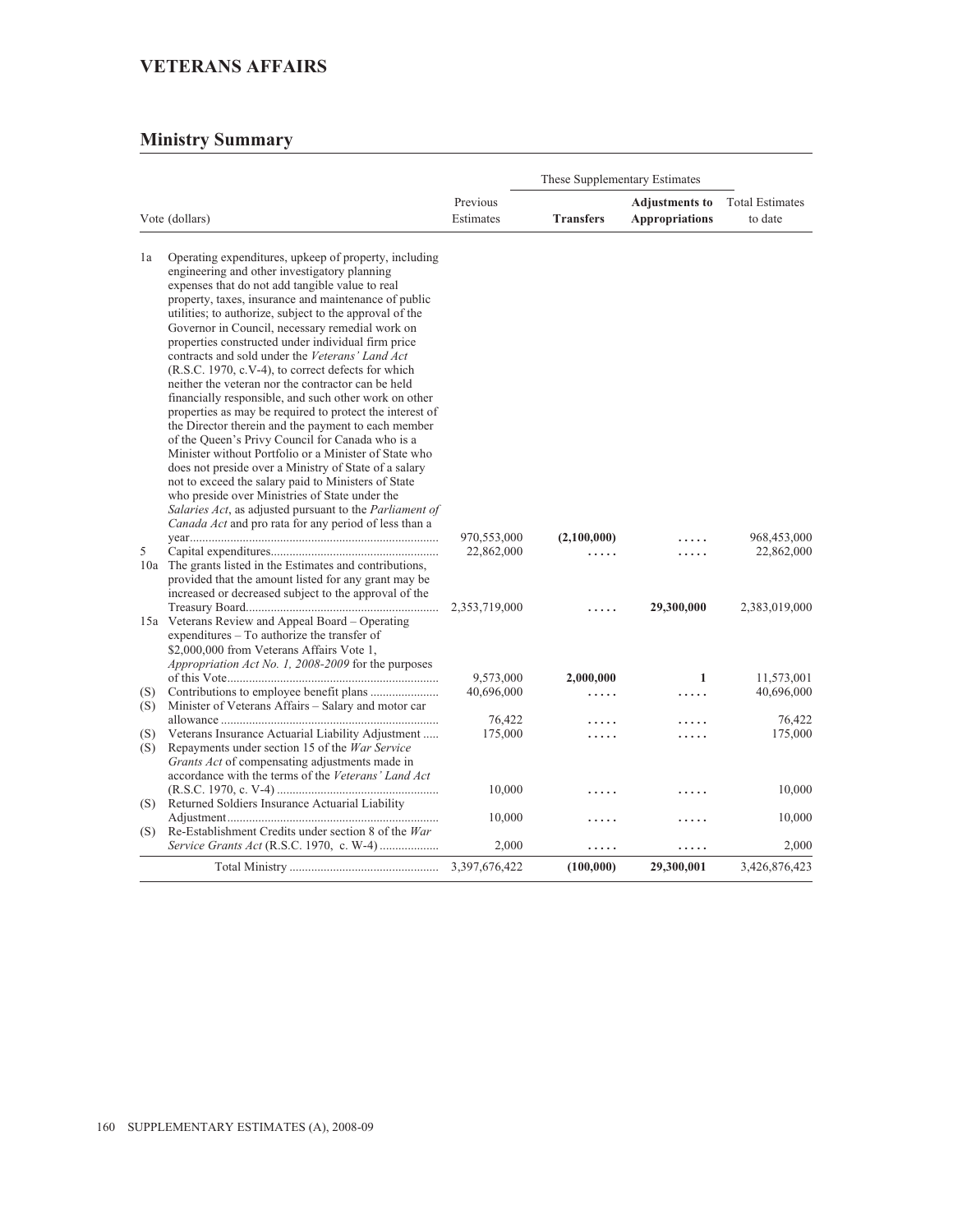### **VETERANS AFFAIRS**

### **Explanation of Requirements (thousands of dollars)**

Veterans Affairs requests funds for the following items:

| <b>Voted Appropriations</b>                                                                                                                                                                                 | Vote 1  | Vote 10 | Vote 15      | Total            |
|-------------------------------------------------------------------------------------------------------------------------------------------------------------------------------------------------------------|---------|---------|--------------|------------------|
| Funding to provide Veterans Independence Program (VIP)<br>house keeping and grounds maintenance services to low income<br>or disabled survivors of War Veteran clients who were not in                      |         | 29,300  |              | 29,300           |
| <b>Transfers</b>                                                                                                                                                                                            |         |         |              |                  |
| Internal reallocation of resources – To address an operating shortfall<br>created by additional Governor in Council appointments at the<br>Transfer to Foreign Affairs and International Trade – To provide | (2,000) | .       | 2,000        |                  |
| support to departmental staff located at missions abroad                                                                                                                                                    | (100)   | .       | .            | (100)            |
| <b>Total Transfers</b>                                                                                                                                                                                      | (2,100) | .       | 2,000        | (100)            |
| <b>These Supplementary Estimates</b>                                                                                                                                                                        | (2,100) | 29,300  | 2,000        | 29,200           |
| <b>Transfer Payments (dollars)</b>                                                                                                                                                                          |         |         | <b>Voted</b> | <b>Statutory</b> |
| <b>Contributions</b>                                                                                                                                                                                        |         |         |              |                  |
| Contributions to veterans, under the Veterans Independence Program, to assist in defraying<br>costs of extended health care not covered by provincial health programs                                       |         |         | 29,300,000   |                  |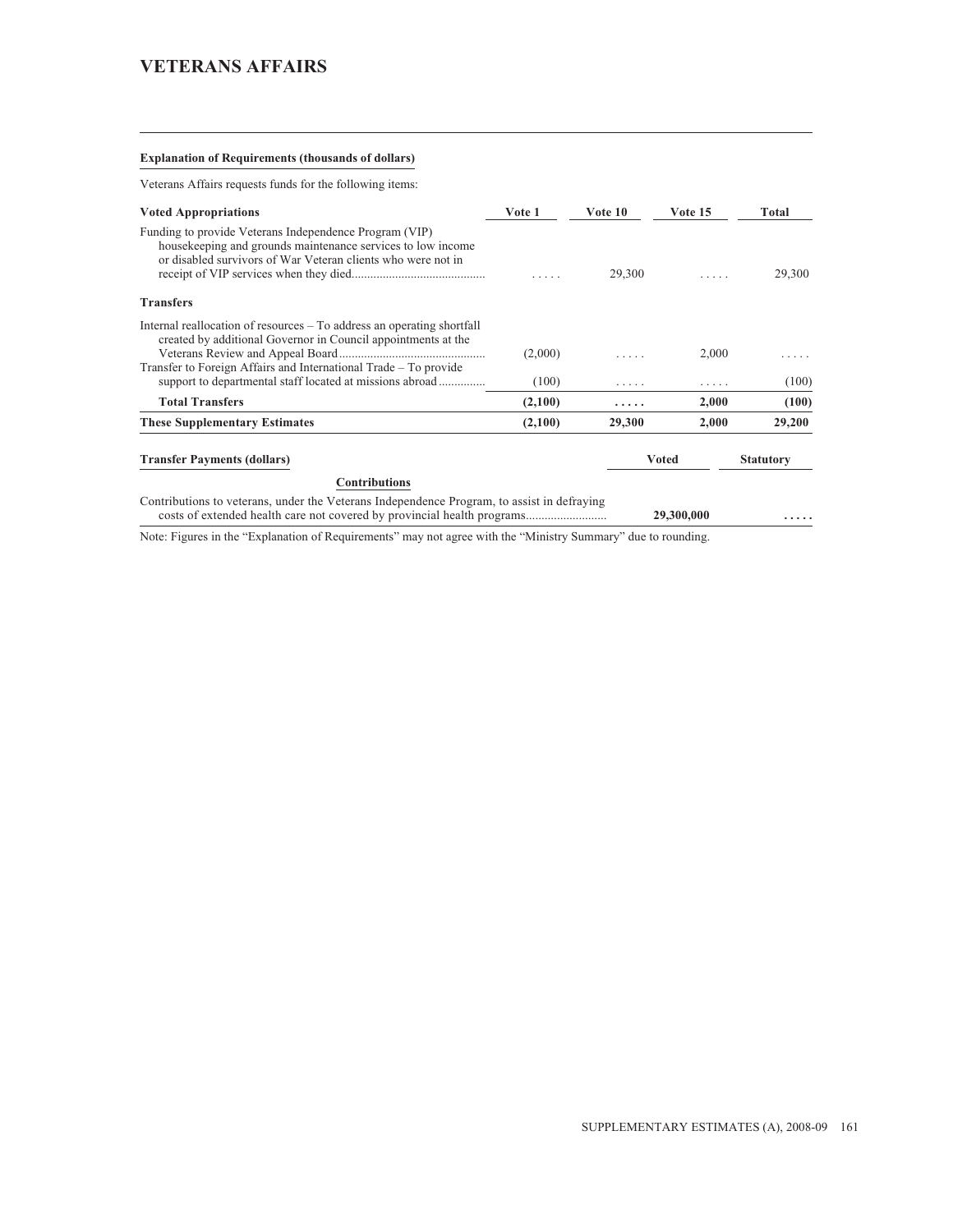# **WESTERN ECONOMIC DIVERSIFICATION**

|                 |                                                                                                                                                                                                                                                                                                                                                                                                                                                                                                                  |                                        | These Supplementary Estimates |                                                |                                        |
|-----------------|------------------------------------------------------------------------------------------------------------------------------------------------------------------------------------------------------------------------------------------------------------------------------------------------------------------------------------------------------------------------------------------------------------------------------------------------------------------------------------------------------------------|----------------------------------------|-------------------------------|------------------------------------------------|----------------------------------------|
| Vote (dollars)  |                                                                                                                                                                                                                                                                                                                                                                                                                                                                                                                  | Previous<br>Estimates                  | <b>Transfers</b>              | <b>Adjustments to</b><br><b>Appropriations</b> | <b>Total Estimates</b><br>to date      |
| 1a<br>5a<br>(S) | Operating expenditures and the payment to each<br>member of the Queen's Privy Council for Canada<br>who is a Minister without Portfolio or a Minister of<br>State who does not preside over a Ministry of State of<br>a salary not to exceed the salary paid to Ministers of<br>State who preside over Ministries of State under the<br>Salaries Act, as adjusted pursuant to the Parliament of<br>Canada Act and pro rata for any period of less than a<br>The grants listed in the Estimates and contributions | 48,753,000<br>215,271,000<br>5,322,000 | (275,000)<br>(750,000)<br>.   | .<br>.<br>.                                    | 48,478,000<br>214,521,000<br>5,322,000 |
|                 |                                                                                                                                                                                                                                                                                                                                                                                                                                                                                                                  | 269,346,000                            | (1,025,000)                   | .                                              | 268,321,000                            |